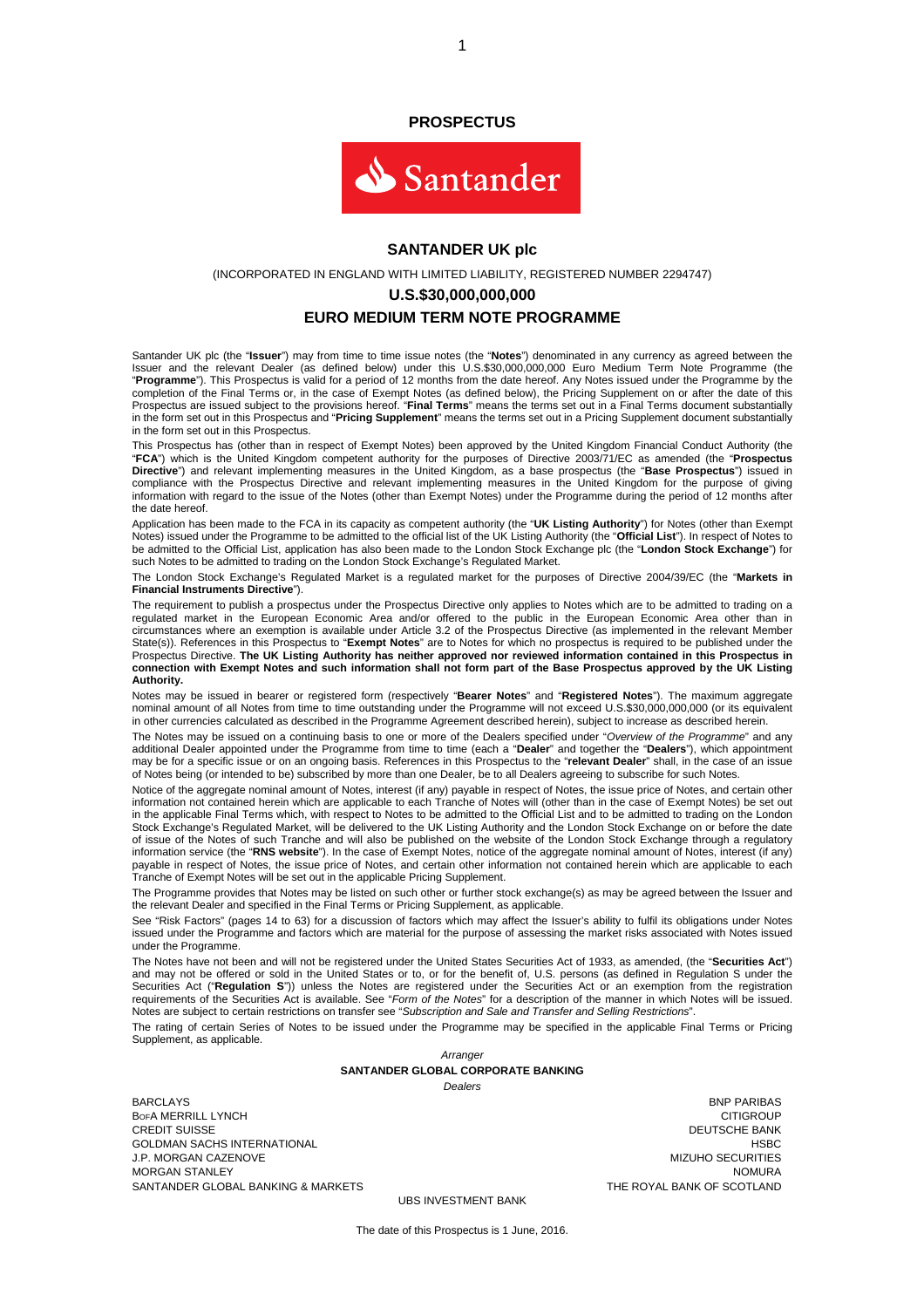In this document references to "**Santander UK**" and the "**Issuer**" are references to Santander UK plc and references to the "**Santander UK Group**" and the "**Group**" are references to Santander UK and its subsidiaries. References to "**Banco Santander**" are references to Banco Santander, S.A. and references to the "**Banco Santander Group**" are references to Banco Santander and its subsidiaries.

In this document references to "**Moody's**" are to Moody's Investors Service Limited; references to "**S&P**" are to Standard & Poor's Credit Market Services Europe Limited; and references to "**Fitch**" are to Fitch Ratings Ltd. Each of Moody's, S&P and Fitch is established in the European Union and registered under Regulation 1060/2009/EC of the European Parliament and of the Council of 16 September, 2009 on credit rating agencies (as amended) (the "**CRA Regulation**"). In general, European regulated investors are restricted from using a rating for regulatory purposes if such rating is not issued by a credit rating agency established in the European Union and registered under the CRA Regulation unless the rating is provided by a credit rating agency operating in the European Union before 7 June, 2010 which has submitted an application for registration in accordance with the CRA Regulation and such registration is not refused. Credit ratings are not a recommendation to buy, sell or hold securities and may be subject to suspension, reduction or withdrawal at any time by the assigning rating agency.

In this document references to the "**Prospectus Directive**" are references to Directive 2003/71/EC (as amended, including by Directive 2010/73/EU), and includes any relevant implementing measure in a relevant Member State of the European Economic Area.

**The Issuer accepts responsibility for the information contained in this Prospectus and the Final Terms (or, in the case of Exempt Notes, the Pricing Supplement) for each Tranche of Notes issued under the Programme. To the best of the knowledge of the Issuer (having taken all reasonable care to ensure that such is the case) the information contained in this Prospectus is in accordance with the facts and does not omit anything likely to affect the import of such information.** 

**Neither the Dealers nor the Trustee have independently verified the information contained herein. Accordingly, no representation, warranty or undertaking, express or implied, is made and no responsibility or liability is accepted by the Dealers or the Trustee as to the accuracy or completeness of the information contained or incorporated in this Prospectus or any other information provided by the Issuer in connection with the Programme. No Dealer or the Trustee accepts any liability in relation to the information contained or incorporated by reference in this Prospectus or any other information provided by the Issuer in connection with the Programme.** 

**No person is or has been authorised by the Issuer to give any information or to make any representation not contained in or not consistent with this Prospectus or any other information supplied in connection with the Programme or the Notes and, if given or made, such information or representation must not be relied upon as having been authorised by the Issuer, any of the Dealers or the Trustee.** 

**Neither this Prospectus nor any other information supplied in connection with the Programme or any Notes (i) is intended to provide the basis of any credit or other evaluation or (ii) should be considered as a recommendation by the Issuer, any of the Dealers or the Trustee that any recipient of this Prospectus or any other information supplied in connection with the Programme or any Notes should purchase any Notes. Each investor contemplating purchasing any Notes should make its own independent investigation of the financial condition and affairs, and its own appraisal of the**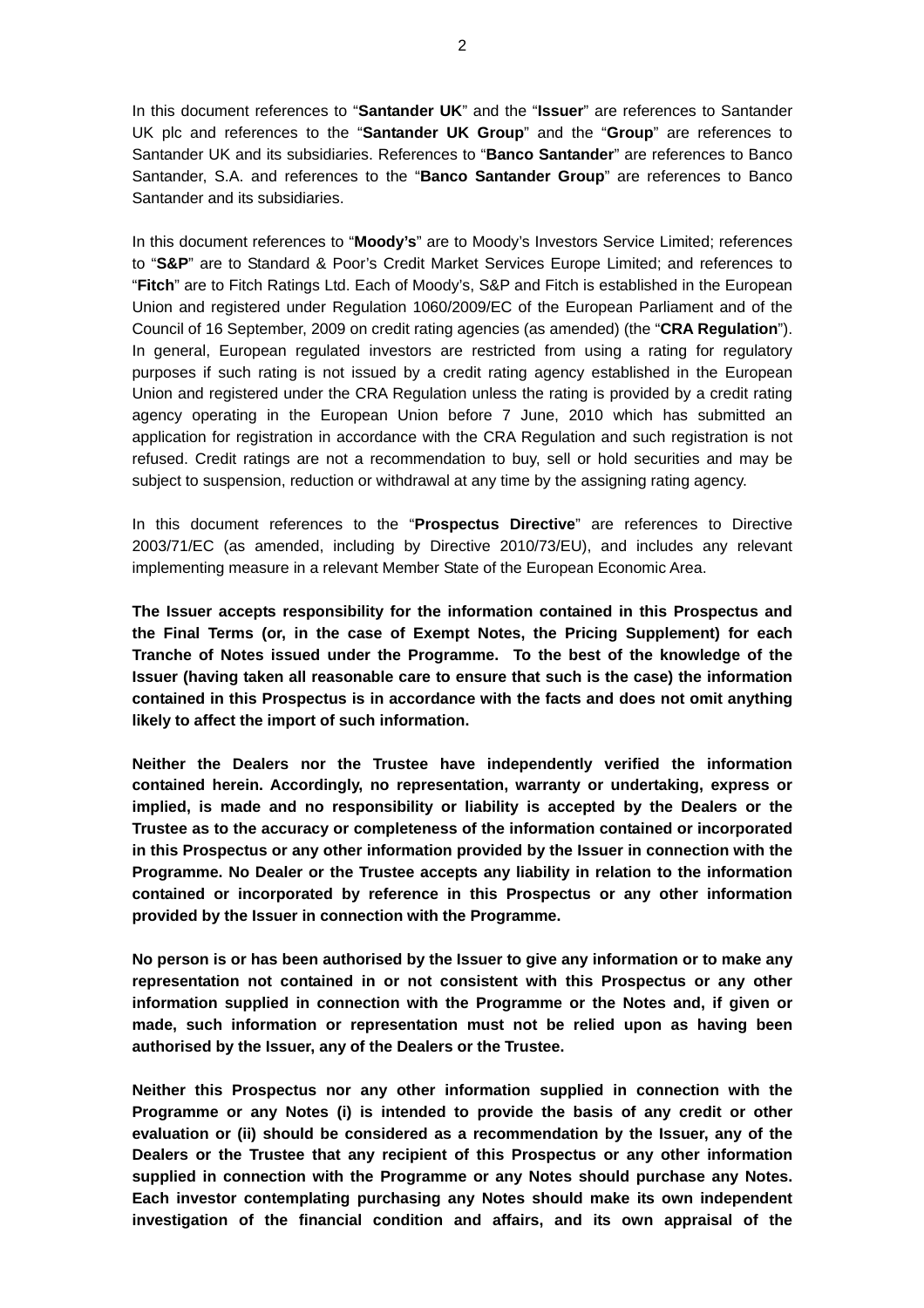**creditworthiness, of the Issuer. Neither this Prospectus nor any other information supplied in connection with the Programme or the issue of any Notes constitutes an offer or invitation by or on behalf of the Issuer, any of the Dealers or the Trustee to any person to subscribe for or to purchase any Notes.** 

**Neither the delivery of this Prospectus nor the offering, sale or delivery of any Notes shall in any circumstances imply that the information contained herein concerning the Issuer is correct at any time subsequent to the date hereof or that any other information supplied in connection with the Programme is correct as of any time subsequent to the date indicated in the document containing the same. The Dealers and the Trustee expressly do not undertake to review the financial condition or affairs of the Issuer during the life of the Programme or to advise any investor in the Notes of any information coming to their attention. Investors should review,** *inter alia***, the most recently published documents incorporated by reference in this Prospectus when deciding whether or not to purchase any Notes.** 

**The Notes, not in registered form, are subject to U.S. tax law requirements and may not be offered, sold or delivered within the United States or its possessions or to or for the account or benefit of U.S. persons, except in certain transactions permitted by U.S. tax regulations. Terms used in this paragraph have the meanings given to them by the U.S. Internal Revenue Code of 1986 and the U.S. Treasury regulations promulgated thereunder.** 

**Notwithstanding anything in this Prospectus to the contrary, each prospective investor (and each employee, representative or other agent of the prospective investor) may disclose to any and all persons, without limitation of any kind, the U.S. tax treatment and U.S. tax structure of any offering and all materials of any kind (including opinions or other tax analyses) that are provided to the prospective investor relating to such U.S. tax treatment and U.S. tax structure, other than any information for which nondisclosure is reasonably necessary in order to comply with applicable securities laws.** 

**Persons into whose possession offering material comes must inform themselves about and observe any such restrictions. This Prospectus does not constitute, and may not be used for or in connection with, an offer to any person to whom it is unlawful to make such an offer or a solicitation by anyone not authorised so to act.** 

**This Prospectus does not constitute an offer to sell or the solicitation of an offer to buy any Notes in any jurisdiction to any person to whom it is unlawful to make the offer or solicitation in such jurisdiction. The distribution of this Prospectus and the offer or sale of Notes may be restricted by law in certain jurisdictions. The Issuer, the Dealers and the Trustee do not represent that this Prospectus may be lawfully distributed, or that any Notes may be lawfully offered, in compliance with any applicable registration or other requirements in any such jurisdiction, or pursuant to an exemption available thereunder, or assume any responsibility for facilitating any such distribution or offering, or that all actions have been taken by the Issuer, the Dealers or the Trustee which would permit a public offering of any Notes or distribution of this Prospectus in any jurisdiction where action for that purpose is required. In particular, no action has been taken by the Issuer, the Dealers or the Trustee which would permit a public offering of any Notes or distribution of this Prospectus in any jurisdiction where action for that purpose is required. Accordingly, no Notes may be offered or sold, directly or indirectly, and neither this Prospectus nor any advertisement or other offering material may be distributed or published in any jurisdiction, except under circumstances that will result in compliance**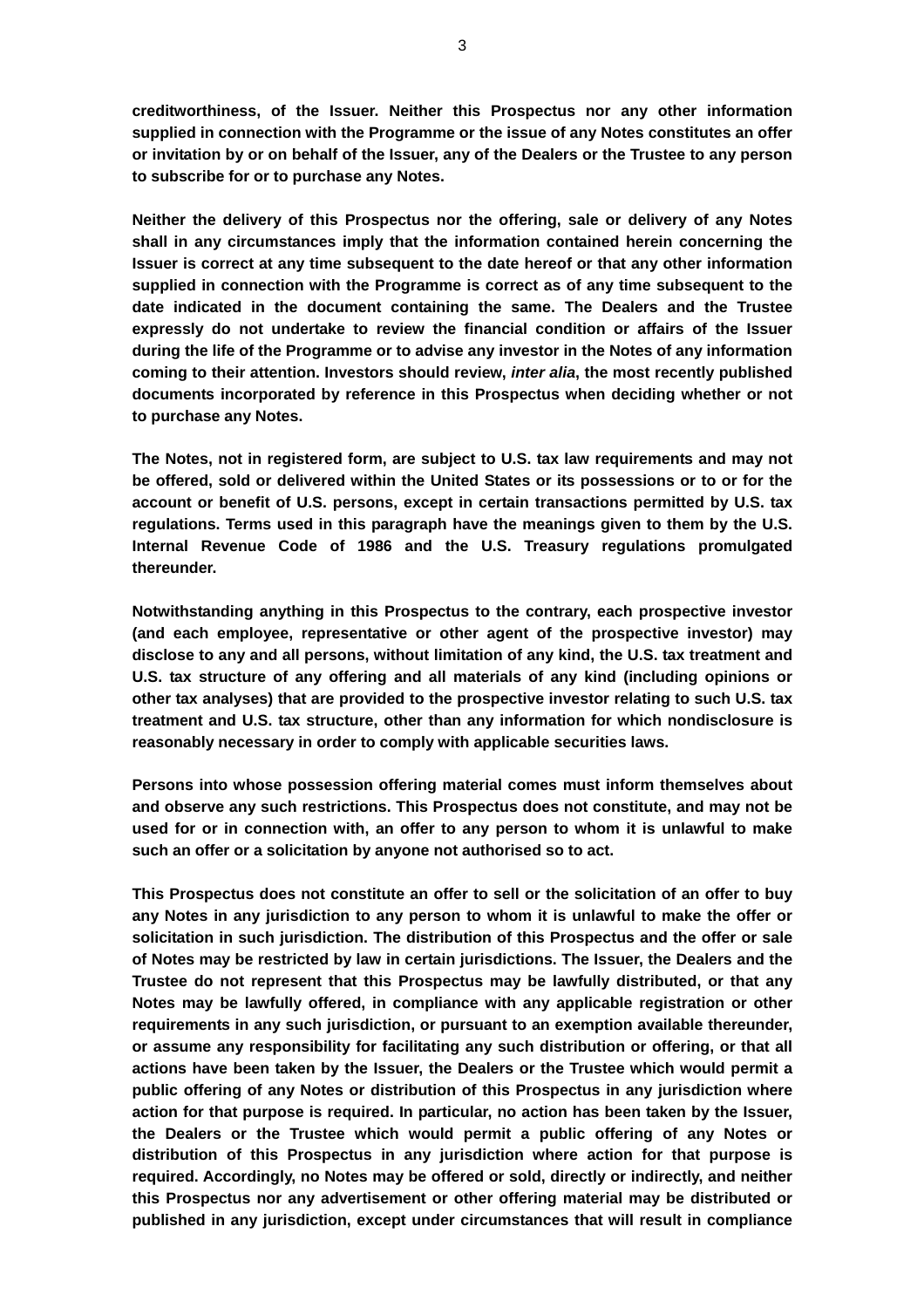**with any applicable laws and regulations. Persons into whose possession this Prospectus or any Notes may come must inform themselves about, and observe, any such restrictions on the distribution of this Prospectus and the offering and sale of Notes. In particular, there are restrictions on the distribution of this Prospectus and the offer or sale of Notes in the United States, the European Economic Area, the United Kingdom, Australia, Japan, Hong Kong, Singapore, Canada, Poland, United Arab Emirates, The Dubai International Financial Centre, Indonesia and Malaysia, see "Subscription and Sale and Transfer and Selling Restrictions".** 

**In making an investment decision, investors must rely on their own examination of the Issuer and the terms of the Notes being offered, including the merits and risks involved.** 

**Certain of the Dealers and their affiliates have engaged and may in the future engage in investment banking and/or commercial banking transactions with, and may perform services for the Issuer and its affiliates. In addition, in the ordinary course of their business activities, the Dealers and their affiliates may make or hold a broad array of investments and actively trade debt and equity securities (or related derivative securities) and financial instruments (including bank loans) for their own account and for the accounts of their customers. Such investments and securities activities may involve securities and/or instruments of the Issuer or any of its affiliates. Certain of the Dealers or their affiliates that have a lending relationship with the Issuer routinely hedge their credit exposure to the Issuer consistent with their customary risk management policies. Typically, such Dealers and their affiliates would hedge such exposure by entering into transactions which consist of either the purchase of credit default swaps or the creation of short positions in securities, including potentially the Notes. Any such short positions could adversely affect future trading prices of the Notes. The Dealers and their affiliates may also make investment recommendations and/or publish or express independent research views in respect of such securities or financial instruments and may hold, or recommend to clients that they acquire, long and/or short positions in such securities and instruments.** 

**None of the Dealers, the Issuer and the Trustee makes any representation to any investor in the Notes regarding the legality of its investment under any applicable laws. Any investor in the Notes should satisfy itself that it is able to bear the economic risk of an investment in the Notes for an indefinite period of time.** 

### **U.S. INFORMATION**

**The Notes have not been approved or disapproved by the United States Securities and Exchange Commission or any other securities commission or other regulatory authority in the United States, nor have the foregoing authorities approved this Prospectus or confirmed the accuracy or determined the adequacy of the information contained in this Prospectus. Any representation to the contrary is unlawful.** 

**This Prospectus may be distributed on a confidential basis in the United States to a limited number of Qualified Institutional Buyers ("QIBs") as defined in Rule 144A under the Securities Act ("Rule 144A") for informational use solely in connection with the consideration of the purchase of the Notes being offered hereby. Its use for any other purpose in the United States is not authorised. It may not be copied or reproduced in whole or in part nor may it be distributed or any of its contents disclosed to anyone other than the prospective investors to whom it is originally submitted.**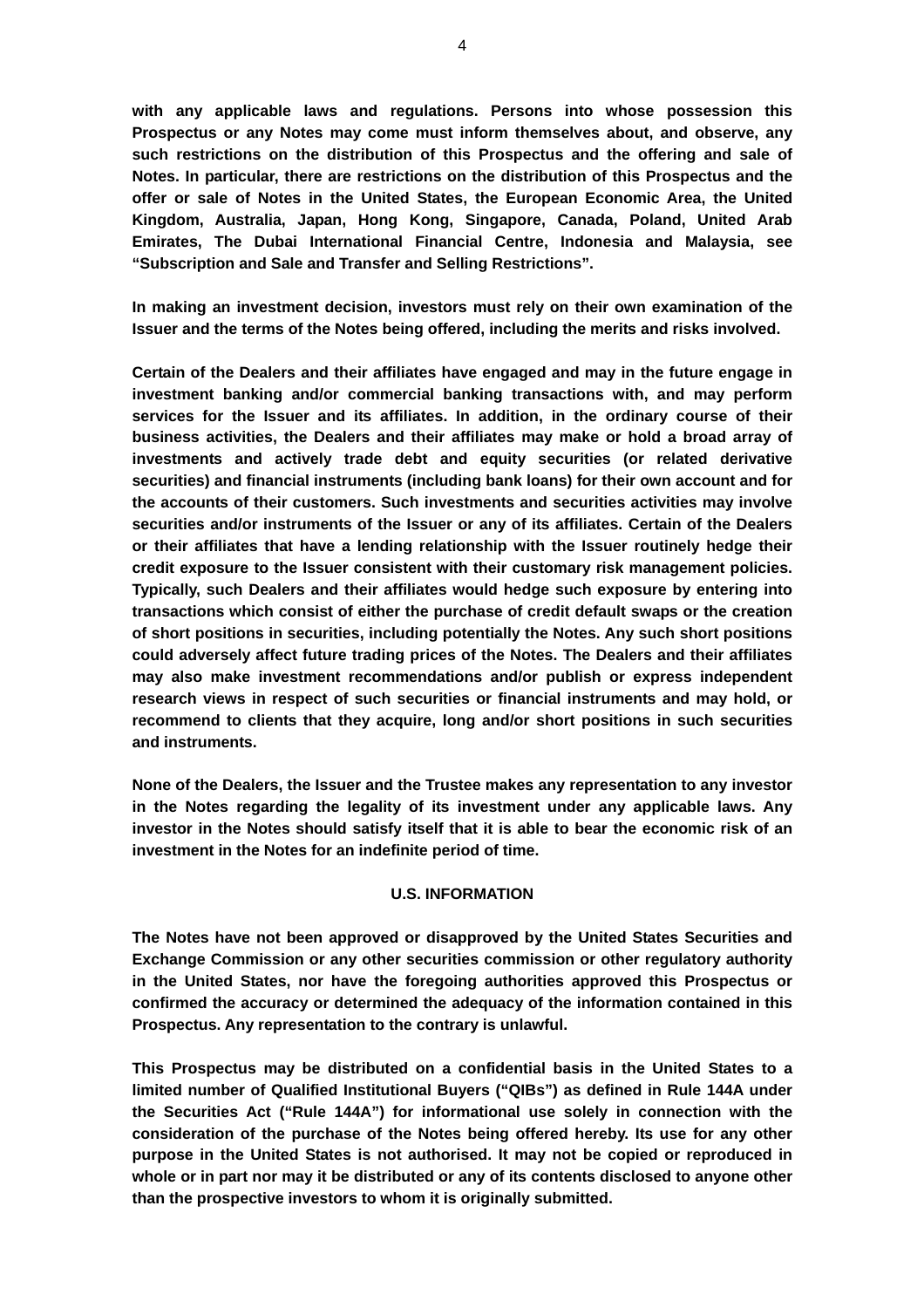**Registered Notes may be offered or sold within the United States only to QIBs in transactions exempt from the registration requirements under the Securities Act. Each U.S. purchaser of Registered Notes is hereby notified that the offer and sale of any Registered Notes to it may be made in reliance upon the exemption from the registration requirements of the Securities Act provided by Rule 144A.** 

**Each purchaser or holder of Notes represented by a Rule 144A Global Note or any Notes issued in registered form in exchange or substitution therefor (together "Rule 144A Notes") will be deemed, by its acceptance or purchase of any such Rule 144A Notes, to have made certain representations and agreements intended to restrict the resale or other transfer of such Notes as set out in "Subscription and Sale and Transfer and Selling Restrictions". Unless otherwise stated, terms used in this paragraph have the meanings given to them in "Form of the Notes".** 

### **AVAILABLE INFORMATION**

**To permit compliance with Rule 144A in connection with any resales or other transfers of Notes that are "restricted securities" within the meaning of the Securities Act, the Issuer has undertaken in the Trust Deed to furnish, upon the request of a holder of such Notes or any beneficial interest therein, to such holder or to a prospective purchaser designated by him, the information required to be delivered under Rule 144A(d)(4) under the Securities Act if, at the time of the request, the Issuer is neither a reporting company under Section 13 or 15(d) of the U.S. Securities Exchange Act of 1934, as amended, (the "Exchange Act") nor exempt from reporting pursuant to Rule 12g3-2(b) thereunder. The Issuer is currently a reporting company under the Exchange Act.** 

### **SERVICE OF PROCESS AND ENFORCEMENT OF CIVIL LIABILITIES**

**The Issuer is a company incorporated in England. With the exception of one director, all of its directors reside outside the United States and all or a substantial portion of the assets of the Issuer are located outside the United States. As a result, it may not be possible for investors to effect service of process outside England upon the Issuer or to enforce judgments against it obtained in the United States predicated upon civil liabilities of the Issuer or such directors under laws other than English, including any judgment predicated upon United States federal securities laws. The Issuer has been advised by Slaughter and May, its English solicitors, that there is doubt as to the enforceability in England in original actions or in actions for enforcement of judgments of United States courts of civil liabilities predicated solely upon the federal securities laws of the United States.** 

### **PRESENTATION OF FINANCIAL AND OTHER INFORMATION**

**All references in this document to "U.S. dollars", "U.S.\$" and "\$" are to the currency of the United States of America, to "Sterling" and "£" are to the currency of the United Kingdom and to "euro" and "€" are to the currency introduced at the start of the third stage of European economic and monetary union pursuant to the Treaty on the Functioning of the European Union, as amended.** 

**From 1 January, 2005 the Issuer maintains its financial books and records and prepares its financial statements in Sterling in accordance with International Financial Reporting Standards ("IFRS") as issued by the International Accounting Standards Board ("IASB"), including interpretations issued by the IFRS Interpretations Committee ("IFRIC") of the**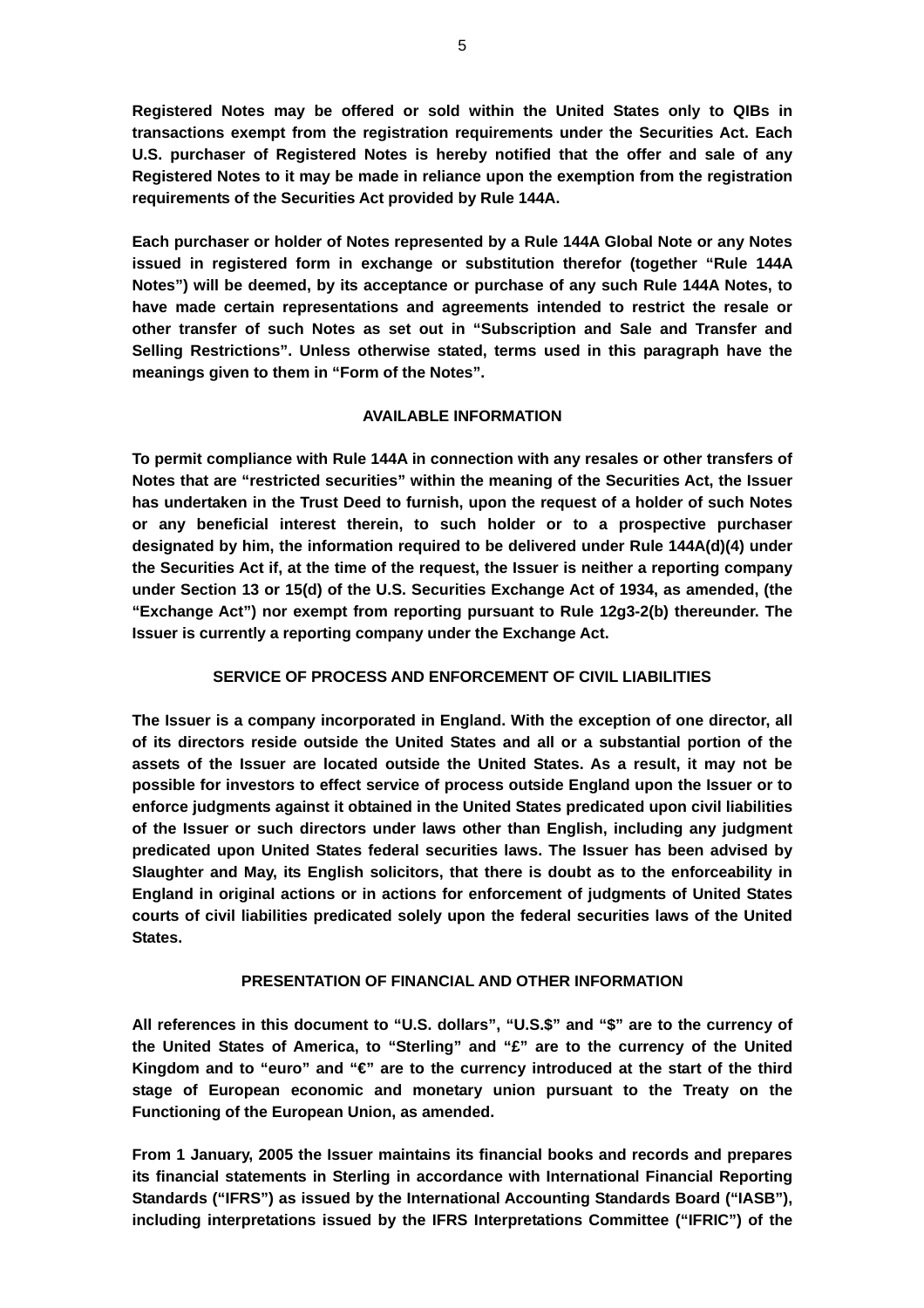**IASB that, under European Regulations, are effective and available for early adoption at the Issuer's reporting date. The Issuer has complied with IFRS as adopted by the European Union and as applied in accordance with the provisions of the Companies Act 2006.** 

### **STABILISATION**

**In connection with the issue of any Tranche of Notes, one or more relevant Dealers (the "Stabilisation Manager(s)") (or persons acting on behalf of any Stabilisation Manager(s)) may over-allot Notes or effect transactions with a view to supporting the market price of the Notes at a level higher than that which might otherwise prevail. However, there is no assurance that the Stabilisation Manager(s) (or persons acting on behalf of a Stabilisation Manager) will undertake stabilisation action. Any stabilisation action may begin on or after the date on which adequate public disclosure of the terms of the offer of the relevant Tranche of Notes is made and, if begun, may be ended at any time, but it must end no later than the earlier of 30 days after the issue date of the relevant Tranche of Notes and 60 days after the date of the allotment of the relevant Tranche of Notes. Any stabilisation action or over- allotment must be conducted by the relevant Stabilisation Manager(s) (or person(s) acting on behalf of any Stabilisation Manager(s)) in accordance with all applicable laws and rules.**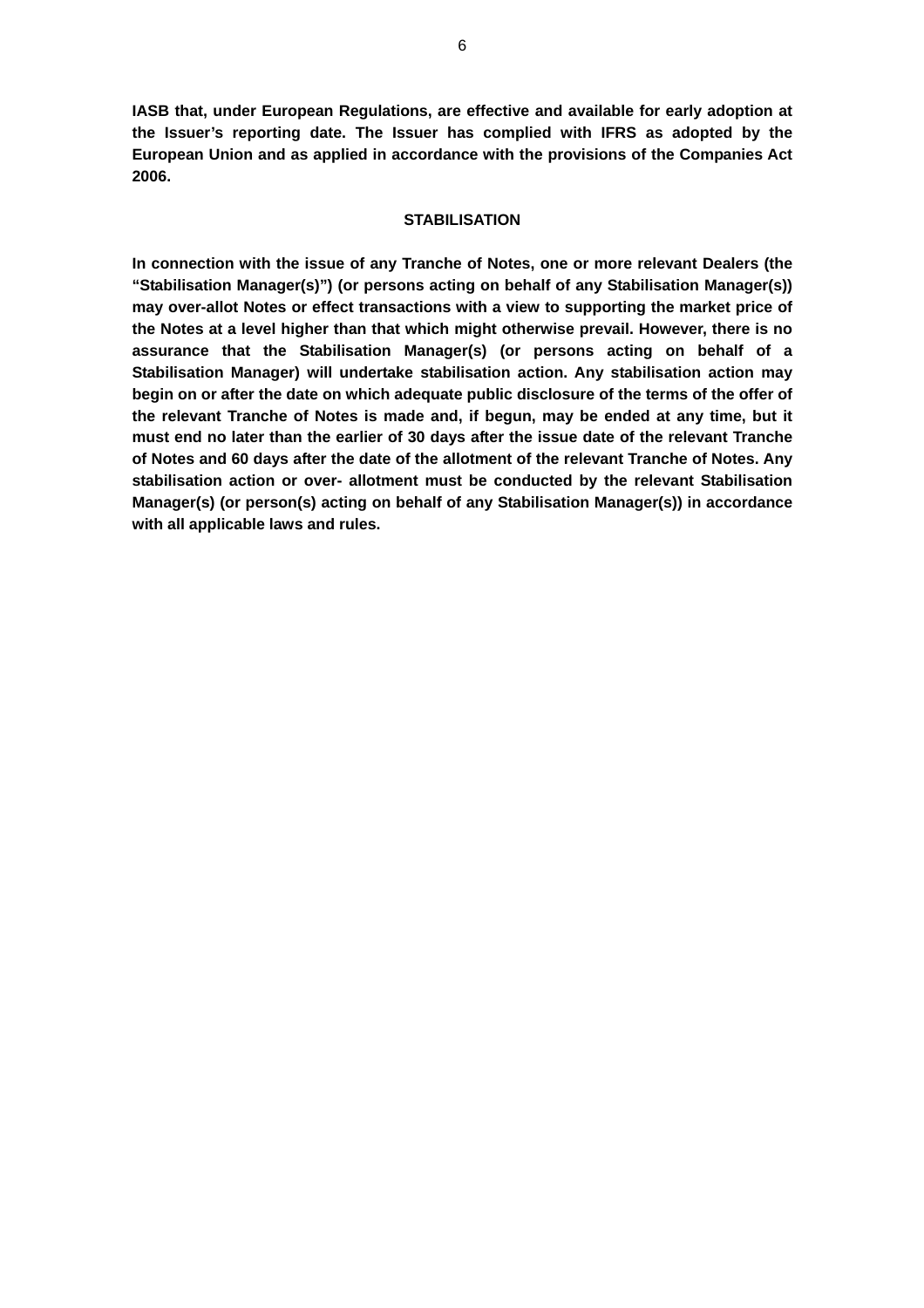# **TABLE OF CONTENTS**

|                                                             | Page |
|-------------------------------------------------------------|------|
| DOCUMENTS INCORPORATED BY REFERENCE                         | 8    |
| <b>OVERVIEW OF THE PROGRAMME</b>                            | 9    |
| <b>RISK FACTORS</b>                                         | 14   |
| FORM OF THE NOTES                                           | 64   |
| <b>FORM OF FINAL TERMS</b>                                  | 71   |
| FORM OF PRICING SUPPLEMENT                                  | 85   |
| TERMS AND CONDITIONS OF THE NOTES                           | 102  |
| USE OF PROCEEDS                                             | 148  |
| DESCRIPTION OF SANTANDER UK PLC AND THE GROUP               | 149  |
| <b>BOOK-ENTRY CLEARANCE SYSTEMS</b>                         | 154  |
| <b>TAXATION</b>                                             | 159  |
| SUBSCRIPTION AND SALE AND TRANSFER AND SELLING RESTRICTIONS | 171  |
| <b>GENERAL INFORMATION</b>                                  | 183  |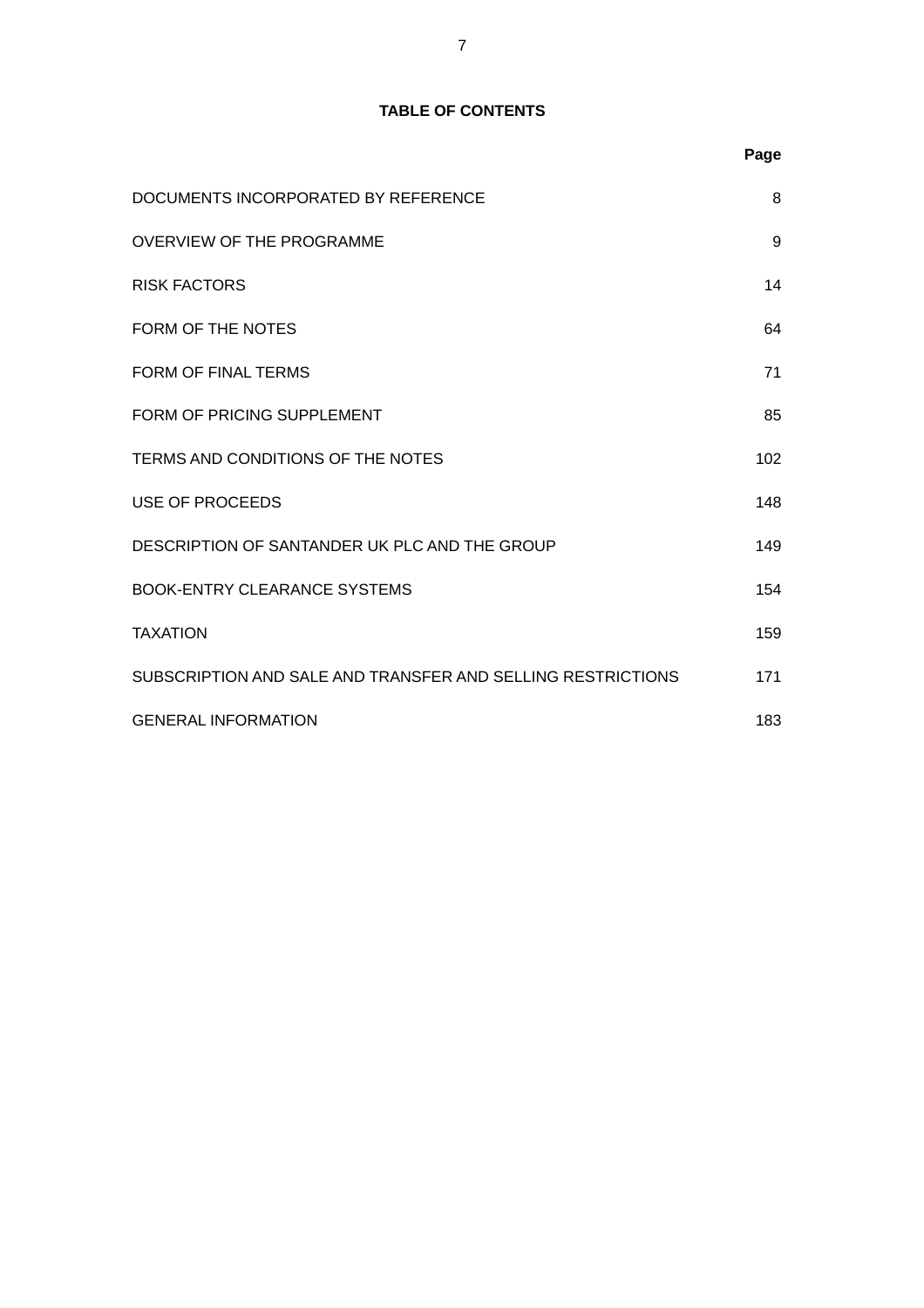The following documents which have previously been published or are published simultaneously with this Prospectus and have been approved by the FCA or filed with it shall be incorporated in, and form part of, this Prospectus and the Base Prospectus set out in this Prospectus and approved by the FCA for the purpose of the Prospectus Directive:

- (1) the Issuer's Annual Report for the year ended 31 December, 2015, (which includes the audited consolidated annual financial statements of the Issuer) excluding the sections entitled "Risk Factors" on pages 300 to 320 inclusive thereof and "Contact and other information" on page 321;
- (2) the Issuer's Annual Report for the year ended 31 December, 2014, (which includes the audited consolidated annual financial statements of the Issuer) excluding the sections entitled "Risk Factors" on pages 327 to 346 inclusive thereof and "Contact and other information" on page 347; and
- (3) the unaudited consolidated financial information of the Issuer appearing in Appendix 4 on page 24 of the Quarterly Management Statement of Santander UK Group Holdings plc, the immediate parent company of the Issuer, as at and for the three months ended 31 March, 2016.

Any statement contained herein or in a document which is incorporated by reference herein shall be modified or superseded for the purpose of this Prospectus to the extent that a subsequent statement which is deemed to be incorporated by reference herein or contained herein modifies or supersedes such earlier statement (whether expressly, by implication or otherwise), (provided, however, that such statement shall only form part of the Base Prospectus to the extent that it is contained in a document all of the relevant portion of which is incorporated by reference by way of a supplement proposed in accordance with Article 16 of the Prospectus Directive). Any statement so modified or superseded shall not, except as so modified or superseded, constitute part of this Prospectus.

Copies of the documents incorporated by reference in this Prospectus, listed in (1) to (3) above, are available for viewing at: http://www.santander.co.uk/uk/about-santander-uk/investorrelations.

Any documents themselves incorporated by reference in the documents incorporated by reference in this Prospectus shall not form part of this Prospectus.

The Issuer will, in the event of any significant new factor, material mistake or inaccuracy relating to information included in this Prospectus which is capable of affecting the assessment of any Notes, prepare a supplement to this Prospectus or publish a new Prospectus for use in connection with any subsequent issue of Notes. The Issuer has undertaken to the Dealers in the Programme Agreement (as defined in "Subscription and Sale and Transfer and Selling Restrictions" herein) that it will comply with section 87G of the UK Financial Services and Markets Act 2000 (the "**FSMA**").

Certain information contained in the documents listed above has not been incorporated by reference in this Prospectus. Such information is either (i) not considered by the Issuer to be relevant for prospective investors in the Notes to be issued under the Programme or (ii) is covered elsewhere in this Prospectus.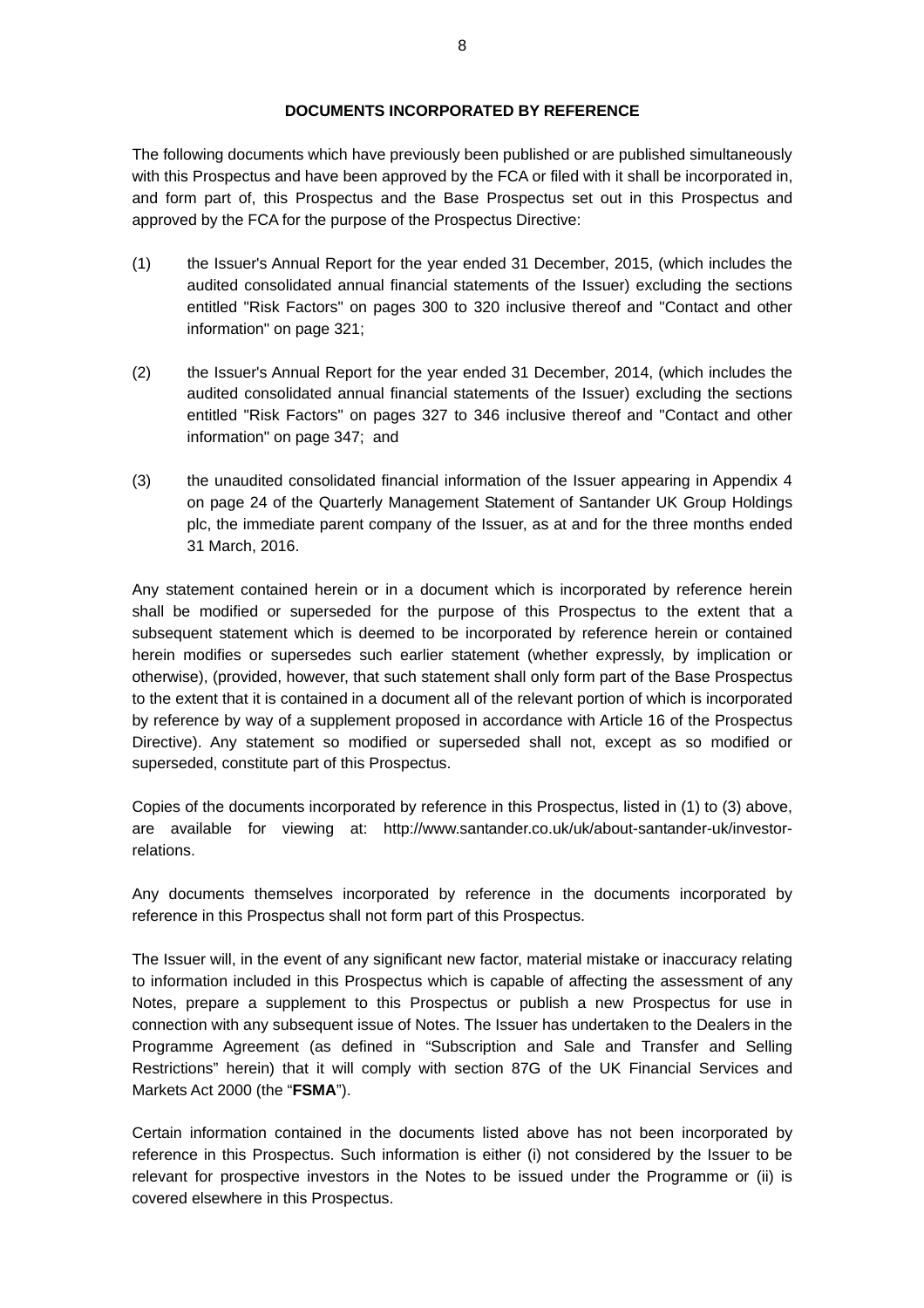**The following overview does not purport to be complete and is taken from, and is qualified in its entirety by, the remainder of this Prospectus and, in relation to the terms and conditions of any particular Tranche of Notes, the applicable Final Terms (or, in the case of Exempt Notes, the applicable Pricing Supplement).** 

*This Overview constitutes a general description of the Programme for the purposes of Article 22.5(3) of Commission Regulation (EC) No 809/2004, as amended, implementing the Prospectus Directive.* 

*Words and expressions defined in "Form of the Notes" and "Terms and Conditions of the Notes" shall have the same meanings in this overview.*

**Issuer:** Santander UK plc

**Description of Issuer:**  The Issuer is the immediate parent company of the Santander UK plc Group which provides financial services in the UK. The Issuer was incorporated in England and Wales in 1988. The Issuer forms part of the Banco Santander Group.

- **Risk Factors:** There are certain factors that may affect the Issuer's ability to fulfil its obligations under Notes issued under the Programme. These are set out under "Risk Factors - Business Risk Factors" below and include risks concerning (i) the creditworthiness of the Issuer, (ii) general economic conditions, (iii) competition in the financial services industry, (iv) regulatory and legislative change and (v) operational risks. In addition, there are certain factors set out under "Risk Factors - Risks relating to the Notes" below which are material for the purpose of assessing the market risks associated with Notes issued under the Programme, including (i) there being no assurance that a trading market for the Notes will develop or be maintained, (ii) that the Notes may be redeemed prior to their maturity, (iii) the fact that the Notes are subject to certain transfer restrictions, (iv) that the Issuer may rely on paying agents and clearing systems and (v) the loss of all or part of a Noteholder's anticipated return due, *inter alia*, to Notes bearing a fixed-to-floating (or floating-to-fixed) rate of interest, an inverse floating rate of interest, a capped or variable rate of interest or to payments of interest on Notes being determined by reference to a formula or other reference factor, as specified in the applicable Final Terms (or, in the case of Exempt Notes, the applicable Pricing Supplement).
- **Description:** Euro Medium Term Note Programme

**Arranger:** Banco Santander, S.A.

**Dealers: Banco Santander, S.A.** Barclays Bank PLC BNP Paribas Citigroup Global Markets Limited Credit Suisse Securities (Europe) Limited Deutsche Bank AG, London Branch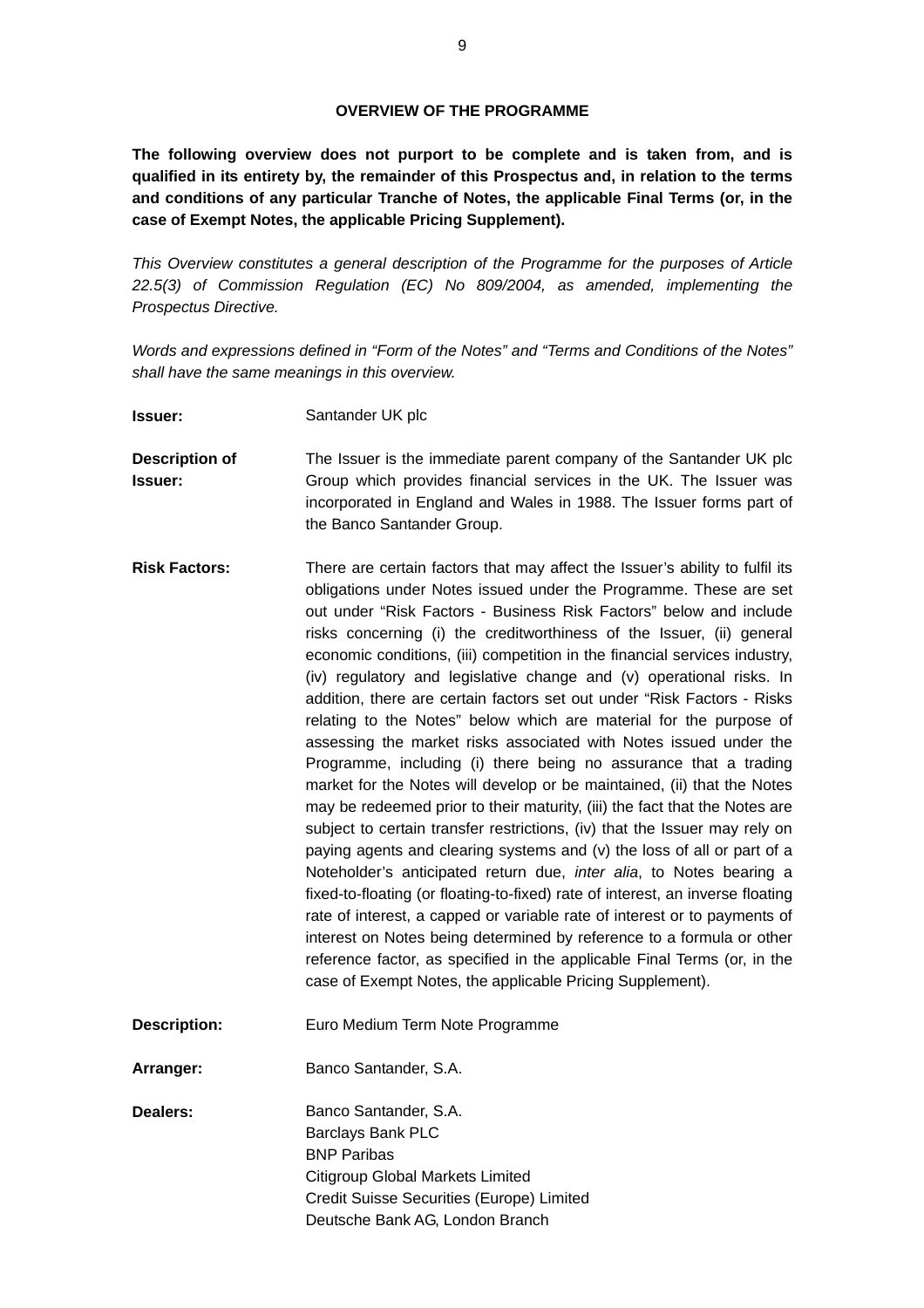|                                                      | Goldman Sachs International<br><b>HSBC Bank plc</b><br>J.P. Morgan Securities plc<br>Merrill Lynch International<br>Mizuho International plc<br>Morgan Stanley & Co. International plc<br>Nomura International plc<br>The Royal Bank of Scotland plc<br><b>UBS Limited</b>                                                                                                                       |
|------------------------------------------------------|--------------------------------------------------------------------------------------------------------------------------------------------------------------------------------------------------------------------------------------------------------------------------------------------------------------------------------------------------------------------------------------------------|
|                                                      | and any other Dealers appointed in accordance with the Programme<br>Agreement.                                                                                                                                                                                                                                                                                                                   |
| <b>Certain Restrictions:</b>                         | Each issue of Notes denominated in a currency in respect of which<br>particular laws, guidelines, regulations, restrictions or reporting<br>requirements apply will only be issued in circumstances which comply<br>with such laws, guidelines, regulations, restrictions or reporting<br>requirements from time to time (see "Subscription and Sale and<br>Transfer and Selling Restrictions"). |
| Trustee:                                             | The Law Debenture Trust Corporation p.l.c.                                                                                                                                                                                                                                                                                                                                                       |
| <b>Issuing and Principal</b><br><b>Paying Agent:</b> | Citibank, N.A., London Branch.                                                                                                                                                                                                                                                                                                                                                                   |
| <b>Registrar:</b>                                    | Citigroup Global Markets Deutschland AG.                                                                                                                                                                                                                                                                                                                                                         |
| <b>Programme Size:</b>                               | Up to U.S.\$30,000,000,000 (or its equivalent) outstanding at any time.<br>The Issuer may increase the amount of the Programme in accordance<br>with the terms of the Programme Agreement.                                                                                                                                                                                                       |
| <b>Distribution:</b>                                 | The Notes may be distributed by way of private or public placement<br>and in each case on a syndicated or non-syndicated basis.                                                                                                                                                                                                                                                                  |
| <b>Currencies:</b>                                   | Any currency indicated in the applicable Final Terms (or, in the case of<br>Exempt Notes, the applicable Pricing Supplement).                                                                                                                                                                                                                                                                    |
| <b>Maturities:</b>                                   | Subject to any applicable legal or regulatory restrictions and the rules<br>from time to time of any relevant central bank (or equivalent body),<br>such maturity as indicated in the applicable Final Terms (or, in the case<br>of Exempt Notes, the applicable Pricing Supplement).                                                                                                            |
| <b>Issue Price:</b>                                  | Notes may be issued at an issue price which is at par or at a discount<br>to, or premium over, par.                                                                                                                                                                                                                                                                                              |
| Form of Notes:                                       | The Notes will be issued in bearer or registered (or inscribed) form as<br>described in "Form of the Notes". Notes issued in bearer form may<br>also be issued in new global note (NGN) form. Registered Notes will<br>not be exchangeable for Bearer Notes or vice versa.                                                                                                                       |
| <b>Fixed Rate Notes:</b>                             | Interest on Fixed Rate Notes will be payable on such date or dates as<br>indicated in the applicable Final Terms (or, in the case of Exempt                                                                                                                                                                                                                                                      |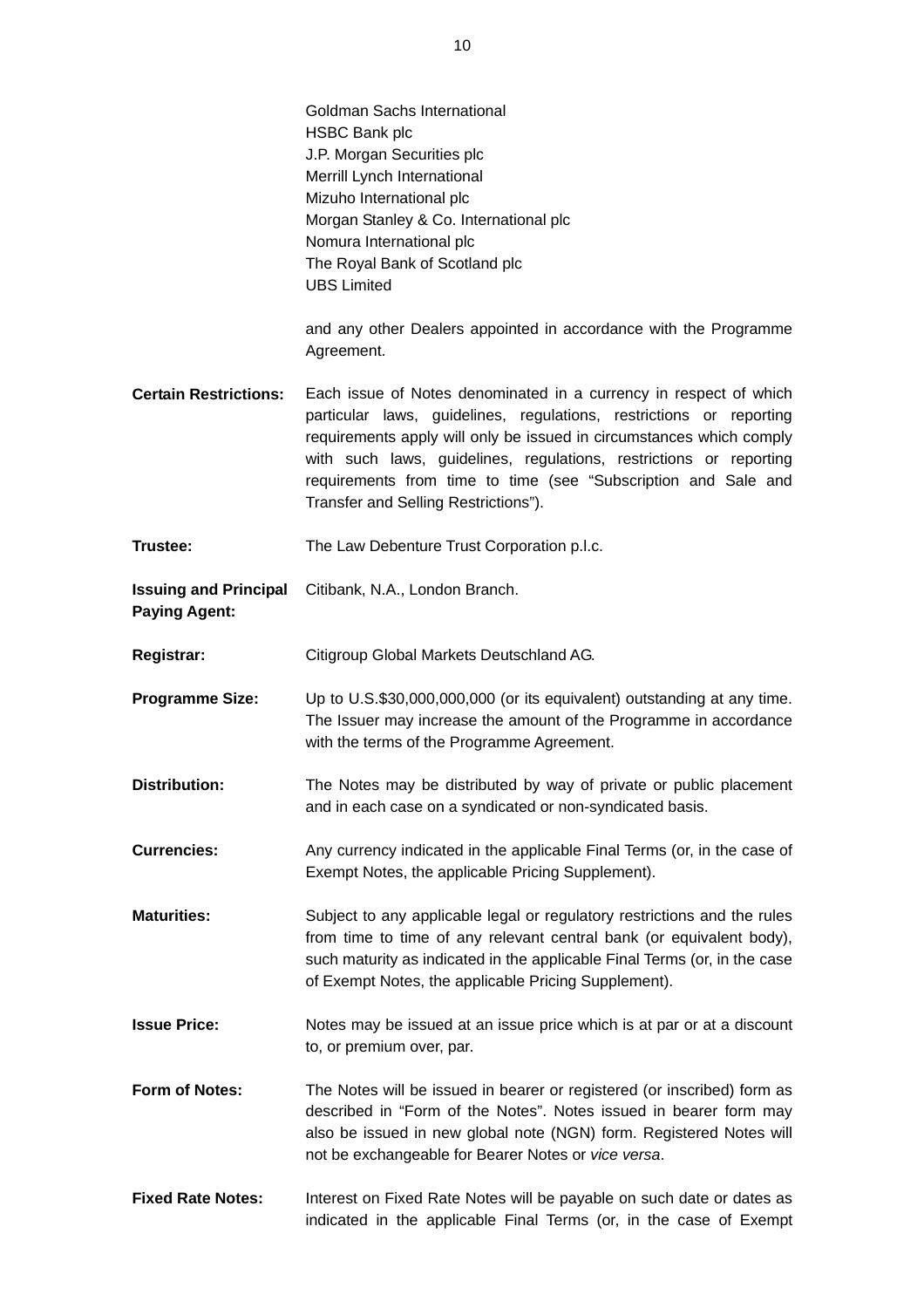Notes, the applicable Pricing Supplement) and on redemption and will be calculated on the basis of such Day Count Fraction as may be agreed between the Issuer and the relevant Dealer.

### **Floating Rate Notes:** Floating Rate Notes will bear interest at a rate:

- (1) determined on the same basis as the floating rate under a notional interest rate swap transaction in the relevant Specified Currency governed by an agreement incorporating the 2006 ISDA Definitions (as published by the International Swaps and Derivatives Association, Inc., and as amended and updated as at the Issue Date of the first Tranche of the Notes of the relevant Series); or
- (2) determined on the basis of a reference rate appearing on the agreed screen page of a commercial quotation service; or
- (3) equal to a fixed rate minus a rate based upon a reference rate such as the London interbank offered rate.

The Margin (if any) relating to such floating rate will be indicated in the applicable Final Terms (or, in the case of Exempt Notes, the applicable Pricing Supplement).

**Convertible Interest Basis Notes:**  Convertible Interest Basis Notes may be converted from one interest and/or payment basis to another if so provided in the applicable Final Terms (or, in the case of Exempt Notes, the applicable Pricing Supplement).

**Other provisions in relation to Floating Rate Notes, Variable**  Floating Rate Notes, Variable Interest Notes and Convertible Interest Basis Notes may also have a maximum interest rate, a minimum interest rate or both.

**Interest Notes and** 

**Convertible Interest Basis Notes:**  Interest on Floating Rate Notes, Variable Interest Notes and Convertible Interest Basis Notes in respect of each Interest Period, as agreed prior to issue by the Issuer and the relevant Dealer, will be payable on such Interest Payment Dates, and may be calculated on the basis of such Day Count Fraction, as indicated in the applicable Final Terms (or, in the case of Exempt Notes, the applicable Pricing Supplement).

- **Zero Coupon/Discount Notes:**  Zero Coupon Notes and Discount Notes will be offered and sold at a discount to their nominal amount and, in the case of Zero Coupon Notes, will not bear interest.
- **Exempt Notes:** The Issuer may issue Exempt Notes. The Issuer may agree with any Dealer that Exempt Notes may be issued in a form not contemplated by the Terms and Conditions of the Notes, in which event the relevant provisions will be included in the applicable Pricing Supplement.
- **Redemption:** The applicable Final Terms (or, in the case of Exempt Notes, the applicable Pricing Supplement) will indicate either that the relevant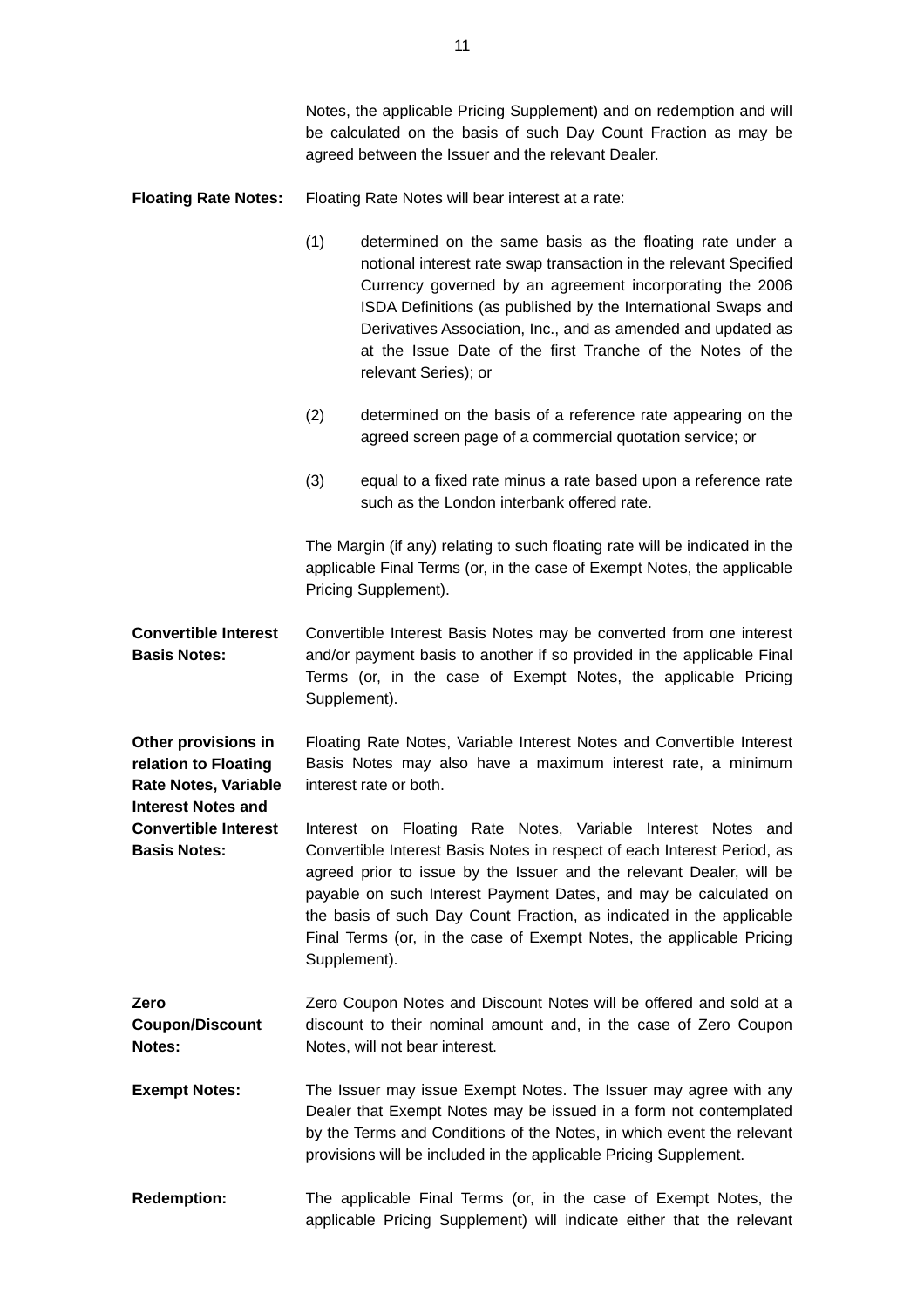Notes cannot be redeemed prior to their stated maturity (other than for taxation reasons or following an Event of Default) or that such Notes will be redeemable at the option of the Issuer and/or the Noteholders upon giving notice to the Noteholders or the Issuer, as the case may be, on a date or dates specified prior to such stated maturity or automatically upon the occurrence of certain specified events and at a price or prices and on such other terms as may be agreed between the Issuer and the relevant Dealer and indicated in the applicable Final Terms (or, in the case of Exempt Notes, the applicable Pricing Supplement).

**Denomination of Notes:**  Notes will be issued in such denominations as indicated in the applicable Final Terms (or, in the case of Exempt Notes, the applicable Pricing Supplement) save that the minimum denomination of each Note will be such as may be allowed or required from time to time by the relevant central bank (or equivalent body) or any laws or regulations applicable to the relevant Specified Currency, see "Certain Restrictions" in this Overview. In addition, the minimum denomination of each Note (other than an Exempt Note) will be €100,000 (or, if the Notes are denominated in a currency other than euro, the equivalent amount in such currency).

> No sales of Rule 144A Notes in the United States to any one purchaser will be for less than U.S.\$200,000.

- **Taxation:** All payments in respect of the Notes will be made without withholding of or deduction for or on account of taxes imposed by the relevant tax jurisdiction, subject as provided in Condition 7. In the event that any such withholding or deduction is required by law, the Issuer will, save in certain circumstances provided in Condition 7, be required to pay additional amounts to cover the amounts so deducted.
- **Status of the Notes:** The Notes will constitute direct, unconditional and unsecured obligations of the Issuer and will rank without preference among themselves and, subject as aforesaid, pari passu with all other outstanding unsecured and unsubordinated obligations of the Issuer, present and future, but, in the event of insolvency, only to the extent permitted by laws relating to creditors' rights.
- **Rating:** The rating of the Notes (if any) to be issued under the Programme will be specified in the applicable Final Terms (or, in the case of Exempt Notes, the applicable Pricing Supplement).
- Listing: **Application has been made for Notes (other than Exempt Notes)** issued under the Programme to be admitted to the Official List and trading on the London Stock Exchange's Regulated Market. The Notes may also be listed on such other or further stock exchange(s) as indicated in the applicable Final Terms (or, in the case of Exempt Notes, the applicable Pricing Supplement) in relation to each Series.
- **Governing Law:** The Notes and any non-contractual obligations arising out of or in connection therewith will be governed by, and construed in accordance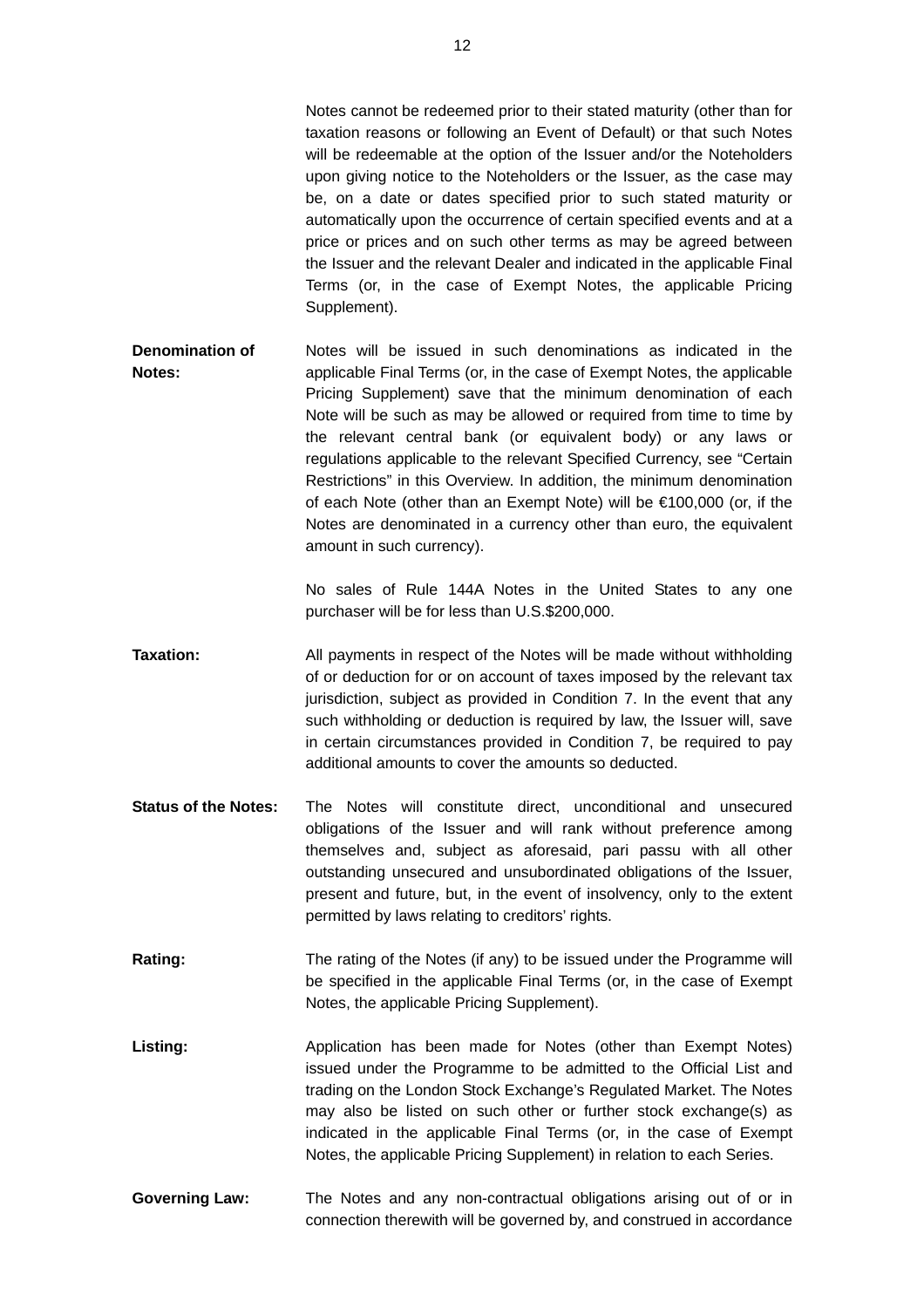with, English law.

**Selling Restrictions:** There are restrictions on the offer, sale and transfer of Notes in certain jurisdictions, including in the United States, the European Economic Area, the United Kingdom, Australia, Japan, Hong Kong, Singapore, Canada, Poland, United Arab Emirates, The Dubai International Financial Centre, Indonesia and Malaysia and such other restrictions as may be required in connection with the offering and sale of a particular Tranche of Notes (see "Subscription and Sale and Transfer and Selling Restrictions").

*Neither the Trust Deed constituting the Notes nor the Terms and Conditions of the Notes will contain any negative pledge covenant by the Issuer or any events of default other than those set out in Condition 9 (which do not include, inter alia, a cross default provision).*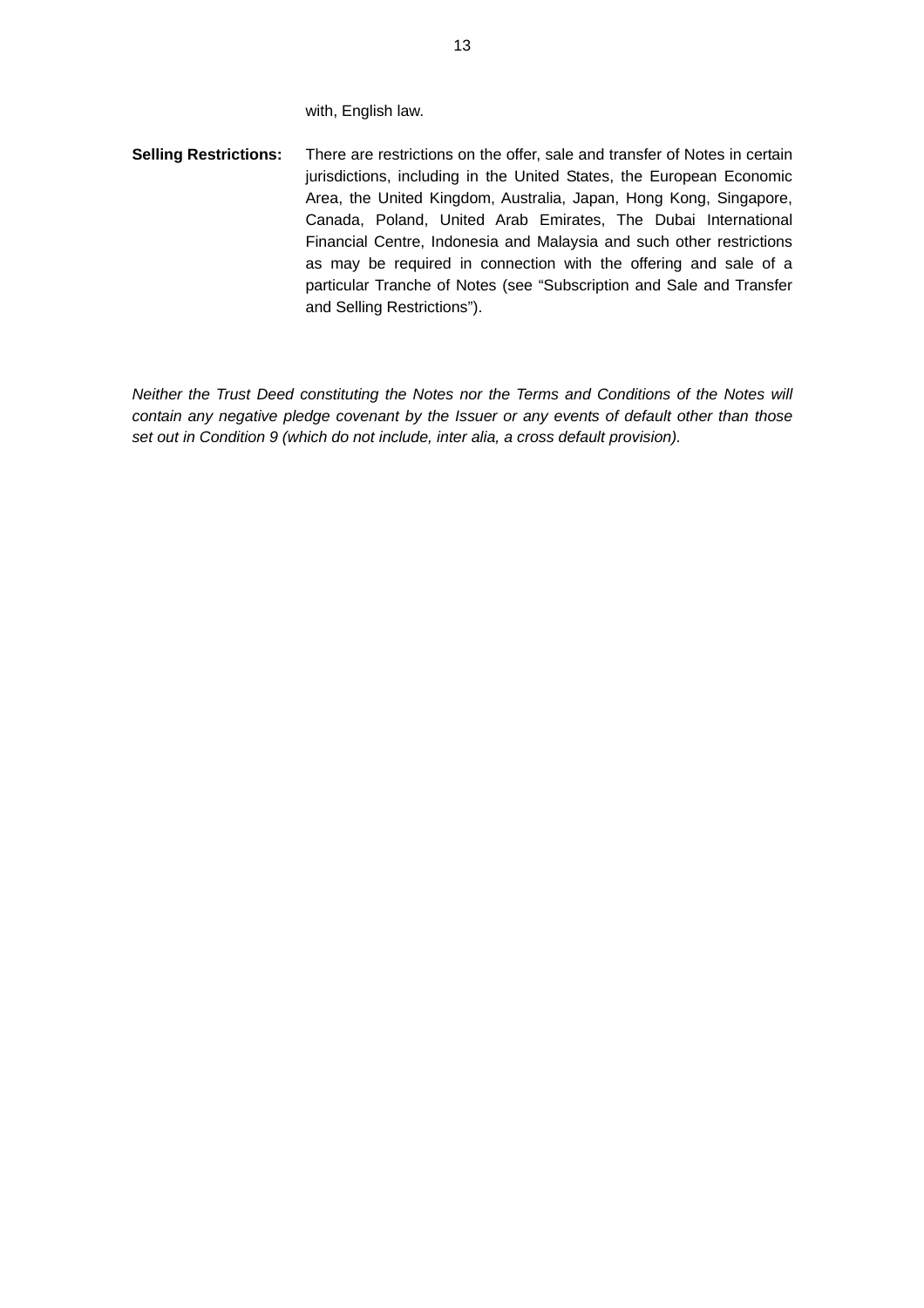### **RISK FACTORS**

*In purchasing Notes, investors assume the risk that the Issuer may become insolvent or otherwise be unable to make all payments due in respect of the Notes. There is a wide range of*  factors which individually or together could result in the Issuer becoming unable to make all *payments due in respect of the Notes. It is not possible to identify all such factors or to determine which factors are most likely to occur, as the Issuer may not be aware of all relevant*  factors and certain factors which it currently deems not to be material may become material as a result of the occurrence of events outside the Issuer's control. The Issuer believes that the factors described below represent the principal risks inherent in investing in Notes issued under *the Programme.* 

*Prospective investors should also read the detailed information set out elsewhere in this Prospectus and reach their own views prior to making any investment decision.* 

*Words and expressions defined in the "Terms and Conditions of the Notes" below or elsewhere in this Prospectus have the same meanings in this section.* 

### **Business Risk Factors**

*The Group relies on recruiting, retaining and developing appropriate senior management and skilled personnel* 

The Group's continued success depends in part on the continued service of key members of the Group's management team. The ability to continue to attract, train, motivate and retain highly qualified and talented professionals is a key element of the Group's strategy. The successful implementation of the Group's growth strategy depends on the availability of skilled management, both at the Group's head office and in each of the Group's business units. If the Group or one of the Group's business units or other functions fails to staff its operations appropriately, or loses one or more of its key senior executives and fails to replace them in a satisfactory and timely manner, the Group's business, financial condition and results of operations, including control and operational risks, may be adversely affected.

In addition, the financial services industry has and may continue to experience more stringent regulation of employee compensation, which could have an adverse effect on the Group's ability to hire or retain the most qualified employees. If the Group fails or is unable to attract and appropriately train, motivate and retain qualified professionals, the Group's business may also be adversely affected.

#### *The Group is vulnerable to disruptions and volatility in the global financial markets*

Over the past eight years, financial systems worldwide have experienced difficult credit and liquidity conditions and disruptions leading to reduced liquidity, greater volatility (such as volatility in spreads) and, in some cases, a lack of price transparency on inter-bank lending rates. Uncertainties remain concerning the outlook and the future economic environment despite recent improvements in certain segments of the global economy, including the United Kingdom (the "**UK**"). There can be no assurance that economic conditions in these segments will continue to improve or that the global economic condition as a whole will improve significantly, or at all. Such economic uncertainties could have a negative impact on the Group's business and results of operations. The acute economic risks in the eurozone are being addressed by on-going policy initiatives, and the prospects for many of the European economies are improving. Investors remain cautious and a slowing or failing of the economic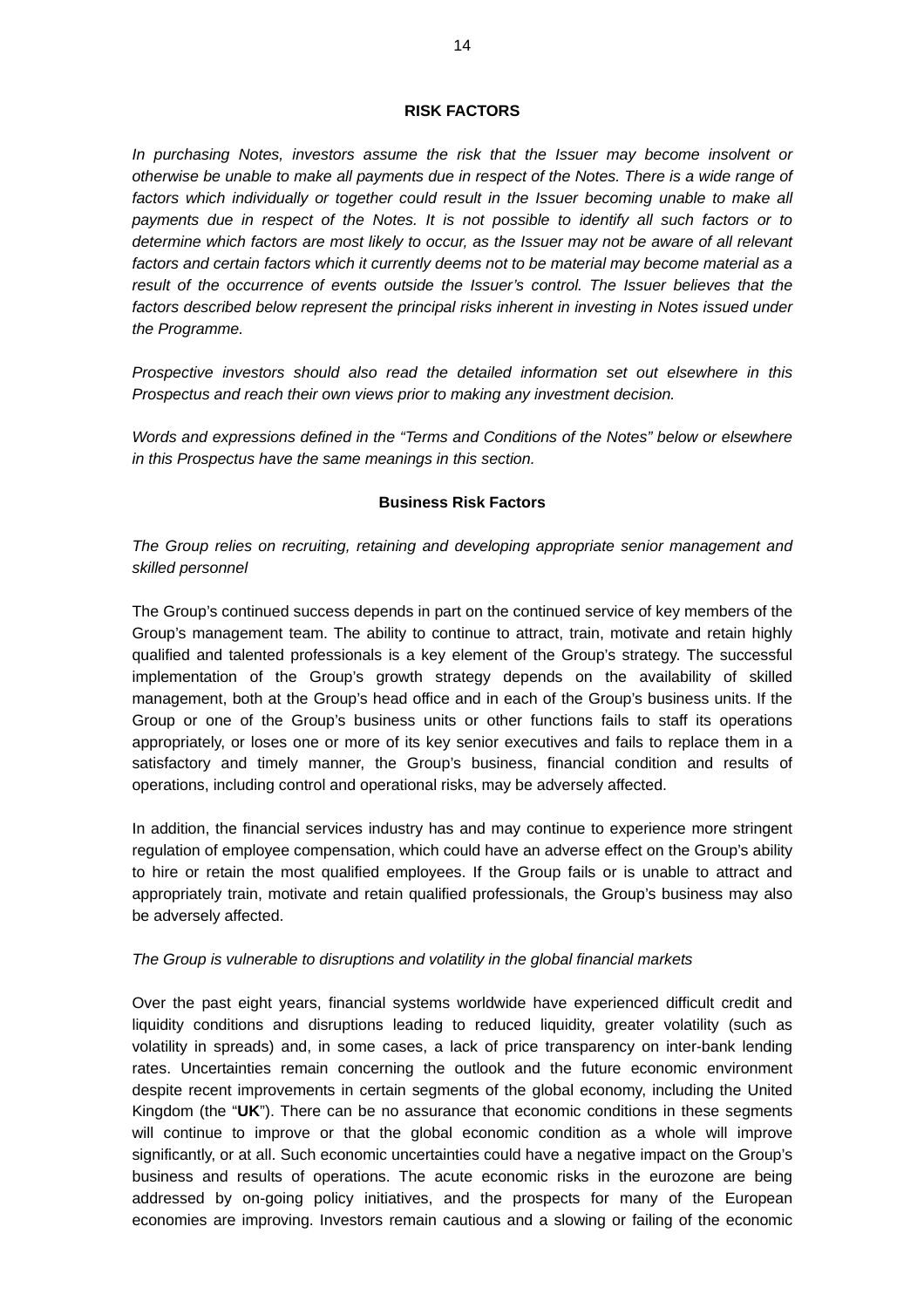recovery would likely aggravate the adverse effects of difficult economic and market conditions on the Group and on others in the financial services industry.

In particular, the Group may face, among others, the following risks related to any future economic downturn:

- Increased regulation of the Group's industry. Compliance with such regulation may increase the Group's costs, may affect the pricing of the Group's products and services, and limit the Group's ability to pursue business opportunities.
- Reduced demand for the Group's products and services.
- Inability of the Group's borrowers to comply fully or in a timely manner with their existing obligations.
- The process that the Group uses to estimate losses inherent in the Group's credit exposure requires complex judgements, including forecasts of economic conditions and how such economic conditions may impair the ability of the Group's borrowers to repay their loans. The degree of uncertainty concerning economic conditions may adversely affect the accuracy of the Group's estimates, which may, in turn, impact the reliability of the process and the sufficiency of the Group's loan loss allowances.
- The value and liquidity of the portfolio of investment securities that the Group holds may be adversely affected.
- Any worsening of the global economic conditions may delay the recovery of the international financial industry and impact the Group's operating results, financial condition and prospects.
- Adverse macroeconomic shocks may negatively impact the household income of the Group's retail customers, which may adversely affect the recoverability of the Group's retail loans, and result in increased loan losses.

Continued or worsening disruption and volatility in the global financial markets could have a material adverse effect on the Group, including the Group's ability to access capital and liquidity on financial terms acceptable to the Group, if at all. If capital markets financing ceases to be available, or becomes excessively expensive, the Group may be forced to raise the rates it pays on deposits to attract more customers and become unable to maintain certain liability maturities. Any such increase in capital markets funding costs or deposit rates could have a material adverse effect on the Group's interest margins, liquidity and profitability.

If all or some of the foregoing risks were to materialise, this could have a material adverse effect on the Group.

*The Group's operating results, financial condition and prospects may be materially impacted by economic conditions in the UK* 

The Group's business activities are concentrated in the UK and the Group offers a range of banking and financial products and services to UK retail and corporate customers. As a consequence, the Group's operating results, financial condition and prospects are significantly affected by the general economic conditions in the UK.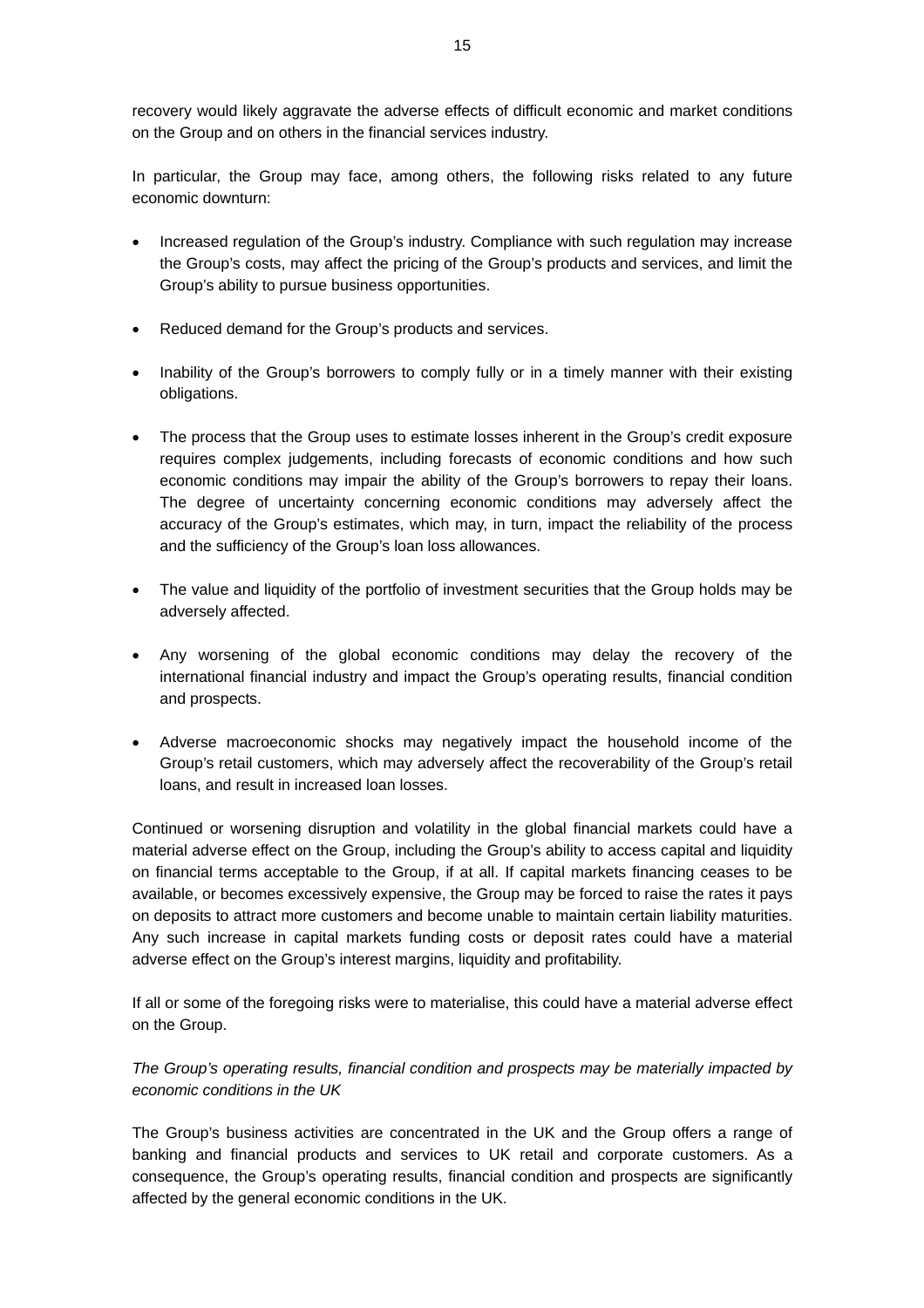The Group's financial performance is intrinsically linked to the UK economy and the economic confidence of consumers and businesses. The sustainability of the UK economic recovery, along with its concomitant impacts on the Group's profitability, remains a risk. Conversely, a strengthened UK economic performance may increase the possibility of a higher interest rate environment. In such a scenario, other market participants might offer more competitive product pricing resulting in increased customer attrition.

Adverse changes in global growth may pose the risk of a further slowdown in the UK's principal export markets which would have an adverse effect on the broader UK economy.

In addition, adverse changes in the credit quality of the Group's borrowers and counterparties or a general deterioration in UK or global economic conditions could reduce the recoverability and value of the Group's assets and require an increase in the level of provisions for bad and doubtful debts. Likewise, a significant reduction in the demand for the Group's products and services could negatively impact the Group's business and financial condition. UK economic conditions and uncertainties may have an adverse effect on the quality of the Group's loan portfolio and may result in a rise in delinquency and default rates. There can be no assurance that the Group will not have to increase its provisions for loan losses in the future as a result of increases in non-performing loans or for other reasons beyond its control. Material increases in the Group's provisions for loan losses and write-offs/charge-offs could have an adverse effect on the Group's operating results, financial condition and prospects.

The UK government has taken measures to address the rising and high level of national debt, including reducing its borrowing and public spending cuts. Credit quality could be adversely affected by a renewed increase in unemployment. Any related significant reduction in the demand for the Group's products and services, could have a material adverse effect on the Group's operating results, financial condition and prospects.

#### *Exposure to UK political developments could have a material adverse effect on the Group*

Any significant changes in UK government policies or political structure could have an impact on the Group's business. In particular, the UK government has announced that a referendum will be held on 23 June, 2016 to determine whether the UK should remain a member of the European Union (the "**EU**"). Future UK political developments, including but not limited to the referendum and/or any changes in government structure and policies, could affect the fiscal, monetary and regulatory landscape to which the Group is subject and also therefore the Group's financing availability and terms. Consequently no assurance can be given that the Group's operating results, financial condition and prospects would not be adversely impacted as a result.

*The Group is subject to regulatory capital and leverage requirements that could limit the Group's operations, and changes to these requirements may further limit and adversely affect the Group's operating results, financial condition and prospects* 

The Group is subject to capital adequacy requirements applicable to banks and banking groups under directly applicable EU legislation and as adopted by the Prudential Regulation Authority (the "**PRA**") of the Bank of England ("**BoE**"). The Group is required to maintain a minimum ratio of Common Equity Tier 1 ("**CET1**") capital to risk-weighted assets, Tier 1 capital to risk-weighted assets, total capital to risk-weighted assets and Tier 1 capital to total adjusted assets for leverage monitoring purposes. Any failure by the Group to maintain the Group's ratios above prescribed regulatory minimum levels may result in administrative actions or sanctions. These could potentially include requirements on the Group to cease all or certain lines of new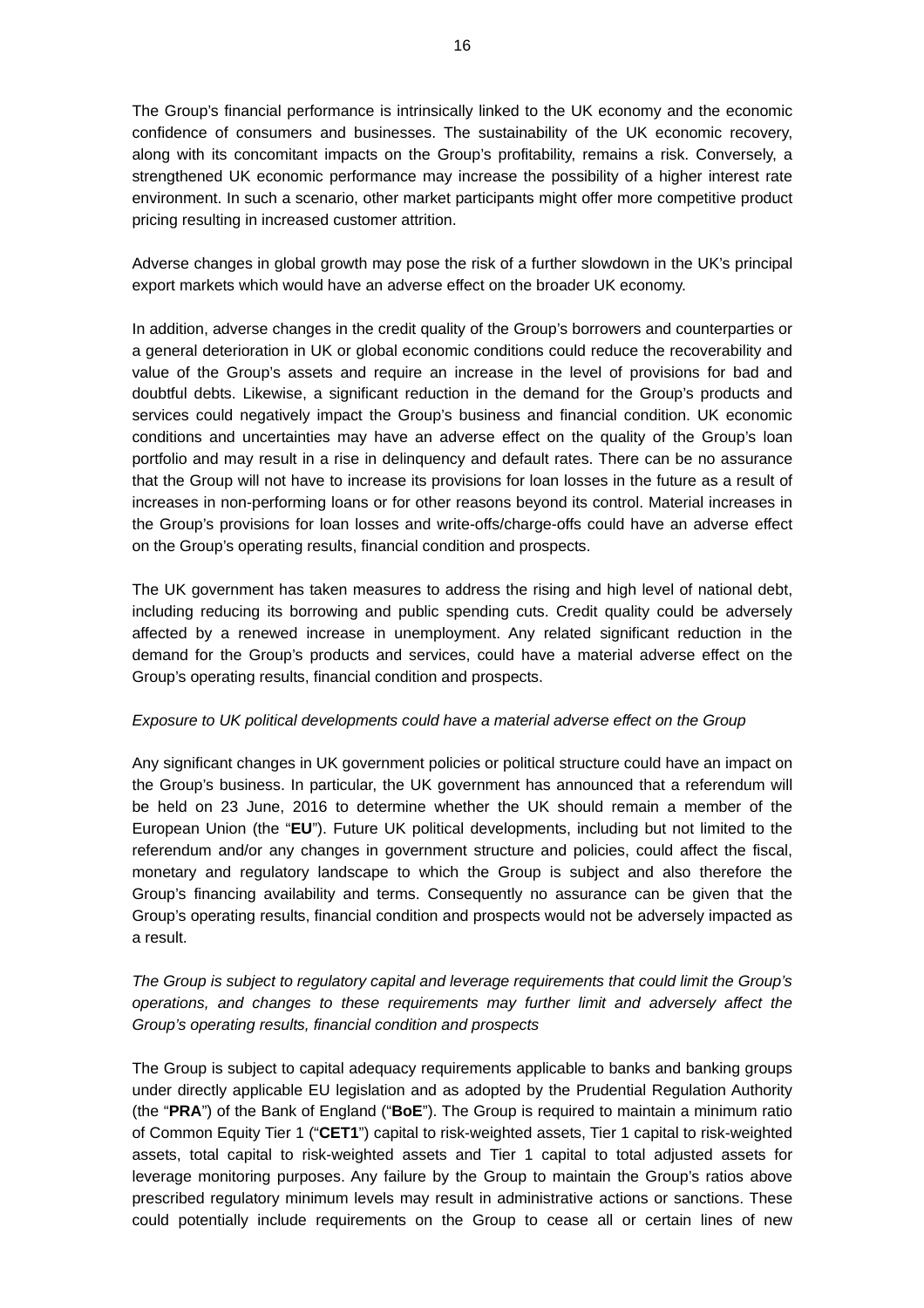business, to raise new capital resources or, in certain circumstances, a requirement for the Group's existing capital instruments (potentially including the Group's debt securities) to be subjected to bail-in or write down (for more information see the risk factor entitled "*Bail-in and write down powers under the Banking Act and the BRRD may adversely affect the Group's business and the value of securities it may issue*").

The Capital Requirements Directive IV (the "**CRD IV Directive**") and the Capital Requirements Regulation (the "**CRD IV Regulation**" and together with the CRD IV Directive, "**CRD IV**") implemented changes proposed by the Basel Committee on Banking Supervision (the "**Basel Committee**") to the capital adequacy framework, known as "Basel III" in the EU. The CRD IV Regulation is directly applicable in each member state of the EU (each a "**Member State**") and does not therefore require national implementing measures, whilst the CRD IV Directive has been implemented by Member States through national legislative processes. CRD IV was published in the Official Journal on 27 June, 2013 and came into effect on 1 January, 2014, with particular requirements expected to be fully effective by 2019. CRD IV substantially reflects the Basel III capital and liquidity standards and facilitates the applicable implementation timeframes. On 19 December, 2013, the PRA published the initial version of its rules and supervisory statements associated with the implementation of CRD IV, which cover prudential rules for banks, building societies and investment firms. Certain issues, however, continue to be clarified in further binding technical standards to be adopted by the European Commission (the "**Commission**"), which creates some uncertainty as to the final level of capital requirements which will apply under CRD IV.

Under the "Pillar 2" framework, the PRA requires the capital resources of UK banks to be maintained at levels which exceed the base capital requirements prescribed by CRD IV and to cover relevant risks in their business. In addition, a series of capital buffers has been established under CRD IV and PRA rules to ensure a bank can withstand a period of stress. These buffers, which must be met by CET 1 capital, include the counter-cyclical capital buffer, sectoral capital requirements, a PRA buffer and the capital conservation buffer. The total size of the capital buffers will be informed by the results of the annual concurrent UK stress testing exercises. The BoE's approach to stress testing the UK banking system was outlined in October 2015. The BoE is aiming to develop an approach that is explicitly counter-cyclical, with the severity of the stress test and the associated regulatory capital buffers varying systematically with the state of the financial cycle. Furthermore, the framework is aiming to support a continued improvement in UK banks' risk management and capital planning capabilities, and the BoE expects participating UK banks to demonstrate sustained improvements in their capabilities over time. The PRA can take action if a bank fails to meet the required capital ratio hurdle rates in the stress testing exercise, and the banks which fail to do so will be required to take action to strengthen their capital position over an appropriate timeframe. If a bank does not meet expectations in its risk management and capital planning capabilities in the stress testing exercise, this may inform the setting of its capital buffers. Though the results of the PRA's 2015 stress test did not impact on the level of capital that the Group is required to hold, the PRA could, in the future, as a result of stress testing exercises (both in the UK and EU wide) and as part of the exercise of UK macro-prudential capital regulation tools, or through supervisory actions (beyond the changes described below), require UK banks and banking groups, including the Group, to increase their capital resources further.

The Financial Services Act 2012 empowers the Financial Policy Committee of the BoE (the "**FPC**"), which is a sub-committee of the Court of Directors of the BoE, to give directions to the PRA and the Financial Conduct Authority (the "**FCA**") so as to ensure implementation of macroprudential measures intended to manage systemic risk. For the UK, the FPC sets the countercyclical capital buffer rate on a quarterly basis. The counter-cyclical buffer rate is currently set at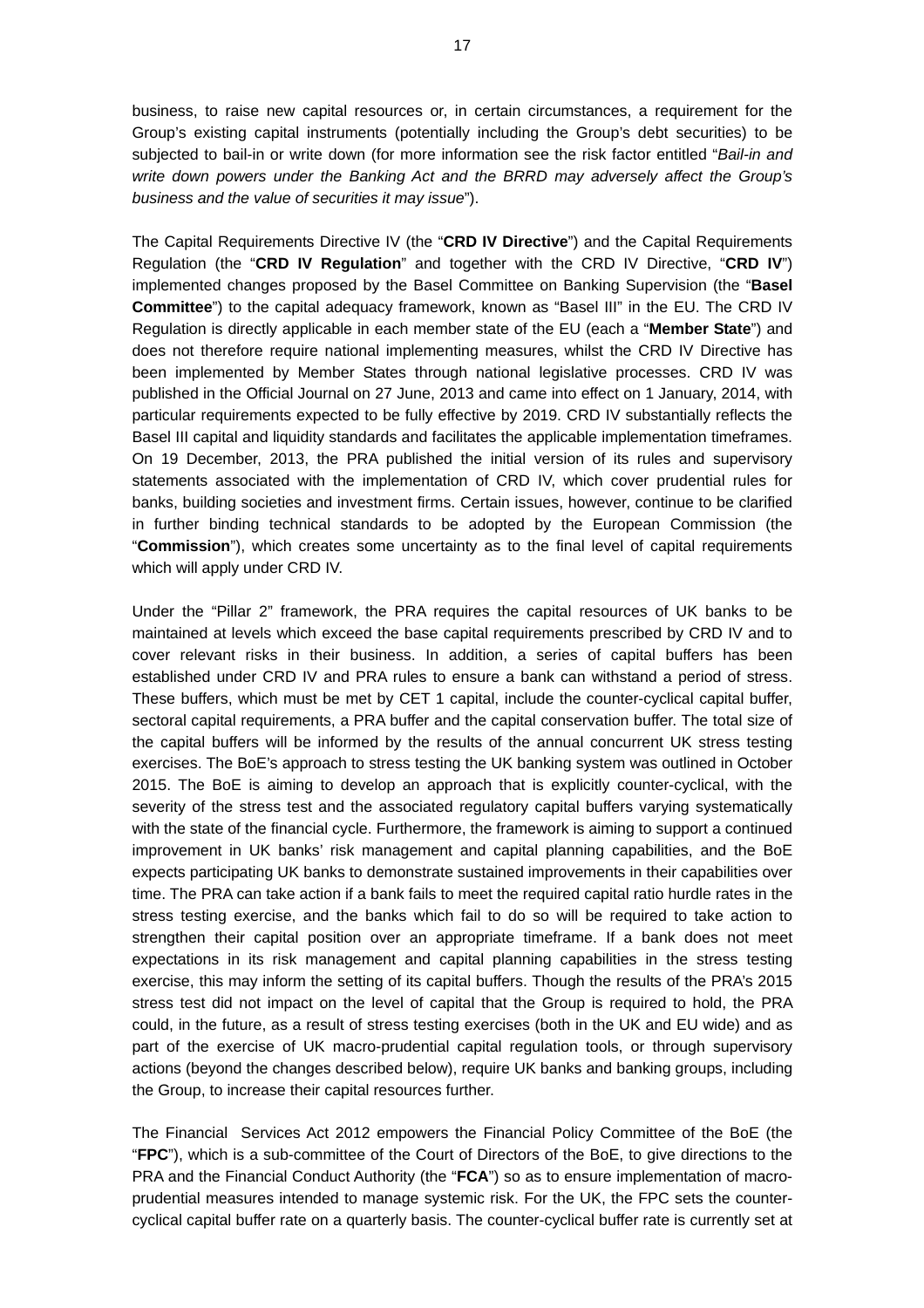0 per cent., but at its most recent meeting in March 2016 the FPC decided to increase the rate from 0 per cent to 0.5 per cent. with effect from 29 March 2017.

The Financial Services Act 2012 provides the FPC with certain other macro-prudential tools for the management of systemic risk. Since 6 April, 2015, these tools have included powers of direction relating to leverage ratios. In July 2015, the FPC made certain directions to the PRA in relation to the leverage ratio. In December 2015, the PRA issued a policy statement setting out how it would implement the FPC's direction and recommendations on the leverage ratio. Since 1 January, 2016, all major UK banks and banking groups (including the Group) have been required to hold enough Tier 1 capital (75 per cent. of which must be CET 1 capital) to satisfy a minimum leverage requirement of 3 per cent. and enough CET 1 capital to satisfy a countercyclical leverage ratio buffer of 35 per cent. of each bank's institution-specific counter-cyclical capital buffer rate. The FPC also directed the PRA to require UK globally systemically important banks ("**G-SIBs**") and domestically systemically important banks, building societies and PRAregulated investment firms (including the Group) to hold enough CET 1 capital to meet a supplementary leverage ratio buffer of 35 per cent. of the institution-specific G-SIB buffer rate or Systemic Risk Buffer ("**SRB**") for domestically systemically important banks. The supplementary leverage ratio buffer was implemented on 1 January, 2016, in line with the G-SIB buffer rate imposed by the Financial Stability Board ("**FSB**"), with the SRB to be applicable from 1 January, 2019. The FPC consulted on a framework for the SRB at the beginning of 2016 which closed on 22 April, 2016. The FPC is expected to finalise this framework at the end of May 2016. The FPC can also direct the PRA to adjust capital requirements in relation to particular sectors through the imposition of sectoral capital requirements. Action taken in the future by the FPC in exercise of any of its powers could result in the regulatory capital requirements applied to us being increased.

Regulators in the UK and worldwide have also proposed that additional loss absorbency requirements should be applied to systemically important institutions to ensure that there is sufficient loss absorbing and recapitalisation capacity available in resolution. The EU Bank Recovery and Resolution Directive (the "**BRRD**") requires that Member States ensure that EU banks meet a Minimum Requirement for Eligible Liabilities ("**MREL**"). The BRRD was transposed into UK law in January 2015, with the provisions on MREL taking effect from 1 January, 2016. On 11 December, 2015, the BoE published a consultation paper on its proposed statement of policy on its approach to setting MREL. The PRA also published a consultation paper and a draft supervisory statement on the relationship between MREL and capital and leverage buffers. On 9 November, 2015, the FSB also published its final Total Loss-Absorbing Capital ("**TLAC**") standards for G-SIBs. The BoE has indicated that it will set MREL on a caseby-case basis, and that it intends to set MREL for G-SIBs as necessary to implement the TLAC standard. The BoE has also indicated that it intends to set consolidated MREL in 2016 no higher than institutions' current regulatory minimum capital requirements and consequently there should be no immediate change in regulatory requirements for loss absorbency capacity. For most institutions, the BoE proposes to set a final MREL conformance date of 1 January, 2020, although it expects UK G-SIBs to meet the interim TLAC minimum requirement by 1 January, 2019. The deadline for responses to the consultation papers was 11 March, 2016. The final impact of the TLAC and MREL requirements is not yet known as this will depend on the way in which regulators of the Group choose to implement these requirements.

In addition, since 31 December, 2014, the PRA has had the power under the Financial Services and Markets Act 2000 ("**FSMA**") to make rules requiring a parent undertaking of a bank to make arrangements to facilitate the exercise of resolution powers, including a power to require a group to issue debt instruments. Such powers could have an impact on the liquidity of the Group's debt instruments and could materially increase the Group's cost of funding.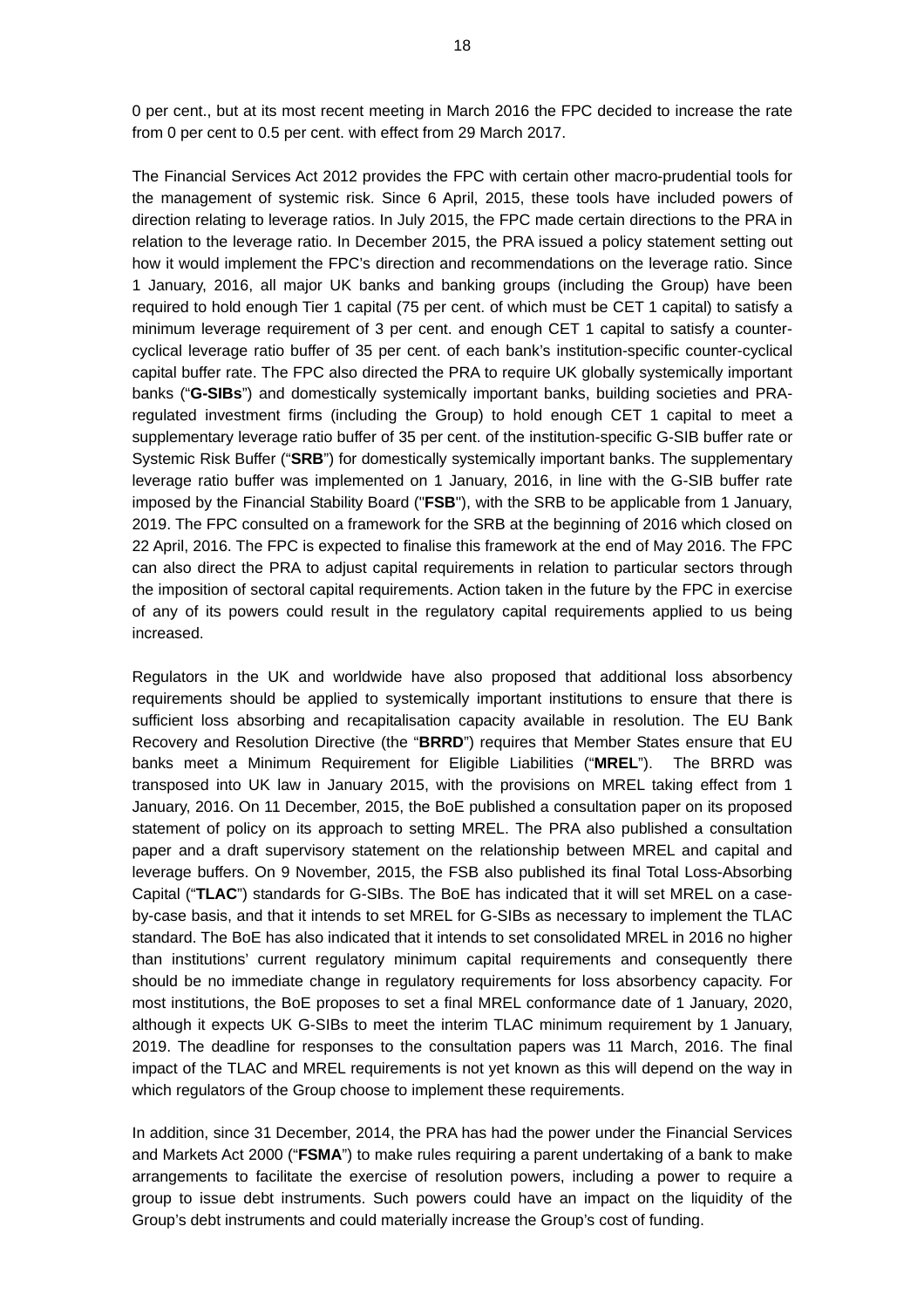Since 1 January, 2014, the Group has also been subject to certain recovery and resolution planning requirements (popularly known as "living wills") for banks and other financial institutions as set out in the PRA Rulebook. These requirements were updated in January 2015 to implement the recovery and resolution framework under the BRRD. The updated requirements impose more regular and detailed reporting obligations, including the requirement to submit recovery plans and resolution packs to the PRA and to keep them up to date.

In addition to the above, regulators in the UK and worldwide have produced a range of proposals for future legislative and regulatory changes which could force the Group to comply with certain operational restrictions or take steps to raise further capital, or could increase the Group's expenses, or otherwise adversely affect the Group's operating results, financial condition and prospects. These changes, which could affect the Group as a whole, include the implementation of the Basel Committee on Banking Standards' ("**BCBS**") new market risk framework, which will take effect in 2019 and includes rules made as a result of the BCBS' fundamental review of the trading book. The new market risk framework includes:

- Revisions to the standardised approach to credit risk (the "**Standardised Approach**") to address certain weaknesses in the Standardised Approach identified by the Basel Committee.
- Additional constraints on the use of internal model approaches for credit risk.
- The development of the Standardised Approach floor on modelled credit risk capital requirements.

The BCBS has also announced proposals to revise the advanced measurement approach for operational risk and plans to finalise the calibration and design of the leverage ratio by the end of 2016.

These measures could have a material adverse effect on the Group's operating results, and consequently, on the Group's business, financial condition and prospects. There is a risk that changes to the UK's capital adequacy regime (including any increase to minimum leverage ratios) may result in increased minimum capital requirements, which could reduce available capital for business purposes and thereby adversely affect the Group's cost of funding, profitability and ability to pay dividends, continue organic growth (including increased lending), or pursue acquisitions or other strategic opportunities (alternatively the Group could restructure its balance sheet to reduce the capital charges incurred pursuant to the PRA's rules in relation to the assets held, or raise additional capital but at increased cost and subject to prevailing market conditions). In addition, changes to the eligibility criteria for Tier 1 and Tier 2 capital may affect the Group's ability to raise Tier 1 and Tier 2 capital and impact the recognition of existing Tier 1 and Tier 2 capital resources in the calculation of the Group's capital position. Furthermore increased capital requirements may negatively affect the Group's return on equity and other financial performance indicators.

The Group's business could be affected if its capital is not managed effectively or if these measures limit the Group's ability to manage its balance sheet and capital resources effectively or to access funding on commercially acceptable terms. Effective management of the Group's capital position is important to the Group's ability to operate its business, to continue to grow organically and to pursue its business strategy.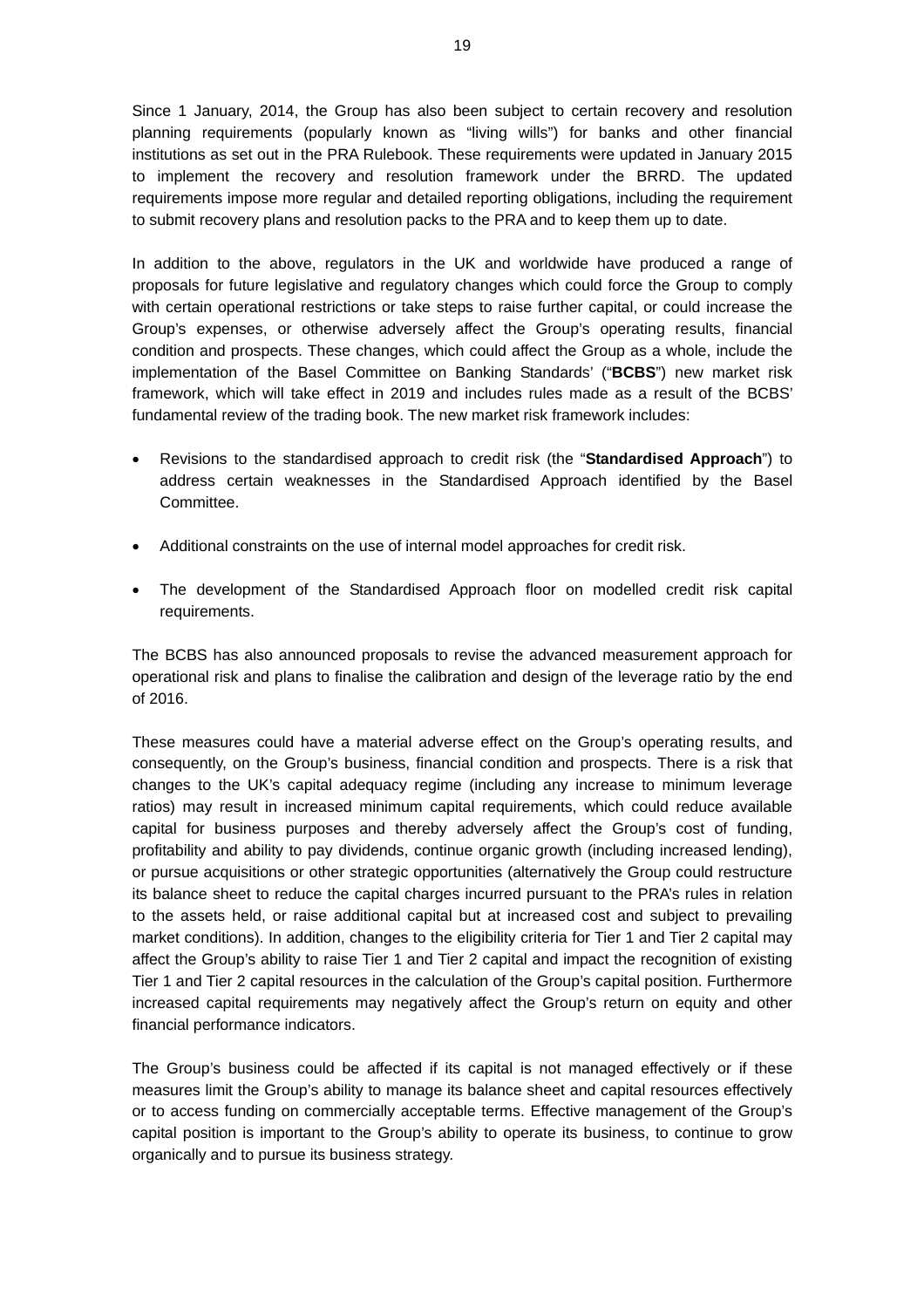*The Group is subject to liquidity requirements that could limit its operations, and changes to these requirements may further limit and adversely affect the Group's operating results, financial condition and prospects* 

As from 1 April, 2013, the PRA took over the responsibility for micro-prudential regulation of banks and certain other financial institutions from the Financial Services Authority (the "**FSA**"). Before the implementation of CRD IV, the PRA operated its own liquidity rules based on the following elements:

- Principles of self-sufficiency and adequacy of liquidity resources.
- Enhanced systems and control requirements.
- Quantitative requirements, including Individual Liquidity Adequacy Standards, coupled with a narrow definition of liquid assets.
- Frequent regulatory reporting.

Under CRD IV, banks are or will be under transitional measures, required to meet two new liquidity standards, consisting of the Liquidity Coverage Ratio ("**LCR**") and the Net Stable Funding Ratio ("**NSFR**"), which are aimed to promote:

- The short-term resilience of banks' liquidity risk profiles by ensuring they have sufficient high-quality liquid assets to survive a significant stress scenario.
- A longer-term resilience by creating incentives for banks to fund their activities with more stable sources of funding on an on-going basis.

In June 2015, the PRA issued its policy statement on the transfer of the liquidity regime to the CRD IV standard, confirming that the existing regime under BIPRU 12 would cease to apply with effect from 1 October, 2015, although certain of the BIPRU requirements are reflected in the new regime.

# *LCR*

The LCR is intended to ensure that a bank maintains an adequate level of unencumbered, high quality liquid assets which can be used to offset the net cash outflows the bank could encounter under a short-term significant liquidity stress scenario.

The LCR was introduced in the UK on 1 October, 2015. The PRA has opted to impose higher liquidity coverage requirements than the minimum required by CRD IV during the phase-in period to 1 January, 2018. The current minimum requirement for UK banks is set at 80 per cent., rising to 90 per cent. on 1 January, 2017 and 100 per cent. on 1 January, 2018. The Group currently meets the minimum requirements set by the PRA, however there can be no assurance that future changes to the applicable liquidity requirements would not have an adverse effect on the financial condition of the Group, the results of its operations and its prospects.

# *NSFR*

In October 2014, the Basel Committee published its final standard of the NSFR which will take effect on 1 January, 2018. The NSFR is defined as the amount of available stable funding relative to the amount of required stable funding. Banks are expected to hold an NSFR of at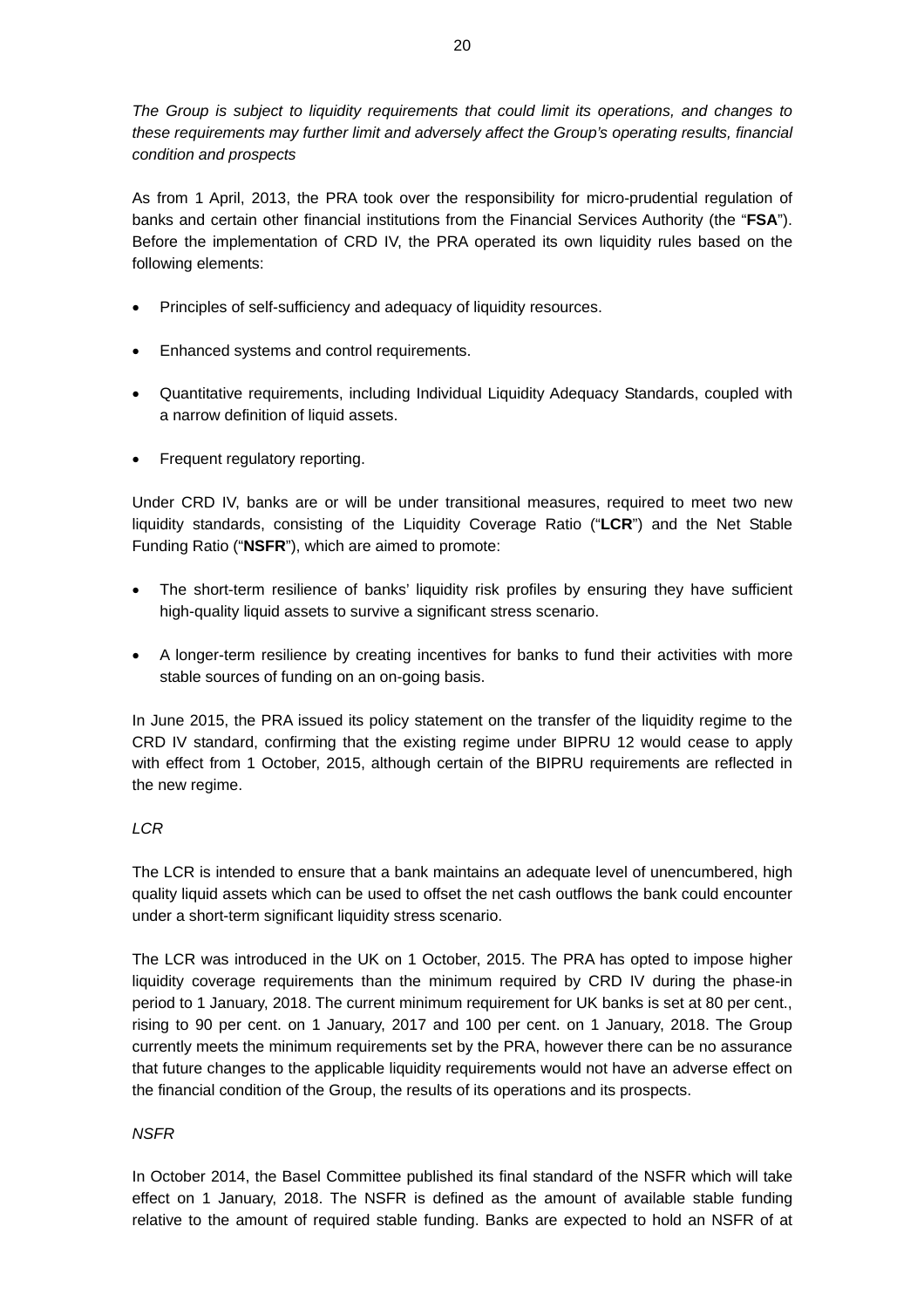least 100 per cent. on an on-going basis and report its NSFR at least quarterly. Ahead of its planned implementation on 1 January, 2018, the NSFR will remain subject to an observation period.

There is a risk that implementing and maintaining existing and new liquidity requirements, such as through enhanced liquidity risk management systems, may incur significant costs, and more stringent requirements to hold liquid assets may materially affect the Group's lending business as more funds may be required to acquire or maintain a liquidity buffer, thereby reducing future profitability. This could in turn adversely impact the Group's operating results, financial condition and prospects.

# *Exposure to UK Government debt could have a material adverse effect on the Group*

Like many other UK banks, the Group invests in debt securities of the UK Government largely for liquidity purposes. As of 31 December, 2015, approximately 1 per cent. of the Group's total assets and 18 per cent. of its securities portfolio were comprised of debt securities issued by the UK Government. Any failure by the UK Government to make timely payments under the terms of these securities, or a significant decrease in their market value, will have a material adverse effect on the Group.

# *The Group may suffer adverse effects as a result of the economic and sovereign debt tensions in the eurozone*

Conditions in the capital markets and the economy generally in the Eurozone, which, although improving recently, continue to show signs of fragility and volatility. Interest rate differentials among eurozone countries are affecting government finance and borrowing rates in those economies. This could have a material adverse effect on the Group's operating results, financial condition and prospects.

The European Central Bank (the "**ECB**") and European Council have taken actions with the aim of reducing the risk of contagion in the eurozone and beyond and improving economic and financial stability. These included the creation of the Open Market Transaction facility of the ECB and the decision by eurozone governments to progress towards the creation of a banking union. In January 2015, the ECB announced an extensive quantitative easing scheme which has been supplemented since that date and supported by a policy of lowering interest rates. Notwithstanding these measures, a significant number of financial institutions throughout Europe have substantial exposures to sovereign debt issued by eurozone (and other) nations which are under financial stress. Should any of those nations default on their debt, or experience a significant widening of credit spreads, major financial institutions and banking systems throughout Europe could be destabilised, resulting in the further spread of the recent economic crisis.

The high cost of capital for some European governments impacted the wholesale markets in the UK, which resulted in an increase in the cost of retail funding and greater competition in the savings market. In the absence of a permanent resolution of the eurozone crisis, conditions could deteriorate.

Although the Group conducts the majority of its business in the UK, the Group has direct and indirect exposure to financial and economic conditions throughout the eurozone economies (as market instability surrounding Greece's membership of the eurozone demonstrated in the earlier part of 2015). While concerns relating to sovereign defaults or a partial or complete break-up of the European Monetary Union, including potential accompanying redenomination risks and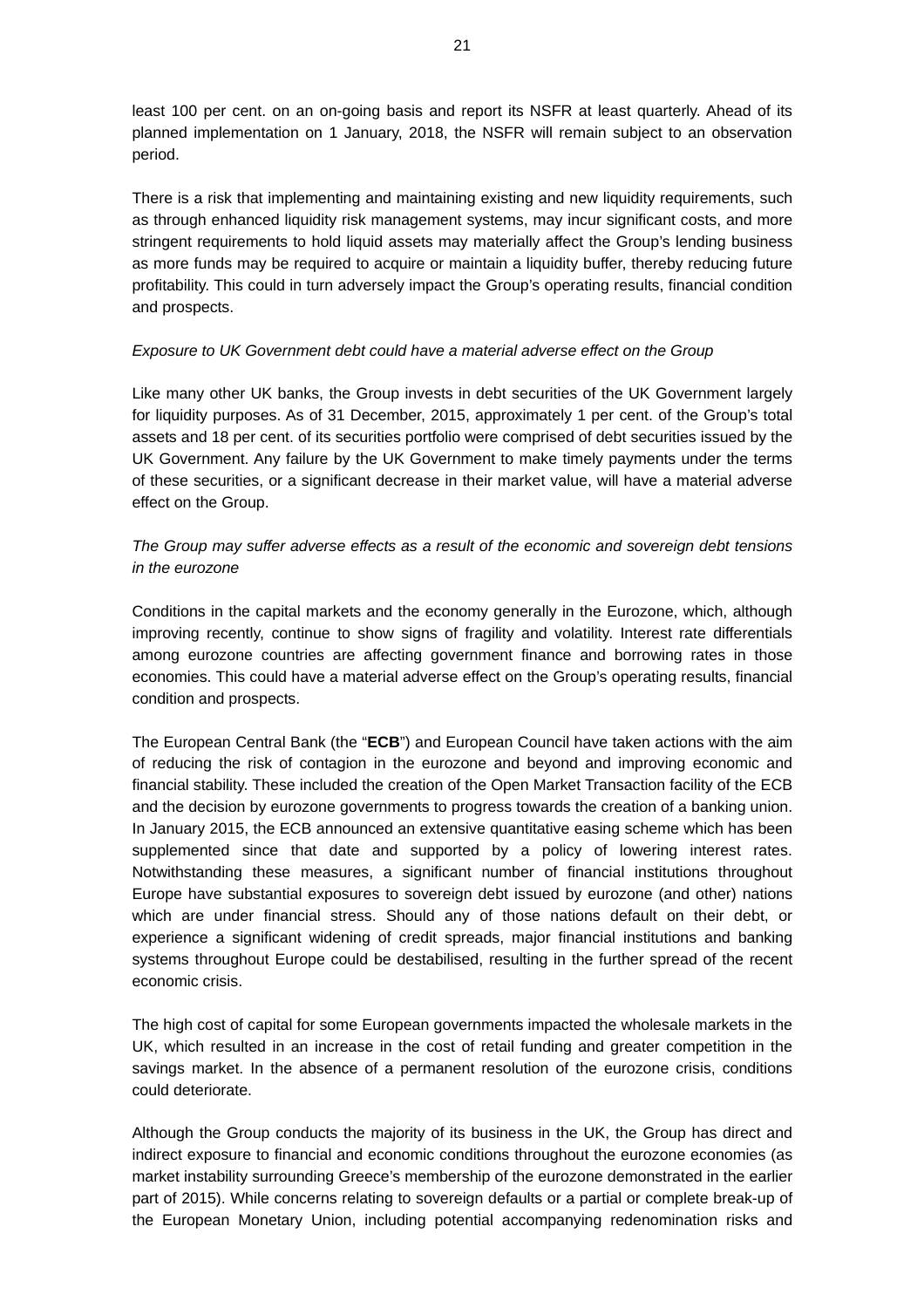uncertainties, seemed to have abated during 2014, such concerns resurfaced to some extent in the earlier part of 2015 with the election of a new government in Greece. In addition, general financial and economic conditions in the UK, which directly affect the Group's operating results, financial condition and prospects, may deteriorate as a result of conditions in the eurozone.

### *The Group is exposed to risks faced by other financial institutions*

The Group routinely transacts with counterparties in the financial services industry, including brokers and dealers, commercial banks, investment banks, mutual funds, hedge funds and other institutional clients. Defaults by, and even rumours or questions about the solvency of, certain financial institutions and the financial services industry generally have led to market-wide liquidity problems and could lead to losses or defaults by other institutions. Many of the routine transactions the Group enters into expose the Group to significant credit risk in the event of default by one of the Group's significant counterparties. A default by a significant financial counterparty, or liquidity problems in the financial services industry generally, could have a material adverse effect on the Group.

# Liquidity and funding risks are inherent in the Group's business and could have a material *adverse effect on the Group*

Liquidity risk is the risk that the Group, although solvent, either does not have available sufficient financial resources to meet its obligations as they fall due or can secure them only at excessive cost. This risk is inherent in any retail and commercial banking business as carried out by the Group and can be heightened by a number of enterprise-specific factors, including over-reliance on a particular source of funding, changes in credit ratings or market-wide phenomena such as market dislocation. While the Group implements liquidity management processes to seek to mitigate and control these risks, unforeseen systemic market factors in particular make it difficult to eliminate completely these risks. Adverse constraints in the supply of liquidity, including inter-bank lending, which arose between 2009 and 2013, materially and adversely affected the cost of funding the Group's business. There can be no assurance that such constraints will not re-occur. Extreme liquidity constraints may affect the Group's operations and limit the Group's ability to fulfil its regulatory liquidity requirements, as well as limiting growth possibilities.

Disruption and volatility in the global financial markets could have a material adverse effect on the ability of the Group to access capital and liquidity on financial terms acceptable to the Group.

The Group's cost of obtaining funding is directly related to prevailing market interest rates and to the Group's credit spreads. Increases in interest rates and the Group's credit spreads can significantly increase the cost of the Group's funding. Changes in the Group's credit spreads are market-driven, and may be influenced by market perceptions of the Group's creditworthiness. Changes to interest rates and the Group's credit spreads occur continuously and may be unpredictable and highly volatile.

If wholesale markets financing ceases to become available, or becomes excessively expensive, the Group may be forced to raise the rates the Group pays on deposits, with a view to attracting more customers, and/or to sell assets, potentially at depressed prices. The persistence or worsening of these adverse market conditions or an increase in base interest rates could have a material adverse effect on the ability of the Group to access liquidity and on its cost of funding (whether directly or indirectly).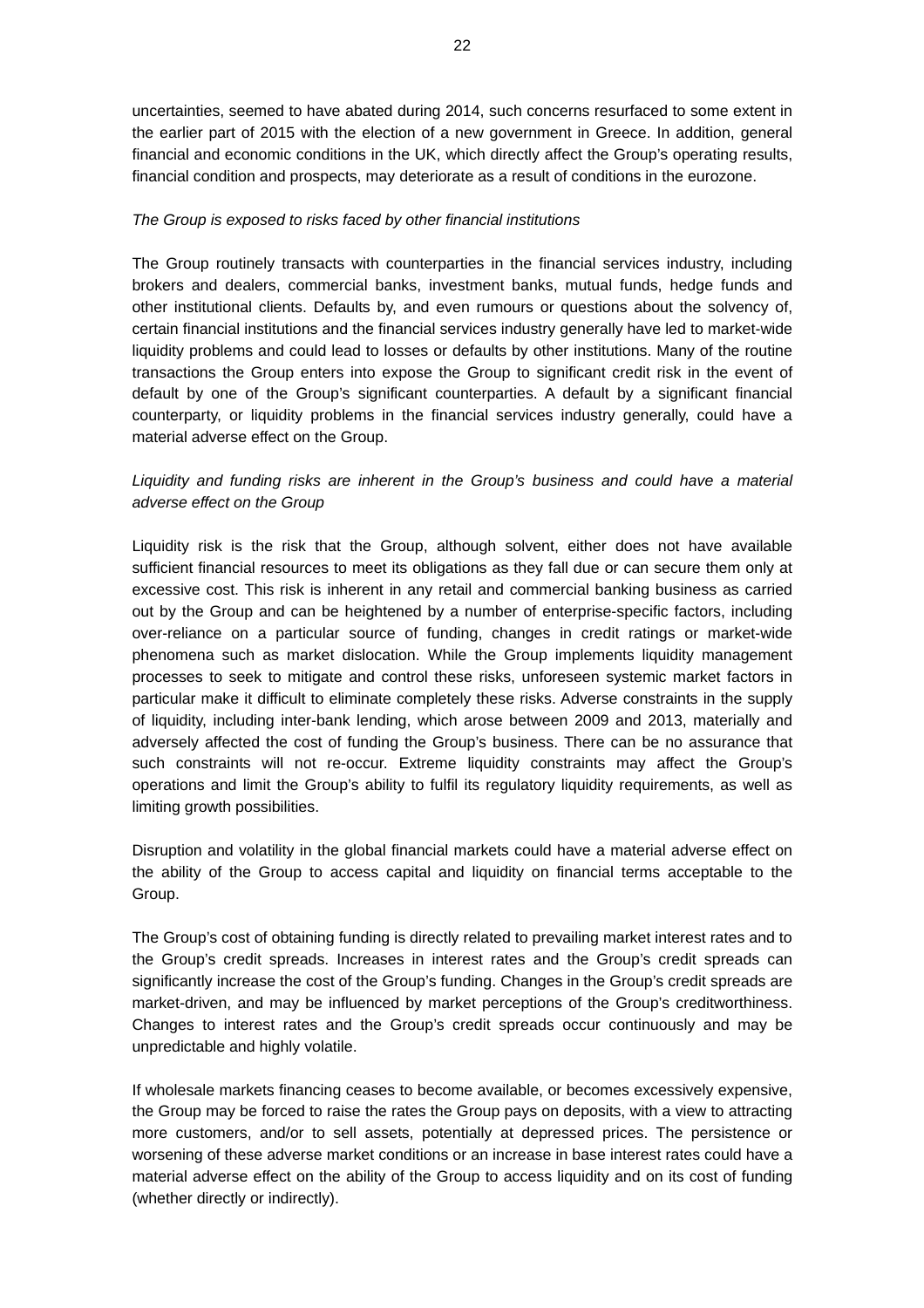Central banks around the world, including the U.S. Federal Reserve Bank and the ECB, made coordinated efforts to increase liquidity in the financial markets in response to the financial crisis and put in place additional facilities, by taking measures such as increasing the amounts they lend directly to financial institutions, lowering interest rates and ensuring that currency swaps markets remain liquid. It remains uncertain for how long such measures will remain in place and to what extent they may be added to in the light of economic developments. For example, in January 2015, the ECB announced an extensive quantitative easing scheme. The scheme comprised a €60bn-a-month bond-buying programme across the eurozone, such programme to last until at least September 2016, with a potential for extension if inflation in the eurozone does not meet the ECB target of 2 per cent. In December 2015, the ECB announced that it was extending its quantitative easing scheme until at least March 2017. If these current facilities were rapidly removed or significantly reduced, this could have an adverse effect on the Group's ability to access liquidity and on the Group's funding costs. In the United States ("**U.S.**"), the Federal Reserve increased its policy interest rate by 25 basis points in December 2015.

In October 2013, the BoE updated its Sterling Monetary Framework to provide more transparent liquidity insurance support in exceptional circumstances. The Indexed Long-Term Repo Facility will now be available to support regular bank requirements for liquidity while the Discount Window Facility has been reinforced as support for banks experiencing idiosyncratic stress. The Collateralised Term Repo Facility will be made available to support markets in the event of a market wide liquidity stress.

The BoE and HM Treasury announced changes to the terms of the Funding for Lending Scheme ("**FLS**") on 28 November, 2013 to re-focus its incentives in the revised scheme towards supporting business lending in 2014. The FLS extension allowed participants to draw from the scheme from February 2014 until January 2015, but household lending in 2014 no longer generated any additional borrowing allowances as it did in the initial scheme. Instead, additional allowances only reflected lending to businesses in 2014. Any initial borrowing allowances in the FLS extension already earned by household and business lending in 2013 were unaffected. The BoE and HM Treasury announced a second extension of the FLS on 2 December, 2014, allowing participants to borrow from the FLS until January 2016 and a third extension on 30 November, 2015 allowing participants to borrow from the FLS until January 2018. However, under the latest extension current participants cannot generate additional drawing allowances from their lending beyond the end of 2015. The extension is therefore only in relation to the drawdown window. As at 31 December, 2015, the Group had drawn £2.2bn of UK treasury bills under the FLS.

The availability of BoE facilities for UK financial institutions, to the extent that they provide the Group with access to cheaper and more attractive funding than other sources, reduces the Group's reliance on retail and/or wholesale markets. To the extent that the Group makes use of BoE facilities, any significant reduction or withdrawal of those facilities would increase its funding costs.

Each of the factors described above: the persistence or worsening of adverse market conditions, and the lack of availability, or withdrawal, of such central bank schemes or an increase in base interest rates, could have a material adverse effect on the Group's liquidity and the cost of funding (whether directly or indirectly).

The Group aims for a funding structure that is consistent with the Group's assets, avoids excessive reliance on short term wholesale funding, attracts enduring commercial deposits and provides diversification in products and tenor. The Group therefore relies, and will continue to rely, on commercial deposits to fund a significant proportion of lending activities. The ongoing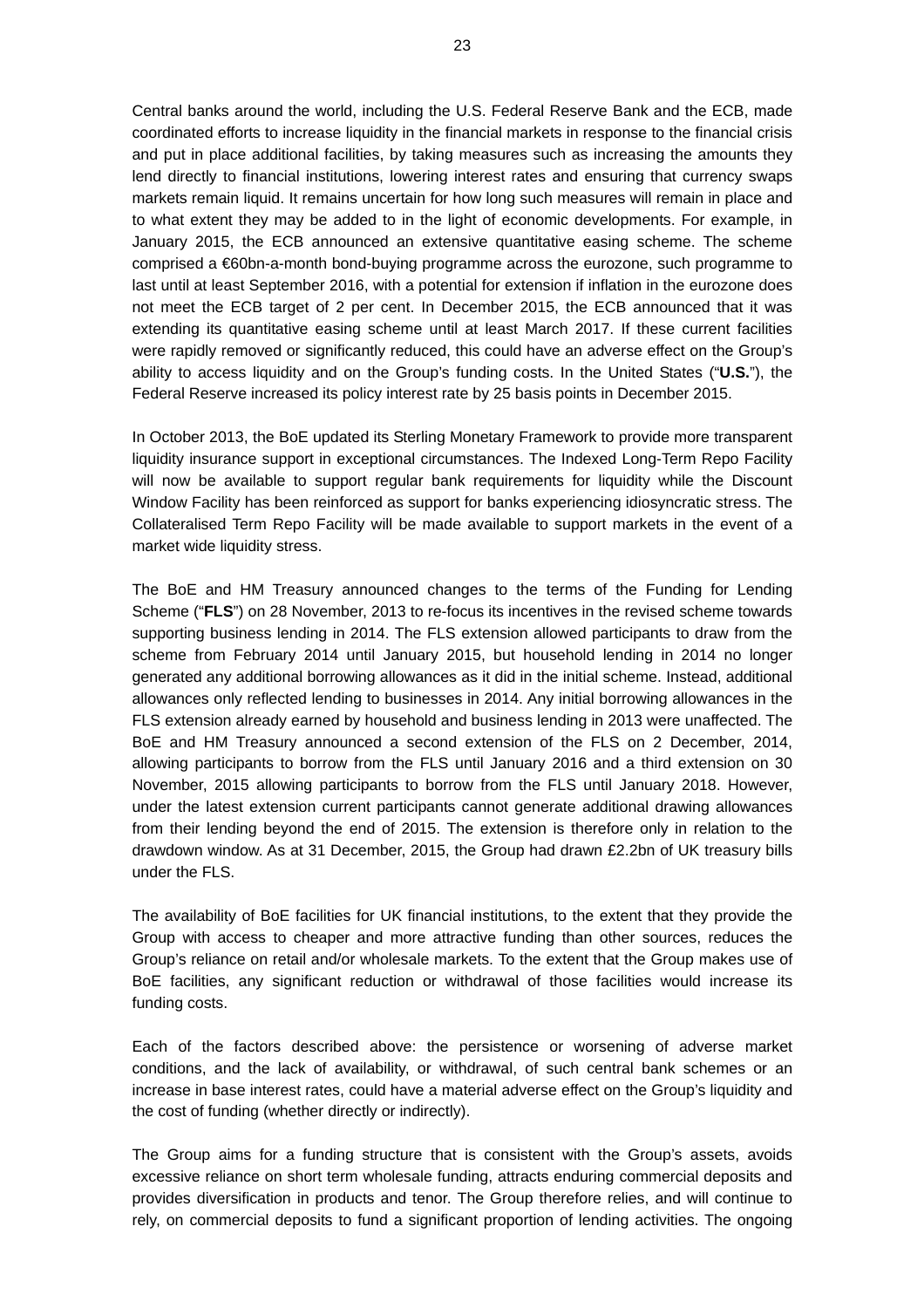availability of this type of funding is sensitive to a variety of factors outside the Group's control, such as general economic conditions and the confidence of commercial depositors in the economy, in general, and in the financial services industry, and the availability and extent of deposit guarantees, as well as competition between banks for deposits or competition with other products, such as mutual funds. A change in any of these factors could significantly increase the amount of commercial deposit withdrawals in a short period of time, thereby reducing the Group's ability to access commercial deposit funding on appropriate terms, or at all, in the future.

The Group anticipates that its customers will continue to make deposits (particularly demand deposits and short-term time deposits), and the Group intends to maintain its emphasis on the use of banking deposits as a source of funds. The short-term nature of some deposits could cause liquidity problems for the Group in the future if deposits are not made in the volumes it expects or are not renewed. If a substantial number of the Group's depositors withdraw their demand deposits or do not roll over their time deposits upon maturity, the Group may be materially and adversely affected.

A sudden or unexpected shortage of funds in the banking system could lead to increased funding costs, a reduction in the term of funding instruments or require the Group to liquidate certain assets. If these circumstances were to arise, this could have a material adverse effect on the Group's operating results, financial condition and prospects.

*An adverse movement in the Group's external credit rating would likely increase the Group's cost of funding, require the Group to post additional collateral or take other actions under some of the Group's derivative contracts and adversely affect the Group's interest margins and results of operations* 

Credit ratings can in some instances affect the cost and other terms upon which the Group is able to obtain funding. Credit rating agencies regularly evaluate the Group, and their credit ratings of the Group and Group's debt in issue are based on a number of factors, including the Group's financial strength and that of the UK economy and conditions affecting the financial services industry generally.

Any downgrade in the external credit ratings assigned to the Group or any of the Group's debt securities could have an adverse impact on the Group. In particular, any such downgrade could increase the Group's borrowing costs and could require the Group to post additional collateral or take other actions under some of the Group's derivative contracts, and could limit its access to capital markets and adversely affect its commercial business. For example, a credit rating downgrade could adversely affect the Group's ability to sell or market certain of its products, engage in certain longer-term transactions and derivatives transactions and retain its customers, particularly customers who need a minimum rating threshold in order to invest.

In addition, under the terms of certain of the Group's derivative contracts, the Group may be required to maintain a minimum credit rating or otherwise the counterparties may be able to terminate such contracts. Any of these results of a credit rating downgrade could, in turn, reduce the Group's liquidity and have an adverse effect on the Group, including the Group's operating results, financial condition and prospects. For example, the Group estimates that as at 31 December, 2015, if Fitch, Moody's and Standard & Poor were concurrently to downgrade the Group's long-term credit ratings by one notch, and thereby trigger a short-term credit rating downgrade, this could result in an outflow of £4.6bn of cash and collateral. A hypothetical two notch downgrade would result in a further outflow of £0.3bn of cash and collateral. These outflow requirements are however captured under the LCR regime.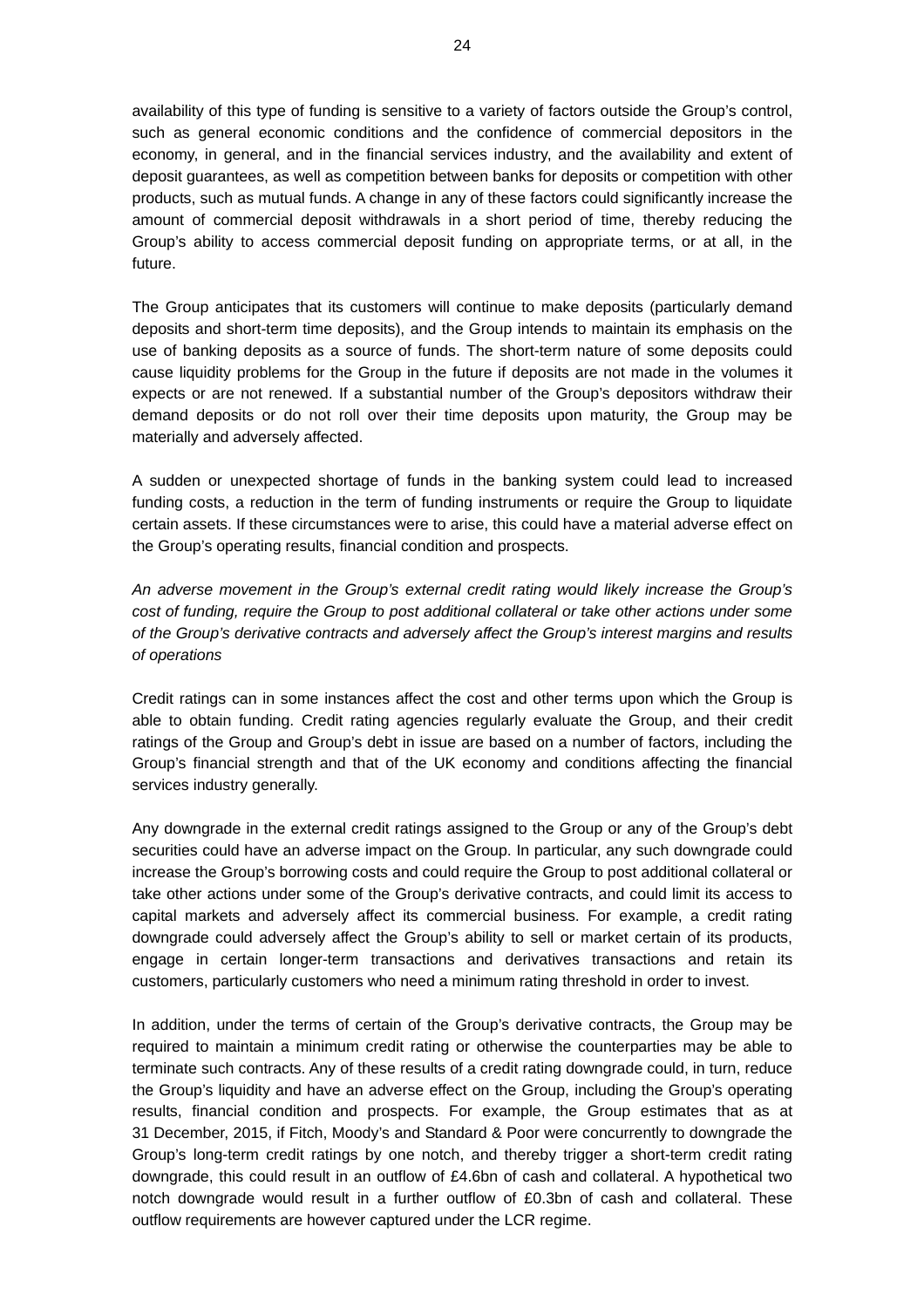However, while certain potential impacts are contractual and quantifiable, the full consequences of a credit rating downgrade are inherently uncertain, as they depend upon numerous dynamic, complex and inter-related factors and assumptions, including market conditions at the time of any downgrade, whether any downgrade of a firm's long-term credit rating precipitates downgrades to its short-term credit rating, and assumptions about the potential behaviours of various customers, investors and counterparties. Actual outflows could be higher or lower than this hypothetical example, depending upon certain factors including any management or restructuring actions that could be taken to reduce cash outflows and the potential liquidity impact from a loss of unsecured funding (such as from money market funds) or loss of secured funding capacity.

Although unsecured and secured funding stresses are included in the Group's stress testing scenarios and a portion of the Group's total liquid assets is held against these risks, it is still the case that a credit rating downgrade could have a material adverse effect on the Group. In addition, if certain counterparties terminated derivative contracts with the Group, and the Group was unable to replace such contracts, the Group's market risk profile could be altered.

The Issuer's long-term debt is currently rated investment grade by the major rating agencies: A1 with positive outlook by Moody's Investors Service, A with stable outlook by Standard & Poor's Ratings Services and A with positive outlook by Fitch Ratings. If a downgrade of any of the Group's long-term credit ratings were to occur, it could also impact the Group's short-term credit ratings. Should there be any removal of systemic support by the UK Government, all things being equal, the impact on the Group's long-term credit-rating could potentially increase the cost of some of its wholesale borrowing and its ability to secure both long-term and short-term funding may be reduced.

Likewise, a downgrade of the UK sovereign credit rating, or the perception that such a downgrade may occur, may have a material adverse effect on the Group's operating results, financial condition, prospects and the marketability and trading value of the Group's securities. This might also impact on the Group's own credit rating, borrowing costs and the Group's ability to secure funding. A UK sovereign credit rating downgrade or the perception that such a downgrade may occur could also have a material effect in depressing consumer confidence, restricting the availability, and increasing the cost, of funding for individuals and companies, further depressing economic activity, increasing unemployment and/or reducing asset prices.

There can be no assurance that the credit rating agencies will maintain the Group's current credit ratings or outlooks. The Group's failure to maintain favourable credit ratings and outlooks could increase the Group's cost of funding and adversely affect the Group's interest margins, which could have a material adverse effect on the Group.

*The Group's financial results are constantly exposed to market risk. The Group is subject to fluctuations in interest rates and other market conditions, which may materially adversely affect the Group* 

Market risk refers to the probability of variations in the Group's net interest income or in the market value of the Group's assets and liabilities due to volatility of interest rates, exchange rates or equity prices. Changes in interest rates would affect the following areas, among others, of the Group's business:

- Net interest income.
- The volume of loans originated.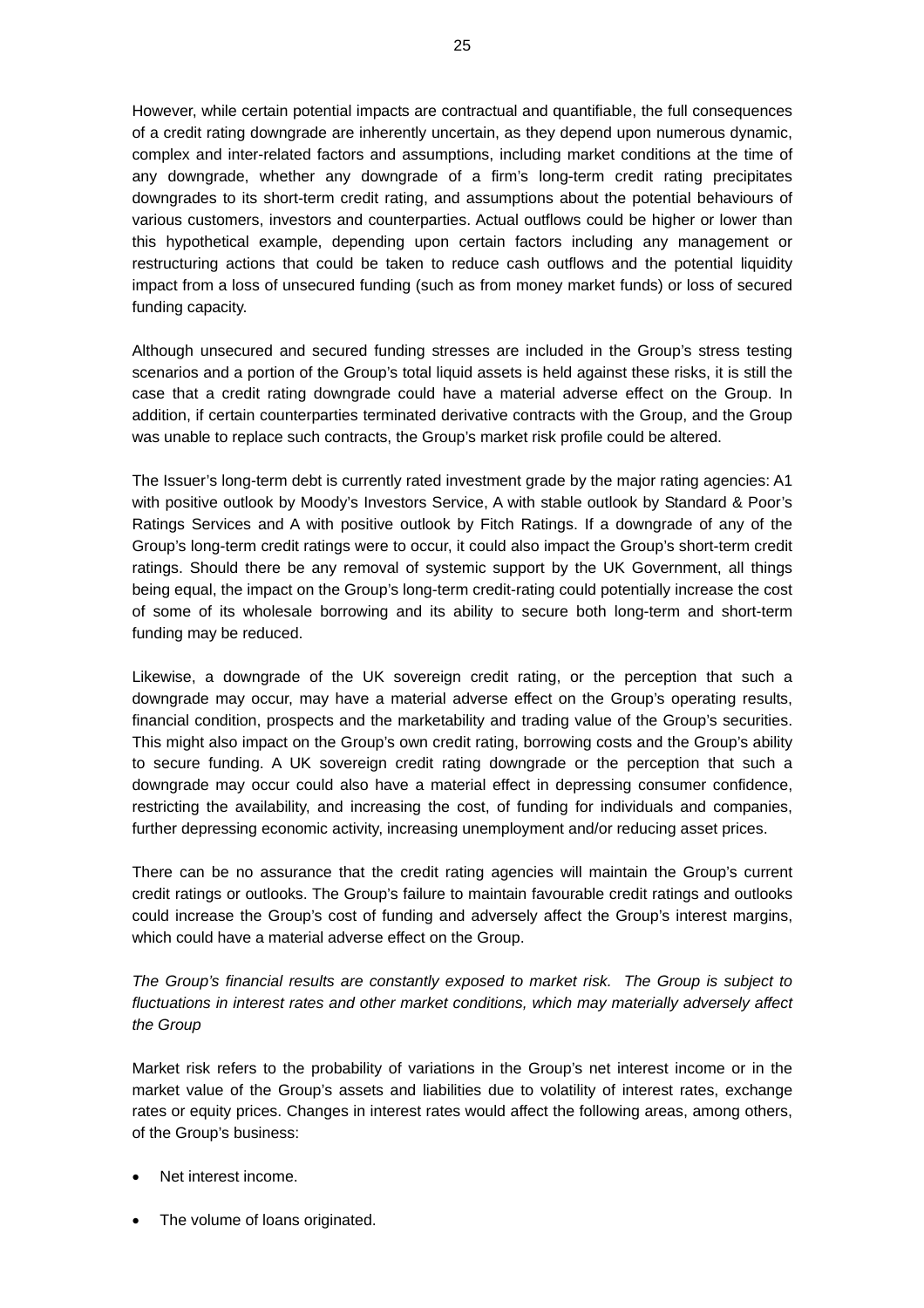- The market value of the Group's securities holdings.
- Gains from sales of loans and securities.
- The worsening pensions deficit.
- Gains and losses from derivatives.

Interest rates are highly sensitive to many factors beyond the control of the Group, including increased regulation of the financial sector, monetary policies, domestic and international economic and political conditions and other factors. Variations in interest rates could affect the Group's net interest income, which comprises the majority of its revenue, reducing its growth rate and potentially resulting in losses. This results from the different effect that a change in interest rates may have on the interest earned on the Group's assets and the interest paid on its borrowings. In addition, the Group may incur costs (which, in turn, will impact its results) as it implements strategies to reduce future interest rate exposures.

Increases in interest rates may reduce the volume of loans the Group originates. Sustained high interest rates have historically discouraged customers from borrowing and have resulted in increased delinquencies in outstanding loans and deterioration in the quality of assets. Increases in interest rates may also reduce the propensity of the Group's customers to prepay or refinance fixed-rate loans, reduce the value of the Group's financial assets and reduce gains or require the Group to record losses on sales of the Group's loans or securities.

The Group is also exposed to foreign exchange rate risk as a result of mismatches between assets and liabilities denominated in different currencies. Fluctuations in the exchange rate between currencies may negatively affect the Group's earnings and value of the Group's assets and securities. The Group's capital is stated in pound sterling and the Group does not fully hedge the Group's capital position against changes in currency exchange rates. Although the Group seeks to hedge most of the Group's currency risk, through hedging and the purchase of cross-currency swaps, these hedges do not eliminate currency risk and the Group can make no assurance that it will not suffer adverse financial consequences as a result of currency fluctuations. Significant exchange rate volatility and the depreciation of the pound sterling in particular could have an adverse impact on the Group's results of operations and its ability to meet its U.S. dollar and euro-denominated obligations, and which could have a material adverse effect on the Group's operating results, financial condition and prospects.

The Group is also exposed to equity price risk in its investments in equity securities in the banking book and in the trading portfolio. The performance of financial markets may cause changes in the value of the Group's investment and trading portfolios. The volatility of world equity markets, due to the continued economic uncertainty and sovereign debt tensions, has had a particularly strong impact on the financial sector. Continued volatility may affect the value of the Group's investments in equity securities and, depending on their fair value and future recovery expectations, could become a permanent impairment, which would be subject to writeoffs against the Group's results. To the extent any of these risks materialise, the Group's net interest income or the market value of the Group's assets and liabilities could be adversely affected.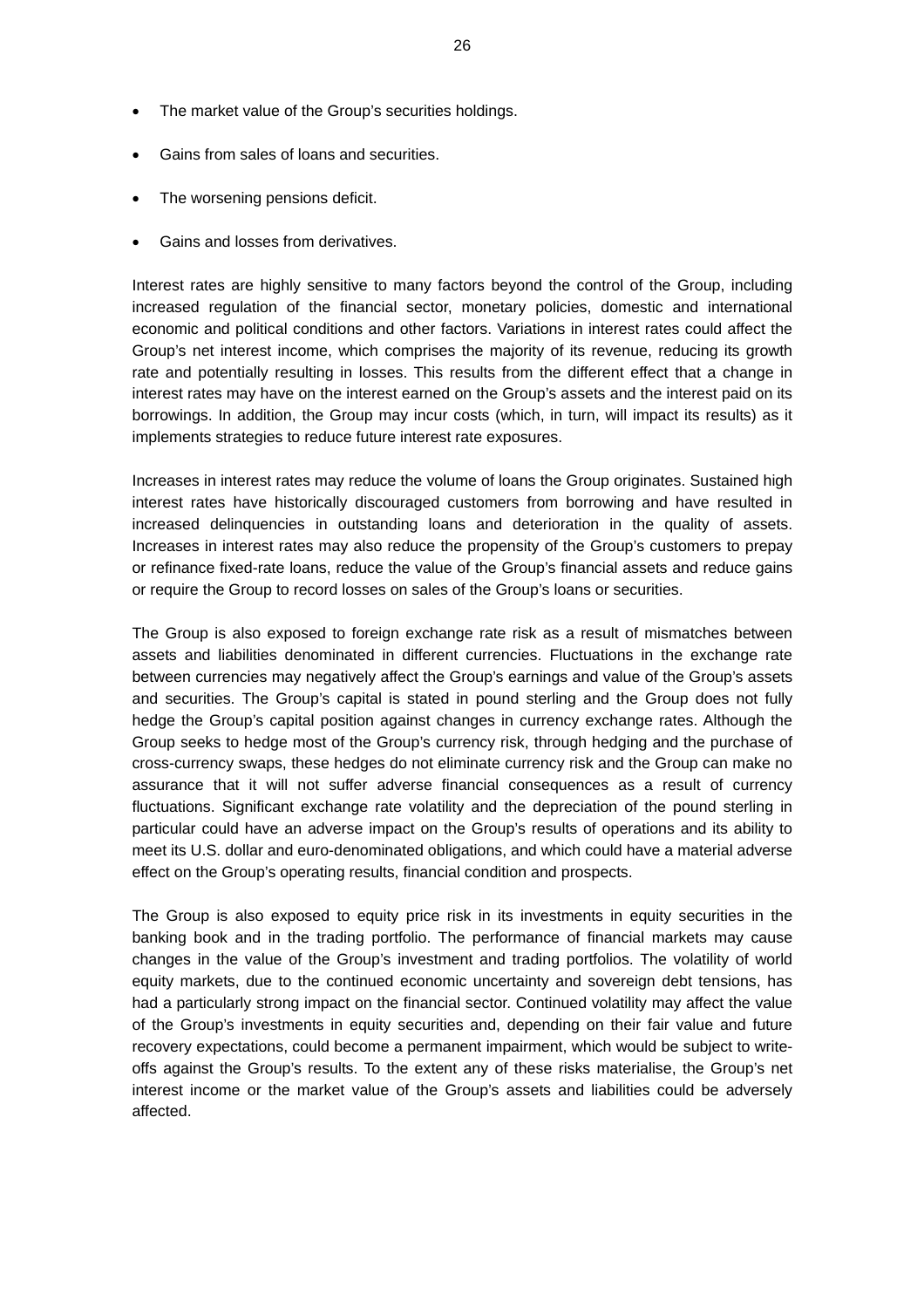*Market conditions have resulted in, and could continue to result in, material changes to the estimated fair values of the Group's financial assets. Negative fair value adjustments could have a material adverse effect on the Group's operating results, financial condition and prospects* 

In the past eight years, financial markets have been subject to significant stress resulting in steep falls in perceived or actual financial asset values, particularly due to volatility in global financial markets and the resulting widening of credit spreads. The Group has material exposures to securities, loans, derivatives and other investments that are recorded at fair value and are therefore exposed to potential negative fair value adjustments. Asset valuations in future periods, reflecting then prevailing market conditions, may result in negative changes in the fair values of the Group's financial assets. In addition, the value ultimately realised by the Group on disposal may be lower than the current fair value. Any of these factors could require the Group to record negative fair value adjustments, which may have a material adverse effect on the Group's operating results, financial condition and prospects.

In addition, to the extent that fair values are determined using financial valuation models, such values may be inaccurate or subject to change, as the data used by such models may not be available or may become unavailable due to changes in market conditions, particularly for illiquid assets and in times of economic instability. In such circumstances, the Group's valuation methodologies require the Group to make assumptions, judgements and estimates in order to establish fair value.

This is a challenging task as reliable assumptions are difficult to make and are inherently uncertain. Moreover valuation models are complex, making them inherently imperfect predictors of actual results. Any consequential impairments or write-downs could have a material adverse effect on the Group's operating results, financial condition and prospects.

# *Failure to successfully implement and continue to improve the Group's credit risk management systems could materially and adversely affect the Group's business*

As a commercial banking group, one of the main types of risks inherent in the Group's business is credit risk. For example, an important feature of the Group's credit risk management system is to employ the Group's own credit rating system to assess the particular risk profile of a customer. This system is primarily generated internally but, in the case of counterparties with a global presence, also builds off the credit assessment assigned by other Banco Santander group members. As this process involves detailed analyses of the customer or credit risk, taking into account both quantitative and qualitative factors, it is subject to human or IT systems errors. In exercising their judgement on current or future credit risk behaviour of the Group's customers, the Group's employees may not always be able to assign a correct credit rating, which may result in the Group being exposed to higher credit risks than indicated by the Group's risk rating system.

In addition, the Group has refined its credit policies and guidelines to address potential risks associated with particular industries or types of customers, such as affiliated entities and the Group's customers. However, the Group may not be able to detect all possible risks before they occur, or the Group's employees may not be able to effectively implement the Group's credit policies and guidelines due to limited tools available to the Group, which may increase the Group's credit risk. Failure to effectively implement, consistently follow or continuously refine the Group's credit risk management system may result in an increase in the level of non-performing loans and a higher risk exposure for the Group, which could have a material adverse effect on the Group.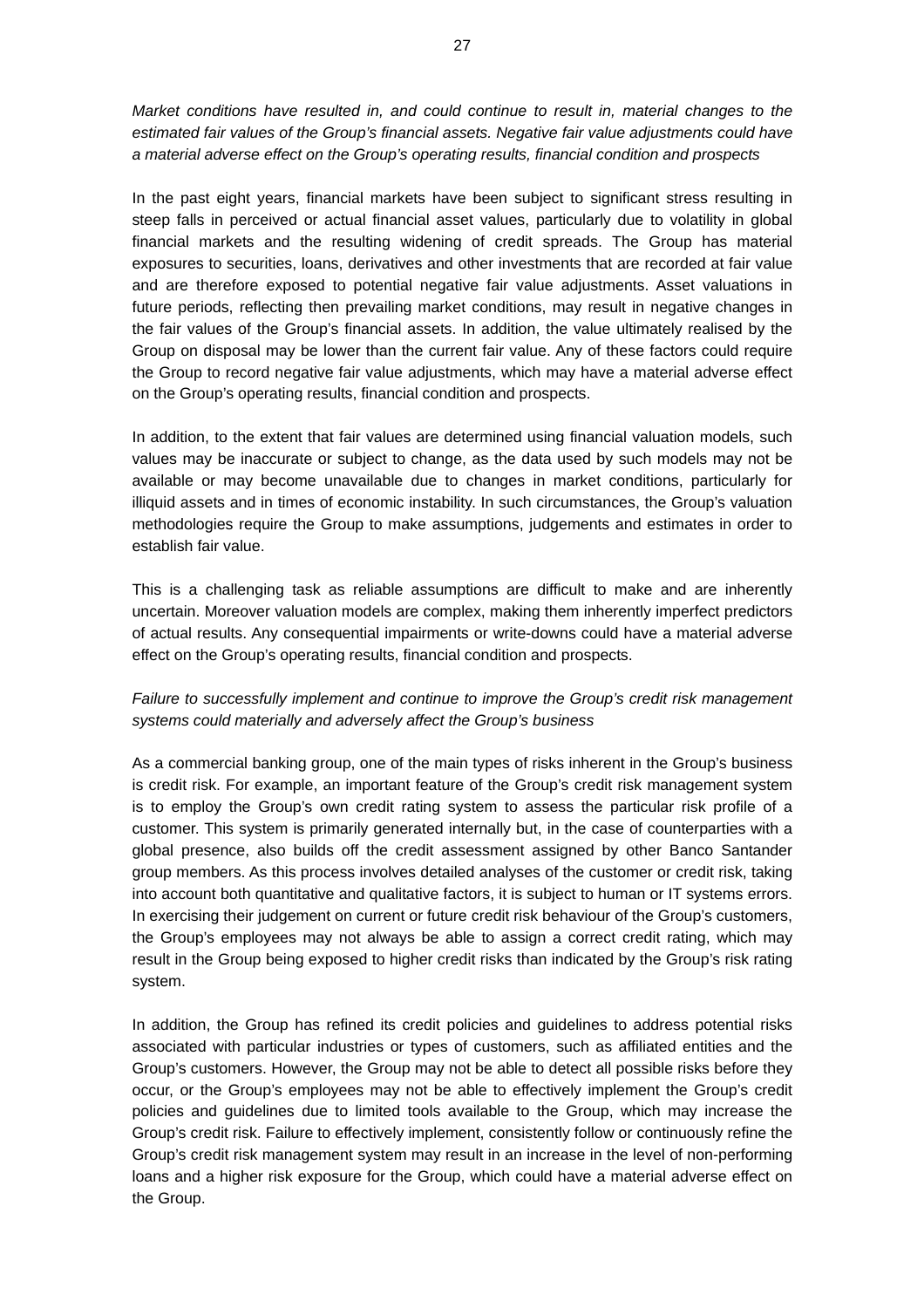*The Group is subject to various risks associated with the Group's derivative transactions that could have a material adverse effect on the Group* 

Certain entities of the Group enter into derivative transactions for trading purposes as well as for hedging purposes. The Group is subject to various risks associated with these transactions, including market risk, operational risk, basis risk (the risk of loss associated with variations in the spread between the asset yield and the funding and/or hedge cost) and credit or counterparty risk (the risk of insolvency or other inability of the counterparty to a particular transaction to perform its obligations thereunder, including providing sufficient collateral).

Market practices and documentation for derivative transactions in the UK may differ from those in other countries. In addition, the execution and performance of these transactions depends on the Group's ability to develop adequate control and administration systems and to hire and retain qualified personnel. Moreover, the Group's ability to adequately monitor, analyse and report derivative transactions continues to depend, to a great extent, on the Group's information technology systems. This factor further increases the risks associated with these transactions and could have a material adverse effect on the Group.

# *Operational risks, including risks relating to data and information collection, processing, storage and security are inherent in the Group's business*

Like other financial institutions with a large customer base, the Group manages and holds confidential personal information of customers in the conduct of its banking operations, as well as a large number of assets. Accordingly, the business of the Group depends on the ability to process a large number of transactions efficiently and accurately, and on the Group's ability to rely on the Group's people, digital technologies, computer and email services, software and networks, as well as the secure processing, storage and transmission of confidential and other information in the Group's computer systems and networks. The proper functioning of financial control, accounting or other data collection and processing systems is critical to the Group's businesses and to the Group's ability to compete effectively. Losses can result from inadequate personnel, human error, inadequate or failed internal control processes and systems or from external events that interrupt normal business operations. The Group also faces the risk that the design of the Group's controls and procedures prove to be inadequate or are circumvented. Although the Group works with its clients, vendors, service providers, counterparties and other third parties to develop secure transmission capabilities and prevent against information security risk, the Group routinely exchanges personal, confidential and proprietary information by electronic means, and the Group may be the target of attempted hacking. If the Group cannot maintain an effective data collection, management and processing system, the Group may be materially and adversely affected.

#### *Infrastructure and technology resilience*

The Group takes protective measures and continuously monitors and develops its systems to safeguard the Group's technology infrastructure and data from misappropriation or corruption, but the Group's systems, software and networks nevertheless may be vulnerable to unauthorised access, misuse, computer viruses or other malicious code and other events that could have a security impact. An interception, misuse or mishandling of personal, confidential or proprietary information sent to or received from a client, vendor, service provider, counterparty or third party could result in legal liability, regulatory action and reputational harm. Furthermore, the Group may be required to expend significant additional resources to modify the Group's protective measures or to investigate and remediate vulnerabilities or other exposures. There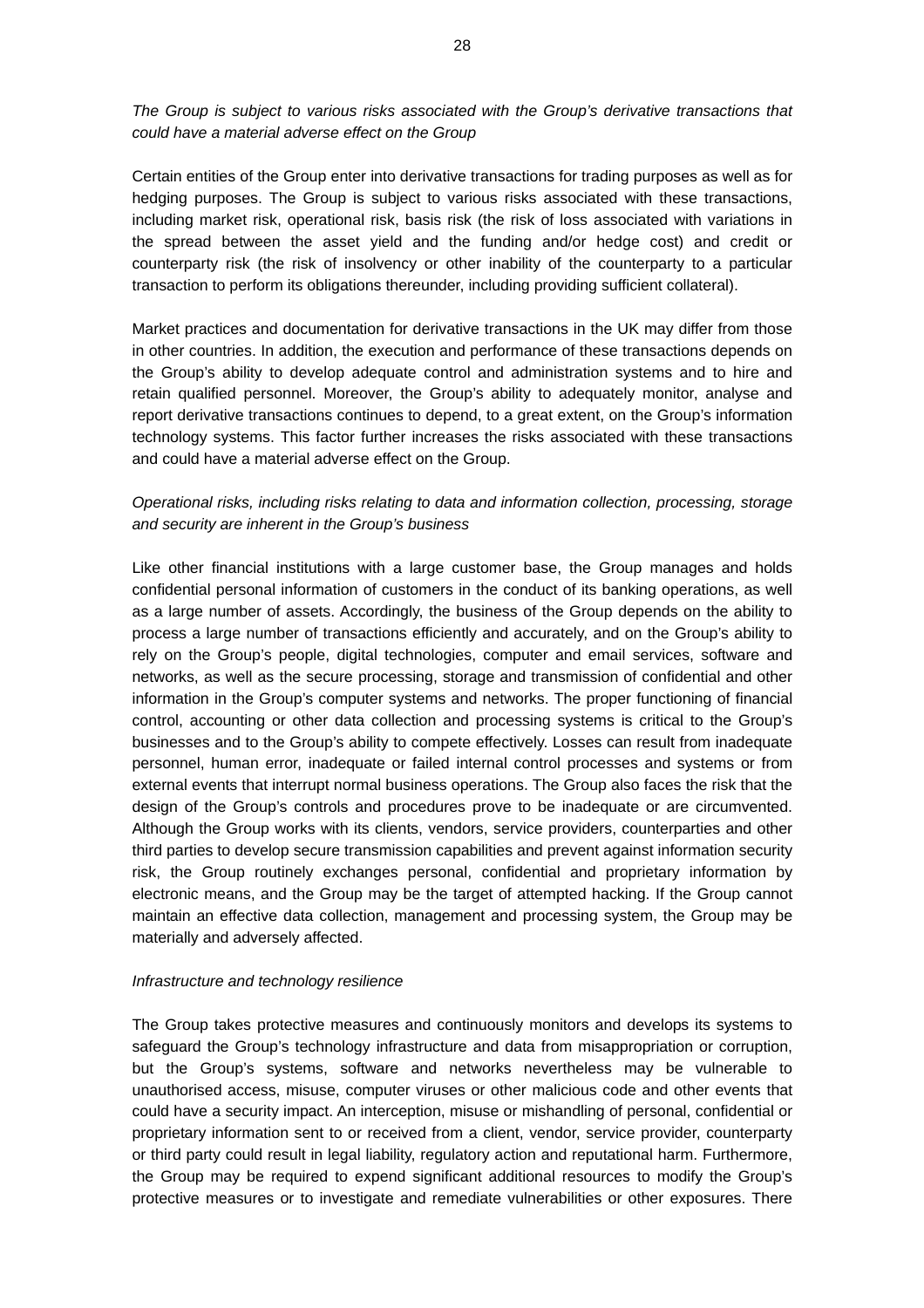can be no assurance that the Group will not suffer material losses from operational risks in the future, including those relating to any security breaches.

### *Cyber security*

In particular, the Group has in recent years seen computer systems of companies and organisations being targeted, not only by cyber criminals, but also by activists and rogue states. In common with other large UK financial institutions with a large customer base, the Group manages and holds confidential personal information of customers in the conduct of its banking operations, as well as a large number of assets. Accordingly the Group has been and continues to be subject to a range of cyber attacks, such as denial of service, malware and phishing. Cyber attacks could give rise to the loss of significant amounts of customer data and other sensitive information, as well as significant levels of liquid assets (including cash). In addition, cyber attacks could give rise to the disablement of the Group's information technology systems used to service its customers. As attempted attacks continue to evolve in scope and sophistication, the Group may incur significant costs in the Group's attempt to modify or enhance its protective measures against such attacks, or to investigate or remediate any vulnerability or resulting breach, or in communicating cyber attacks to the customers of the Group. If the Group fails to effectively manage the Group's cyber security risk, e.g. by failing to update the Group's systems and processes in response to new threats, this could harm the Group's reputation and adversely affect the Group's operating results, financial condition and prospects through the payment of customer compensation, regulatory penalties and fines and/or through the loss of assets.

### *Procedure and policy compliance*

The Group also manages and holds confidential personal information of customers in the conduct of the Group's banking operations. Although the Group has procedures and controls to safeguard personal information in the Group's possession, unauthorised disclosures could subject it to legal actions and administrative sanctions as well as damages that could materially and adversely affect its operating results, financial condition and prospects.

Further, the Group's business is exposed to risk from potential non-compliance with policies, employee misconduct or negligence and fraud, which could result in regulatory sanctions and serious reputational or financial harm. In recent years, a number of multinational financial institutions have suffered material losses due to the actions of 'rogue traders' or other employees. It is not always possible to deter or prevent employee misconduct and the precautions the Group takes to detect and prevent this activity may not always be effective.

The Group may be required to report events related to information security issues (including any cyber security issues), events where customer information may be compromised, unauthorised access and other security breaches, to the relevant regulatory authorities. Any material disruption or slowdown of the Group's systems could cause information, including data related to customer requests, to be lost or to be delivered to the Group's clients with delays or errors, which could reduce demand for the Group's services and products and could materially and adversely affect the Group.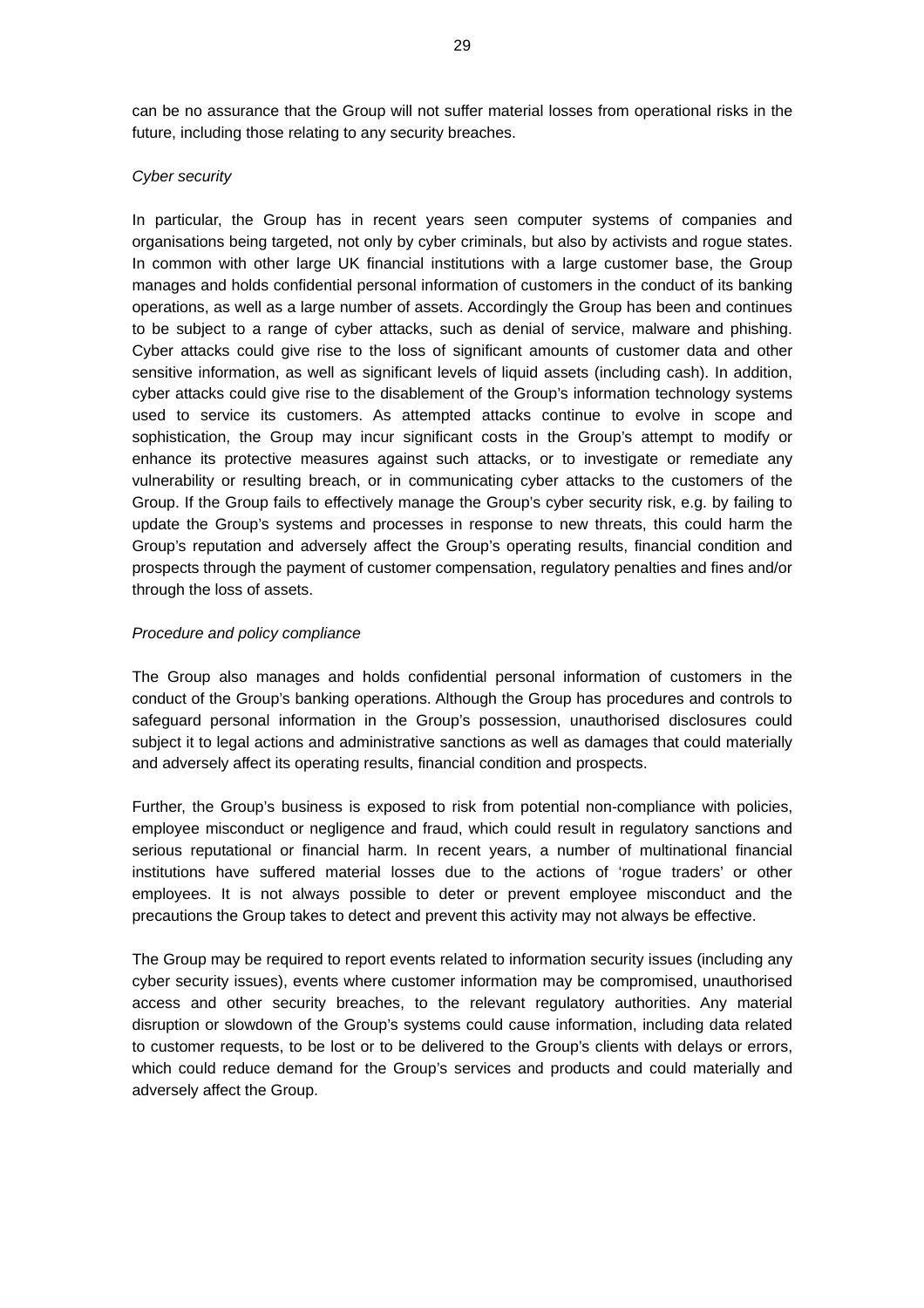*Any failure to effectively improve or upgrade the Group's information technology infrastructure and management information systems in a timely manner could have a material adverse effect on the Group* 

The Group's businesses and its ability to remain competitive depend to a significant extent upon the functionality of the Group's information technology systems (including Partenon, the global banking information technology platform utilised by the Issuer and Banco Santander, S.A), and on the Group's ability to upgrade and expand the capacity of the Group's information technology on a timely and cost-effective basis. The proper functioning of the Group's financial control, risk management, credit analysis and reporting, accounting, customer service and other information technology systems, as well as the communication networks between the Group's branches and main data processing centres, are critical to the Group's businesses and the Group's ability to compete. The Group must continually make significant investments and improvements in the Group's information technology infrastructure in order to remain competitive. The Group cannot be certain that in the future it will be able to maintain the level of capital expenditures necessary to support the improvement, expansion or upgrading of its information technology infrastructure as effectively as the Group's competitors. This may result in a loss of the competitive advantages that the Group believes its information technology systems provide. Any failure to effectively improve, expand or upgrade the Group's information technology infrastructure and management information systems in a timely manner could have a material adverse effect on the Group.

# *The Group may be exposed to unidentified or unanticipated risks despite the Group's risk management policies, procedures and methods*

The management of risk is an integral part of the Group's activities. The Group seeks to monitor and manage the Group's risk exposure through a variety of risk reporting systems. While the Group employs a broad and diversified set of risk monitoring and risk mitigation techniques, such techniques and strategies may not be fully effective in mitigating its risk exposure in all economic market environments or against all types of risk, including risks that the Group fail to identify or anticipate.

Some of the Group's qualitative tools and metrics for managing risk are based upon the Group's use of observed historical market behaviour. The Group applies statistical and other tools to these observations to arrive at quantifications of the Group's risk exposures. These qualitative tools and metrics may fail to predict future risk exposures. These risk exposures could, for example, arise from factors the Group does not anticipate or correctly evaluate in the Group's statistical models. This would limit the Group's ability to manage the Group's risks. The Group's losses thus could be significantly greater than the historical measures indicate. In addition, the Group's quantified modelling does not take all risks into account. The Group's more qualitative approach to managing those risks could prove insufficient, exposing the Group to material unanticipated losses. The Group could face adverse consequences as a result of decisions, which may lead to actions by management, based on models that are poorly developed, implemented or used, or as a result of the modelled outcome being misunderstood. If existing or potential customers or counterparties believe the Group's risk management is inadequate, they could take their business elsewhere or to seek to limit their transactions with the Group. This could have a material adverse effect on the Group's reputation, operating results, financial condition and prospects.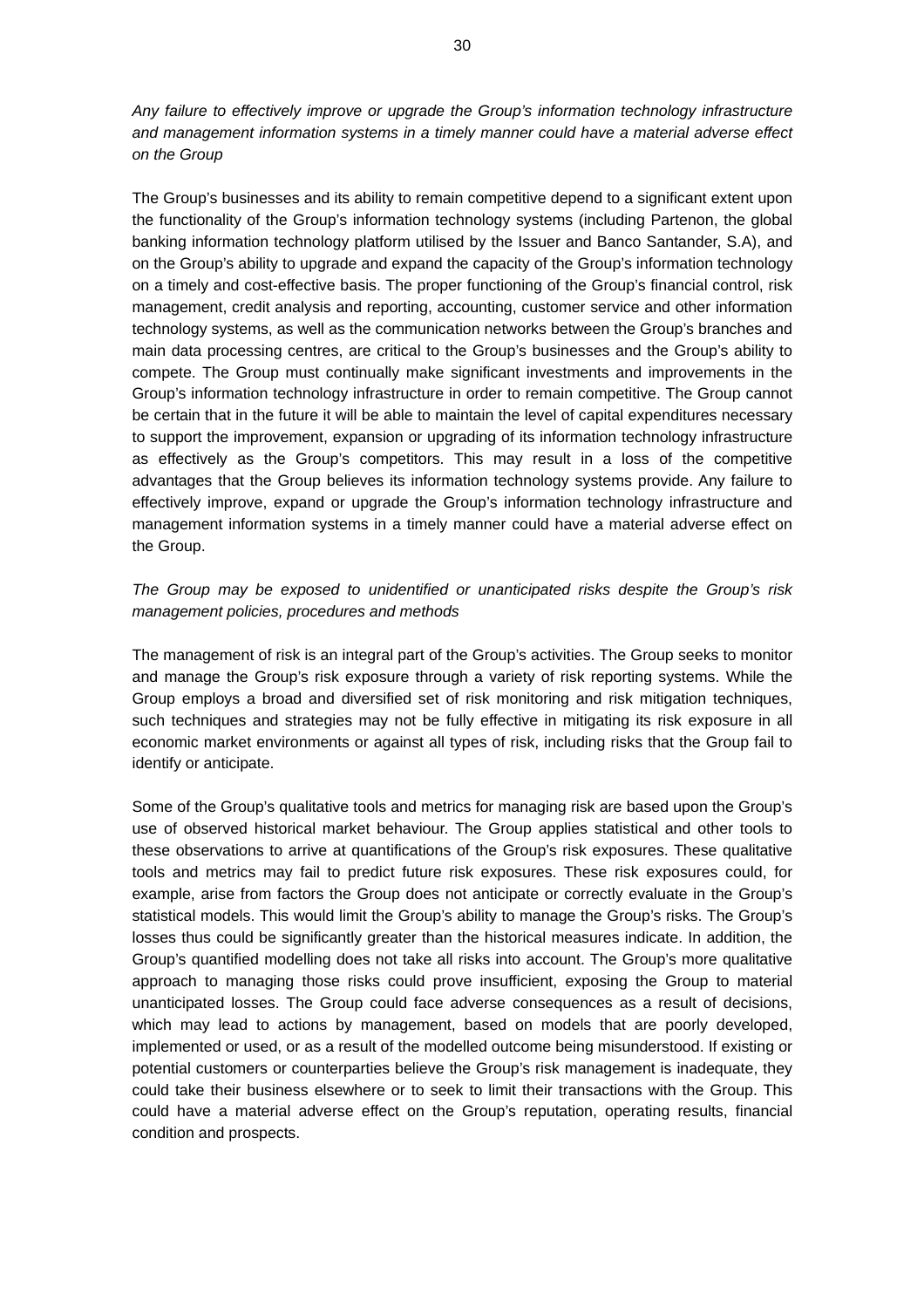#### *Competition with other financial institutions could adversely affect the Group*

The Group faces substantial competition in all parts of its business, including in originating loans and in attracting deposits, through its banking entities. The competition in originating loans comes principally from other domestic and foreign banks, mortgage banking companies, consumer finance companies, insurance companies and other lenders and purchasers of loans. The market for UK financial services is highly competitive and the Group faces substantial competition in all parts of its business. As such, the Group constantly monitors competition, which arises from a number of financial institutions of different sizes and with a range of business models. Moreover, the recent financial crisis continues to reshape the banking landscape in the UK, particularly the financial services and mortgage markets, reinforcing both the importance of a retail deposit funding base and the strong capitalisation of an institution. Lenders have moved increasingly towards a policy of concentrating on the highest quality customers, and there is strong competition for these customers.

Additionally, a large number of new entrants are increasingly entering the UK financial services market place. Again the Group identifies and closely monitors this set of new entrants and takes account of this in its management actions. Their arrival has further intensified competition as they seek to gain market share in a number of banking sector areas, including for example payments, investments, lending, foreign exchange and data aggregators.

The Group expects competition to intensify in response to consumer demand, technological changes, the potential impact of consolidation, regulatory actions and other factors. The Financial Services Act 2012 amended FSMA with effect from 1 April, 2013 to include in the FCA's operational objectives the objective of promoting effective competition in the interests of consumers in the markets for regulated financial services. Since 1 April, 2015, the FCA has also been able to use concurrent competition powers under the Enterprise Act 2002 and the Competition Act 1998 to promote competition. A strong political and regulatory will to foster consumer choice in financial services could lead to even greater competition. For further detail, see the risk factor entitled "*The Group is subject to substantial regulation and governmental oversight which could adversely affect the Group's business and operations*".

If financial markets remain unstable, financial institution consolidation may continue (whether as a result of the UK Government taking ownership and control over other financial institutions in the UK or otherwise). Financial institution consolidation could also result from the UK Government's recent disposals of stakes in financial institutions previously controlled and any future disposals of retained stakes in other financial institutions. Such consolidation could adversely affect the Group's operating results, financial condition and prospects. There can be no assurance that this increased competition will not adversely affect the Group's growth prospects, and therefore its operations. The Group also faces competition from non-bank competitors, such as supermarkets and department stores for some credit products, and generally from other loan providers.

The Group considers competition in its management actions, as appropriate, such as pricing and product decisions. Increasing competition could mean that the Group increases its rates offered on deposits or lowers the rates it charges on loans, which could also have a material adverse effect on the Group, including the Group's profitability. It may also negatively affect the Group's business results and prospects by, among other things, limiting the Group's ability to increase its customer base and expand the Group's operations and increasing competition for investment opportunities.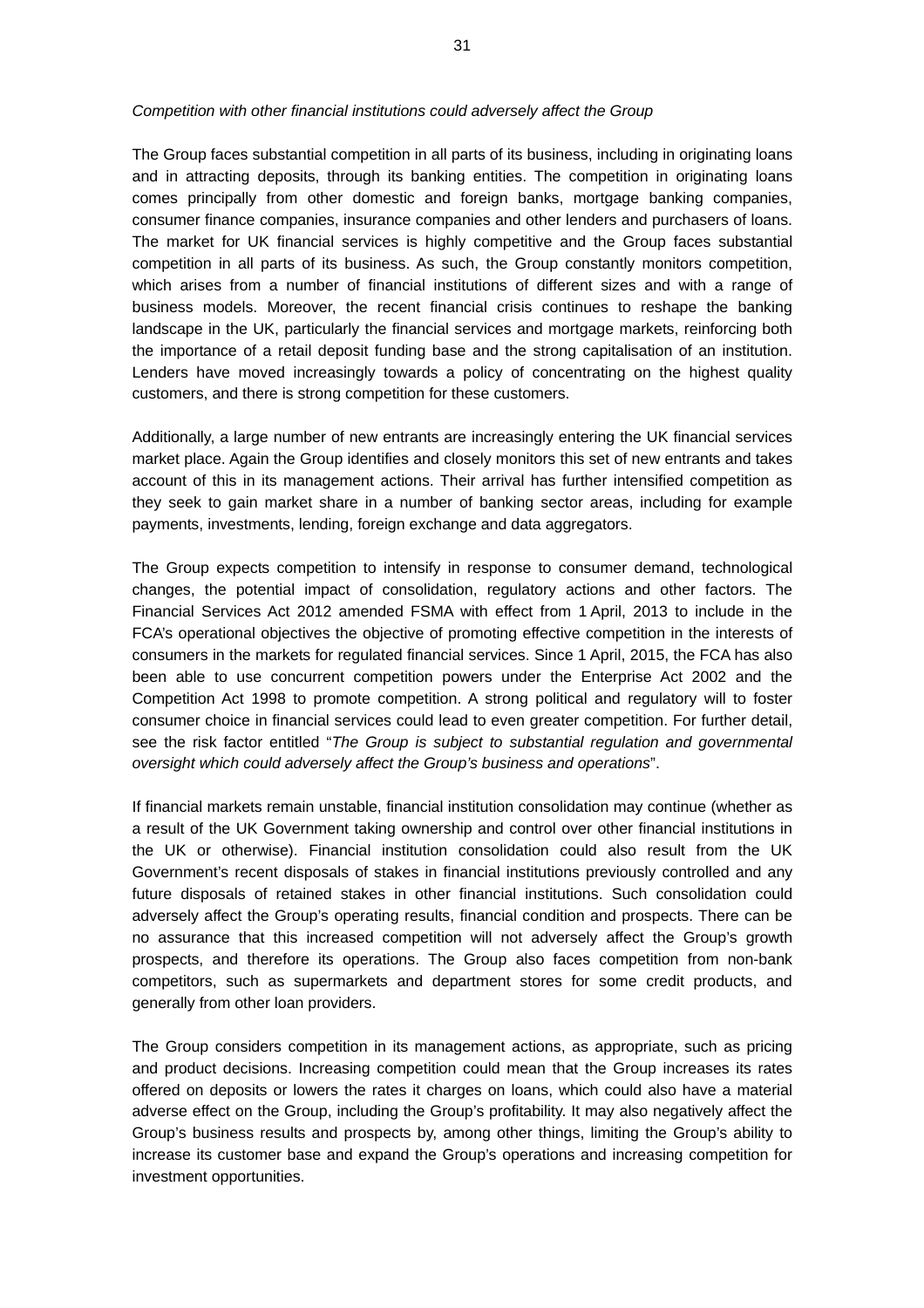While the Group has successfully increased its customer service levels in recent years, should these levels ever be perceived by the market to be materially below those of the Group's competitor financial institutions, the Group could lose existing and potential business. If the Group is not successful in retaining and strengthening customer relationships, it may lose market share, incur losses on some or all of its activities or fail to attract new deposits or retain existing deposits, which could have a material adverse effect on the Group's operating results, financial condition and prospects.

*The Group's ability to maintain the Group's competitive position depends, in part, on the success of new products and services the Group offers its customers and its ability to continue offering products and services from third parties, and the Group may not be able to manage various risks it faces as it expands the Group's range of products and services that could have a material adverse effect on the Group* 

The success of the Group's operations and the Group's profitability depends, in part, on the success of new products and services the Group offers its customers. However, the Group cannot guarantee that the Group's new products and services will be responsive to customer demands or successful once they are offered to the Group's customers, or that they will be successful in the future. In addition, the Group's customers' needs or desires may change over time, and such changes may render the Group's products and services obsolete, outdated or unattractive, and the Group may not be able to develop new products that meet its customers' changing needs. If the Group cannot respond in a timely fashion to the changing needs of its customers, it may lose customers, which could in turn materially and adversely affect the Group.

As the Group expands the range of its products and services, some of which may be at an early stage of development in the UK market, the Group will be exposed to new and potentially increasingly complex risks, including conduct risk and development expenses. The Group's employees and risk management systems, as well as its experience and that of the Group's partners, may not be sufficient or adequate to enable the Group to properly handle or manage such risks. In addition, the cost of developing products that are not launched is likely to affect the Group's operating results.

Further, the Group's customers may raise complaints and seek redress if they consider that they have suffered loss from the Group's products and services, for example, as a result of any alleged mis-selling or incorrect application of the terms and conditions of a particular product. This could in turn subject the Group to risks of potential legal action by the Group's customers and intervention by the Group's regulators. For further detail on the Group's legal and regulatory risk exposures, see the risk factors entitled "*The Group is exposed to risk of loss from legal and regulatory proceedings*" and "*Potential intervention by the FCA, the PRA or an overseas regulator may occur, particularly in response to customer complaints*".

Any or all of the above factors, individually or collectively, could have a material adverse effect on the Group.

*If the level of non-performing loans increases or the credit quality of the Group's loans deteriorates in the future, or if the Group's loan loss reserves are insufficient to cover loan losses, this could have a material adverse effect on the Group* 

Risks arising from changes in credit quality and the recoverability of loans and amounts due from counterparties are inherent in a wide range of the Group's businesses. Non-performing or low credit quality loans have in the past, and can continue to, negatively impact the Group's operating results, financial condition and prospects. In particular, the amount of the Group's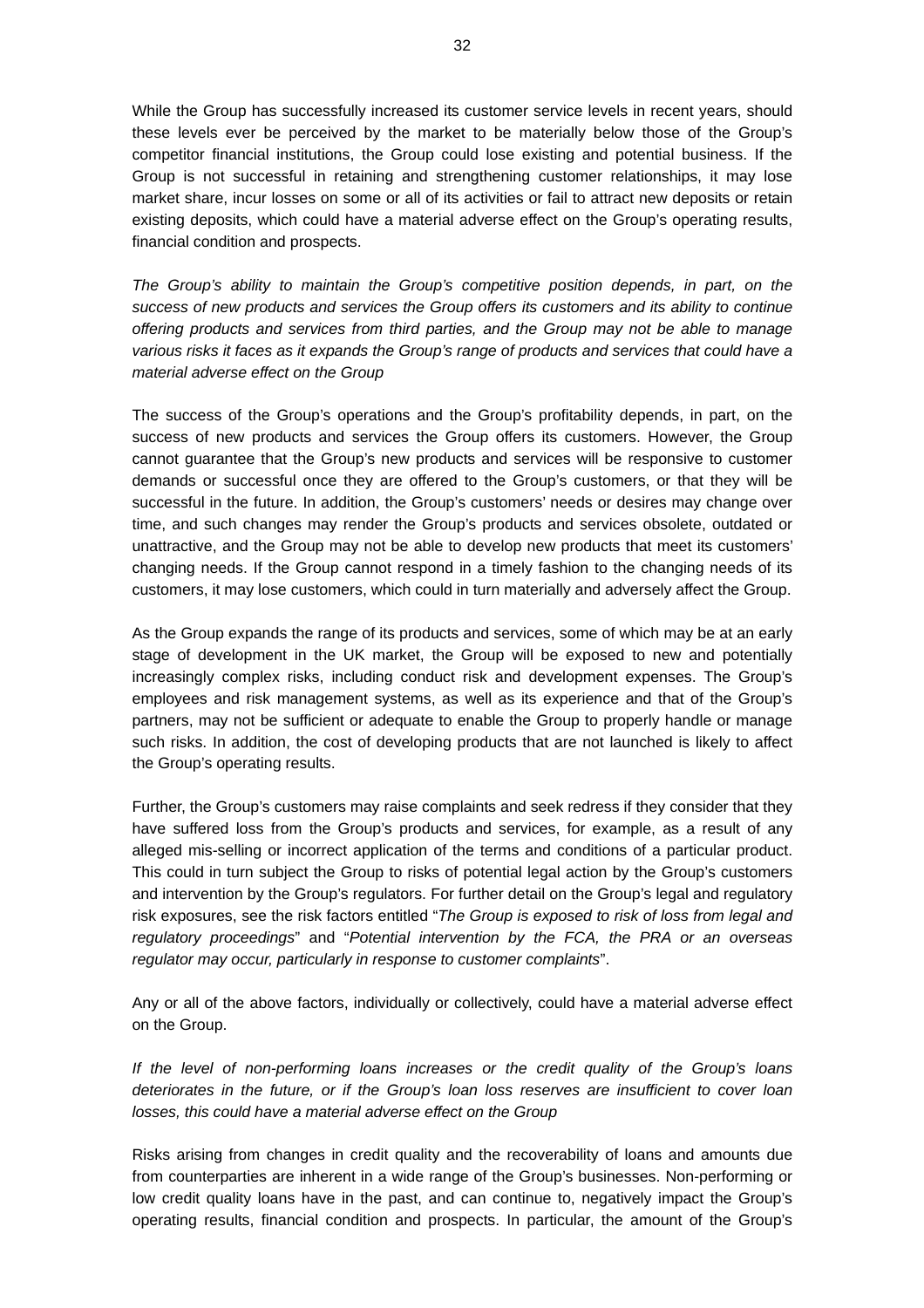reported non-performing loans may increase in the future as a result of growth in the Group's total loan portfolio, including as a result of loan portfolios that the Group may acquire in the future, or factors beyond the Group's control, such as adverse changes in the credit quality of the Group's borrowers and counterparties, a general deterioration in the UK or global economic conditions, the impact of political events, events affecting certain industries or events affecting financial markets and global economies. The Group cannot be sure that it will be able to effectively control the level of impaired loans in, or the credit quality of, the Group's total loan portfolio.

The Group's current loan loss reserves may not be adequate to cover an increase in the amount of non-performing loans or any future deterioration in the overall credit quality of the Group's total loan portfolio. The Group's loan loss reserves are based on the Group's current assessment of and expectations concerning various factors affecting the quality of the Group's loan portfolio. These factors include, among other things, the Group's borrowers' financial condition, repayment abilities and repayment intentions, the realisable value of any collateral, the prospects for support from any guarantor, government macroeconomic policies, interest rates and the legal and regulatory environment. As the recent global financial crisis has demonstrated, many of these factors are beyond the Group's control. As a result, there is no precise method for predicting loan and credit losses, and the Group cannot provide any assurance that the Group's current or future loan loss reserves will be sufficient to cover actual losses.

If the Group's assessment of and expectations concerning the above mentioned factors differ from actual developments, if the quality of the Group's total loan portfolio deteriorates, for any reason, including the increase in lending to individuals and small and medium enterprises, the volume increase in the credit card portfolio and the introduction of new products, or if the future actual losses exceed the Group's estimates of incurred losses, the Group may be required to increase the Group's loan loss reserves, which may adversely affect the Group. If the Group is unable to control or reduce the level of the Group's non-performing or poor credit quality loans, this could have a material adverse effect on the Group.

Interest rates payable on a significant portion of the Group's outstanding mortgage loan products fluctuate over time due to, among other factors, changes in the BoE base rate. As a result borrowers with variable interest rate mortgage loans are exposed to increased monthly payments when the related mortgage interest rate adjusts upward. Similarly, borrowers of mortgage loans with fixed or introductory rates adjusting to variable rates after an initial period are exposed to the risk of increased monthly payments at the end of this period. Over the last few years both variable and fixed interest rates have been at relatively low levels, which has benefited borrowers of new loans and those repaying existing variable rate loans regardless of special or introductory rates. Future increases in borrowers' required monthly payments may result in higher delinquency rates and losses in the future. Borrowers seeking to avoid these increased monthly payments by refinancing their mortgage loans may no longer be able to find available replacement loans at comparably low interest rates. These events, alone or in combination, may contribute to higher delinquency rates and losses for the Group.

# *The Group's loan portfolio is subject to risk of prepayment, which could have a material adverse effect on the Group*

The Group's loan portfolio is subject to prepayment risk, which results from the ability of a borrower or issuer to pay a debt obligation prior to maturity. Generally, in a low interest rate environment, prepayment activity increases, which reduces the weighted average lives of the Group's earning assets, and could have a material adverse effect on the Group. The Group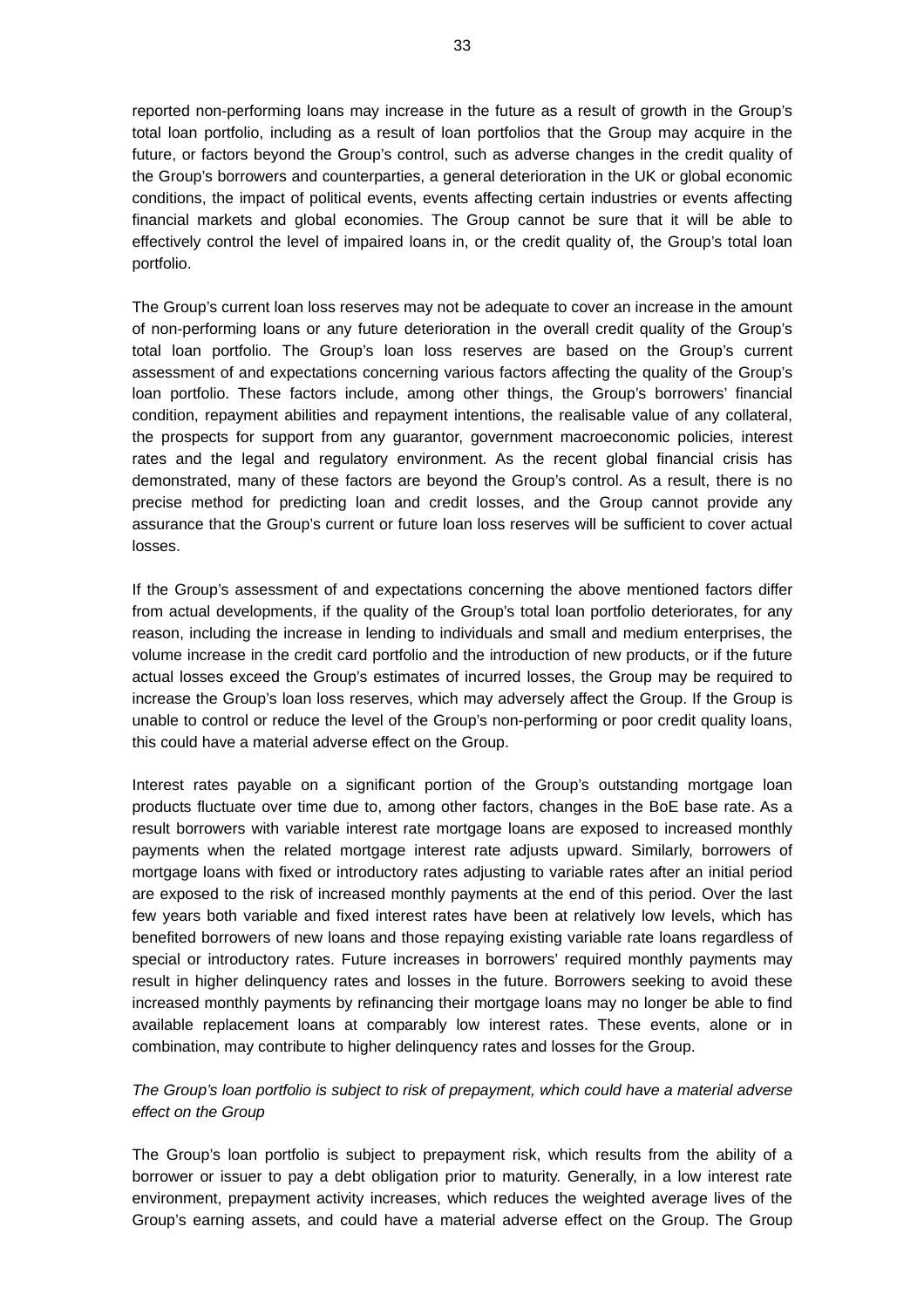would also be required to amortise net premiums into income over a shorter period of time, thereby reducing the corresponding asset yield and net interest income. Prepayment risk also has a significant adverse impact on credit card and collateralised mortgage loans, since prepayments could shorten the weighted average life of these assets, which may result in a mismatch in the Group's funding obligations and reinvestment at lower yields. Prepayment risk is inherent to the Group's commercial activity and an increase in prepayments could have a material adverse effect on the Group.

*The value of the collateral, including real estate, securing the Group's loans may not be sufficient, and the Group may be unable to realise the full value of the collateral securing its loan portfolio* 

The value of the collateral securing the Group's loan portfolio may significantly fluctuate or decline due to factors beyond its control, including macroeconomic factors affecting the UK's economy. The residential mortgage loan portfolio of the Group constitutes one of the principal assets, comprising 77 per cent. of the Group's loan portfolio as of 31 December, 2015. As a result, the Group is highly exposed to developments in the residential property market in the UK

In 2015 the value of approvals was 15 per cent. higher compared to the same period in 2014, at £220.6bn. Gross advances were 8 per cent. higher year-on-year at £220.1bn, while the value of net lending was comfortably above the 2014 total (£33.6bn in 2015 compared to £23.7bn in 2014) (*Source: BoE*). In the near-term the outlook remains positive, with house purchase activity supported by positive economic fundamentals driving consumer demand, including low mortgage rates, healthy consumer confidence levels, falling unemployment and positive real earnings growth. This should support market confidence and activity heading into 2016, notwithstanding the potential for further FPC measures to curb excessive lending, particularly in the buy-to-let sector. Nevertheless, any increase in house prices may be limited should real earnings growth weaken. The depth of the previous house price declines as well as the continuing uncertainty as to the extent and sustainability of the UK economic recovery will mean that losses could be incurred on loans should they go into possession.

The value of the collateral securing the Group's loan portfolio may also be adversely affected by force majeure events such as natural disasters like floods or landslides. Any force majeure event may cause widespread damage and could have an adverse impact on the economy of the affected region and may therefore impair the asset quality of the Group's loan portfolio in that area.

The Group may also not have sufficiently up-to-date information on the value of collateral, which may result in an inaccurate assessment for impairment losses of the Group's loans secured by such collateral. If any of the above were to occur, the Group may need to make additional provisions to cover actual impairment losses of the Group's loans, which may materially and adversely affect the Group's operating results, financial condition and prospects.

# *If the Group is unable to manage the growth of its operations, this could have an adverse impact on the Group's profitability*

The Group allocates management and planning resources to develop strategic plans for organic growth, and to identify possible acquisitions and disposals and areas for restructuring its businesses when necessary.

From time to time, the Group evaluates acquisition and partnership opportunities that the Group believes could offer additional value to its shareholders and are consistent with the Group's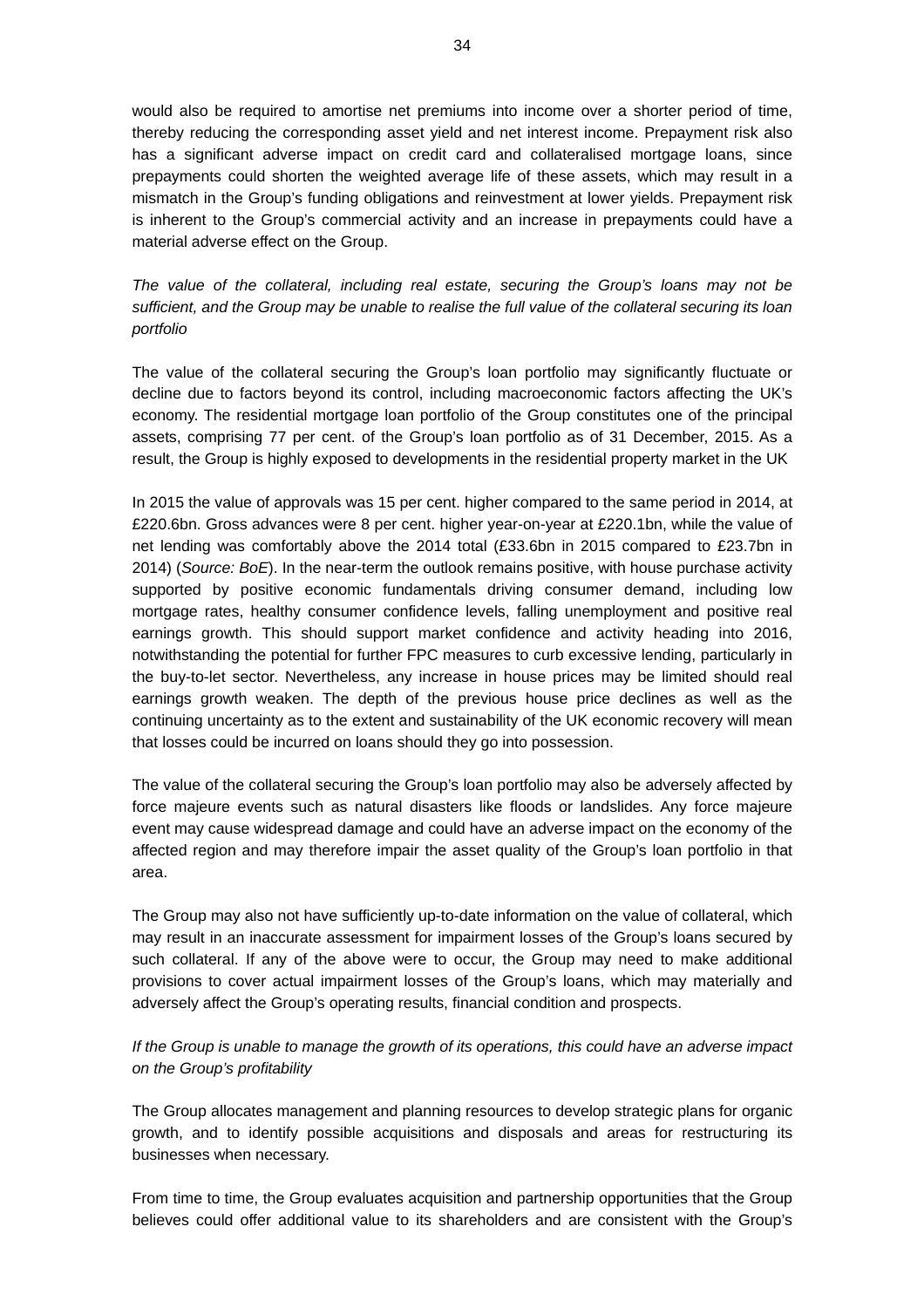business strategy. However, the Group may not be able to identify suitable acquisition or partnership candidates, and it may not be able to acquire promising targets or form partnerships on favourable terms or at all. Furthermore preparations for acquisitions that the Group does not complete can be disruptive. The Group bases the assessment of potential acquisitions and partnerships on limited and potentially inexact information and on assumptions with respect to value, operations, profitability and other matters that may prove to be incorrect. The Group's ability to benefit from any such acquisitions and partnerships will depend in part on the Group's successful integration of those businesses. Such integration entails significant risks such as challenges in retaining the customers and employees of the acquired businesses, unforeseen difficulties in integrating operations and systems and unexpected liabilities or contingencies relating to the acquired businesses, including legal claims. The Group can give no assurances that its expectations with regards to integration and synergies will materialise. The Group also cannot provide assurance that it will, in all cases, be able to manage its growth effectively or deliver its strategic growth decisions, including its ability to:

- Manage efficiently the Group's operations and employees of expanding businesses.
- Maintain or grow the Group's existing customer base.
- Assess the value, strengths and weaknesses of investment or acquisition candidates.
- Finance strategic opportunities, investments or acquisitions.
- Fully integrate strategic investments, or newly-established entities or acquisitions, in line with the Group's strategy.
- Align the Group's current information technology systems adequately with those of an enlarged group.
- Apply the Group's risk management policy effectively to an enlarged group.
- Manage a growing number of entities without over-committing management or losing key personnel.

Any failure to manage the Group's growth effectively, including any or all of the above challenges associated with the Group's growth plans, could have a material adverse effect on the Group's operating results, financial condition and prospects.

In addition, any acquisition or venture could result in the loss of key employees and inconsistencies in standards, controls, procedures and policies.

Moreover, the success of the acquisition or venture will at least in part be subject to a number of political, economic and other factors that are beyond the Group's control. Any or all of these factors, individually or collectively, could have a material adverse effect on the Group.

#### *Goodwill impairments may be required in relation to acquired businesses*

The Group has made business acquisitions in recent years and may make further acquisitions in the future. It is possible that the goodwill which has been attributed, or may be attributed, to these businesses may have to be written-down if the Group's valuation assumptions are required to be reassessed as a result of any deterioration in their underlying profitability, asset quality and other relevant matters. Impairment testing in respect of goodwill is performed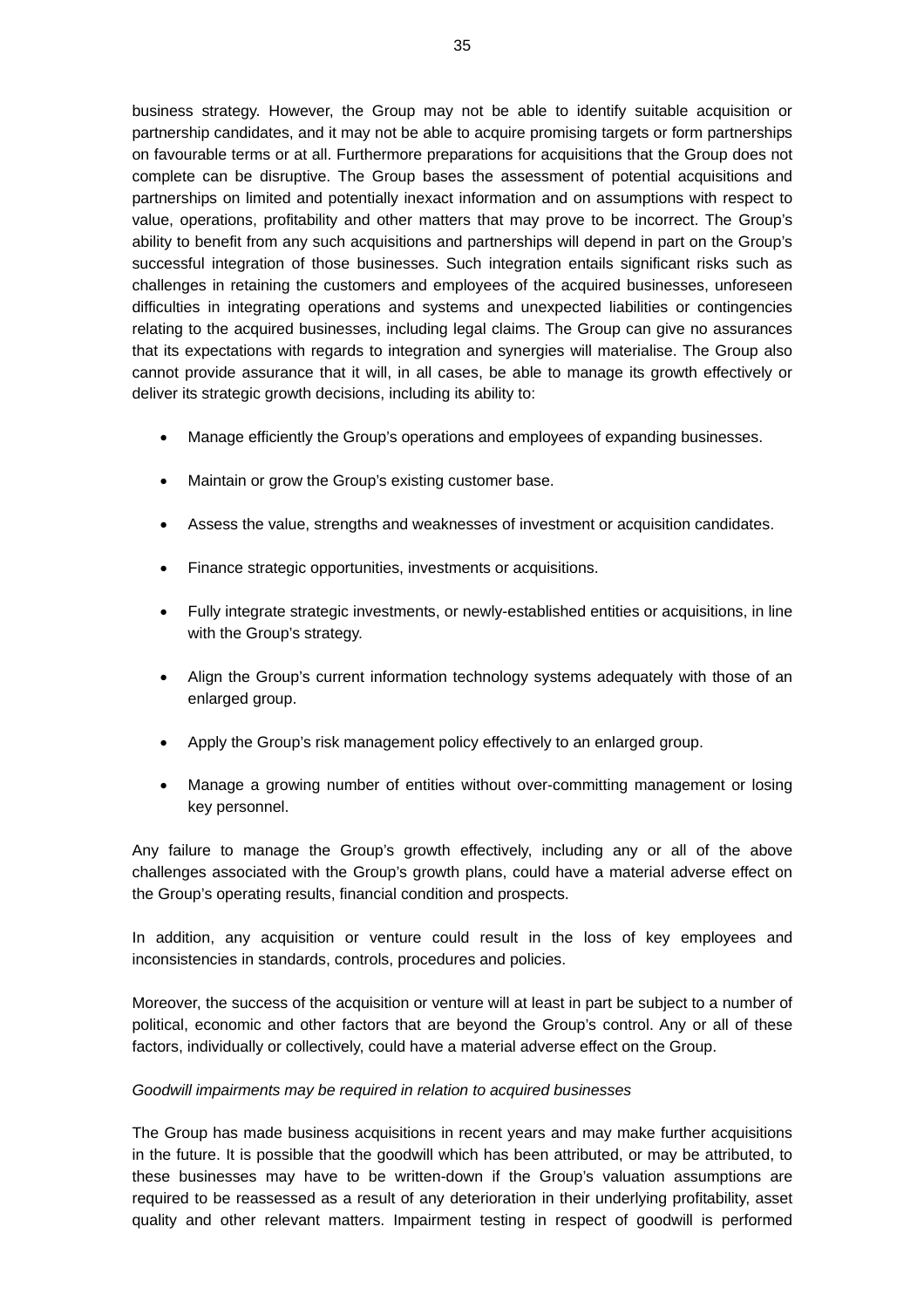annually, and more frequently if there are impairment indicators present, and comprises a comparison of the carrying amount of the cash-generating unit with its recoverable amount. Goodwill impairment does not however affect the Group's regulatory capital. Whilst no impairment of goodwill was recognised in 2014 or 2015, there can be no assurances that the Group will not have to write down the value attributed to goodwill in the future, which would adversely affect the Group's results and net assets.

*The Group is subject to substantial regulation and governmental oversight which could adversely affect the Group's business and operations* 

#### *Supervision and new regulation*

As a group containing financial institutions, the Group is subject to extensive financial services laws, regulations, administrative actions and policies in the UK, the EU and each other location in which the Group operates, including in the U.S. As well as being subject to UK regulation, as part of the Banco Santander group, the Group is also impacted indirectly through regulation by the Banco de España (the Bank of Spain) and, at a corporate level, by the ECB (following the introduction of the Single Supervisory Mechanism in November 2014). The statutes, regulations and policies to which the Group is subject may be changed at any time. In addition, the interpretation and the application of those laws and regulations by regulators are also subject to change. Extensive legislation affecting the financial services industry has recently been adopted in regions that directly or indirectly affect the Group's business, including Spain, the U.S., the EU, Latin America and other jurisdictions, and new regulations are in the process of being implemented. The manner in which those laws and related regulations are applied to the operations of financial institutions is still evolving. Moreover, to the extent these recently adopted regulations are implemented inconsistently in the UK, the Group may face higher compliance costs. Any legislative or regulatory actions and any required changes to the Group's business operations resulting from such legislation and regulations could result in significant loss of revenue, limit the Group's ability to pursue business opportunities in which the Group might otherwise consider engaging and limit the Group's ability to provide certain products and services. They may also affect the value of assets that the Group holds, requiring the Group to increase its prices and therefore reduce demand for the Group's products, impose additional compliance and other costs on the Group or otherwise adversely affect the Group's businesses. Accordingly, there can be no assurance that future changes in regulations or in their interpretation or application will not adversely affect the Group.

During recent periods of market turmoil, there have been unprecedented levels of government and regulatory intervention and scrutiny, and changes to the regulations governing financial institutions and the conduct of business. In addition, in light of the financial crisis, regulatory and governmental authorities are considering, or may consider, further enhanced or new legal or regulatory requirements intended to prevent future crises or otherwise assure the stability of institutions under their supervision. This intensive approach to supervision has been maintained by the PRA and the FCA (as successor regulatory authorities to the FSA).

Recent proposals and measures taken by governmental, tax and regulatory authorities and further future changes in supervision and regulation, in particular in the UK, which are beyond the Group's control, could materially affect the Group's business, the value of assets and operations, and result in significant increases in operational costs. Products and services offered by the Group could also be affected. Changes in UK legislation and regulation to address the stability of the financial sector may also affect the competitive position of the Group, particularly if such changes are implemented before international consensus is reached on key issues affecting the industry. Although the Group works closely with its regulators and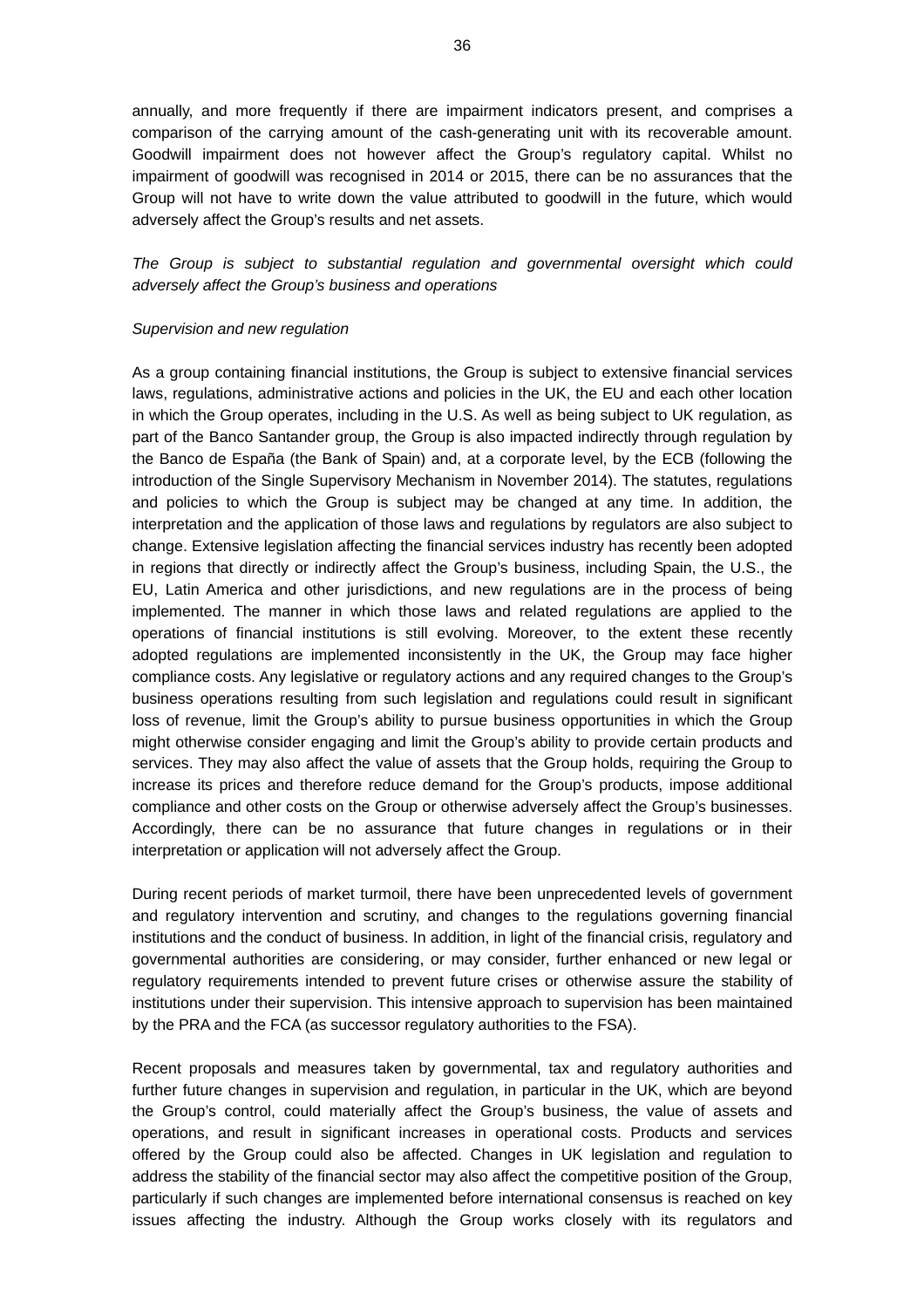continually monitors the situation, future changes in law, regulation, fiscal or other policies can be unpredictable and are beyond the Group's control. No assurance can be given generally that laws or regulations will be adopted, enforced or interpreted in a manner that will not have an adverse effect on the Group's business.

## *Banking reform*

On 18 December, 2013, the Financial Services (Banking Reform) Act (the "**Banking Reform Act**") was enacted. The Banking Reform Act implements the recommendations of the Independent Commission on Banking (the "**ICB**") and of the Parliamentary Commission on Banking Standards, including:

- Establishing a ring-fencing framework under FSMA pursuant to which UK banking groups that hold significant retail deposits are required to separate their retail banking activities from their wholesale banking activities by 1 January, 2019.
- Introducing a Senior Managers Regime and Certification Regime from 7 March, 2016, replacing the Approved Persons Regime established under FSMA (as amended by the Financial Services Act 2012).
- Introducing a new criminal offence for reckless misconduct in the management of a bank.
- Establishing a new Payment Systems Regulator.
- Amending the Banking Act 2009 (the "**Banking Act**") to include a bail-in stabilisation power forming part of the special resolution regime. For further information, see the risk factor entitled "*Bail-in and write down powers under the Banking Act and the BRRD may adversely affect the Group's business and the value of securities it may issue*".

The ring-fencing provisions introduced into FSMA by the Banking Reform Act have been supplemented by two statutory instruments that define the ring-fence perimeter. The Financial Services and Markets Act 2000 (Ring-fenced Bodies and Core Activities) Order 2014 defines the UK banks that are subject to the ring-fencing requirements (a ring-fenced bank) and the core deposits (broadly deposits from individuals and small businesses) that must be held within a ring-fenced bank. The Financial Services and Markets Act 2000 (Excluded Activities and Prohibitions) Order 2014 defines the activities that a ring-fenced bank is prohibited from undertaking, including dealing in investments or commodities as principal, incurring exposures to certain financial institutions and maintaining non-EEA branches or holding participating interests on non-EEA undertakings, subject in each case to limited exceptions. The ring-fencing provisions of FSMA require the PRA to make ring-fencing rules that essentially set the ringfence height and are designed to ensure, as far as reasonably practicable, that a ring-fenced bank is not adversely affected by the acts or omissions of, and would be able to continue on the insolvency of, other members of its group and is able to take decisions independently of other members of its group in carrying on its business. In October 2015, the PRA published a consultation paper (CP37/15) entitled "*The implementation of ring-fencing: prudential requirements, intragroup arrangements and use of financial market infrastructures*" in which it outlined its 'near-final' ring-fencing rules and related supervisory statement. The PRA plans to publish the final ring-fencing rules and supervisory statement by mid-2016, in advance of the implementation date for ring-fencing of 1 January, 2019 to provide firms with sufficient time for implementation. Finally, the Banking Reform Act introduced a new form of transfer scheme, the ring-fencing transfer scheme, under Part VII of FSMA to enable UK banks to implement the ringfencing requirements. This is a court process that requires the PRA to approve the scheme (in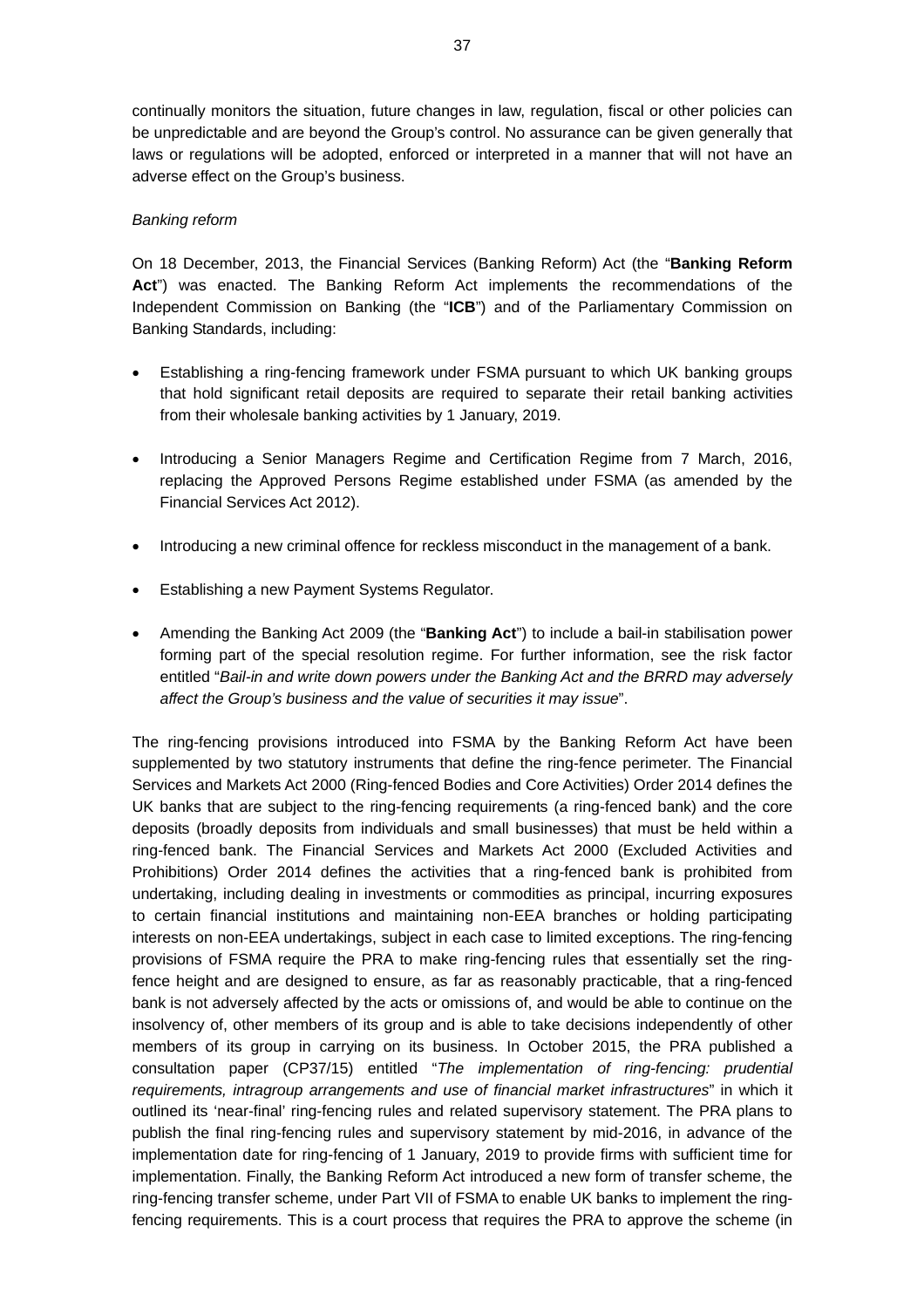consultation with the FCA) and provide a certificate of adequate financial resources in relation to the transferee and an independent expert (approved by the PRA, after consultation with the FCA) to provide a scheme report that any adverse effect on persons affected by the scheme is not greater than is necessary to achieve the ring-fencing purposes of the scheme. The PRA published its final statement of policy on its approach to ring-fencing transfer schemes on 4 March 2016.

The Group is subject to the ring-fencing requirement under the Banking Reform Act and, as a consequence, the Group will need to separate its core activities from its prohibited activities. The Group continues to work closely with regulators on developing its business and operating model to comply with the ring-fencing requirements and submitted its plans to both the PRA and FCA on 29 January, 2016. The ring-fencing model that the Group ultimately implements will depend on a number of factors and is likely to entail a legal and organisational restructuring of the Group's businesses and operations, including transfers of customers and transactions through a ring-fencing transfer scheme. In light of the scale and complexity of this process, the operational and execution risks for the Group may be material. This restructuring and migration of customers and transactions could have a material impact on how the Group conducts its business. The Group is unable to predict with certainty the attitudes and reaction of its customers.

The restructuring of the Group's business pursuant to the developing ring-fencing regime will take a substantial amount of time and cost to implement, the separation process and the structural changes which may be required could have a material adverse effect on its business, operating results, financial condition, profitability and prospects.

### *EU fiscal and banking union*

The project of achieving a European banking union was launched in the summer of 2012. Its main goal is to resume progress towards a European single market for financial services by restoring confidence in the European banking sector and ensuring the proper functioning of monetary policy in the eurozone.

The European banking union is expected to be achieved through new harmonised banking rules (in a single rulebook) and a new institutional framework with stronger systems for both banking supervision and resolution that will be managed at a European level. Its two main pillars are the Single Supervisory Mechanism ("**SSM**") and the Single Resolution Mechanism ("**SRM**").

The SSM (comprised of both the ECB and the national competent authorities) is designed to assist in making the banking sector more transparent, unified and safer. In accordance with Article 104 of the CRD IV Directive, as implemented by Article 68 of Law 10/2014, and similarly Article 16 of Council Regulation (EU) No 1024/2013 of 15 October, 2013 conferring specific tasks on the ECB concerning policies relating to the prudential supervision of credit institutions (the "**SSM Regulation**"), the ECB fully assumed its new supervisory responsibilities within the SSM, in particular direct supervision of the 123 largest banks (as of 30 September, 2015) in the eurozone including Banco Santander, S.A., on 4 November, 2014. In preparation for this step, between November 2013 and October 2014, the ECB conducted, together with national supervisors, a comprehensive assessment of 130 banks, which together hold more than 80 per cent. of eurozone banking assets. The exercise consisted of three elements: (i) a supervisory risk assessment, which assessed the main balance sheet risks including liquidity, funding and leverage; (ii) an asset quality review, which focused on credit and market risks; and (iii) a stress test to examine the need to strengthen capital or take other corrective measures.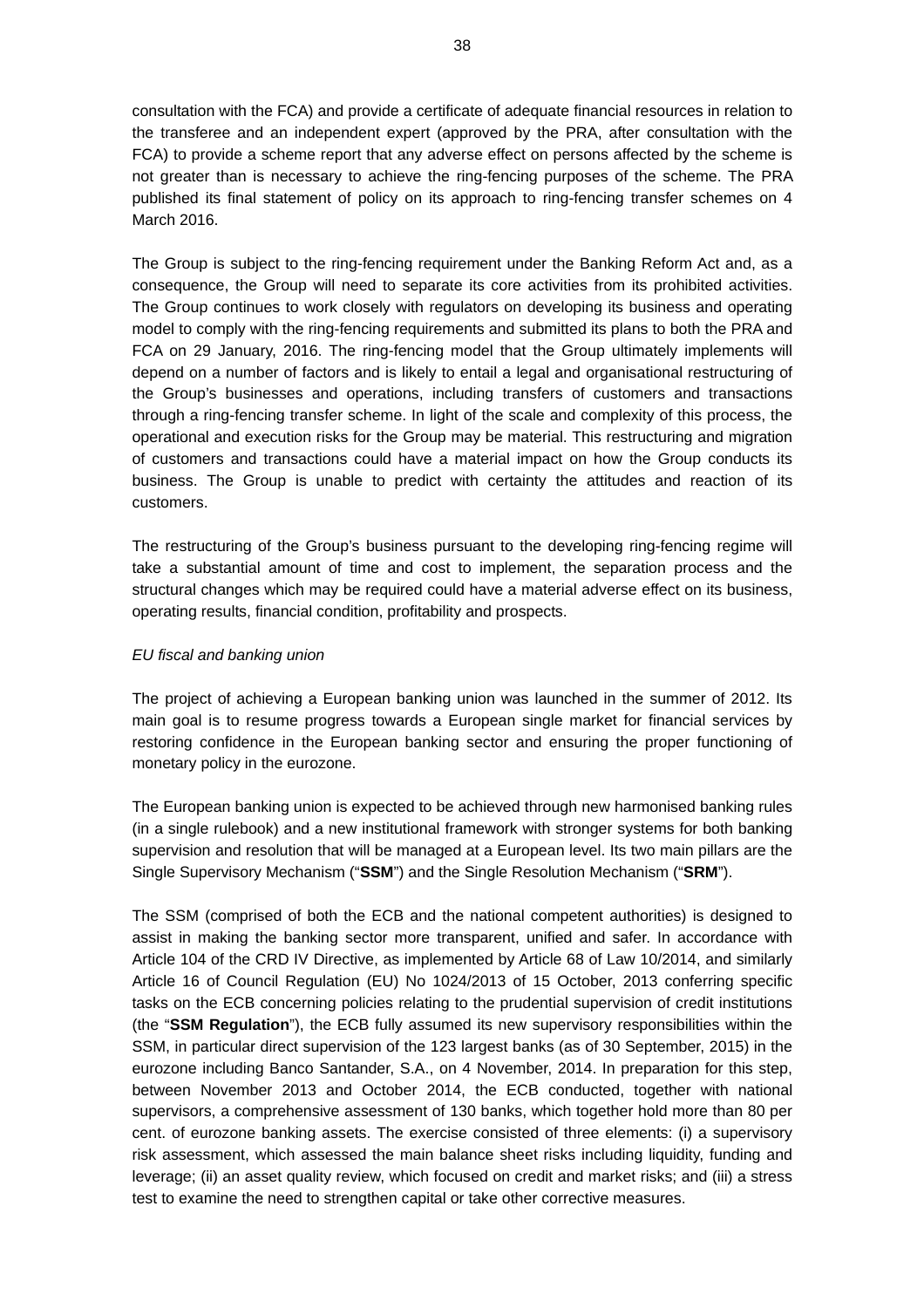The SSM represents a significant change in the approach to bank supervision at a European and a global level. The SSM has resulted in the direct supervision of 123 eurozone financial institutions (as discussed above) and indirect supervision of around 3,500 financial institutions. The new supervisor is one of the largest in the world in terms of assets under supervision. In the coming years, the SSM is expected to work to establish a new supervisory culture importing best practices from the 19 supervisory authorities that will be part of the SSM. Several steps have already been taken in this regard such as the recent publication of supervisory guidelines and the approval of the Regulation (EU) No 468/2014 of the ECB of 16 April, 2014, establishing the framework for cooperation within the SSM between the ECB and national competent authorities and with national designated authorities (the "**SSM Framework Regulation**"). In addition, this new body represents an extra cost for the financial institutions that will fund it through payment of supervisory fees.

Other EU Member States (such as the UK) are able to establish close co-operation with the ECB in which case the ECB could become responsible for the authorisation and supervision of credit institutions in such Member States.

The other main pillar of the EU banking union is the SRM, the main purpose of which is to ensure a prompt and coherent resolution of failing banks in Europe at minimum cost for the taxpayers and the economy. Regulation (EU) No. 806/2014 of the European Parliament and the Council of the EU (the "**SRM Regulation**"), which was passed on 15 July, 2014, and became effective from 1 January, 2015, establishes uniform rules and a uniform procedure for the resolution of credit institutions and certain investment firms in the framework of the SRM and Single Resolution Fund ("**SRF**"). Under an intergovernmental agreement ("**IGA**") signed by 26 EU Member States on 21 May, 2014, contributions by banks to the SRF raised at national level will be transferred to the SRF. The new Single Resolution Board ("**SRB**"), which is the central decision-making body of the SRM, started operating from 1 January, 2015 and fully assumed its resolution powers on 1 January, 2016. The SRB is responsible for managing the SRF and its mission is to ensure that credit institutions and other entities under its remit, which face serious difficulties, are resolved effectively with minimal costs to tax-payers and the real economy. A SRF is also in place, funded by contributions from European banks in accordance with the methodology approved by the Council of the EU (the "**Council**"). The SRF is intended to reach a total amount of €55 billion by 2024 and to be used as a separate backstop only after an 8 per cent. bail-in of a bank's liabilities has been applied to cover capital shortfalls (in line with the BRRD).

By allowing for the consistent application of EU banking rules through the SSM and the SRM, the European banking union is expected to help resume momentum towards European economic and monetary union. In order to complete such union, a single deposit guarantee scheme is still needed. This is the subject of continued negotiation by European leaders to ensure further progress is made in European fiscal, economic and political integration.

Regulations adopted towards achieving a banking and/or fiscal union in the EU and decisions adopted by the ECB in its capacity as Banco Santander, S.A.'s main supervisory authority may have a material impact on the Group's business, financial condition and results of operations. In addition, if the UK established close co-operation with the ECB, or joined the European Monetary Union, the ECB could become responsible for the direct supervision of the Group which may differ in significant respects from that carried out by the PRA and FCA and, depending on the circumstances, could have a material impact on the Group's business, financial condition and results of operation.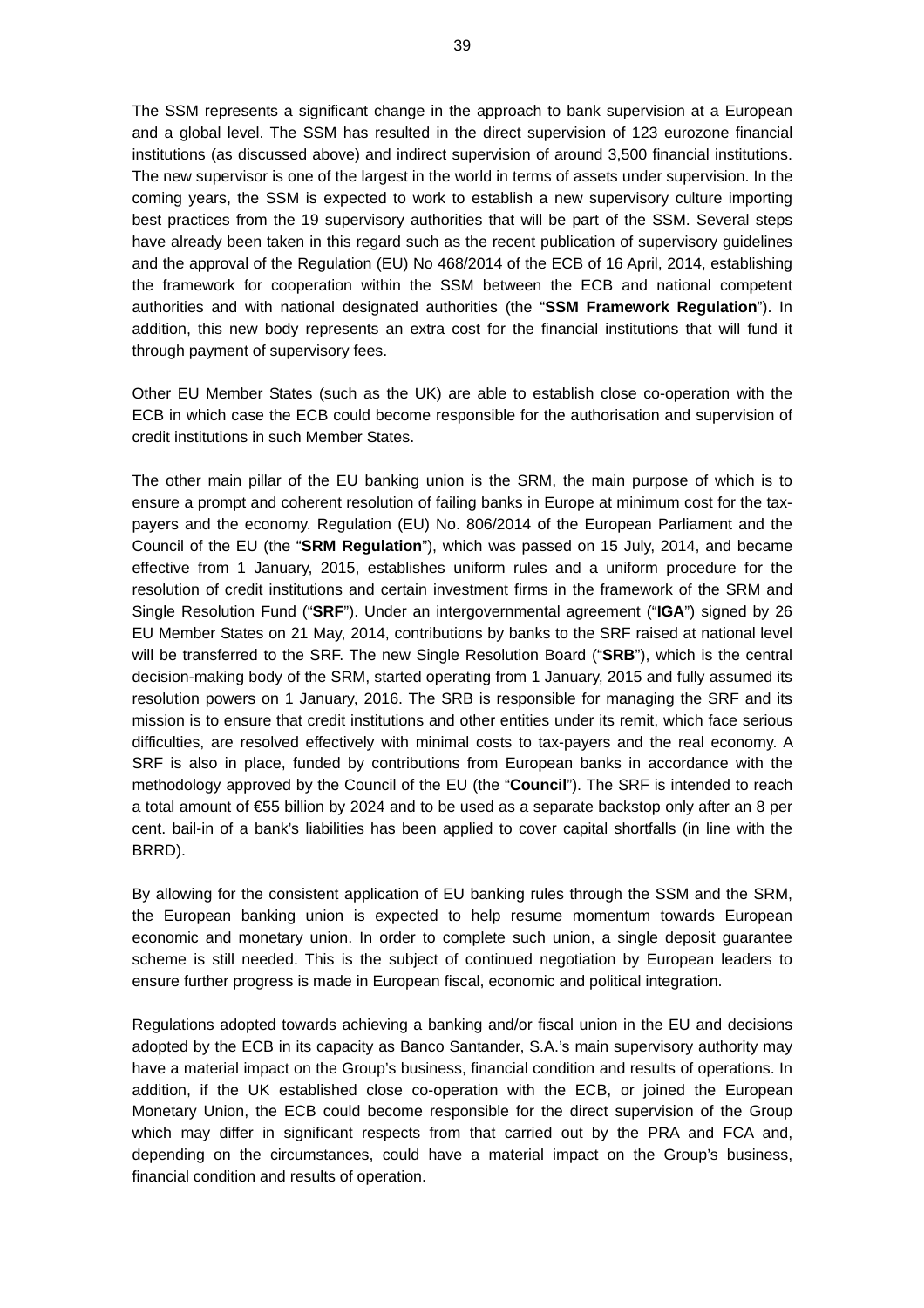### *European structural reform*

On 29 January, 2014, the Commission published proposals on structural measures to improve the resilience of EU credit institutions which included potential separation of certain trading activities from retail banking activities and a ban on proprietary trading. The proposal currently contemplates that Member States that have already implemented ring-fencing legislation, such as the UK, may apply for a derogation from the separation of trading activities provisions included in the proposals if they can satisfy the Commission that such local legislation meets the objectives and requirements set out in the EU proposal. On 7 January, 2015, the European Parliament's Committee on Economic and Monetary Affairs published a draft report proposing amendments to the Commission's proposal, including a proposed removal of the derogation. The Council published its general approach on the proposal in June 2015. The European Parliament and the Council are currently considering the Commission proposal and will seek to achieve political agreement on the proposals during 2016. Notwithstanding the proposed derogation referred to above, the adoption of this proposal in its current, or in an amended, form may require further changes to the Group's structure and business and could require the Group to modify its plans in connection with compliance with the Banking Reform Act.

#### *Other regulatory reforms adopted or proposed in the wake of the financial crisis*

On 16 August, 2012, the EU regulation on over-the-counter ("**OTC**") derivatives, central counterparties and trade repositories, referred to as the European Market Infrastructure Regulation ("**EMIR**") (formally known as Regulation (EU) No 648/2012 of the European Parliament and the Council on Over-The-Counter Derivatives, Central Counterparties and Trade Repositories), entered into force. While a number of the compliance requirements introduced by EMIR already apply, the European Securities and Markets Authority is still in the process of finalising some of the implementing rules mandated by EMIR. EMIR introduced a number of requirements, including clearing obligations for certain classes of OTC derivatives, margin requirements for non-centrally cleared derivatives and various reporting and disclosure obligations. Although the full impact of these changes is not yet fully known, the implementation of EMIR has already led and may yet lead to changes which may negatively impact the Group's profit margins, require it to adjust its business practices or increase its costs (including compliance costs). The revised and re-enacted Markets in Financial Instruments legislation, which replaces the existing MiFID framework and comprises the Directive 2014/65 of the European Parliament and of the Council, of 15 May, 2014 on markets in financial instruments and amending Directive 2002/92/EC and Directive 2011/61/EU ("**MiFID2**") and the Regulation 600/2014 of the European Parliament and of the Council of 15 May, 2014 on markets in financial instruments and amending Regulation (EU) No 648/2012 ("**MiFIR**"), the substantive provisions of which are now likely to become applicable on 3 January, 2018, will introduce an obligation to trade certain classes of OTC derivative contracts on trading venues.

#### *U.S. Regulation*

In the U.S., the Dodd-Frank Wall Street Reform and Consumer Protection Act (the "**Dodd-Frank Act**") enacted in 2010, has been implemented in part and continues to be implemented by various U.S. federal regulatory agencies. The Dodd-Frank Act, among other things, imposes a new regulatory framework on swap transactions, including swaps of the sort that the Group enters into, requires regulators to adopt new rules governing the retention of credit risk by securitisers or originators of securitisations and significantly expands the coverage and scope of regulations that limit affiliate transactions within a banking organisation. Over 2012-2015, the U.S. Commodity Futures Trading Commission (the "**CFTC**") and the U.S. Prudential Regulators adopted a host of new regulations for swaps markets, including swap dealer registration,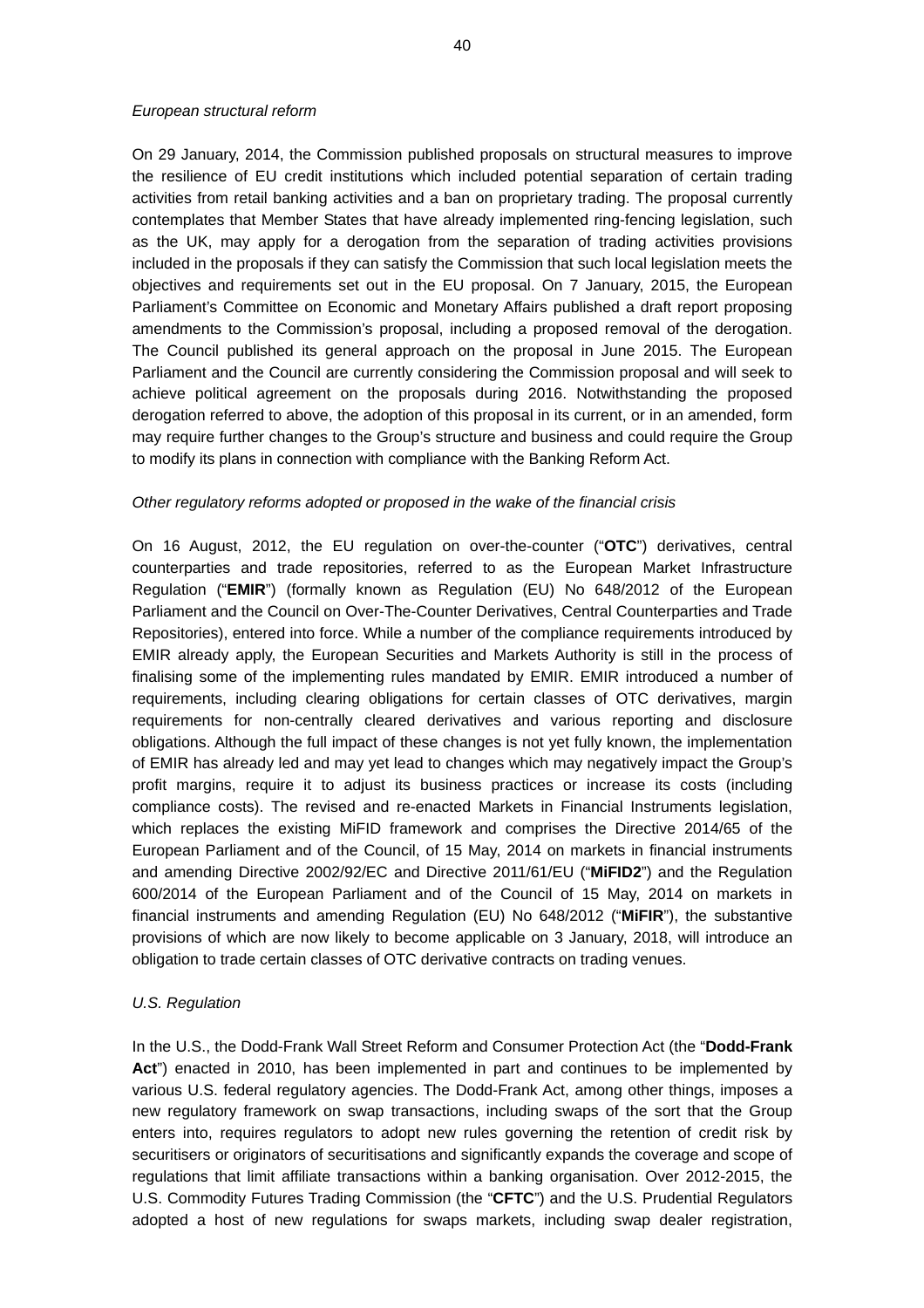business conduct, mandatory clearing, exchange trading and margin regulations. Most of these regulations are either already effective or will come into effect in 2016. Abbey National Treasury Services plc, which became provisionally registered as a swap dealer with the CFTC on 4 November 2013, is currently subject to these regulations for its U.S. facing swaps activities. These rules have already increased and could continue to increase the costs associated with the swaps business of the Group. In addition, certain cross-border regulatory conflicts could adversely affect the profitability of the swaps business of the Group by reducing the range of counterparties with which it can trade effectively.

In October 2014, U.S. regulators adopted a joint final rule requiring sponsors of asset-backed securitisation transactions, which would include the Issuer in relation to its residential mortgagebacked securities programmes, to retain 5 per cent. of the credit risk of the assets subject to the securitisation. At a general level, the rule permits sponsors to satisfy the risk retention requirement through the acquisition and retention of either 5 per cent. (measured by fair value) of the most subordinated interest in the securitisation, or 5 per cent. (measured by nominal value) of each tranche of interests issued by the securitisation, or some combination of the two. The rule also permits certain exceptions and methods of compliance in respect of specific types of asset-backed securities transactions. The final rule took effect for residential mortgagebacked securities transactions on 24 December, 2015, and will take effect on 24 December, 2016 for other securitisation transactions.

Within the Dodd-Frank Act, the so-called Volcker Rule prohibits 'banking entities', including the Group, from engaging in certain forms of proprietary trading or from sponsoring or investing in certain covered funds, in each case subject to certain exemptions, including exemptions permitting foreign banking entities to engage in trading and fund activities that take place solely outside of the U.S. The final rules contain exclusions and certain exemptions for market-making, hedging, underwriting, trading in U.S. government and agency obligations as well as certain foreign government obligations, trading solely outside the U.S., and also permit ownership interests in certain types of funds to be retained. On 10 December, 2013, the U.S. bank regulators issued final regulations implementing the Volcker Rule and the Federal Reserve Board also issued an order extending the conformance period for all banking entities until 21 July, 2015. On 18 December, 2014, the U.S. Federal Reserve announced an additional extension of the conformance period that would give banking entities until 21 July, 2016 to conform investments in and relationships with covered funds and certain foreign funds that may be subject to the Volcker Rule and that were in place prior to 31 December, 2013, and additional extensions are possible. Banking entities must bring their activities and investments into compliance with the requirements of the Volcker Rule by the end of the applicable conformance period. The Group has assessed how the final rules implementing the Volcker Rule affect the Group's businesses and have adopted the necessary measures to bring its activities into compliance with the rules.

Each of these aspects of the Dodd-Frank Act, as well as the changes in the U.S. banking regulations, may directly and indirectly impact various aspects of the Group's business. The full spectrum of risks that the Dodd-Frank Act, including the Volcker Rule, pose to the Group is not yet known, however, such risks could be material and the Group could be materially and adversely affected by them.

## *Competition*

In the UK and elsewhere, there is continuing political, competitive and regulatory scrutiny of the banking industry and, in particular, retail banking. Political involvement in the regulatory process, in the behaviour and governance of the UK banking sector and in the major financial institutions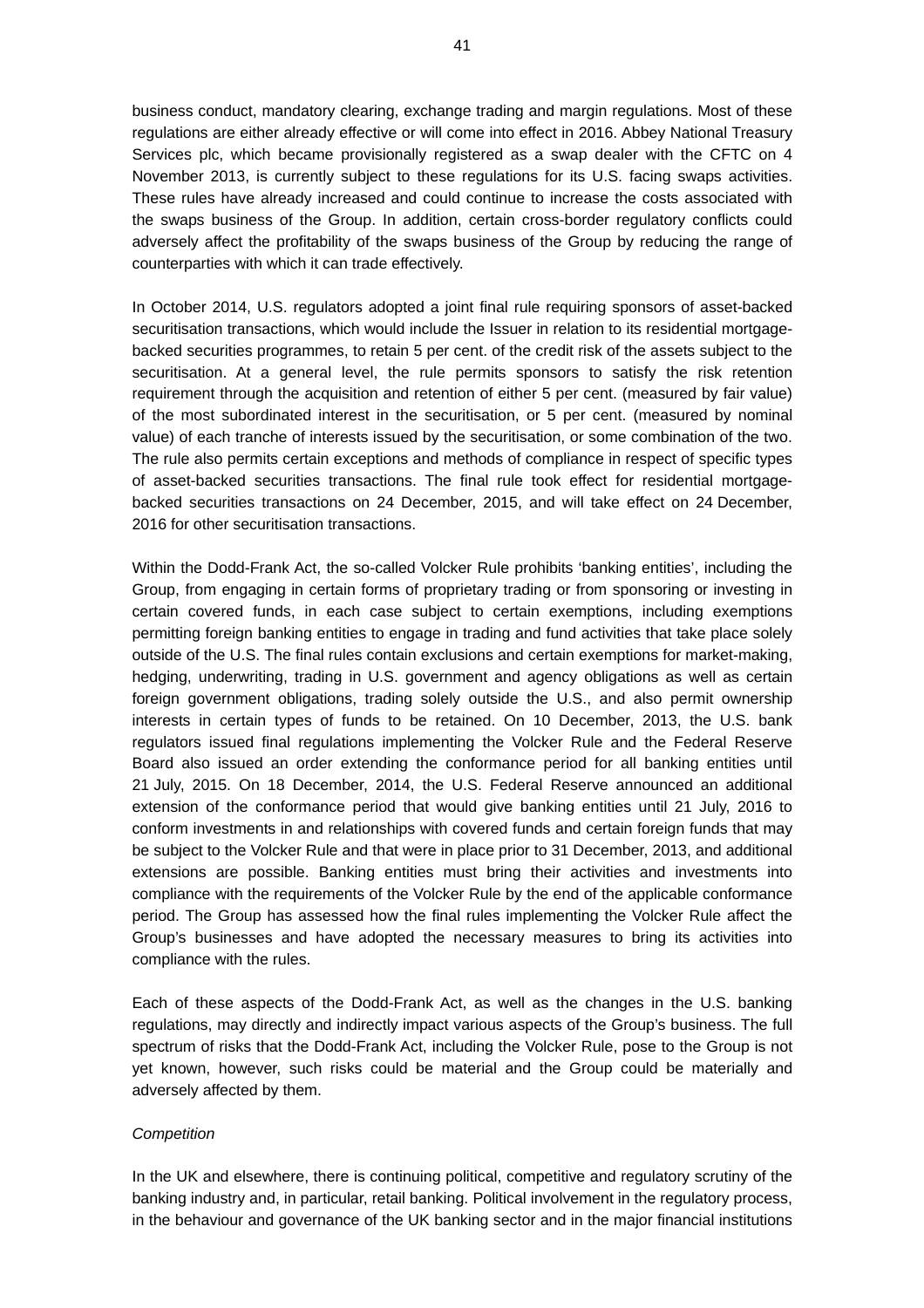in which the UK Government has a direct financial interest is likely to continue. Under the Enterprise Regulatory Reform Act 2013, the Office of Fair Trading ("**OFT**") and the Competition Commission were replaced by the Competition and Markets Authority ("**CMA**") on 1 April, 2014. The CMA is now the UK's main competition authority responsible for ensuring that competition and markets work well for consumers. In addition, under the Banking Reform Act, as of 1 April, 2015, the FCA has the power to enforce against breaches of the Competition Act 1998 and to refer markets to the CMA for in-depth investigation in the areas of financial services in the UK As of 1 April, 2015, the Payment Systems Regulator also has an objective and powers equivalent to those of the FCA to promote competition in the payments industry.

Following a market study and review, the CMA is currently undertaking a market investigation into competition in the personal current account and SME retail banking markets. The CMA published its provisional findings on 28 October, 2015, and its provisional decision on remedies on 17 May, 2016 which included, among other things, the introduction of requirements to prompt customers to review the services that they receive from their bank at certain trigger points and to promote customer awareness of account switching. The CMA announced on 7 March, 2016 that the statutory deadline for the investigation has been extended to 12 August, 2016. In announcing the extension, the CMA stated that it had had regard to the scope and complexity of the investigation, the extent of the possible remedies package that is being contemplated, and parties' responses to the provisional findings and notice of possible remedies. Given the wide ranging powers available to the CMA, this investigation may result in significant industry-wide remedies. In addition, the FCA has recently undertaken, and is currently undertaking, a number of competition related studies and reviews. The resolution of a number of issues, including regulatory reforms, investigations and reviews and court cases, affecting the UK financial services industry, could have an adverse effect on the Group's operating results, financial condition and prospects, or the Group's relations with its customers and potential customers.

*The structure of the financial regulatory authorities in the UK and the UK regulatory framework that applies to the Group have been reformed and reorganised and the Group is subject to any potential resulting uncertainty and changes to the UK regulatory regime in general* 

Under the Financial Services Act 2012, the UK Government introduced a range of structural reforms to UK financial regulatory bodies. As a result of those reforms, as of 1 April, 2013, the Group's primary micro-prudential supervisor is the PRA, while its conduct supervisor is the FCA. Key changes which took effect in 2014 included the transfer of consumer credit regulation to the FCA from the OFT on 1 April, 2014, and the creation of the Payment Systems Regulator as an autonomous subsidiary of the FCA on 1 April, 2014, which took effect as an economic regulator from 1 April, 2015.

Within the current regulatory framework the Group is subject to each regulator's respective supervisory regimes and approaches, and any policy development, change or new regulation which may be brought in. In turn the UK regulatory framework is subject to amendment or change by the UK Government (as occurred following the 2010 general election, when the FSA was abolished and replaced by the current PRA/FCA structure).

The Financial Services Act 2012 also established the FPC within the BoE responsible for macro-prudential regulation and with a statutory objective to contribute to the achievement by the BoE of its financial stability objective and otherwise supporting the UK Government's economic policy. In addition to monitoring the stability of the UK financial system, the FPC may exercise its statutory powers to give directions or make recommendations to the PRA and/or FCA. While the FPC is not permitted to give directions or make recommendations in relation to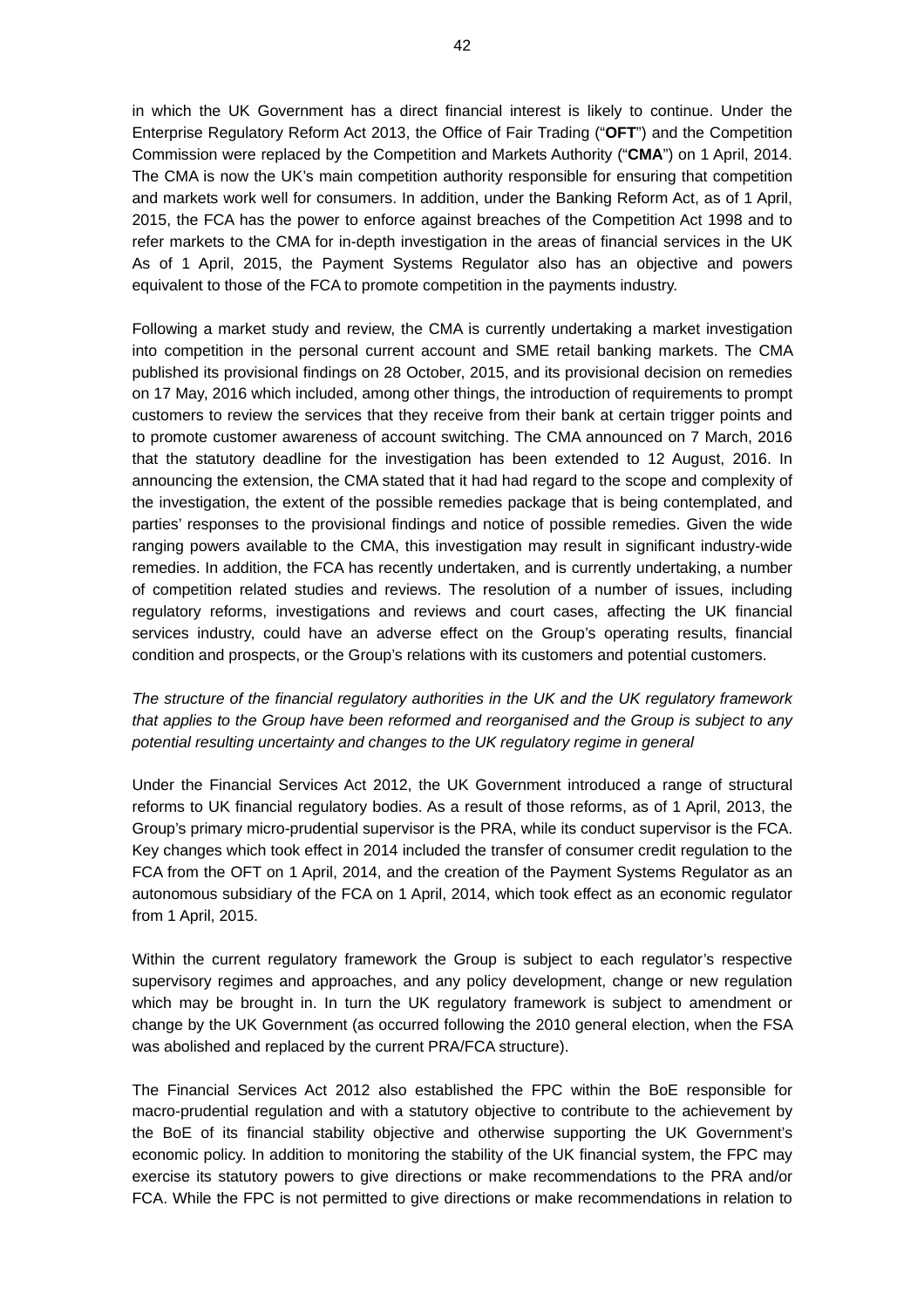a specific regulated institution, any such directions and/or recommendations could impact on the UK banking sector, which includes the Group.

*Various recent reforms to the mortgage lending and personal loans market have been proposed which could require significant implementation costs or changes to the Group's business strategy* 

## *Mortgage lending*

The final rules in relation to the FCA Mortgage Market Review ("**MMR**") came into force on 26 April, 2014. These rules required a number of material changes to the mortgage sales process both in terms of advice provision in nearly all scenarios and significantly enhanced affordability assessment and evidencing. The new rules permit interest-only loans. However, there is a clear requirement for a clearly understood and credible strategy for repaying the capital (evidence of which the lender must obtain before making the loan).

The Group has implemented certain changes to implement the MMR requirements. The FCA continues to assess firms' implementation of the rules introduced as a result of the MMR and commenced a review of responsible lending practices in April 2015. The FCA published the results of its responsible lending review in May 2016, and conclusions from that review will inform the scope of the FCA's proposed market study on those aspects of the mortgage market that are not working to the benefit of consumers. The FCA plans to publish the terms of reference for that market study in Q4 2016. There can be no assurance that the Group will not be required to make changes to its mortgage lending business in the future, whether as a result of the MMR or other mortgage lending reforms, and that such changes would not adversely affect the Group.

In March 2011, the Commission published a proposal for a directive on credit agreements relating to residential immovable property for consumers (the "**Mortgage Credit Directive**"). The Mortgage Credit Directive was published in the Official Journal on 28 February, 2014 and had to be implemented by Member States by 21 March, 2016. The Mortgage Credit Directive requires, among other things, standard pre-contractual information, calculation of the annual percentage rate of charge in accordance with a prescribed formula, and a right of the borrower to make early repayment. HM Treasury and the FCA each published consultations in September 2014 on the necessary legislation and rules required to implement the Mortgage Credit Directive in the UK. HM Treasury published a consultation response and final draft legislation in January 2015. The UK has decided to implement the Mortgage Credit Directive into UK law by way of the Mortgage Credit Directive Order (the "**MCD Order**") which was published on 26 March, 2015. The MCD Order came into effect in the UK in phases, with all provisions becoming effective on or before the 21 March, 2016. The FCA published its final rules implementing the Mortgage Credit Directive on 27 March, 2015. These rules also came into effect on 21 March, 2016. The Group has been required to make changes to its mortgage lending business to comply with the reforms and such reforms could therefore have an adverse effect on the Group's operating results, financial condition and prospects.

#### *Consumer credit*

On 1 April, 2014, consumer credit regulation was transferred from the OFT to the FCA in accordance with the Financial Services Act 2012. Firms that held an OFT licence and had registered with the FCA by 31 March, 2014, including the Issuer, were granted an interim permission under the new regime and had to apply to the FCA for full authorisation during an application period notified by the FCA. Under the new regime: (i) carrying on certain credit-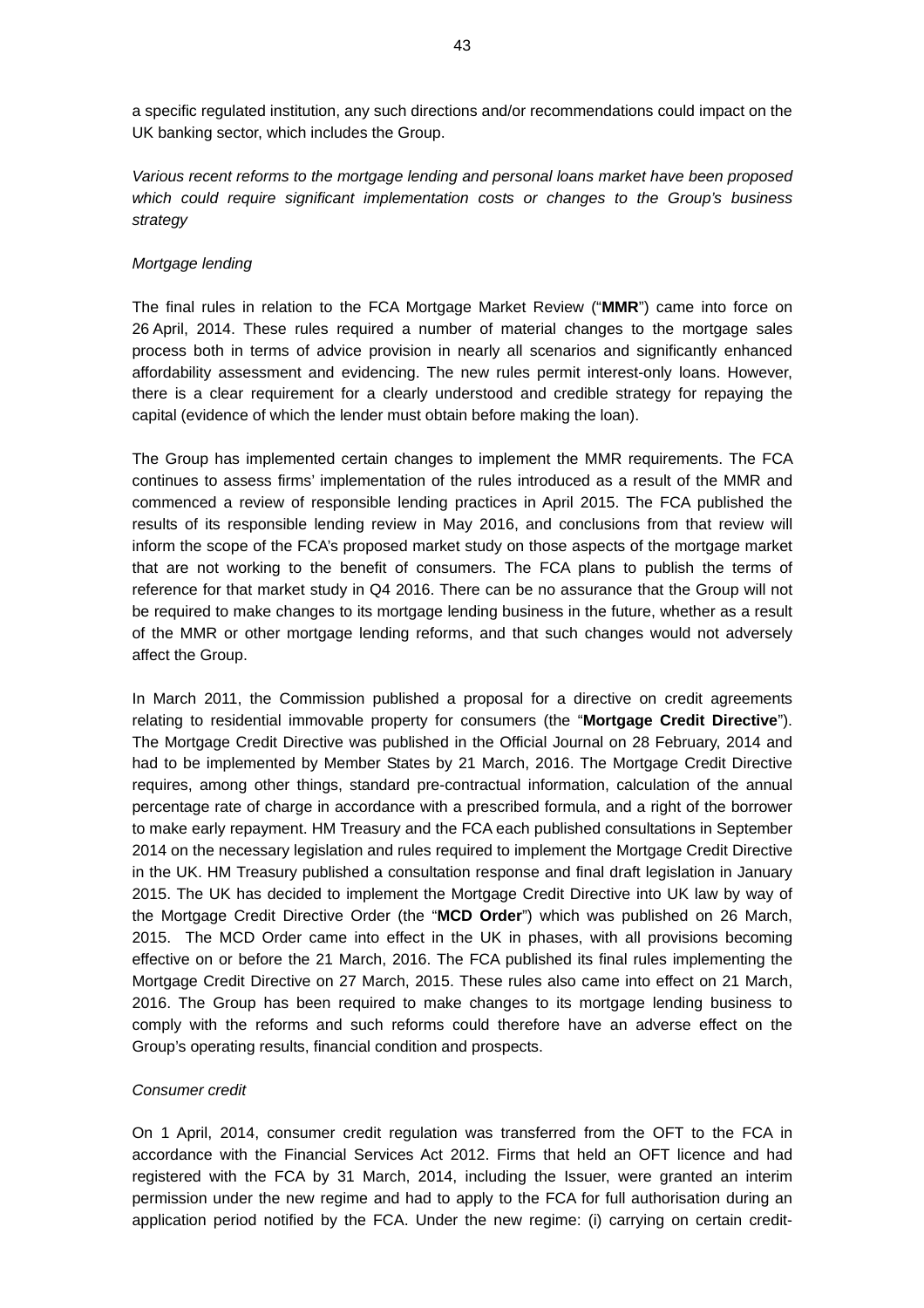related activities (including in relation to servicing credit agreements) otherwise than in accordance with permission from the FCA will render the credit agreement unenforceable without FCA approval; and (ii) the FCA has the power to make rules providing that contracts made in contravention of its rules on cost and duration of credit agreements, or in contravention of its product intervention rules, are unenforceable. The Issuer is fully authorised to carry out consumer credit-related regulated activities, however, if the FCA were to impose conditions on that authorisation and/or make changes to the FCA rules applicable to authorised firms with consumer credit permissions, this could have an adverse effect on the Group's operating results, financial condition and prospects.

## *The Group is exposed to risk of loss from legal and regulatory proceedings*

The Group faces various issues that may give rise to risk of loss from legal and regulatory proceedings. These issues, including inappropriately dealing with potential conflicts of interest, and legal and regulatory requirements, could result in claims against the Group or subject the Group to regulatory enforcement actions, fines and/or penalties. The current regulatory environment, with its increased supervisory focus and associated enforcement activity, combined with uncertainty about the evolution of the regulatory regime, may lead to material operational and compliance costs. These include the risk that:

- The BoE, the PRA and the FCA, HM Treasury, HM Revenue & Customs ("**HMRC**"), the CMA, the Information Commissioner's Office, the Financial Ombudsman Service ("**FOS**"), the Payment Systems Regulator or the courts, may determine that certain aspects of the Group's business have not been or are not being conducted in accordance with applicable laws or regulations, or, in the case of the FOS, with what is fair and reasonable in the FOS's opinion.
- The alleged mis-selling of financial products, such as Payment Protection Insurance ("**PPI**"), including as a result of having sales practices and/or rewards structures that are deemed to have been inappropriate, results in enforcement action (including fines) or requires the Group to amend sales processes, withdraw products or provide restitution to affected customers, all of which may require additional provisions to be recorded in the financial statements of the Group and could adversely impact future revenues from affected products.
- The Group holds bank accounts for entities that might be or are subject to interest from various regulators, including the UK's Serious Fraud Office and regulators in the U.S. and elsewhere. The Group is not currently subject to any investigation as a result of any such interest, but cannot exclude the possibility of its conduct being reviewed as part of any such investigation.
- The Group may be liable for damages to third parties harmed by the conduct of its business.

The Group is from time to time subject to certain claims and party to certain legal proceedings in the normal course of the Group's business, including in connection with the Group's lending activities, relationships with the Group's employees and other commercial or tax matters. These can be brought against the Group under UK regulatory processes or in the UK courts, or under regulatory processes in other jurisdictions, such as the EU and the U.S., where some Group entities operate. In view of the inherent difficulty of predicting the outcome of legal matters, particularly where the claimants seek very large or indeterminate damages, or where the cases present novel legal theories, involve a large number of parties or are in the early stages of discovery, the Group cannot state with confidence what the eventual outcome of these pending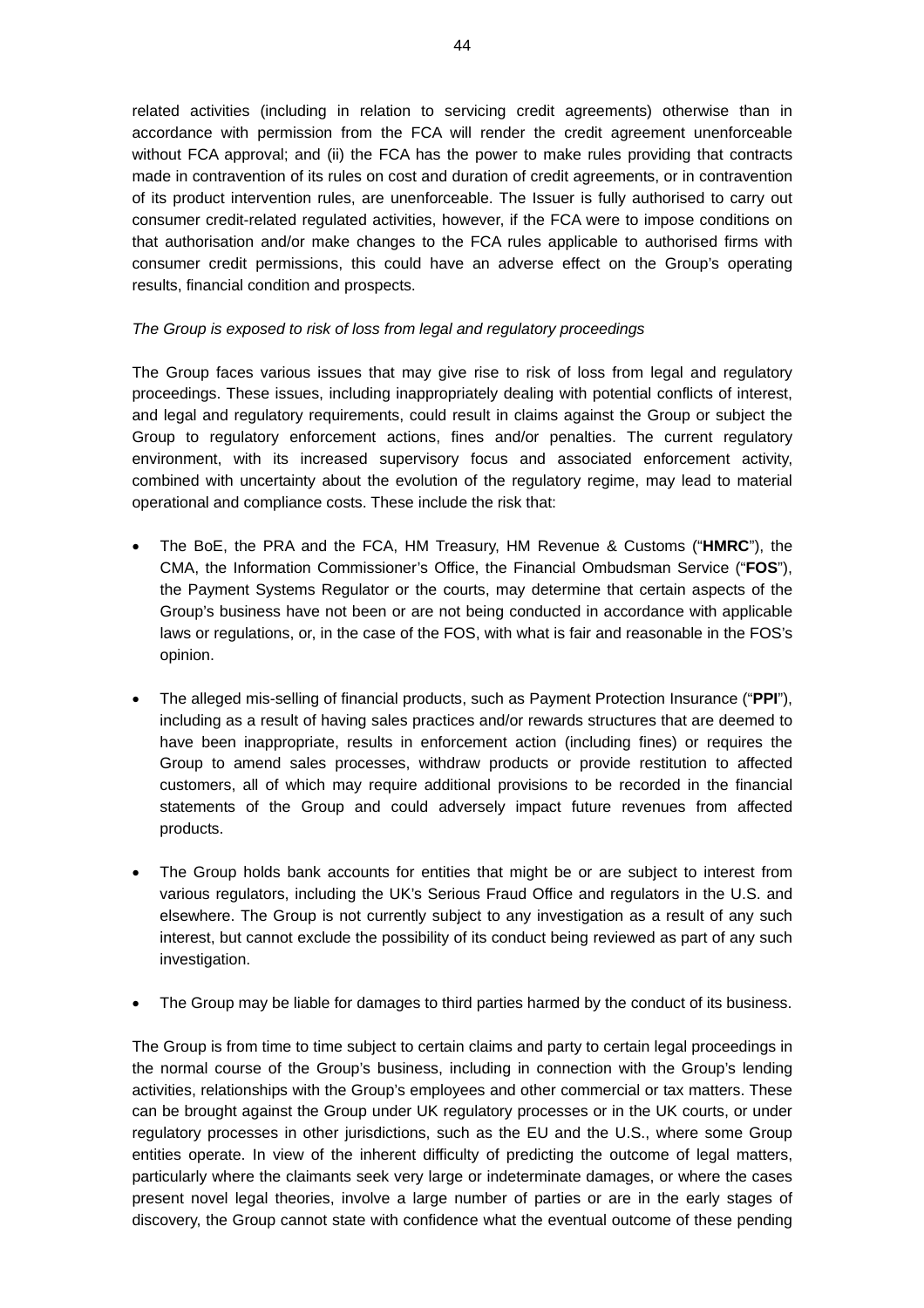matters will be or what the eventual loss, fines and/or penalties related to each pending matter may be and these pending matters are not disclosed by name because they are under assessment. The Group believes that it has made adequate provisions related to these various claims and legal proceedings. These provisions are reviewed periodically. However, in light of the uncertainties involved in such claims and proceedings, there can be no assurance that the ultimate resolution of these matters will not exceed the provisions currently accrued by the Group. As a result, the outcome of a particular matter may be material to the Group's operating results for a particular period, depending upon, among other factors, the size of the loss or liability imposed and the Group's level of income for that period.

The FCA carries out regular and frequent reviews of the conduct of business by financial institutions including banks. An adverse finding by a regulator could result in the need for extensive changes in systems and controls, business policies, and practices coupled with suspension of sales, withdrawal of services, customer redress, fines and reputational damage.

Failure to manage these risks adequately could have a material adverse effect on the Group's reputation, operating results, financial condition and prospects.

*Potential intervention by the FCA, the PRA or an overseas regulator may occur, particularly in response to customer complaints* 

The PRA and the FCA now have a more outcome-focused regulatory approach than their predecessor the FSA. This involves more proactive enforcement and more punitive penalties for infringement. As a result, the Group and other PRA-authorised firms and/or FCA-authorised firms face increased supervisory intrusion and scrutiny (resulting in increasing internal compliance costs and supervision fees) and in the event of a breach of their regulatory obligations are likely to face more stringent penalties.

In particular, the FCA has an operational objective to protect consumers, and it is taking a more interventionist approach in its increasing scrutiny of product terms and conditions. FSMA (as amended by the Financial Services Act 2012) gives the FCA the power to make temporary product intervention rules either to improve a firm's systems and controls in relation to product design, product management and implementation, or to address problems identified with products which may potentially cause significant detriment to consumers because of certain product features or firms' flawed governance and distribution strategies. Such rules may prevent firms from entering into product agreements with consumers until such problems have been rectified.

The regulatory regime requires the Group to be in compliance across all aspects of the Group's business, including the training, authorisation and supervision of personnel, systems, processes and documentation. If the Group fails to be compliant with relevant regulations, there is a risk of an adverse impact on the Group's business from sanctions, fines or other action imposed by the regulatory authorities. Customers of financial services institutions, including the Group's customers, may seek redress if they consider that they have suffered loss as a result of the misselling of a particular product, or through incorrect application of the terms and conditions of a particular product. Given the inherent unpredictability of litigation and the evolution of judgments by the FOS, it is possible that an adverse outcome in some matters could have a material adverse effect on the Group's operating results, financial condition and prospects arising from any penalties imposed or compensation awarded, together with the costs of defending such an action.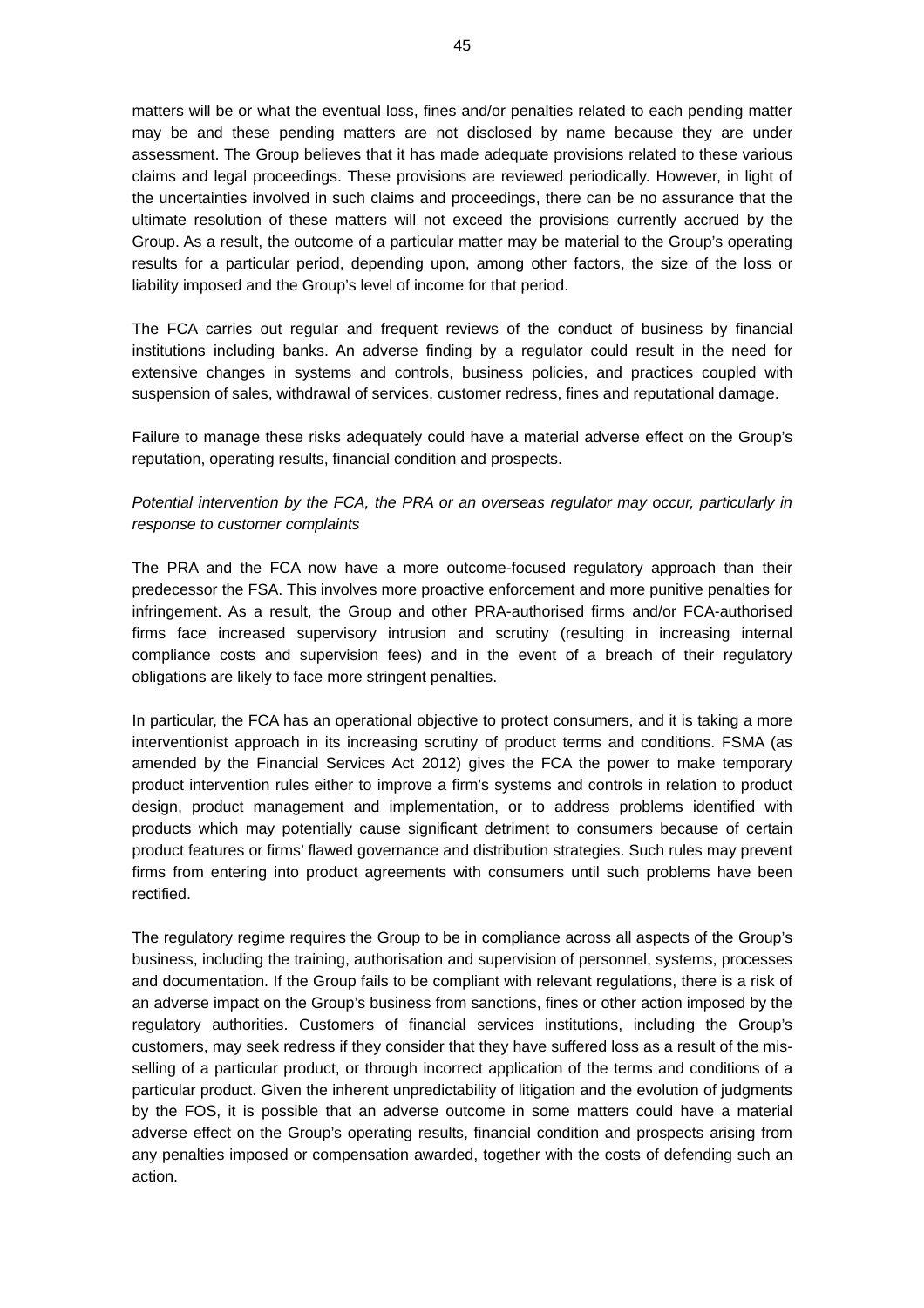Under the Financial Services Act 2010, the FCA also has the power to impose its own customer redress scheme on authorised firms, including the Group, if it considers that consumers have suffered loss or damage as a consequence of a regulatory failing, including mis-selling.

In recent years there have been several industry-wide issues in which the FSA (now the FCA) has intervened directly. One such issue is the mis-selling of PPI where, following an unsuccessful legal challenge by the British Bankers' Association ("**BBA**") in 2011 of new FSA rules which altered the basis on which regulated firms must consider and deal with complaints in relation to the sale of PPI, the Issuer, along with other institutions, revised its provision for PPI complaint liabilities to reflect the change in rules and the consequential increase in claims levels. No additional provisions were made for PPI in 2012 or 2013. In 2014, a total charge of £140m, including related costs, was made for conduct remediation. Of this, £95m related to PPI. In November 2015, the FCA issued a consultation paper (the "**Consultation Paper**") outlining its proposed approach to PPI in light of the 2014 decision of the Supreme Court in Plevin v Paragon Personal Finance Ltd ("**Plevin**") and its proposal to set a two year deadline for PPI claims. The FCA asked for responses to the Consultation Paper by the end of February 2016. In Plevin, the Supreme Court ruled that a failure to disclose the level of a large commission payment on a single premium PPI policy sold in connection with a secured personal loan made the relationship between the lender and the borrower unfair under section 140A of the Consumer Credit Act 1974. Regarding the two year deadline for PPI claims, the FCA has outlined details of a £42.2m media campaign, funded by the 18 firms (including the Group) that have reported the most PPI complaints. The FOS is also currently considering its position with respect to the impact of Plevin on PPI complaints. When assessing the adequacy of the Group's provision, the Group has applied its interpretation of the proposed rules and guidance in the Consultation Paper to its current assumptions. This application has resulted in an additional £450m provision charge in December 2015, which represents the Group's best estimate of the remaining redress and costs, notwithstanding the ongoing nature of the consultation. New legislation was introduced in 2015 which has the effect of restricting the corporation tax deductibility for a large proportion of this cost. This new legislation is further detailed in the risk factor entitled "*Changes in taxes and other assessments may adversely affect the Group*".

Given the above, the ultimate financial impact on the Group of the claims arising from PPI complaints is still uncertain and will depend on a number of factors, including the impact of Plevin, the nature and content of the FCA's final rules and/or guidance arising from the Consultation Paper, changes to the FOS' approach to handling customer complaints (if any), the rate at which new complaints arise, the length of any complaints, the content and quality of the complaints (including the availability of supporting evidence) and the average uphold rates and redress costs. The Group can make no assurance that expenses associated with PPI complaints will not exceed the provision made relating to these claims. More generally, the Group can make no assurance that estimates for potential liabilities, based on the key assumptions used, are correct. The reserves taken as a result may prove inadequate. If the Group were to incur additional expenses that exceed provisions for PPI liabilities or other provisions were to be incurred, these expenses could have a material adverse effect on the Group's operating results, financial condition and prospects.

All the above is similarly relevant to any future industry-wide mis-selling or other issues that could affect the Group, such as the sale of other retail financial products and interest-rate derivative products sold to SMEs. This may lead from time to time to: (i) significant direct costs or liabilities (including in relation to mis-selling); and (ii) changes in the practices of such businesses which benefit customers at a cost to shareholders.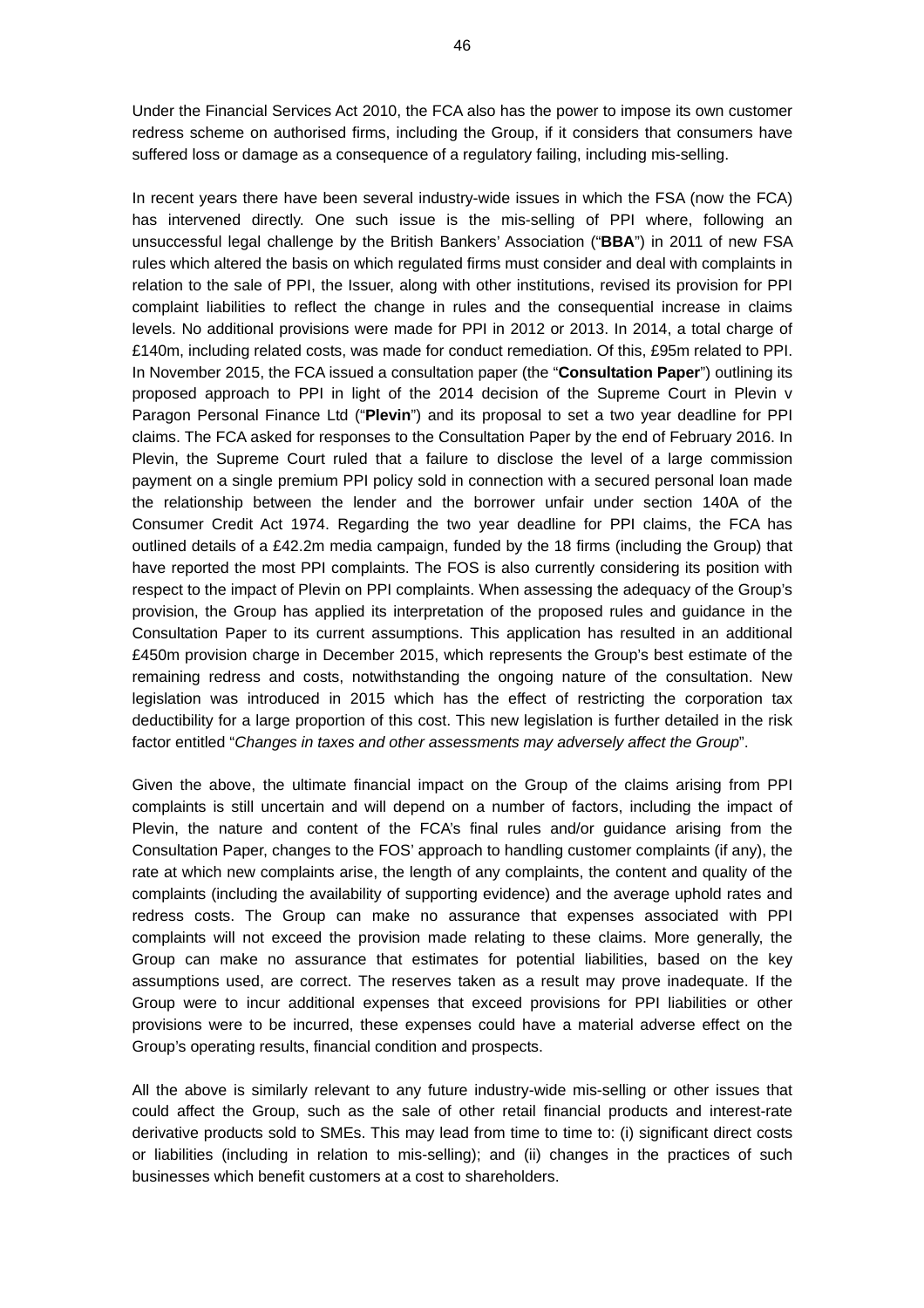Decisions taken by the FOS (or any overseas equivalent that has jurisdiction) could, if applied to a wider class or grouping of customers, have a material adverse effect on the Group's operating results, financial condition and prospects.

The Financial Services and Markets Act 2000 (Designated Consumer Bodies) Order 2013 (the "**Order**") was made on 16 December, 2013 and came into force on 1 January, 2014. The Order designates the National Association of Citizens Advice Bureaux, the Consumers' Association, the General Consumer Council for Northern Ireland and the National Federation of Self Employed and Small Businesses as consumer bodies that may submit a "super-complaint" to the FCA. A "super-complaint" is a complaint made by any of these designated consumer bodies to the FCA on behalf of consumers of financial services where it considers that a feature, or a combination of features, of the market for financial services in the UK is seriously damaging the interests of these customers. Complaints about damage to the interests of individual consumers will continue to be dealt with by the FOS. If a "super-complaint" were made against a Group entity by a designated consumer body under the Order, any response published or action taken by the FCA could have a material adverse effect on the Group's operating results, financial condition and prospects.

#### *The Banking Act may adversely affect the Group's business*

The Banking Act came into force on 21 February, 2009. The special resolution regime set out in the Banking Act provides HM Treasury, the BoE, the PRA and the FCA (and their successor bodies) with a variety of powers for dealing with UK deposit taking institutions (and, in certain circumstances, their holding companies) that are failing or likely to fail, including: (i) to take a bank or bank holding company into temporary public ownership; (ii) to transfer all or part of the business of a bank to a private sector purchaser; or (iii) to transfer all or part of the business of a bank to a 'bridge bank'. The special resolution regime also comprises a separate insolvency procedure and administration procedure each of which is of specific application to banks. These insolvency and administration measures may be invoked prior to the point at which an application for insolvency proceedings with respect to a relevant institution could be made.

In addition, pursuant to amendments made to the Banking Act, which came into force on 1 August, 2014, provision has been made for various tools to be used in respect of a wider range of UK entities, including investment firms and certain banking group companies, provided that certain conditions are met. Secondary legislation specifies that the Banking Act powers can be applied to investment firms that are required to hold initial capital of €730,000 or more and to certain UK incorporated non-bank companies in the Group.

If an instrument or order were made under the Banking Act in respect of the Issuer or another Group entity, such instrument or order (as the case may be) may, among other things: (i) result in a compulsory transfer of shares or other securities or property of the Issuer or such other entity; (ii) impact on the rights of the holders of shares or other securities in the Issuer or such other entity or result in the nullification or modification of the terms and conditions of such shares or securities; or (iii) result in the de-listing of the shares and/or other securities of the Issuer or such other entity in the Group. In addition, such an order may affect matters in respect of the Issuer or such other entity and/or other aspects of the shares or other securities of the Issuer or such other entity in the Group, which may negatively affect the ability of the Issuer or such other entity to meet its obligations in respect of such shares or securities.

Further, amendments to the Insolvency Act 1986 and secondary legislation have introduced changes to the treatment and ranking of certain debts with the result that certain eligible deposits will rank in priority to the claims of ordinary (i.e. non-preferred) unsecured creditors in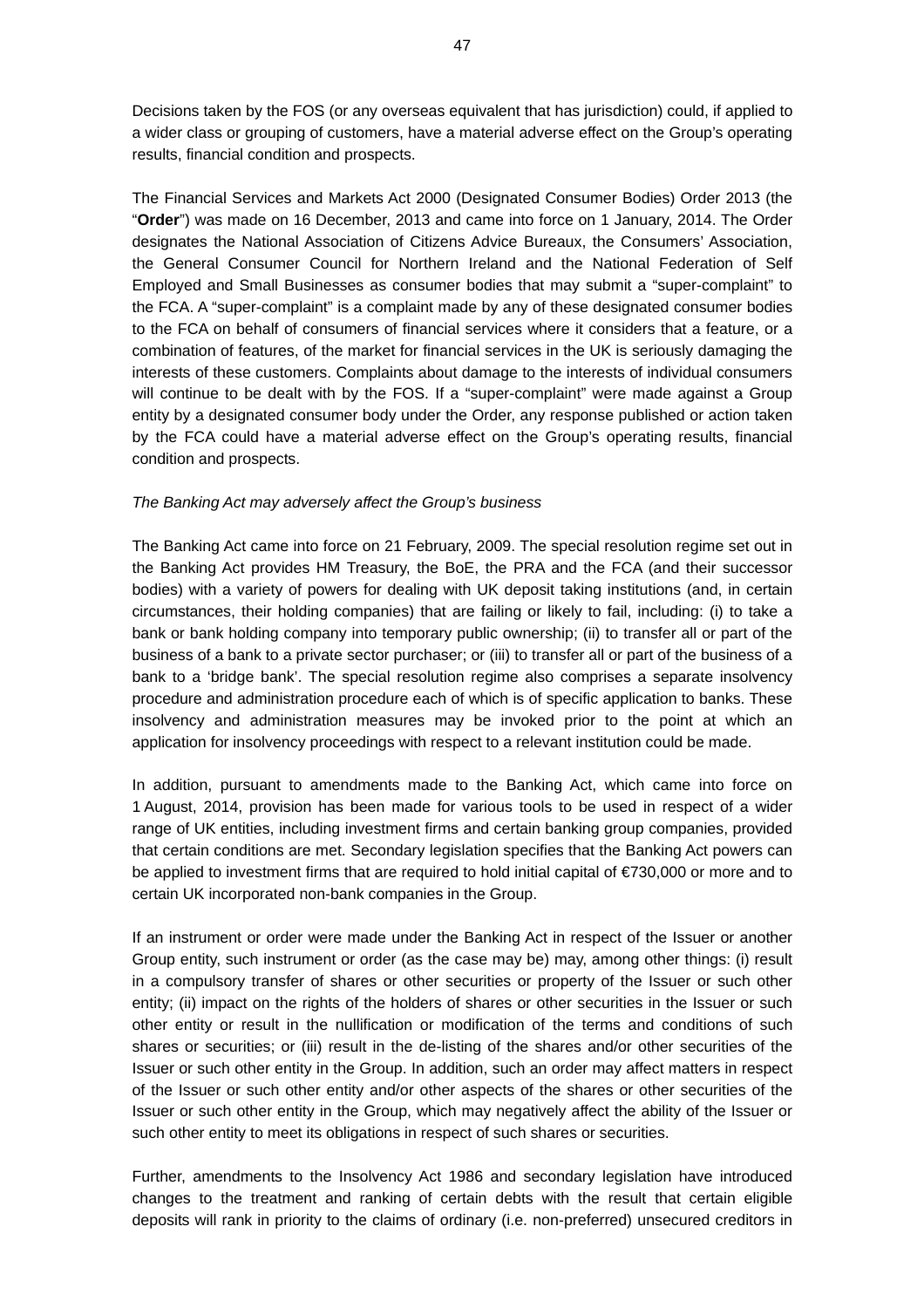the event of an insolvency. This may negatively affect the ability of the Issuer or such other entity to meet its obligations in respect of its unsecured creditors in an insolvency scenario.

# *Bail-in and write down powers under the Banking Act and the BRRD may adversely affect the Group's business and the value of securities it may issue*

The Banking Reform Act, as of 31 December, 2014, amended the Banking Act to introduce a UK "bail-in power". On 6 May, 2014, the Council adopted the BRRD, which contains a similar bail-in power and requires Member States to provide resolution authorities with the power to write down the claims of unsecured creditors of a failing institution and to convert unsecured claims to equity (subject to certain parameters). The UK Government decided to implement the BRRD bail-in power from 1 January, 2015. The new PRA and FCA rules and supervisory statements took effect from 19 January, 2015, with the exception of the rules that require a contractual clause recognising bail-in powers in foreign law liabilities. These rules were phased in, with the first phase, which applies to debt instruments, having commenced on 19 February, 2015. The second phase, which applies to all other relevant liabilities commenced on 1 January, 2016.

The UK bail-in power is an additional power available to the UK resolution authorities under the special resolution regime provided for in the Banking Act to enable them to recapitalise a failed institution by allocating losses to such institution's shareholders and unsecured creditors, subject to the rights of such shareholders and unsecured creditors to be compensated under a bail-in compensation order, which is based on the principle that such creditors should receive no less favourable treatment than they would have received had the bank entered into insolvency immediately before the coming into effect of the bail-in power. The bail-in power includes the power to cancel or write down (in whole or in part) certain liabilities or to modify the terms of certain contracts for the purposes of reducing or deferring the liabilities of a UK bank entity under resolution and the power to convert certain liabilities into shares (or other instruments of ownership) of the relevant institution. The conditions for use of the UK bail-in power are generally that (i) the regulator determines the relevant UK bank entity is failing or likely to fail; (ii) it is not reasonably likely that any other action can be taken to avoid such a UK bank entity's failure; and (iii) the relevant UK resolution authority determines that it is in the public interest to exercise the bail-in power. Certain liabilities are excluded from the scope of the bail-in powers, including liabilities to the extent that they are secured.

According to the Banking Act, as well as similar principles in the BRRD, the relevant UK resolution authority should have regard to the insolvency treatment principles when exercising the UK bail-in power. The insolvency treatment principles are that (i) the exercise of the UK bailin power should be consistent with treating all liabilities of the bank in accordance with the priority that they would enjoy on a liquidation and (ii) any creditors who would have equal priority on a liquidation should bear losses on an equal footing with each other. HM Treasury may, by order, specify further matters or principles to which the relevant UK resolution authority must have regard when exercising the UK bail-in power. These principles may be specified in addition to, or instead of the insolvency treatment principles. If the relevant UK resolution authority departs from the insolvency treatment principles when exercising the UK bail-in power, it must report to the Chancellor of the Exchequer stating the reasons for its departure.

The bail-in power under the Banking Act and the BRRD may potentially be exercised in respect of any unsecured debt securities issued by a financial institution under resolution or by a relevant member of the Group, regardless of when they were issued. Accordingly, the bail-in power under the Banking Act and the BRRD could be exercised in respect of the Group's debt securities. The Group expects that public financial support would only be used as a last resort after having assessed and exploited, to the maximum extent practicable, the resolution tools,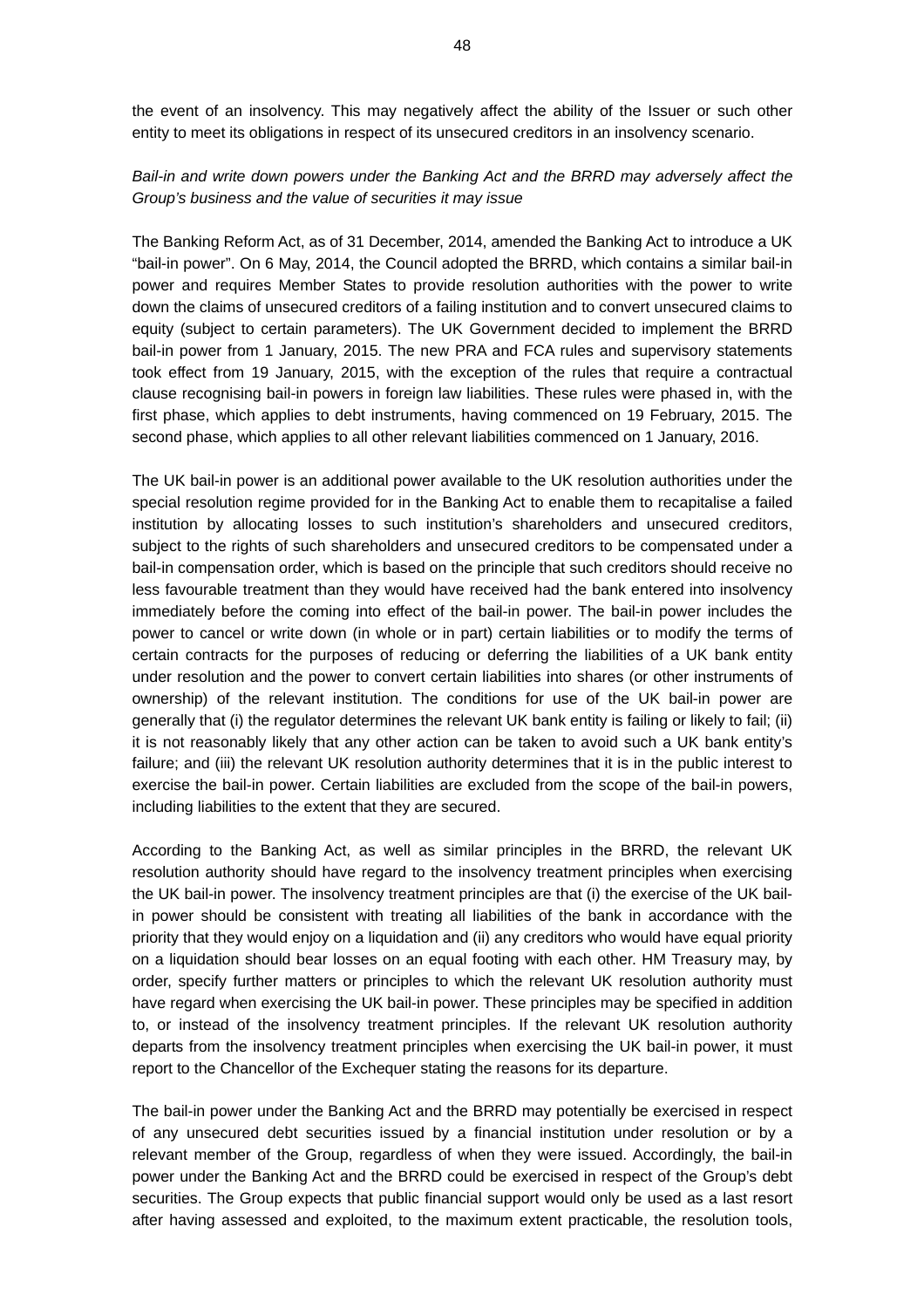including the bail-in tool, and the occurrence of circumstances in which bail-in powers would need to be exercised in respect of any Group entity would likely have a negative impact on its business.

The BRRD also contains a mandatory write down power which requires Member States to grant powers to resolution authorities to recapitalise institutions and/or their EEA parent holding companies that are in severe financial difficulty or at the point of non-viability by permanently writing down Tier 1 and Tier 2 capital instruments issued by such institutions and/or their EEA parent holding companies, or converting those capital instruments into shares. The mandatory write down provision has been implemented in the UK through the Banking Act. Before taking any form of resolution action or applying any resolution power set out in BRRD, the UK resolution authorities have the power (and are obliged when specified conditions are determined to have been met) to write down, or convert, Tier 1 and Tier 2 capital instruments issued by that institution into CET1 capital instruments before, or simultaneously with, the entry into resolution of the relevant entity. These measures could be applied to certain of the Group's debt securities. The occurrence of circumstances in which write down powers would need to be exercised in respect of any Group entity would be likely to have a negative impact on the Group's business.

In contrast to the creditor protections afforded in the event of the bail-in powers being exercised, holders of capital instruments will not be entitled to the "no creditor worse off" protections under the Banking Act in the event that their capital instruments are written down or converted to equity under the mandatory write-down tool (unless the mandatory write-down tool were to be used alongside a bail-in).

Furthermore, in circumstances where capital instruments are converted into equity securities by application of the mandatory write-down tool, those equity securities may be subjected to the bail-in powers in resolution, resulting in their cancellation, significant dilution or transfer away from the investors therein.

In addition, the BRRD provides for resolution authorities to have the power to require institutions and groups to make structural changes to ensure legal and operational separation of "critical functions" from other functions where necessary, or to require institutions to limit or cease existing or proposed activities in certain circumstances. As a result of changes to the PRA Rulebook made to implement the BRRD, the Issuer is now required to identify such "critical functions" as part of its resolution and recovery planning. If used in respect of the Group, these ex ante powers could have a negative impact on the Group's business.

# *The Group is responsible for contributing to compensation schemes in the UK in respect of banks and other authorised financial services firms that are unable to meet their obligations to customers*

In the UK, the Financial Services Compensation Scheme ("**FSCS**") was established under FSMA and is the UK's statutory fund of last resort for customers of authorised financial services firms. The FSCS can pay compensation to customers if a PRA-authorised or FCA-authorised firm is unable, or likely to be unable, to pay claims against it (for instance, an authorised bank is unable to pay claims by depositors). The FSCS is funded by levies on firms authorised by the PRA or the FCA (i.e. participant firms), including the Issuer and other members of the Group.

Following the default of a number of authorised financial services firms since 2008, the FSCS borrowed funds totalling approximately £18bn from HM Treasury to meet the compensation costs for customers of those firms. The substantial majority of the principal should be repaid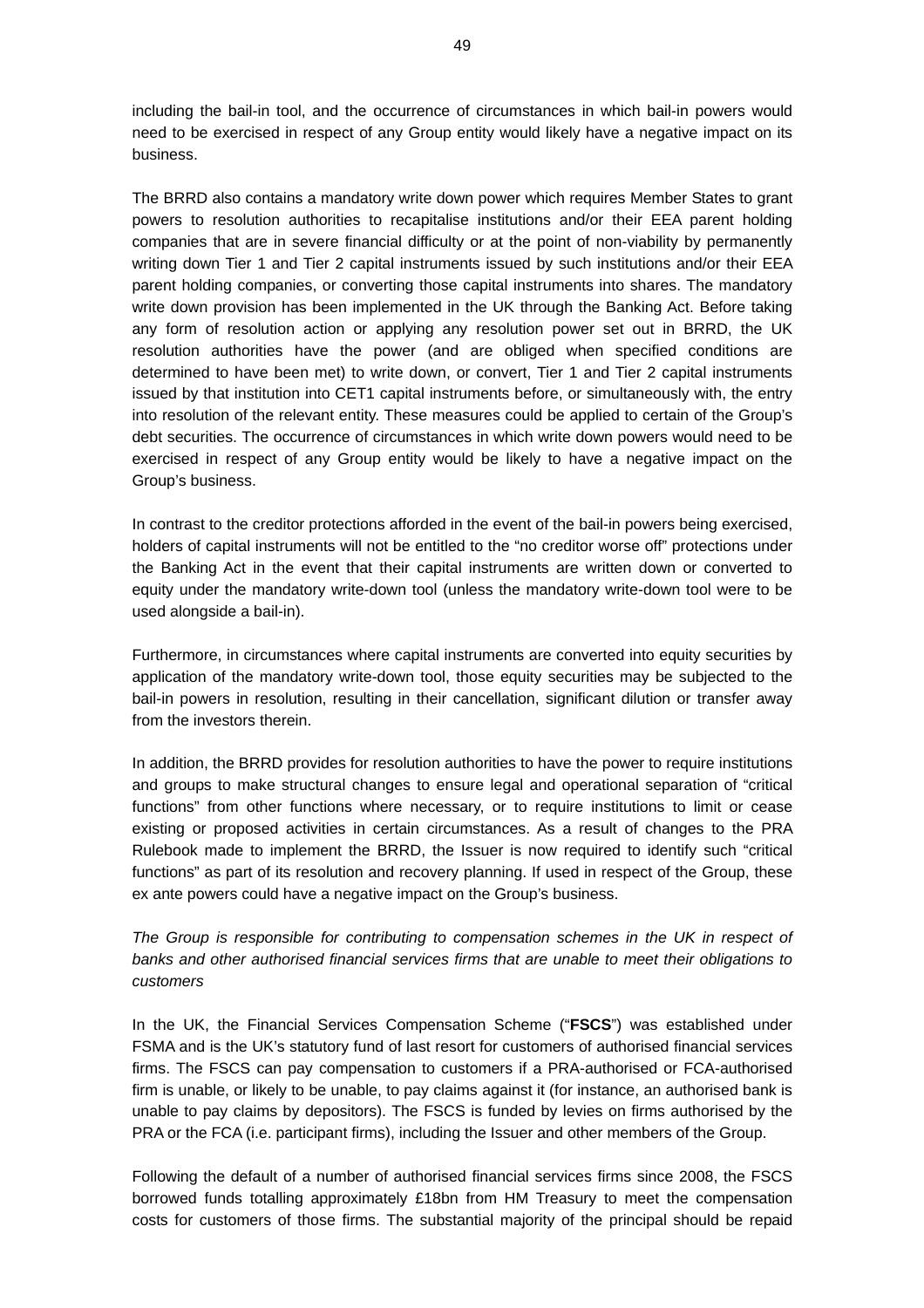from funds the FSCS levies from asset sales, surplus cash flow or other recoveries in relation to assets of the firms that defaulted. However, the FSCS estimates that the assets of these failed institutions are insufficient, and, to the extent that there remains a shortfall, the FSCS is recovering this shortfall by levying firms authorised by the PRA or the FCA in instalments. The first instalment was in scheme year 2013/14, and the Group made a first capital contribution in August 2013. The second instalment was in scheme year 2014/15, and the Group made a second capital contribution in August 2014. For the year ended 31 December, 2015, the Group charged £76m to the income statement in respect of the costs of the FSCS.

The FSCS also has the power to impose "management expenses in respect of relevant schemes levy" ("**MERS Levy**") in relation to its potential role as agent of other compensation schemes. The FSCS may impose a MERS Levy on participant firms to meet expenses it incurs in its role as agent.

In the event that the FSCS raises further funds from participant firms or increases the levies to be paid by such firms or the frequency at which the levies are to be paid, the associated cost to the Group may have a material adverse effect on the Group's operating results, financial condition and prospects. Since 2008, measures taken to protect the depositors of deposit-taking institutions involving the FSCS, such as the borrowing from HM Treasury mentioned above, have resulted in a significant increase in the levies made by the FSCS on the industry and such levies may continue to go up if similar measures are required to protect depositors of other institutions. In addition, following amendments to the preferred credit status of depositors that came into force on 31 December, 2014, the FSCS stands in the place of depositors of a failing institution and has preferred status over an institution's other creditors.

Regulatory reform initiatives in the UK and internationally may result in further changes to the FSCS, which could result in additional costs and risks for the Group. For instance, in July 2013, the Council announced its intention that revisions to the EU Deposit Guarantee Scheme Directive should be adopted by the end of 2013. The recast EU Deposit Guarantee Scheme Directive (the "**DGSD**"), which was published in the Official Journal on 12 June, 2014 and entered into force on 2 July, 2014, introduced a tighter definition of deposits and includes a requirement that the Deposit Guarantee Scheme pay customers within a week and a requirement that banks must be able to provide information on the aggregated deposits of a depositor. These revisions are likely to affect the methodology employed by the FSCS for determining levies on institutions. In addition, the DGSD also required Member States to ensure that, by 3 July, 2014, the available financial means of deposit guarantee schemes reach a minimum target level of 0.8 per cent. of the covered deposits of their members and requires deposit guarantee schemes to be ex-ante funded. Between April and July 2015, the PRA published its final rules implementing the DGSD, most of which took effect on 3 July, 2015.

The final rules enable the FSCS to use the existing bank levy to meet the ex-ante funding requirements in the DGSD. Changes as a result of this may affect the profitability of the Issuer (and other Group entities required to contribute to the FSCS).

FSCS levies are collected by the FCA as part of a single payment by firms covering the FCA, the PRA, the FOS and the FSCS fees. It is possible that future policy of the FSCS and future levies on the firms authorised by the FCA or PRA may differ from those at present and that this could lead to a period of some uncertainty for Group entities. In addition, it is possible that other jurisdictions where the Group operates could introduce or amend their similar compensation, contributory or reimbursement schemes. As a result of any such developments, the Group may incur additional costs and liabilities which may adversely affect the Group's operating results, financial condition and prospects.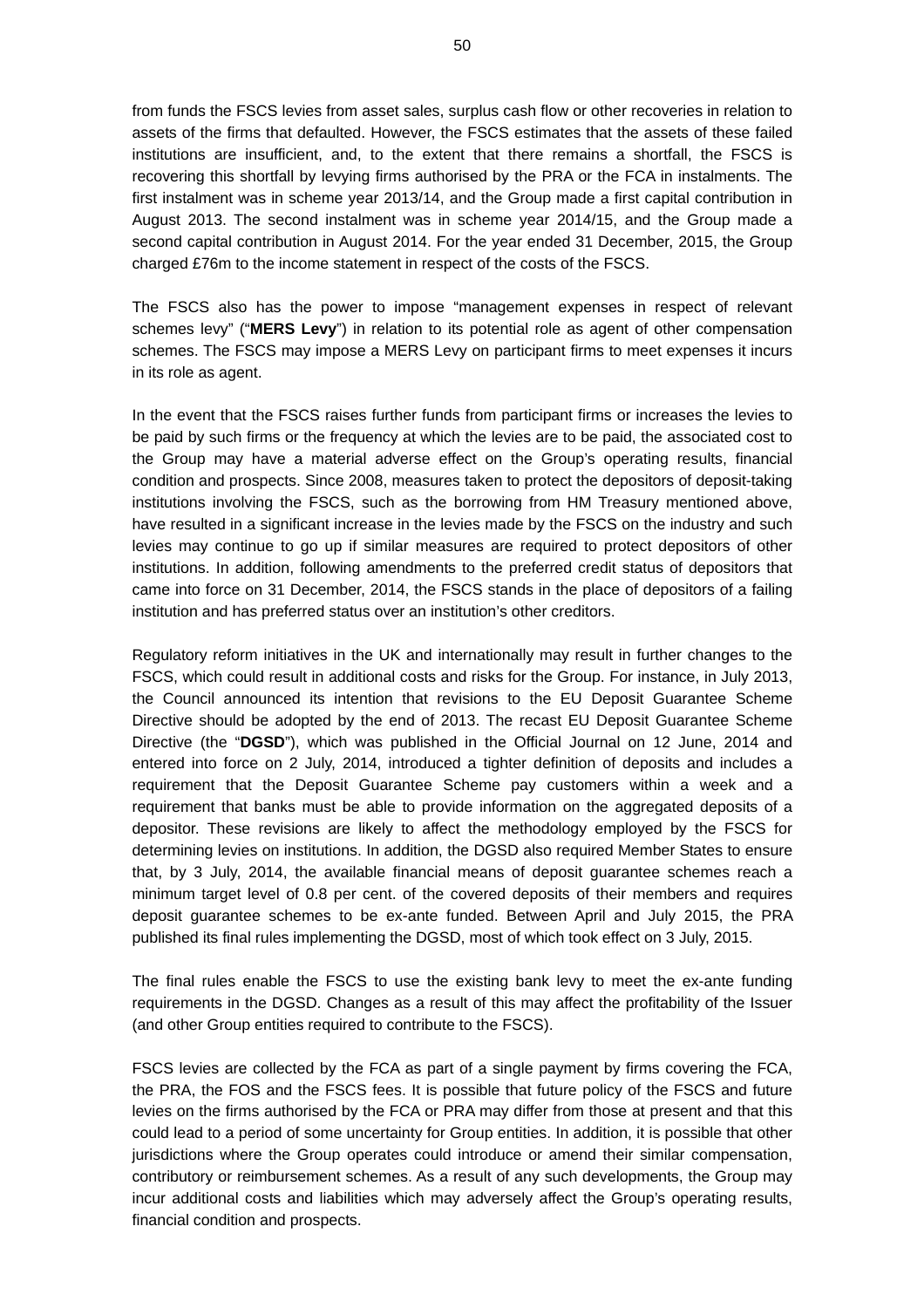*The Group may fail to detect or prevent money laundering and other financial crime activities due to not correctly identifying the Group's financial crime risks and failing to implement effective controls to mitigate those risks. This could expose the Group to heavy fines, additional regulatory scrutiny, increased liability and reputational risk.* 

The Group may fail to detect or prevent money laundering and other financial crime activities due to not correctly identifying the Group's financial crime risks and failing to implement effective controls to mitigate those risks. This could expose the Group to heavy fines, additional regulatory scrutiny, increased liability and reputational risk. The Group is obligated to comply with applicable anti-money laundering ("**AML**"), anti-terrorism, sanctions and other laws and regulations in the jurisdictions in which the Group operates. These laws and regulations require the Group, among other things, to conduct full customer due diligence in respect of sanctions and politically-exposed person screening, keep the Group's customer, account and transaction information up to date and implement effective financial crime policies and procedures detailing what is required from those responsible. The Group's requirements also include financial crime training for the Group's staff, reporting suspicious transactions and activity to appropriate law enforcement following full investigation by the Suspicious Activity Reporting Unit.

Financial crime has become the subject of enhanced regulatory scrutiny and supervision by regulators globally. AML sanctions, laws and regulations are increasingly complex and detailed and have become the subject of enhanced regulatory supervision, requiring improved systems, sophisticated monitoring and skilled compliance personnel.

The Group has developed policies and procedures aimed at detecting and preventing the use of the Group's banking network for money laundering and financial crime related activities. These require the implementation and embedding within the business of effective controls and monitoring, which requires on-going changes to systems and operational activities. Financial crime is continually evolving, and the expectation of regulators is increasing. This requires similarly proactive and adaptable responses from the Group so that the Group is able to deter threats and criminality effectively. Even known threats can never be fully eliminated, and there will be instances where the Group may be used by other parties to engage in money laundering and other illegal or improper activities. In addition, the Group relies heavily on the Group's staff to assist it by spotting such activities and reporting them, and the Group's staff have varying degrees of experience in recognising criminal tactics and understanding the level of sophistication of criminal organisations. Where the Group outsources any of its customer due diligence, customer screening or anti financial crime operations, the Group remains responsible and accountable for full compliance and any breaches. If the Group is unable to apply the necessary scrutiny and oversight there remains a risk of regulatory breach.

If the Group is unable to fully comply with applicable laws, regulations and expectations, the Group's regulators and relevant law enforcement agencies have the ability and authority to impose significant fines and other penalties on the Group, including requiring a complete review of the Group's business systems, day to day supervision by external consultants and ultimately the revocation of the Group's banking licence.

The reputational damage to the Group's business and global brand would be severe if the Group was found to have breached AML or sanctions requirements. The Group's reputation could also suffer if the Group is unable to protect its customers or its business from being used by criminals for illegal or improper purposes.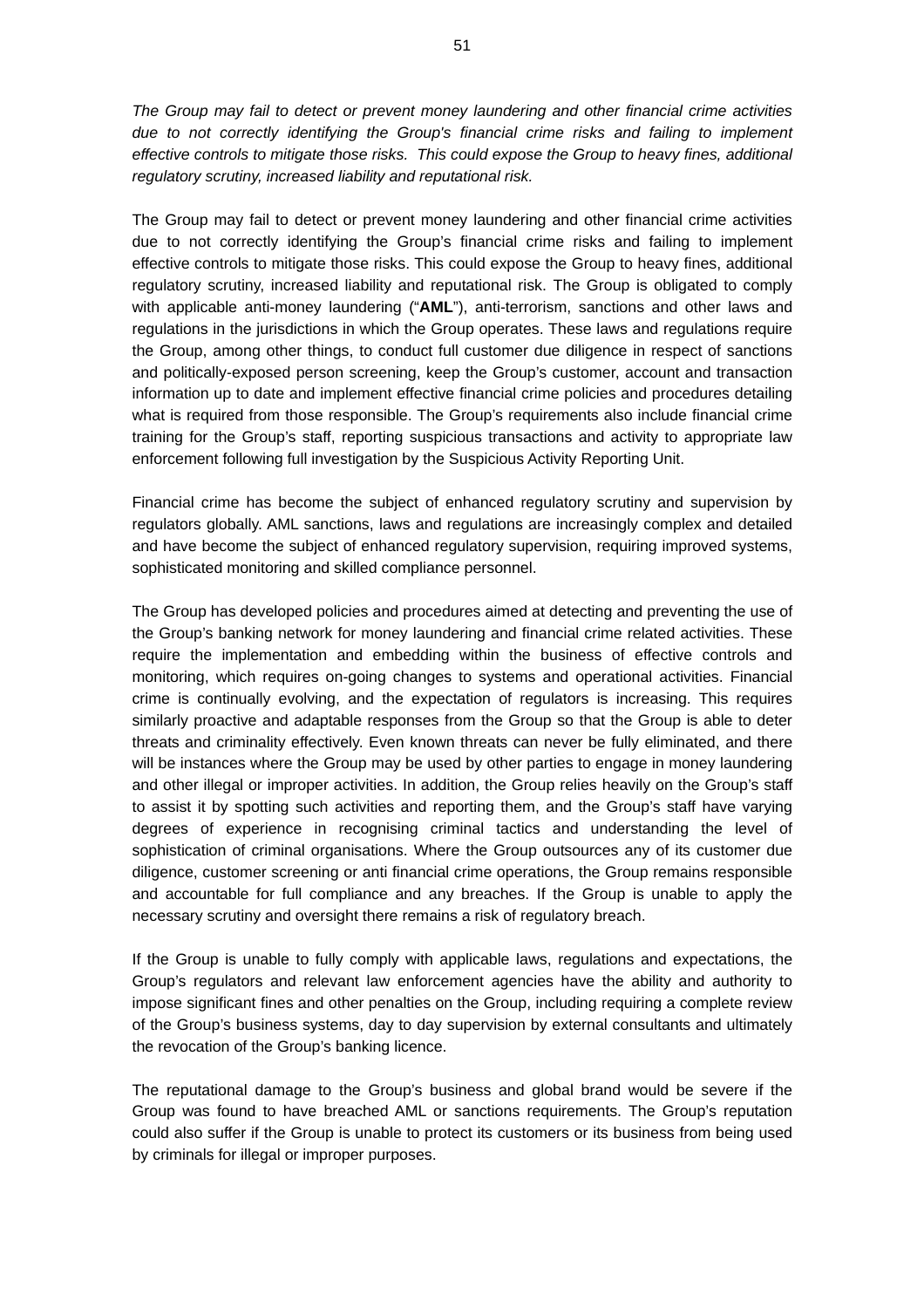### *Changes in taxes and other assessments may adversely affect the Group*

The tax and other assessment regimes to which the Group's customers and the Group is subject are regularly reformed, or subject to proposed reforms. Such reforms include changes in the rate of assessments and, occasionally, enactment of temporary taxes, the proceeds of which may be earmarked for designated governmental purposes. The effects of these changes and any other changes that result from enactment of additional tax reforms have not been, and cannot be, quantified and there can be no assurance that these reforms will not, once implemented, have an adverse effect upon the Group's business. Furthermore, such changes may produce uncertainty in the financial system, increasing the cost of borrowing and contributing to the increase in the Group's non-performing credit portfolio.

The following paragraphs discuss five major reforms (Bank Levy, Restriction of Tax Deductions for Compensation Payments, Corporation Tax Surcharge, FATCA and possible future changes in the taxation of banking groups in the EU) which could have a material adverse effect on the Group's operating results, financial condition and prospects, and the competitive position of UK banking groups, including the Group.

## *Bank Levy*

HM Treasury introduced an annual UK bank levy (the "**Bank Levy**") via legislation in the Finance Act 2011. The Bank Levy is imposed on (amongst other entities) UK banking groups and subsidiaries, and therefore applies to the Group. The amount of the Bank Levy is based on a bank's total liabilities, excluding (amongst other things) Tier 1 capital, insured retail deposits and repos secured on sovereign debt. With effect from 1 April, 2015, the Finance Act 2015 increased the rate (for short-term liabilities) to 0.21 per cent. (a reduced rate is applied to longterm equity and liabilities). Subsequently the Finance (No.2) Act 2015 ("**Finance No.2 Act**"), which was enacted on 18 November, 2015, reduced that rate from 0.21% to 0.18 per cent. from 1 January, 2016 with subsequent annual reductions to 0.1 per cent. from 1 January, 2021.

#### *Restriction of Tax Deductions for Compensation Payments*

The Finance (No.2) Act implemented measures that have led to, for expenditure arising on or after 8 July, 2015 by banking companies (including the Issuer) (i) certain compensation payments no longer being deductible for corporation tax purposes and (ii) a deemed taxable receipt equivalent to 10 per cent. of the amount of those compensation payments.

## *Corporation Tax Surcharge*

With effect from 1 January, 2016, the Finance (No. 2) Act implemented measures that led to banking companies (including the Issuer) being subject to a surcharge at a rate of 8 per cent. on their taxable profits for corporation tax purposes (with certain reliefs added back and subject to an annual allowance).

## *FATCA*

Sections 1471 through 1474 of the U.S. Internal Revenue Code of 1986 ("**FATCA**") impose a reporting regime and potentially a 30 per cent. withholding tax with respect to certain payments to any non-U.S. financial institution (a **foreign financial institution** or **FFI** (as defined by FATCA)) that (i) does not become a "**Participating FFI"** by entering into an agreement with the U.S. Internal Revenue Service (the "**IRS**") to provide the IRS with certain information in respect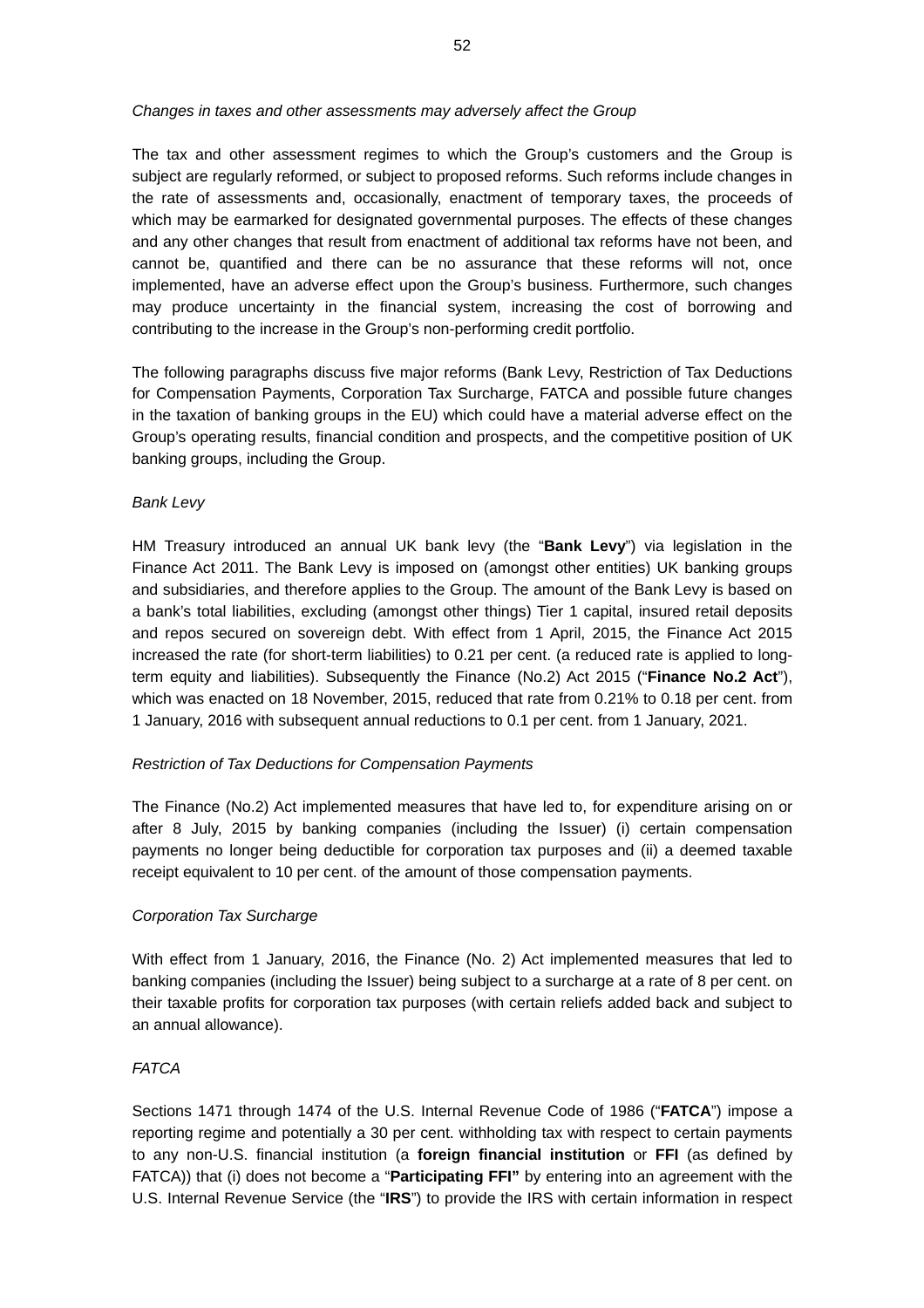of its account holders and investors; and (ii) is not otherwise exempt from or in deemed compliance with FATCA. The Issuer is classified as an FFI.

Final regulations implementing FATCA were issued in 2013. The reporting and withholding regime will be phased in over time. Withholding began on 1 July, 2014 for certain payments from sources within the U.S. and it will begin on 1 January, 2019 for payments of gross proceeds on assets that could generate U.S. source dividend or interest and as early as 1 January, 2019 for "foreign passthru payments" (a term not yet defined).

The U.S. and the UK have entered into an agreement for the implementation of FATCA (the "**U.S.-UK IGA**") under which the Issuer will be treated as a Reporting Financial Institution (as defined therein). The Group does not anticipate that the Issuer will be required to deduct any tax under FATCA from payments on the securities that the Issuer issues. However, there can be no assurance that the Issuer (or any other relevant members of the Group) will be treated as a Reporting Financial Institution or that in the future the Group would not be required to deduct tax under FATCA from payments they make on securities issued in the future.

## *European Taxation*

As of 1 August, 2012, pursuant to the French amending finance law for 2012, a financial transaction tax in France was introduced (the "**French Financial Transaction Tax**"). The French Financial Transaction Tax applies to certain transactions, referenced to, or in relation with, French listed shares where the relevant issuer's stock market capitalisation exceeds one billion euro. The French Financial Transaction Tax rate is 0.2 per cent. of the sale price of the transaction.

Similarly, on 24 December, 2012, pursuant to paragraphs 491 to 500 of Article 1 of the Italian Law 288, a financial transaction tax in Italy was introduced (the "**Italian Financial Transaction Tax**"). The Italian Financial Transaction Tax commenced on 1 March, 2013 for transactions in Italian equity instruments and from 1 July, 2013 for Italian equity derivatives. The Italian Financial Transaction Tax rate is between 0.2 per cent. and 0.1 per cent. of the sale price of the transaction.

On 14 February, 2013, the European Commission published a proposal (the "**Commission's Proposal**") for a directive for a common system of financial transactions tax ("**FTT**") in Belgium, Germany, Estonia, Greece, Spain, France, Italy, Austria, Portugal, Slovenia and Slovakia (the "**Participating Member States**"). Under the Commission's proposal, the FTT could apply in certain circumstances to persons both within and outside of the Participating Member States. Generally, it would apply to certain dealings in securities where at least one party to the transaction is a financial institution and at least one party is established in a Participating Member State. A financial institution may be, or may be deemed to be, "established" in a Participating Member State in a broad range of circumstances, including (i) by transacting with a person established in a Participating Member State or (ii) where the financial instrument which is subject to the dealings is issued in a Participating Member State. Whilst the UK is not a Participating Member State, the Commission's Proposal is broad and as such may impact transactions completed by financial institutions operating in non-Participating Member States.

Joint statements issued in 2014 by the Participating Member States had indicated an intention to implement the FTT by 1 January, 2016. However, the Commission's Proposal remains subject to continued negotiation between the Participating Member States. The Commission's Proposal may therefore be altered prior to any implementation, the timing of which remains unclear. At the European Economic and Financial Affairs Council meeting held on 8 December,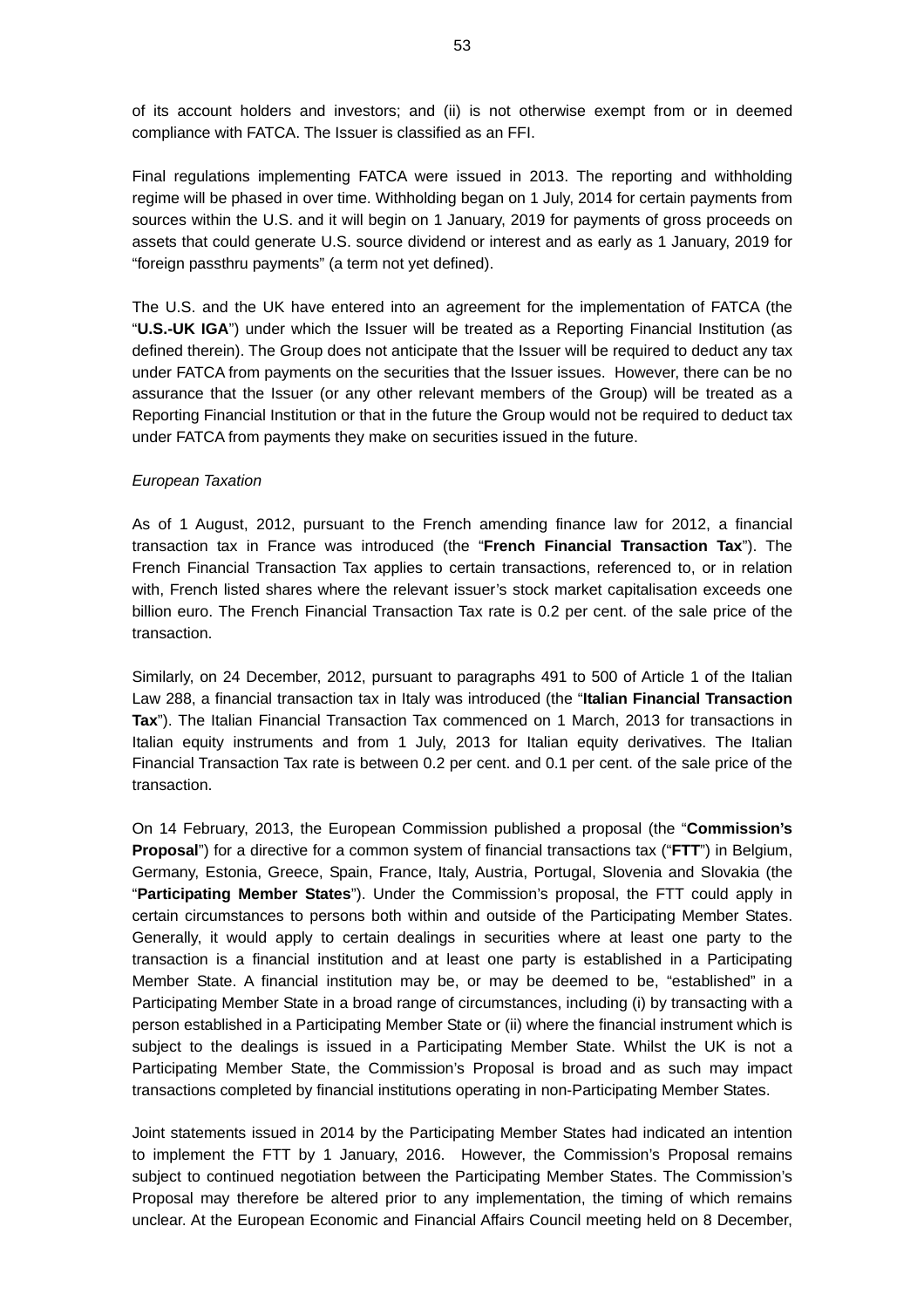2015, Estonia withdrew from the proposal but the remaining Participating Member States indicated they are hoping for a firm agreement by June 2016. Additional EU Member States may decide to participate. The Group is still assessing the proposal and the likely impact on the Group. Prospective Noteholders are advised to seek their own professional advice in relation to the FTT.

# *Changes in the Group's pension liabilities and obligations could have a materially adverse effect on the Group*

The Issuer provides retirement benefits for many of the Group's former and current employees in the UK through a number of defined benefit pension schemes established under trust. The Issuer is the principal employer under these schemes, but it has only limited control over the rate at which it pays into such schemes. Under the UK statutory funding requirements employers are usually required to contribute to the schemes at the rate they agree with the scheme trustees, although if they cannot agree, the rate can be set by the Pensions Regulator. The scheme trustees may, in the course of discussions about future valuations, seek higher employer contributions. The scheme trustees' power in relation to the payment of pension contributions depends on the terms of the trust deed and rules governing the pension schemes.

The Pensions Regulator has the power to issue a financial support direction to companies within a group in respect of the liability of employers participating in the UK defined benefit pension schemes where that employer is a service company, or is otherwise "insufficiently resourced" (as defined for the purposes of the relevant legislation). As some of the employers within the Group are service companies, if they become insufficiently resourced and no suitable mitigating action is undertaken, other companies within the Group which are connected with or an associate of those employers are at risk of a financial support direction in respect of those employers' liabilities to the defined benefit pension schemes in circumstances where the Pensions Regulator properly considers it reasonable to issue one. Such a financial support direction could require the companies to guarantee or provide security for the pension liabilities of those employers, or could require additional amounts to be paid into the relevant pension schemes in respect of them.

The Pensions Regulator can also issue contribution notices if it is of the opinion that an employer has taken actions, or failed to take actions, deliberately designed to avoid meeting its pension promises or which are materially detrimental to the scheme's ability to meet its pension promises. A contribution notice can be moved to any company that is connected with or an associate of such employer in circumstances where the Regulator considers it reasonable to issue. The risk of a contribution notice being imposed may inhibit the Group's freedom to restructure or to undertake certain corporate activities.

In a judgment handed down on 18 December, 2013, the UK High Court has held that, where multiple group companies are potential targets for the Pensions Regulator's power to issue contribution notices, the aggregate total of the contributions required by those notices is not limited to the amount required to fully fund the deficit in the relevant pension scheme under section 75 of the Pensions Act 1995 (Section 75). Although such a limit still applies in relation to a single contribution notice, this judgment means that, where there is more than one target for the Pensions Regulator's powers, each of the contribution notices it could issue to those targets can be for the full amount of the Section 75 funding deficit and, further, the scheme may, under such multiple contribution notices, recover more than the actual or notional employer debt, potentially creating a surplus for the scheme. The UK High Court's decision reopens the issue of schemes having a superior priority position over other creditors and further legal developments are expected as a result of the December 2013 judgment. However in the case to which this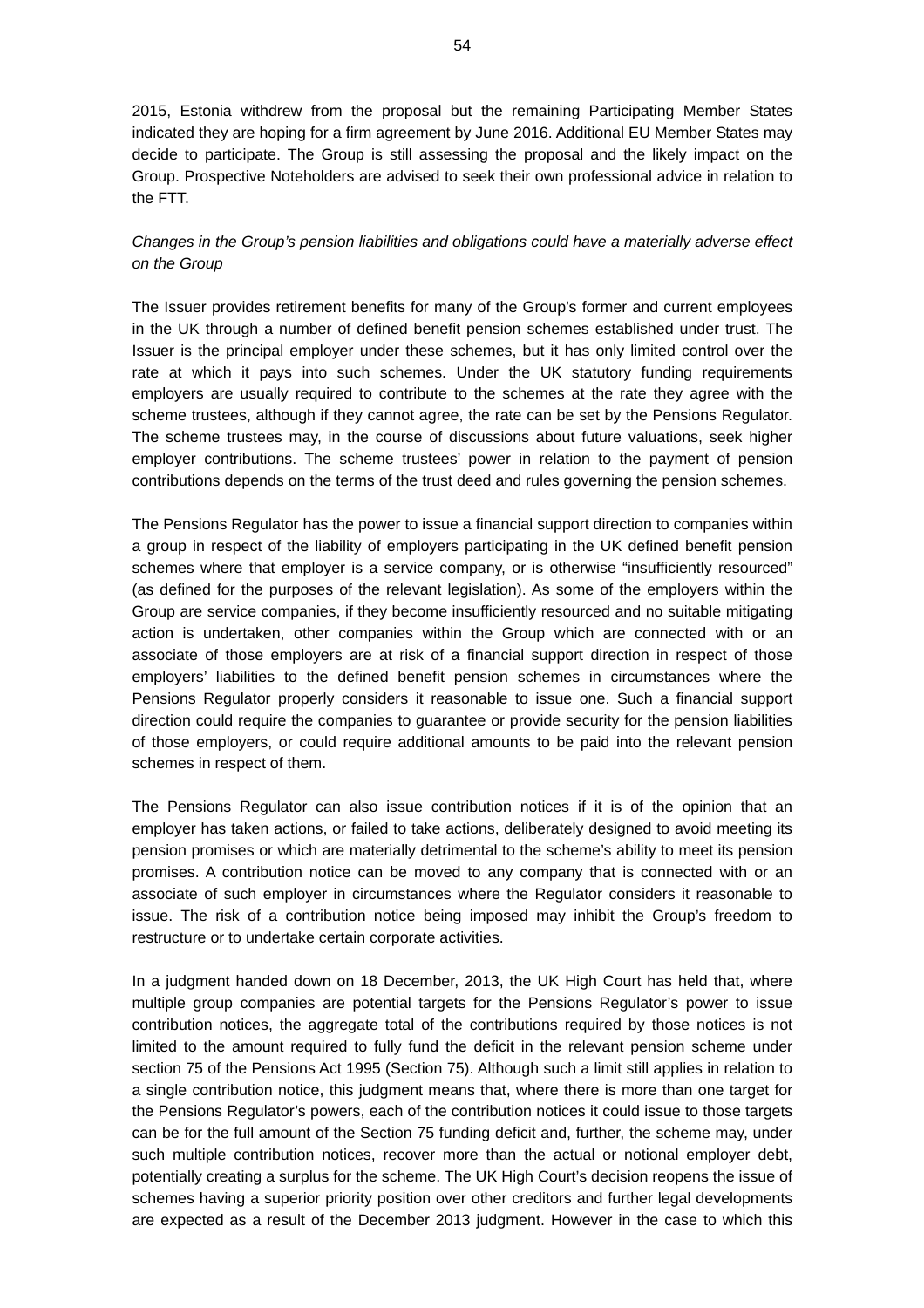relates a settlement was reached which meant that only the full Section 75 debt was paid into the scheme on the proviso the appeal of the judgment was withdrawn.

Should the value of assets to liabilities in respect of the defined benefit schemes operated by the Group record a deficit, due to a reduction in the value of the pension fund assets (depending on the performance of financial markets) and/or an increase in the pension fund liabilities due to changes in legislation, mortality assumptions, discount rate assumptions, inflation, the expected rate of return on scheme assets, or other factors, or there is a change in the actual or perceived strength of the employer's covenant, this could result in the Group having to make increased contributions to reduce or satisfy the deficits which would divert resources from use in other areas of its business and reduce the Issuer's capital resources. While the Group can control a number of the above factors, there are some over which it has no or limited control. Although the trustees of the defined benefit pension schemes are obliged to consult with the Group before changing the pension schemes' investment strategy, the trustees have the final say and ultimate responsibility for investment strategy rests with them. The Group's principal defined pension scheme is the Santander (UK) Group Pension Scheme and its corporate trustee is Santander (UK) Group Pension Scheme Trustee Limited (the "**Pension Scheme Trustee**"), a wholly owned subsidiary of the Issuer. As at 31 December, 2015, the Pension Scheme Trustee had 14 directors, comprising seven directors appointed by the Issuer and seven memberelected directors. Investment decisions are delegated by the Pension Scheme Trustee to a common investment fund, managed by Santander (CF) Trustee Limited, a private limited company owned by the Santander (CF) Trustee directors, with up to four appointed by the Issuer and up to three by the Pension Scheme Trustee. The Pension Scheme Trustee directors' principal duty, within the investment powers delegated to them, is to act in the best interest of the members of the Group Pension Scheme and not that of the Issuer. Any increase in the Group's pension liabilities and obligations could have a material adverse effect on the Group's operating results, financial condition and prospects.

The ongoing changes in the UK supervision and regulatory regime and particularly the implementation of the ICB's recommendations may require Group to make changes to its structure and business which could have an impact on its pension schemes or liabilities. For a discussion of the ICB's recommendations, see the risk factor entitled "*The Group is subject to substantial regulation and governmental oversight which could adversely affect the Group's business and operations*".

### *Damage to the Group's reputation could cause harm to its business prospects*

Maintaining a positive reputation is critical to the Group attracting and maintaining customers, investors and employees and conducting business transactions with counterparties. Damage to the reputation of the Group or Banco Santander, S.A. (as the majority shareholder in the Issuer), the reputation of affiliates operating under the "Santander" brand or any of the Group's other brands could therefore cause significant harm to the Group's business and prospects. Harm to the Group's reputation can arise directly or indirectly from numerous sources, including, among others, employee misconduct, litigation, failure to deliver minimum standards of service and quality, compliance failures, breach of legal or regulatory requirements, unethical behaviour (including adopting inappropriate sales and trading practices), and the activities of customers and counterparties. Further, negative publicity regarding the Group, whether or not true, may result in harm to the Group's operating results, financial condition and prospects.

Actions by the financial services industry generally or by certain members of, or individuals in, the industry can also affect the Group's reputation. For example, the role played by financial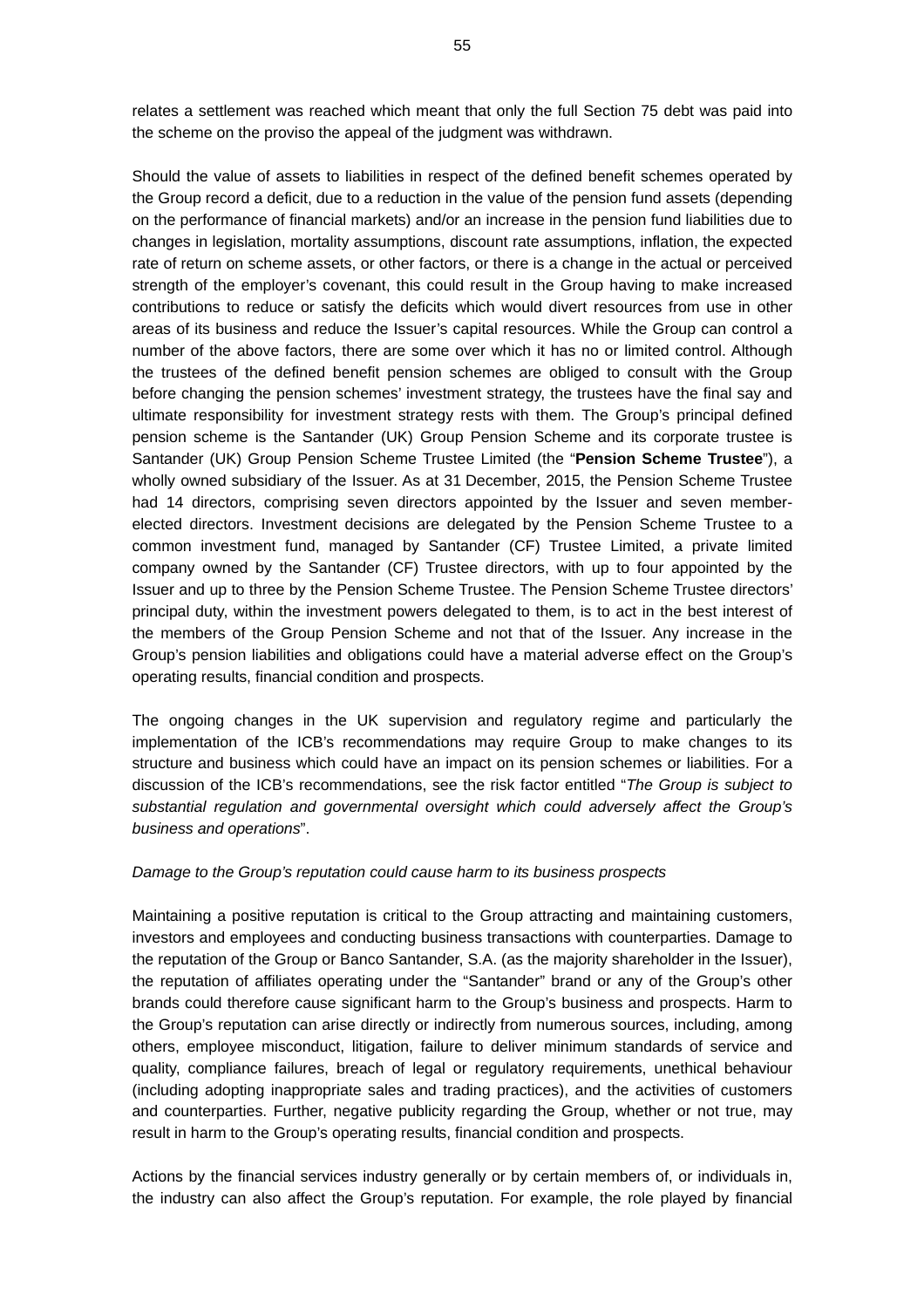services firms in the financial crisis has caused public perception of the Group and others in the financial services industry to decline.

The Group could suffer significant reputational harm if the Group fails to identify and manage potential conflicts of interest properly. The failure to adequately address, or the perceived failure to adequately address, conflicts of interest could affect the willingness of customers to deal with the Group, or give rise to litigation or enforcement actions against the Group. Therefore, there can be no assurance that conflicts of interest will not arise in the future that could cause material harm to the Group.

*The Group's financial statements are based in part on assumptions and estimates which, if inaccurate, could cause material misstatement of the results of the Group's operations and financial condition* 

The preparation of financial statements requires management to make judgements, estimates and assumptions that affect the reported amounts of assets, liabilities, income and expenses. Due to the inherent uncertainty in making estimates, actual results reported in future periods may be based upon amounts which differ from those estimates. Estimates, judgements and assumptions are continually evaluated and are based on historical experience and other factors, including expectations of future events that are believed to be reasonable under the circumstances. Revisions to accounting estimates are recognised in the period in which the estimate is revised and in any future periods affected. The accounting policies deemed critical to the Group's results and financial condition, based upon materiality and significant judgements and estimates, include impairment of loans and advances, valuation of financial instruments, provision for conduct remediation and pensions.

The valuation of financial instruments measured at fair value can be subjective, in particular where models are used which include unobservable inputs. Given the uncertainty and subjectivity associated with valuing such instruments it is possible that the results of the Group's operations and financial condition could be materially misstated if the estimates and assumptions used prove to be inaccurate.

If the judgement, estimates and assumptions the Group uses in preparing the Group's consolidated financial statements are subsequently found to be incorrect, there could be a material effect on its results of operations and a corresponding effect on the Group's funding requirements and capital ratios.

# *Disclosure controls and procedures over financial reporting may not prevent or detect all errors or acts of fraud*

Disclosure controls and procedures over financial reporting are designed to provide reasonable assurance that information required to be disclosed by the Group entities, such as the Issuer and Abbey National Treasury Services plc, in reports filed or submitted under the Exchange Act is accumulated and communicated to management, and recorded, processed, summarised and reported within the time periods specified in the U.S. Securities and Exchange Commission's rules and forms. The Group adopted the Committee of Sponsoring Organisations of the Treadway Commission internal control – integrated framework with effect from 15 December, 2014, replacing the previous framework. The revised framework is designed to recognise the many changes in business and operating environments since the issuance of the original framework and is intended to broaden and enhance the application of controls over financial reporting.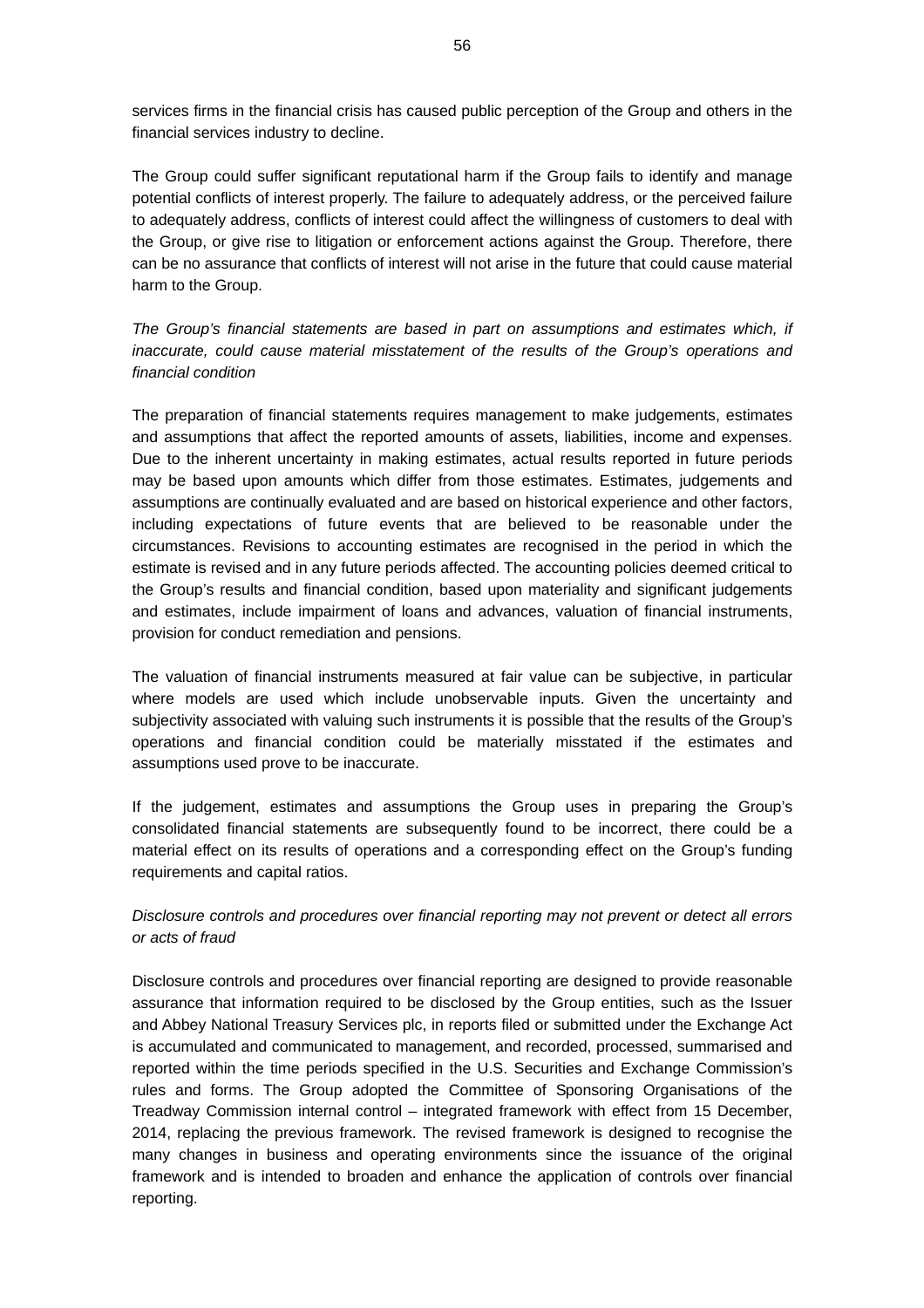There are however inherent limitations to the effectiveness of any system of disclosure controls and procedures, including the possibility of human error and the circumvention or overriding of the controls and procedures. Accordingly, even effective disclosure controls and procedures can only provide reasonable assurance of achieving their control objectives.

Consequently, the Group's business is exposed to risk from potential non-compliance with policies, employee misconduct or negligence and fraud, which could result in regulatory sanctions and serious reputational or financial harm. In recent years, a number of multinational financial institutions have suffered material losses due to the actions of "rogue traders" or other employees. It is not always possible to deter employee misconduct and the precautions the Group takes to prevent and detect this activity may not always be effective. As a result of the inherent limitations in the control system, misstatements due to error or fraud may occur and not be detected.

## *Changes in accounting standards could impact reported earnings*

The accounting standard setters and other regulatory bodies periodically change the financial accounting and reporting standards that govern the preparation of the Group's consolidated financial statements. These changes can materially impact how the Group records and reports the Group's financial condition and results of operations. In some cases, the Group could be required to apply a new or revised standard retroactively, resulting in the restatement of prior period financial statements.

## *The Group relies on third parties for important infrastructure support products and services*

Third party vendors provide key components of the Group's business infrastructure such as loan and deposit servicing systems, internet connections and network access. Any problems caused by these third parties, including as a result of them not providing the Group their services for any reason, or performing their services poorly, could adversely affect the Group's ability to deliver products and services to customers and otherwise conduct business. Replacing these third party vendors could also entail significant delays and expense.

# *The Group engages in transactions with the Group's subsidiaries or affiliates that others may not consider to be on an arm's-length basis*

The Group and the Group's subsidiaries and affiliates have entered into a number of services agreements pursuant to which the Group renders services, such as administrative, accounting, finance, treasury, legal services and others. The Group relies upon certain outsourced services (including information technology support, maintenance and consultancy services) provided by certain other members of the Banco Santander group.

English law applicable to public companies and financial groups and institutions, as well as the articles of association of entities in the Group, provide for several procedures designed to ensure that the transactions entered into, with or among the Group's financial subsidiaries, do not deviate from prevailing market conditions for those types of transactions, including the requirement that the Group's board of directors approve such transactions. The Group is likely to continue to engage in transactions with the Group's subsidiaries or affiliates (including the Group's controlling shareholder). Future conflicts of interest between the Group and any of the Group's subsidiaries or affiliates, or among the Group's subsidiaries and affiliates, may arise, which conflicts are not required to be and may not be resolved in the Group's favour.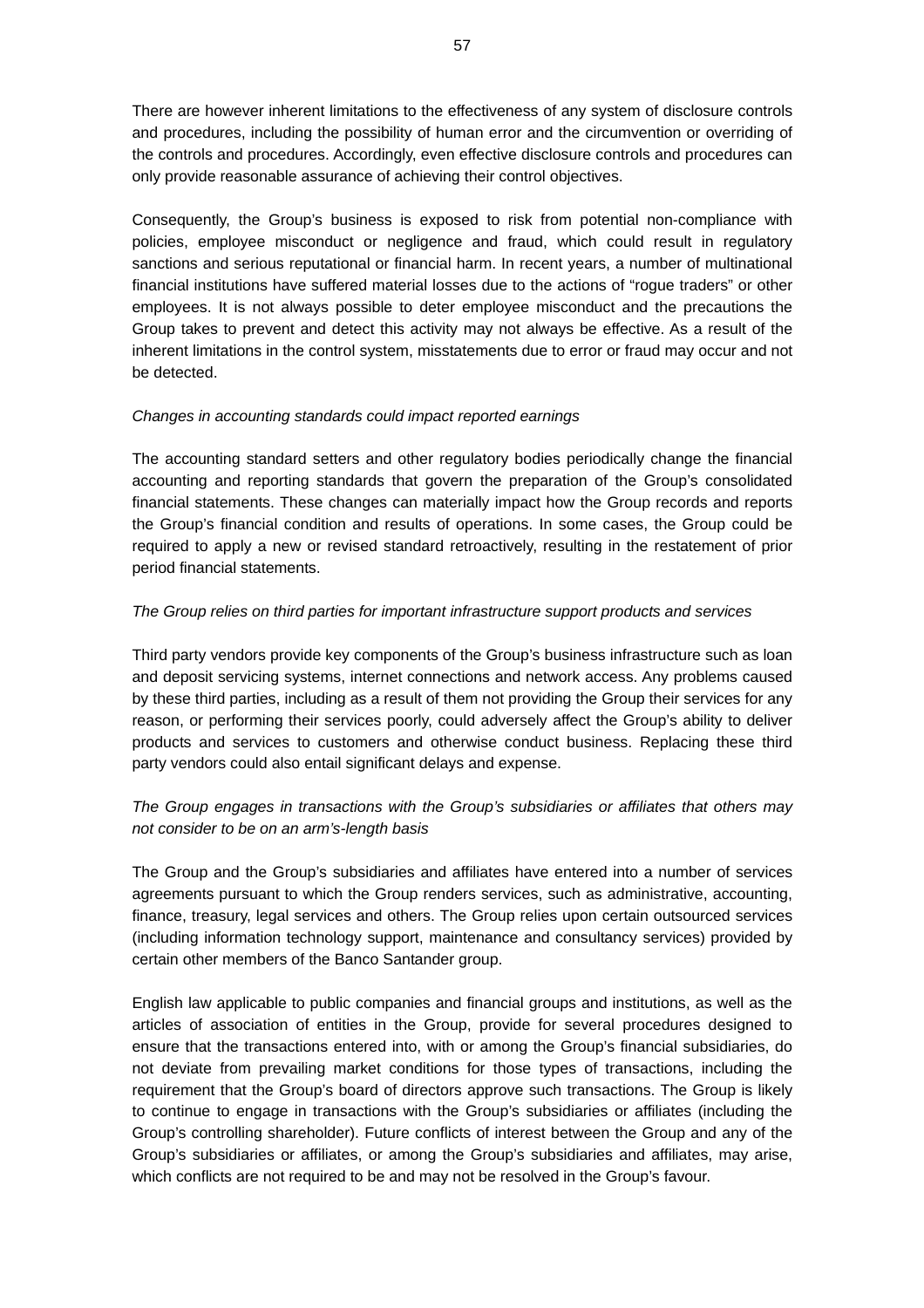# *Different disclosure and accounting principles between the UK and the U.S. may provide different or less information about the Issuer than expected*

There may be less publicly available information about the Issuer than is regularly published about companies in the U.S. Issuers of securities in the UK are required to make public disclosures that are different from, and that may be reported under presentations that are not consistent with, disclosures required in countries with a relatively more developed capital market, including the U.S. While the Issuer is subject to the periodic reporting requirements of the Exchange Act, the Group is not subject to the same disclosure requirements in the U.S. as a domestic U.S. registrant under the Exchange Act, including the requirements to prepare and issue quarterly reports, or the proxy rules applicable to domestic U.S. registrants under Section 14 of the Exchange Act or the insider reporting and short-swing profit rules under Section 16 of the Exchange Act. Accordingly, the information about the Issuer available will not be the same as the information available to holders of securities of a U.S. company and may be reported in a manner that is not familiar.

## *Risks concerning enforcement of judgments made in the U.S.*

The Issuer is a public limited company registered in England and Wales. With the exception of one director, all of the Issuer's directors live outside the U.S. As a result, it may not be possible to serve process on such persons in the U.S. or to enforce judgments obtained in U.S. courts against them or the Issuer based on the civil liability provisions of the U.S. federal securities laws or other laws of the U.S. or any state thereof.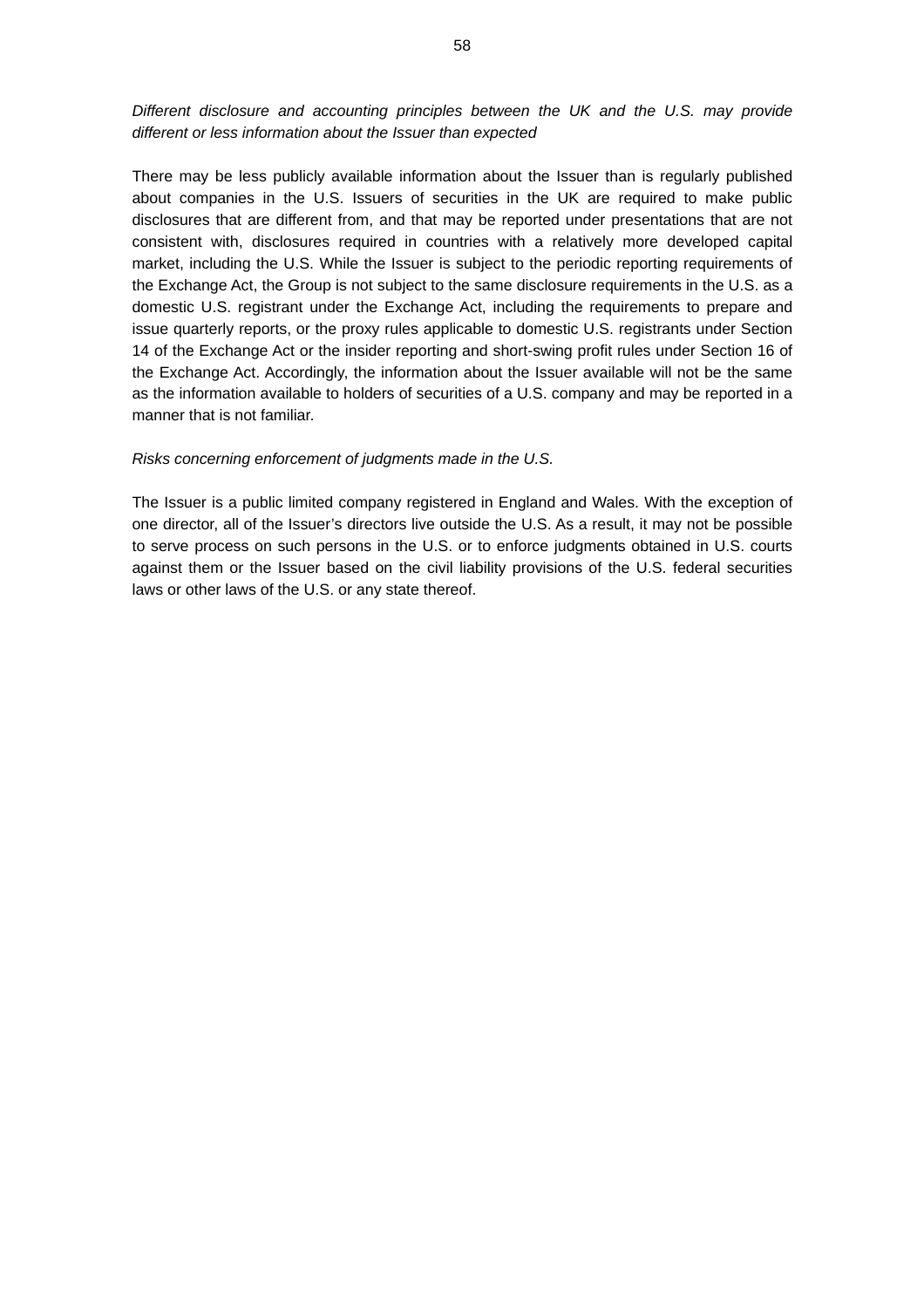# **Risks relating to the Notes**

In this context the following specific risks have been identified as areas for focus:

# *The Issuer cannot assure a trading market for the Notes will ever develop or be maintained*

The Issuer may issue Notes in different series with different terms in amounts that are to be determined. Such Notes may be unlisted or listed on a recognised stock exchange and there can be no assurance that an active trading market will develop for any series of Notes. There can also be no assurance regarding the ability of Noteholders to sell their Notes or the price at which such holders may be able to sell their Notes. If a trading market for the Notes were to develop, the Notes could trade at prices that may be higher or lower than the initial offering price and this may result in a return that is greater or less than the interest rate on the Notes, depending on many factors, including:

- the Group's financial results;
- any change in the Issuer's creditworthiness;
- the market for similar securities;
- the method of calculating the principal, premium and interest in respect of the Notes;
- the time remaining to the majority of the Notes;
- the outstanding amount of the Notes;
- the redemption features of the Notes; and
- the level, direction and volatility of market interest rates generally.

In addition, certain Notes have a more limited trading market and experience more price volatility because they were designed for specific investment objectives or strategies. There may be a limited number of buyers when an investor decides to sell such Notes. This may affect the price an investor receives for such Notes or the ability of an investor to sell such Notes at all.

## *Risks associated with redemption of the Notes*

If the applicable Final Terms (or, in the case of Exempt Notes, the applicable Pricing Supplement) specify that the Notes are redeemable at the option of an Issuer, or are otherwise subject to mandatory redemption, the Issuer may (in the case of optional redemption) or must (in the case of mandatory redemption) choose to redeem such Notes at times when prevailing interest rates may be relatively low. Accordingly, an investor generally will not be able to reinvest the redemption proceeds in a comparable security at an effective interest rate as high as that of the Notes.

## *The yield to maturity of the Notes may be adversely affected by redemptions by the Issuer*

The yield to maturity of each class of Notes will depend mostly on: (i) the amount and timing of the repayment of principal on the Notes and (ii) the price paid by the Noteholders of each class. The yield to maturity of the Notes may be adversely affected by a higher or lower than anticipated rate of redemptions on the Notes.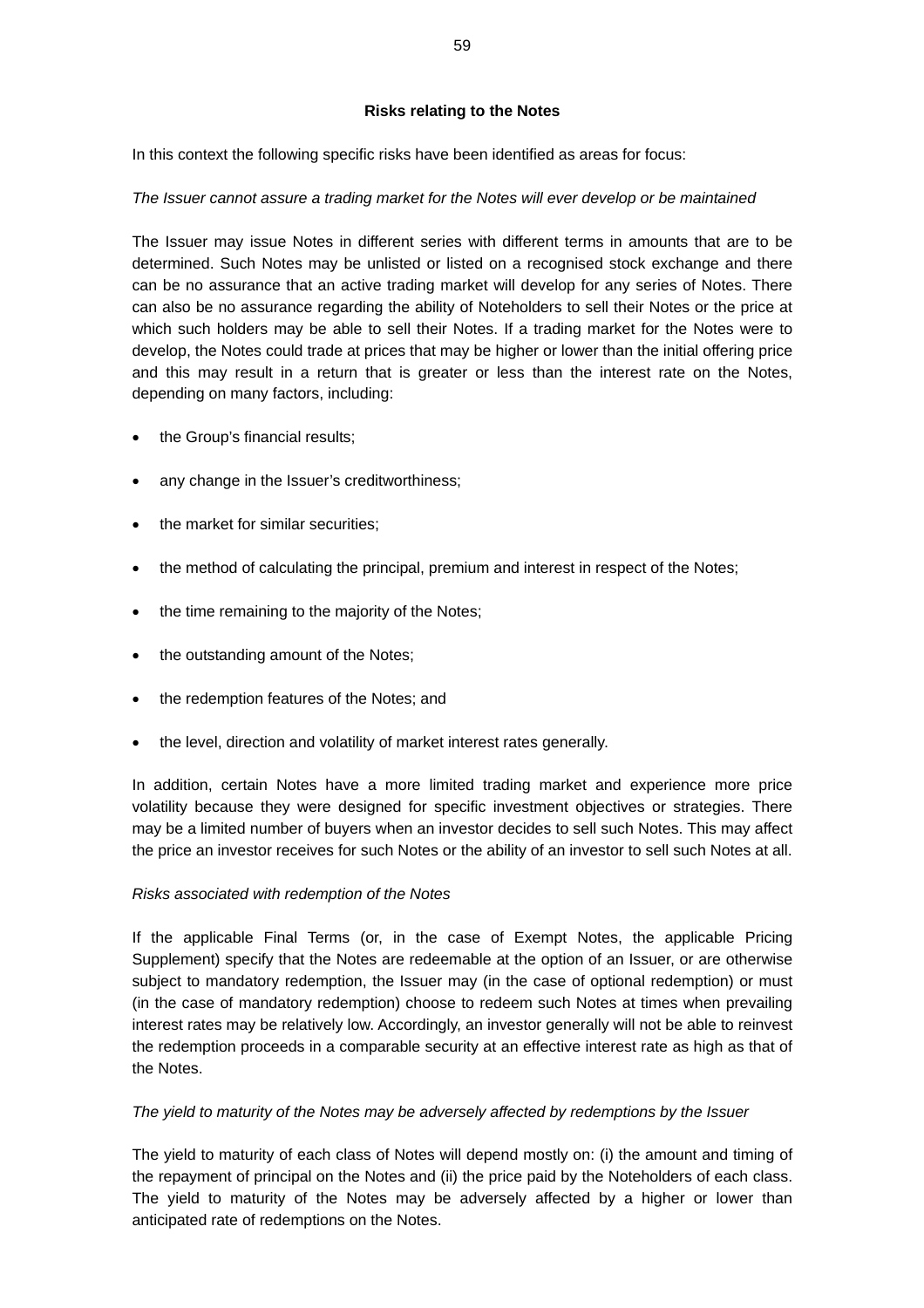*The Notes are subject to selling and transfer restrictions that may affect the existence and liquidity of any secondary market in the Notes* 

The Notes have not been, and will not be, registered under the Securities Act or any other securities laws. Accordingly, the Notes are subject to certain restrictions on the resale and other transfer thereof as set forth under "Subscription and Sale and Transfer and Selling Restrictions". As a result of such restrictions, the Issuer cannot be certain of the existence of a secondary market for the Notes or the liquidity of such market if one develops. Consequently, a Noteholder must be able to bear the economic risk of an investment in such Notes for an indefinite period of time.

# *The Issuer may rely on third parties and the Noteholders may be adversely affected if such third party fails to perform their obligations*

The Issuer may be a party to contracts with a number of other third parties that have agreed to perform services in relation to the Notes. For example, a paying agent and the agent bank have agreed to provide payment and calculation services in connection with the Notes; and Euroclear and Clearstream, Luxembourg have in respect of Bearer Global Notes in NGN form, agreed, *inter alia*, to accept such Bearer Global Notes as eligible for settlement and to properly service the same, and to maintain up to date records in respect of the total amount outstanding of such Bearer Global Notes in NGN form. In the event that any relevant third party was to fail to perform its obligations under the respective agreements to which it is a party, the Noteholders may be adversely affected.

# *If the United Kingdom joins the European Monetary Union prior to the maturity of the Notes, the Issuer cannot assure the Noteholders that this would not adversely affect payments on the Notes*

It is possible that prior to the maturity of the Notes the United Kingdom may become a participating member state in the European economic and monetary union and the euro may become the lawful currency of the United Kingdom. In that event (i) all amounts payable in respect of any Notes denominated in pounds sterling may become payable in euro; (ii) applicable provisions of law may allow or require the Issuer to re-denominate such Notes into euro and take additional measures in respect of such Notes; and (iii) the introduction of the euro as the lawful currency of the United Kingdom may result in the disappearance of published or displayed rates for deposits in pounds sterling used to determine the rates of interest on such notes or changes in the way those rates are calculated, quoted and published or displayed. It cannot be said with certainty what effect, if any, adoption of the euro by the United Kingdom would have on investors in the Notes.

#### *Notes where denominations involve integral multiples: definitive Notes*

In relation to any issue of Notes which have denominations consisting of a minimum Specified Denomination plus one or more higher integral multiples of another smaller amount, it is possible that such Notes may be traded in amounts in excess of the minimum Specified Denomination that are not integral multiples of such minimum Specified Denomination. In such a case a holder who, as a result of trading such amounts, holds an amount which is less than the minimum Specified Denomination in his account with the relevant clearing system would not be able to sell the remainder of such holding without first purchasing a principal amount of Notes at or in excess of the minimum Specified Denomination such that its holding amounts to a Specified Denomination. Further, a holder who, as a result of trading such amounts, holds an amount which is less than the minimum Specified Denomination in his account with the relevant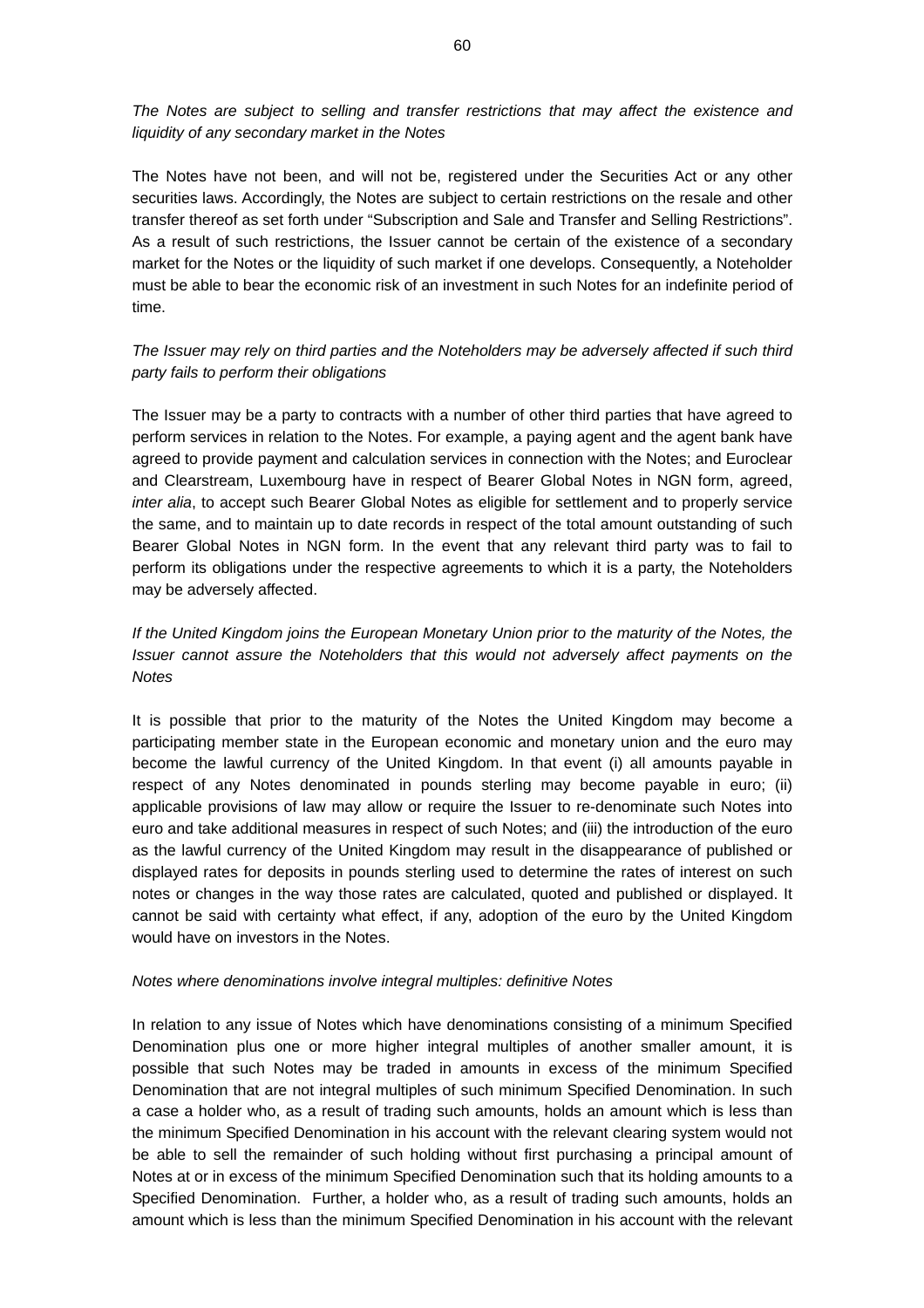clearing system at the relevant time may not receive a definitive Note in respect of such holding (should definitive Notes be printed) and would need to purchase a principal amount of Notes such that its holding amounts to a Specified Denomination.

If definitive Notes are issued, holders should be aware that definitive Notes which have a denomination that is not an integral multiple of the minimum Specified Denomination may be illiquid and difficult to trade.

# *FATCA*

The Issuer expects to satisfy the conditions of the U.S.-UK IGA and accordingly does not expect to be required to deduct any tax under FATCA. However, the Issuer will be subject to certain due diligence and reporting requirements under the U.S.-UK IGA and therefore holders of the Notes may be required to provide information and tax documentation regarding their identities, as well as that of their direct or indirect owners, and this information may be reported to the Commissioners for HMRC or any other relevant tax authorities, and ultimately to the IRS. There can be no assurance that the Issuer will be treated as satisfying the conditions of the U.S.-UK IGA or that in the future it would not be required to deduct tax under FATCA from foreign passthru payments on the Notes.

If an amount in respect of FATCA were to be deducted or withheld either against the Issuer or from interest, principal or other payments on the Notes, neither the Issuer nor any paying agent nor any other person would, pursuant to the conditions of the Notes, be required to pay additional amounts as a result of the deduction or withholding of such tax. FATCA is particularly complex and its application is uncertain at this time.

## *A change in the governing law of the Notes may adversely affect Noteholders*

The "*Terms and Conditions of the Notes*" are based on English law in effect as at the date of issue of the Notes. No assurance can be given as to the impact of any possible judicial decision or change to English law or administrative practice after the date of issue of the Notes.

# *The Terms and Conditions of the Notes may be modified and certain decisions regarding the Notes may be made without the knowledge and consent of individual Noteholders.*

The Trust Deed constituting the Notes contains provisions for calling meetings of Noteholders to consider matters affecting their interests generally. These provisions permit defined majorities to bind all Noteholders including Noteholders who did not attend and vote at the relevant meeting and Noteholders who voted in a manner contrary to the majority. The Trust Deed constituting the Notes also provides that the Trustee may (except as set out in the Trust Deed), without the consent of Noteholders, agree to (i) any modification of, or to the waiver or authorisation of any breach or proposed breach of, any of the provisions of the Notes, or (ii) determine without consent of the Noteholders that any Event of Default or Potential Event of Default shall not be treated as such, or (iii) the substitution of another company as principal debtor under the Notes in place of the Issuer in the circumstances described in Condition 14.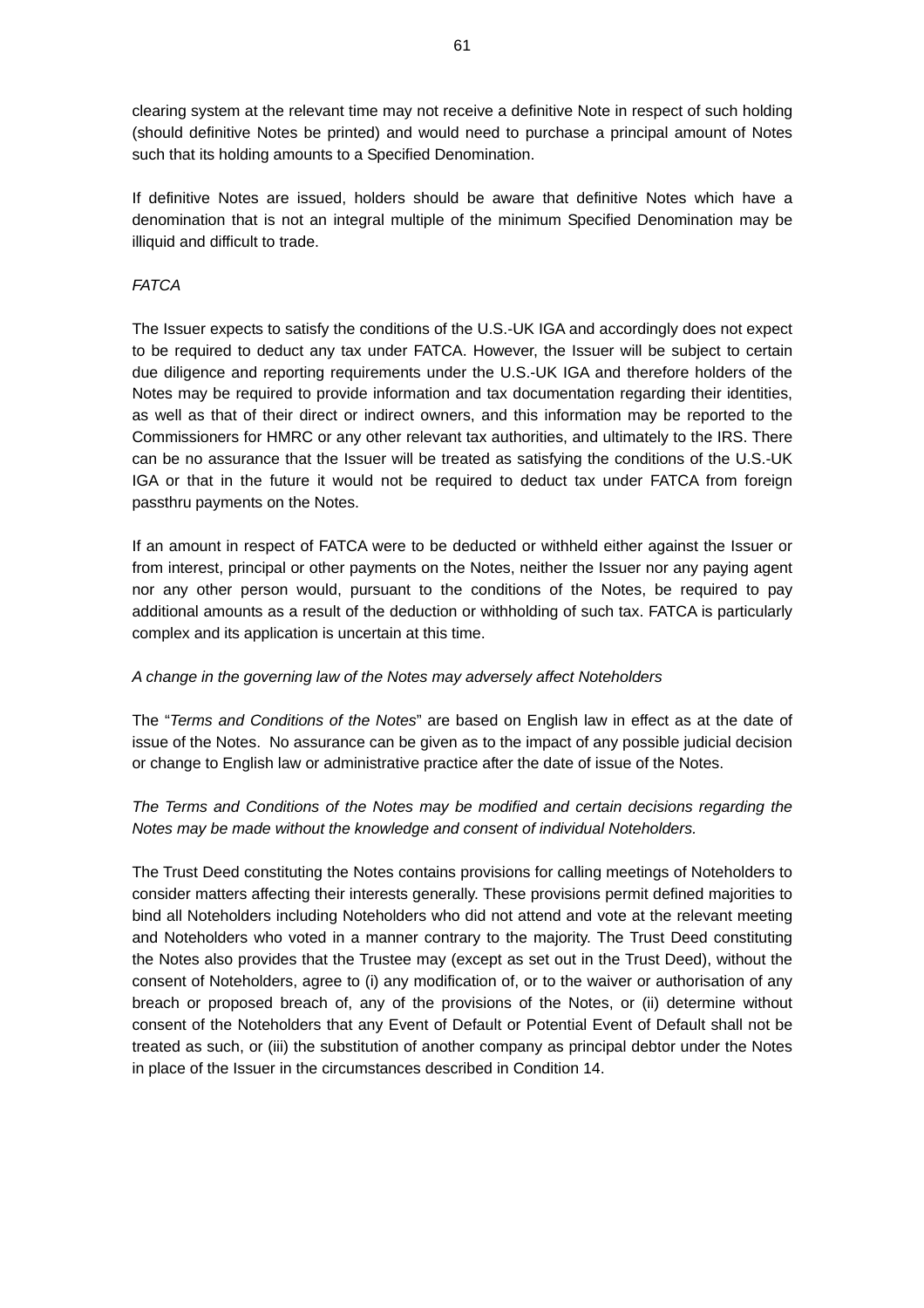### **Risks relating to:**

## *Fixed Rate Notes*

Investment in Fixed Rate Notes involves the risk that if market interest rates subsequently increase above the rate paid on the Fixed Rates Notes, this will adversely affect the value of the Fixed Rate Notes.

## *Fixed/Floating Rate Notes*

Fixed/Floating Rate Notes may bear interest at a rate that converts from a fixed rate to a floating rate or vice versa. If the rate converts from a fixed rate to a floating rate, the spread on the Fixed/Floating Rate Notes may be less favourable than then prevailing spreads on comparable Floating Rate Notes relating to the same reference rate. In addition, the new floating rate at any time may be lower than the interest rates payable on other Notes. If the rate converts from a floating rate to a fixed rate, the fixed rate may be lower than the then prevailing interest rates payable on the Notes.

## *Inverse Floating Rate Notes*

Inverse Floating Rate Notes have an interest rate equal to a fixed rate minus a rate based upon a reference rate such as the London Interbank Offered Rate ("**LIBOR**"). The market value of Inverse Floating Rate Notes typically is more volatile than the market value of other more conventional floating rate debt securities based on the same reference rate (and with otherwise comparable terms). Inverse Floating Rate Notes are more volatile because an increase in the reference rate not only decreases the interest rate payable on the Notes, but may also reflect an increase in prevailing interest rates, which may further adversely affect the market value of these Notes.

## *Capped Floating Rate Notes*

Capped Floating Rate Notes usually have an interest rate equal to the sum of a reference rate such as LIBOR and the specified margin (if any) subject to a maximum specified rate. The maximum amount of interest payable in respect of these Notes will occur when the sum of the reference rate and the specified margin (if any) equals the maximum specified rate. Investors in Capped Floating Rate Notes will therefore not benefit from any increase in the relevant reference rate which, when the specified margin is added to such reference rate, would otherwise cause such interest rate to exceed the maximum specified rate. The market value of these Notes would therefore typically fall the closer the sum of the relevant reference rate and the margin is to the maximum specified rate.

## *Leveraged Floating Rate Notes*

Notes with floating interest rates can be volatile investments. If they are structured to include multipliers, or caps or floors, or any combination of those features, their market value may be more volatile than those for securities that do not include these features.

#### *Variable Interest Notes*

The market value of Variable Interest Notes may be more volatile than for securities that do not determine the accrual of interest on the basis of an underlying reference rate. The investor may receive substantially less interest than the rate of accrual interest specified in the applicable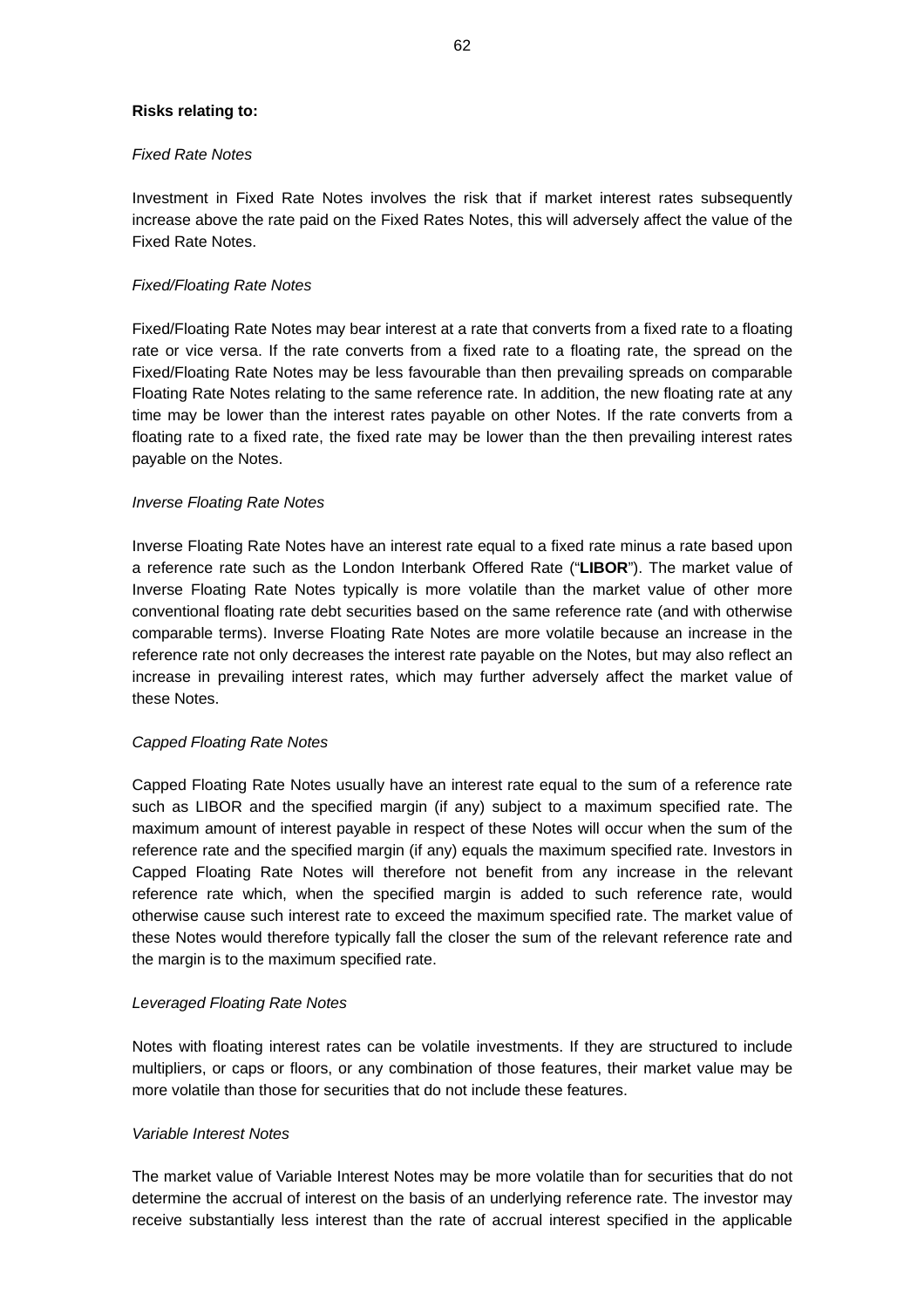Final Terms (or, in the case of Exempt Notes, the applicable Pricing Supplement) or no interest at all on such Variable Interest Notes.

## *Notes issued at a substantial discount or premium*

The market value of securities issued at a substantial discount or premium from their principal amount tend to fluctuate more in relation to general changes in interest rates than do prices for conventional interest-bearing securities. Generally, the longer the remaining term of the securities, the greater the price volatility as compared to conventional interest-bearing securities with comparable maturities.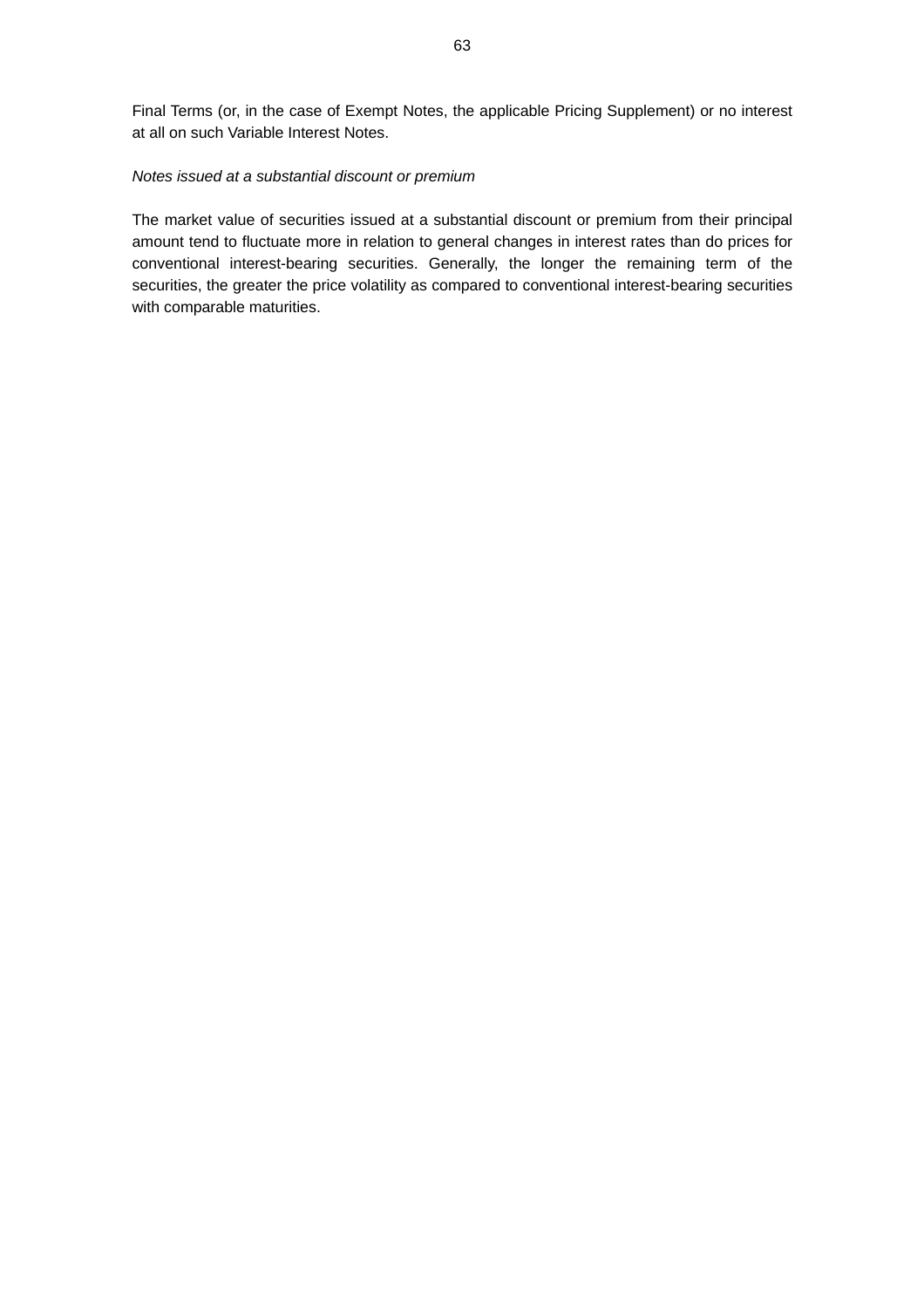# **FORM OF THE NOTES**

*Any reference in this section to "applicable Final Terms" shall be deemed to include a reference to "applicable Pricing Supplement" where relevant.* 

The Notes of each Series will be in either bearer form or registered (or inscribed) form. Bearer Notes will be issued outside the United States in reliance on Regulation S and Registered Notes will be issued both outside the United States in reliance on the exemption from registration provided by Regulation S and within the United States in reliance on Rule 144A.

## *Bearer Notes*

Each Tranche of Bearer Notes will be in bearer form and will initially represented by either a temporary bearer global note (a "**Temporary Bearer Global Note**") or a permanent bearer global note (a "**Permanent Bearer Global Note**" and, together with the Temporary Bearer Global Note, the "Bearer Global Notes") as indicated in the applicable Final Terms, which, in either case, will:

- (i) if the Bearer Global Notes are intended to be issued in new global note ("**NGN**") form, as stated in the applicable Final Terms, be delivered on or prior to the original issue date of the Tranche to a common safekeeper (the "**Common Safekeeper**") for Euroclear Bank S.A./N.V. ("**Euroclear**") and Clearstream Banking, S.A. ("**Clearstream, Luxembourg**"); and
- (ii) if the Bearer Global Notes are not intended to be issued in NGN form, be delivered on or prior to the original issue date of the Tranche to a common depositary for Euroclear and Clearstream, Luxembourg.

Where the Bearer Global Notes issued in respect of any Tranche are in NGN form, the relevant clearing system(s) will be notified whether or not such Bearer Global Notes are intended to be held in a manner which would allow Eurosystem eligibility. Any indication that the Bearer Global Notes are to be so held does not necessarily mean that the Notes of the relevant Tranche will be recognised as eligible collateral for Eurosystem monetary policy and intra-day credit operations by the Eurosystem either upon issue or at any times during their life as such recognition depends upon satisfaction of the Eurosystem eligibility criteria. The Common Safekeeper for NGNs will either be Euroclear or Clearstream, Luxembourg or another entity approved by Euroclear and Clearstream, Luxembourg.

# *Exchange*

In respect of each Tranche of Notes in respect of which a Temporary Bearer Global Note is issued, on and after the date (the "**Exchange Date**") which is 40 days after the Temporary Bearer Global Note is issued, interests in such Temporary Bearer Global Note will be exchangeable (free of charge) upon a request as described therein for either:

- (i) interests in a Permanent Bearer Global Note of the same Series, or
- (ii) definitive Bearer Notes of the same Series with, where applicable, interest coupons and talons attached (as indicated in the applicable Final Terms and subject, in the case of definitive Bearer Notes, to such notice period as is specified in the applicable Final Terms).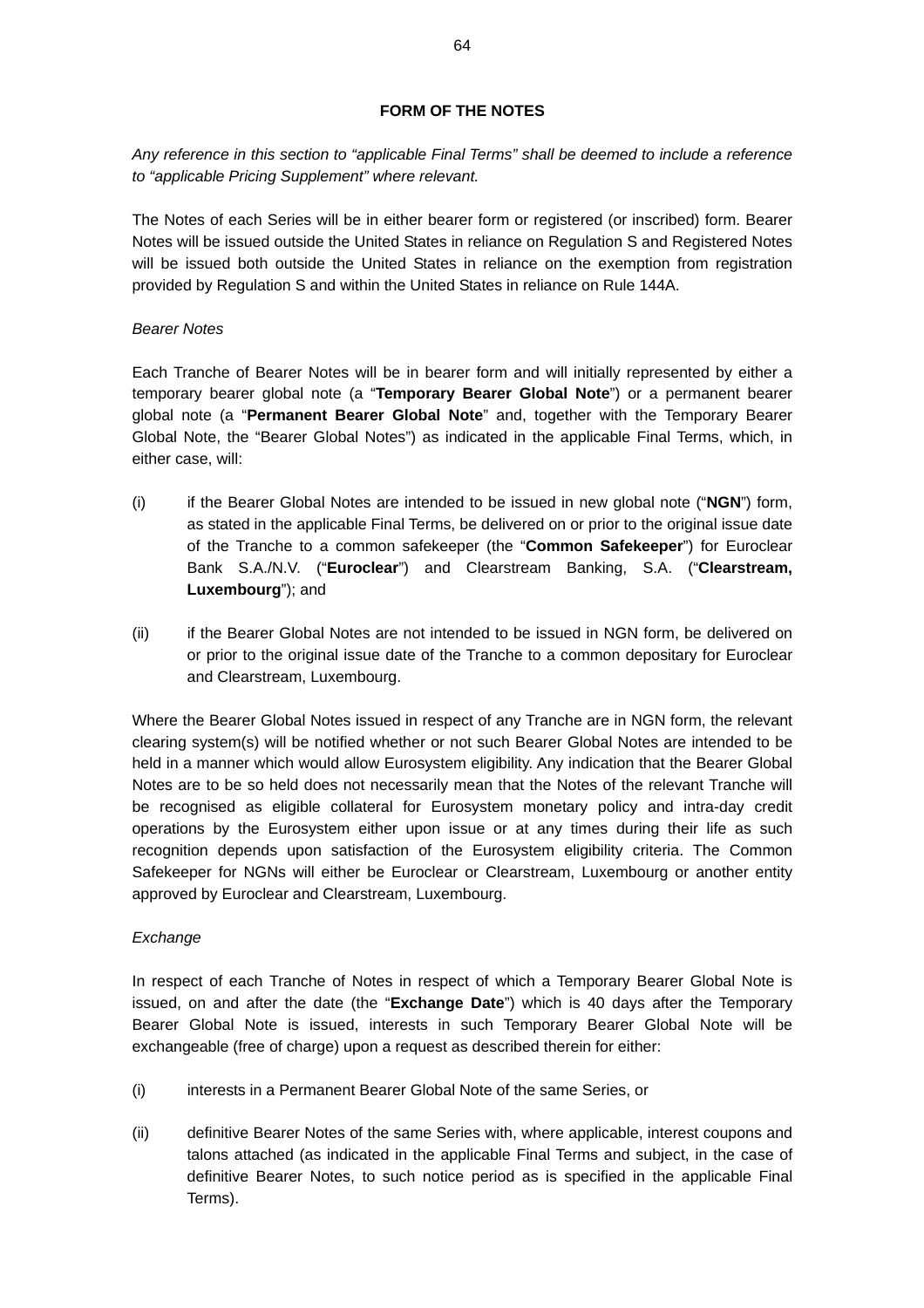In each case such exchange shall be made against certification of beneficial ownership as described above, unless such certification has already been given. Purchasers in the United States and certain U.S. persons will not be able to receive definitive Bearer Notes. The holder of a Temporary Bearer Global Note will not be entitled to collect any payment of interest, principal or other amount due on or after the Exchange Date unless, upon due presentation and certification, exchange of the Temporary Bearer Global Note for an interest in a Permanent Bearer Global Note or for definitive Bearer Notes is improperly withheld or refused.

The applicable Final Terms will specify that a Permanent Bearer Global Note will be exchangeable (free of charge), in whole but not in part, for definitive Bearer Notes with, where applicable, interest coupons and talons attached upon either:

- (1) not less than 60 days' written notice from Euroclear and/or Clearstream, Luxembourg (acting on the instructions of any holder of an interest in such Permanent Bearer Global Note) to the Principal Paying Agent, or
- (2) only upon the occurrence of an Exchange Event (as defined below).

No definitive Bearer Notes will be sent by post or otherwise delivered to any location in the United States or its possessions in connection with such exchange.

The exchange of a Permanent Bearer Global Note for definitive Bearer Notes upon notice from Euroclear and/or Clearstream, Luxembourg (acting on the instructions of any holder of an interest in such Permanent Bearer Global Note) should not be expressed to be applicable in the applicable Final Terms if the Bearer Notes are issued with a minimum Specified Denomination such as €100,000 (or its equivalent in another currency) plus one or more higher integral multiples of another smaller amount such as  $\epsilon$ 1,000 (or its equivalent in another currency). Furthermore, such Specified Denomination construction is not permitted in relation to any issue of Bearer Notes which is to be represented on issue by a Temporary Bearer Global Note exchangeable for definitive Bearer Notes.

For these purposes, "**Exchange Event**" means that:

- (1) an Event of Default (as defined in Condition 9) has occurred and is continuing,
- (2) the Issuer has been notified that both Euroclear and Clearstream, Luxembourg have been closed for business for a continuous period of 14 days (other than by reason of holiday, statutory or otherwise) or have announced an intention permanently to cease business or have in fact done so and, in any such case, no alternative clearing system satisfactory to the Issuer, the Principal Paying Agent and the Trustee is available, or
- (3) the Issuer has or will become subject to adverse tax consequences which would not be suffered were the Notes represented by the Permanent Bearer Global Note in definitive form.

The Issuer will promptly give notice to the Noteholders in accordance with Condition 13 if an Exchange Event occurs. In the event of the occurrence of an Exchange Event, Euroclear and/or Clearstream, Luxembourg (acting on the instructions of any holder of an interest in such Permanent Bearer Global Note) or the Trustee may give notice to the Principal Paying Agent requesting exchange and, in the event of the occurrence of an Exchange Event as described in (3) above, the Issuer may also give notice to the Principal Paying Agent requesting exchange.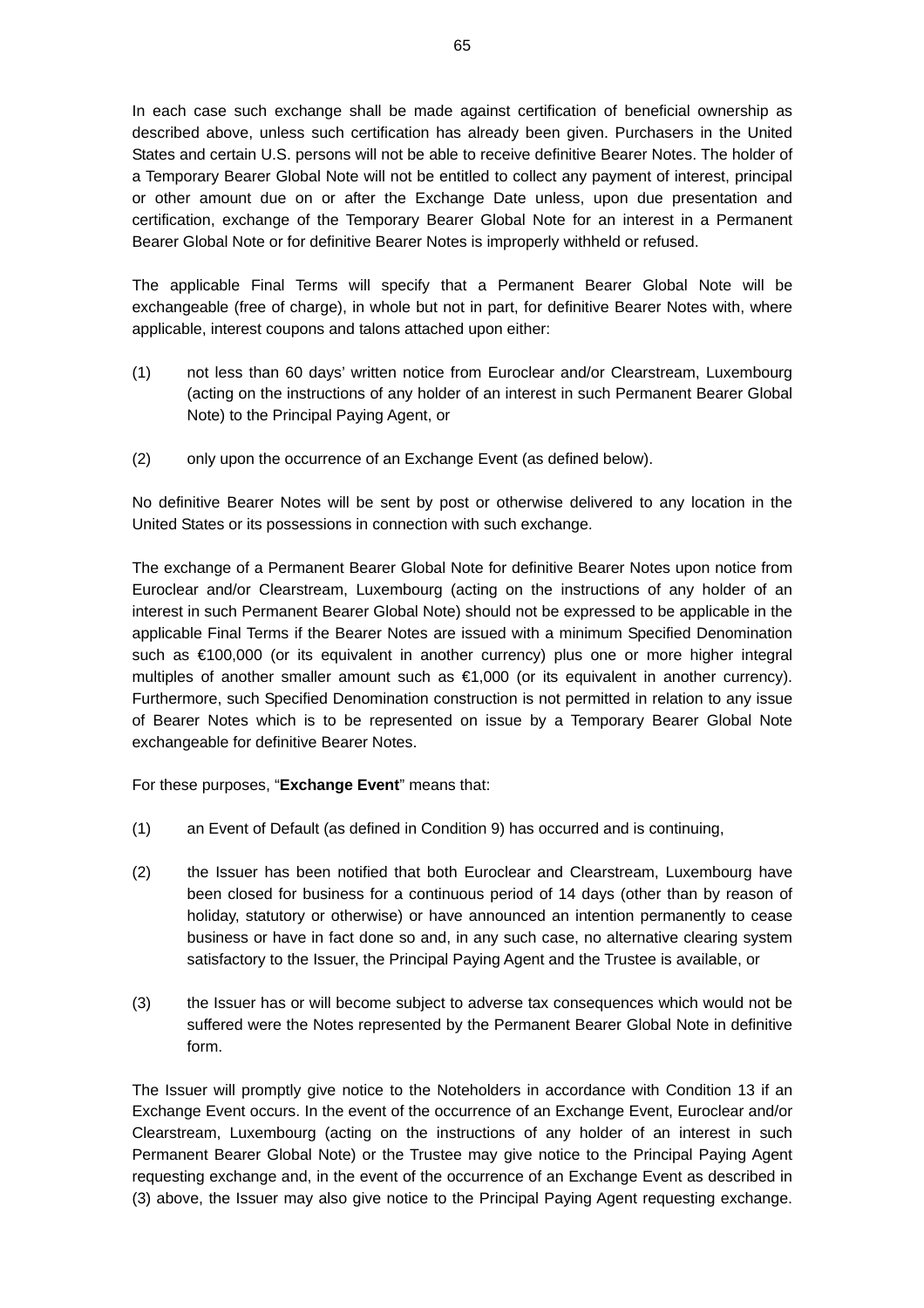Any such exchange shall occur not later than 45 days after the date of receipt of the first relevant notice by the Principal Paying Agent.

### *Payments*

Whilst any Bearer Note is represented by a Temporary Bearer Global Note, payments of principal, interest (if any) and any other amount payable in respect of the Notes due prior to the Exchange Date (as defined above) will be made against presentation of the Temporary Bearer Global Note (if the Temporary Bearer Global Note is not intended to be issued in NGN form) only to the extent that certification (in a form to be provided) to the effect that the beneficial owners of interests in such Bearer Note are not U.S. persons or persons who have purchased for resale to any U.S. person, as required by U.S. Treasury regulations, has been received by Euroclear and/or Clearstream, Luxembourg and Euroclear and/or Clearstream, Luxembourg, as applicable, has given a like certification (based on the certifications it has received) to the Principal Paying Agent.

Payments of principal, interest (if any) or any other amounts on a Permanent Bearer Global Note will be made through Euroclear and/or Clearstream, Luxembourg against presentation or surrender (as the case may be) of the Permanent Bearer Global Note (if the Permanent Bearer Global Note is not intended to be issued in NGN form) without any requirement for certification.

## *Legends Concerning United States Persons*

The following legend will appear on all Bearer Notes which have an original maturity of more than 365 days and on all Talons and Coupons relating to such Notes:

"ANY UNITED STATES PERSON WHO HOLDS THIS OBLIGATION WILL BE SUBJECT TO LIMITATIONS UNDER THE UNITED STATES INCOME TAX LAWS, INCLUDING THE LIMITATIONS PROVIDED IN SECTIONS 165(j) AND 1287(a) OF THE INTERNAL REVENUE CODE."

The sections referred to provide that United States persons, with certain exceptions, will not be entitled to deduct any loss on Bearer Notes, Talons and Coupons and will not be entitled to capital gains treatment of any gain on any sale, disposition, redemption or payment of principal in respect of such Notes, Talons and Coupons.

The term "United States person", as used in this paragraph and in the preceding paragraph, has the meaning set forth in the Internal Revenue Code and the U.S. Treasury regulations thereunder.

#### *Transfers*

Notes which are represented by a Bearer Global Note will only be transferable in accordance with the rules and procedures for the time being of Euroclear or Clearstream, Luxembourg, as the case may be.

## *Registered Notes*

Registered Notes offered and sold in reliance on Regulation S may only be offered and sold to non-U.S. persons outside the United States and will initially be represented by a global note in registered form, without interest coupons or talons (a "**Regulation S Global Note**" and, together with any Notes issued in registered form in exchange or substitution therefore, the "**Regulation**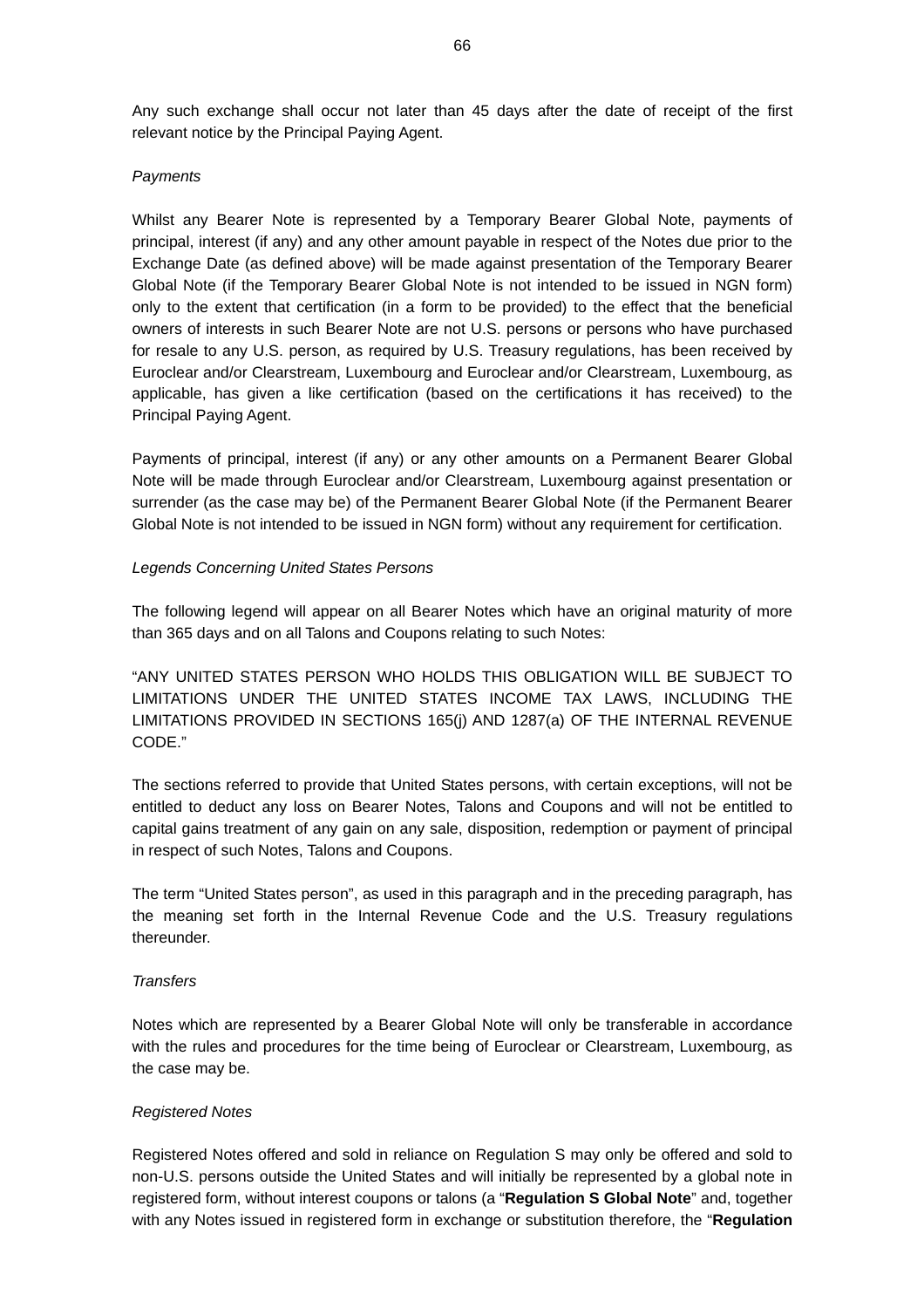**S Notes**") which will be deposited with a common depositary, common safekeeper or depositary, as the case may be, for, and registered in the name of a common nominee or nominee of, Euroclear and Clearstream, Luxembourg or such other clearing system as may be agreed between the Issuer and the relevant Dealer and specified in the Final Terms, or in the name of a nominee of the common safekeeper. Prior to expiry of the Distribution Compliance Period (as defined in "Terms and Conditions of the Notes") applicable to each Tranche of Notes, beneficial interests in a Regulation S Global Note may not be offered or sold to, or for the account or benefit of, a U.S. person save as otherwise provided in Condition 2 and may not be held otherwise than through Euroclear or Clearstream, Luxembourg (or such other clearing system as may be agreed between the Issuer and the relevant Dealer and specified in the Final Terms) and such Regulation S Global Note will bear a legend regarding such restrictions on transfer.

Registered Notes offered and sold in reliance on Rule 144A may only be offered and sold in the United States or to U.S. persons in private transactions to "qualified institutional buyers" within the meaning of Rule 144A under the Securities Act ("**QIBs**") and will be represented by a global note in registered form, without interest coupons or talons (a "**Rule 144A Global Note**" and, together with a Regulation S Global Note, the "**Registered Global Notes**") which will be deposited with a custodian for, and registered in the name of a nominee of, The Depository Trust Company ("**DTC**").

Where a Registered Global Note issued in respect of any Tranche is intended to be held under the new safekeeping structure ("**NSS**"), the relevant clearing system(s) will be notified whether or not such Registered Global Note is intended to be held in a manner which would allow Eurosystem eligibility. Any indication that a Registered Global Note is to be so held under NSS does not necessarily mean that the Registered Notes of the relevant Tranche will be recognised as eligible collateral for Eurosystem monetary policy and intra-day credit operations by the Eurosystem either upon issue or at any times during their life as such recognition depends upon satisfaction of the Eurosystem eligibility criteria. The common safekeeper for a Registered Global Note held under NSS will either be Euroclear or Clearstream, Luxembourg or another entity approved by Euroclear and Clearstream, Luxembourg.

## *Exchange*

Persons holding beneficial interests in Registered Global Notes will be entitled or required, as the case may be, under the circumstances described below, to receive physical delivery of definitive Notes in registered form.

Interests in a Registered Global Note will be exchangeable (free of charge), in whole but not in part, for definitive Registered Notes without interest coupons or talons attached only upon the occurrence of an Exchange Event. For these purposes, "**Exchange Event**" means that:

- (1) an Event of Default (as defined in Condition 9) has occurred and is continuing;
- (2) in the case of Notes represented by a Rule 144A Global Note only, DTC has notified the Issuer that it is unwilling or unable to continue to act as depository for the Notes and no alternative clearing system satisfactory to the Issuer, the Principal Paying Agent, the Registrar and the Trustee is available;
- (3) in the case of Notes represented by a Rule 144A Global Note only, DTC has ceased to constitute a clearing agency registered under the Exchange Act or in the case of Notes represented by a Regulation S Global Note only, the Issuer has been notified that both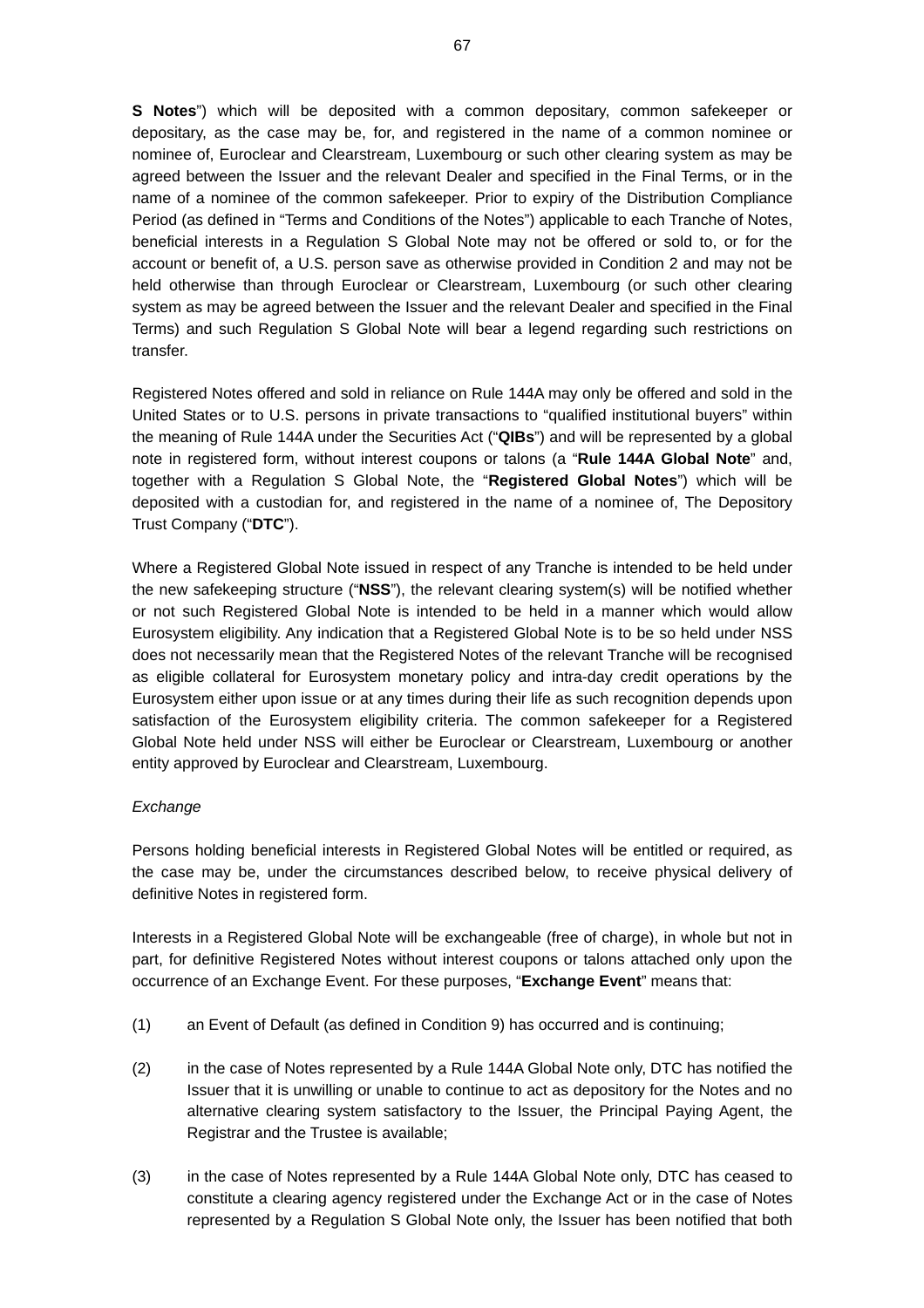Euroclear and Clearstream, Luxembourg have been closed for business for a continuous period of 14 days (other than by reason of holiday, statutory or otherwise) or have announced an intention permanently to cease business or have in fact done so and, in any such case, no alternative clearing system satisfactory to the Issuer, the Principal Paying Agent, the Registrar and the Trustee is available; or

(4) the Issuer has or will become subject to adverse tax consequences which would not be suffered were the Notes represented by the Registered Global Note in definitive form.

The Issuer will promptly give notice to the Noteholders in accordance with Condition 13 if an Exchange Event occurs. In the event of the occurrence of an Exchange Event, DTC, Euroclear and/or Clearstream, Luxembourg (each acting on the instructions of any holder of an interest in such Registered Global Note) or the Trustee may give notice to the Registrar requesting exchange and, in the event of the occurrence of an Exchange Event as described in (4) above, the Issuer may also give notice to the Registrar requesting exchange. Any such exchange shall occur not later than 10 days after the date of receipt of the first relevant notice by the Registrar.

## *Payments*

Payments of principal, interest and any other amount in respect of the Registered Global Notes will, in the absence of provision to the contrary, be made to the person(s) shown on the Register on the relevant Record Date (each as defined in Condition 5(*d*)) as the registered holder(s) of the Registered Global Notes. None of the Issuer, the Trustee, any Paying Agent and the Registrar will have any responsibility or liability for any aspect of the records relating to or payments or deliveries made on account of beneficial ownership interests in the Registered Global Notes or for maintaining, supervising or reviewing any records relating to such beneficial ownership interests.

Payments of principal, interest or any other amount in respect of the Registered Notes in definitive form will, in the absence of provision to the contrary, be made to the persons shown on the Register on the relevant Record Date (as defined in Condition 5(*d*)) immediately preceding the due date for payment in the manner provided in that Condition.

#### *Transfers*

Interests in a Registered Global Note may, subject to compliance with all applicable restrictions, be transferred to a person who wishes to hold such interest in another Registered Global Note. The Rule 144A Notes will be subject to certain restrictions on transfer set forth therein and will bear a legend regarding such restrictions. No beneficial owner of an interest in a Registered Global Note will be able to transfer such interest, except in accordance with the applicable procedures of DTC, Euroclear and Clearstream, Luxembourg, in each case to the extent applicable. **Registered Notes are also subject to the restrictions on transfer set forth therein and will bear a legend regarding such restrictions, see "Subscription and Sale and Transfer and Selling Restrictions"**.

All transfers of Registered Notes and entries on the Register are subject to the detailed regulations concerning the transfer of Registered Notes set out in Schedule 4 to the Agency Agreement. The regulations may be changed by the Issuer with the prior written approval of the Trustee, the Registrar and the Transfer Agent. A copy of the current regulations will be made available for inspection during usual business hours and upon reasonable notice at the principal office of the Trustee and at the Specified Office of each of the Paying Agents.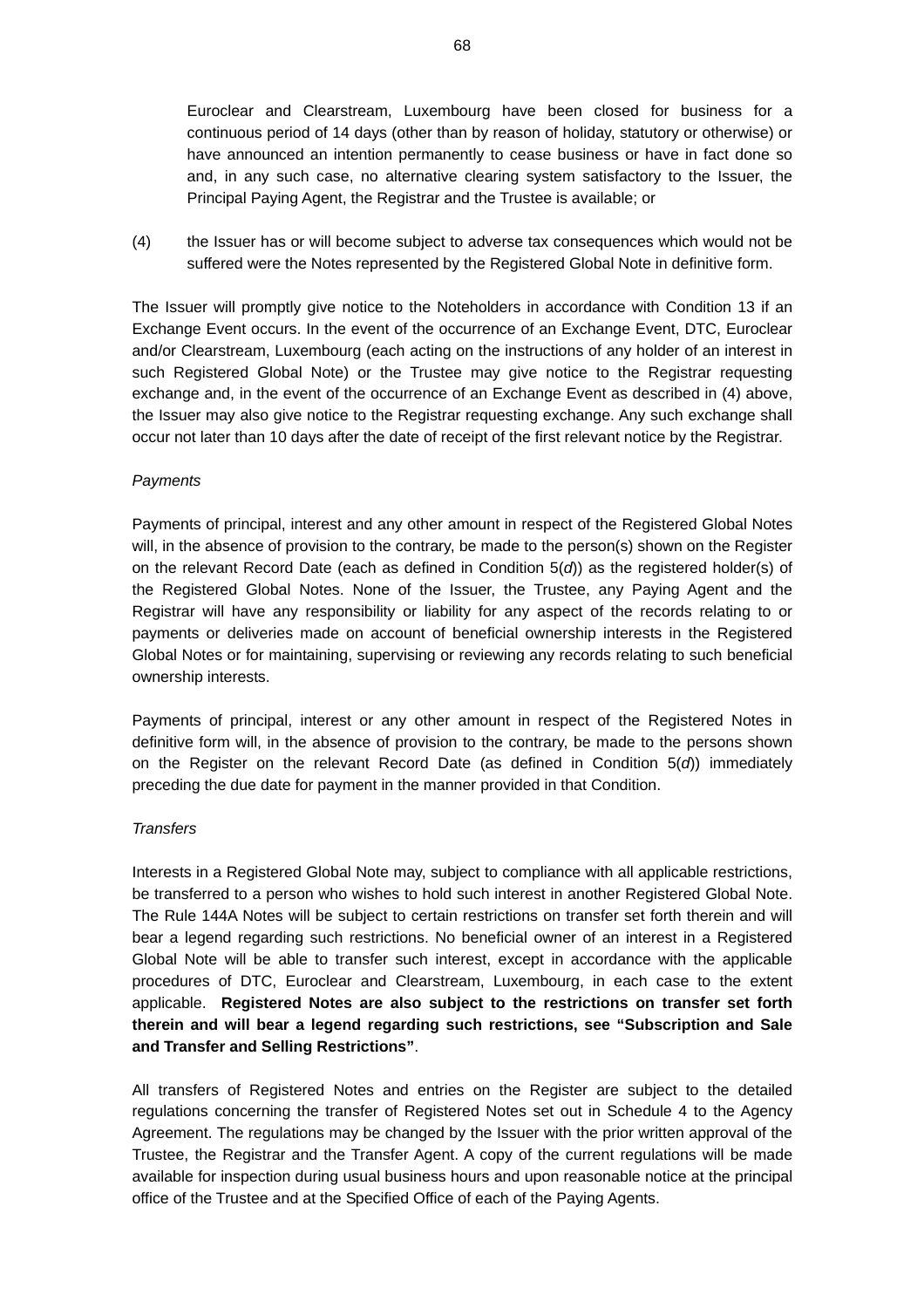## *General*

Pursuant to the Agency Agreement (as defined under "Terms and Conditions of the Notes"), the Principal Paying Agent shall arrange that, where a further Tranche of Notes is issued which is intended to form a single Series with an existing Tranche of Notes at a point after the Issue Date of the further Tranche, the Notes of such further Tranche shall be assigned a common code and ISIN and, where applicable, a CUSIP and CINS number which are different from the common code, ISIN, CUSIP and CINS assigned to Notes of any other Tranche of the same Series until such time as the Tranches are consolidated and form a single Series, which shall not be prior to the expiry of the Distribution Compliance Period (as defined in "Terms and Conditions of the Notes") applicable to the Notes of such Tranche.

For so long as any of the Notes is represented by a Bearer Global Note or a Regulation S Global Note held on behalf of or, as the case may be, registered in the name of a common nominee for, Euroclear, and/or Clearstream, Luxembourg (or, as the case may be, a nominee for the common safekeeper), each person (other than Euroclear or Clearstream, Luxembourg) who is for the time being shown in the records of Euroclear or of Clearstream, Luxembourg as the holder of a particular nominal amount of such Notes (in which regard any certificate or other document issued by Euroclear or Clearstream, Luxembourg as to the nominal amount of such Notes standing to the account of any person shall be conclusive and binding for all purposes save in the case of manifest error) shall be treated by the Issuer, the Trustee, the Paying Agents, the Transfer Agents and the Registrar as the holder of such nominal amount of such Notes for all purposes other than with respect to the payment of principal or interest on such nominal amount of such Notes, for which purpose the bearer of the relevant Bearer Global Note or the registered holder of the relevant Regulation S Global Note shall be treated by the Issuer, the Trustee, the Paying Agents, the Transfer Agents and the Registrar as the holder of such nominal amount of such Notes in accordance with and subject to the terms of the relevant Global Note and the expressions "**Noteholder**" and "**holder of Notes**" and related expressions shall be construed accordingly.

For so long as any of the Notes is represented by a Rule 144A Global Note registered in the name of DTC or its nominee, each person who is for the time being shown in the records of DTC or such nominee as the holder of a particular nominal amount of such Notes shall be treated by the Issuer, the Trustee, the Paying Agents, the Registrar and the Transfer Agents as the holder of such nominal amount of such Notes for all purposes other than with respect to the payment of principal or interest on, or voting, giving consents or making requests in respect of, such nominal amount of such Notes, for which purpose DTC or, in the case of payments only, its nominee shall be treated by the Issuer, the Trustee, the Principal Paying Agent, the Paying Agents, the Registrar and the Transfer Agents as the holder of such nominal amount of such Notes in accordance with and subject to the terms of such Rule 144A Global Note; and the expressions "**Noteholder**" and "**holder of Notes**" and related expressions shall be construed accordingly.

Any reference herein to DTC, Euroclear and/or Clearstream, Luxembourg shall, whenever the context so permits, except in relation to Notes issued in NGN form or held under the NSS for registered global securities, be deemed to include a reference to any successor operator and/or successor clearing system and/or any additional or alternative clearing system specified in the applicable Final Terms.

Any reference herein to the common depositary, depositary or, as applicable, common safekeeper shall, whenever the context so permits, be deemed to include references to any successor common depositary, depositary or, as applicable, common safekeeper or any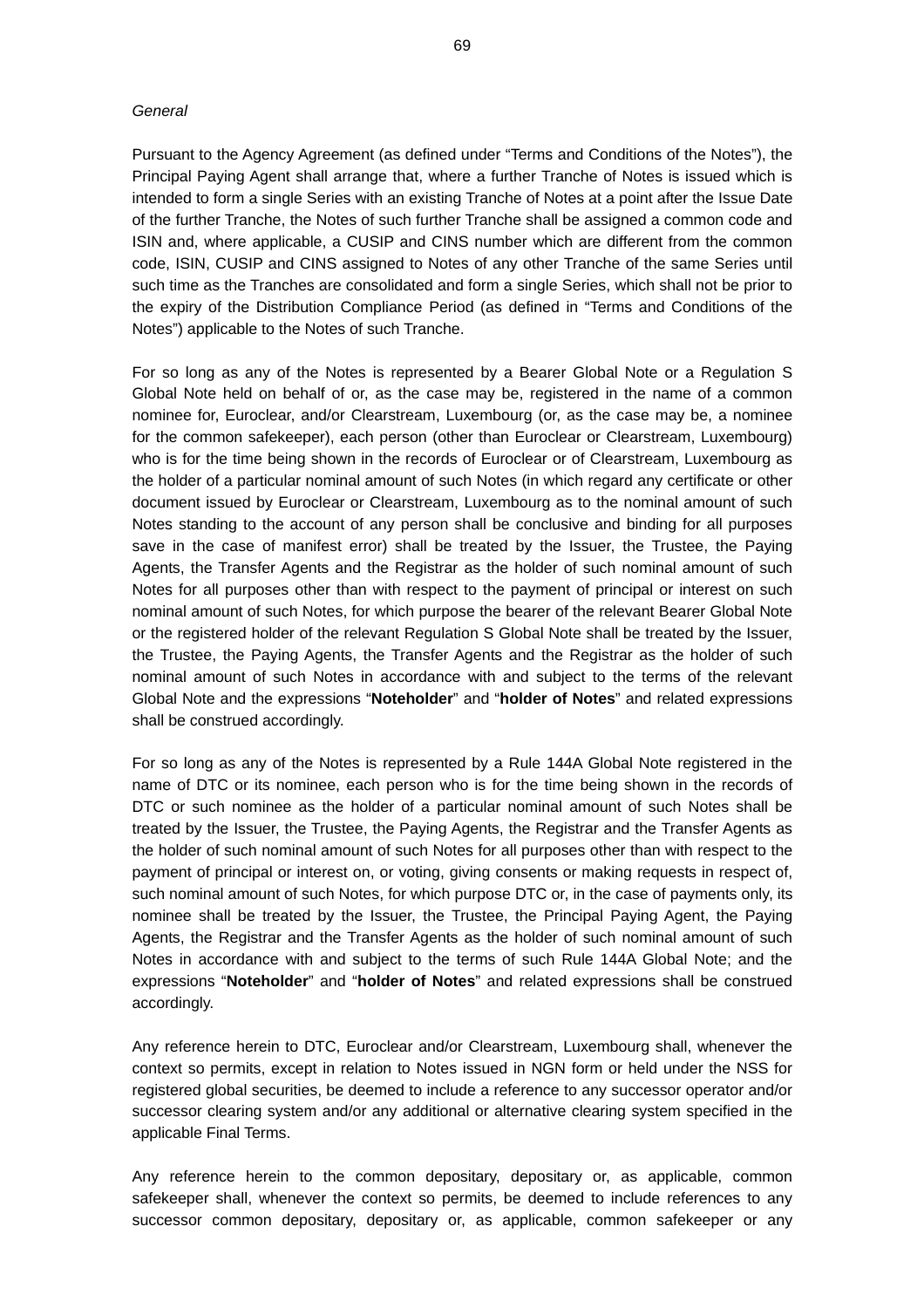additional or alternative common depositary, depositary or, as applicable, common safekeeper as is approved by the Issuer, the Principal Paying Agent, the Registrar and the Trustee.

Any reference herein to the nominee or, as applicable, common nominee shall, whenever the context so permits, be deemed to include references to any successor nominee or, as applicable, common nominee or any additional or alternative nominee or, as applicable, common nominee as is approved by the Issuer, the Principal Paying Agent, the Registrar and the Trustee.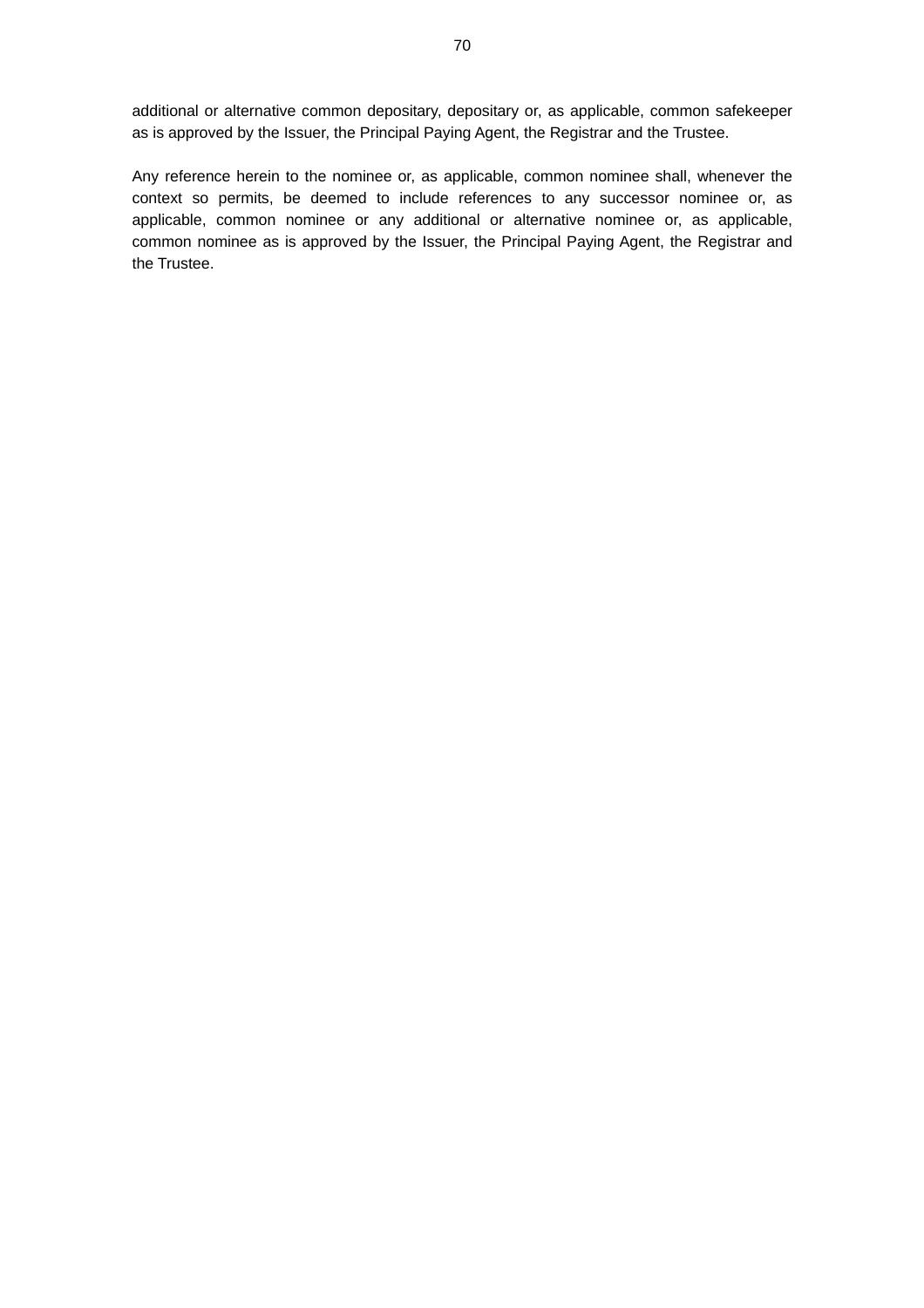#### **FORM OF FINAL TERMS**

*Set out below is the form of Final Terms which will be completed for each Tranche of Notes which are not Exempt Notes and which are issued under the Programme with a denomination of at least €100,000 (or its equivalent in another currency) pursuant to this Prospectus.* 

[Date]

**PLEASE CAREFULLY READ THE PROSPECTUS AND THE RISK FACTORS IN THE PROSPECTUS. EACH INVESTOR SHOULD CONSULT ITS OWN FINANCIAL AND LEGAL ADVISORS ABOUT THE RISKS ASSOCIATED WITH AN INVESTMENT IN THE NOTES AND THE SUITABILITY OF AN INVESTMENT IN THE NOTES IN LIGHT OF THEIR PARTICULAR CIRCUMSTANCES.** 

#### **SANTANDER UK plc**

# **Issue of [Nominal Amount of Tranche] [Title of Notes] under the U.S.\$30,000,000,000 Euro Medium Term Note Programme**

#### **PART A – CONTRACTUAL TERMS**

[Terms used herein shall be deemed to be defined as such for the purposes of the Terms and Conditions (the "**Conditions**") set forth in the Prospectus dated [ ] [and the supplements] to it dated [ ]] which [together] constitute[s] a base prospectus for the purposes of the Prospectus Directive. This document constitutes the Final Terms of the Notes described herein for the purposes of Article 5.4 of the Prospectus Directive and must be read in conjunction with the Prospectus[, as supplemented]. Full information on the Issuer and the offer of the Notes is only available on the basis of the combination of these Final Terms and the Prospectus[, as supplemented]. The Prospectus [and the supplements] to it] [has / have] been published on the website http://www.santander.co.uk/uk/about-santander-uk/investor-relations.]

[Terms used herein shall be deemed to be defined as such for the purposes of the Terms and Conditions (the "**Conditions**") set forth in the Prospectus/[Information Memorandum] dated [ ] [and the supplement[s] to it dated []] which are incorporated by reference in the Prospectus dated [ ]. This document constitutes the Final Terms of the Notes described herein for the purposes of Article 5.4 of the Prospectus Directive and must be read in conjunction with the Prospectus dated [ ] [and the supplement[s] to it dated [ ]] which [together] constitute[s] a base prospectus for the purposes of the Prospectus Directive. Full information on the Issuer and the offer of the Notes is only available on the basis of the combination of these Final Terms and the Prospectus dated [ ] [and the supplement[s] to it dated [ ]]. Copies of such Information Memoranda and Prospectus [and the supplements] to [it] [them] have been published on the website http://www.santander.co.uk/uk/about-santander-uk/investor-relations.]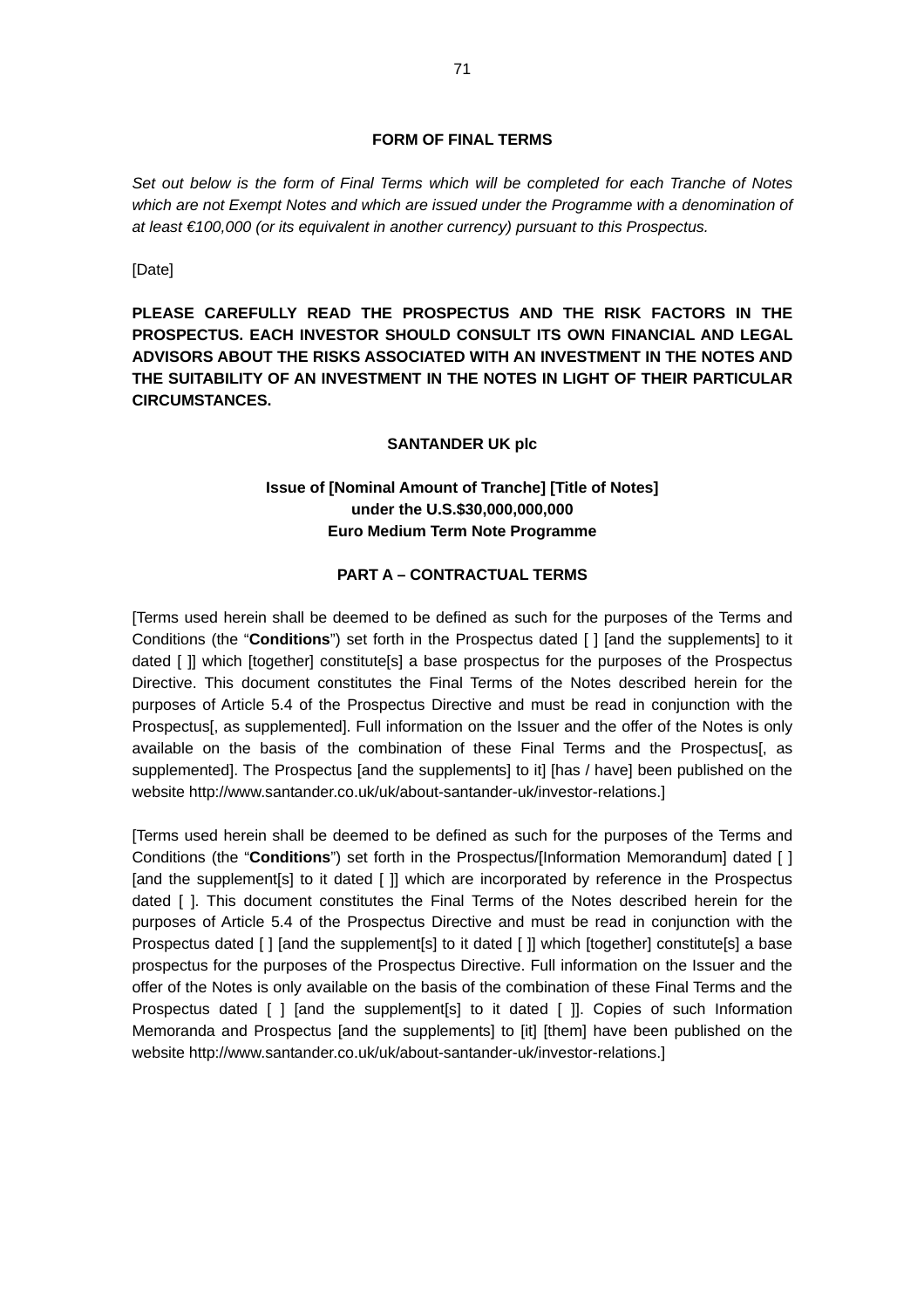| 1. | Issuer:                        |                                                                              | Santander UK plc                                                                                                                                                                                                                                                                                                                                                                      |
|----|--------------------------------|------------------------------------------------------------------------------|---------------------------------------------------------------------------------------------------------------------------------------------------------------------------------------------------------------------------------------------------------------------------------------------------------------------------------------------------------------------------------------|
| 2. | (i)                            | Series Number:                                                               | $\Box$                                                                                                                                                                                                                                                                                                                                                                                |
|    | (ii)                           | Tranche Number:                                                              | $\lceil$                                                                                                                                                                                                                                                                                                                                                                              |
|    | (iii)                          | Date on which the Notes will be<br>consolidated and form a single<br>Series: | The Notes will be consolidated and form a single<br>with [ ] on [the Issue Date/exchange of the<br>Series: Temporary Bearer Global Note for<br>interests in the Permanent Bearer Global Note,<br>as referred to in paragraph 22 below, which is<br>expected to occur on or about []][Not Applicable]                                                                                  |
| 3. |                                | <b>Specified Currency or Currencies:</b>                                     | $\Box$                                                                                                                                                                                                                                                                                                                                                                                |
| 4. | Nominal Amount:                |                                                                              |                                                                                                                                                                                                                                                                                                                                                                                       |
|    | (i)                            | Tranche:                                                                     | $\Box$                                                                                                                                                                                                                                                                                                                                                                                |
|    | (ii)                           | Series:                                                                      | $\mathbf{I}$                                                                                                                                                                                                                                                                                                                                                                          |
| 5. | <b>Issue Price of Tranche:</b> |                                                                              | [] per cent. of the Nominal Amount [plus accrued<br>interest from[ ]]                                                                                                                                                                                                                                                                                                                 |
| 6. | (i)                            | <b>Specified Denominations:</b>                                              | $\lceil$                                                                                                                                                                                                                                                                                                                                                                              |
|    | (ii)                           | <b>Calculation Amount</b>                                                    | $\Box$                                                                                                                                                                                                                                                                                                                                                                                |
| 7. | (i)                            | <b>Issue Date:</b>                                                           | $\mathbf{I}$                                                                                                                                                                                                                                                                                                                                                                          |
|    | (ii)                           | Interest Commencement Date<br>(if different from the Issue<br>Date):         | [[ ]/Not Applicable]                                                                                                                                                                                                                                                                                                                                                                  |
| 8. | <b>Maturity Date:</b>          |                                                                              | [[ ][not] subject to adjustment [in accordance with<br>the Business Day Convention set out in<br>paragraph [14(iii)/15(vi)/16(iii)/17(iii)]<br>below]/[Interest Payment Date falling in or<br>nearest to []]                                                                                                                                                                          |
| 9. | <b>Interest Basis:</b>         |                                                                              | [[] per cent. Fixed Rate]<br>[[[] month []LIBOR/EURIBOR/HIBOR/ SIBOR]<br>+/- [] per cent. Floating Rate]<br>[[] per cent. minus [[] month []LIBOR/<br>EURIBOR/HIBOR/SIBOR] Inverse Floating Rate]<br>[[] x [] month [[]LIBOR/EURIBOR/HIBOR/<br>SIBOR] Leveraged Floating Rate]<br>$[[ ]$ per cent. minus $([[ ] x [ ]$ month $[[ ]$ LIBOR/<br>EURIBOR/HIBOR/SIBOR]) Leveraged Inverse |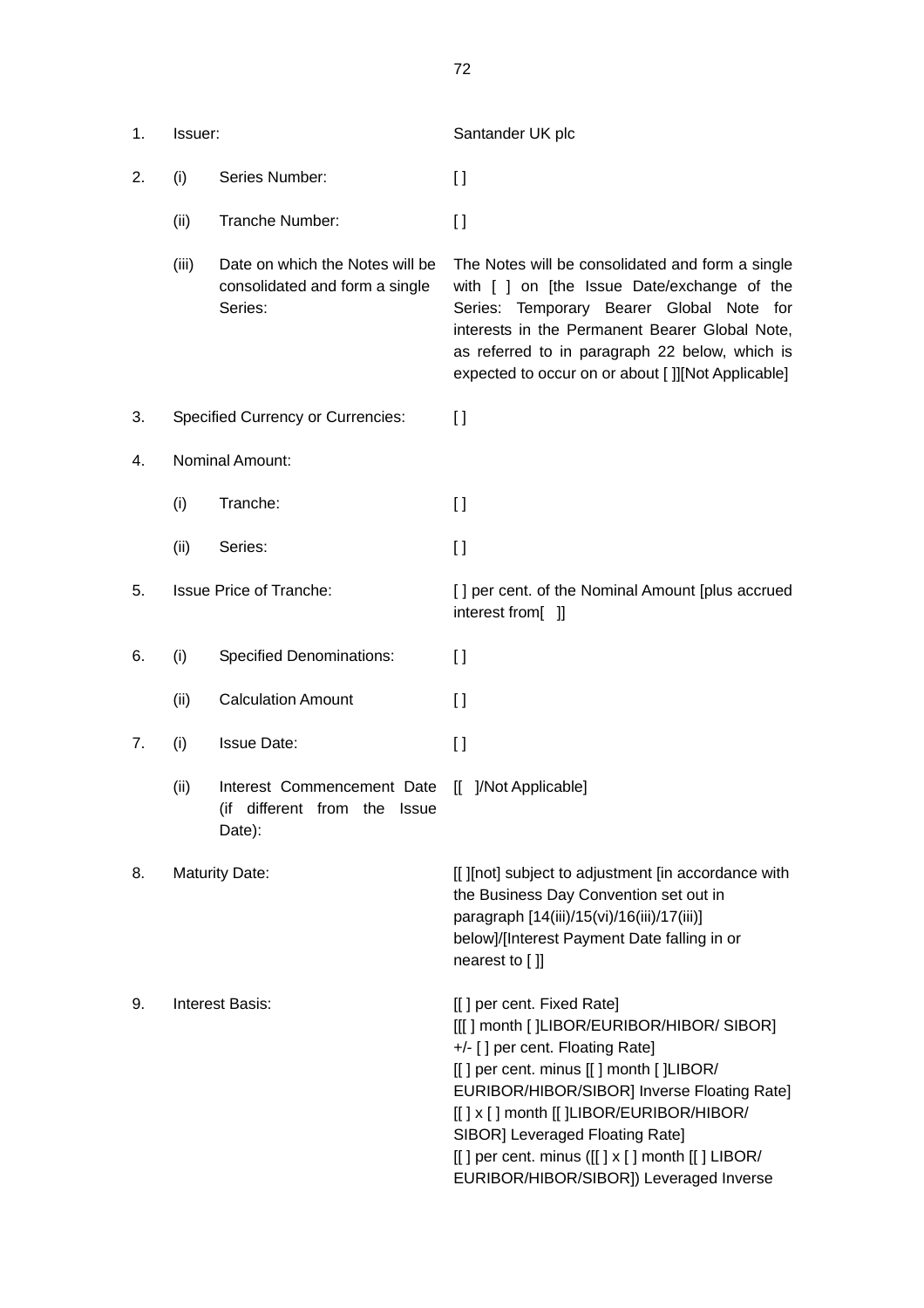|     |                                                             | <b>Floating Rate]</b><br>[Zero Coupon/Discount]<br>[Floating Rate: EONIA Linked Interest]<br>[Floating Rate: CMS Linked Interest]<br>[Variable Interest]<br>[Convertible Interest Basis]<br>[In respect of the period from (and including) [the<br>Interest Commencement Date]/[] to (but<br>excluding) [], [[] per cent. per annum Fixed<br>Rate]/[[] month [<br>]LIBOR/EURIBOR/HIBOR/SIBOR] +/- [] per<br>cent. Floating Rate]/[[] per cent. minus [] month<br>[ ]LIBOR/EURIBOR/HIBOR/SIBOR] Inverse<br>Floating Rate]/[[] x [] month []LIBOR/<br>EURIBOR/HIBOR/SIBOR] Leveraged Floating<br>Rate]/[[] per cent. minus ([] x [[] month [<br>]LIBOR/EURIBOR/HIBOR/SIBOR]) Leveraged<br>Inverse Floating Rate]/[Floating Rate: EONIA<br>Linked Interest]/[Floating Rate: CMS Linked<br>Interest]]<br>(See paragraph[s] [11/14/15/16/17/18] below) |
|-----|-------------------------------------------------------------|---------------------------------------------------------------------------------------------------------------------------------------------------------------------------------------------------------------------------------------------------------------------------------------------------------------------------------------------------------------------------------------------------------------------------------------------------------------------------------------------------------------------------------------------------------------------------------------------------------------------------------------------------------------------------------------------------------------------------------------------------------------------------------------------------------------------------------------------------|
| 10. | Redemption/Payment Basis:                                   | Subject to any purchase and cancellation or<br>early redemption, the Notes will be redeemed on<br>the Maturity Date at [ ] per cent. of their nominal<br>amount                                                                                                                                                                                                                                                                                                                                                                                                                                                                                                                                                                                                                                                                                   |
| 11. | Change of Interest Basis:                                   | [Applicable (See paragraphs 9 above<br>and<br>[14/15/17/ 18] below)/[Not Applicable]]                                                                                                                                                                                                                                                                                                                                                                                                                                                                                                                                                                                                                                                                                                                                                             |
| 12. | Put/Call Options:                                           | [Investor Put]<br>[Issuer Call]<br>[(See paragraph[s] [19/20] below)]<br>[Not Applicable]                                                                                                                                                                                                                                                                                                                                                                                                                                                                                                                                                                                                                                                                                                                                                         |
| 13. | Date of [Board] approval for<br>issuance of Notes obtained: | []/[Not Applicable]                                                                                                                                                                                                                                                                                                                                                                                                                                                                                                                                                                                                                                                                                                                                                                                                                               |

# **PROVISIONS RELATING TO INTEREST (IF ANY) PAYABLE**

| 14. | <b>Fixed Rate Note Provisions</b> |                      | [Applicable/Not Applicable] [Applicable in respect<br>of the period from [the Interest Commencement<br>Date]/ $\lceil$ [to[]] |
|-----|-----------------------------------|----------------------|-------------------------------------------------------------------------------------------------------------------------------|
|     | (i)                               | Rate(s) of Interest: | [[] per cent. per annum payable [annually/semi-<br>annually/quarterly/[ ]] in arrear on each Interest<br>Payment Date]        |
|     |                                   |                      | [In respect of the period from (and including) [the                                                                           |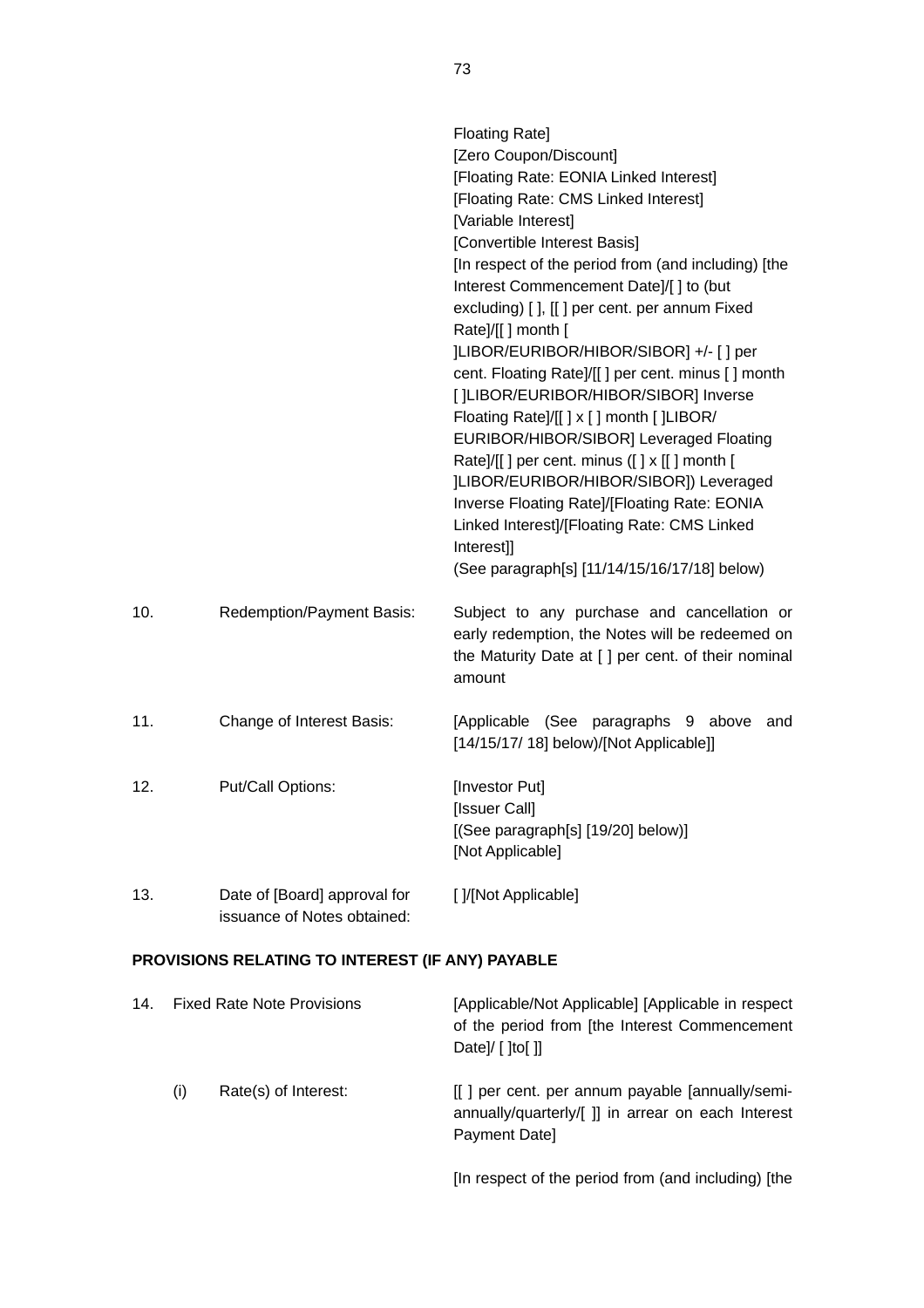|     |        |                                                                | Interest Commencement Date]/[ ] to (but<br>excluding) [], [] per cent. per annum Fixed Rate]                                                                                             |
|-----|--------|----------------------------------------------------------------|------------------------------------------------------------------------------------------------------------------------------------------------------------------------------------------|
|     | (ii)   | Interest Payment Date(s):                                      | [] in each year [commencing on [] and ending<br>on the Maturity Date[, subject to adjustment in<br>accordance with the Business Day Convention<br>specified in paragraph 14(iii) below]] |
|     |        |                                                                | [There will be a [short/long] first interest period<br>from, and including, the Interest Commencement<br>Date to, but excluding, [] (the "Stub Period")]                                 |
|     |        |                                                                | [There will be a [short/long] final interest period<br>from, and including, [ ] to, but excluding, the<br>Maturity Date (the "Stub Period").]                                            |
|     | (iii)  | <b>Business Day Convention:</b>                                | [Following Business Day Convention/Modified<br>Following Business Day Convention/Preceding<br><b>Business Day Convention]</b>                                                            |
|     | (iv)   | Business Day(s):<br>Additional Business Centre(s):             | I)<br>$\mathbf{I}$                                                                                                                                                                       |
|     | (v)    | Fixed Coupon Amount(s) in                                      | [[] per Calculation Amount]                                                                                                                                                              |
|     |        | respect of definitive Fixed Rate<br>Notes:                     | [In respect of the period from (and including) [the<br>Interest Commencement Date]/[<br>-1<br>to<br>(but<br>excluding) [ ], [ ] per Calculation Amount]                                  |
|     | (vi)   | Broken Amount(s) in respect of<br>definitive Fixed Rate Notes: | [In respect of the Stub Period, [] per Calculation<br>Amount, payable on the Interest Payment Date<br>falling on [ ]]/[Not Applicable]                                                   |
|     | (vii)  | Day Count Fraction:                                            | [30/360]<br>Actual/Actual (ICMA)<br>RBA Bond Basis] [adjusted/unadjusted]                                                                                                                |
|     | (viii) | Determination Date(s):                                         | [[] in each year]/[Not Applicable]                                                                                                                                                       |
| 15. |        | <b>Floating Rate Note Provisions</b>                           | [Applicable/Not Applicable] [Applicable in respect<br>of the period from [the Interest Commencement<br>Date]/ [ ]to[ ]]                                                                  |
|     | (i)    | <b>Straight Floating Rate:</b>                                 | [Applicable/Not Applicable]                                                                                                                                                              |
|     | (ii)   | Inverse Floating Rate:                                         | [Applicable/Not Applicable]<br>Set IFRN Rate: [] per cent.                                                                                                                               |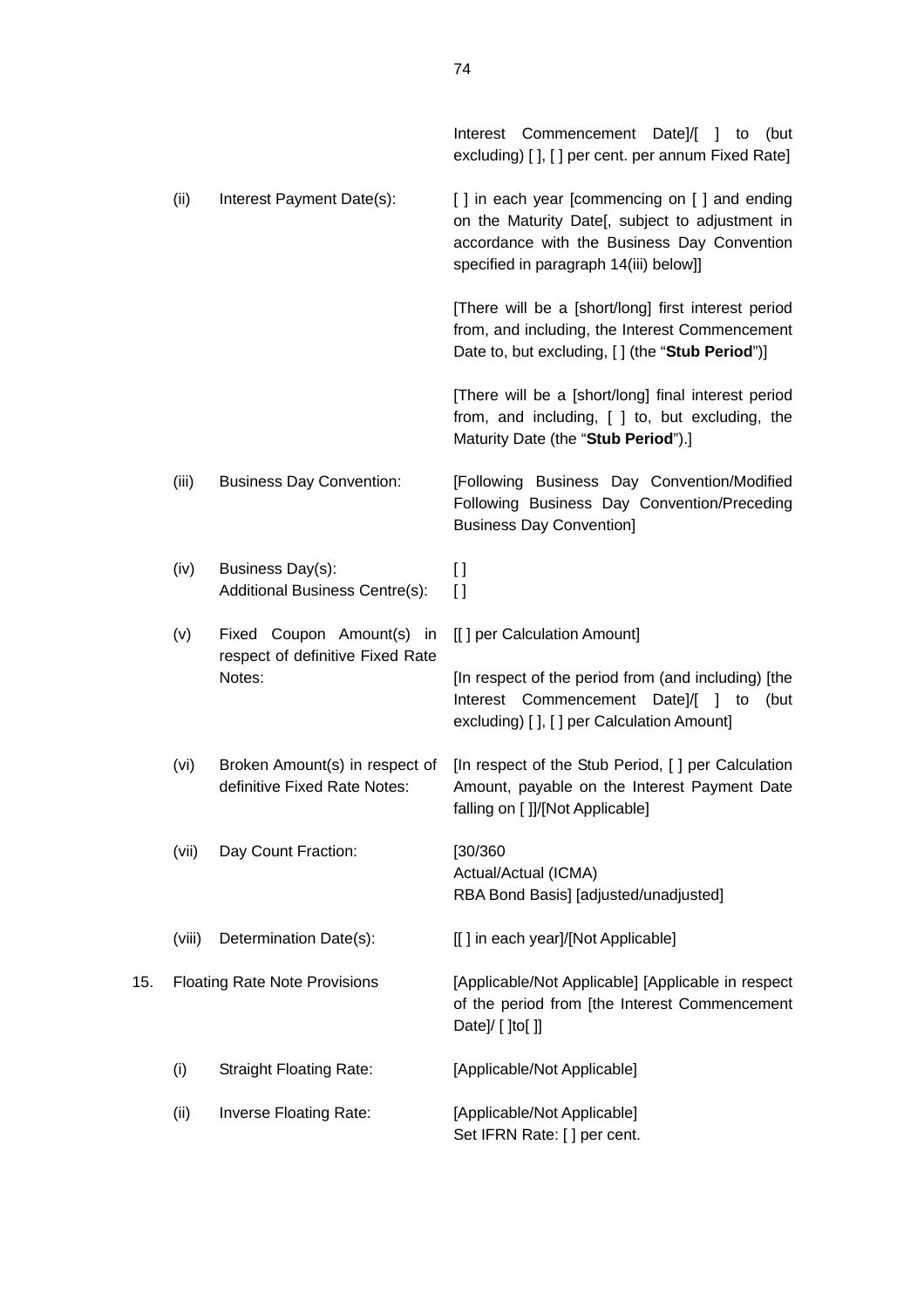|        | Leveraged Floating Rate:                                                            |                                              |                   |                                                                                                                                                          |
|--------|-------------------------------------------------------------------------------------|----------------------------------------------|-------------------|----------------------------------------------------------------------------------------------------------------------------------------------------------|
| (iii)  |                                                                                     |                                              |                   | [Applicable/Not Applicable]<br>Leverage Factor: []                                                                                                       |
| (iv)   | Leveraged Inverse Floating<br>Rate:                                                 |                                              |                   | [Applicable/Not Applicable]<br>Leverage Factor: []<br>Set IFRN Rate: [] per cent.                                                                        |
| (v)    | Interest Period(s)/<br>Interest Payment Dates:                                      |                                              | $\Box$            | [There will be a [short/long] first interest period<br>from, and including, the Interest Commencement<br>Date to, but excluding, [] (the "Stub Period")] |
|        |                                                                                     |                                              |                   | [There will be a [short/long] last interest period<br>from, and including, [ ] to, but excluding, the<br>Maturity Date (the "Stub Period")]              |
| (vi)   | <b>Business Day Convention:</b>                                                     |                                              | Convention]       | [Following Business Day Convention/Modified<br>Following Business Day Convention/Preceding<br><b>Business Day Convention/Floating Rate</b>               |
| (vii)  | Business Day(s):<br>Additional Business Centre(s):                                  |                                              | $[ \ ]$<br>$\Box$ |                                                                                                                                                          |
| (viii) | Manner in which the Rate of<br>Interest and Interest Amount is<br>to be determined: |                                              |                   | [Screen Rate Determination/ISDA Determination]                                                                                                           |
| (ix)   | Screen Rate Determination:                                                          |                                              |                   |                                                                                                                                                          |
|        | (A)                                                                                 | Reference Rate:                              |                   | [[] month []LIBOR/EURIBOR/HIBOR/SIBOR]/<br>[EONIA]/[CMS Reference Rate]                                                                                  |
|        | (B)                                                                                 | <b>Interest Determination</b><br>$Date(s)$ : | $\lceil$          |                                                                                                                                                          |
|        | (C)                                                                                 | <b>Relevant Screen Page:</b>                 | $\Box$            |                                                                                                                                                          |
|        | (D)                                                                                 | Interpolation for Stub<br>Period:            |                   | [Applicable for the Stub Period]/[Not Applicable]                                                                                                        |
|        |                                                                                     |                                              |                   | Reference Rate 1: [[] month<br>[]LIBOR/EURIBOR/HIBOR/SIBOR]/[Not<br>Applicable]                                                                          |
|        |                                                                                     |                                              |                   | Relevant Screen Page 1: [ ]/[Not<br>Applicable]                                                                                                          |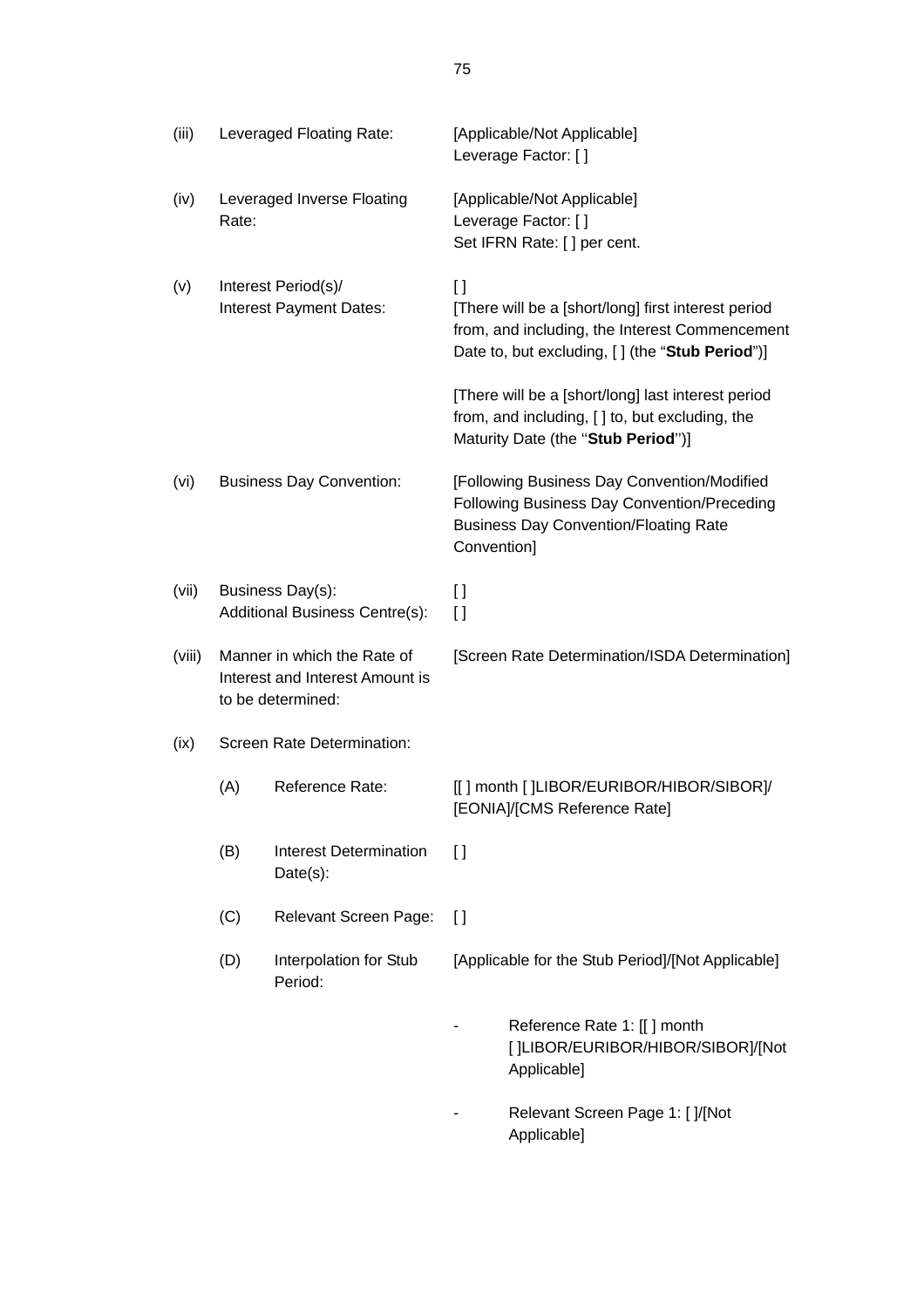|     |     |                                      | Reference Rate 2: [[] month<br>[]LIBOR/EURIBOR/HIBOR/SIBOR]/[Not<br>Applicable]                                                         |
|-----|-----|--------------------------------------|-----------------------------------------------------------------------------------------------------------------------------------------|
|     |     |                                      | Relevant Screen Page 2: [ ]/[Not<br>Applicable]                                                                                         |
|     | (E) | Reference Currency:                  | [[ ]/Not Applicable]                                                                                                                    |
|     | (F) | <b>Relevant Centre:</b>              | [[ ]/Not Applicable]                                                                                                                    |
|     | (G) | <b>Designated Maturity:</b>          | [[ ]/Not Applicable]                                                                                                                    |
|     | (H) | <b>Determination Time:</b>           | [[] [a.m./p.m.] ([] time)]/[Not Applicable]                                                                                             |
|     | (1) | <b>CMS Rate Fixing</b><br>Centre(s): | $\left[ \ \right]$                                                                                                                      |
| (x) |     | ISDA Determination:                  |                                                                                                                                         |
|     | (A) | <b>Floating Rate Option:</b>         | $\left[ \quad \right]$                                                                                                                  |
|     | (B) | Designated Maturity:                 | $\lceil$ $\rceil$                                                                                                                       |
|     | (C) | <b>Reset Date:</b>                   | [ ] [, subject to adjustment in accordance with<br>the Reset Date Business Day Convention<br>referred to in E) below]                   |
|     | (D) | Interpolation for Stub<br>Period:    | Applicable for the Stub Period]/[Not Applicable]                                                                                        |
|     |     |                                      | Floating Rate Option 1: []                                                                                                              |
|     |     |                                      | Designated Maturity 1: []                                                                                                               |
|     |     |                                      | Reset Date 1: [ ] [, subject to adjustment<br>in accordance with the Reset Date<br>Business Day Convention referred to in<br>(E) below] |
|     |     |                                      | Floating Rate Option 2: []                                                                                                              |
|     |     |                                      | Designated Maturity 2: []                                                                                                               |
|     |     |                                      | Reset Date 2: [ ] [, subject to adjustment<br>in accordance with the Reset Date<br>Business Day Convention referred to in<br>(E) below] |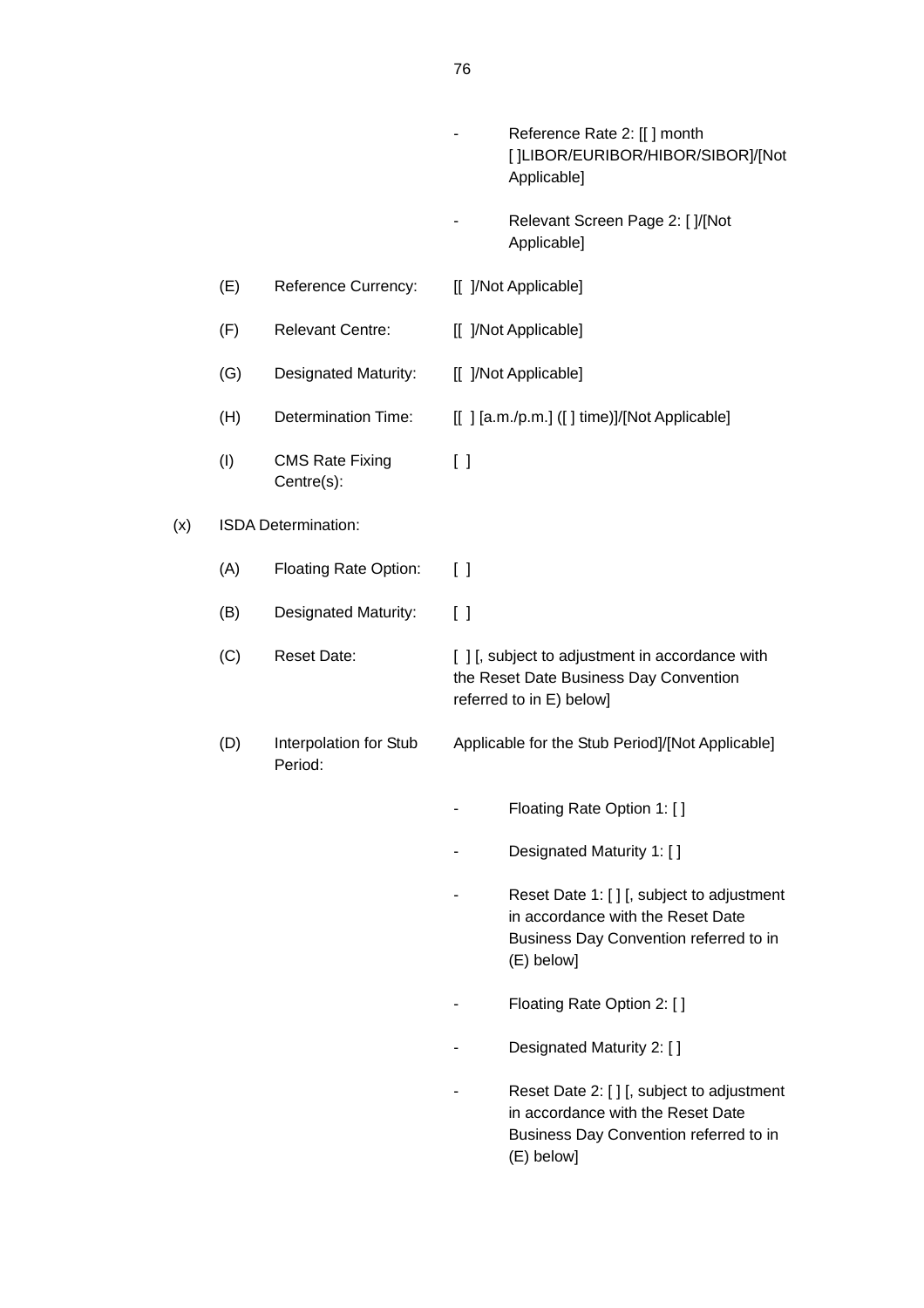|     |        | (E)                  | <b>Reset Date Business</b><br>Day Convention:                                      | [Following Business Day Convention/Modified<br>Following Business Day Convention/Preceding<br><b>Business Day Convention/Floating Rate</b><br>Convention]                                       |
|-----|--------|----------------------|------------------------------------------------------------------------------------|-------------------------------------------------------------------------------------------------------------------------------------------------------------------------------------------------|
|     | (xi)   | Margin(s):           |                                                                                    | [[plus/minus] [] per cent. per annum]<br>[In respect of the period from (and including) [the<br>Interest Commencement Date]/[] to (but<br>excluding) [], [plus/minus][] per cent. per<br>annum] |
|     | (xii)  |                      | Minimum Rate of Interest:                                                          | [] per cent. per annum                                                                                                                                                                          |
|     | (xiii) |                      | Maximum Rate of Interest:                                                          | [] per cent. per annum                                                                                                                                                                          |
|     | (xiv)  |                      | Day Count Fraction:                                                                | [Actual/Actual (ISDA)<br>Actual/Actual (ICMA)<br>Actual/365 (Fixed)<br>Actual/360<br>[30/360][360/360][Bond Basis]<br>30E/360<br>30E/360 (ISDA)]<br>[adjusted/unadjusted]                       |
|     | (xv)   |                      | Determination Date(s):                                                             | [[] in each year]/[Not Applicable]                                                                                                                                                              |
| 16. |        | Provisions           | Zero Coupon/Discount Note                                                          | [Applicable/Not Applicable]                                                                                                                                                                     |
|     | (i)    | <b>Stated Yield:</b> |                                                                                    | [] per cent. per annum                                                                                                                                                                          |
|     | (ii)   | <b>Issue Price:</b>  |                                                                                    | []                                                                                                                                                                                              |
|     | (iii)  |                      | <b>Business Day Convention:</b>                                                    | [Following Business Day Convention/Modified<br>Following Business Day Convention/Preceding<br><b>Business Day Convention]</b>                                                                   |
|     | (iv)   |                      | Business Day(s):<br><b>Additional Business Centre(s):</b>                          | $\mathbf{I}$<br>$\Box$                                                                                                                                                                          |
|     | (v)    |                      | Day Count Fraction in relation<br>to Early Redemption Amounts<br>and late payment: | [Actual/Actual (ICMA)<br>30/360<br>Actual/360<br>Actual/365 (Fixed)]<br>[adjusted/unadjusted]                                                                                                   |
| 17. |        | Provisions           | Variable Interest Note                                                             | [Applicable/Not Applicable]                                                                                                                                                                     |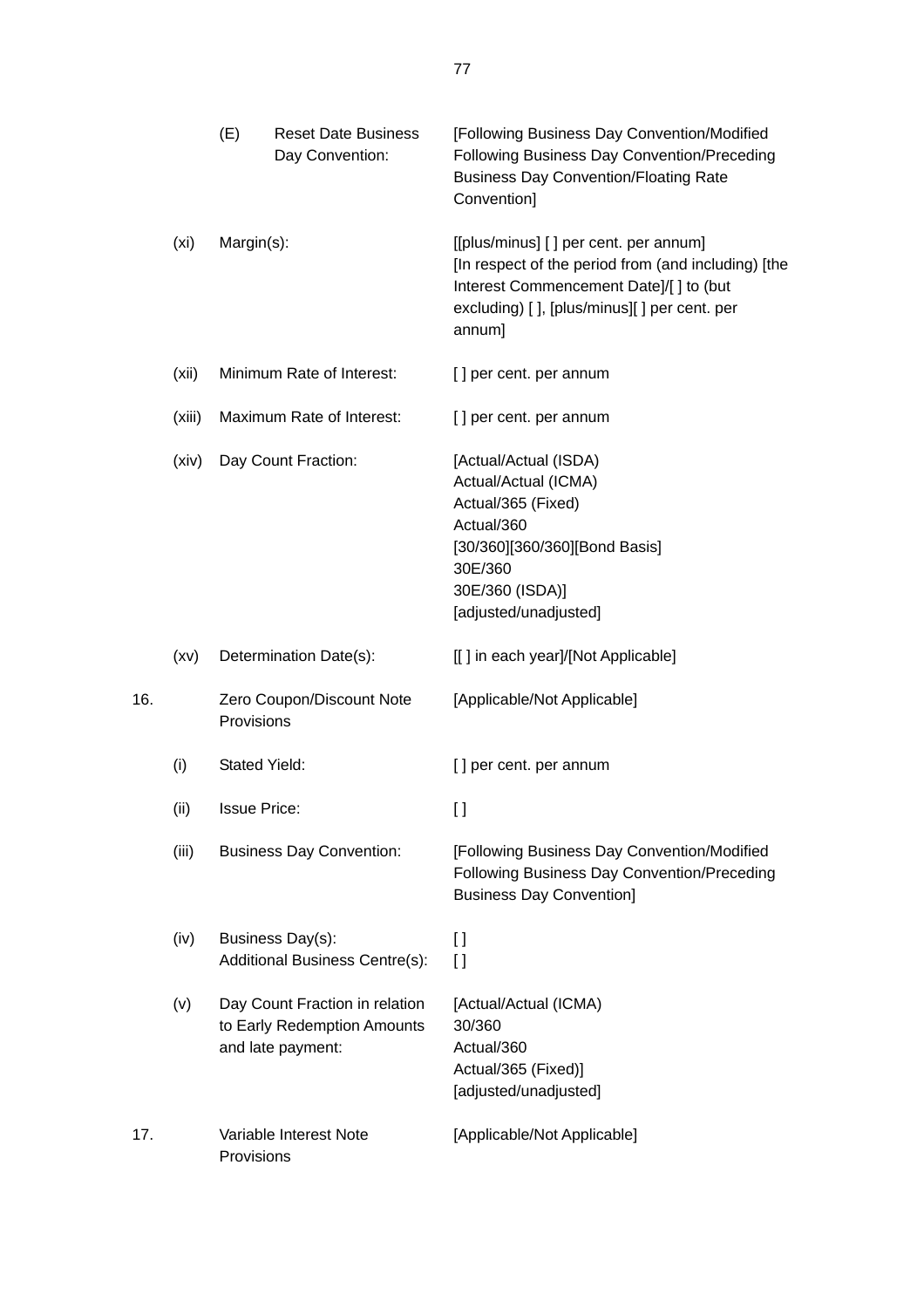| (i)   |     | Accrual Interest Rate(s):                     | [[] per cent. Fixed Rate]<br>[[[ ]LIBOR/EURIBOR/HIBOR/SIBOR] +/- [ ] per<br>cent. Floating Rate]<br>[In respect of the period from (and including) [the<br>Interest Commencement Date]/[] to (but<br>excluding) $[]$ , $[]$ |
|-------|-----|-----------------------------------------------|-----------------------------------------------------------------------------------------------------------------------------------------------------------------------------------------------------------------------------|
|       | (A) | <b>Screen Rate</b><br>Determination:          | [Applicable/Not Applicable]                                                                                                                                                                                                 |
|       |     | Reference Rate:                               | [[[] month [ ]LIBOR/EURIBOR/HIBOR/<br>SIBOR]/Not Applicable]                                                                                                                                                                |
|       |     | <b>Interest Determination</b><br>$Date(s)$ :  | [[ ]/Not Applicable]                                                                                                                                                                                                        |
|       |     | <b>Relevant Screen Page:</b>                  | [[ ]/Not Applicable]                                                                                                                                                                                                        |
|       | (B) | <b>ISDA Determination:</b>                    | [Applicable/Not Applicable]                                                                                                                                                                                                 |
|       |     | <b>Floating Rate Option:</b>                  | $\mathbf{I}$                                                                                                                                                                                                                |
|       |     | <b>Designated Maturity:</b>                   | $\Box$                                                                                                                                                                                                                      |
|       |     | <b>Reset Date:</b>                            | [] [, subject to adjustment in accordance with the<br>Reset Date Business Day Convention referred to<br>below]                                                                                                              |
|       |     | <b>Reset Date Business</b><br>Day Convention: | [Following Business Day Convention/Modified<br>Following Business Day Convention/Preceding<br><b>Business Day Convention/Floating Rate</b><br>Convention]                                                                   |
|       | (C) | Margin:                                       | [ ]/[Not Applicable]                                                                                                                                                                                                        |
|       | (D) | Minimum Rate of<br>Interest:                  | [[] per cent. per annum/Not Applicable]                                                                                                                                                                                     |
|       | (E) | Maximum Rate of<br>Interest:                  | [[] per cent. per annum/Not Applicable]                                                                                                                                                                                     |
| (ii)  |     | Interest Period(s)/Interest<br>Payment Dates: | $\Box$                                                                                                                                                                                                                      |
| (iii) |     | <b>Business Day Convention:</b>               | [Following Business Day Convention/Modified<br>Following Business Day Convention/Preceding<br><b>Business Day Convention/Floating Rate</b><br>Convention]                                                                   |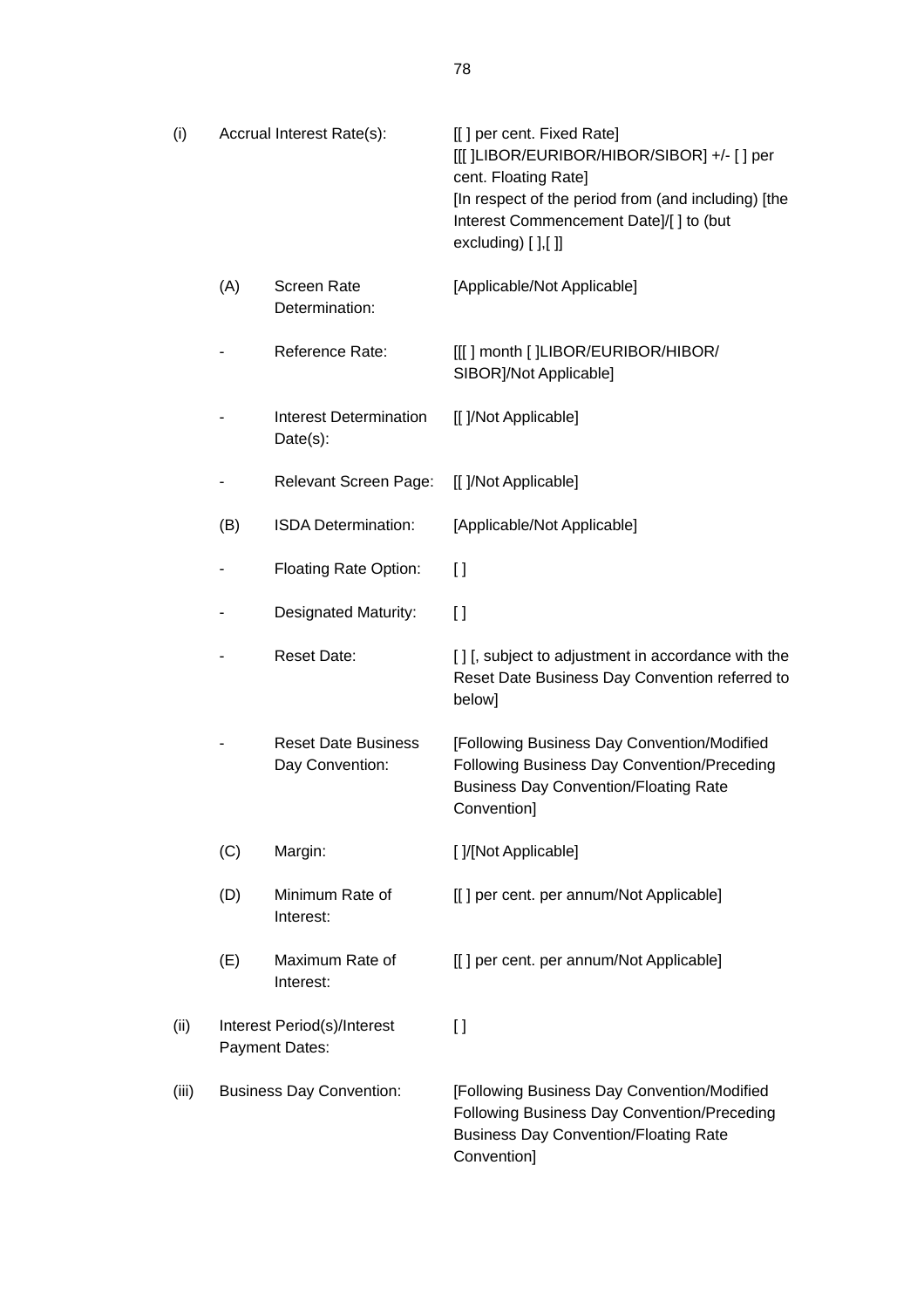|     | (iv)              | <b>Business Day:</b><br>Additional Business Centre(s): | $\mathfrak{g}$<br>$\Box$                                                                                                                  |
|-----|-------------------|--------------------------------------------------------|-------------------------------------------------------------------------------------------------------------------------------------------|
|     | (v)               | Day Count Fraction:                                    | [Actual/Actual (ISDA)<br>Actual/Actual (ICMA)<br>Actual/365 (Fixed)<br>30/360 30E/360<br>30E/360 (ISDA)]<br>[adjusted/unadjusted]         |
|     | (vi)              | Determination Date(s):                                 | [[] in each year]/[Not Applicable]                                                                                                        |
|     | (vii)             | Underlying Reference Rate:                             | [[] month []LIBOR/EURIBOR/HIBOR/SIBOR]/<br>[EONIA]/[CMS Reference Rate]                                                                   |
|     |                   |                                                        | Relevant Screen Page: []                                                                                                                  |
|     |                   |                                                        | Reference Currency: [[ ]/Not Applicable]                                                                                                  |
|     |                   |                                                        | Relevant Centre: [[ ]/Not Applicable]                                                                                                     |
|     |                   |                                                        | Designated Maturity: [[ ]/Not Applicable]                                                                                                 |
|     |                   |                                                        | Determination Time: [[ ]/Not Applicable]                                                                                                  |
|     | (viii)            | Lower Barrier(s):                                      | $\mathbf{I}$                                                                                                                              |
|     | (ix)              | Upper Barrier(s):                                      | [In respect of the period from (and including) [the<br>Interest Commencement Date]/[] to (but<br>excluding) $[]$ , $[]$                   |
|     | (x)               | Rate Cut-off Date:                                     | [The [] [Fixing Business Day]/[calendar day]<br>prior to the Interest Payment Date falling at the<br>end of the relevant Interest Period] |
|     | (x <sub>i</sub> ) | <b>Additional Fixing Business</b><br>Centre:           | [[ ]/Not Applicable]                                                                                                                      |
| 18. |                   | <b>Convertible Interest Basis Provisions:</b>          | [Applicable/Not Applicable]                                                                                                               |
|     | (i)               | <b>First Interest Basis:</b>                           | [[Fixed Rate/Floating Rate/Variable Interest] in<br>accordance with paragraph [14/15/17] above and<br>Condition 4(c)]                     |
|     | (ii)              | Second Interest Basis:                                 | [[Fixed Rate/Floating Rate/Variable Interest] [in<br>accordance with paragraph [14/15/17] above and<br>Condition 4(c)]                    |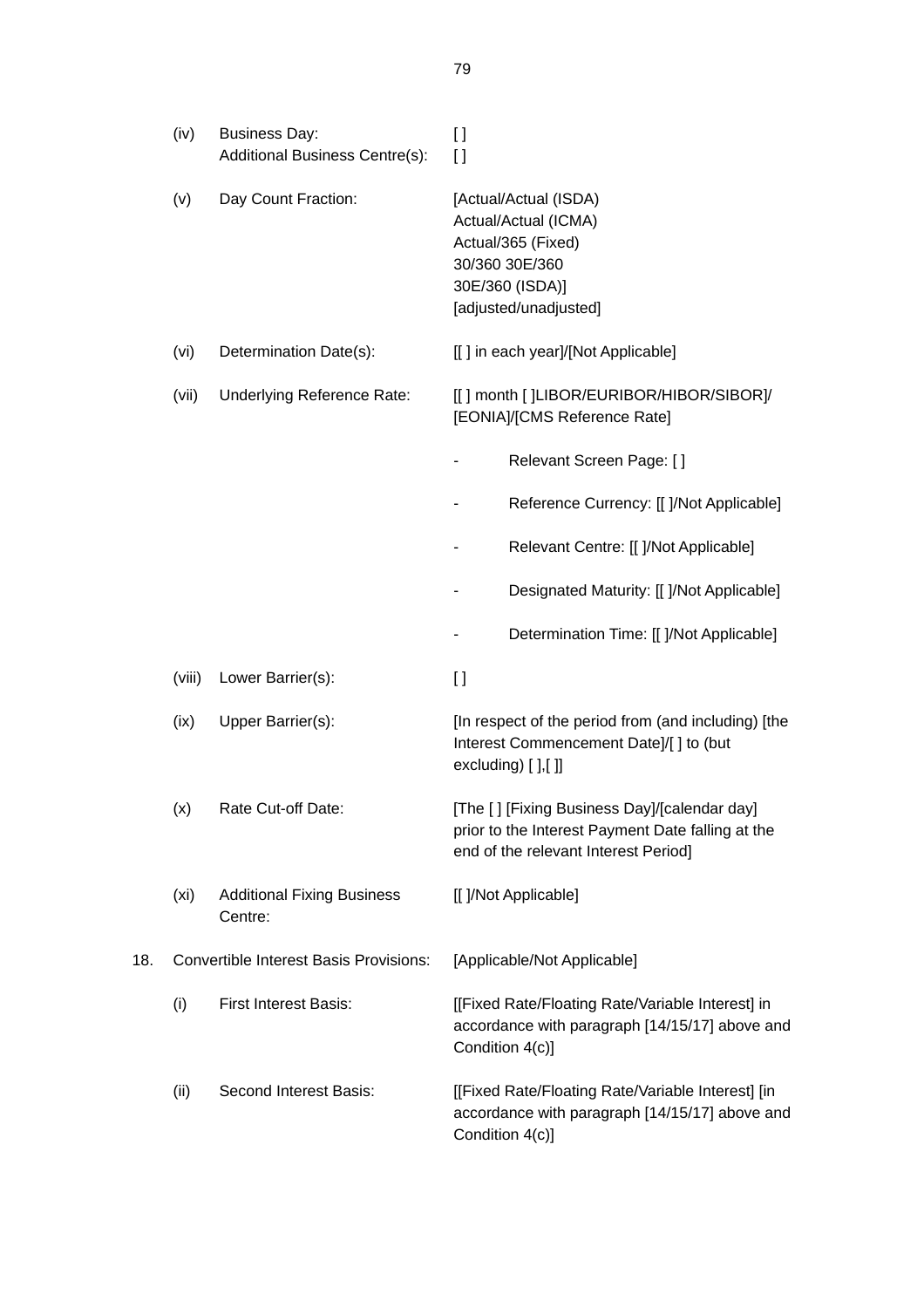| (iii) | Interest Basis Conversion | [] [subject to adjustment in accordance with the |
|-------|---------------------------|--------------------------------------------------|
|       | Date:                     | Business Day Convention Subject to no            |
|       |                           | adiustmentl                                      |

# **PROVISIONS RELATING TO REDEMPTION**

| 19. | <b>Issuer Call</b>              |                                          |                                      | [Applicable/Not Applicable]                                                                                                                                                                                                                     |
|-----|---------------------------------|------------------------------------------|--------------------------------------|-------------------------------------------------------------------------------------------------------------------------------------------------------------------------------------------------------------------------------------------------|
|     | (i)                             |                                          | Optional Redemption Date(s):         | $\lceil$                                                                                                                                                                                                                                        |
|     | (ii)                            | Amount(s):                               | <b>Optional Redemption</b>           | [[[] per cent. of [t]/[T]he outstanding aggregate<br>nominal amount of Notes in [ ]] (if Notes are<br>represented by a Global Note), [ ] per cent. of<br>the Calculation Amount/[] per Calculation<br>Amount (if Notes are in definitive form)] |
|     | (iii)                           |                                          | If redeemable in part:               | [Applicable/Not Applicable]                                                                                                                                                                                                                     |
|     |                                 | (1)                                      | Minimum Redemption<br>Amount:        | [[] (if Notes are represented by a Global<br>Note), [ ] per Calculation Amount (if Notes are<br>in definitive form)]                                                                                                                            |
|     |                                 | (2)                                      | Maximum<br><b>Redemption Amount:</b> | [[] (if Notes are represented by a Global<br>Note), [ ] per Calculation Amount (if Notes are<br>in definitive form)]                                                                                                                            |
|     |                                 | (3)                                      | Minimum period:                      | [] days                                                                                                                                                                                                                                         |
|     | (iv)                            | Notice periods:                          |                                      | Minimum period: [] [calendar days]/[Business<br>Days]<br>Maximum period: [] [calendar days]/[Business<br>Days]                                                                                                                                  |
| 20. | <b>Investor Put</b>             |                                          |                                      | [Applicable/Not Applicable]                                                                                                                                                                                                                     |
|     | (i)                             | Optional Redemption Date(s):             |                                      | $\lceil$                                                                                                                                                                                                                                        |
|     | (ii)                            | <b>Optional Redemption</b><br>Amount(s): |                                      | [[[] per cent. of [t]/[T]he outstanding aggregate<br>nominal amount of Notes in [ ]] (if Notes are<br>represented by a Global Note), [ ] per cent. of<br>the Calculation Amount/[ ] per Calculation<br>Amount (if Notes are in definitive form) |
|     | (iii)                           | Notice periods:                          |                                      | Minimum period: [] [calendar days]/[Business<br>Days]<br>Maximum period: [] [calendar days]/[Business<br>Days]                                                                                                                                  |
| 21. | <b>Final Redemption Amount:</b> |                                          |                                      | [[[] per cent. of [t]/[T]he outstanding aggregate                                                                                                                                                                                               |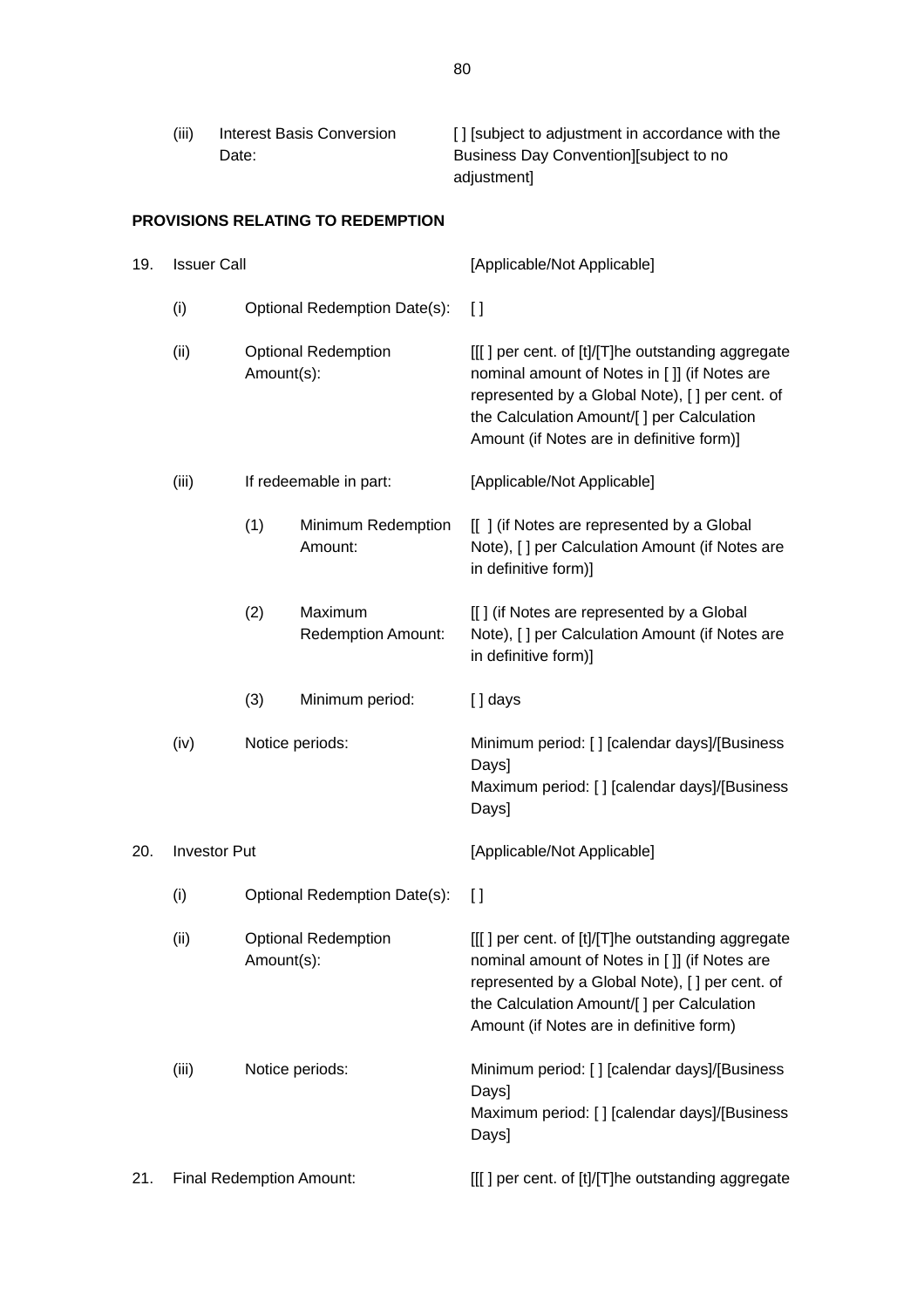nominal amount of Notes in [ ]] (if Notes are represented by a Global Note), [ ] per cent. of the Calculation Amount/[ ] per Calculation Amount (if Notes are in definitive form)]

#### **GENERAL PROVISIONS APPLICABLE TO THE NOTES**

22. Form of Notes: **[Bearer Notes:** 

Temporary Bearer Global Note exchangeable for a Permanent Bearer Global Note which is exchangeable for definitive Bearer Notes [on 60 days' notice given at any time/only upon an Exchange Event at the expense of the Issuer]].

[Temporary Bearer Global Note exchangeable for definitive Bearer Notes on and after the Exchange Date.]

[Permanent Bearer Global Note exchangeable for definitive Bearer Notes [on 60 days' notice given at any time/only upon an Exchange Event at the expense of the Issuer]].

[Registered Notes:

Regulation S Global Note ([ ] of the Nominal Amount registered in the name of a nominee for [a common depositary for Euroclear and Clearstream, Luxembourg/a common safekeeper for Euroclear and Clearstream, Luxembourg])/Rule 144A Global Note[s] ([ ] of the Nominal Amount) registered in the name of a nominee for DTC]

| 23. | New Global Note ("NGN"):   | [Yes/No]                                                                               |
|-----|----------------------------|----------------------------------------------------------------------------------------|
| 24. | <b>Calculation Agent:</b>  | [ ]/[Not Applicable]                                                                   |
| 25. | Determination Agent:       | [ ]/[Not Applicable]                                                                   |
| 26. | U.S. Selling Restrictions: | [Reg. S. Compliance Category 2; TEFRA<br>D/TEFRA C/TEFRA Not Applicable; Rule<br>144A1 |

Signed on behalf of the Issuer: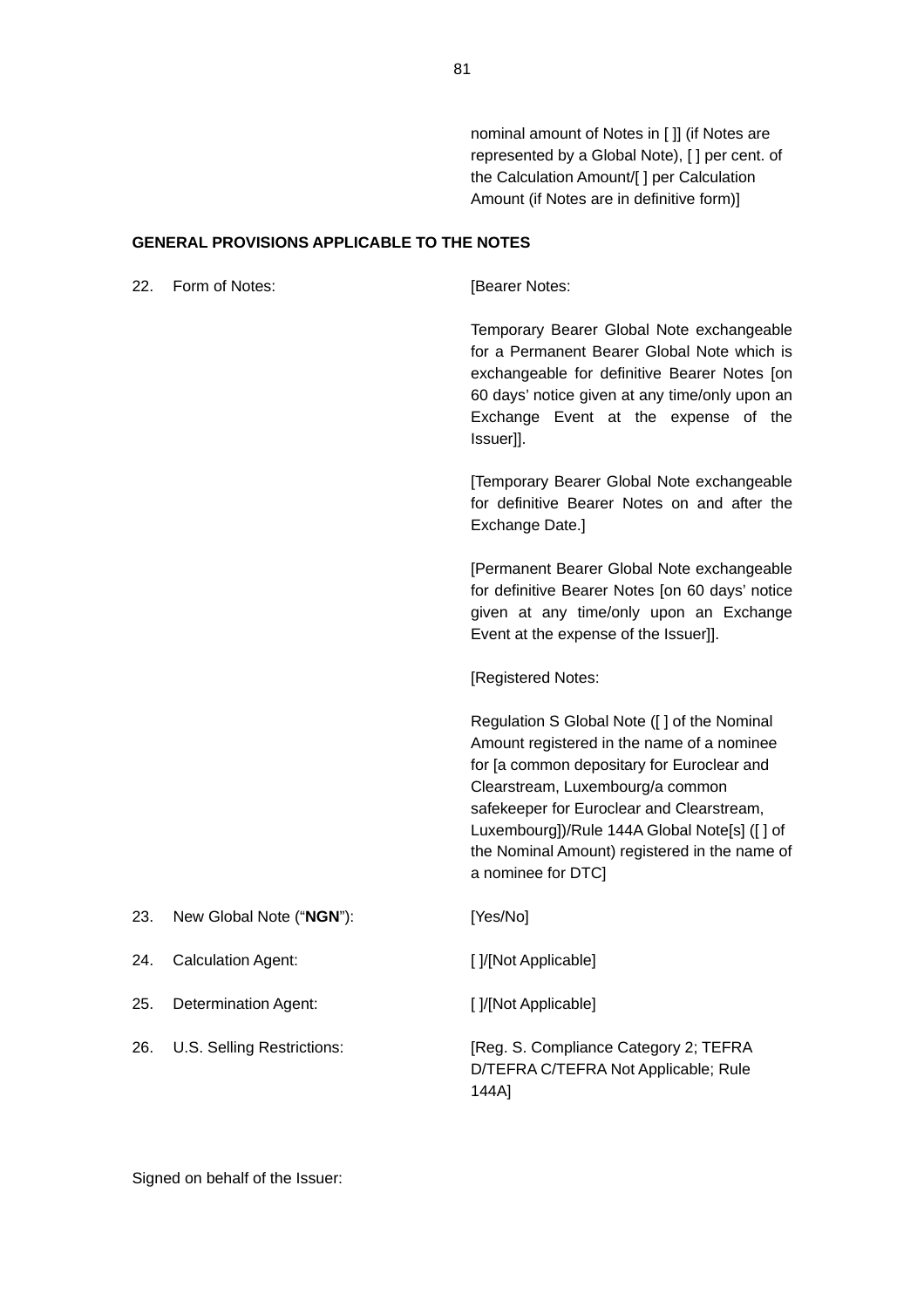By: ………………………………………………….. *Duly authorised for and on behalf of the Issuer*

–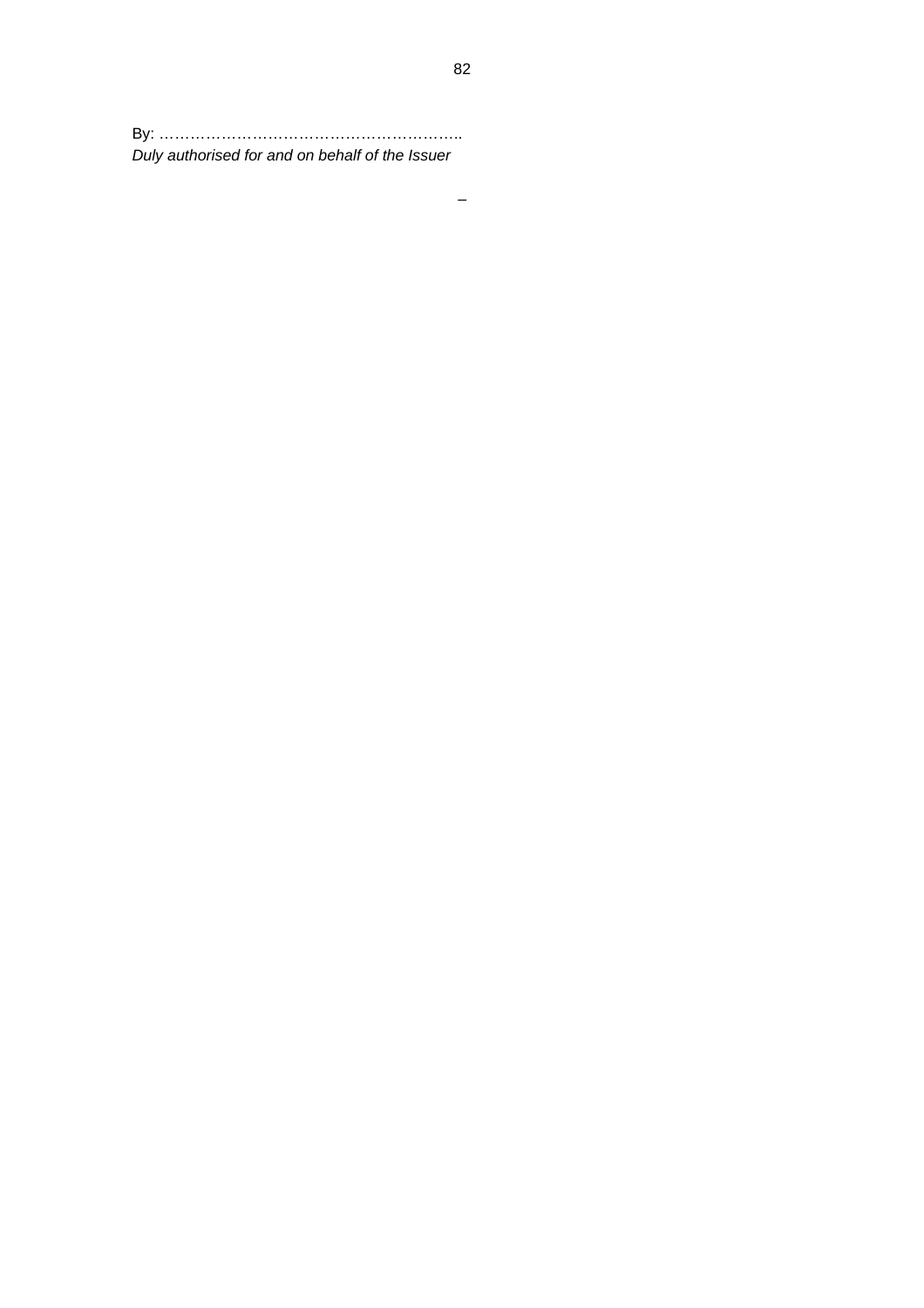# **PART B - OTHER INFORMATION**

#### **1. LISTING**

| (i)  | Listing and Admission to<br>trading:                              | Application has been made by the Issuer (or<br>on its behalf) for the Notes to be admitted to<br>trading on the London Stock Exchange's<br>Regulated Market and listing on the Official<br>List of the UK Listing Authority with effect from<br>[on or about [the Issue Date]]. |
|------|-------------------------------------------------------------------|---------------------------------------------------------------------------------------------------------------------------------------------------------------------------------------------------------------------------------------------------------------------------------|
| (ii) | Estimate of total expenses<br>related to admission to<br>trading: | l I                                                                                                                                                                                                                                                                             |

# **2. RATINGS**

Ratings: [The Notes [are expected to] have the following ratings: [S & P: [ ]] [Moody's: [ ]] [[Fitch]: [ ]]] [Not Applicable]

# **3. INTERESTS OF NATURAL AND LEGAL PERSONS INVOLVED IN THE ISSUE**

[Save for any fees payable to [ ] (the ["Dealer[s]"]/["Manager[s]"]), no person involved in the issue of the Notes has an interest material to the offer. The [Manager[s]/Dealer[s]] and their affiliates have engaged, and may in the future engage, in investment banking and/or commercial banking transactions with, and may perform other services for, the Issuer and its affiliates in the ordinary course of business.]

### **4. YIELD (***Fixed Rate Notes only***)**

Indication of yield: [ ]

# **5. OPERATIONAL INFORMATION**

- (i) ISIN Code: [ ]
- (ii) Common Code: [ ]
- (iii) CUSIP Code: [ ]
- (iv) Any clearing system(s) other than [[ ]/Not Applicable] Euroclear Bank S.A./N.V. and Clearstream Banking, S.A. and the relevant identification  $\lceil$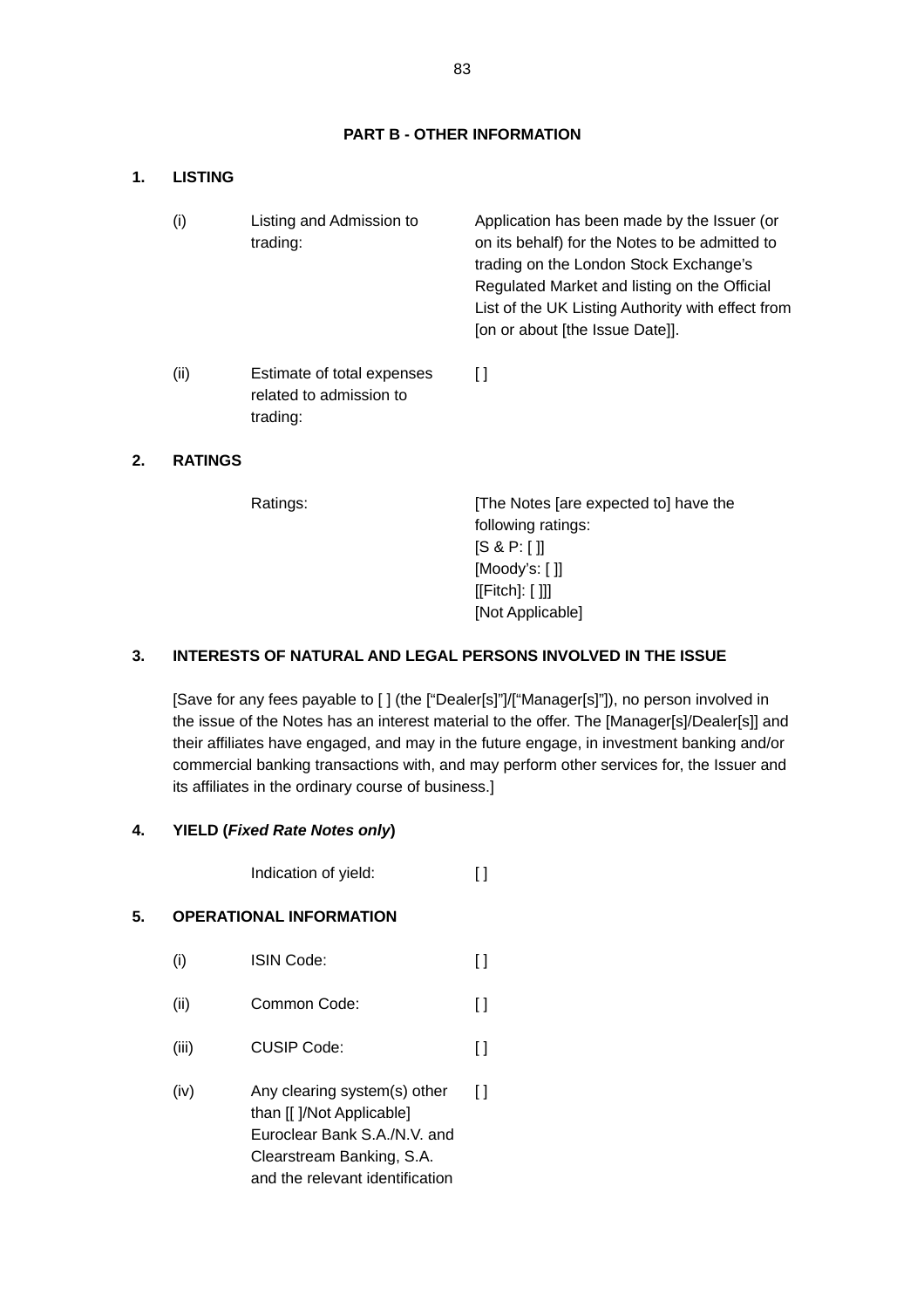number(s):

- (v) Delivery: Delivery [against/free of] payment [ ]
- (vi) Names and addresses of additional Paying Agent(s) (if any):  $\overline{1}$

# **6. U.S. TAX INFORMATION (144A OFFERINGS ONLY)**

- (i) Original Issue Discount: [Yes/No]
- (ii) Contingent Payment Debt Instrument: [Yes/No]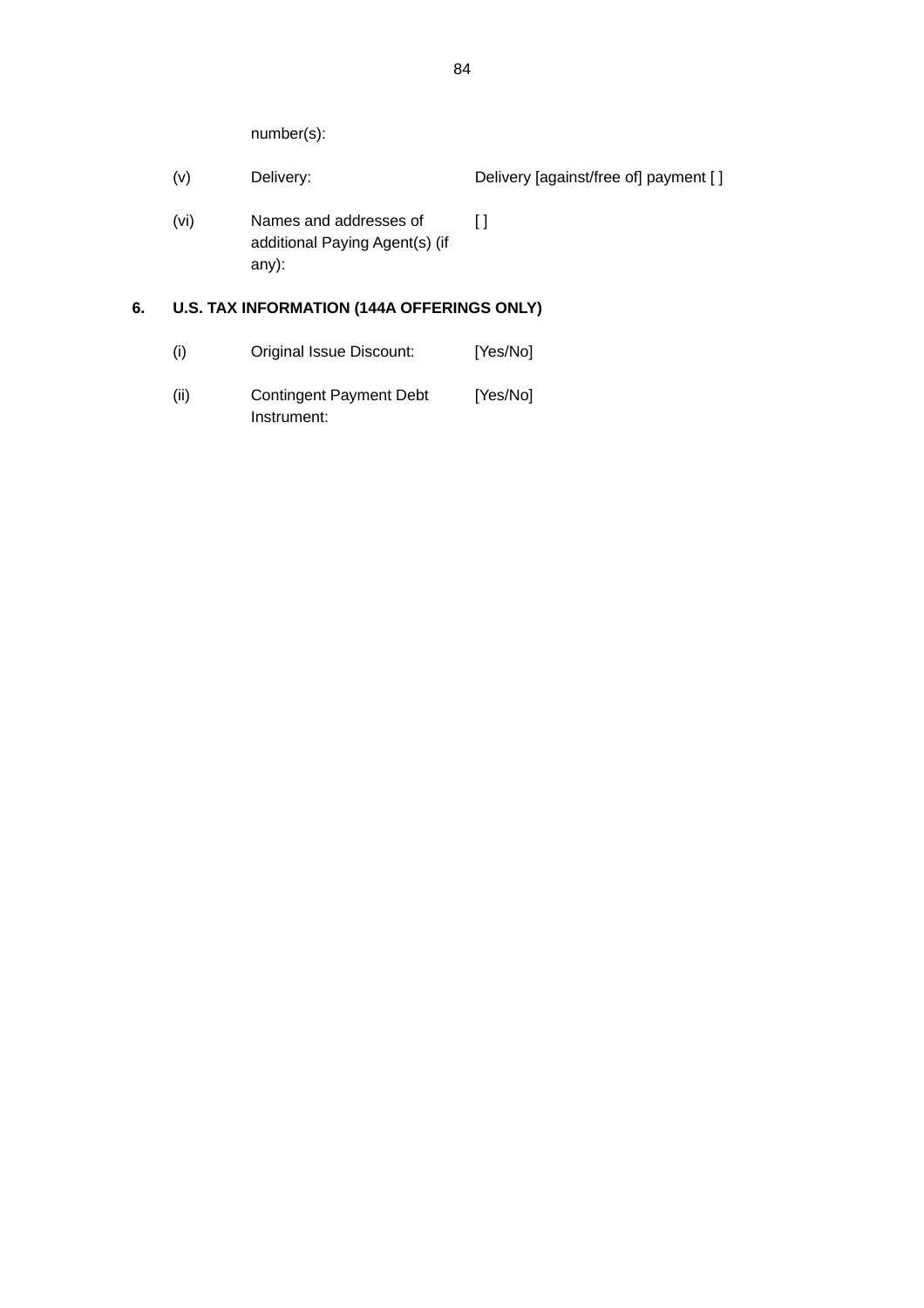# **FORM OF PRICING SUPPLEMENT**

Set out below is the form of Pricing Supplement which will be completed for each Tranche of *Exempt Notes issued under the Programme (whatever their denomination) pursuant to this Prospectus.* 

[Date]

**NO PROSPECTUS IS REQUIRED IN ACCORDANCE WITH DIRECTIVE 2003/71/EC AS AMENDED FOR THE ISSUE OF NOTES DESCRIBED BELOW. THE UK LISTING AUTHORITY HAS NEITHER APPROVED NOR REVIEWED THIS PRICING SUPPLEMENT AND THIS PRICING SUPPLEMENT SHALL NOT FORM PART OF THE BASE PROSPECTUS APPROVED BY THE UK LISTING AUTHORITY.** 

**PLEASE CAREFULLY READ THE PROSPECTUS AND THE RISK FACTORS IN THE PROSPECTUS. EACH INVESTOR SHOULD CONSULT ITS OWN FINANCIAL AND LEGAL ADVISORS ABOUT THE RISKS ASSOCIATED WITH AN INVESTMENT IN THE NOTES AND THE SUITABILITY OF AN INVESTMENT IN THE NOTES IN LIGHT OF THEIR PARTICULAR CIRCUMSTANCES.** 

### **SANTANDER UK plc**

# **Issue of [Nominal Amount of Tranche] [Title of Notes] under the U.S.\$30,000,000,000 Euro Medium Term Note Programme**

# **PART A - CONTRACTUAL TERMS**

Any person making or intending to make an offer of the Notes may only do so in circumstances in which no obligation arises for the Issuer or any Dealer to publish a prospectus pursuant to Article 3 of the Prospectus Directive or to supplement a prospectus pursuant to Article 16 of the Prospectus Directive, in each case, in relation to such offer.

This document constitutes the Pricing Supplement for the Notes described herein. This document must be read in conjunction with the Prospectus dated [ ] [and the supplement[s] to it dated [ ]] (the "**Prospectus**"). Full information on the Issuer and the offer of the Notes is only available on the basis of the combination of this Pricing Supplement and the Prospectus. Copies of the Prospectus may be obtained from http://www.santander.co.uk/uk/aboutsantander-uk/investor-relations.

Terms used herein shall be deemed to be defined as such for the purposes of the Conditions (the "**Conditions**") set forth in the Prospectus [dated [ ] which are incorporated by reference in the Prospectus].

1. Issuer: Santander UK plc

2. (i) Series Number: [ ]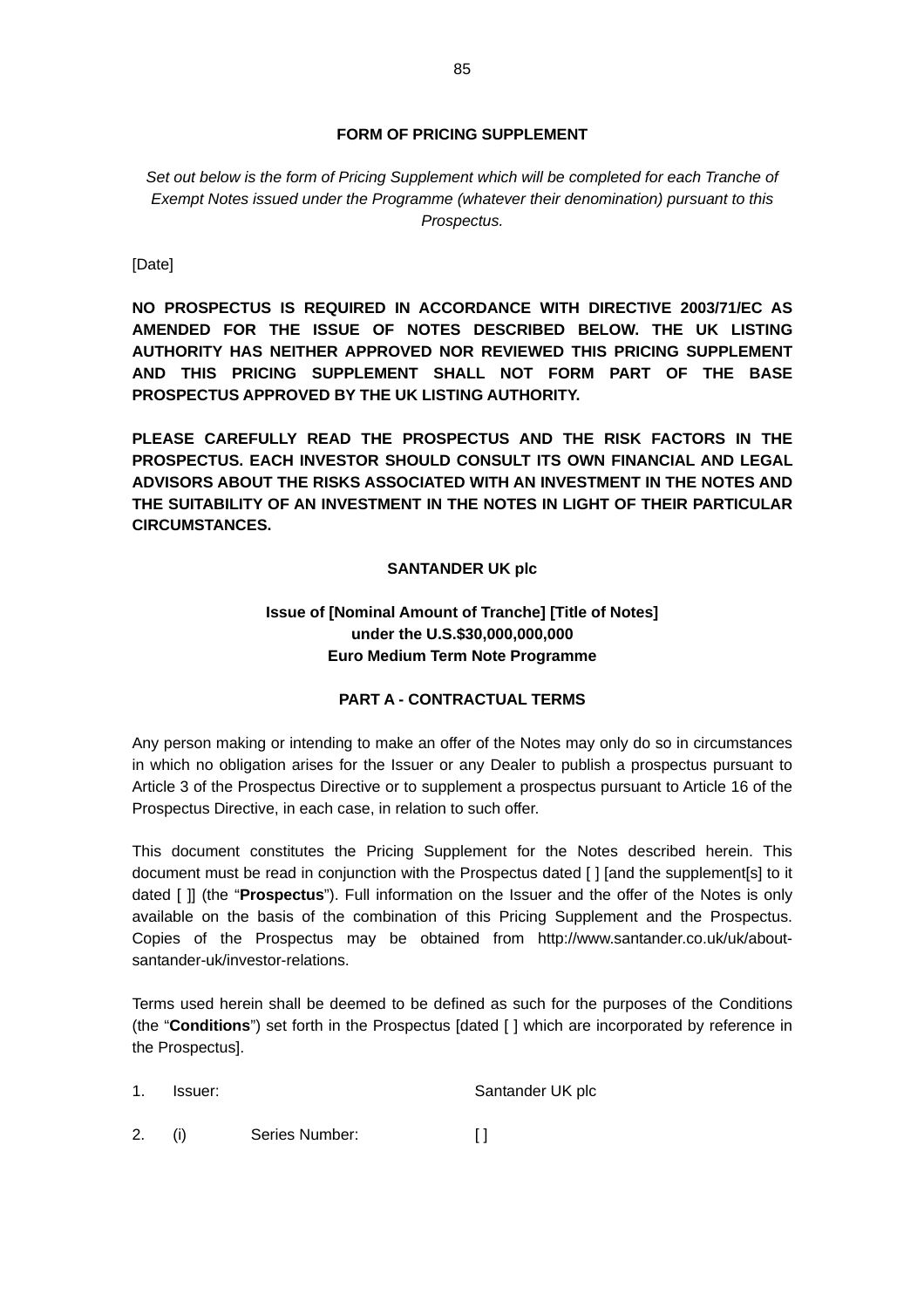|    | (ii)                  | Tranche Number:                                                              |                                                                                                                                                                                                                                                                                                       |
|----|-----------------------|------------------------------------------------------------------------------|-------------------------------------------------------------------------------------------------------------------------------------------------------------------------------------------------------------------------------------------------------------------------------------------------------|
|    | (iii)                 | Date on which the Notes will<br>be consolidated and form a<br>single Series: | The Notes will be consolidated and form a<br>single Series with [] on [the Issue<br>Date/exchange of the Temporary Bearer<br>Global Note for interests in the Permanent<br>Bearer Global Note, as referred to in<br>paragraph 22 below, which is expected to<br>occur on or about []][Not Applicable] |
| 3. |                       | <b>Specified Currency or Currencies:</b>                                     | $\begin{bmatrix} \end{bmatrix}$                                                                                                                                                                                                                                                                       |
| 4. | Nominal Amount:       |                                                                              |                                                                                                                                                                                                                                                                                                       |
|    | (i)                   | Tranche:                                                                     | $\left[ \quad \right]$                                                                                                                                                                                                                                                                                |
|    | (ii)                  | Series:                                                                      | $\begin{bmatrix} \end{bmatrix}$                                                                                                                                                                                                                                                                       |
| 5. |                       | <b>Issue Price of Tranche:</b>                                               | [] per cent. of the Nominal Amount [plus<br>accrued interest from []]                                                                                                                                                                                                                                 |
| 6. | (i)                   | <b>Specified Denominations:</b>                                              | $\left[ \ \right]$                                                                                                                                                                                                                                                                                    |
|    | (ii)                  | <b>Calculation Amount</b>                                                    | $\Box$                                                                                                                                                                                                                                                                                                |
| 7. | (i)                   | <b>Issue Date:</b>                                                           | $\left[ \begin{array}{c} \end{array} \right]$                                                                                                                                                                                                                                                         |
|    | (ii)                  | <b>Interest Commencement Date</b><br>(if different from the Issue<br>Date):  | []/Not Applicable]                                                                                                                                                                                                                                                                                    |
| 8. | <b>Maturity Date:</b> |                                                                              | [ ][not] subject to adjustment [in accordance<br>with the Business Day Convention set out in<br>paragraph 14(iii)/15(vi)/16(iii)/17(iii)]<br>below]/[Interest Payment Date falling in or<br>nearest to []]                                                                                            |
| 9. | Interest Basis:       |                                                                              | [] per cent. Fixed Rate]                                                                                                                                                                                                                                                                              |
|    |                       |                                                                              | [[] month []LIBOR/EURIBOR/HIBOR/<br>SIBOR/specify other] +/- [] per cent. Floating<br>Rate]                                                                                                                                                                                                           |
|    |                       |                                                                              | [] per cent. minus [[] month []LIBOR/<br>EURIBOR/HIBOR/SIBOR/specify other]<br>Inverse Floating Rate]                                                                                                                                                                                                 |
|    |                       |                                                                              | [] x [] month [[]LIBOR/EURIBOR/HIBOR/                                                                                                                                                                                                                                                                 |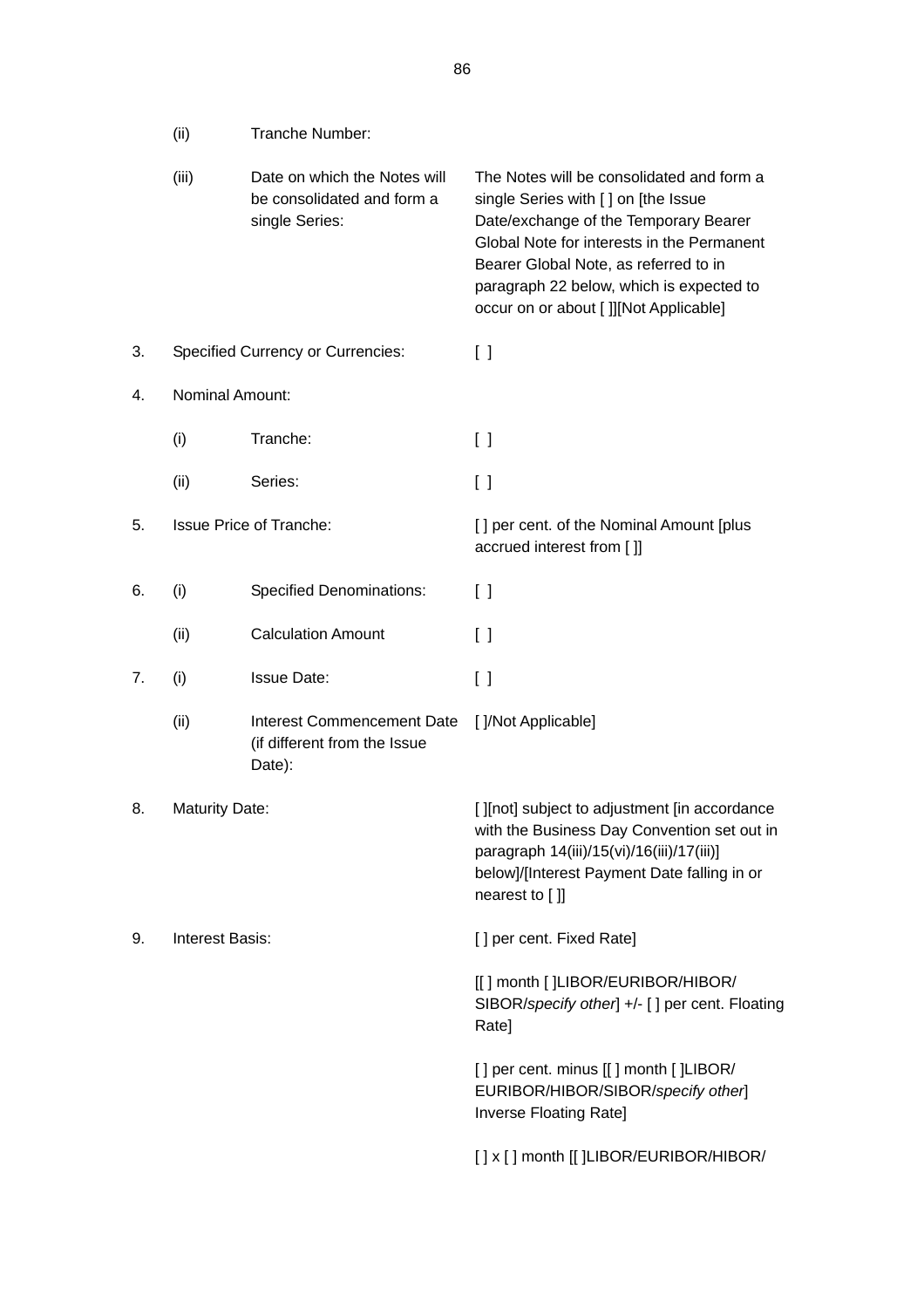SIBOR/*specify other*] Leveraged Floating Rate]

 $[ ]$  per cent. minus  $([ ] x [ ]$  month  $[ ]$  LIBOR/ EURIBOR/HIBOR/SIBOR/*specify other*]) Leveraged Inverse Floating Rate]

[Zero Coupon/Discount]

[Floating Rate: EONIA Linked Interest]

[Floating Rate: CMS Linked Interest]

[Variable Interest]

[Convertible Interest Basis]

[*specify other*]

[In respect of the period from (and including) [the Interest Commencement Date]/[] to (but excluding) ], [[ ] per cent. per annum Fixed Rate]/[[ ] month [ ]LIBOR/EURIBOR/HIBOR/SIBOR/ *specify other*] +/- [ ] per cent. Floating Rate]/[[ ] per cent. minus [ ] month [ ]LIBOR/EURIBOR/ HIBOR/SIBOR/*specify other*] Inverse Floating Rate]/ [[ ] x [ ] month [ ]LIBOR/EURIBOR/HIBOR/ SIBOR/*specify other*] Leveraged Floating Rate]/[[ ] per cent. minus ([ ] x [[ ] month [ ]LIBOR/ EURIBOR/HIBOR/SIBOR/*specify other*])

Leveraged Inverse Floating Rate]/[Floating Rate: EONIA Linked Interest]/[Floating Rate: CMS Linked Interest]] [*specify other*]

(See paragraph[s] [11/14/15/16/17/18] below)

10. Redemption/Payment Basis: Subject to any purchase and cancellation or early redemption, the Notes will be redeemed on the Maturity Date at [ ] per cent. of their nominal amount

11. Change of Interest Basis: [Applicable (See paragraphs 9 above and [14/15/17/18] below)/[Not Applicable]]

[Issuer Call]

12. Put/Call Options: [Investor Put]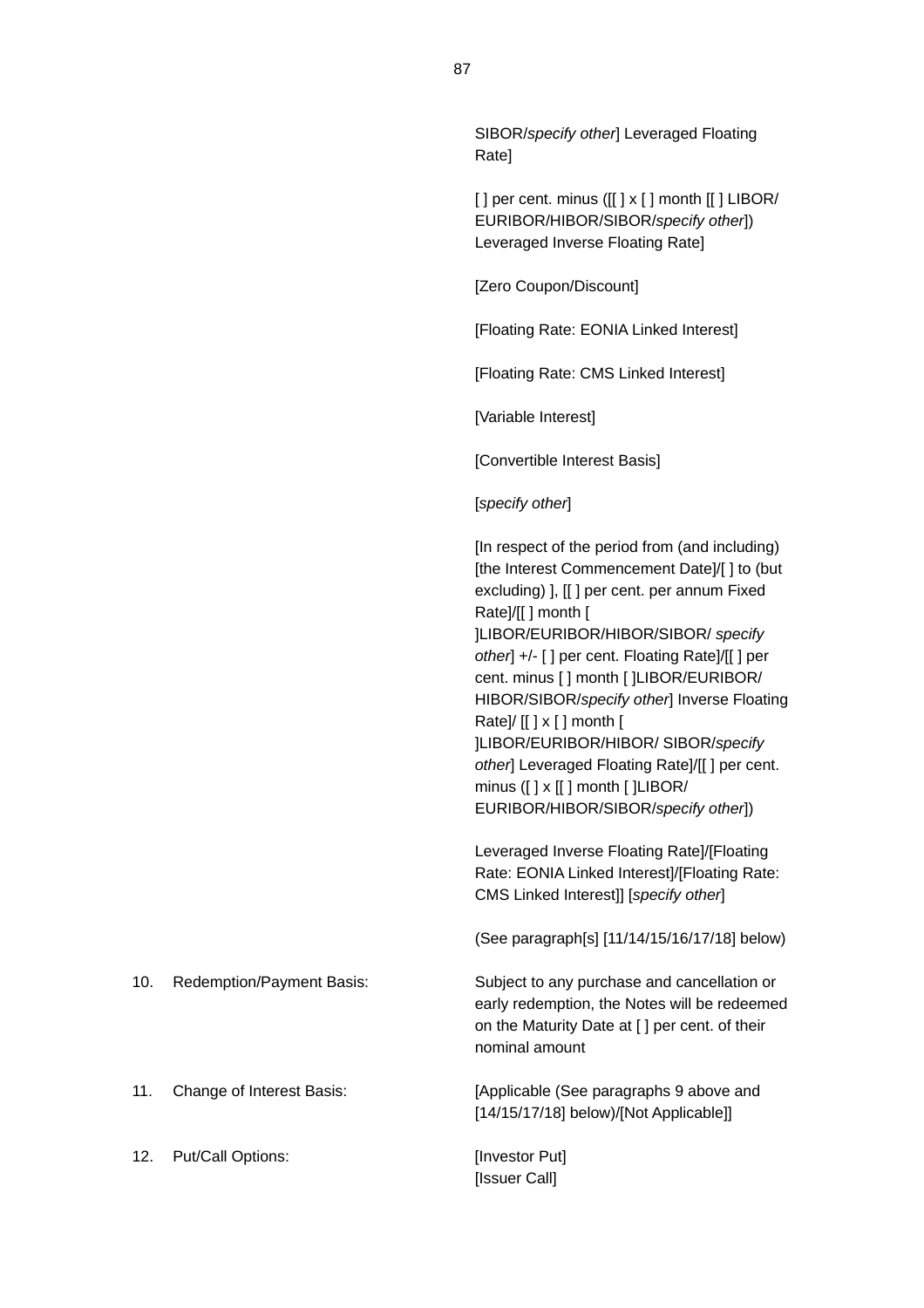|     |                 |                                                              | [(See paragraph[s] [19/20] below)]<br>[Not Applicable]                                                                                                                                      |
|-----|-----------------|--------------------------------------------------------------|---------------------------------------------------------------------------------------------------------------------------------------------------------------------------------------------|
| 13. | Notes obtained: | Date of [Board] approval for issuance of                     | [ ]/[Not Applicable]                                                                                                                                                                        |
|     |                 | PROVISIONS RELATING TO INTEREST (IF ANY) PAYABLE             |                                                                                                                                                                                             |
| 14. |                 | <b>Fixed Rate Note Provisions</b>                            | [Applicable/Not Applicable] [Applicable in<br>respect of the period from [the Interest<br>Commencement Date]/ [ ]to[ ]]                                                                     |
|     | (i)             | Rate(s) of Interest:                                         | [[] per cent. per annum payable<br>[annually/semi-annually/quarterly/[ ]] in arrear<br>on each Interest Payment Date]                                                                       |
|     |                 |                                                              | [In respect of the period from (and including)<br>[the Interest Commencement Date]/[] to (but<br>excluding) [], [] per cent. per annum Fixed<br>Rate]                                       |
|     | (ii)            | Interest Payment Date(s):                                    | [] in each year [commencing on [] and<br>ending on the Maturity Date[, subject to<br>adjustment in accordance with the Business<br>Day Convention specified in paragraph 14(iii)<br>below]] |
|     |                 |                                                              | [There will be a [short/long] first interest<br>period from, and including, the Interest<br>Commencement Date to, but excluding, []<br>(the "Stub Period")]                                 |
|     |                 |                                                              | [There will be a [short/long] final interest<br>period from, and including, [] to, but<br>excluding, the Maturity Date (the "Stub<br>Period").]                                             |
|     | (iii)           | <b>Business Day Convention:</b>                              | [Following Business Day Convention/Modified<br><b>Following Business Day</b><br><b>Convention/Preceding Business Day</b><br>Convention/specify other                                        |
|     | (iv)            | Business Day(s):<br><b>Additional Business</b><br>Centre(s): | I l<br>$\Box$                                                                                                                                                                               |
|     | (v)             | Fixed Coupon Amount(s) in<br>respect of definitive Fixed     | [[] per Calculation Amount]                                                                                                                                                                 |
|     |                 |                                                              | [In respect of the period from (and including)                                                                                                                                              |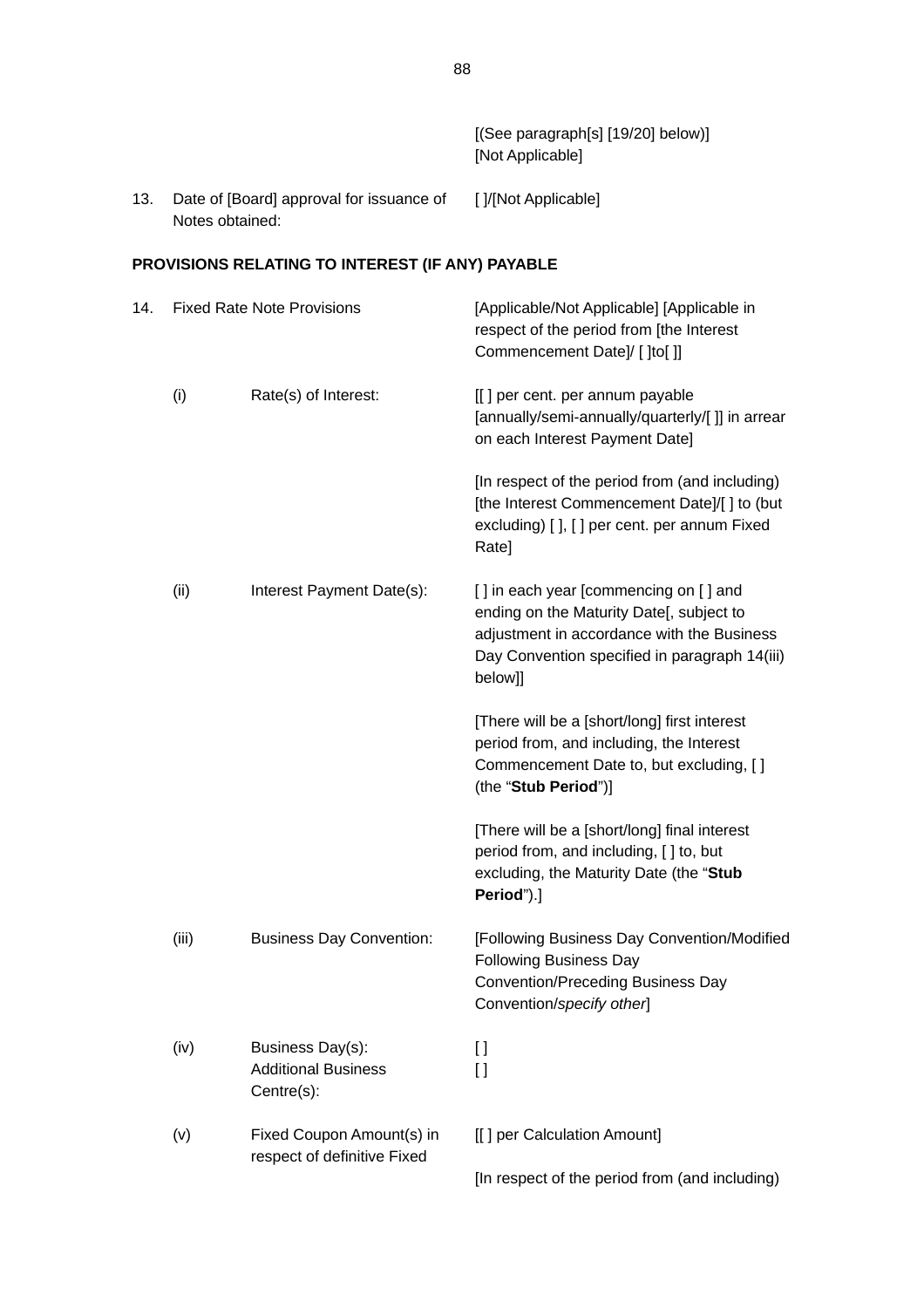|     |        | Rate Notes:                                                                                                      | [the Interest Commencement Date]/[] to (but<br>excluding) [ ], [ ] per Calculation Amount]                                                                                  |
|-----|--------|------------------------------------------------------------------------------------------------------------------|-----------------------------------------------------------------------------------------------------------------------------------------------------------------------------|
|     | (vi)   | Broken Amount(s) in respect<br>of definitive Fixed Rate Notes:                                                   | [In respect of the Stub Period, [] per<br>Calculation Amount, payable on the Interest<br>Payment Date falling on []]/[Not Applicable]                                       |
|     | (vii)  | Day Count Fraction:                                                                                              | [30/360<br>Actual/Actual (ICMA)<br>RBA Bond Basis/specify other]<br>[adjusted/unadjusted]                                                                                   |
|     | (viii) | Determination Date(s):                                                                                           | [[] in each year]/[Not Applicable]                                                                                                                                          |
|     | (ix)   | Other terms relating to the<br>method of calculating interest<br>for Fixed Rate Notes which<br>are Exempt Notes: | [None/Give details]                                                                                                                                                         |
| 15. |        | <b>Floating Rate Note Provisions</b>                                                                             | [Applicable/Not Applicable] [Applicable in<br>respect of the period from [the Interest<br>Commencement Date]/ [ ]to[ ]]                                                     |
|     | (i)    | <b>Straight Floating Rate:</b>                                                                                   | [Applicable/Not Applicable]                                                                                                                                                 |
|     | (ii)   | Inverse Floating Rate:                                                                                           | [Applicable/Not Applicable]<br>Set IFRN Rate: [] per cent.                                                                                                                  |
|     | (iii)  | Leveraged Floating Rate:                                                                                         | [Applicable/Not Applicable]<br>Leverage Factor: []                                                                                                                          |
|     | (iv)   | Leveraged Inverse Floating                                                                                       | [Applicable/Not Applicable]                                                                                                                                                 |
|     |        | Rate:                                                                                                            | Leverage Factor: []                                                                                                                                                         |
|     |        |                                                                                                                  | Set IFRN Rate: [] per cent.                                                                                                                                                 |
|     | (v)    | Interest Period(s)/<br>Interest Payment Dates:                                                                   | $\mathbf{I}$<br>[There will be a [short/long] first interest<br>period from, and including, the Interest<br>Commencement Date to, but excluding, []<br>(the "Stub Period")] |
|     |        |                                                                                                                  | [There will be a [short/long] last interest<br>period from, and including, [] to, but<br>excluding, the Maturity Date (the "Stub<br>Period")]                               |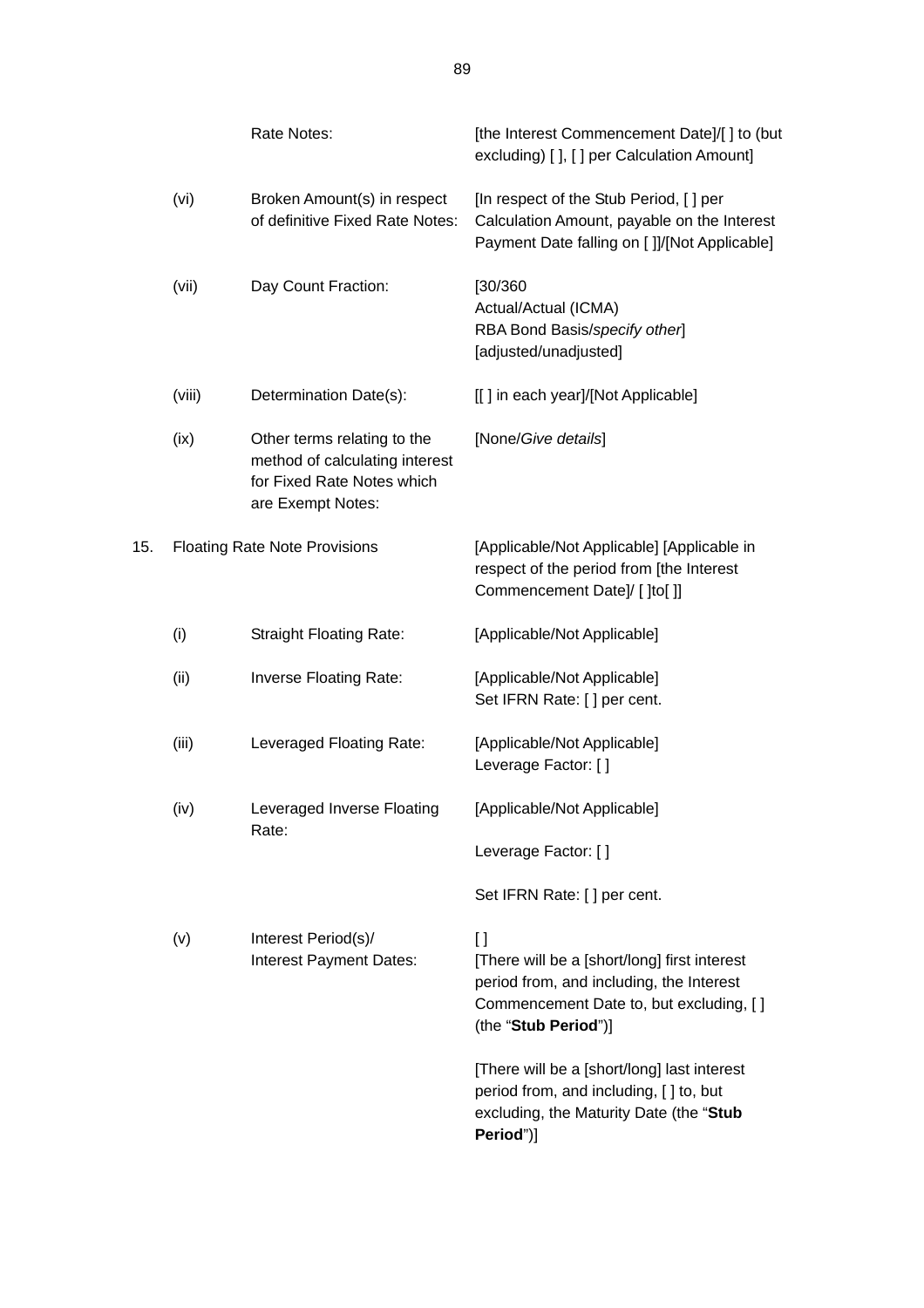| (vi)   |            | <b>Business Day Convention:</b>                                                            | [Following Business Day Convention/Modified<br><b>Following Business Day</b><br><b>Convention/Preceding Business Day</b><br>Convention/Floating Rate Convention/specify<br>other] |
|--------|------------|--------------------------------------------------------------------------------------------|-----------------------------------------------------------------------------------------------------------------------------------------------------------------------------------|
| (vii)  | Centre(s): | Business Day(s):<br><b>Additional Business</b>                                             | $\mathfrak{g}$<br>$\Box$                                                                                                                                                          |
| (viii) |            | Manner in which the Rate of<br><b>Interest and Interest Amount</b><br>is to be determined: | [Screen Rate Determination/ISDA<br>Determination/specify other]                                                                                                                   |
| (ix)   |            | Screen Rate Determination:                                                                 |                                                                                                                                                                                   |
|        | (A)        | Reference Rate:                                                                            | $[[]$ month $[$<br>]LIBOR/EURIBOR/HIBOR/SIBOR]/[EONIA]/<br>[CMS Reference Rate/specify other]                                                                                     |
|        | (B)        | Interest<br>Determination<br>Date(s):                                                      | $\left[\right]$                                                                                                                                                                   |
|        | (C)        | <b>Relevant Screen</b><br>Page:                                                            | $\Box$                                                                                                                                                                            |
|        | (D)        | Interpolation for Stub<br>Period:                                                          | [Applicable for the Stub Period]/[Not<br>Applicable]                                                                                                                              |
|        |            |                                                                                            | Reference Rate 1: [[ ] month [<br>]LIBOR/EURIBOR/HIBOR/SIBOR/spe<br>cify other]/[Not Applicable]                                                                                  |
|        |            |                                                                                            | Relevant Screen Page 1: [ ]/[Not<br>Applicable]                                                                                                                                   |
|        |            |                                                                                            | Reference Rate 2: [[ ] month [<br>]LIBOR/EURIBOR/HIBOR/SIBOR/spe<br>cify other]/[Not Applicable]                                                                                  |
|        |            |                                                                                            | Relevant Screen Page 2: [ ]/[Not<br>Applicable] ]/Not Applicable]                                                                                                                 |
|        | (E)        | <b>Reference Currency:</b>                                                                 | [[ ]/Not Applicable]                                                                                                                                                              |
|        | (F)        | <b>Relevant Centre:</b>                                                                    | [[ ]/Not Applicable]                                                                                                                                                              |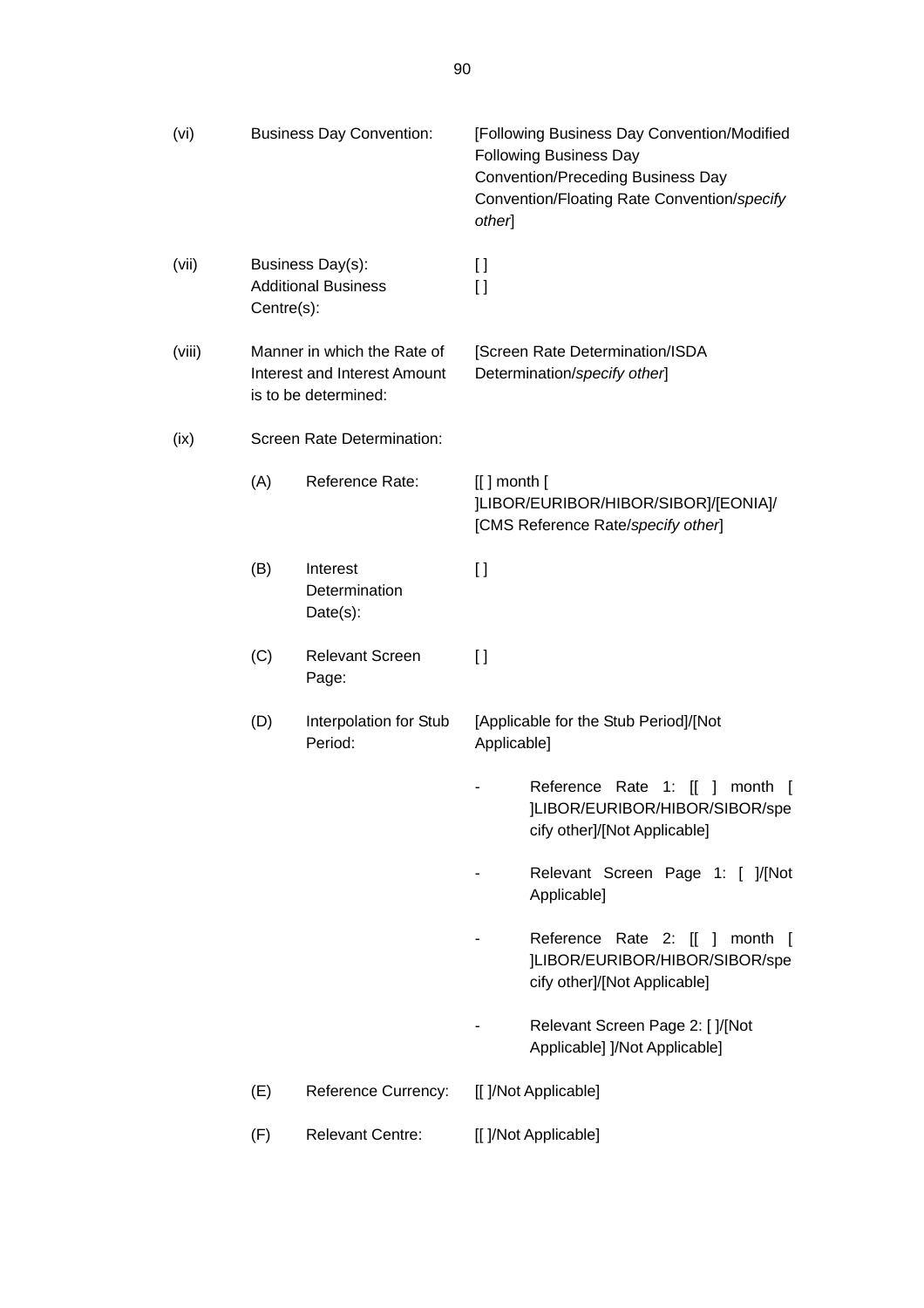|                   | (G)        | <b>Designated Maturity:</b>                   |             | [[ ]/Not Applicable]                                                                                                                                                                     |
|-------------------|------------|-----------------------------------------------|-------------|------------------------------------------------------------------------------------------------------------------------------------------------------------------------------------------|
|                   | (H)        | <b>Determination Time:</b>                    |             | [[] [a.m./p.m.] ([] time)]/[Not Applicable]                                                                                                                                              |
|                   | (1)        | <b>CMS Rate Fixing</b><br>Centre(s):          | $\Box$      |                                                                                                                                                                                          |
| (x)               |            | ISDA Determination:                           |             |                                                                                                                                                                                          |
|                   | (A)        | <b>Floating Rate Option:</b>                  | $\Box$      |                                                                                                                                                                                          |
|                   | (B)        | <b>Designated Maturity:</b>                   | $\lceil$    |                                                                                                                                                                                          |
|                   | (C)        | <b>Reset Date:</b>                            |             | [] [, subject to adjustment in accordance with<br>the Reset Date Business Day Convention<br>referred to in E) below]                                                                     |
|                   | (D)        | Interpolation for Stub<br>Period:             | Applicable] | Applicable for the Stub Period]/[Not                                                                                                                                                     |
|                   |            |                                               |             | Floating Rate Option 1: []                                                                                                                                                               |
|                   |            |                                               |             | Designated Maturity 1: []                                                                                                                                                                |
|                   |            |                                               |             | Reset Date 1: [ ] [, subject<br>to<br>adjustment in accordance with the<br>Reset Date Business Day Convention<br>referred to in (E) below]                                               |
|                   |            |                                               |             | Floating Rate Option 2: []                                                                                                                                                               |
|                   |            |                                               |             | Designated Maturity 2: []                                                                                                                                                                |
|                   |            |                                               |             | Reset Date 2: [ ] [, subject to<br>adjustment in accordance with the<br><b>Reset Date Business Day Convention</b><br>referred to in (E) below]                                           |
|                   | (E)        | <b>Reset Date Business</b><br>Day Convention: | $other$ ]   | [Following Business Day Convention/Modified<br><b>Following Business Day</b><br><b>Convention/Preceding Business Day</b><br>Convention/Floating Rate Convention/specify                  |
| (x <sub>i</sub> ) | Margin(s): |                                               |             | [[plus/minus] [] per cent. per annum]<br>[In respect of the period from (and including)<br>[the Interest Commencement Date]/[ ] to (but<br>excluding) [ ], [plus/minus][ ] per cent. per |

91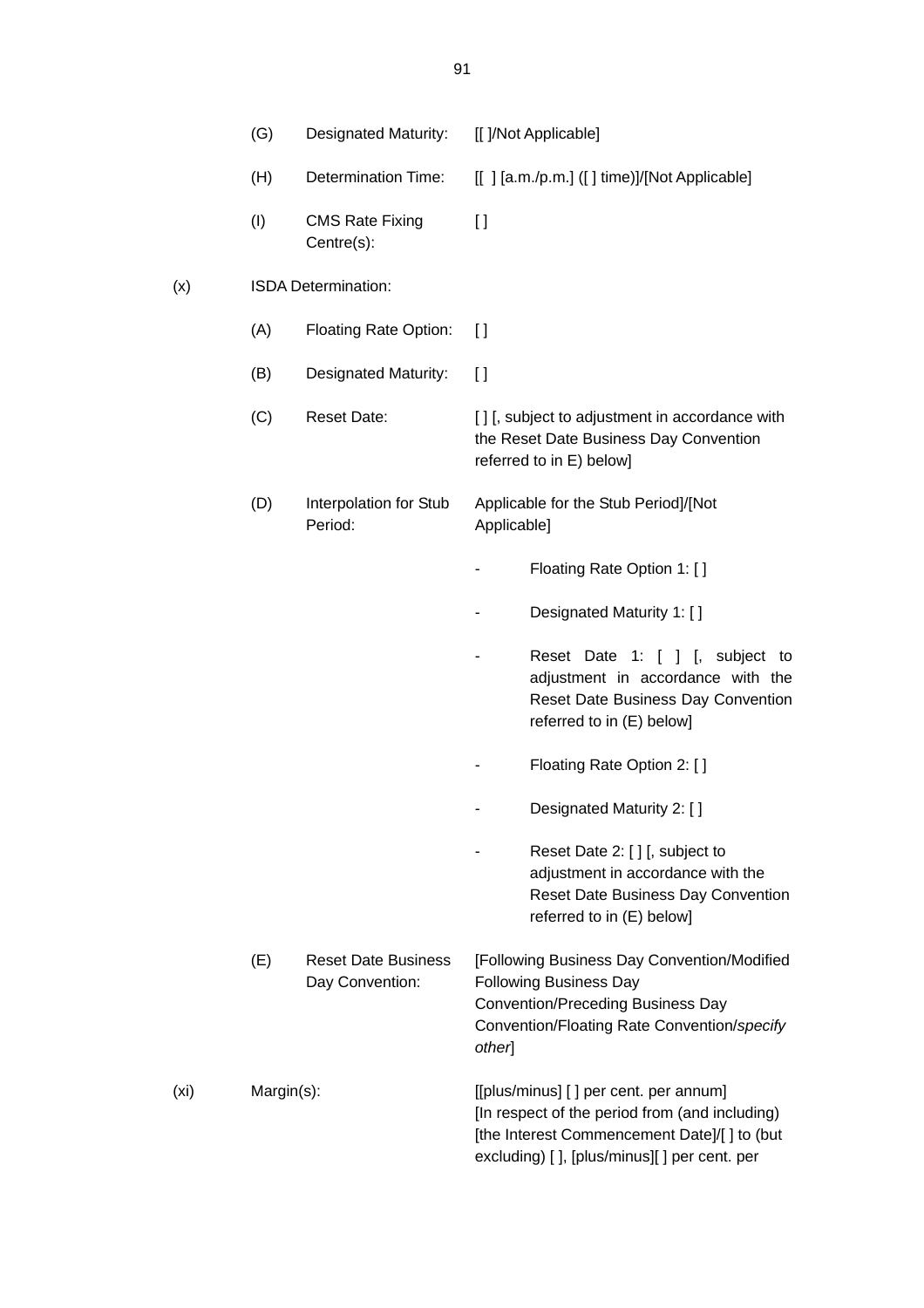|     | (xii)  | Minimum Rate of Interest:                                                                                                                                                                                                                 | [] per cent. per annum                                                                                                                                                                     |
|-----|--------|-------------------------------------------------------------------------------------------------------------------------------------------------------------------------------------------------------------------------------------------|--------------------------------------------------------------------------------------------------------------------------------------------------------------------------------------------|
|     | (xiii) | Maximum Rate of Interest:                                                                                                                                                                                                                 | [] per cent. per annum                                                                                                                                                                     |
|     | (xiv)  | Day Count Fraction:                                                                                                                                                                                                                       | [Actual/Actual (ISDA)<br>Actual/Actual (ICMA)<br>Actual/365 (Fixed)<br>Actual/360<br>[30/360][360/360][Bond Basis]<br>30E/360<br>30E/360 (ISDA)<br>specify other]<br>[adjusted/unadjusted] |
|     | (xv)   | Determination Date(s):                                                                                                                                                                                                                    | [[] in each year]/[Not Applicable]                                                                                                                                                         |
|     | (ix)   | Fallback provisions, rounding<br>provisions and any other<br>terms relating to the method<br>of calculating interest on<br><b>Floating Rate Notes which</b><br>are Exempt Notes, if different<br>from those set out in the<br>Conditions: | $\Box$                                                                                                                                                                                     |
| 16. |        | Zero Coupon/Discount Note<br>Provisions                                                                                                                                                                                                   | [Applicable/Not Applicable]                                                                                                                                                                |
|     | (i)    | <b>Stated Yield:</b>                                                                                                                                                                                                                      | [] per cent. per annum                                                                                                                                                                     |
|     | (ii)   | <b>Issue Price:</b>                                                                                                                                                                                                                       | $\mathbf{I}$                                                                                                                                                                               |
|     | (iii)  | <b>Business Day Convention:</b>                                                                                                                                                                                                           | [Following Business Day Convention/Modified<br><b>Following Business Day</b><br><b>Convention/Preceding Business Day</b><br>Convention]                                                    |
|     | (iv)   | Business Day(s):<br><b>Additional Business</b><br>Centre(s):                                                                                                                                                                              | I l<br>$\Box$                                                                                                                                                                              |
|     | (v)    | Day Count Fraction in relation<br>to Early Redemption Amounts<br>and late payment:                                                                                                                                                        | [Actual/Actual (ICMA)<br>30/360<br>Actual/360<br>Actual/365 (Fixed)<br>specify other]                                                                                                      |

annum]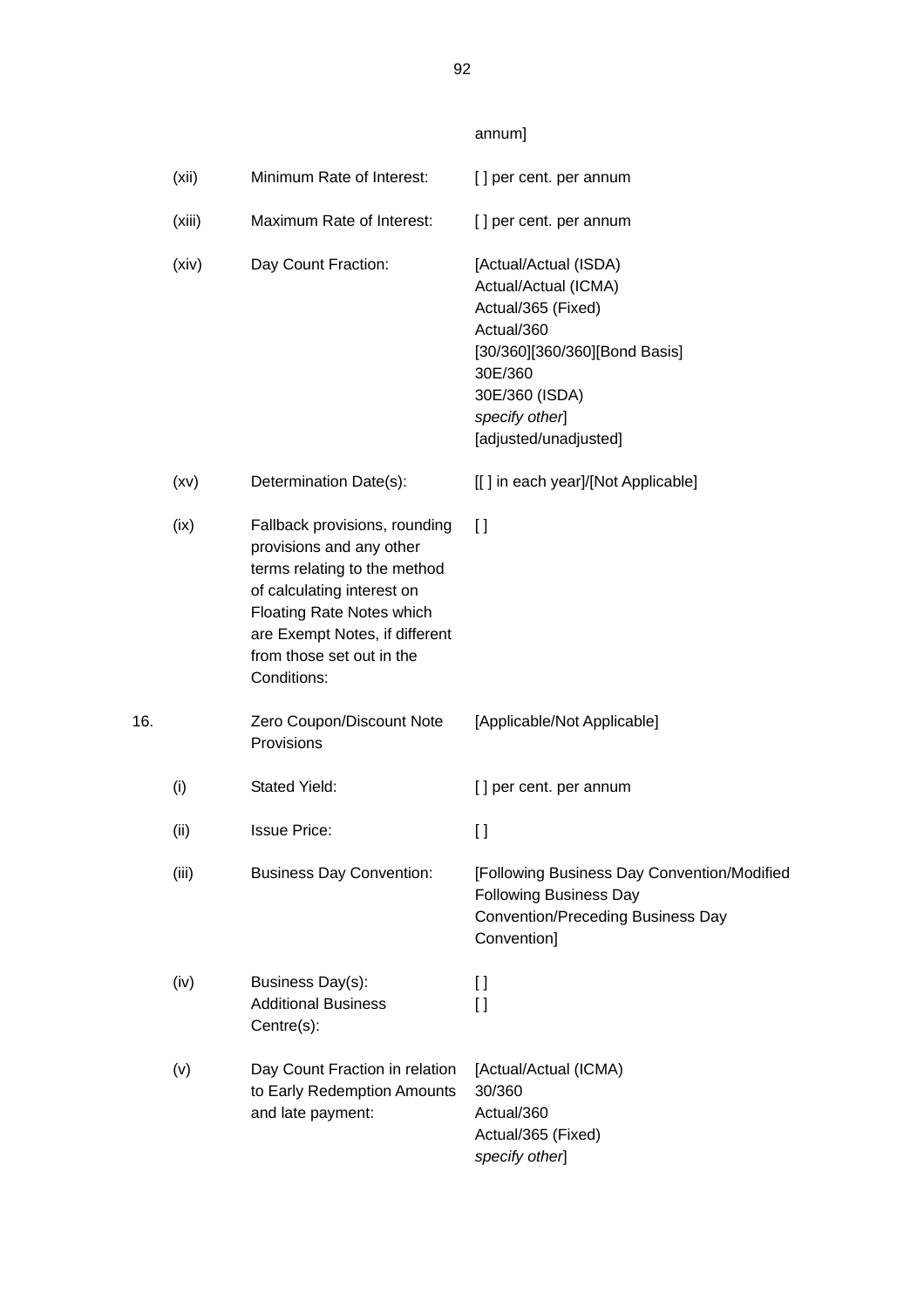|     |      |        |                                                                                                                | [adjusted/unadjusted]                                                                                                                                                                                                                                        |
|-----|------|--------|----------------------------------------------------------------------------------------------------------------|--------------------------------------------------------------------------------------------------------------------------------------------------------------------------------------------------------------------------------------------------------------|
|     | (vi) | Notes: | Any other formula/basis of<br>determining amount payable<br>for Zero Coupon/Discount<br>Notes which are Exempt | $\Box$                                                                                                                                                                                                                                                       |
| 17. |      |        | Variable Interest Note Provisions                                                                              | [Applicable/Not Applicable]                                                                                                                                                                                                                                  |
|     | (i)  |        | Accrual Interest Rate(s):                                                                                      | [[] per cent. Fixed Rate]<br>[[[ ]LIBOR/EURIBOR/HIBOR/SIBOR/specify<br>other] +/- [] per cent. Floating Rate]<br>[specify other]<br>[In respect of the period from (and including)<br>[the Interest Commencement Date]/[ ] to (but<br>$excluding)$ [ ], [ ]] |
|     |      | (A)    | <b>Screen Rate</b><br>Determination:                                                                           | [Applicable/Not Applicable]                                                                                                                                                                                                                                  |
|     |      |        | Reference Rate:                                                                                                | $[[[]]$ month $[$<br>]LIBOR/EURIBOR/HIBOR/SIBOR/specify<br>other]/Not Applicable]                                                                                                                                                                            |
|     |      |        | Interest<br>Determination<br>Date(s):                                                                          | [[ ]/Not Applicable]                                                                                                                                                                                                                                         |
|     |      |        | <b>Relevant Screen</b><br>Page:                                                                                | [[ ]/Not Applicable]                                                                                                                                                                                                                                         |
|     |      | (B)    | ISDA Determination:                                                                                            | [Applicable/Not Applicable]                                                                                                                                                                                                                                  |
|     |      |        | <b>Floating Rate Option:</b>                                                                                   | $\Box$                                                                                                                                                                                                                                                       |
|     |      |        | Designated Maturity:                                                                                           | I l                                                                                                                                                                                                                                                          |
|     |      |        | <b>Reset Date:</b>                                                                                             | [] [, subject to adjustment in accordance with<br>the Reset Date Business Day Convention<br>referred to below]                                                                                                                                               |
|     |      |        | <b>Reset Date Business</b><br>Day Convention:                                                                  | [Following Business Day Convention/Modified<br><b>Following Business Day</b><br><b>Convention/Preceding Business Day</b><br>Convention/Floating Rate Convention/specify<br>other]                                                                            |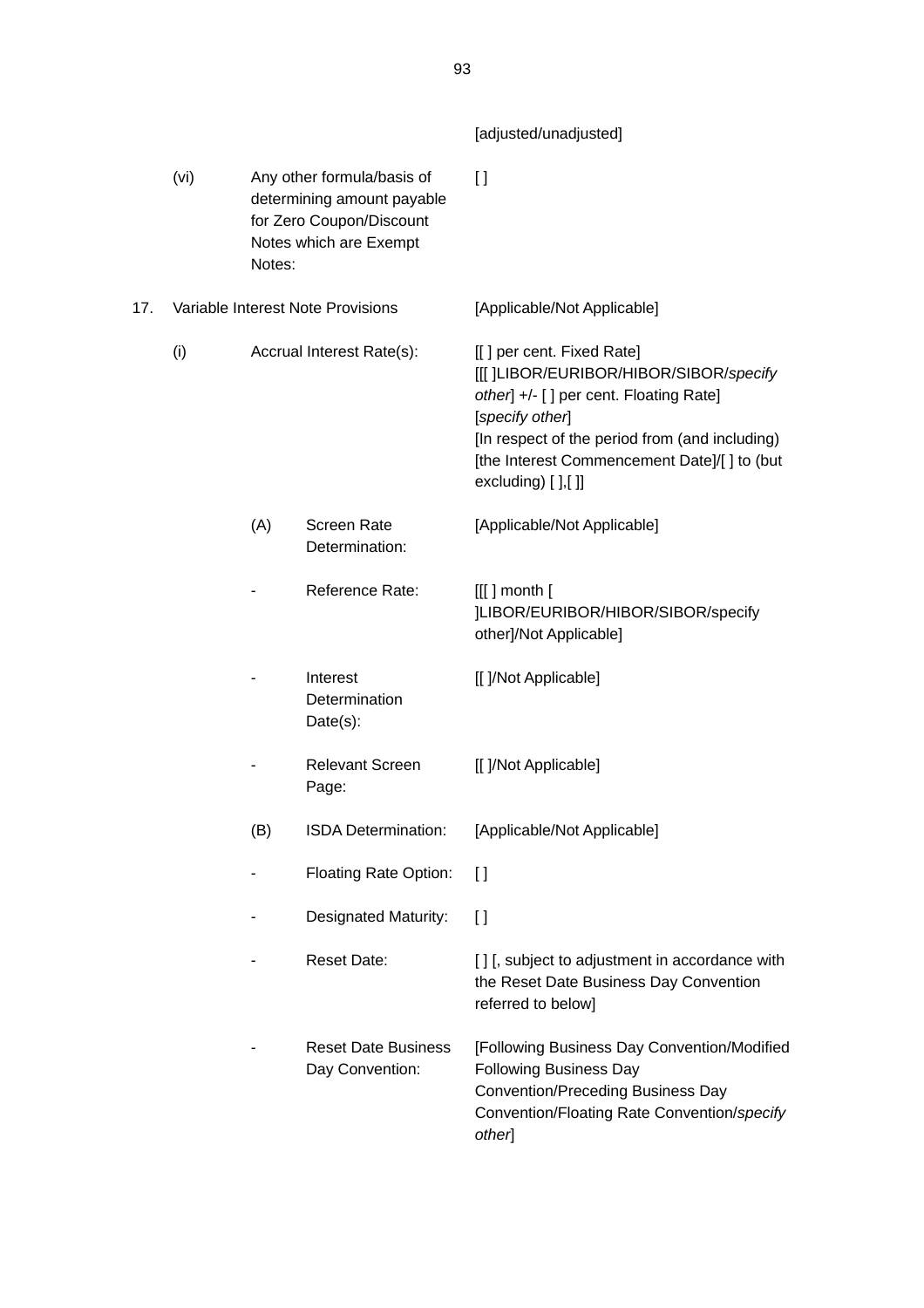|       | (C)        | Margin:                                            |                           | [ ]/[Not Applicable]                                                                                                                                                    |
|-------|------------|----------------------------------------------------|---------------------------|-------------------------------------------------------------------------------------------------------------------------------------------------------------------------|
|       | (D)        | Minimum Rate of<br>Interest:                       |                           | [[] per cent. per annum/Not Applicable]                                                                                                                                 |
|       | (E)        | Maximum Rate of<br>Interest:                       |                           | [[] per cent. per annum/Not Applicable]                                                                                                                                 |
| (ii)  |            | Interest Period(s)/Interest<br>Payment Dates:      | $\Box$                    |                                                                                                                                                                         |
| (iii) |            | <b>Business Day Convention:</b>                    | other]                    | [Following Business Day Convention/Modified<br><b>Following Business Day</b><br><b>Convention/Preceding Business Day</b><br>Convention/Floating Rate Convention/specify |
| (iv)  | Centre(s): | <b>Business Day:</b><br><b>Additional Business</b> | $\mathbf{I}$              |                                                                                                                                                                         |
| (v)   |            | Day Count Fraction:                                | $\lceil$                  |                                                                                                                                                                         |
| (vi)  |            | Determination Date(s):                             | 30/360<br>30E/360         | [Actual/Actual (ISDA)<br>Actual/Actual (ICMA)<br>Actual/365 (Fixed)<br>30E/360 (ISDA)<br>specify other]<br>[adjusted/unadjusted]                                        |
| (vii) |            | Underlying Reference Rate:                         |                           | [[] in each year]/[Not Applicable]                                                                                                                                      |
|       |            |                                                    | $[[]$ month $[$<br>other] | ]LIBOR/EURIBOR/HIBOR/SIBOR/specify<br>other]/[EONIA]/[CMS Reference Rate][specify                                                                                       |
|       |            |                                                    |                           | Relevant Screen Page: []                                                                                                                                                |
|       |            |                                                    |                           | Reference Currency: [[ ]/Not<br>Applicable] Relevant Centre: [[ ]/Not<br>Applicable]                                                                                    |
|       |            |                                                    |                           | Designated Maturity: [[ ]/Not<br>Applicable]                                                                                                                            |
|       |            |                                                    |                           | Determination Time: [[ ]/Not                                                                                                                                            |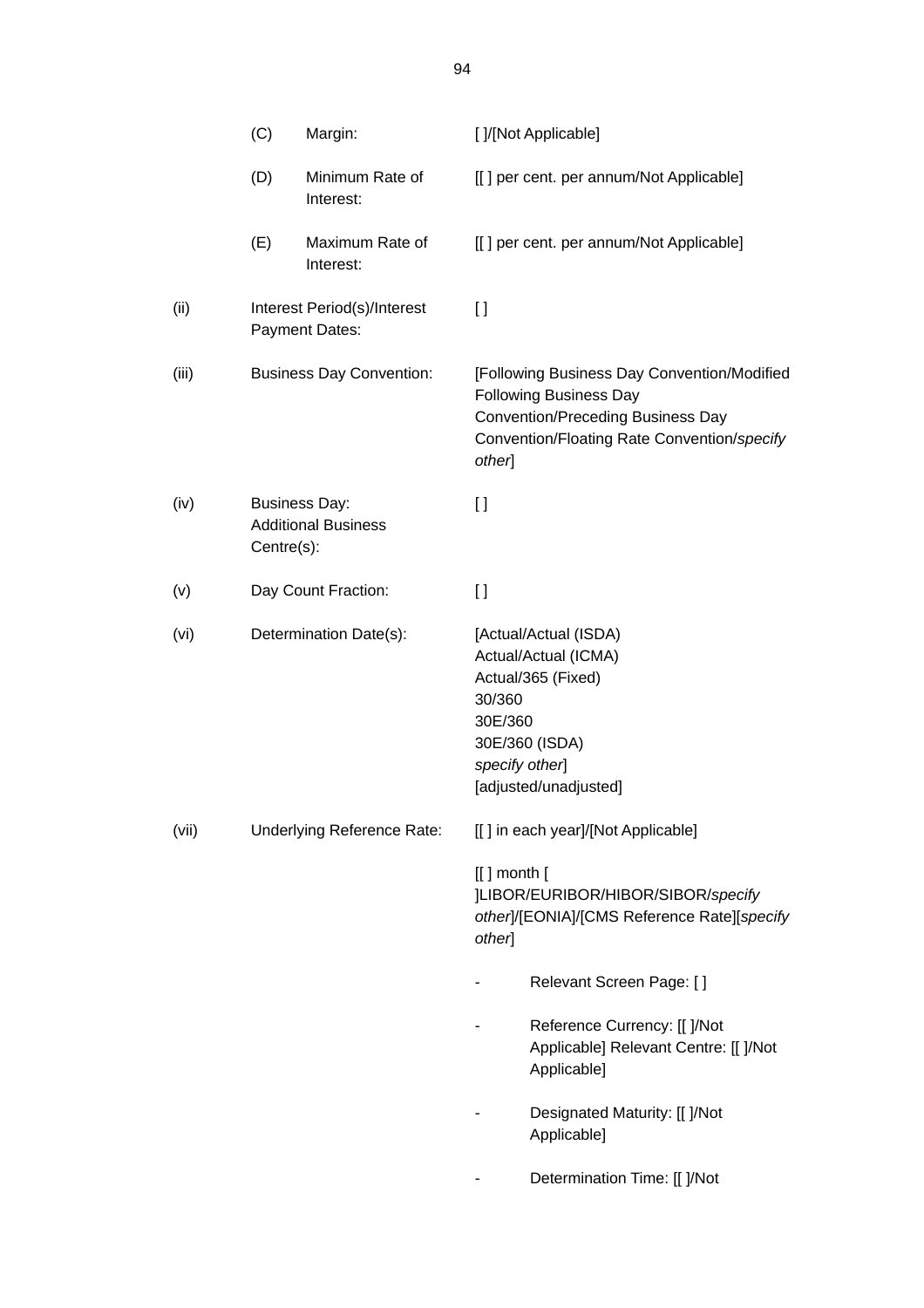Applicable]

|     | (viii)            | Lower Barrier(s):                                                                                                                                                                                                                      | $\mathfrak{g}$                                                                                                                             |
|-----|-------------------|----------------------------------------------------------------------------------------------------------------------------------------------------------------------------------------------------------------------------------------|--------------------------------------------------------------------------------------------------------------------------------------------|
|     |                   |                                                                                                                                                                                                                                        | [In respect of the period from (and including)<br>[the Interest Commencement Date]/[] to (but<br>excluding) $[]$ , $[]$                    |
|     | (ix)              | Upper Barrier(s):                                                                                                                                                                                                                      | $\mathbf{I}$                                                                                                                               |
|     |                   |                                                                                                                                                                                                                                        | [In respect of the period from (and including)<br>[the Interest Commencement Date]/[] to (but<br>excluding) $[]$ , $[]$                    |
|     | (x)               | Rate Cut-off Date:                                                                                                                                                                                                                     | [The [ ] [Fixing Business Day]/[calendar day]<br>prior to the Interest Payment Date falling at<br>the end of the relevant Interest Period] |
|     | (x <sub>i</sub> ) | <b>Additional Fixing Business</b><br>Centre:                                                                                                                                                                                           | [[ ]/Not Applicable]                                                                                                                       |
|     | (xii)             | Fallback provisions, rounding<br>provisions and any other<br>terms relating to the method<br>of calculating interest on<br>Variable Interest Notes which<br>are Exempt Notes, if different<br>from those set out in the<br>Conditions: | $\Box$                                                                                                                                     |
| 18. |                   | <b>Convertible Interest Basis Provisions:</b>                                                                                                                                                                                          | [Applicable/Not Applicable]                                                                                                                |
|     | (i)               | <b>First Interest Basis:</b>                                                                                                                                                                                                           | [[Fixed Rate/Floating Rate/Variable Interest] in<br>accordance with paragraph [14/15/17] above<br>and Condition 4(c)]                      |
|     | (ii)              | Second Interest Basis:                                                                                                                                                                                                                 | [[Fixed Rate/Floating Rate/Variable Interest]<br>[in accordance with paragraph [14/15/17]<br>above and Condition 4(c)]                     |
|     | (iii)             | <b>Interest Basis Conversion</b><br>Date:                                                                                                                                                                                              | [ ] [subject to adjustment in accordance with<br>the Business Day Convention][subject to no<br>adjustment]                                 |

# **PROVISIONS RELATING TO REDEMPTION**

| [Applicable/Not Applicable]<br>19.<br>Issuer Call |  |
|---------------------------------------------------|--|
|---------------------------------------------------|--|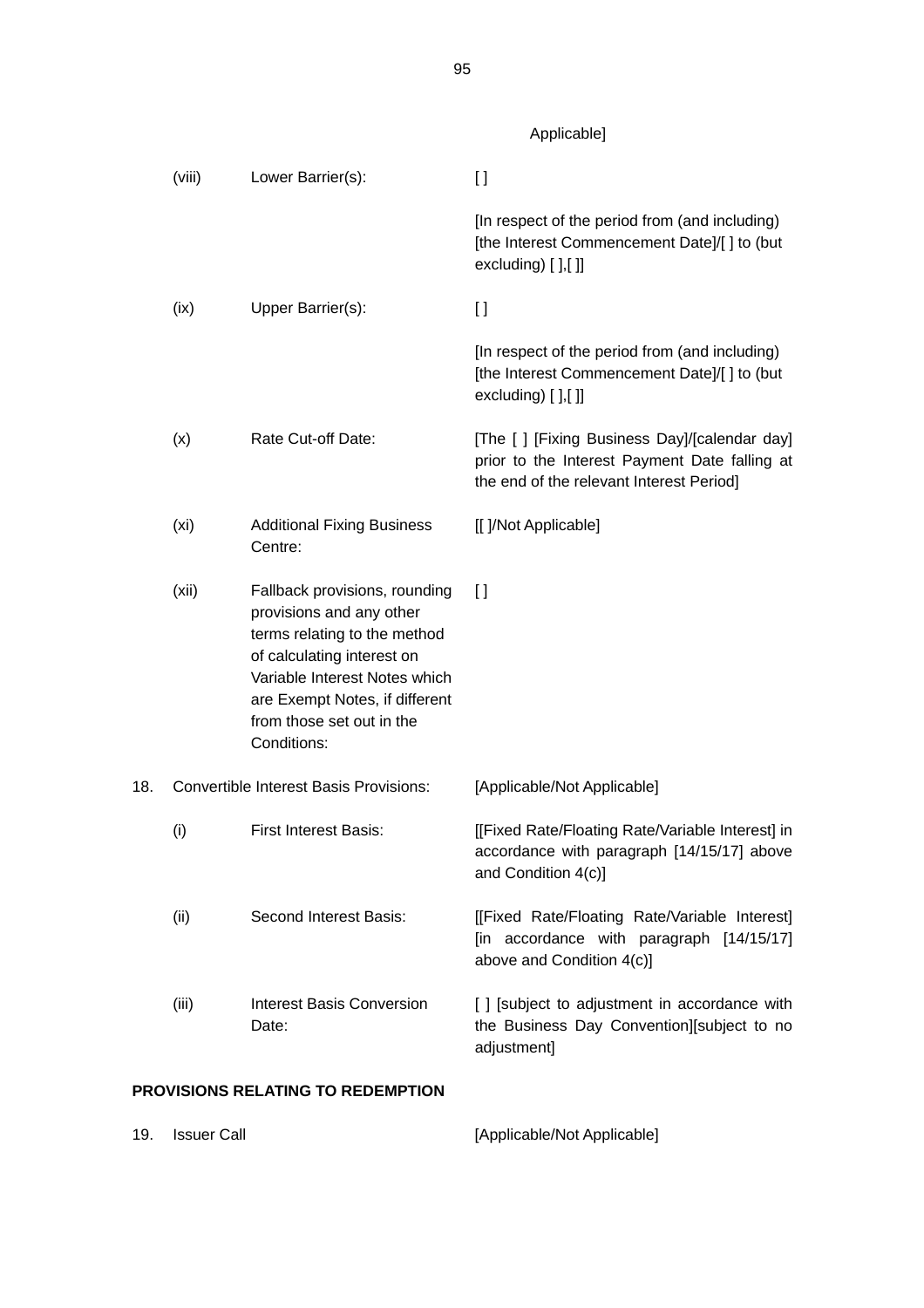|     | (ii)                | <b>Optional Redemption</b><br>Amount(s) and method of<br>calculation of such amount(s)<br>(if applicable):                                 |                                      | per cent. of [t]/[T]he outstanding<br>[[[<br>$\mathbf{I}$<br>aggregate nominal amount of Notes in [ ]] (if<br>Notes are represented by a Global Note), [ ]<br>per cent. of the Calculation Amount/[ ] per<br>Calculation Amount (if Notes are in definitive<br>form)/specify other/see Annex]  |
|-----|---------------------|--------------------------------------------------------------------------------------------------------------------------------------------|--------------------------------------|------------------------------------------------------------------------------------------------------------------------------------------------------------------------------------------------------------------------------------------------------------------------------------------------|
|     | (iii)               |                                                                                                                                            | If redeemable in part:               | [Applicable/Not Applicable]                                                                                                                                                                                                                                                                    |
|     |                     | (1)                                                                                                                                        | Minimum Redemption<br>Amount:        | [[ ] (if Notes are represented by a Global<br>Note), [ ] per Calculation Amount (if Notes are<br>in definitive form)]                                                                                                                                                                          |
|     |                     | (2)                                                                                                                                        | Maximum<br><b>Redemption Amount:</b> | [[ ] (if Notes are represented by a Global<br>Note), [ ] per Calculation Amount (if Notes are<br>in definitive form)]                                                                                                                                                                          |
|     |                     | (3)                                                                                                                                        | Minimum period:                      | [] days                                                                                                                                                                                                                                                                                        |
|     | (iv)                |                                                                                                                                            | Notice periods:                      | Minimum period: [] [calendar days]/[Business<br>Days]<br>Maximum period: [] [calendar<br>days]/[Business Days]                                                                                                                                                                                 |
| 20. | <b>Investor Put</b> |                                                                                                                                            |                                      | [Applicable/Not Applicable]                                                                                                                                                                                                                                                                    |
|     | (i)                 | Optional Redemption Date(s):<br><b>Optional Redemption</b><br>Amount(s) and method of<br>calculation of such amount(s)<br>(if applicable): |                                      | $\Box$                                                                                                                                                                                                                                                                                         |
|     | (ii)                |                                                                                                                                            |                                      | III<br>cent.<br>[t]/[T]he<br>outstanding<br>1<br>per<br>of<br>aggregate nominal amount of Notes in [ ]] (if<br>Notes are represented by a Global Note), [ ]<br>per cent. of the Calculation Amount/[ ] per<br>Calculation Amount (if Notes are in definitive<br>form) specify other/see Annex] |
|     | (iii)               |                                                                                                                                            | Notice periods:                      | Minimum period: [<br>] [calendar<br>days]/[Business Days]<br>Maximum period: [<br>] [calendar<br>days]/[Business Days]                                                                                                                                                                         |
| 21. |                     | Final Redemption Amount:                                                                                                                   |                                      | [[[] per cent. of [t]/[T]he outstanding<br>aggregate nominal amount of Notes in [ ]] (if<br>Notes are represented by a Global Note), [ ]<br>per cent. of the Calculation Amount/[ ] per<br>Calculation Amount (if Notes are in definitive<br>form)/specify other/see Annex]                    |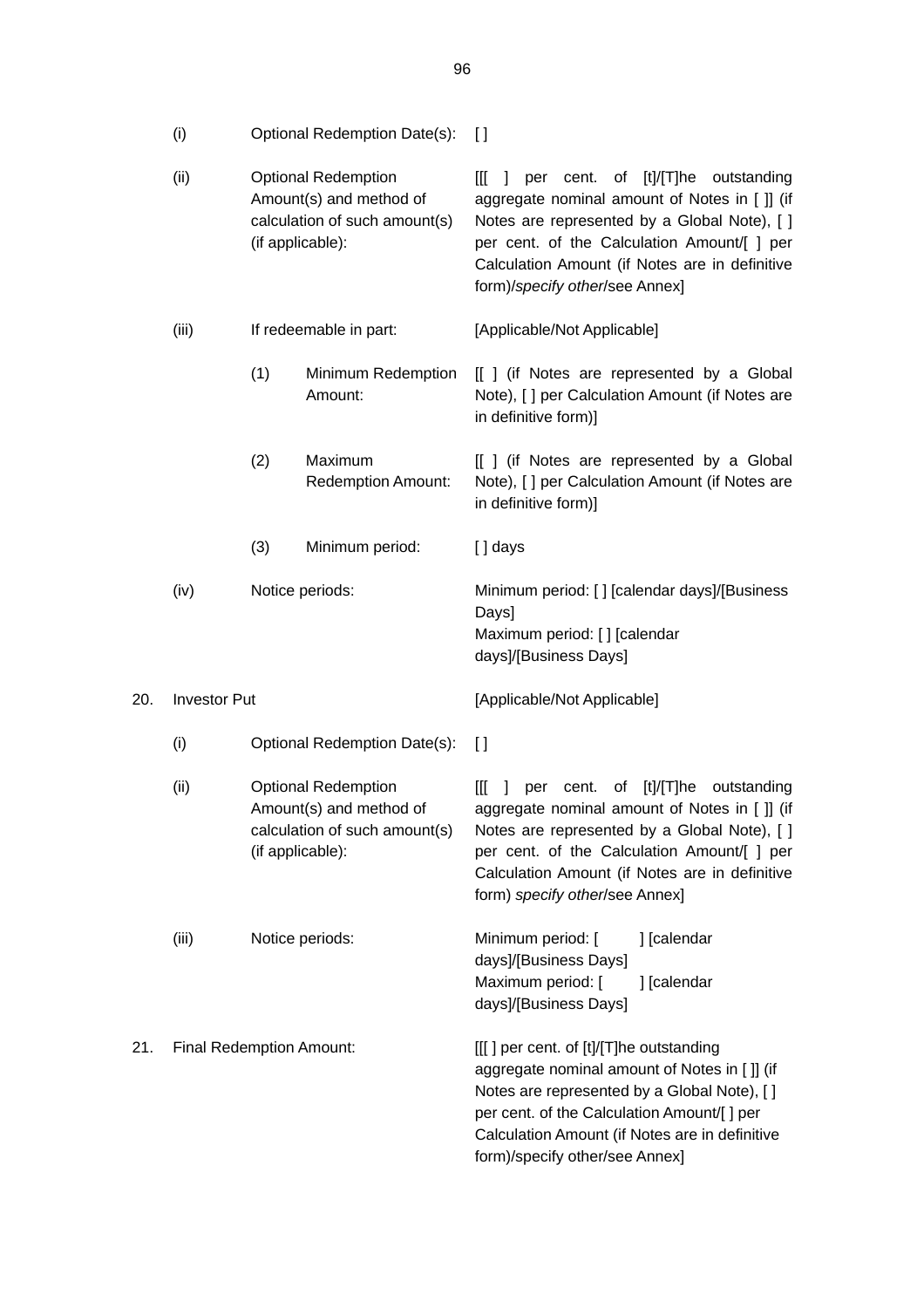# **GENERAL PROVISIONS APPLICABLE TO THE NOTES**

| 22. | Form of Notes:                     | [Bearer Notes:                                                                                                                                                                                                                                                                                                                                    |
|-----|------------------------------------|---------------------------------------------------------------------------------------------------------------------------------------------------------------------------------------------------------------------------------------------------------------------------------------------------------------------------------------------------|
|     |                                    | Temporary Bearer Global Note exchangeable<br>for a Permanent Bearer Global Note which is<br>exchangeable for definitive Bearer Notes [on<br>60 days' notice given at any time/only upon<br>an Exchange Event at the expense of the<br>Issuer]].                                                                                                   |
|     |                                    | [Temporary Bearer Global Note exchangeable<br>for definitive Bearer Notes on and after the<br>Exchange Date.]                                                                                                                                                                                                                                     |
|     |                                    | Global<br><b>Note</b><br>[Permanent<br><b>Bearer</b><br>exchangeable for definitive Bearer Notes [on<br>60 days' notice given at any time/only upon<br>an Exchange Event at the expense of the<br>Issuer]].                                                                                                                                       |
|     |                                    | [Registered Notes:                                                                                                                                                                                                                                                                                                                                |
|     |                                    | Regulation S Global Note ([ ] of the Nominal<br>Amount registered in the name of a nominee<br>for [a common depositary for Euroclear and<br>Clearstream, Luxembourg/a common<br>safekeeper for Euroclear and Clearstream,<br>Luxembourg])/Rule 144A Global Note[s] ([ ] of<br>the Nominal Amount) registered in the name<br>of a nominee for DTC] |
| 23. | New Global Note ("NGN"):           | [Yes/No]                                                                                                                                                                                                                                                                                                                                          |
| 24. | <b>Calculation Agent:</b>          | [ ]/[Not Applicable]                                                                                                                                                                                                                                                                                                                              |
| 25. | <b>Determination Agent:</b>        | [ ]/[Not Applicable]                                                                                                                                                                                                                                                                                                                              |
| 26. | U.S. Selling Restrictions:         | [Reg. S. Compliance Category 2; TEFRA<br>D/TEFRA C/TEFRA Not Applicable; Rule<br>144A]                                                                                                                                                                                                                                                            |
| 27. | Other terms or special conditions: | [Not Applicable/give details]                                                                                                                                                                                                                                                                                                                     |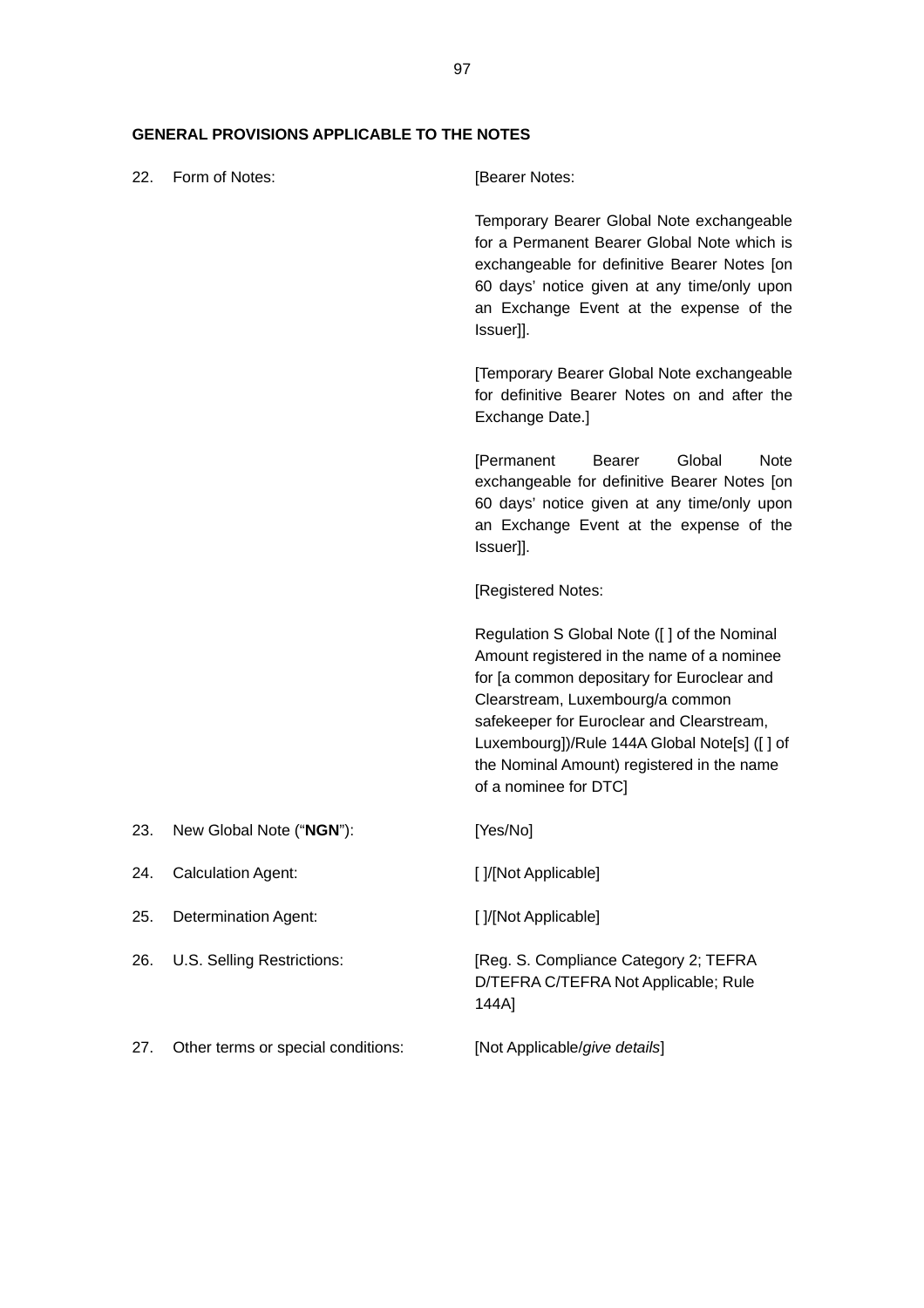Signed on behalf of the Issuer:

By: ……………………………………………… *Duly authorised for and on behalf of the Issuer*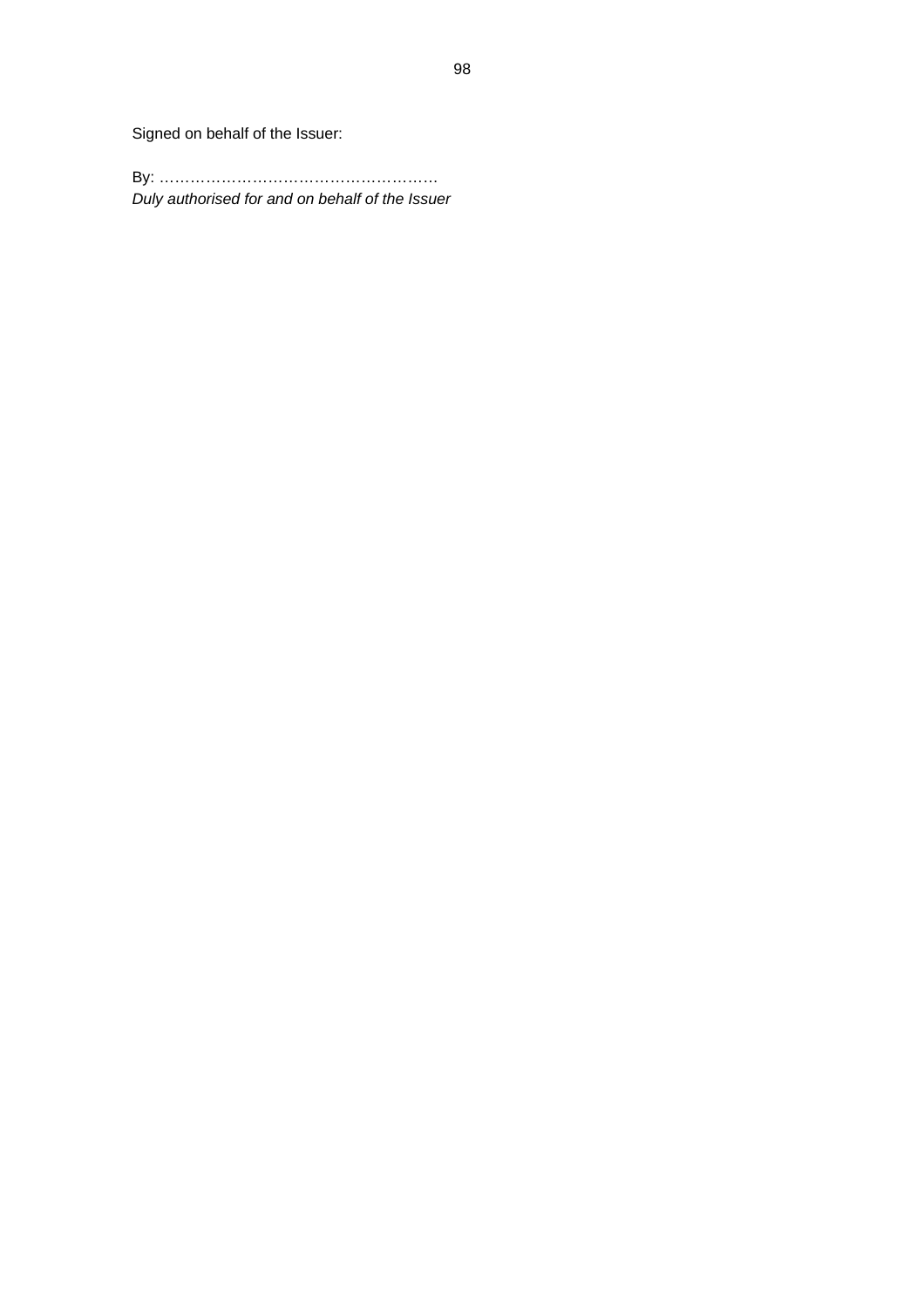# **PART B - OTHER INFORMATION**

**1. LISTING** [Not Applicable/*give details*]

 [Not Applicable][Application [has been made/is expected to be made] by the Issuer (or on its behalf) for the Notes to be listed on [specify market - note this should not be a regulated market] with effect from [ ].]

# **2. RATINGS**

Ratings: The Notes [are expected to] have the following ratings:

[S & P: [ ]]

[Moody's: [ ]]

[[Fitch]: [ ]]]

[Not Applicable]

# **3. INTERESTS OF NATURAL AND LEGAL PERSONS INVOLVED IN THE ISSUE**

[Save for any fees payable to [ ] (the ["Dealer[s]"]/["Manager[s]"]), no person involved in the issue of the Notes has an interest material to the offer. The [Manager[s]/Dealer[s]] and their affiliates have engaged, and may in the future engage, in investment banking and/or commercial banking transactions with, and may perform other services for, the Issuer and its affiliates in the ordinary course of business.]

# **4. YIELD (***Fixed Rate Notes only***)**

Indication of yield: [ ]

# **5. OPERATIONAL INFORMATION**

(i) ISIN Code: [ ] (ii) Common Code: [ ] (iii) CUSIP Code: [ ] (iv) Any clearing system(s) other than Euroclear Bank S.A./N.V. and Clearstream Banking, S.A. and the relevant identification number(s): [[ ]/Not Applicable]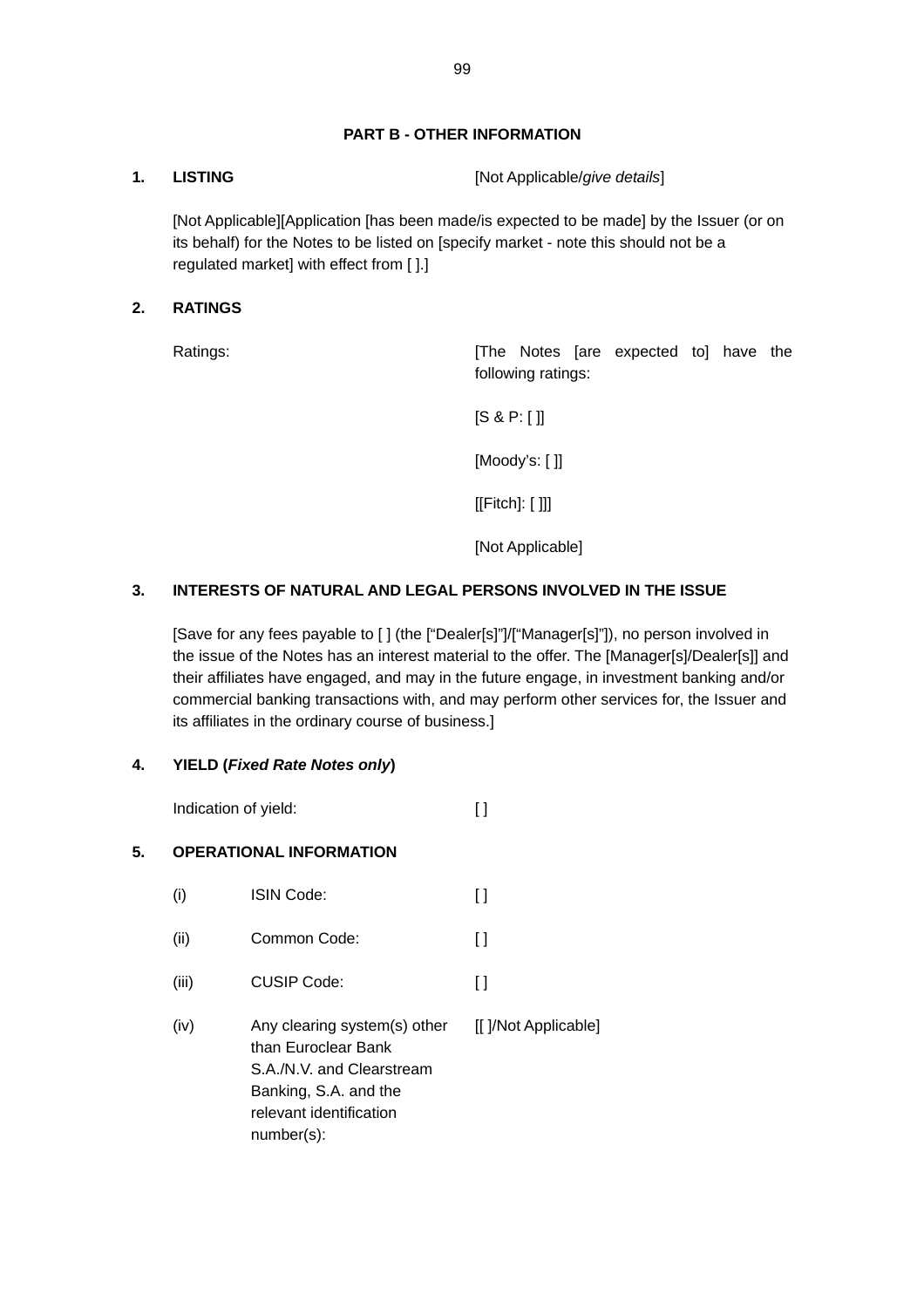- 
- (vi) Names and addresses of additional Paying Agent(s) (if any):
- (vii) Intended to be held in a manner which would allow Eurosystem eligibility:

(v) Delivery: Delivery [against/free of] payment [ ]

 $\lceil$   $\rceil$ 

[Yes. Note that the designation "yes" simply means that the Notes are intended upon issue to be deposited with one of the ICSDs as common safekeeper [and registered in the name of a nominee of one of the ICSDs acting as common safekeeper, that is held under the New Safekeeping Structure for registered global securities,] and does not necessarily mean that the Notes will be recognised as eligible collateral for Eurosystem monetary policy and intra day credit operations by the Eurosystem either upon issue or at any or all times during their life. Such recognition will depend upon the ECB being satisfied that Eurosystem eligibility criteria have been met.]/

[No. Whilst the designation is specified as "no" at the date of this Pricing Supplement, should the Eurosystem eligibility criteria be amended in the future such that the Notes are capable of meeting them the Notes may then be deposited with one of the ICSDs as common safekeeper [and registered in the name of a nominee of one of the ICSDs acting as common safekeeper, that is held under the New Safekeeping Structure for registered global securities]. Note that this does not necessarily mean that the Notes will then be recognised as eligible collateral for Eurosystem monetary policy and intra day credit operations by the Eurosystem at any time during their life. Such recognition will depend upon the ECB being satisfied that Eurosystem eligibility criteria have been met.]

### **6. DISTRIBUTION**

Managers:

(i) Method of distribution: [Syndicated/Non-syndicated] (ii) If syndicated, names of [Not Applicable/*give names*]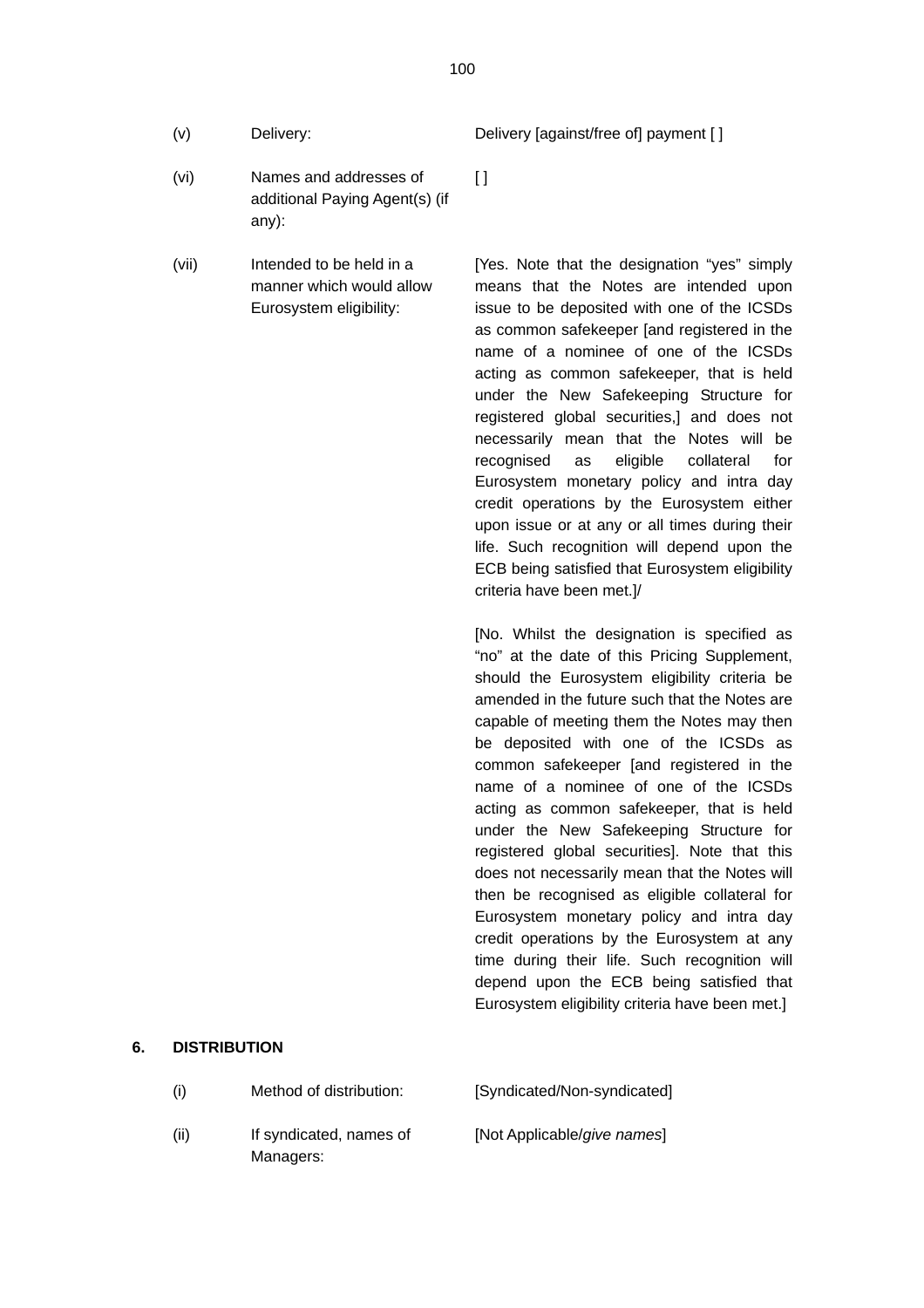| (iii) | Stabilisation Manager(s) (if<br>$any)$ :       | [Not Applicable/give name]    |
|-------|------------------------------------------------|-------------------------------|
| (iv)  | If non-syndicated, name of<br>relevant Dealer: | [Not Applicable/give name]    |
| (v)   | Additional selling restrictions:               | [Not Applicable/give details] |

# **7. U.S. TAX INFORMATION (144A OFFERINGS ONLY)**

| (i) | Original Issue Discount: | [Yes/No] |
|-----|--------------------------|----------|
|-----|--------------------------|----------|

(ii) Contingent Payment Debt [Yes/No] Instrument: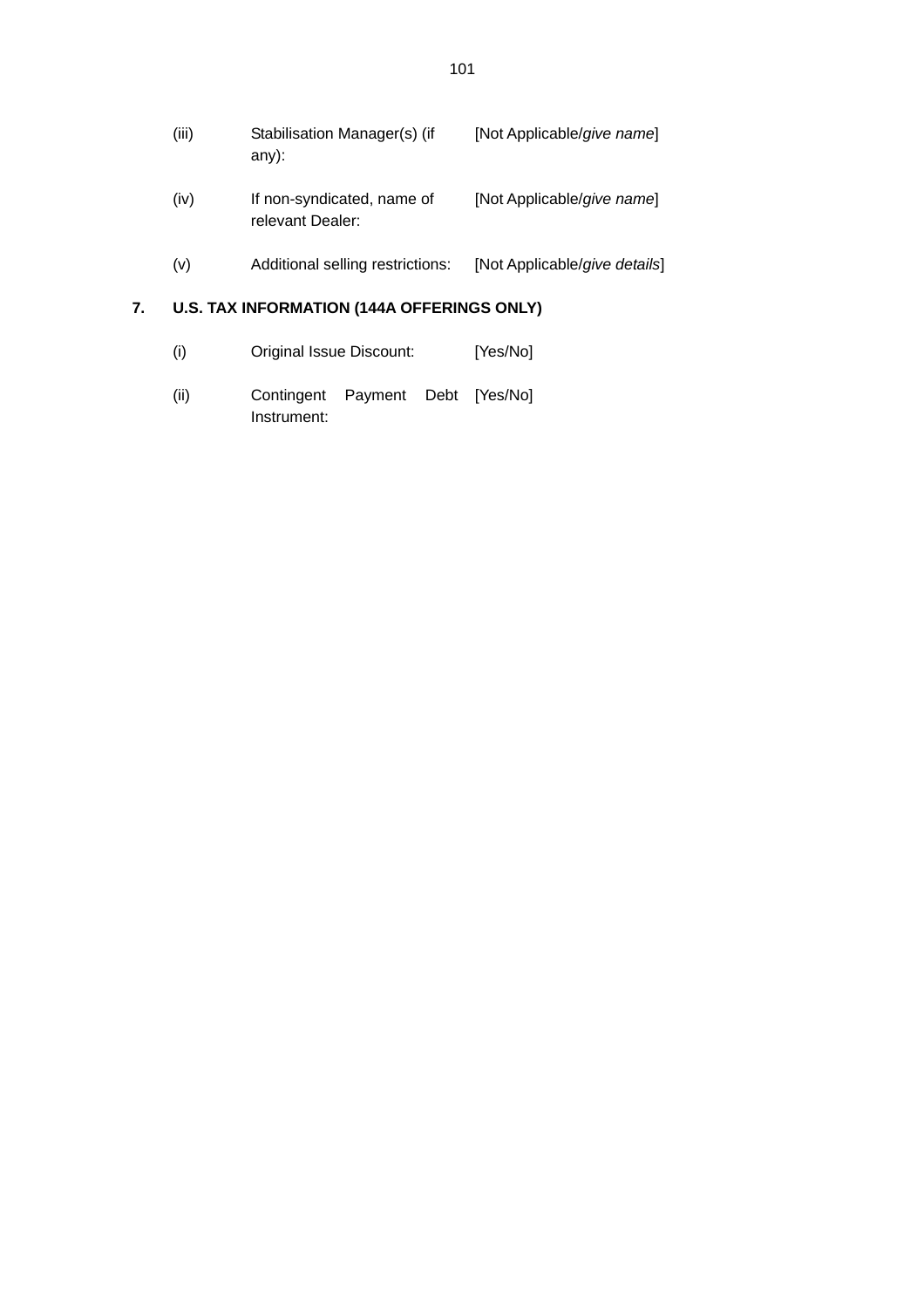*The following are the Terms and Conditions of the Notes which will be incorporated by reference*  into each Global Note (as defined below) and each definitive Note, in the latter case only if *permitted by the relevant stock exchange or other relevant authority (if any) and agreed by the Issuer and the relevant Dealer at the time of issue but, if not so permitted and agreed, such definitive Note will have endorsed thereon or attached thereto such Terms and Conditions. The applicable Pricing Supplement in relation to any Tranche of Exempt Notes may specify other terms and conditions which shall, to the extent so specified or to the extent inconsistent with the following Terms and Conditions, replace or modify the following Terms and Conditions for the purpose of such Notes. The applicable Final Terms (or the relevant provisions thereof) will be endorsed upon, or attached to, each Global Note and definitive Note. Reference should be made to "Form of Final Terms" (or, in the case of a Tranche of Exempt Notes, to "Form of Pricing Supplement") for a description of the content of the applicable Final Terms (or Pricing Supplement, as applicable) which will specify which of such terms are to apply in relation to the relevant Notes.* 

This Note is one of a Series (as defined below) of Notes issued by Santander UK plc (the "**Issuer**") constituted by a Trust Deed dated 1 June, 2016 (such Trust Deed, as modified and/or supplemented and/or restated from time to time, the "**Trust Deed**") and made between Santander UK plc and The Law Debenture Trust Corporation p.l.c. (the "**Trustee**", which expression shall include any successor as trustee) as trustee for the holders of the Notes (the "**Noteholders**" or "**holders**", which expressions shall mean, in relation to Notes in definitive bearer form, the bearers thereof and, in relation to Notes in definitive registered (or inscribed) form, the persons in whose names such Notes are registered and shall, in relation to Notes represented by a Global Note, be construed as provided below).

References herein to the "**Notes**" shall be references to the Notes of this Series and shall mean:

- 1. any global note (a "**Global Note**") and in relation to any Notes represented by a Global Note, units of the lowest Specified Denomination in the Specified Currency;
- 2. any definitive Notes in bearer form; and
- 3. any definitive Notes in registered (or inscribed) form.

The Notes and the Coupons (as defined below) also have the benefit of an Agency Agreement dated 1 June, 2016 (such Agency Agreement, as modified and/or supplemented and/or restated from time to time, the "**Agency Agreement**") whereby the Issuer appoints Citibank, N.A., London Branch as issuing and principal paying agent, agent bank, exchange agent (the "**Exchange Agent**", which expression shall include any successor exchange agent) and as a transfer agent, (the "**Principal Paying Agent**", which expression shall include any successor paying agent, agent bank, exchange agent and transfer agent), Citigroup Global Markets Deutschland AG as registrar (the "**Registrar**", which expression shall include any successor registrar), the other paying agents named therein (together with the Principal Paying Agent, the "**Paying Agents**", which expression shall include any additional or successor paying agents), the other transfer agents named therein (together with the Principal Paying Agent in its capacity as a transfer agent, the "**Transfer Agents**", which expression shall include any additional or successor transfer agents).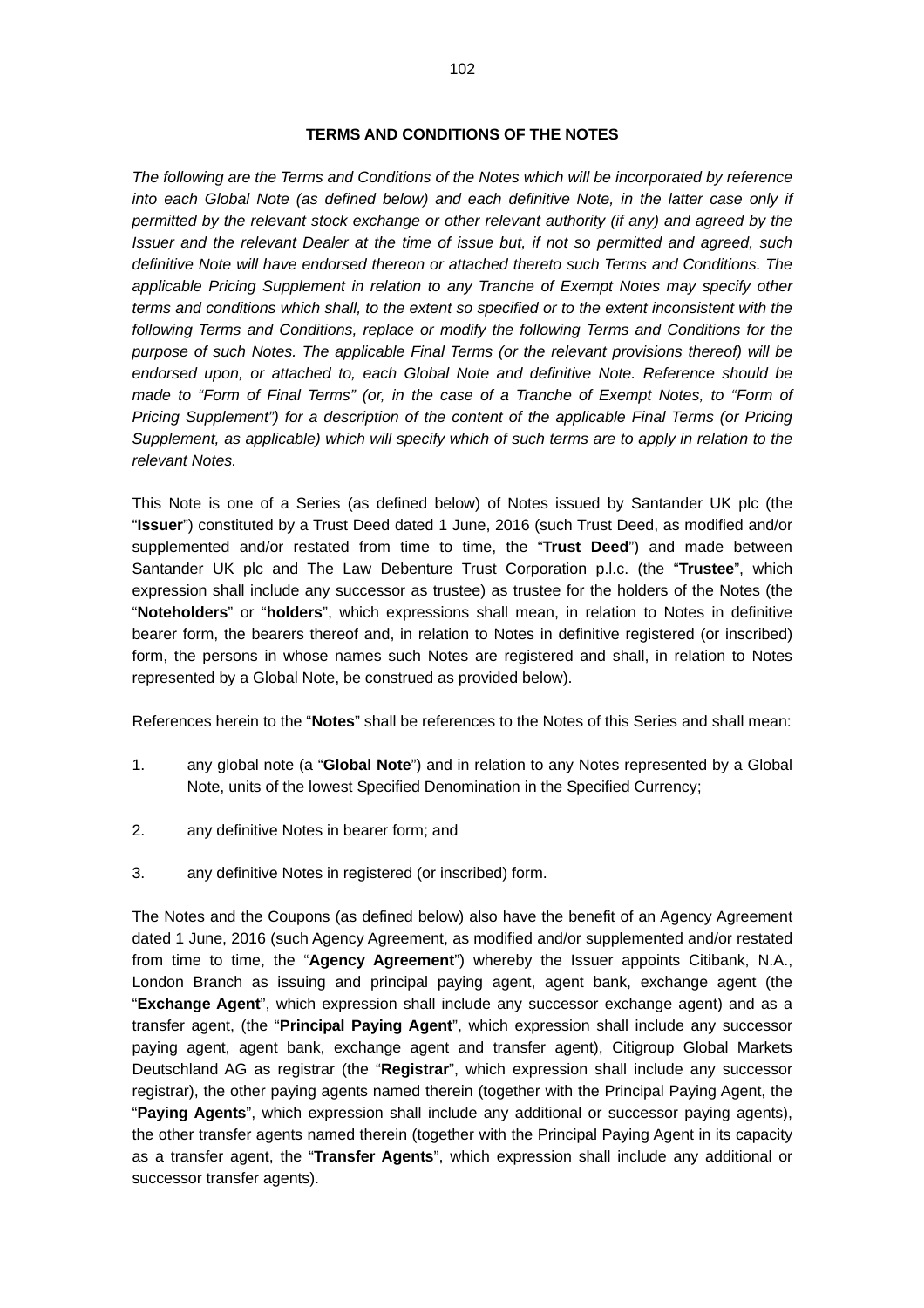References to the "Calculation Agency Agreement" and "Determination Agency Agreement" are to the calculation agency agreement or determination agency agreement (as the case may be) which may be entered into between the Issuer and the calculation agent or, as the case may be, the determination agent to be appointed thereby (the "**Calculation Agent**" and the "**Determination Agent**", respectively) and the Trustee, the form of which is contained in Schedule 1 to the Agency Agreement.

Interest bearing definitive Bearer Notes (as defined below) have interest coupons ("**Coupons**") and, in the case of Notes which, when issued in definitive form, have more than 27 interest payments remaining, talons for further Coupons ("**Talons**") attached on issue. Any reference in these Terms and Conditions to Coupons or coupons shall, unless the context otherwise requires, be deemed to include a reference to Talons or talons. Registered Notes (as defined below) and Global Notes do not have Coupons or Talons attached on issue.

The final terms for this Note (or the relevant provisions thereof) are set out in Part A of the Final Terms attached to or endorsed on this Note which supplement these Terms and Conditions or, if this Note is a Note which is neither admitted to trading on a regulated market in the European Economic Area nor offered in the European Economic Area in circumstances where a prospectus is required to be published under the Prospectus Directive (an "**Exempt Note**"), the final terms (or the relevant provisions thereof) are set out in Part A of the Pricing Supplement and may specify other terms and conditions which shall, to the extent so specified or to the extent inconsistent with the Conditions, replace or modify the Conditions for the purposes of this Note. References to the "**applicable Final Terms**" are, unless otherwise stated, to Part A of the Final Terms (or the relevant provisions thereof) attached to or endorsed on this Note. Any reference in the Conditions to "**applicable Final Terms**" shall be deemed to include a reference to "**applicable Pricing Supplement**" where relevant. The expression "Prospectus Directive" means Directive 2003/71/EC (as amended including by Directive 2010/73/EU) and includes any relevant implementing measure in a relevant Member State of the European Economic Area.

Any reference in these Terms and Conditions to "**Couponholders**" shall mean the holders of the Coupons and shall, unless the context otherwise requires, include the holders of the Talons.

As used herein, "**Tranche**" means Notes which are identical in all respects (including as to listing) and "**Series**" means a Tranche of Notes together with any further Tranche or Tranches of Notes which are (i) expressed to be consolidated and form a single series and (ii) identical in all respects (including as to listing) except for their respective Issue Dates, Interest Commencement Dates and/or Issue Prices.

Copies of the Trust Deed and the Agency Agreement are available for inspection during normal business hours at the registered office for the time being of the Trustee and at the specified office of each of the Principal Paying Agent, the Registrar, the other Paying Agents and the Transfer Agents (such agents and the Registrar being together referred to as the "**Agents**"). If the Notes are to be admitted to trading on the regulated market of the London Stock Exchange plc the applicable Final Terms will be published on the website of the London Stock Exchange plc through a regulatory information service. The applicable Final Terms will be obtainable during normal business hours at the specified office of the Principal Paying Agent, and from the registered office of the Issuer by a Noteholder upon such Noteholder producing evidence satisfactory to the Trustee, the Principal Paying Agent or, as the case may be, the Issuer as to its holding of such Notes and identity. The Noteholders and the Couponholders are deemed to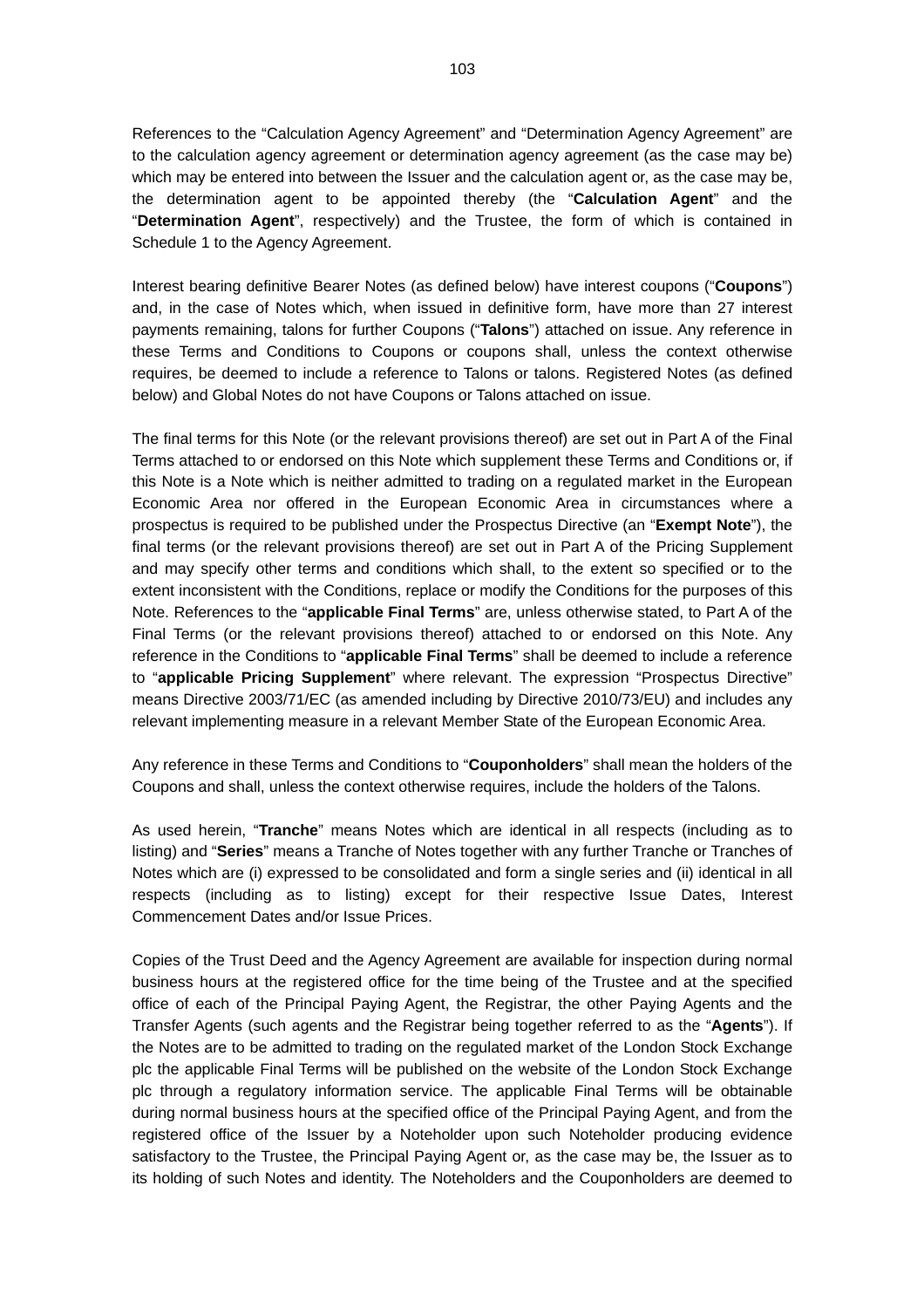have notice of, are bound by, and are entitled to the benefit of, all the provisions of the Trust Deed, the Agency Agreement, the applicable Final Terms and any other documents specified in the applicable Final Terms which are applicable to them. The statements in these Terms and Conditions include summaries of, and are subject to, the detailed provisions of the Trust Deed and the Agency Agreement.

Words and expressions defined in the Trust Deed or the Agency Agreement or used in the applicable Final Terms shall have the same meanings where used in these Terms and Conditions unless the context otherwise requires or unless otherwise stated and provided that, in the event of inconsistency between the Trust Deed and the Agency Agreement, the Trust Deed shall prevail and, in the event of inconsistency between the Trust Deed, the Agency Agreement and the applicable Final Terms, the applicable Final Terms shall prevail.

### 1. **Form, Denomination and Title**

The Notes are in bearer form ("**Bearer Notes**") or in registered (or inscribed) form ("**Registered Notes**") as specified in the applicable Final Terms in the currency (the "**Specified Currency**") and the denomination(s) (the "**Specified Denomination(s)**") specified in the applicable Final Terms and, in the case of definitive Notes, serially numbered. Notes of one Specified Denomination may not be exchanged for Notes of another Specified Denomination and Bearer Notes may not be exchanged for Registered Notes and *vice versa*.

This Note may be a Fixed Rate Note, a Floating Rate Note (which term shall include an EONIA Linked Interest Note or a CMS Linked Interest Note if this Note is specified as such in the applicable Final Terms), a Zero Coupon/Discount Note, a Variable Interest Note, a Convertible Interest Basis Note or a combination of any of the foregoing, depending upon the Interest Basis shown in the applicable Final Terms.

Definitive Bearer Notes are issued with Coupons attached, unless they are Zero Coupon/ Discount Notes in which case references to Coupons and Couponholders in these Terms and Conditions are not applicable.

Subject as set out below, title to the Bearer Notes and Coupons will pass by delivery and title to the Registered Notes will pass upon registration of transfers in accordance with the provisions of the Agency Agreement. The Issuer, the Trustee and any Agent will (except as otherwise required by law) deem and treat the bearer of any Bearer Note or Coupon and the registered holder of any Registered Note as the absolute owner thereof (whether or not overdue and notwithstanding any notice of ownership or writing thereon or notice of any previous loss or theft thereof) for all purposes but, in the case of any Global Note, without prejudice to the provisions set out in the next succeeding paragraph.

For so long as any of the Notes are represented by a Bearer Global Note or a Regulation S Global Note held by or on behalf of or, as the case may be, registered in the name of a common nominee for, Euroclear Bank S.A./N.V. ("**Euroclear**") and/or Clearstream Banking, S.A. ("**Clearstream, Luxembourg**") (or, as the case may be, a nominee for the common safekeeper), each person (other than Euroclear or Clearstream, Luxembourg) who is for the time being shown in the records of Euroclear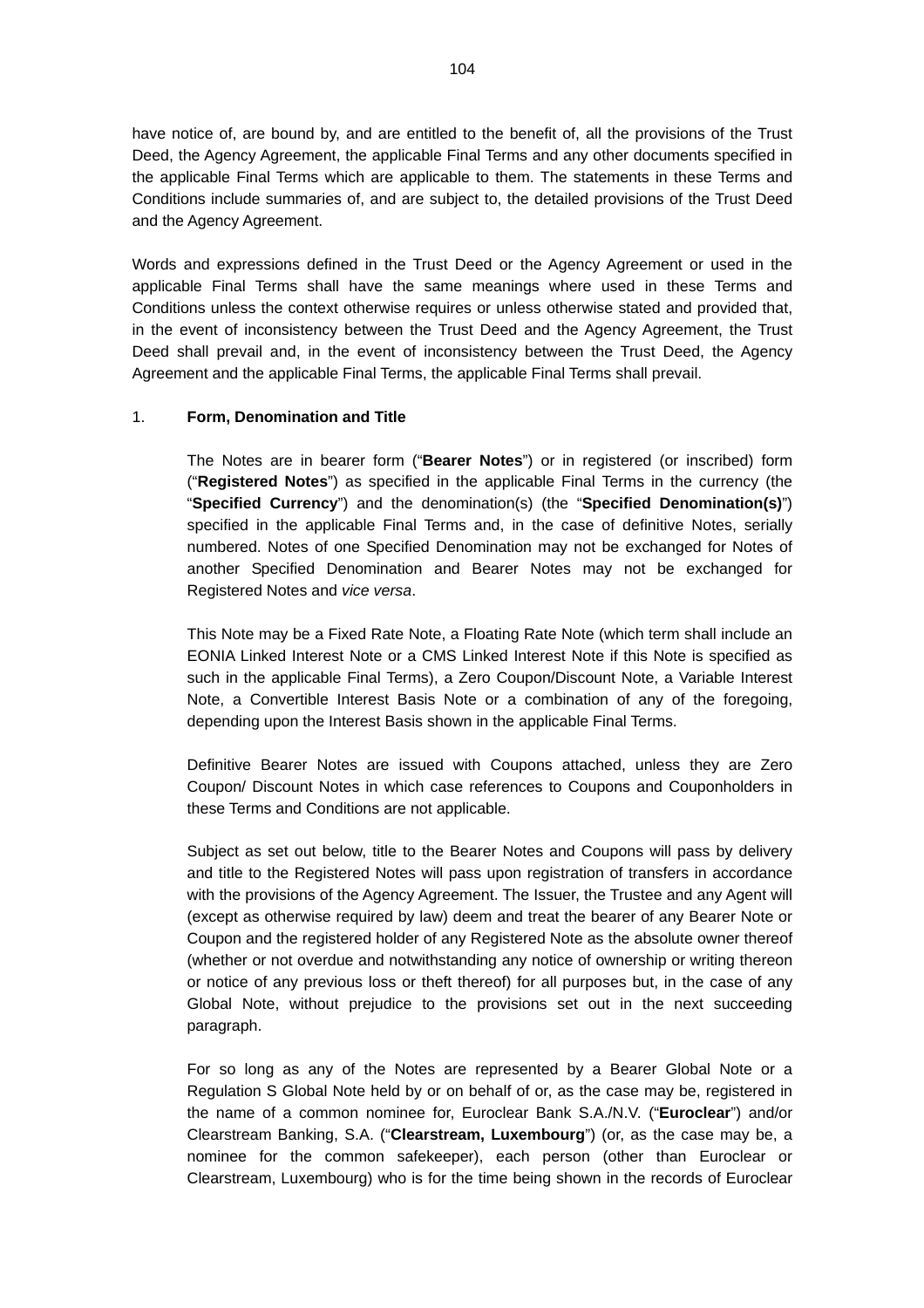or of Clearstream, Luxembourg as the holder of a particular nominal amount of such Notes (in which regard any certificate or other document issued by Euroclear or Clearstream, Luxembourg as to the nominal amount of such Notes standing to the account of any person shall be conclusive and binding for all purposes save in the case of manifest error) shall be treated by the Issuer, the Trustee and the Agents as the holder of such nominal amount of such Notes for all purposes other than with respect to the payment of principal or interest on such nominal amount of such Notes, for which purpose the bearer of the relevant Bearer Global Note or, as the case may be, the registered holder of the relevant Regulation S Global Note shall be treated by the Issuer, the Trustee and the Agents as the holder of such nominal amount of such Notes in accordance with and subject to the terms of the relevant Global Note and the expressions "**Noteholder**" and "**holder of Notes**" and related expressions shall be construed accordingly.

For so long as any of the Notes are represented by a Rule 144A Global Note registered in the name of The Depository Trust Company of New York ("**DTC**") or its nominee, each person who is for the time being shown in the records of DTC or such nominee as the holder of a particular nominal amount of such Notes shall be treated by the Issuer, the Trustee and the Agents as the holder of such nominal amount of such Notes for all purposes other than with respect to the payment of principal or interest on, or voting, giving consents or making requests in respect of, such nominal amount of such Notes, for which purpose DTC or, in the case of payments only, its nominee shall be treated by the Issuer, the Trustee and the Agents as the holder of such nominal amount of such Notes in accordance with and subject to the terms of such Registered Global Note, and the expressions "**Noteholder**" and "**holder of Notes**" and related expressions shall be construed accordingly.

Interests in a Global Note will be transferable only in accordance with the rules and procedures for the time being of DTC, Euroclear and Clearstream, Luxembourg, as the case may be. References to DTC, Euroclear and/or Clearstream, Luxembourg shall, whenever the context so permits, be deemed to include a reference to any successor operator and/or successor clearing system and/or any additional or alternative clearing system specified in the applicable Final Terms or otherwise approved by the Issuer, the Principal Paying Agent, the Registrar and the Trustee.

#### 2. **Transfers of Registered Notes**

#### **(a) Transfers of interests in Registered Global Notes**

Transfers of beneficial interests in Registered Global Notes will be effected by DTC, Euroclear or Clearstream, Luxembourg, as the case may be, and, in turn, by other participants and, if appropriate, indirect participants in such clearing systems acting on behalf of beneficial transferors and transferees of such interests. A beneficial interest in a Registered Global Note will, subject to compliance with all applicable legal and regulatory restrictions, be transferable for Registered Notes in definitive form or for a beneficial interest in another Registered Global Note only in the Specified Denominations set out in the applicable Final Terms and only in accordance with the rules and operating procedures for the time being of DTC, Euroclear or Clearstream, Luxembourg, as the case may be and in accordance with the terms and conditions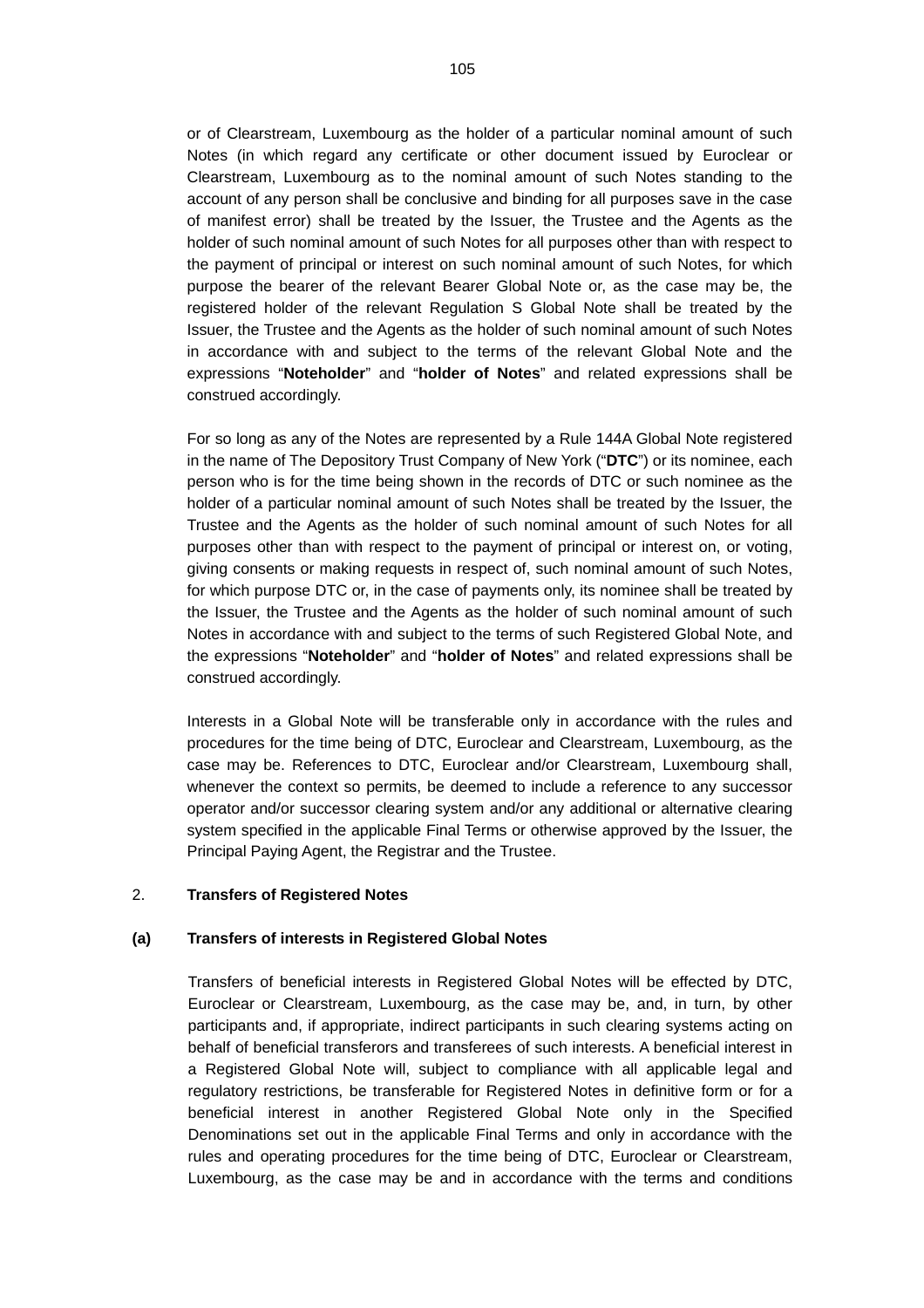specified in the Agency Agreement. Transfers of a Rule 144A Global Note shall be limited to transfers of such Rule 144A Global Note, in whole but not in part, to a nominee of DTC or to a successor of DTC or such successor's nominee.

## **(b) Transfers of Registered Notes in definitive form**

Subject as provided in Condition 2(d), (e) and (f) below, upon the terms and subject to the conditions set forth in the Agency Agreement, a Registered Note in definitive form may be transferred in whole or in part in the Specified Denominations set out in the applicable Final Terms. In order to effect any such transfer:

- (i) the holder or holders must:
	- (a) surrender the Registered Note for registration of the transfer of the Registered Note (or the relevant part of the Registered Note) at the specified office of the Registrar or any Transfer Agent, with the form of transfer thereon duly executed by the holder or holders thereof or his or their attorney or attorneys duly authorised in writing, and
	- (b) complete and deposit such other certifications as may be required by the Registrar or, as the case may be, the relevant Transfer Agent, and
- (ii) the Registrar or, as the case may be, the relevant Transfer Agent must, after due and careful enquiry, be satisfied with the documents of title and the identity of the person making the request.

Any such transfer will be subject to such reasonable regulations as the Issuer and the Registrar may from time to time prescribe (the initial such regulations being set out in Schedule 4 to the Agency Agreement). Subject as provided above, the Registrar or, as the case may be, the relevant Transfer Agent will, within three business days (being for this purpose a day on which banks are open for business in the city where the specified office of the Registrar or, as the case may be, the relevant Transfer Agent is located) of the request (or such longer period as may be required to comply with any applicable fiscal or other laws or regulations) authenticate and deliver, or procure the authentication and delivery of, at its specified office to the transferee or (at the risk of the transferee) send by uninsured mail to such address as the transferee may request, a new Registered Note in definitive form for the same aggregate nominal amount as the Registered Note (or the relevant part of the Registered Note) transferred. In the case of a transfer of part only of a Registered Note in definitive form, a new Registered Note in definitive form in respect of the balance of the Registered Note not transferred will be so authenticated and delivered or (at the risk of the transferor) sent by uninsured mail to such address as the transferor may request.

Holders of Registered Notes in definitive form may exchange such Notes for interests in a Registered Global Note of the same type at any time.

# **(c) Registration of transfer upon partial redemption**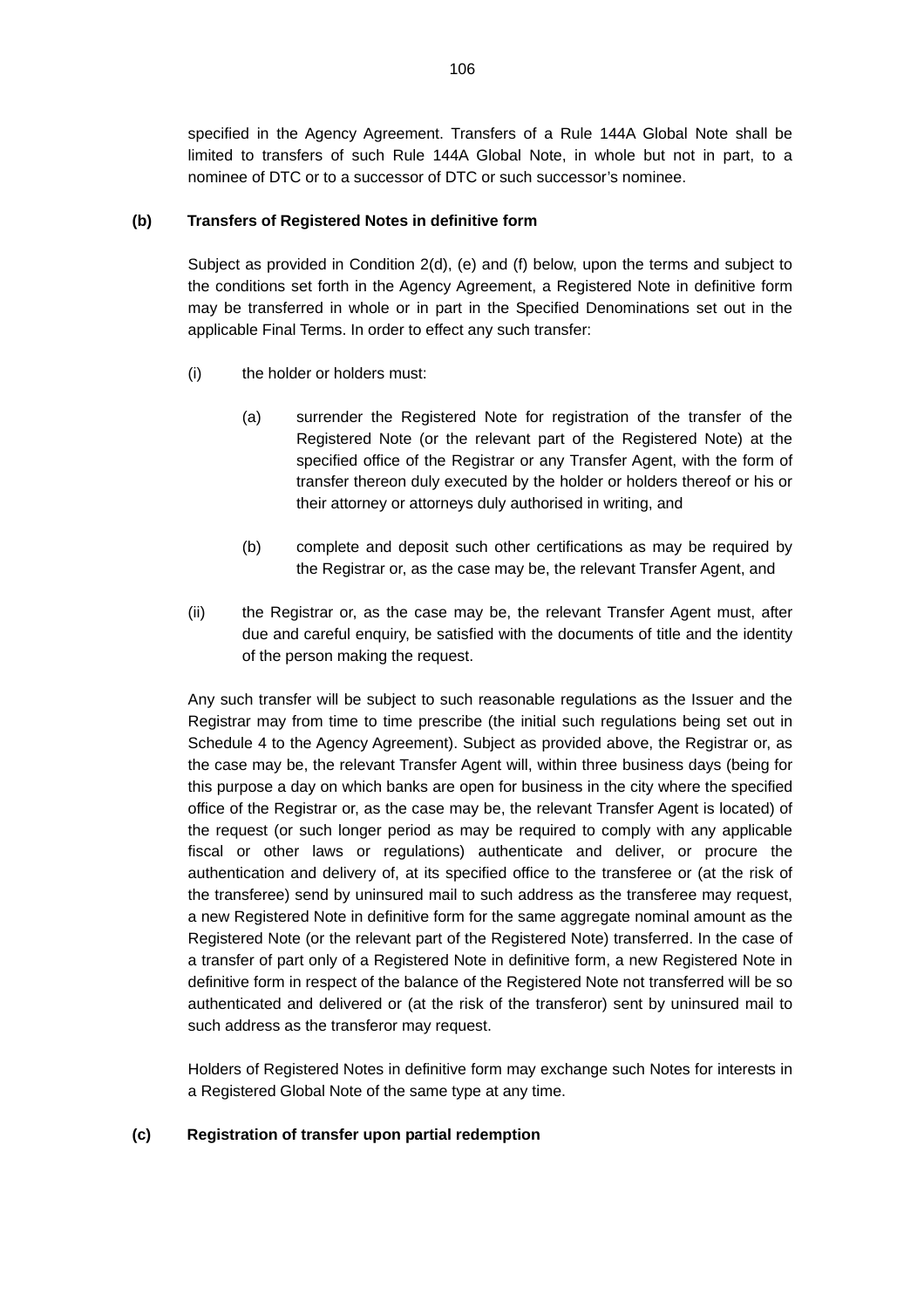In the event of a partial redemption of Notes under Condition 6, the Issuer shall not be required to register the transfer of any Registered Note, or part of a Registered Note, called for partial redemption.

# **(d) Costs of registration**

Noteholders will not be required to bear the costs and expenses of effecting any registration of transfer as provided above, except for any costs or expenses of delivery other than by normal uninsured mail and except that the Issuer may require the payment of a sum sufficient to cover any stamp duty, tax or other governmental charge that may be imposed in relation to the registration.

### **(e) Transfers of interests in Regulation S Notes**

Prior to expiry of the applicable Distribution Compliance Period (as defined below), transfers by the holder of, or of a beneficial interest in, a Regulation S Note to a transferee in the United States or who is a U.S. person will only be made:

- (i) upon receipt by the Registrar of a written certification substantially in the form set out in the Agency Agreement, amended as appropriate with the consent of the Issuer (a "**Transfer Certificate**"), copies of which are available from the specified office of the Registrar or any Transfer Agent, from the transferor of the Note or beneficial interest therein to the effect that such transfer is being made to a person whom the transferor reasonably believes is a QIB in a transaction meeting the requirements of Rule 144A; or
- (ii) otherwise pursuant to the Securities Act or an exemption therefrom, subject to receipt by the Issuer of such satisfactory evidence as the Issuer may reasonably require, which may include an opinion of U.S. counsel, that such transfer is in compliance with any applicable securities laws of any State of the United States,

and, in each case, in accordance with any applicable securities laws of any State of the United States or any other jurisdiction.

In the case of paragraph (i) above, such transferee may take delivery through a Rule 144A Note in global or definitive form. After expiry of the applicable Distribution Compliance Period (i) beneficial interests in Regulation S Global Notes may be held through DTC directly, by a participant in DTC, or indirectly through a participant in DTC and (ii) such certification requirements will no longer apply to such transfers.

#### **(f) Transfers of interests in Rule 144A Notes**

Transfers of Rule 144A Notes or beneficial interests therein may be made:

(i) to a transferee who takes delivery of such interest through a Regulation S Note, upon receipt by the Registrar of a duly completed Transfer Certificate from the transferor to the effect that such transfer is being made in accordance with Regulation S; or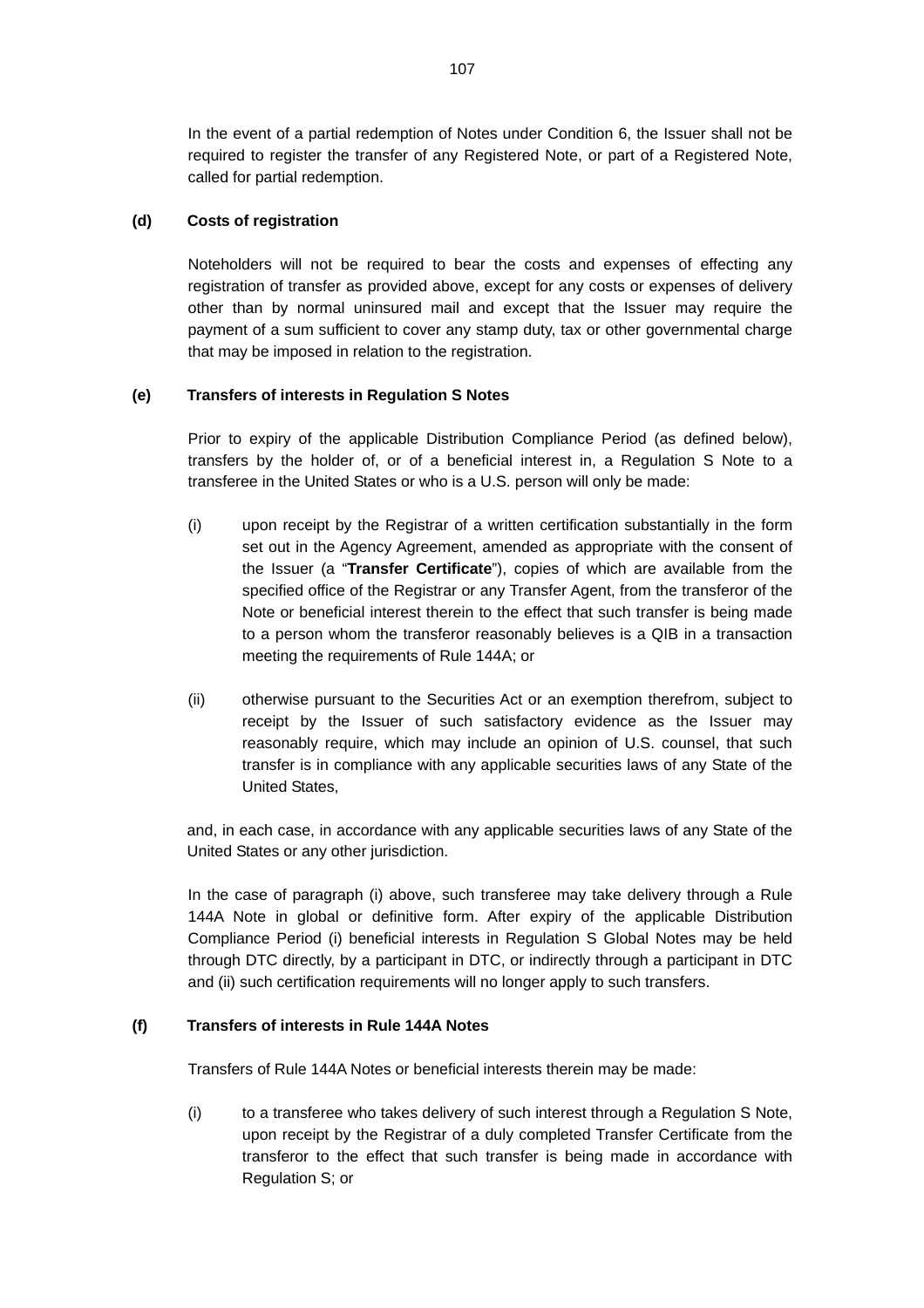- (ii) to a transferee who takes delivery of such interest through a Rule 144A Note where the transferee is a person whom the transferor reasonably believes is a QIB in a transaction meeting the requirements of Rule 144A, without certification; or
- (iii) otherwise pursuant to the Securities Act or an exemption therefrom, subject to receipt by the Issuer of such satisfactory evidence as the Issuer may reasonably require, which may include an opinion of U.S. counsel, that such transfer is in compliance with any applicable securities laws of any State of the United States,

and, in each case, in accordance with any applicable securities laws of any State of the United States or any other jurisdiction.

Upon the transfer, exchange or replacement of Rule 144A Notes, or upon specific request for removal of any United States securities law legend enfaced on Rule 144A Notes, the Registrar shall deliver only Rule 144A Notes or refuse to remove such legend, as the case may be, unless there is delivered to the Issuer such satisfactory evidence as may reasonably be required by the Issuer, which may include an opinion of U.S. counsel, that neither such legend nor the restrictions on transfer set forth therein are required to ensure compliance with the provisions of the Securities Act.

# **(g) Definitions**

In this Condition, the following expressions shall have the following meanings:

"**Distribution Compliance Period**" means the period that ends 40 days after the completion of the distribution of each Tranche of Notes, as certified by the relevant Dealer (in the case of a non- syndicated issue) or the relevant Lead Manager (in the case of a syndicated issue);

"**QIB**" means a "qualified institutional buyer" within the meaning of Rule 144A;

"**Regulation S**" means Regulation S under the Securities Act;

"**Regulation S Global Note**" means a Registered Global Note representing Notes sold outside the United States in reliance on Regulation S;

"**Regulation S Note**" means a Note represented by a Regulation S Global Note or a Note issued in registered form in exchange or substitution therefor;

"**Rule 144A**" means Rule 144A under the Securities Act;

"**Rule 144A Global Note**" means a Registered Global Note representing Notes sold in the United States to QIBs pursuant to Rule 144A;

"**Rule 144A Note**" means a Note represented by a Rule 144A Global Note or a Note issued in registered form in exchange or substitution therefor;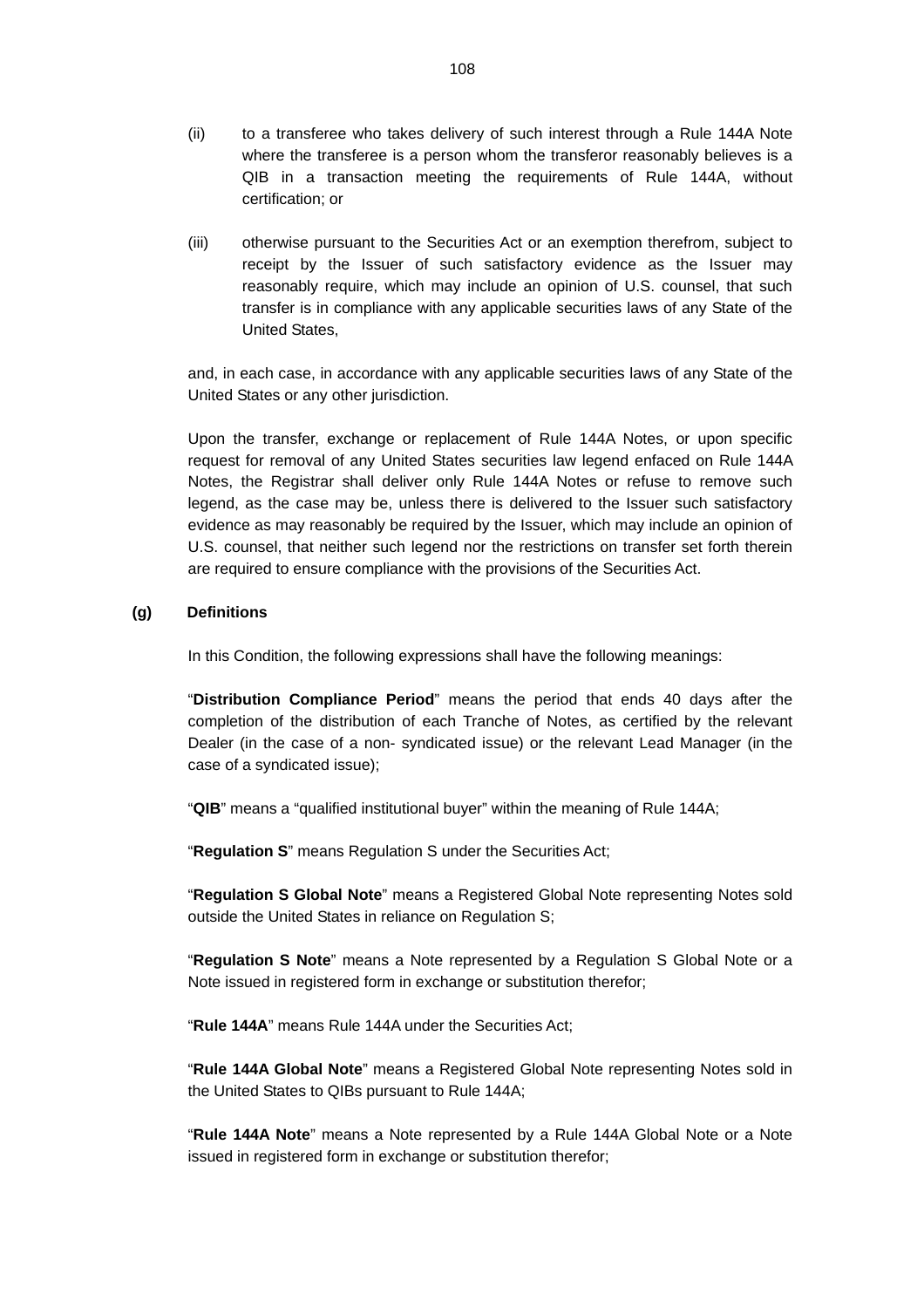"**Securities Act**" means the United States Securities Act of 1933, as amended; and

"**U.S. person**" has the meaning ascribed to it in Regulation S.

## 3. **Status of the Notes**

The Notes and the relative Coupons (if any) are direct, unconditional and unsecured obligations of the Issuer ranking *pari passu* and without any preference among themselves and (subject to any applicable statutory provisions) at least equally with all other present and future unsecured and unsubordinated obligations of the Issuer.

## 4. **Interest**

## **(a) Interest on Fixed Rate Notes**

Each Fixed Rate Note bears interest from (and including) the Interest Commencement Date (which unless otherwise specified in the applicable Final Terms shall be the Issue Date) at the rate(s) per annum equal to the Rate(s) of Interest (in each case for the period(s) specified in the applicable Final Terms) payable in arrear on the Interest Payment Date(s) specified in the applicable Final Terms.

If the Notes are in definitive form, except as provided in the applicable Final Terms, the amount of interest payable on each Interest Payment Date in respect of the Interest Period ending on such date will amount to the Fixed Coupon Amount. In the case of any long or short interest period (the "**Stub Period**"), payments of interest on the relevant Interest Payment Date will, if so specified in the applicable Final Terms, amount to the Broken Amount so specified in respect of such Stub Period.

Except in the case of Notes in definitive form where a Fixed Coupon Amount or Broken Amount is specified in the applicable Final Terms, interest shall be calculated in respect of any period by applying the applicable Rate of Interest to:

- (A) in the case of Fixed Rate Notes which are represented by a Global Note, the aggregate outstanding nominal amount of the Fixed Rate Notes represented by such Global Note; or
- (B) in the case of Fixed Rate Notes in definitive form, the Calculation Amount;

and, in each case, multiplying such sum by the applicable Day Count Fraction, and rounding the resultant figure to the nearest sub-unit of the relevant Specified Currency, half of any such sub-unit being rounded upwards or otherwise in accordance with applicable market convention. Where the Specified Denomination of a Fixed Rate Note in definitive form is a multiple of the Calculation Amount, the amount of interest payable in respect of such Fixed Rate Note shall be the product of the amount (determined in the manner provided above) for the Calculation Amount and the number by which the Calculation Amount is multiplied to reach the Specified Denomination without any further rounding.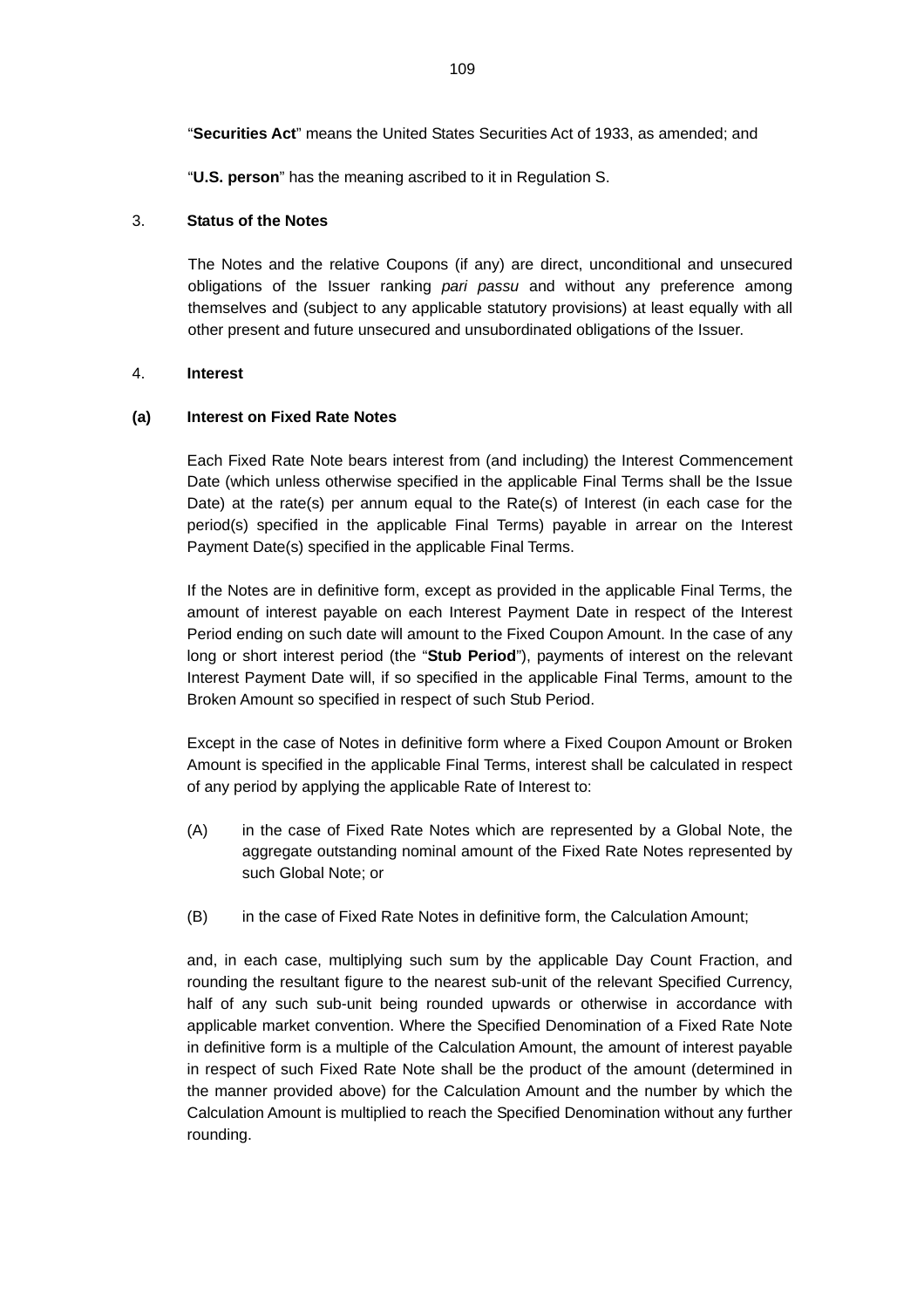"**sub-unit**" means, with respect to any currency other than euro, the lowest amount of such currency that is available as legal tender in the country of such currency and, with respect to euro, one cent.

As used in the Conditions, "**Interest Period**" means the period from (and including) an Interest Payment Date (or the Interest Commencement Date) to (but excluding) the next (or first) Interest Payment Date, or such other period specified as the "Interest Period" in the applicable Final Terms.

#### **(b) Interest on Floating Rate Notes and Variable Interest Notes**

#### (i) Interest Payment Dates

Each Floating Rate Note and Variable Interest Note bears interest from (and including) the Interest Commencement Date (which unless otherwise specified in the applicable Final Terms shall be the Issue Date) and such interest will be payable in arrear on either:

- (A) the Interest Payment Date(s) in each year specified in the applicable Final Terms; or
- (B) if no express Interest Payment Date(s) is/are specified in the applicable Final Terms, each date (each such date, together with each Interest Payment Date specified in the applicable Final Terms an "**Interest Payment Date**") which falls the number of months or other period specified as the Interest Period in the applicable Final Terms after the preceding Interest Payment Date or, in the case of the first Interest Payment Date, after the Interest Commencement Date.

Such interest will be payable in respect of each Interest Period. In the Conditions, "**Interest Period**" means the period from (and including) an Interest Payment Date (or the Interest Commencement Date) to (but excluding) the next (or first) Interest Payment Date, or such other period specified as the "Interest Period" in the applicable Final Terms.

(ii) Rate of Interest

The Rate of Interest payable from time to time will be determined (i) in respect of Floating Rate Notes, in the manner specified in the applicable Final Terms and (ii) in respect of Variable Interest Notes, in the manner described in subparagraph (C).

(A) ISDA Determination for Floating Rate Notes

Where ISDA Determination is specified in the applicable Final Terms as the manner in which the Rate of Interest is to be determined, the Rate of Interest for each Interest Period will be (1) if Straight Floating Rate is specified as being applicable in the applicable Final Terms, the relevant ISDA Rate plus or minus (as indicated in the applicable Final Terms) the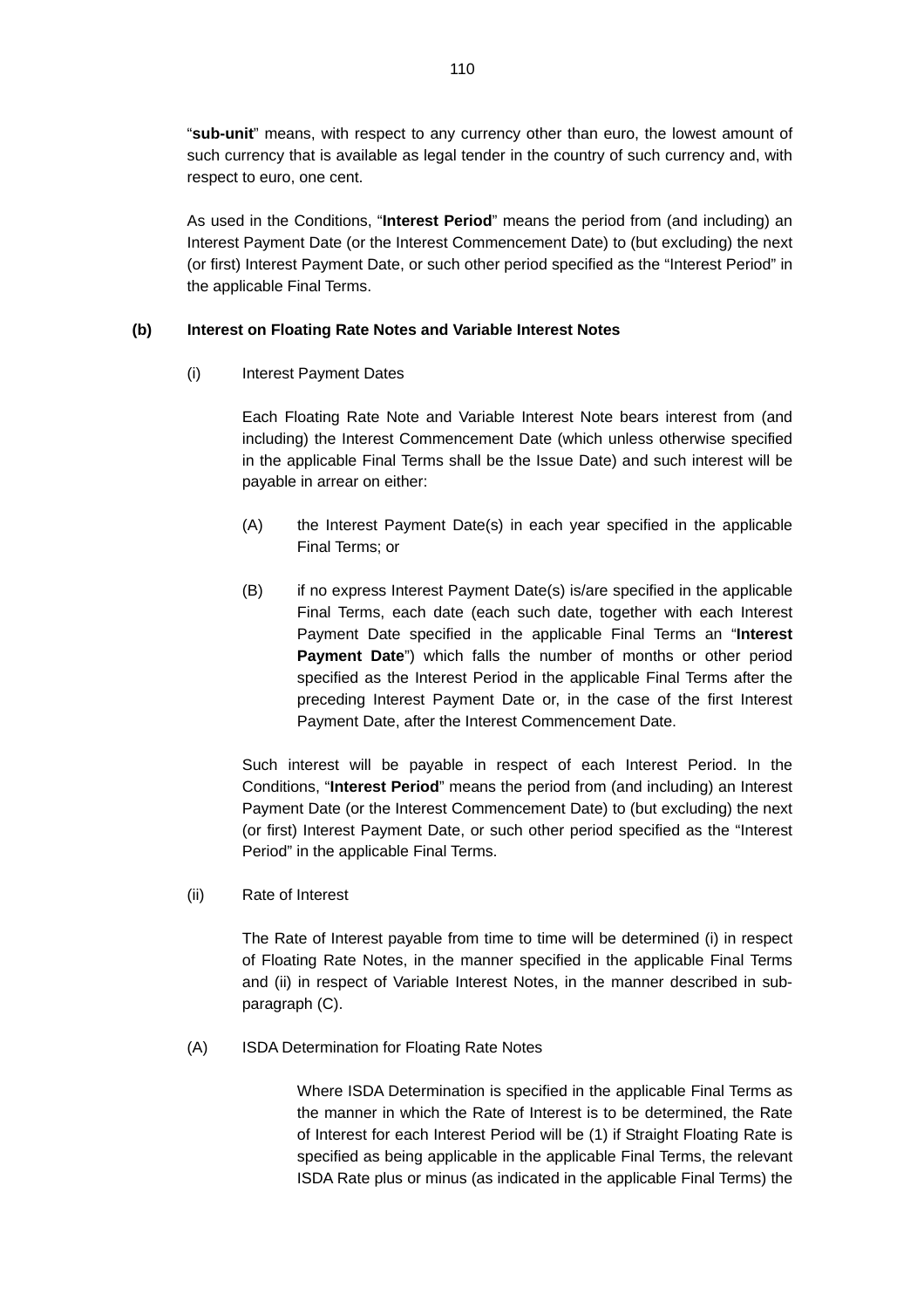Margin (if any), (2) if Inverse Floating Rate is specified as being applicable in the applicable Final Terms, the Set IFRN Rate specified in the applicable Final Terms minus the relevant ISDA Rate, (3) if Leveraged Floating Rate is specified as being applicable in the applicable Final Terms, the product of the Leverage Factor specified in the applicable Final Terms and the relevant ISDA Rate, plus or minus (as indicated in the applicable Final Terms) the Margin (if any), or (4) if Leveraged Inverse Floating Rate is specified as being applicable in the applicable Final Terms, the difference between (i) the Set IFRN Rate specified in the applicable Final Terms and (ii) the product of the Leverage Factor specified in the applicable Final Terms and the relevant ISDA Rate.

For the purposes of this sub-paragraph (A):

"**ISDA Rate**" for an Interest Period (other than a Stub Period) means a rate equal to the Floating Rate that would be determined by the Principal Paying Agent under an interest rate swap transaction if the Principal Paying Agent were acting as Calculation Agent for that swap transaction under the terms of an agreement incorporating the 2006 ISDA Definitions, as published by the International Swaps and Derivatives Association, Inc. and as amended and updated as at the Issue Date of the first Tranche of the Notes, (the "**ISDA Definitions**") and under which:

- (1) the Floating Rate Option is as specified in the applicable Final Terms;
- (2) the Designated Maturity is a period specified in the applicable Final Terms; and
- (3) unless otherwise stated in the applicable Final Terms, the relevant Reset Date is the first day of that Interest Period and, if so specified in the applicable Final Terms, the relevant Reset Date shall be subject to adjustment in accordance with the Reset Date Business Day Convention specified in the applicable Final Terms.

"**ISDA Rate**" for a Stub Period means a rate calculated by the Principal Paying Agent or (if specified in the applicable Final Terms) the Calculation Agent or Determination Agent, as applicable, by means of linear interpolation of the relevant ISDA Rate 1 and the relevant ISDA Rate 2 in accordance with market convention.

"**ISDA Rate 1**" and "**ISDA Rate 2**" shall be determined for a Stub Period pursuant to this Condition 4.2(B)(i) on the same basis as the determination of the "**ISDA Rate**" for an Interest Period that is not a Stub Period save that references in this Condition 4.2(B)(i) to the Floating Rate Option, the Designated Maturity and the Reset Date shall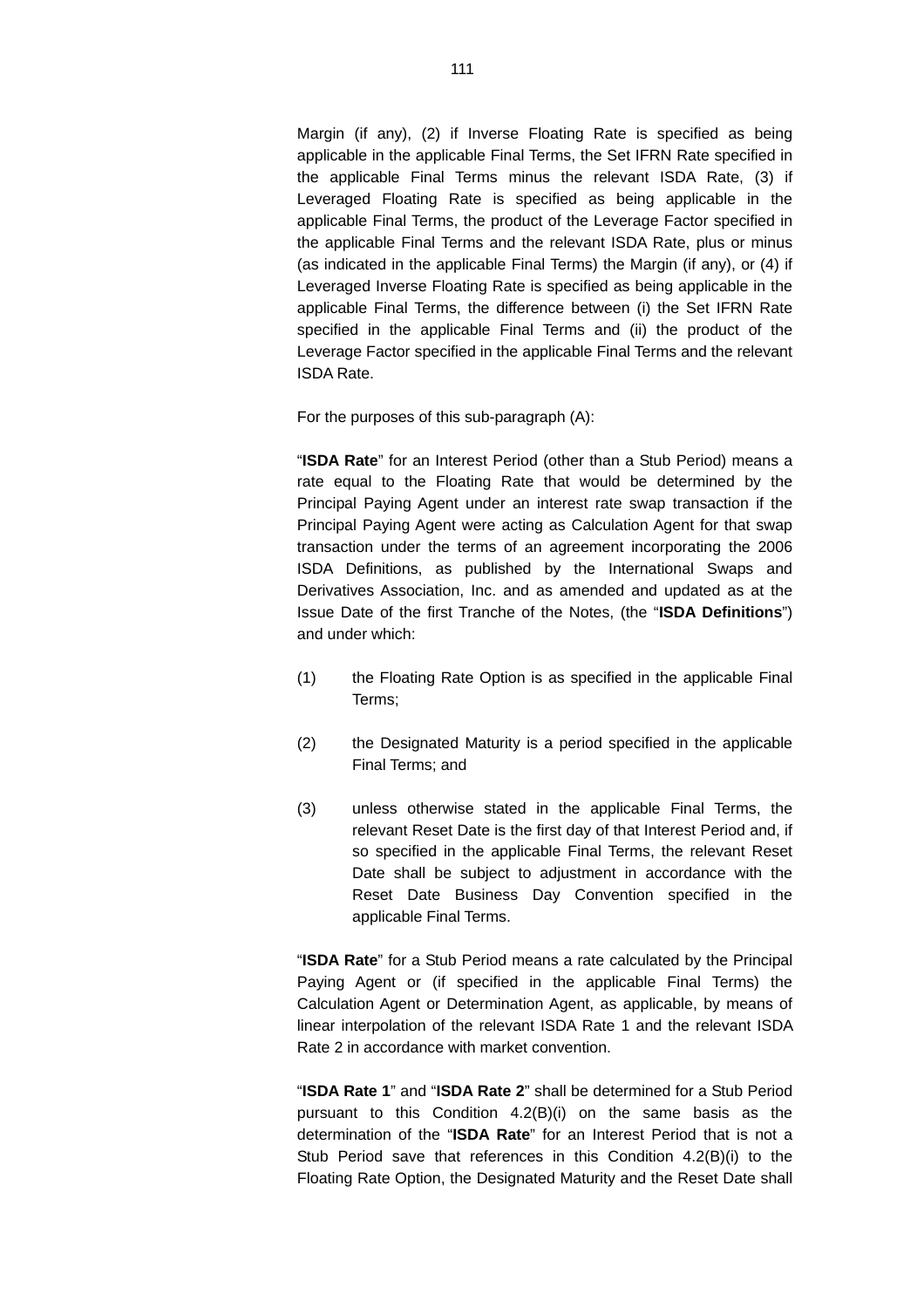be (i) in the case of the ISDA Rate 1, to the Floating Rate Option 1, the Designated Maturity 1 and the Reset Date 1, respectively, and (ii) in the case of the ISDA Rate 2, the Floating Rate Option 2, the Designated Maturity 2 and the Reset Date 2, respectively, in each case as specified in the applicable Final Terms.

"**Stub Period**" shall have the meaning specified in the applicable Final Terms.

For the purposes of this sub-paragraph (i), "**Floating Rate**", "**Calculation Agent**", "**Floating Rate Option**", "**Designated Maturity**" and "**Reset Date**" have the meanings given to those terms in the ISDA Definitions, and "**Margin**", "**Set IFRN**" and "**Leverage Factor**" have the meanings given to those terms in the applicable Final Terms.

- (B) Screen Rate Determination for Floating Rate Notes
	- (I) Floating Rate Notes other than EONIA Linked Interest Notes and CMS Linked Interest Notes

Where Screen Rate Determination is specified in the applicable Final Terms as the manner in which the Rate of Interest is to be determined, the Rate of Interest for each Interest Period will, subject as provided below, be (1) if Straight Floating Rate is specified as being applicable in the applicable Final Terms, the relevant Screen Rate plus or minus (as indicated in the applicable Final Terms) the Margin (if any), (2) if Inverse Floating Rate is specified as being applicable in the applicable Final Terms, the Set IFRN Rate specified in the applicable Final Terms minus the relevant Screen Rate, (3) if Leveraged Floating Rate is specified as being applicable in the applicable Final Terms, the product of the Leverage Factor specified in the applicable Final Terms and the relevant Screen Rate, plus or minus (as indicated in the applicable Final Terms) the Margin (if any), or (4) if Leveraged Inverse Floating Rate is specified as being applicable in the applicable Final Terms, the difference between (i) the Set IFRN Rate specified in the applicable Final Terms and (ii) the product of the Leverage Factor specified in the applicable Final Terms and the relevant Screen Rate, in each case as determined by the Principal Paying Agent.

"**Screen Rate**" for an Interest Period (other than a Stub Period) means, subject as provided below, either:

- (1) the offered quotation; or
- (2) the arithmetic mean (rounded if necessary to the fifth decimal place, with 0.000005 being rounded upwards) of the offered quotations,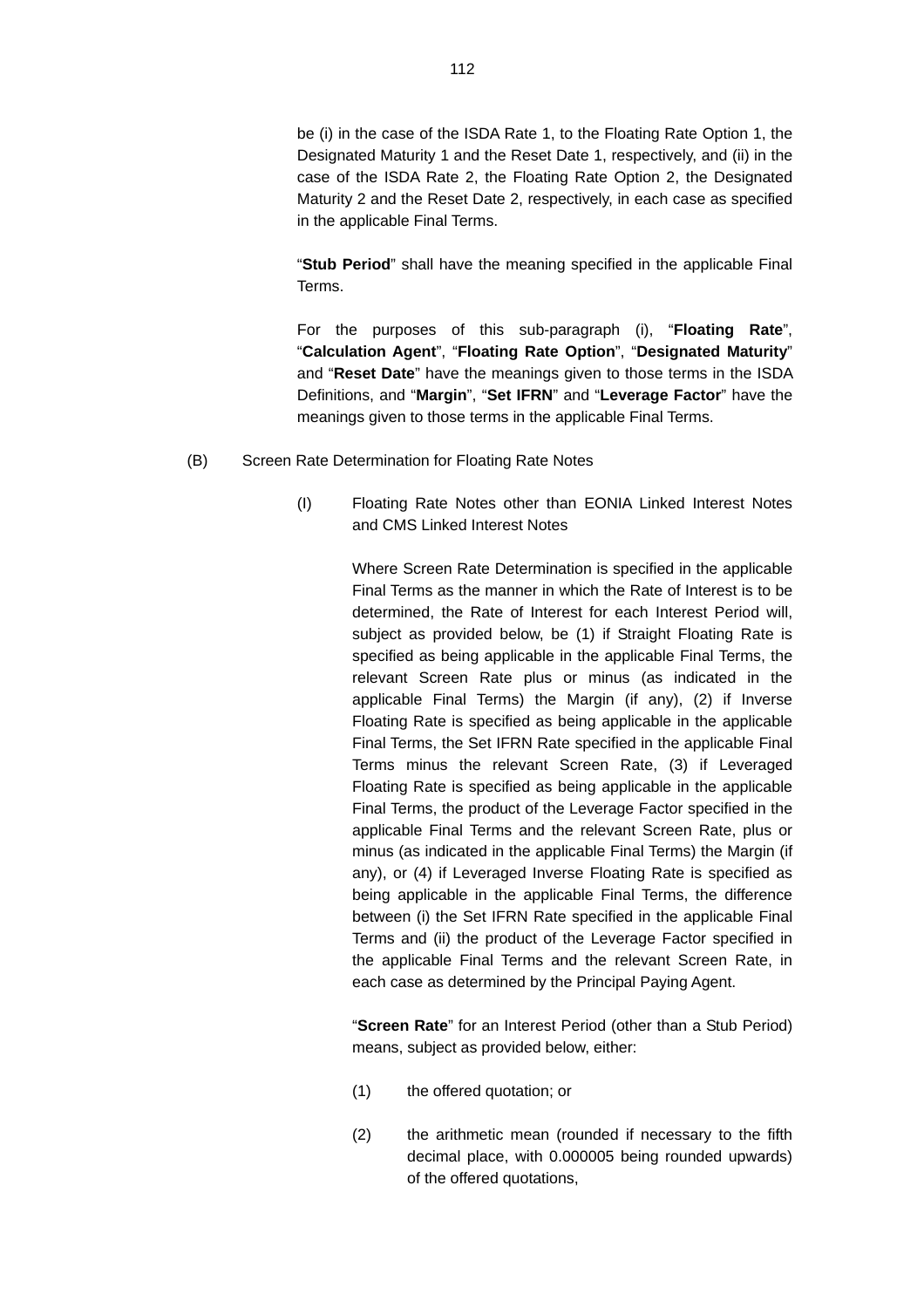(expressed as a percentage rate per annum) for the Reference Rate which appears or appear, as the case may be, on the Relevant Screen Page as at 11.00 a.m. (Relevant Financial Centre time) on the Interest Determination Date in question, all as determined by the Principal Paying Agent. If five or more of such offered quotations are available on the Relevant Screen Page, the highest (or, if there is more than one such highest quotation, one only of such quotations) and the lowest (or, if there is more than one such lowest quotation, one only of such quotations) shall be disregarded by the Principal Paying Agent for the purpose of determining the arithmetic mean (rounded as provided above) of such offered quotations.

The Agency Agreement contains provisions for determining the Screen Rate in the event that the Relevant Screen Page is not available or if, in the case of (1) above, no such offered quotation appears or, in the case of (2) above, fewer than three such offered quotations appear, in each case as at the time specified in the preceding paragraph.

"**Screen Rate**" for a Stub Period means a rate calculated by the Principal Paying Agent or (if specified in the applicable Final Terms) the Calculation Agent or Determination Agent, as applicable, by means of linear interpolation of the relevant Screen Rate 1 and the relevant Screen Rate 2 in accordance with market convention

"**Screen Rate 1**" and "**Screen Rate 2**" shall be determined for a Stub Period pursuant to this Condition 4(B)(I) on the same basis as the determination of the "**Screen Rate**" for an Interest Period that is not a Stub Period save that references in this Condition 4(B)(I) to the Reference Rate and the Relevant Screen Page shall be (i) in the case of the Screen Rate 1, to the Reference Rate 1 and the Relevant Screen Page 1, respectively, and (ii) in the case of the Screen Rate 2, to the Reference Rate 2, and the Relevant Screen Page 2, respectively, in each case as specified in the applicable Final Terms.

For the purposes of this sub-paragraph (B)(I):

"**Interest Determination Date**" shall have the meaning specified in the applicable Final Terms provided that, if any day specified as an Interest Determination Date in the applicable Final Terms is not a Reference Rate Business Day, the relevant Interest Determination Date shall be the immediately preceding Reference Rate Business Day;

"**Leverage Factor**" shall have the meaning specified in the applicable Final Terms;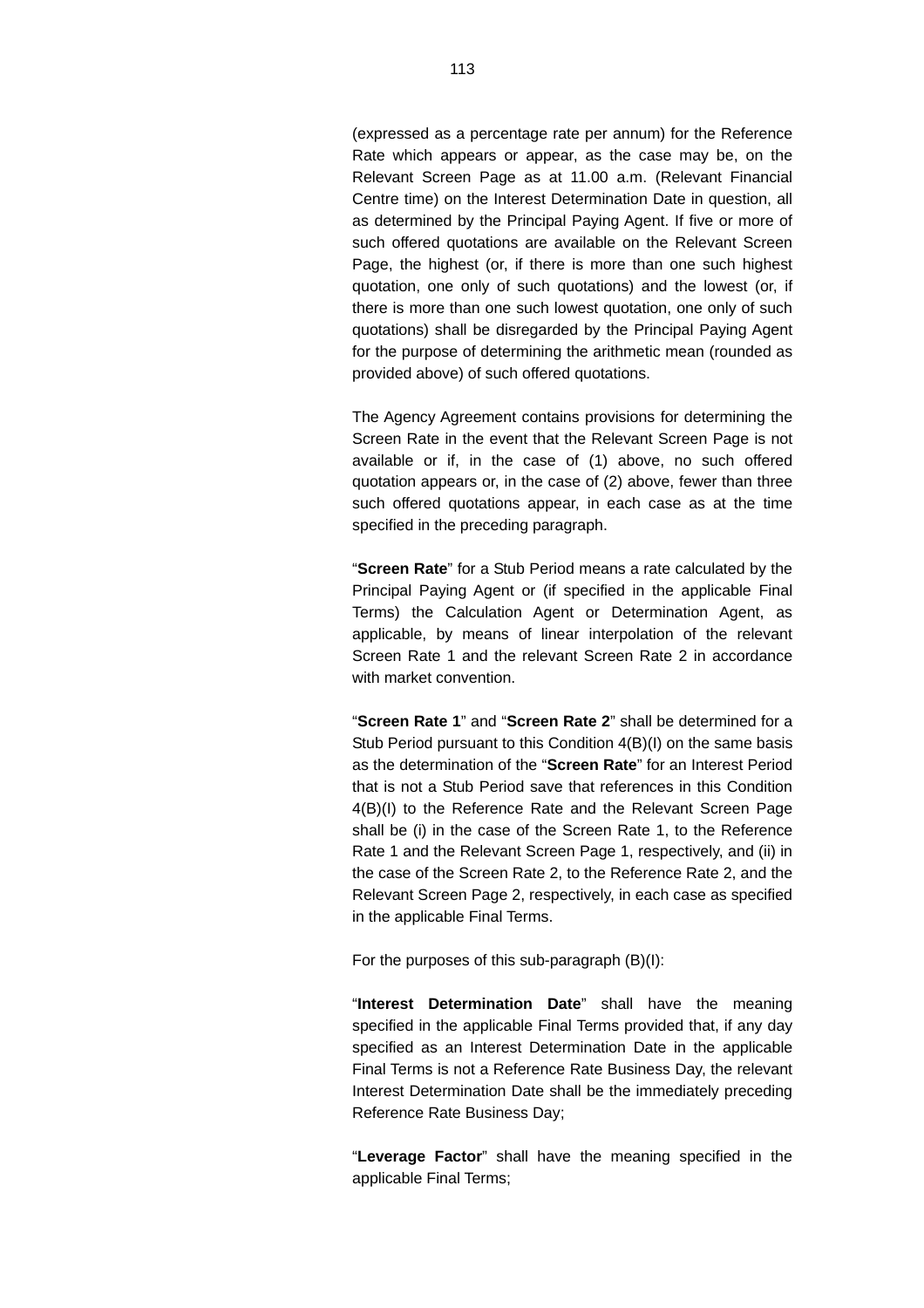"**Margin**" shall have the meaning specified in the applicable Final Terms;

"**Reference Rate**" shall mean (i) the London interbank offered rate ("**LIBOR**"), (ii) the Euro- zone interbank offered rate ("**EURIBOR**"), (iii) the Hong Kong interbank offered rate ("**HIBOR**") or (iv) the Singapore interbank offered rate ("**SIBOR**"), in each case for the relevant currency and/or period, all as specified in the applicable Final Terms;

"**Reference Rate Business Day**" means a day (other than a Saturday or a Sunday) on which banks and foreign exchange markets are open for business in the Relevant Financial Centre;

"**Relevant Financial Centre**" shall mean (i) London, where the Reference Rate is LIBOR, (ii) Brussels, where the Reference Rate is EURIBOR, (iii) Hong Kong, where the Reference Rate is HIBOR or (iv) Singapore, where the Reference Rate is SIBOR;

"**Relevant Screen Page**" shall have the meaning specified in the applicable Final Terms;

"**Set IFRN Rate**" shall have the meaning specified in the applicable Final Terms; and

"**Stub Period**" shall have the meaning specified in the applicable Final Terms.

(II) Floating Rate Notes which are EONIA Linked Interest Notes

Where Screen Rate Determination is specified in the applicable Final Terms as the manner in which the Rate of Interest is to be determined and the Reference Rate is specified as being EONIA, the Rate of Interest for each Interest Period will, subject as provided below, be Capitalised EONIA plus or minus (as indicated in the applicable Final Terms) the Margin, all as determined by the Calculation Agent or Determination Agent (as applicable).

For the purposes of this sub-paragraph (B)(II):

"**Capitalised EONIA**" means the resultant figure of the following formula (expressed as a percentage per annum rounded to the nearest ten-thousandths of a percentage point, with 0.00005 being rounded upwards):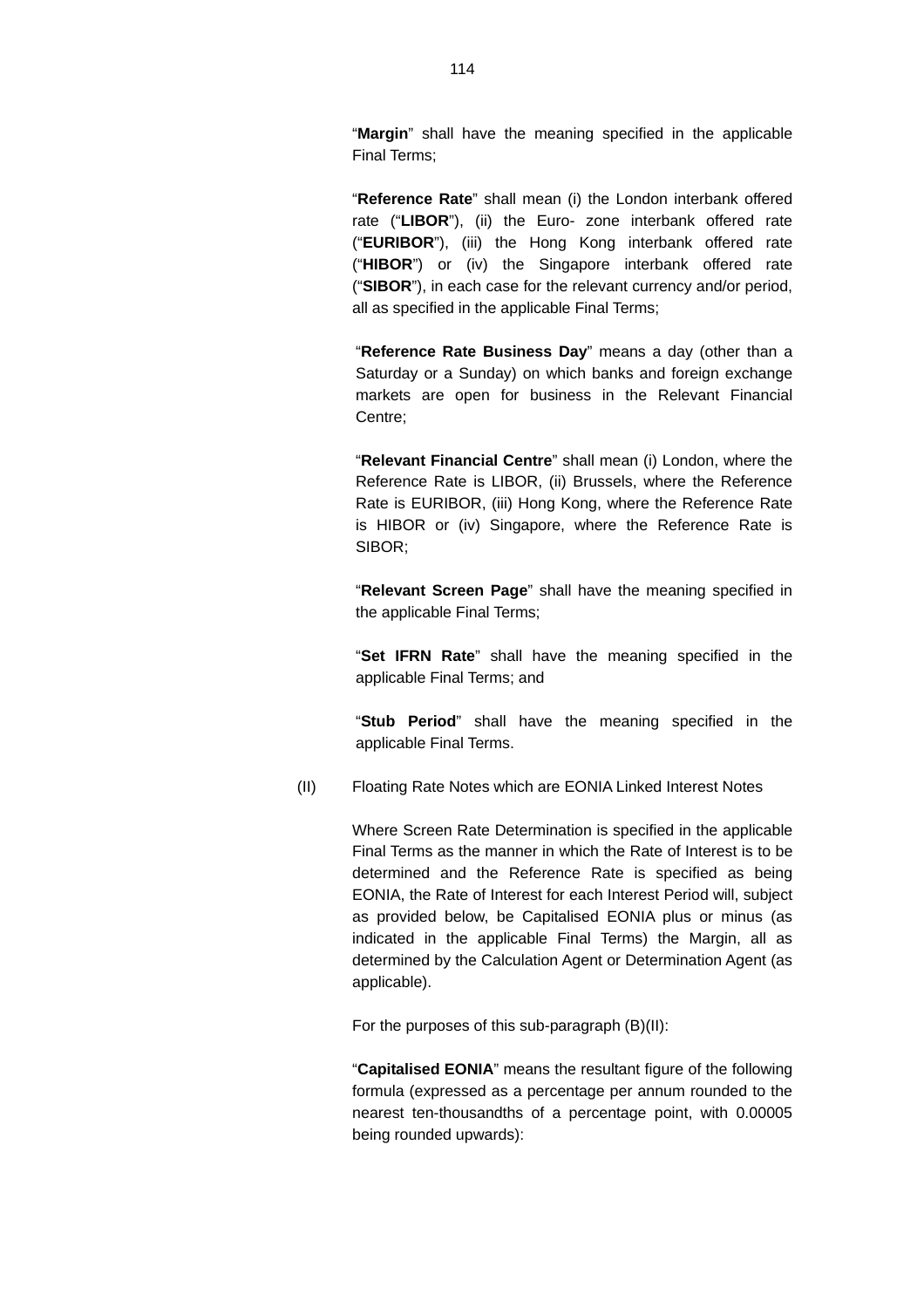$$
\left[\prod_{i=1}^{d_0} \left(1 + \frac{EONIA_i \times n_i}{360}\right) - 1\right] \times \frac{360}{d}
$$

"**d**<sup>"</sup> means, for the relevant Interest Period, the number of TARGET Business Days in such Interest Period;

" $\mathbf{i}$ " means a series of whole numbers from one to  $\mathbf{d}_0$ , each representing the relevant TARGET Business Days in chronological order from, and including, the first TARGET Business Day in the relevant Interest Period;

"**EONIAi**" means, for any day "i" in the relevant Interest Period, a reference rate equal to the overnight rate as calculated by the European Central Bank and appearing on the Relevant Screen Page in respect of that day;

"ni<sup>"</sup> means the number of calendar days in the relevant Interest Period on which the rate is EONIA<sub>i</sub>;

"**d**" means the number of calendar days in the relevant Interest Period;

"**Margin**" shall have the meaning specified in the applicable Final Terms;

"**Relevant Screen Page**" shall have the meaning specified in the applicable Final Terms or, if no meaning is so specified, Reuters Screen EONIA Page or any successor; and

"**TARGET Business Day**" means a day on which the TARGET2 System is open.

If the Calculation Agent or the Determination Agent (as applicable) determines that either the Relevant Screen Page is not available or no such overnight rate as referred to in EONIA<sub>1</sub> appears for any reason for any day "i" on the TARGET Business Day following that day as provided above, the Calculation Agent or the Determination Agent (as applicable) shall determine  $EONIA<sub>1</sub>$  for such day in its sole and absolute discretion on a commercial basis as it shall consider appropriate and in accordance with standard market practice.

(III) Floating Rate Notes which are CMS Linked Interest Notes

Where Screen Rate Determination is specified in the applicable Final Terms as the manner in which the Rate of Interest is to be determined and the Reference Rate is specified as being the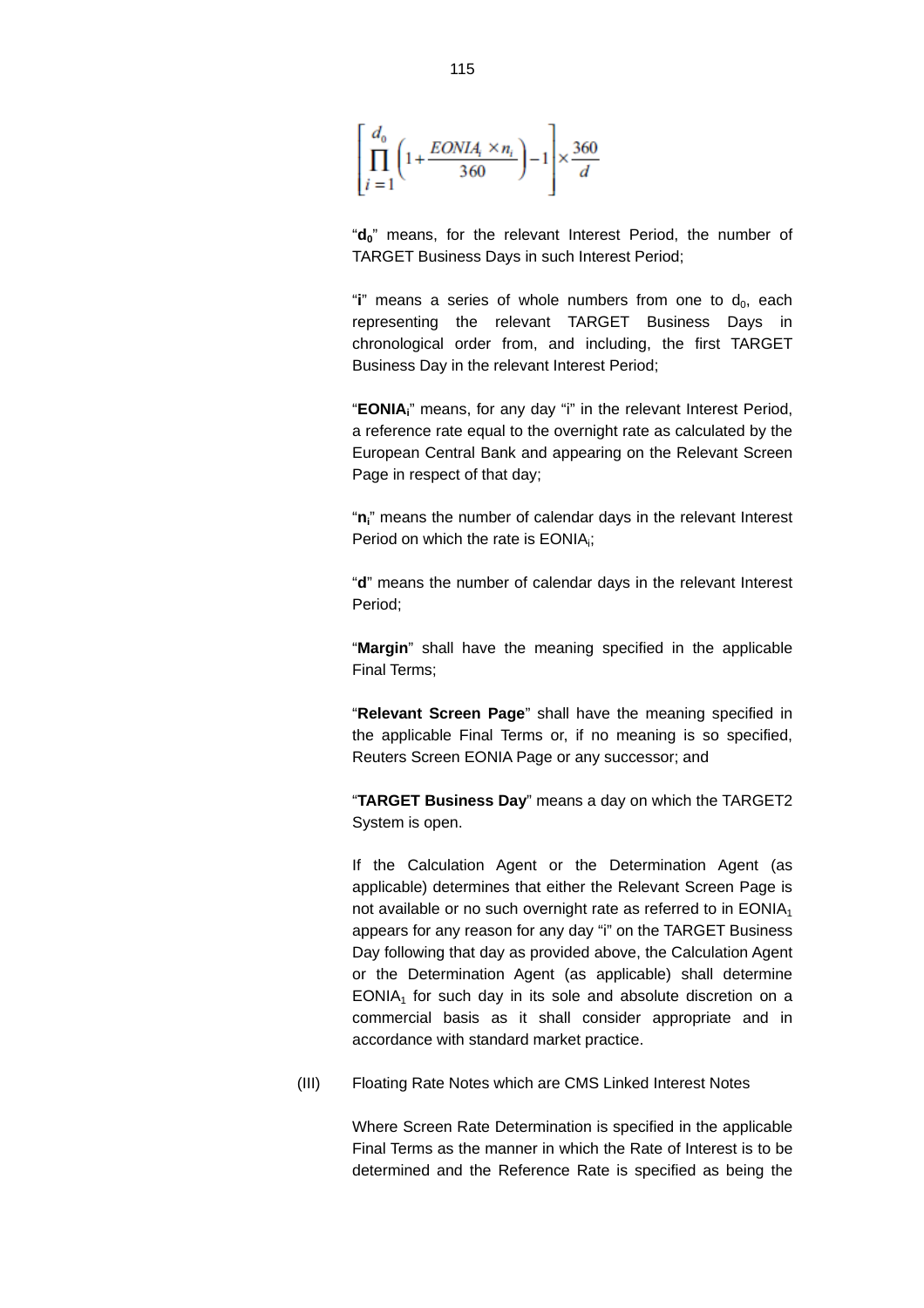CMS Reference Rate, the Rate of Interest for each Interest Period will, subject as provided below, be the CMS Rate plus or minus (as indicated in the applicable Final Terms) the Margin, as determined by the Calculation Agent or Determination Agent (as applicable).

"**CMS Rate**" for an Interest Period means the Relevant Swap Rate for swap transactions in the Reference Currency with a maturity of the Designated Maturity (expressed as a percentage rate per annum) which appears on the Relevant Screen Page as at (i) the Determination Time specified in the applicable Final Terms or (ii) if no Determination Time is specified in the applicable Final Terms, 11.00 a.m. (Relevant Centre time) on the Interest Determination Date in question, all as determined by the Calculation Agent or Determination Agent (as applicable).

If the Relevant Screen Page is not available, the Calculation Agent or Determination Agent (as applicable) shall request each of the Reference Banks (as defined below) to provide the Calculation Agent or Determination Agent (as applicable) with its quotation for the Relevant Swap Rate (expressed as a percentage rate per annum) at approximately (i) the Determination Time specified in the applicable Final Terms or (ii) if no Determination Time is specified in the applicable Final Terms, 11.00 a.m. (Relevant Centre time) on the Interest Determination Date in question. If two or more of the Reference Banks provide the Calculation Agent or Determination Agent (as applicable) such quotations, the CMS Rate for such Interest Period shall be the arithmetic mean (rounded if necessary to the fifth decimal place, with 0.000005 being rounded upwards) of the quotations, eliminating the highest quotation (or, in the event of equality, one of the highest) and the lowest quotation (or, in the event of equality, one of the lowest).

If on any Interest Determination Date one only or none of the Reference Banks provides the Calculation Agent or Determination Agent (as applicable) with such quotations as provided in the preceding paragraph, the CMS Rate shall be determined by the Calculation Agent or Determination Agent (as applicable) in its sole and absolute discretion on a commercial basis as it shall consider appropriate and in accordance with standard market practice.

For the purposes of this sub-paragraph (B)(III):

"**Calculation Agent**" shall have the meaning specified in the applicable Final Terms;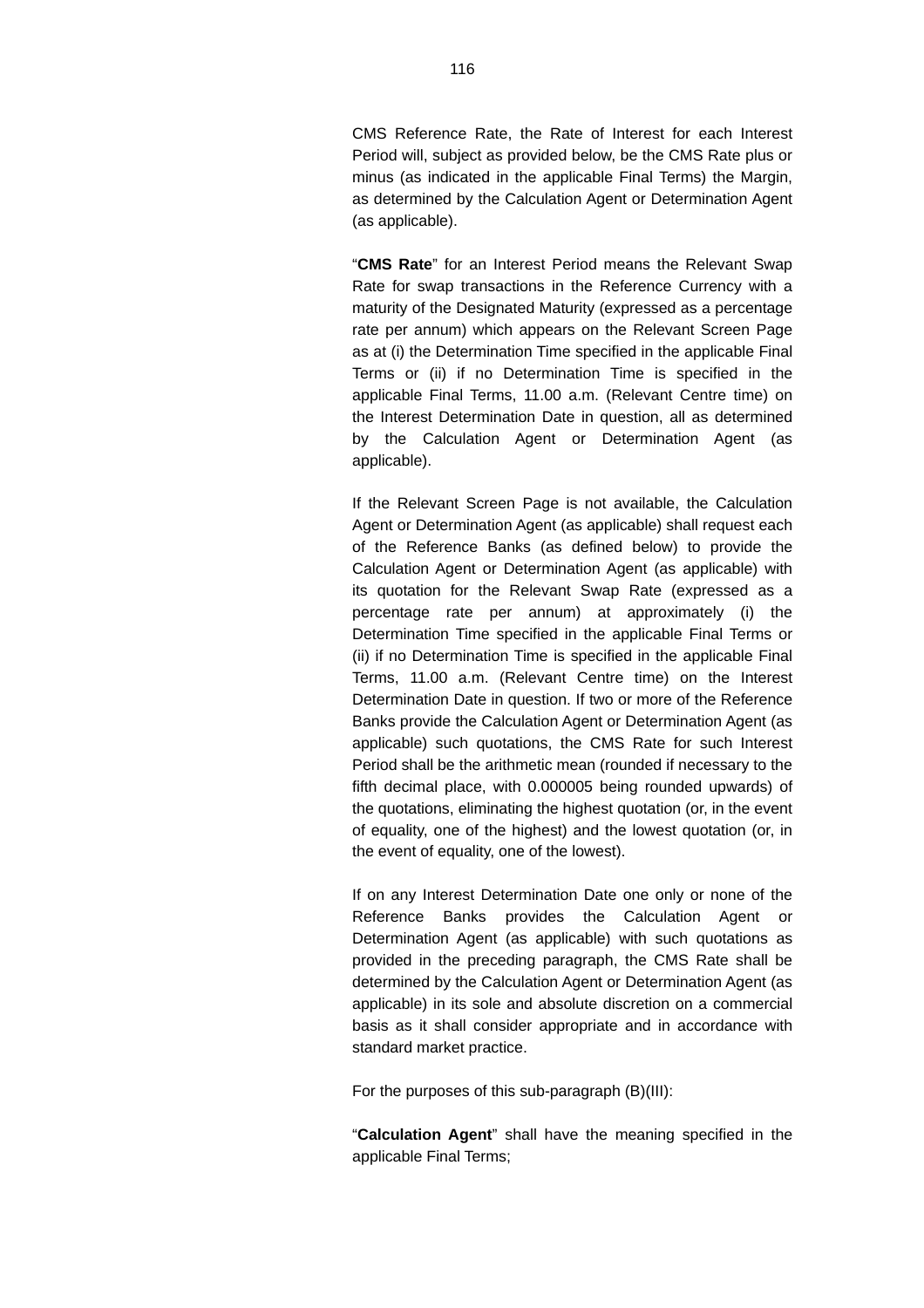"**CMS Rate Fixing Day**" means a day (other than a Saturday or a Sunday) on which banks and foreign exchange markets are open for business in each CMS Rate Fixing Centre specified in the applicable Final Terms;

"**Designated Maturity**" shall have the meaning specified in the applicable Final Terms;

"**Determination Agent**" shall have the meaning specified in the applicable Final Terms;

"**Interest Determination Date**" shall have the meaning specified in the applicable Final Terms provided that, if any day specified as an Interest Determination Date in the applicable Final Terms is not a CMS Rate Fixing Day, the relevant Interest Determination Date shall be the immediately preceding CMS Rate Fixing Day;

"**Margin**" shall have the meaning specified in the applicable Final Terms;

"**Reference Banks**" means (i) where the Reference Currency is euro, the principal office of five leading swap dealers in the Euro-zone inter-bank market, (ii) where the Reference Currency is Sterling, the principal London office of five leading swap dealers in the London inter-bank market, (iii) where the Reference Currency is U.S. dollars, the principal New York City office of five leading swap dealers in the New York City interbank market, or (iv) in the case of any other Reference Currency, the principal Relevant Centre office of five leading swap dealers in the Relevant Centre inter-bank market, in each case as selected by the Calculation Agent or Determination Agent (as applicable);

"**Relevant Centre**" shall have the meaning specified in the applicable Final Terms;

"**Relevant Screen Page**" shall have the meaning specified in the applicable Final Terms;

#### "**Relevant Swap Rate**" means:

(i) where the Reference Currency is euro, the mid-market annual swap rate determined on the basis of the arithmetic mean of the bid and offered rates for the annual fixed leg, calculated on a 30/ 360 day count basis, of a fixed-for-floating euro interest rate swap transaction with a term equal to the Designated Maturity commencing on the first day of the relevant Interest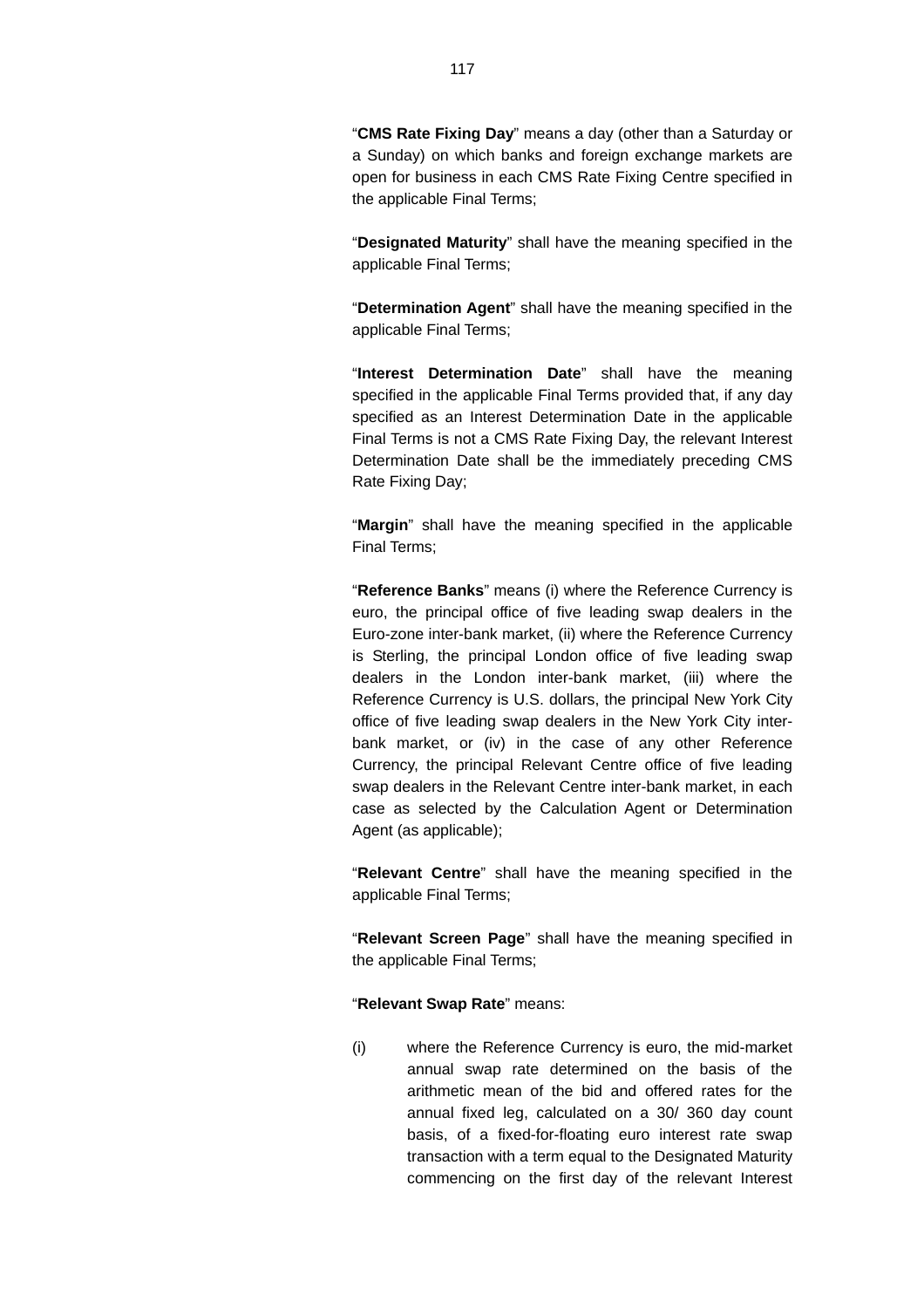Period and in a Representative Amount with an acknowledged dealer of good credit in the swap market, where the floating leg, in each case calculated on an Actual/360 day count basis, is equivalent to EUR-EURIBOR-Reuters (as defined in the ISDA Definitions) with a designated maturity determined by the Calculation Agent or Determination Agent (as applicable) by reference to standard market practice and/or the ISDA Definitions;

- (ii) where the Reference Currency is Sterling, the midmarket semi-annual swap rate determined on the basis of the arithmetic mean of the bid and offered rates for the semi-annual fixed leg, calculated on an Actual/365 (Fixed) day count basis, of a fixed-for-floating Sterling interest rate swap transaction with a term equal to the Designated Maturity commencing on the first day of the relevant Interest Period and in a Representative Amount with an acknowledged dealer of good credit in the swap market, where the floating leg, in each case calculated on an Actual/365 (Fixed) day count basis, is equivalent (A) if the Designated Maturity is greater than one year, to GBP-LIBOR-BBA (as defined in the ISDA Definitions) with a designated maturity of six months or (B) if the Designated Maturity is one year or less, to GBP-LIBOR-BBA with a designated maturity of three months;
- (iii) where the Reference Currency is U.S. dollars, the midmarket semi-annual swap rate determined on the basis of the mean of the bid and offered rates for the semiannual fixed leg, calculated on a 30/360 day count basis, of a fixed-for-floating U.S. dollar interest rate swap transaction with a term equal to the Designated Maturity commencing on the first day of the relevant Interest Period and in a Representative Amount with an acknowledged dealer of good credit in the swap market, where the floating leg, calculated on an Actual/360 day count basis, is equivalent to USD-LIBOR-BBA (as defined in the ISDA Definitions) with a designated maturity of three months; and
- (iv) where the Reference Currency is any other currency, the mid-market swap rate as determined by the Calculation Agent or Determination Agent (as applicable) in its sole and absolute discretion on a commercial basis as it shall consider appropriate and in accordance with standard market practice;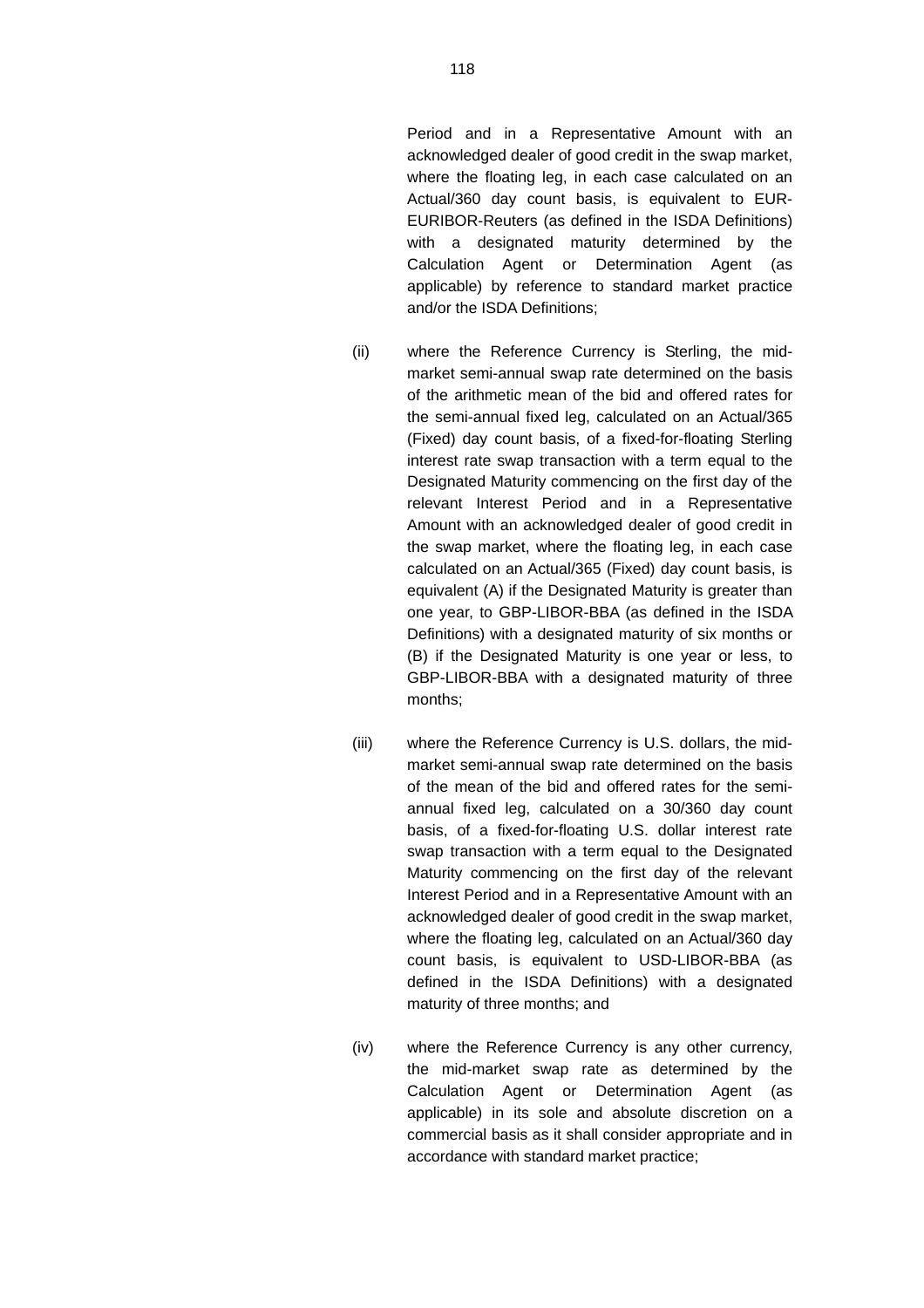"**Stub Period**" shall have the meaning specified in the applicable Final Terms.

(C) Interest Determination for Variable Interest Notes

In the case of Variable Interest Notes, the Rate of Interest for each Interest Period will, subject as provided below, be the product of (i) the Accrual Interest Rate and (ii)(A) the number of calendar days in an Interest Period where the Underlying Rate is less than or equal to the Upper Barrier (if any) and greater than or equal to the Lower Barrier (if any) divided by (B) the total number of calendar days in such corresponding Interest Period, all as determined by the Calculation Agent or Determination Agent (as applicable).

If the Underlying Reference Rate is specified in the applicable Final Terms as being any of LIBOR, EURIBOR, HIBOR or SIBOR, the Calculation Agent or Determination Agent (as applicable) shall determine the Underlying Rate for a calendar day in accordance with Condition 4(b)(ii)(B)(I) on the basis that:

- (a) references to "Screen Rate" shall be deemed to be to "Underlying Rate";
- (b) references to "Interest Determination Date" shall be deemed to be to:
	- (i) if the rate determination relates to a calendar day (other than a calendar day that falls in the Rate Cut-off Period) that is a Fixing Business Day, such calendar day;
	- (ii) if the rate determination relates to a calendar day (other than a calendar day that falls in the Rate Cut-off Period) that is not a Fixing Business Day, the Fixing Business Day immediately preceding such calendar day; and
	- (iii) if the rate determination relates to a calendar day that falls in the Rate Cut-off Period, the Rate Cut-Off Date, unless the Rate Cut-Off Date is not a Fixing Business Day, in which case the Fixing Business Day immediately preceding the Rate Cut-Off Date;
- (c) references to "Reference Rate" shall be deemed to be to the "Underlying Reference Rate" specified in the applicable Final Terms; and
- (d) the Calculation Agent or Determination Agent (as applicable) will be the party making all determinations and, notwithstanding the final paragraph of Condition 4(b)(ii)(B)(I), if the Calculation Agent or Determination Agent (as applicable) is unable to determine the Screen Rate in accordance with Condition 4(b)(ii)(B)(I), the Screen Rate will be determined by the Calculation Agent or Determination Agent (as applicable) in its sole and absolute discretion on a commercial basis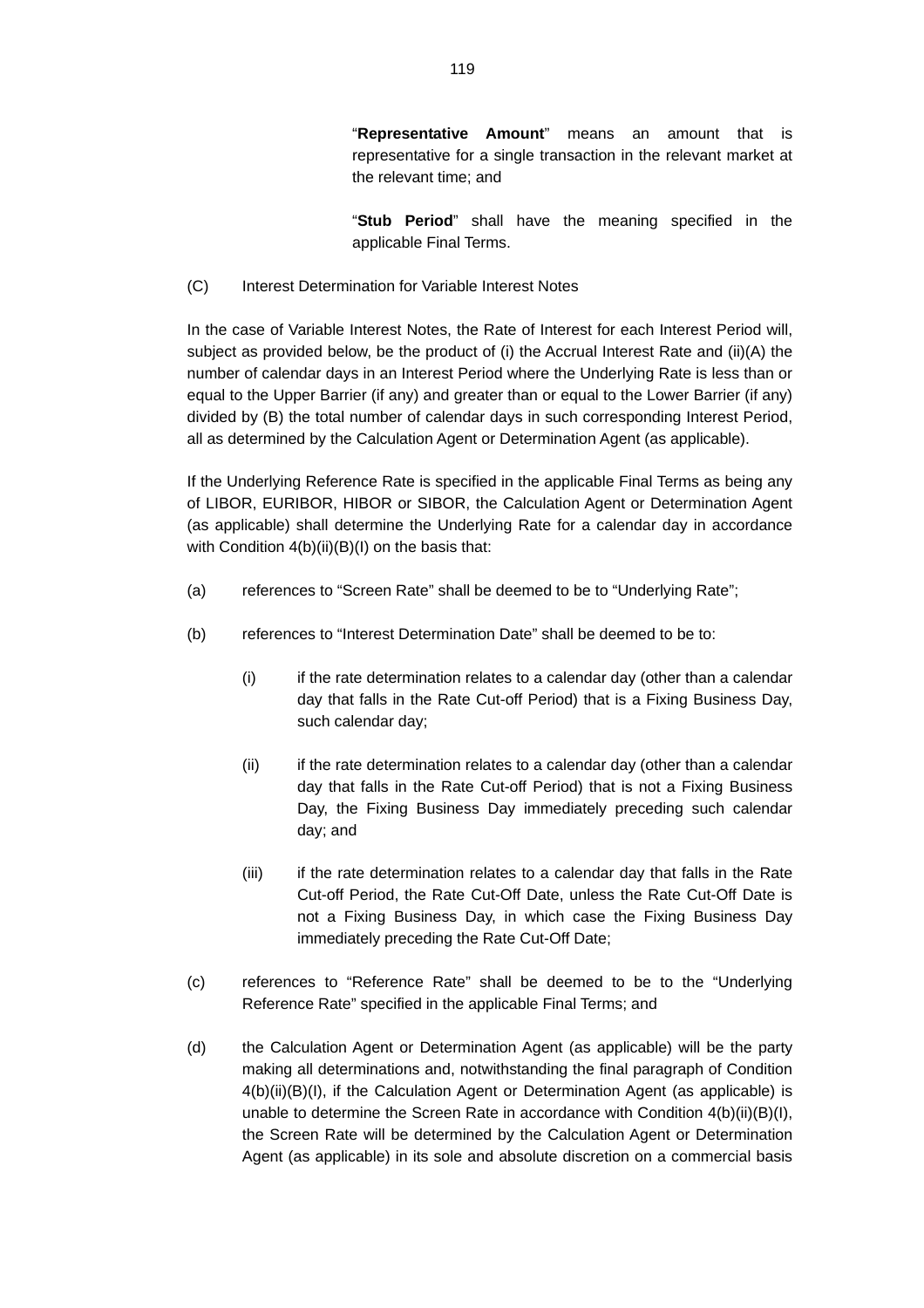as it shall consider appropriate and in accordance with standard market practice.

If the Underlying Reference Rate is specified in the applicable Final Terms as being EONIA, the Calculation Agent or Determination Agent (as applicable) shall determine the Underlying Rate for a calendar day on the basis that:

- (a) "**Underlying Rate**" shall, for any calendar day, be deemed to be to a reference rate equal to the overnight rate as calculated by the European Central Bank and appearing on the Relevant Screen Page on the first TARGET Business Day following that day;
- (b) "**Relevant Screen Page**" shall have the meaning specified in the applicable Final Terms or, if no meaning is so specified, Reuters Screen EONIA Page or any successor; and
- (c) "**TARGET Business Day**" means a day on which the TARGET2 System is open.

If the Calculation Agent or the Determination Agent (as applicable) determines that either the Relevant Screen Page is not available or no such overnight rate as referred to in Underlying Rate appears for any reason for the relevant calendar day on the TARGET Business Day following that day as provided above, the Calculation Agent or the Determination Agent (as applicable) shall determine the Underlying Rate for such day in its sole and absolute discretion on a commercial basis as it shall consider appropriate and in accordance with standard market practice.

If the Underlying Reference Rate is specified in the applicable Final Terms as being CMS Reference Rate, the Calculation Agent or Determination Agent (as applicable) shall determine the Underlying Rate for a calendar day in accordance with Condition 4(b)(ii)(B)(III) on the basis that:

- (a) references to "CMS Rate" shall be deemed to be to "Underlying Rate"; and
- (b) references to "Interest Determination Date" shall be deemed to be to:
	- (i) if the rate determination relates to a calendar day that is a Fixing Business Day, such calendar day;
	- (ii) if the rate determination relates to a calendar day (other than a calendar day that falls in the Rate Cut-off Period) that is not a Fixing Business Day, the Fixing Business Day immediately preceding such calendar day; and
	- (iii) if the rate determination relates to a calendar day (other than a calendar day that falls in the Rate Cut-off Period) that falls in the Rate Cut-off Period, the Fixing Business Day immediately preceding the Rate Cut-off Period.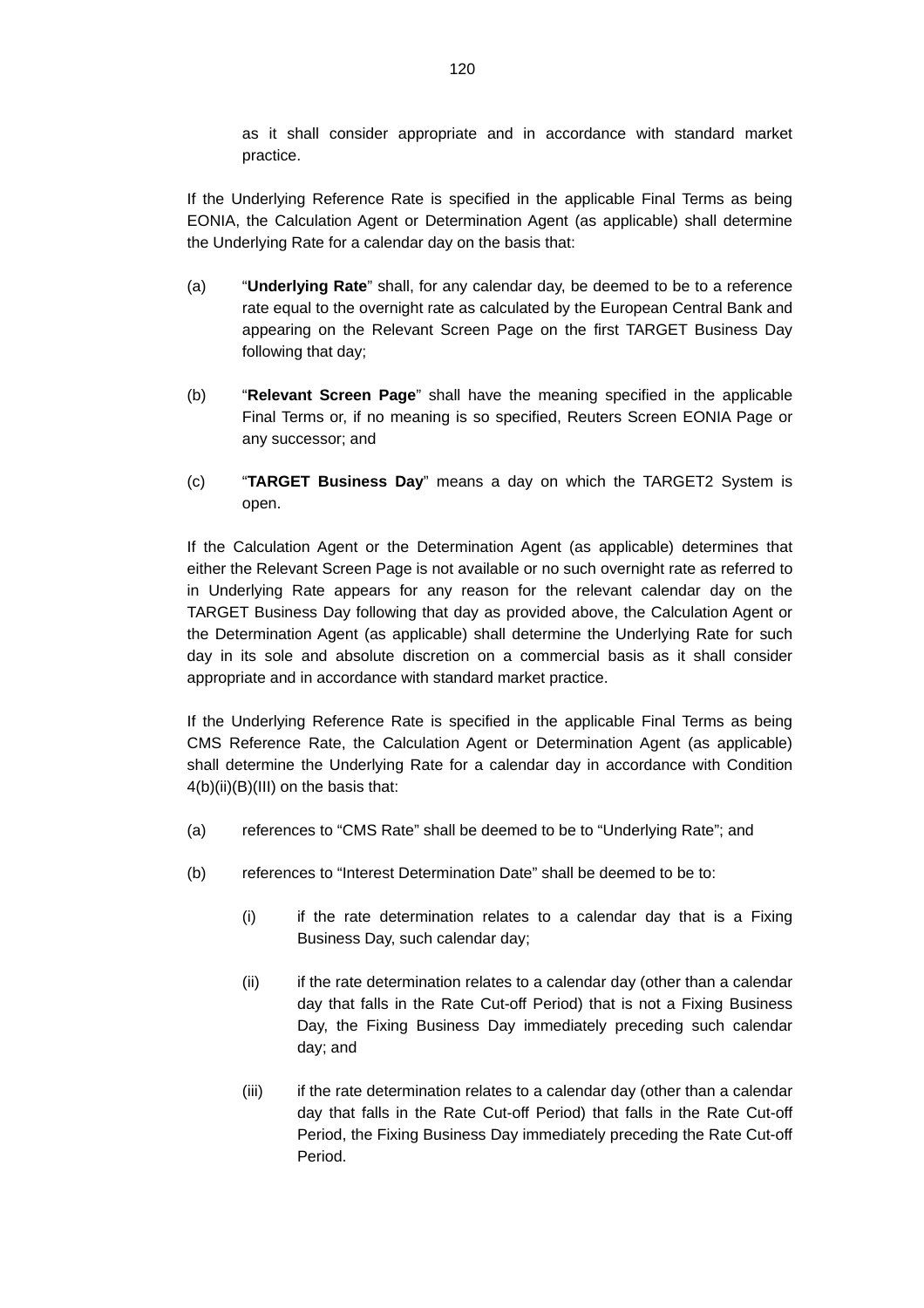The applicable Final Terms will specify if the Accrual Interest Rate is a "Fixed Rate" or a "Floating Rate".

If the Accrual Interest Rate is specified in the applicable Final Terms to be a "Floating Rate" and "Screen Rate Determination" is specified in the applicable Final Terms as being applicable, the Accrual Interest Rate for each Interest Period shall be determined by the Calculation Agent or Determination Agent (as applicable) in accordance with Condition 4(b)(ii)(B)(I) and on the basis that:

- (a) references to "Rate of Interest" shall be deemed to be to "Accrual Interest Rate";
- (b) "Straight Floating Rate" shall be deemed to be specified as being applicable; and
- (c) the Calculation Agent or Determination Agent (as applicable) will be the party making all determinations and, notwithstanding the final paragraph of Condition 4(b)(ii)(B)(I), if the Calculation Agent or Determination Agent (as applicable) is unable to determine the Screen Rate in accordance with Condition 4(b)(ii)(B)(I), the Screen Rate will be determined by the Calculation Agent or Determination Agent (as applicable) in its sole and absolute discretion on a commercial basis as it shall consider appropriate and in accordance with standard market practice.

If the Accrual Interest Rate is specified in the applicable Final Terms to be a "Floating Rate" and "ISDA Determination" is specified in the applicable Final Terms as being applicable, the Accrual Interest Rate for each Interest Period shall be determined by the Calculation Agent or Determination Agent (as applicable) in accordance with Condition 4(b)(ii)(A) and on the basis that:

- (a) references to "Rate of Interest" shall be deemed to be to "Accrual Interest Rate";
- (b) "Straight Floating Rate" shall be deemed to be specified as being applicable; and
- (c) the Calculation Agent or Determination Agent (as applicable) will be the party making all determinations.

For the purposes of this sub-paragraph (C):

"**Calculation Agent**" shall have the meaning specified in the applicable Final Terms;

"**Determination Agent**" shall have the meaning specified in the applicable Final Terms;

"**Fixing Business Day**" means a day which is a day on which commercial banks and foreign exchange markets settle payments and are open for general business (including dealing in foreign exchange and foreign currency deposits) in London and, where applicable, any Additional Fixing Business Centre specified in the applicable Final Terms and which is: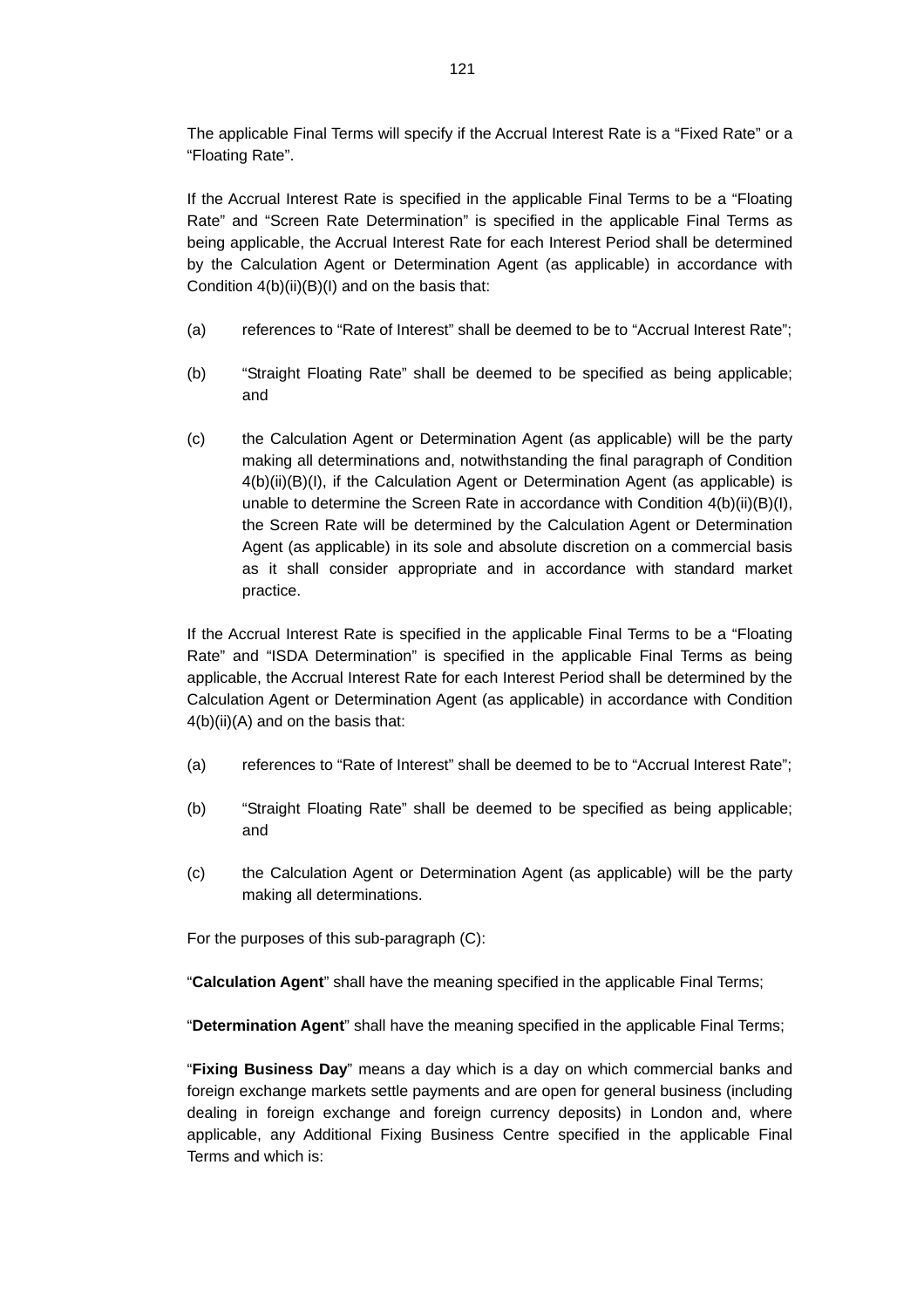- (i) if the Underlying Reference Rate is specified in the applicable Final Terms as being CMS Reference Rate, a day on which commercial banks and foreign exchange markets settle payments and are open for general business (including dealing in foreign exchange and foreign currency deposits) in the principal financial centre of the country of the Reference Currency; or
- (ii) if the Underlying Reference Rate is specified in the applicable Final Terms as being euro- LIBOR or EURIBOR, a TARGET2 Settlement Day; or
- (iii) if the Underlying Reference Rate is specified in the applicable Final Terms as being any other Reference Rate, a day on which commercial banks and foreign exchange markets settle payments and are open for general business (including dealing in foreign exchange and foreign currency deposits) in the principal financial centre of the country of the currency to which such Reference Rate relates.

"**Lower Barrier**" shall have the meaning specified in the applicable Final Terms;

"**Upper Barrier**" shall have the meaning specified in the applicable Final Terms;

"**Rate Cut-off Date**" means, for each Interest Period, the date specified in the applicable Final Terms;

"**Rate Cut-Off Period**" means, for each Interest Period, the period from (and including) the Rate Cut-off Date to (but excluding) the Interest Payment Date falling at the end of such Interest Period; and

"**Underlying Reference Rate**" shall have the meaning specified in the applicable Final Terms.

(iii) Minimum Rate of Interest and/or Maximum Rate of Interest

If the applicable Final Terms specifies a Minimum Rate of Interest for any Interest Period, then, in the event that the Rate of Interest in respect of such Interest Period determined in accordance with the provisions of paragraph (ii) above is less than such Minimum Rate of Interest, the Rate of Interest for such Interest Period shall be such Minimum Rate of Interest.

If the applicable Final Terms specify a Maximum Rate of Interest for any Interest Period, then, in the event that the Rate of Interest in respect of such Interest Period determined in accordance with the provisions of paragraph (ii) above is greater than such Maximum Rate of Interest, the Rate of Interest for such Interest Period shall be such Maximum Rate of Interest.

(iv) Determination of Rate of Interest and calculation of Interest Amounts

The Principal Paying Agent or, where specified in these Conditions or the applicable Final Terms, the Calculation Agent or the Determination Agent (as applicable) will at, or as soon as practicable after, each time at which the Rate of Interest is to be determined,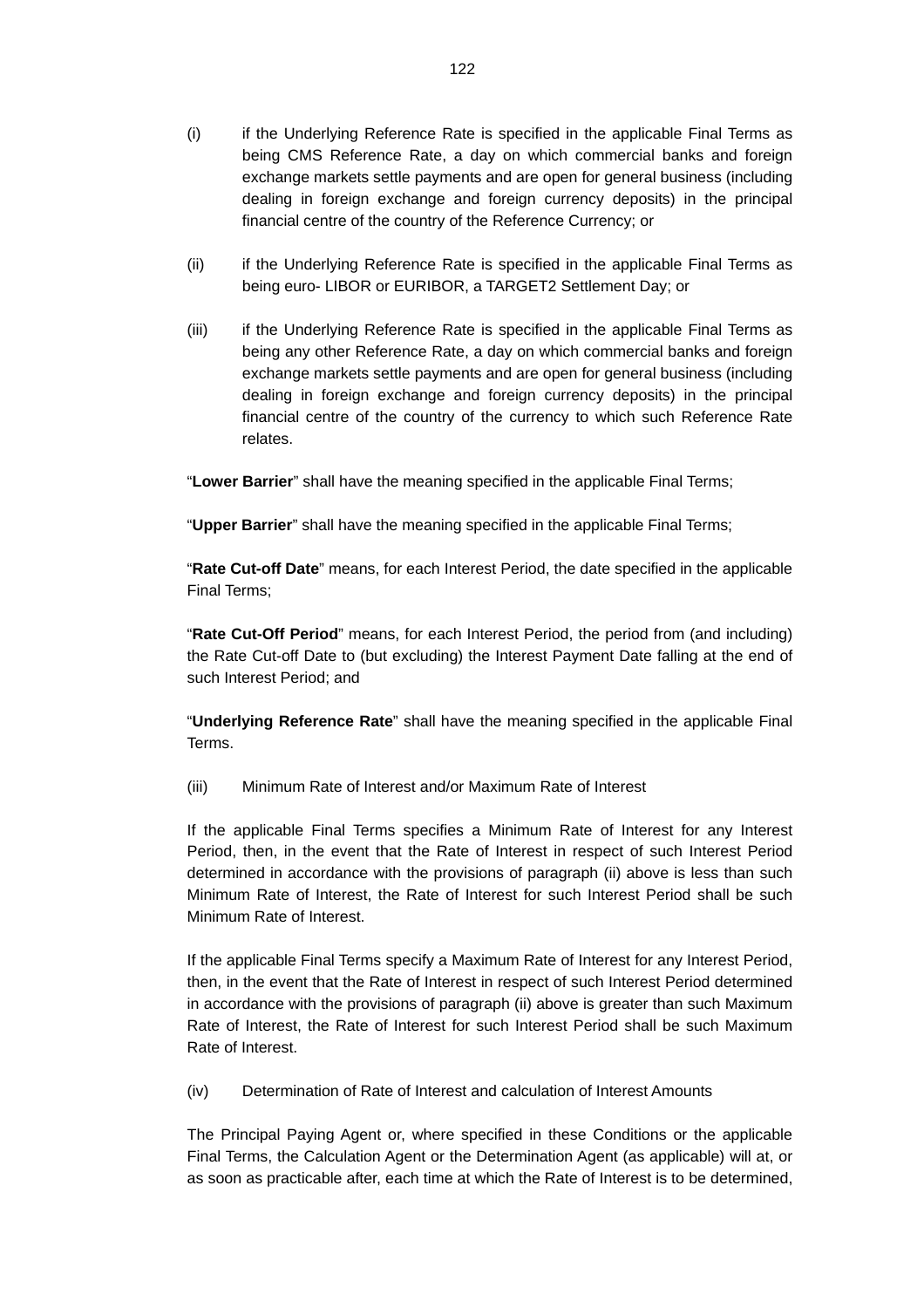determine the Rate of Interest for the relevant Interest Period. In the case of Variable Interest Notes or CMS Linked Interest Notes, the Calculation Agent or Determination Agent (as applicable) will notify the Principal Paying Agent of the Rate of Interest for the relevant Interest Period as soon as practicable after calculating the same.

The Principal Paying Agent or Calculation Agent or Determination Agent (as applicable) will calculate the amount of interest (the "**Interest Amount**") payable on the Floating Rate Notes and Variable Interest Notes for the relevant Interest Period by applying the Rate of Interest to:

- (A) in the case of Floating Rate Notes or Variable Interest Notes which are represented by a Global Note, the aggregate outstanding nominal amount of the Notes represented by such Global Note; or
- (B) in the case of Floating Rate Notes or Variable Interest Notes in definitive form, the Calculation Amount;

and, in each case, multiplying such sum by the applicable Day Count Fraction, and rounding the resultant figure to the nearest sub-unit of the relevant Specified Currency, half of any such sub-unit being rounded upwards or otherwise in accordance with applicable market convention. Where the Specified Denomination of a Floating Rate Note or an Variable Interest Note in definitive form is a multiple of the Calculation Amount, the Interest Amount payable in respect of such Note shall be the product of the amount (determined in the manner provided above) for the Calculation Amount, and the amount by which the Calculation Amount is multiplied to reach the Specified Denomination without any further rounding.

For the avoidance of doubt, where the Rate of Interest applicable to Floating Rate Notes for any Interest Period is determined to be less than zero, the Rate of Interest for such Interest Period shall (unless otherwise stated in the applicable Final Terms) be zero.

(v) Notification of Rate of Interest and Interest Amounts

The Principal Paying Agent (or, in the case of CMS Linked Interest Notes and Variable Interest Notes, the relevant Calculation Agent or Determination Agent) will cause the Rate of Interest and each Interest Amount for each Interest Period and the relevant Interest Payment Date to be notified to the Issuer and, if required by applicable law or regulation, any stock exchange or other relevant authority on which the relevant Floating Rate Notes or Variable Interest Notes are for the time being listed or by which they have been admitted to listing and, if applicable, notice thereof to be published in accordance with Condition 13 as soon as possible after their determination but in no event later than the fourth London Business Day thereafter. Each Interest Amount and Interest Payment Date so notified may subsequently be amended (or appropriate alternative arrangements made by way of adjustment) without prior notice in the event of an extension or shortening of the Interest Period. Any such amendment will, if required by applicable law or regulation, be promptly notified to each stock exchange or other relevant authority on which the relevant Floating Rate Notes or Variable Interest Notes are for the time being listed or by which they have been admitted to listing and to the Noteholders in accordance with Condition 13. For the purposes of this paragraph,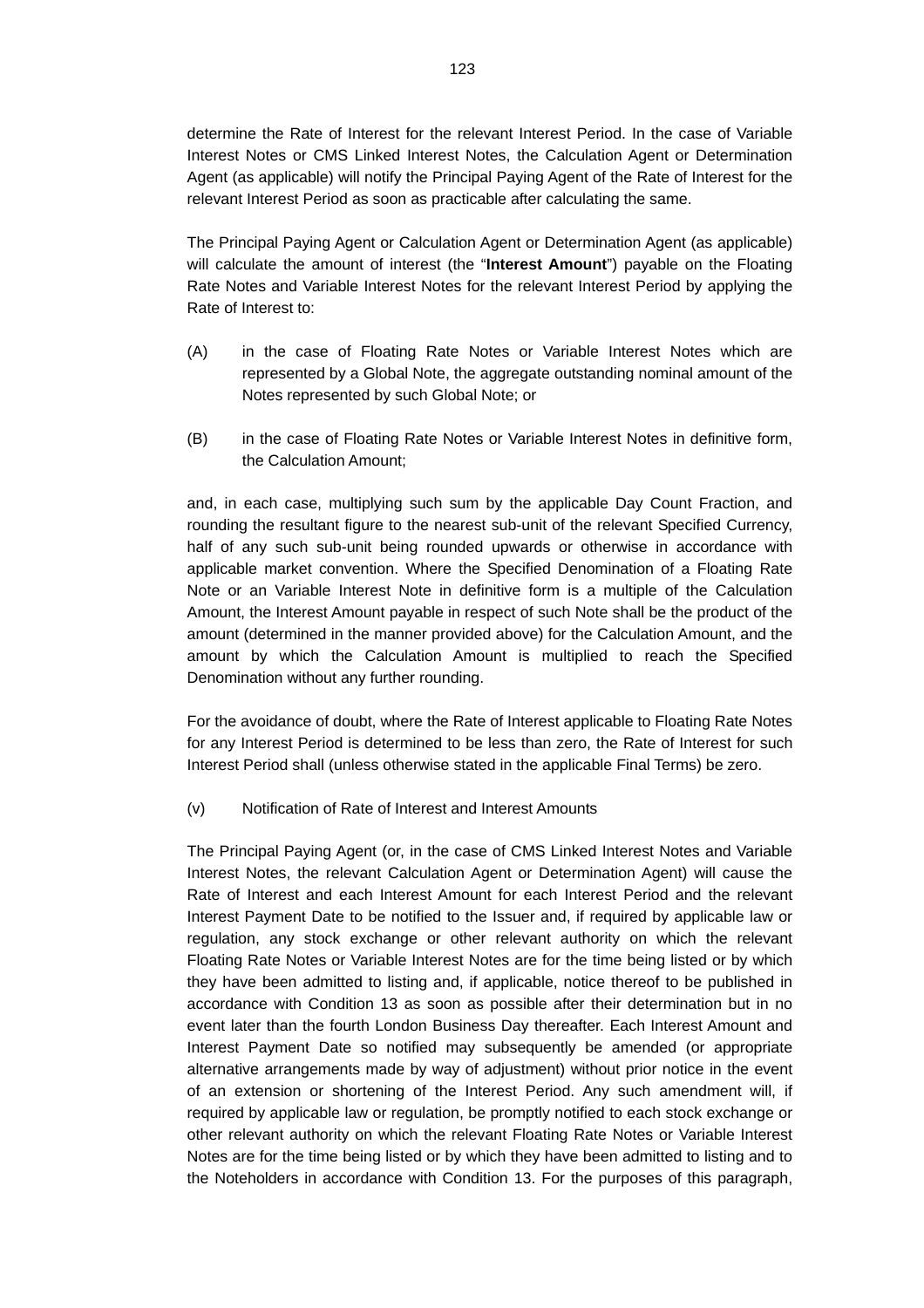the expression "**London Business Day**" means a day (other than a Saturday or a Sunday) on which banks and foreign exchange markets are open for business in London.

(vi) Determination or Calculation by Trustee

If for any reason at any relevant time the Principal Paying Agent or, as the case may be, the Calculation Agent or the Determination Agent (as applicable) defaults in its obligation to determine the Rate of Interest or the Calculation Agent or the Determination Agent (as applicable) defaults in its obligation to calculate any Interest Amount in accordance with sub-paragraph (ii) above and in accordance with paragraph (iv) above, the Trustee shall determine the Rate of Interest at such rate as, in its absolute discretion (having such regard as it shall think fit to the foregoing provisions of this Condition 4, but subject always to any Minimum Rate of Interest or Maximum Rate of Interest specified in the applicable Final Terms), it shall deem fair and reasonable in all the circumstances or, as the case may be, the Trustee shall calculate the Interest Amount(s) in such manner as it shall deem fair and reasonable in all the circumstances. In making any such determination or calculation, the Trustee may appoint and rely on a determination or calculation by a calculation agent or a determination agent (which shall be an investment bank or other suitable entity of international repute). Each such determination or calculation shall be deemed to have been made by the Principal Paying Agent or, the Calculation Agent or the Determination Agent, as applicable.

(vii) Certificates to be final

All certificates, communications, opinions, determinations, calculations, quotations and decisions given, expressed, made or obtained for the purposes of the provisions of this Condition 4(b), whether by the Principal Paying Agent or, if applicable, the Calculation Agent or the Determination Agent, shall (in the absence of wilful default, bad faith or manifest error) be binding on the Issuer, the Trustee, the Principal Paying Agent and (as applicable) the Calculation Agent or the Determination Agent, the other Agents and all Noteholders and Couponholders and (in the absence as aforesaid) no liability to the Issuer, the Noteholders or the Couponholders shall attach to the Principal Paying Agent or (as applicable) the Calculation Agent or the Determination Agent or the Trustee in connection with the exercise or non-exercise by it of any of its powers, duties and discretions pursuant to such provisions.

# **(c) Convertible Interest Basis Notes**

If the Convertible Interest Basis is specified as being applicable in the applicable Final Terms, each Note bears interest from (and including) the Interest Commencement Date (which unless otherwise specified in the applicable Final Terms shall be the Issue Date) at the applicable Rates of Interest determined in accordance with this Condition 4(c), and such interest will be payable in arrear on the relevant Interest Payment Date (as defined below).

If the Convertible Interest Basis is specified as being applicable in the applicable Final Terms, the basis upon which interest accrues (and on which the Rate of Interest shall be determined) will (unless the Notes are redeemed or purchased and cancelled prior to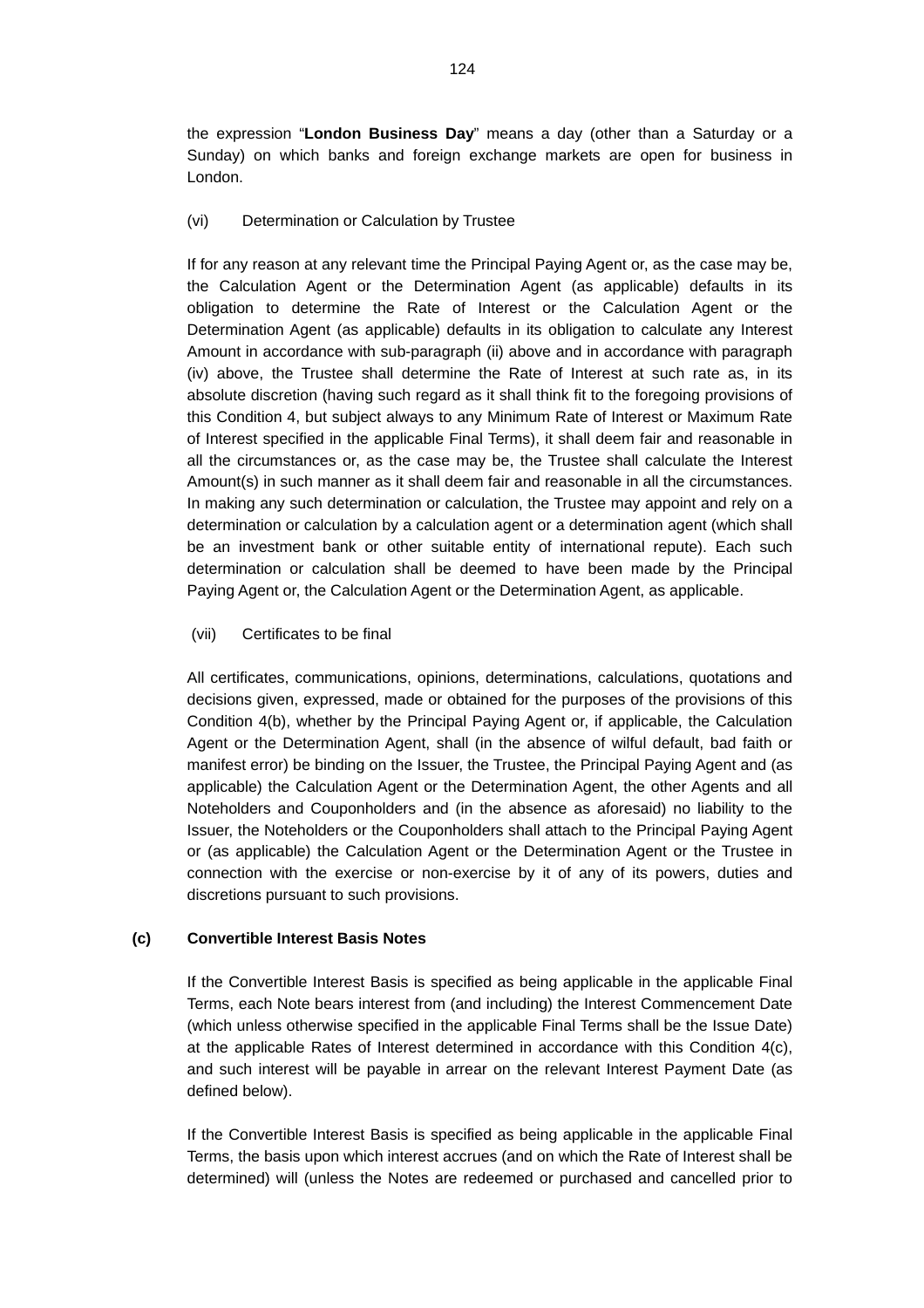the Interest Basis Conversion Date) change from one interest basis (the "**First Interest Basis**") to another (the "**Second Interest Basis**"). The First Interest Basis shall apply to any Interest Period in the First Interest Basis Period and the Second Interest Basis shall apply to any Interest Period in the Second Interest Basis Period.

The Rate of Interest for any Interest Period, and the amount of interest payable on each Interest Payment Date in respect of such Interest Period, shall be determined by the Principal Paying Agent or (if specified in the applicable Final Terms) the Calculation Agent or Determination Agent, as applicable, in accordance with (i) if the relevant Interest Basis is specified in the applicable Final Terms to be Fixed Rate, Condition 4(a) or (ii) if the relevant Interest Basis is specified in the applicable Final Terms to be Floating Rate or Variable Interest, Condition 4(b). If an Interest Basis for an Interest Basis Period is specified in the applicable Final Terms as being Floating Rate or Variable Interest, the notification and publication requirements of Condition 4(b)(v) shall apply in respect of each Interest Period falling within such Interest Basis Period.

For the purposes of this Condition 4(c):

"**First Interest Basis Period**" means the period from (and including) the Interest Commencement Date to (but excluding) the Interest Basis Conversion Date;

"**Interest Basis**" means the First Interest Basis or the Second Interest Basis, as applicable;

"**Interest Basis Conversion Date**" shall have the meaning specified in the applicable Final Terms;

"**Interest Basis Period**" means the First Interest Basis Period or the Second Interest Basis Period, as applicable;

"**Interest Payment Date(s)**" means, in relation to each Interest Basis:

- (A) the Interest Payment Date(s) in each year specified in the applicable Final Terms; or
- (B) if no express Interest Payment Date(s) is/are specified in the applicable Final Terms, each date which falls the number of months or other period specified as the Interest Period in the applicable Final Terms after the preceding Interest Payment Date or, in the case of the first Interest Payment Date that falls within the First Interest Basis Period, after the Interest Commencement Date; and

"**Second Interest Basis Period**" means the period from (and including) the Interest Basis Conversion Date to (but excluding) the Maturity Date.

### **(d) Accrual of interest**

Each Note (or in the case of the redemption of part only of a Note, that part only of such Note) will cease to bear interest (if any) from the date fixed for its redemption unless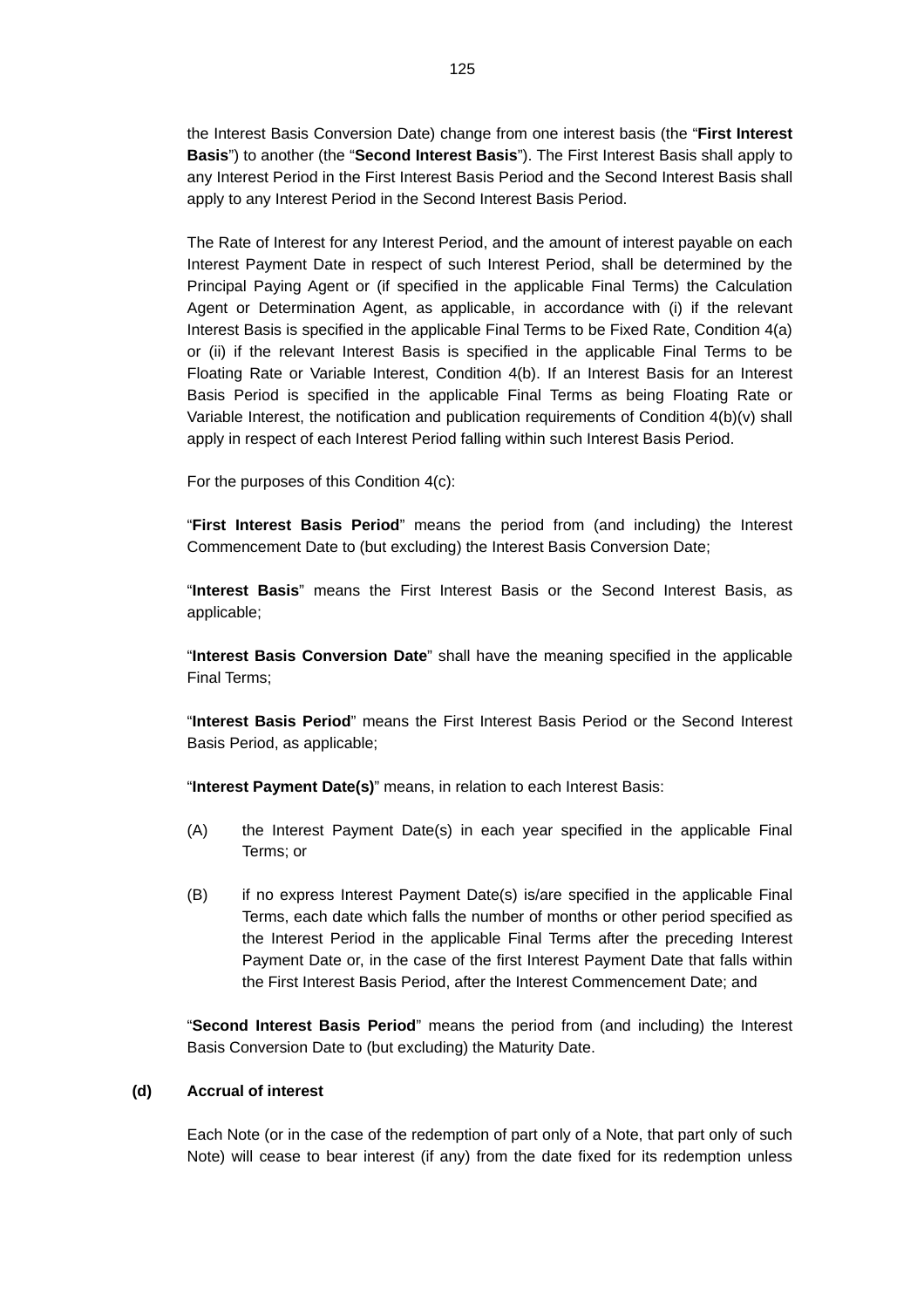payment of principal is improperly withheld or refused. In such event, interest will continue to accrue as provided in Condition 6(h).

# **(e) Business Day, Business Day Conventions, Day Count Fractions and other adjustments**

In these Terms and Conditions, "**Business Day**" means a day which is:

- (i) a day on which commercial banks and foreign exchange markets settle payments and are open for general business (including dealing in foreign exchange and foreign currency deposits) in London and any Additional Business Centre specified in the applicable Final Terms; and
- (ii) either
	- (1) in relation to any sum payable in a Specified Currency other than euro, a day on which commercial banks and foreign exchange markets settle payments and are open for general business (including dealing in foreign exchange and foreign currency deposits) in the principal financial centre of the country of the relevant Specified Currency (if other than London); or
	- (2) in relation to any sum payable in euro, a day on which the Trans-European Automated Real-Time Gross Settlement Express Transfer (TARGET2) System (the "**TARGET2 System**") is operating (a "**TARGET2 Settlement Day**").

If a Business Day Convention (or, in respect of any Reset Date, a Reset Date Business Day Convention) is specified in the applicable Final Terms and if any Interest Payment Date, Maturity Date or any other date (as specified in the applicable Final Terms) would otherwise fall on a day which is not a Business Day, then, if the Business Day Convention (or the Reset Date Business Day Convention, as applicable) specified is:

- (1) the Following Business Day Convention, such Interest Payment Date, Maturity Date or any other date (as specified in the applicable Final Terms) shall be postponed to the next day which is a Business Day; or
- (2) the Modified Following Business Day Convention, such Interest Payment Date, Maturity Date or any other date (as specified in the applicable Final Terms) shall be postponed to the next day which is a Business Day unless it would thereby fall into the next calendar month, in which event such Interest Payment Date, Maturity Date or any other date (as specified in the applicable Final Terms) shall be brought forward to the immediately preceding Business Day; or
- (3) the Preceding Business Day Convention, such Interest Payment Date, Maturity Date or any other date (as specified in the applicable Final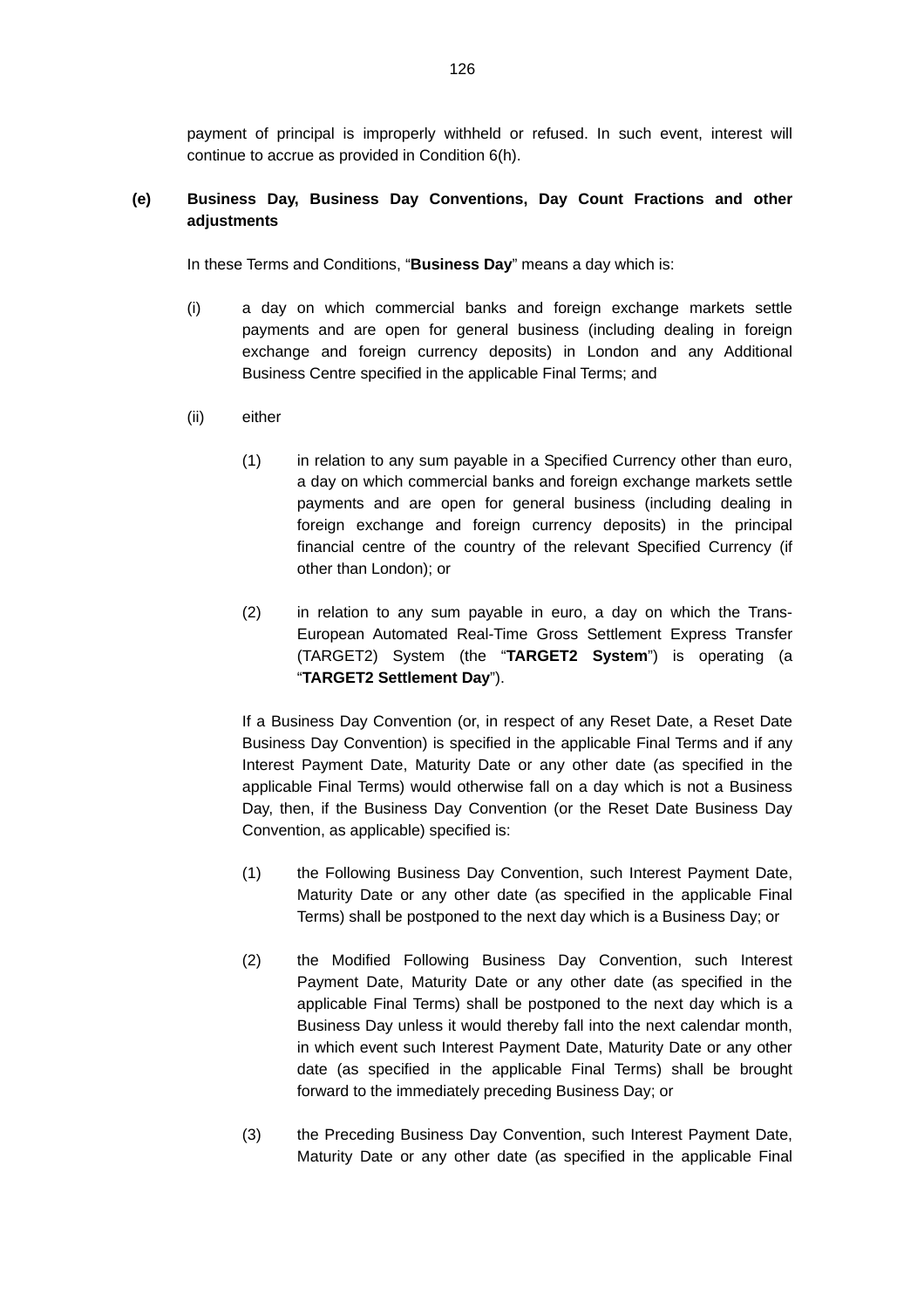Terms) shall be brought forward to the immediately preceding Business Day; or

- (4) in any case where Interest Periods are specified in accordance with Condition 4(b)(i)(B) above, the Floating Rate Convention, the Interest Payment Date:
	- (i) shall be postponed to the next day which is a Business Day and (A) each subsequent Interest Payment Date shall be the day that numerically corresponds with such Business Day, in the month which falls the Interest Period after the preceding applicable Interest Payment Date unless (B) such Business Day would thereby fall into the next calendar month, in which event (C) such Interest Payment Date shall be brought forward to the immediately preceding Business Day and (D) each subsequent Interest Payment Date shall be the last Business Day in the month which falls the Interest Period after the preceding applicable Interest Payment Date; or
	- (ii) in the case where there is no numerically corresponding day in the calendar month on which an Interest Payment Date should occur, shall be the last day that is a Business Day in the relevant month and the provisions of Condition 4(b)(i)(B) above of this paragraph shall apply *mutatis mutandis*.

"**Day Count Fraction**" means, in respect of the calculation of an amount of interest for any Interest Period:

- (1) if "Actual/Actual (ICMA)" is specified in the applicable Final Terms:
	- (a) in the case of Notes where the number of days in the relevant period from (and including) the most recent Interest Payment Date (or, if none, the Interest Commencement Date) to (but excluding) the relevant payment date (the "**Accrual Period**") is equal to or shorter than the Determination Period during which the Accrual Period ends, the number of days in such Accrual Period divided by the product of (1) the number of days in such Determination Period and (2) the number of Determination Dates (as specified in the applicable Final Terms) that would occur in one calendar year; or
	- (b) in the case of Notes where the Accrual Period is longer than the Determination Period during which the Accrual Period ends, the sum of:
		- (1) the number of days in such Accrual Period falling in the Determination Period in which the Accrual Period begins divided by the product of (x) the number of days in such Determination Period and (y) the number of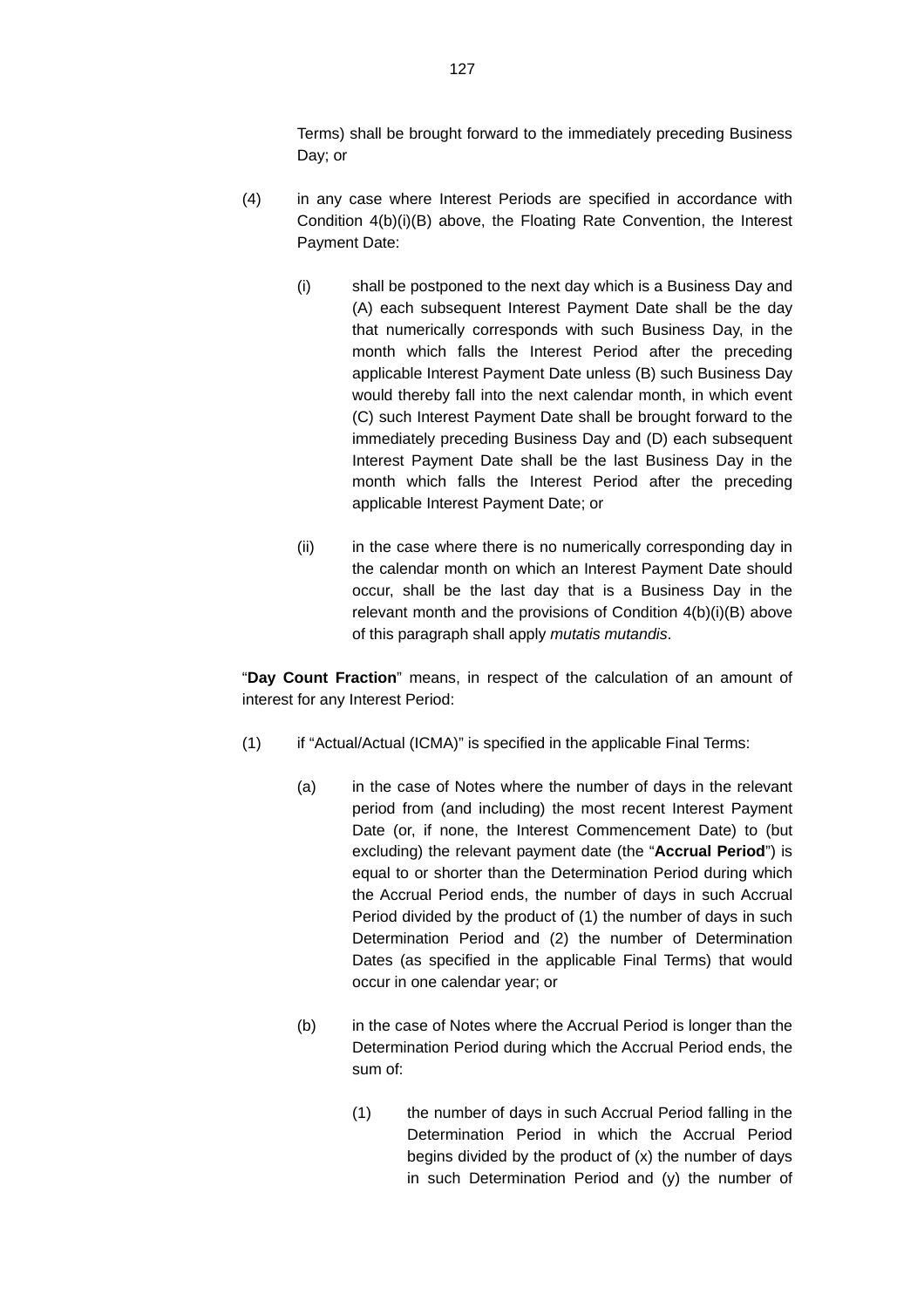Determination Dates that would occur in one calendar year; and

- (2) the number of days in such Accrual Period falling in the next Determination Period divided by the product of (x) the number of days in such Determination Period and (y) the number of Determination Dates that would occur in one calendar year;
- (2) if "Actual/Actual ISDA" is specified in the applicable Final Terms, the actual number of days in the Interest Period divided by 365 (or, if any portion of that Interest Period falls in a leap year, the sum of (A) the actual number of days in that portion of the Interest Period falling in a leap year divided by 366 and (B) the actual number of days in that portion of the Interest Period falling in a non-leap year divided by 365);
- (3) if "Actual/365 (Fixed)" is specified in the applicable Final Terms, the actual number of days in the Interest Period divided by 365;
- (4) if "Actual/360" is specified in the applicable Final Terms, the actual number of days in the Interest Period divided by 360;
- (5) if "30/360", "360/360" or "Bond Basis" is specified in the applicable Final Terms, the number of days in the Interest Period divided by 360, calculated on a formula basis as follows:

 $[360 \times (Y_2 - Y_1)] + [30 \times (M_2 - M_1)] + (D_2 - D_1)$ Day Count Fraction = 360

where:

" $Y_1$ " is the year, expressed as a number, in which the first day of the Interest Period falls;

"Y<sub>2</sub>" is the year, expressed as a number, in which the day immediately following the last day of the Interest Period falls;

"M1" is the calendar month, expressed as a number, in which the first day of the Interest Period falls;

" $M_2$ " is the calendar month, expressed as a number, in which the day immediately following the last day of the Interest Period falls;

" $D_1$ " is the first calendar day, expressed as a number, of the Interest Period, unless such number is 31, in which case  $D_1$  will be 30; and

"D2" is the calendar day, expressed as a number, immediately following the last day included in the Interest Period, unless such number would be 31 and  $D_1$  is greater than 29, in which case  $D_2$  will be 30;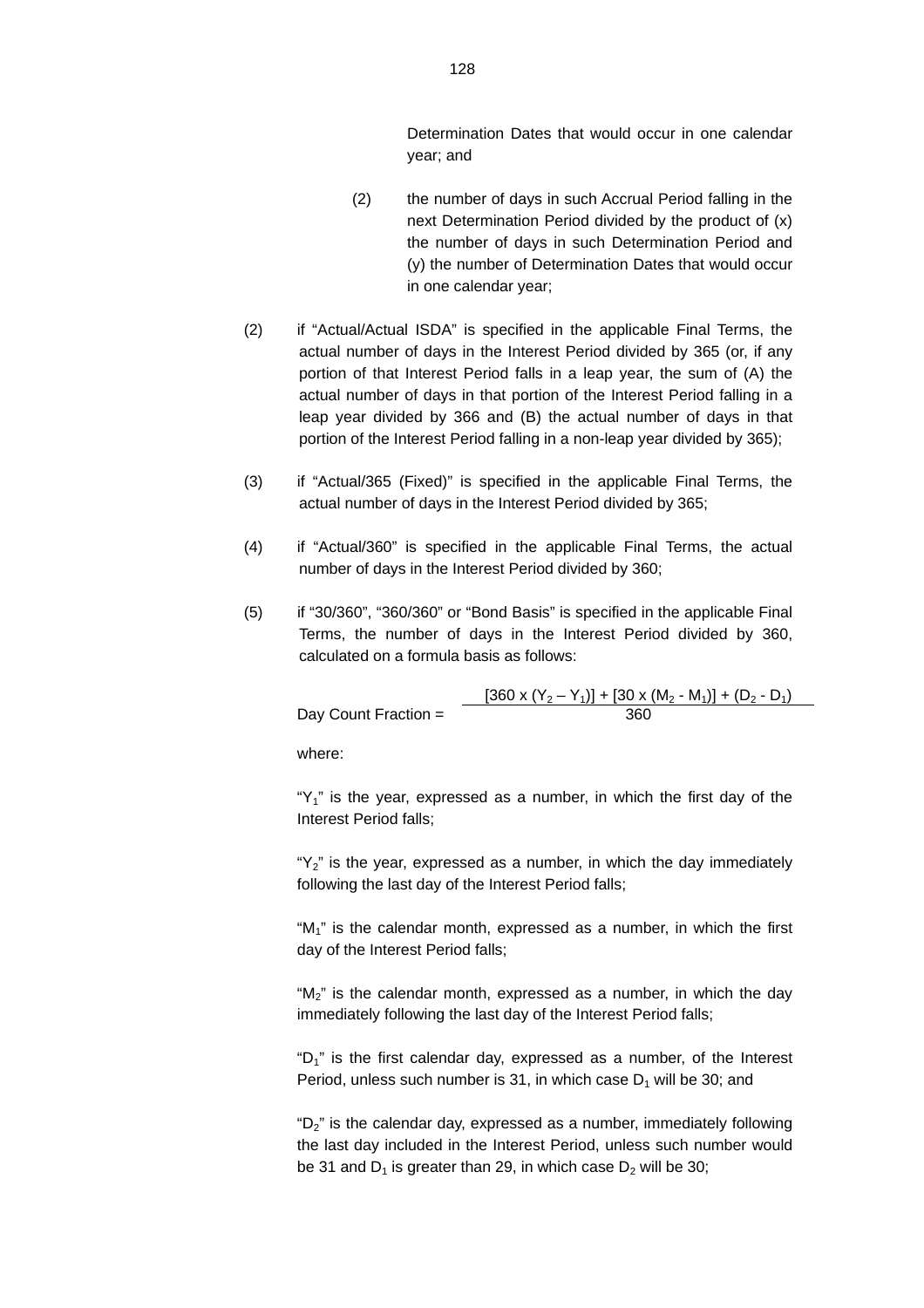(6) if "30E/360" is specified in the applicable Final Terms, the number of days in the Interest Period divided by 360, calculated on a formula basis as follows:

$$
\text{Day Count Fraction} = \frac{[360 \times (Y_2 - Y_1)] + [30 \times (M_2 - M_1)] + (D_2 - D_1)}{360}
$$

where:

" $Y_1$ " is the year, expressed as a number, in which the first day of the Interest Period falls;

" $Y_2$ " is the year, expressed as a number, in which the day immediately following the last day of the Interest Period falls;

" $M_1$ " is the calendar month, expressed as a number, in which the first day of the Interest Period falls;

"M<sub>2</sub>" is the calendar month, expressed as a number, in which the day immediately following the last day of the Interest Period falls;

"D1" is the first calendar day, expressed as a number, of the Interest Period, unless such number would be 31, in which case  $D_1$  will be 30; and

"D2" is the calendar day, expressed as a number, immediately following the last day included in the Interest Period, unless such number would be 31, in which case  $D_2$  will be 30;

(7) if "30E/360 (ISDA)" is specified in the applicable Final Terms, the number of days in the Interest Period divided by 360, calculated on a formula basis as follows:

> $[360 \times (Y_2 - Y_1)] + [30 \times (M_2 - M_1)] + (D_2 - D_1)$ Day Count Fraction = 360

where:

" $Y_1$ " is the year, expressed as a number, in which the first day of the Interest Period falls;

" $Y_2$ " is the year, expressed as a number, in which the day immediately following the last day of the Interest Period falls;

"M<sub>1</sub>" is the calendar month, expressed as a number, in which the first day of the Interest Period falls;

"M<sub>2</sub>" is the calendar month, expressed as a number, in which the day immediately following the last day of the Interest Period falls;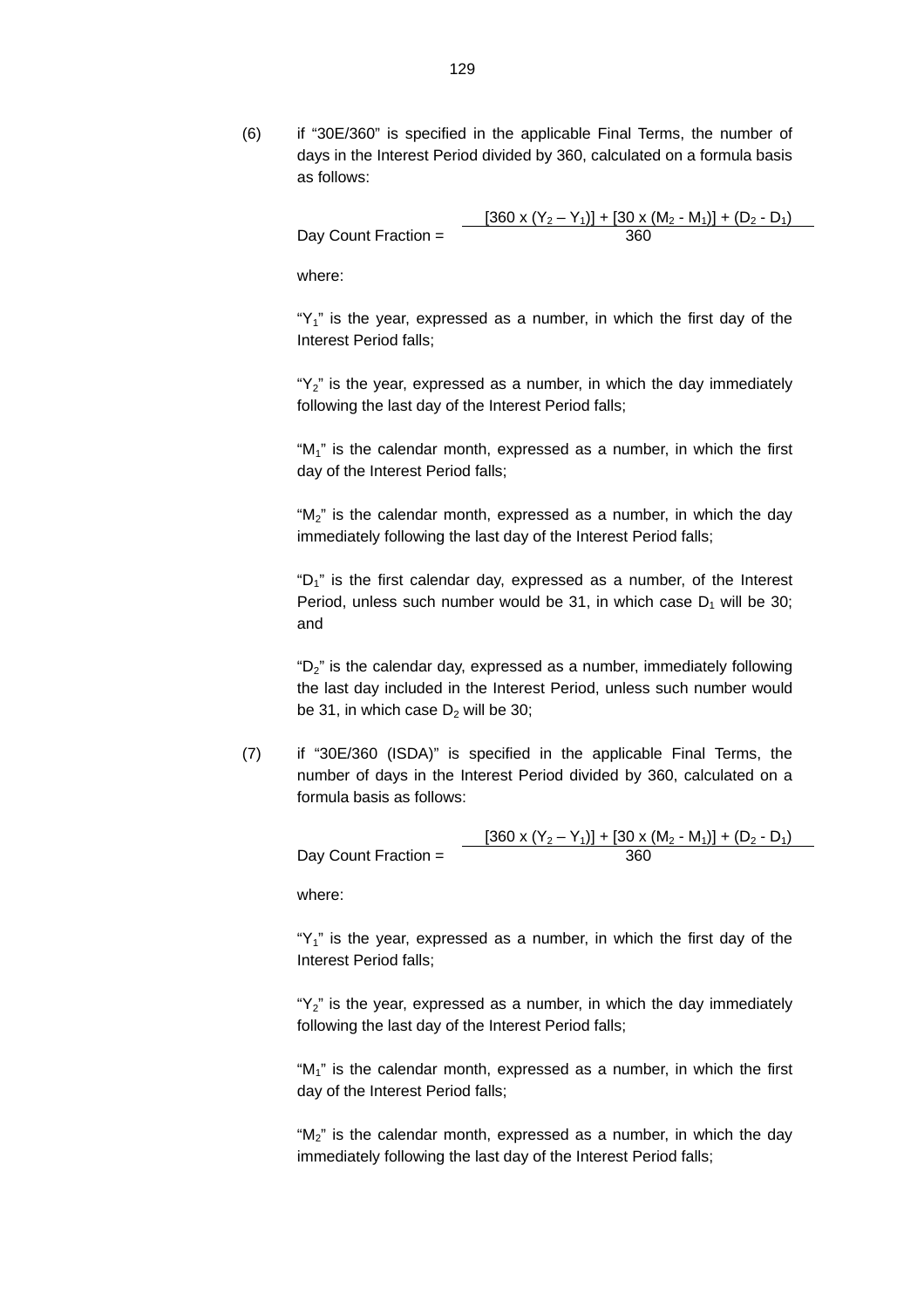" $D_1$ " is the first calendar day, expressed as a number, of the Interest Period, unless (i) that day is the last day of February or (ii) such number would be 31, in which case  $D_1$  will be 30; and

" $D_2$ " is the calendar day, expressed as a number, immediately following the last day included in the Interest Period, unless (i) that day is the last day of February but not the Maturity Date or (ii) such number would be 31, in which case  $D<sub>2</sub>$  will be 30.

(8) if "RBA Bond Basis" is specified in the applicable Final Terms, one divided by the number of Interest Payment Dates in each twelve-month period (or, where the calculation period does not constitute an Interest Period, one divided by the number of Interest Payment Dates in each twelve-month period multiplied by the actual number of days in the calculation period divided by the number of days in the Interest Period ending on the next Interest Payment Date).

"**Determination Period**" means each period from (and including) a Determination Date to (but excluding) the next Determination Date (including, where either the Interest Commencement Date or the final Interest Payment Date is not a Determination Date, the period commencing on the first Determination Date prior to, and ending on the first Determination Date falling after, such date); and

"**Interest Period**" means the period from (and including) an Interest Payment Date (or the Interest Commencement Date) to (but excluding) the next (or first) Interest Payment Date.

If "adjusted" is specified in the applicable Final Terms in the Day Count Fraction item, interest in respect of the relevant Interest Period shall be payable in arrear on the relevant Interest Payment Date and calculated from (and including) an Interest Payment Date (or the Interest Commencement Date) to (but excluding) the next (or first) Interest Payment Date, as such Interest Payment Date shall, where applicable, be adjusted in accordance with the Business Day Convention.

If "unadjusted" is specified in the applicable Final Terms in the Day Count Fraction item, interest in respect of the relevant Interest Period shall be payable in arrear on the relevant Interest Payment Date, as adjusted in accordance with the Business Day Convention, but shall be calculated in respect of the period from (and including) a Period End Date (or the Interest Commencement Date) to (but excluding) the next (or first) Period End Date. For the purpose of this paragraph "**Period End Date**" means an Interest Payment Date prior to any modification as result of any Business Day Convention.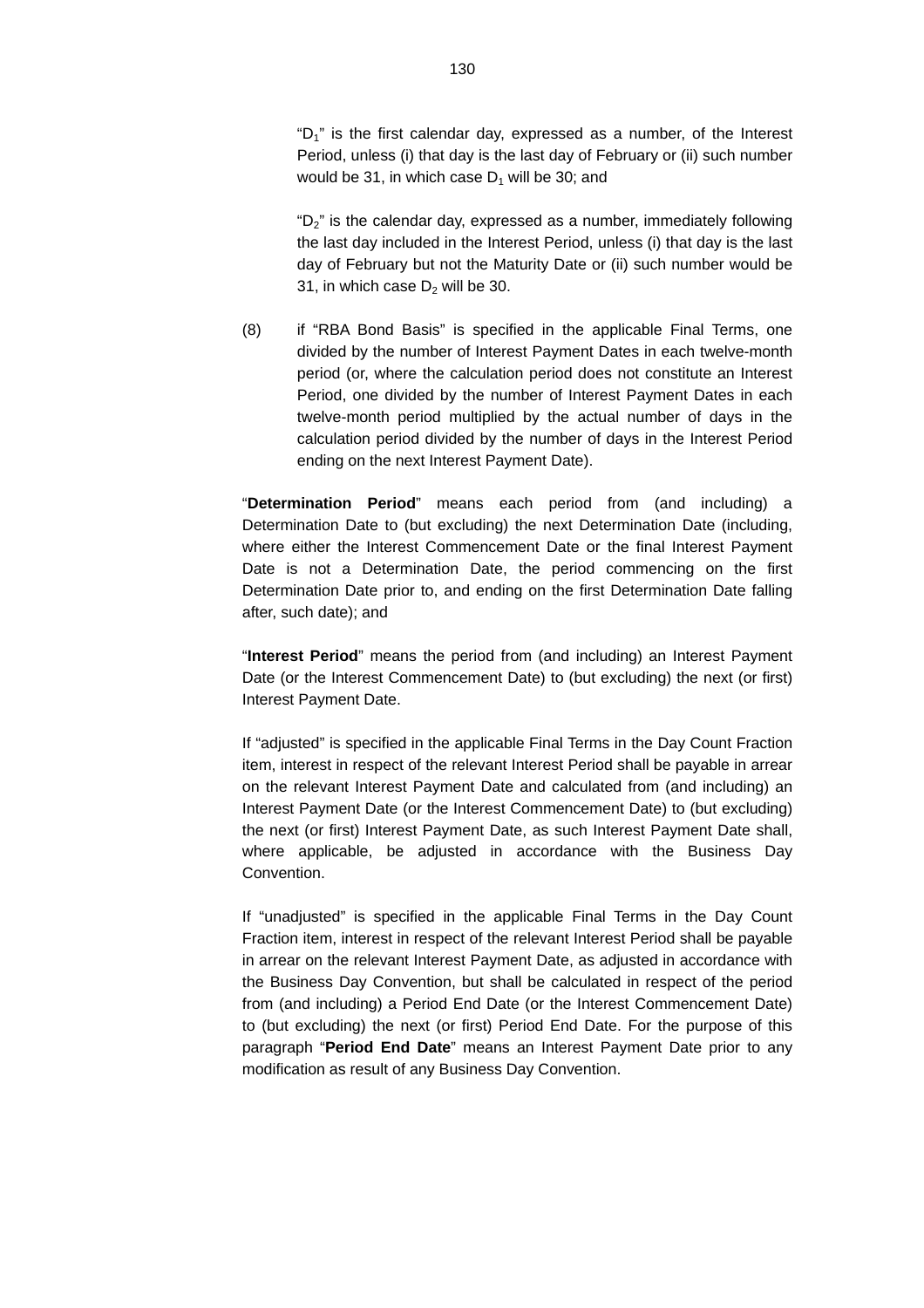### 5. **Payments**

# **(a) Method of payment**

Subject as provided below:

- (i) payments in a Specified Currency other than euro will be made by credit or transfer to an account in the relevant Specified Currency maintained by the payee with, or, at the option of the payee, by a cheque in such Specified Currency drawn on, a bank in the principal financial centre of the country of such Specified Currency; and
- (ii) payments in euro will be made by credit or transfer to a euro account (or any other account to which euro may be credited or transferred) specified by the payee or, at the option of the payee, by a euro cheque.

Payments will be subject in all cases to: (A) any fiscal or other laws and regulations applicable thereto in any jurisdiction, but without prejudice to the provisions of Condition 7; and (B) any withholding or deduction required pursuant to an agreement described in Section 1471(b) of the U.S. Internal Revenue Code of 1986 (the "**Code**") or otherwise imposed pursuant to Sections 1471 through 1474 of the Code, any regulations or agreements thereunder, official interpretations thereof, or any law implementing a governmental approach thereto, and the Issuer shall not be required to pay any additional amounts under Condition 7 (Taxation) on account of any such deduction or withholding described in this limb (B).

# **(b) Presentation of definitive Bearer Notes and Coupons**

Payments of principal in respect of definitive Bearer Notes will (subject as provided below) be made in the manner provided in paragraph (a) above only against presentation and surrender (or, in the case of part payment of any sum due, endorsement) of definitive Bearer Notes, and payments of interest in respect of definitive Bearer Notes will (subject as provided below) be made as aforesaid only against presentation and surrender (or, in the case of part payment of any sum due, endorsement) of Coupons, in each case at the specified office of any Paying Agent outside the United States (which expression, as used herein, means the United States of America (including the States and the District of Columbia, its territories, its possessions and other areas subject to its jurisdiction)).

Fixed Rate Notes in definitive bearer form (other than Long Maturity Notes (as defined below)) should be presented for payment together with all unmatured Coupons appertaining thereto (which expression shall for this purpose include Coupons falling to be issued on exchange of matured Talons), failing which the amount of any missing unmatured Coupon (or, in the case of payment not being made in full, the same proportion of the amount of such missing unmatured Coupon as the sum so paid bears to the sum due) will be deducted from the sum due for payment. Each amount of principal so deducted will be paid in the manner mentioned above against surrender of the relative missing Coupon at any time before the expiry of 10 years after the Relevant Date (as defined in Condition 7) in respect of such principal (whether or not such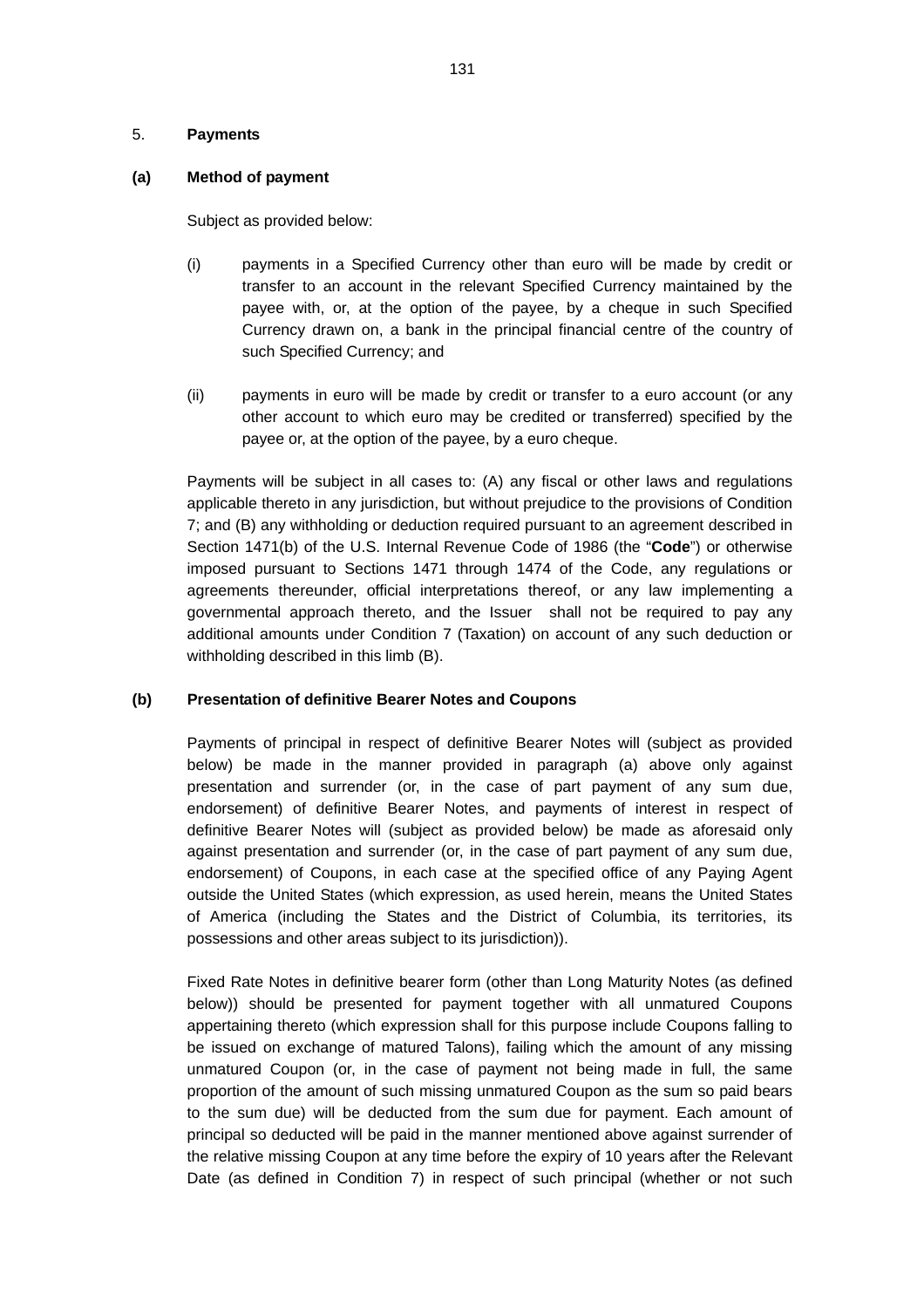Coupon would otherwise have become void under Condition 8) or, if later, five years from the date on which such Coupon would otherwise have become due, but in no event thereafter.

Upon any Fixed Rate Note in definitive bearer form becoming due and repayable prior to its Maturity Date, all unmatured Talons (if any) appertaining thereto will become void and no further Coupons will be issued in respect thereof.

Upon the date on which any Floating Rate Note, Variable Interest Note or Long Maturity Note in definitive bearer form becomes due and repayable, unmatured Coupons and Talons (if any) relating thereto (whether or not attached) shall become void and no payment or, as the case may be, exchange for further Coupons shall be made in respect thereof. A "Long Maturity Note" is a Fixed Rate Note (other than a Fixed Rate Note which on issue had a Talon attached) whose nominal amount on issue is less than the aggregate interest payable thereon provided that such Note shall cease to be a Long Maturity Note on the Interest Payment Date on which the aggregate amount of interest remaining to be paid after that date is less than the nominal amount of such Note.

If the due date for redemption of any definitive Bearer Note is not an Interest Payment Date, interest (if any) accrued in respect of such Note from (and including) the preceding Interest Payment Date or, as the case may be, the Interest Commencement Date shall be payable only against presentation and surrender of the relevant definitive Bearer Note.

#### **(c) Payments in respect of Bearer Global Notes**

Payments of principal and interest (if any) in respect of Notes represented by any Bearer Global Note will (subject as provided below) be made in the manner specified above in relation to definitive Bearer Notes or otherwise in the manner specified in the relevant Bearer Global Note, where applicable, against presentation or surrender, as the case may be, of such Bearer Global Note at the specified office of any Paying Agent outside the United States. A record of each payment, distinguishing between any payment of principal and any payment of interest, will be made on such Bearer Global Note either by the Paying Agent to which it was presented, and such record shall be prima facie evidence that the payment in question has been made, or in the records of Euroclear and Clearstream, Luxembourg, as applicable.

No payments of principal, interest or other amounts due in respect of a Bearer Global Note will be made by mail to an address in the United States or by transfer to an account maintained in the United States.

#### **(d) Payments in respect of Registered Notes**

Payments of principal in respect of each Registered Note (whether or not in global form) will be made against presentation and surrender (or, in the case of part payment of any sum due, endorsement) of the Registered Note at the specified office of the Registrar or any of the Paying Agents. Such payments will be made by transfer to the Designated Account (as defined below) of the holder (or the first named of joint holders) of the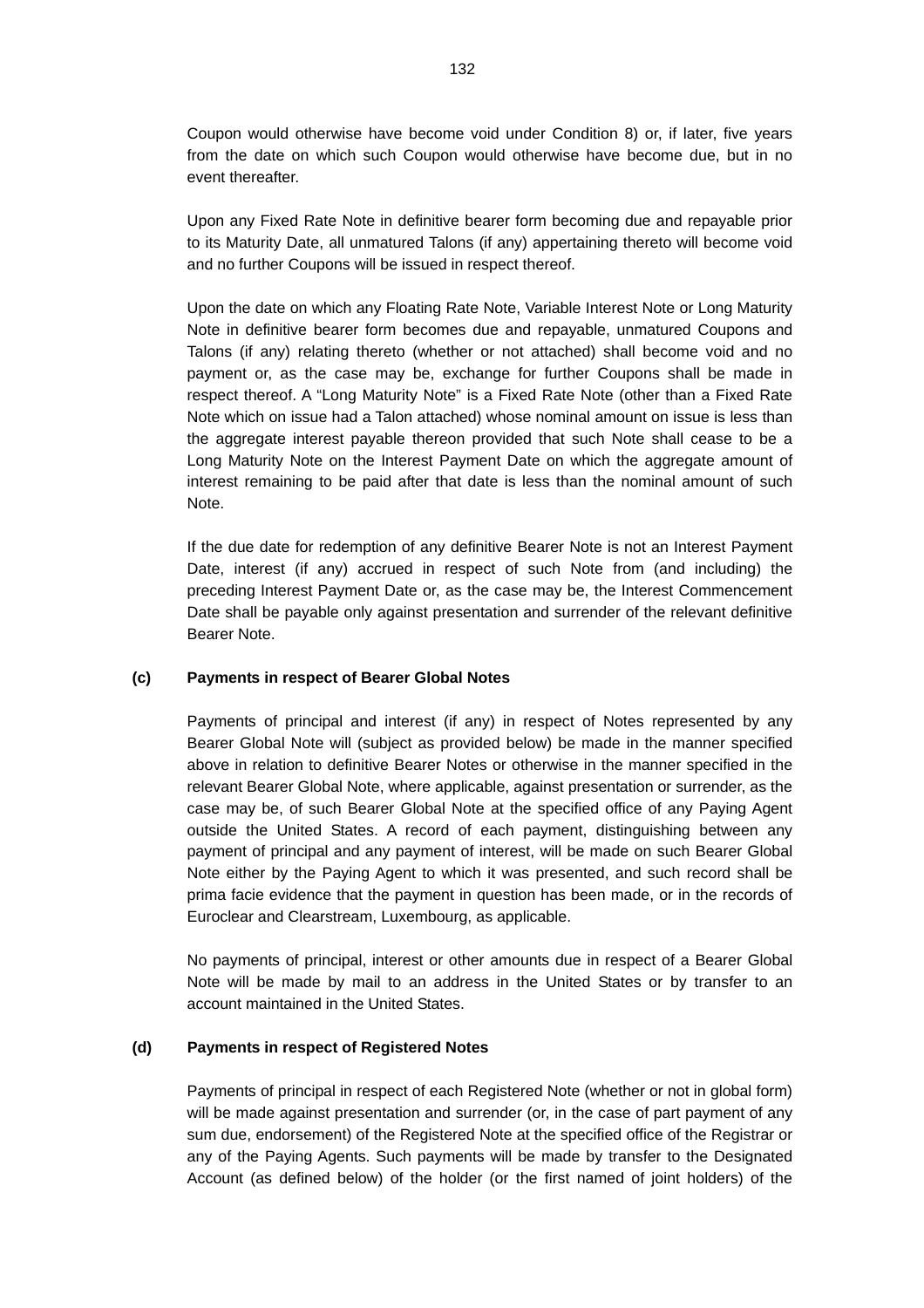Registered Note appearing in the register of holders of the Registered Notes maintained by the Registrar (the "**Register**") (i) where in global form, at the close of the business day (being for this purpose a day on which Euroclear and Clearstream, Luxembourg or any other relevant clearing system are open for business) before the relevant due date, and (ii) where in definitive form, at the close of business on the fifteenth calendar day before the relevant due date (in each case, the "**Record Date**"). Notwithstanding the previous sentence, if (i) a holder does not have a Designated Account or (ii) the nominal amount of the Notes held by a holder is less than U.S.\$100,000 (or its equivalent), payment will instead be made by a cheque in the Specified Currency drawn on a Designated Bank (as defined below). For these purposes, "**Designated Account**" means the account maintained by a holder with a Designated Bank and identified as such in the Register and "**Designated Bank**" means (in the case of payment in a Specified Currency other than euro) a bank in the principal financial centre of the country of such Specified Currency and (in the case of a payment in euro) any bank which processes payments in euro.

Payments of interest in respect of each Registered Note (whether or not in global form) will be made by a cheque in the Specified Currency drawn on a Designated Bank and mailed by uninsured mail on the business day in the city where the specified office of the Registrar is located immediately preceding the relevant due date to the holder (or the first named of joint holders) of the Registered Note appearing in the Register at the close of business on the Record Date at his address shown in the Register on the Record Date and at his risk. Upon application of the holder to the specified office of the Registrar not less than three business days in the city where the specified office of the Registrar is located before the due date for any payment of interest in respect of a Registered Note, the payment may be made by transfer on the due date in the manner provided in the preceding paragraph. Any such application for transfer shall be deemed to relate to all future payments of interest (other than interest due on redemption) in respect of the Registered Notes which become payable to the holder who has made the initial application until such time as the Registrar is notified in writing to the contrary by such holder. Payment of the interest due in respect of each Registered Note on redemption will be made in the same manner as payment of the principal amount of such Registered Note.

Holders of Registered Notes will not be entitled to any interest or other payment for any delay in receiving any amount due in respect of any Registered Note as a result of a cheque posted in accordance with this Condition arriving after the due date for payment or being lost in the post. No commissions or expenses shall be charged to such holders by the Registrar in respect of any payments of principal or interest in respect of the Registered Notes.

All amounts payable to DTC or its nominee as registered holder of a Rule 144A Global Note in respect of Notes denominated in a Specified Currency other than U.S. dollars shall be paid by transfer by the Registrar to an account in the relevant Specified Currency of the Exchange Agent on behalf of DTC or its nominee for payment in such Specified Currency for conversion into U.S. dollars in accordance with the provisions of the Agency Agreement.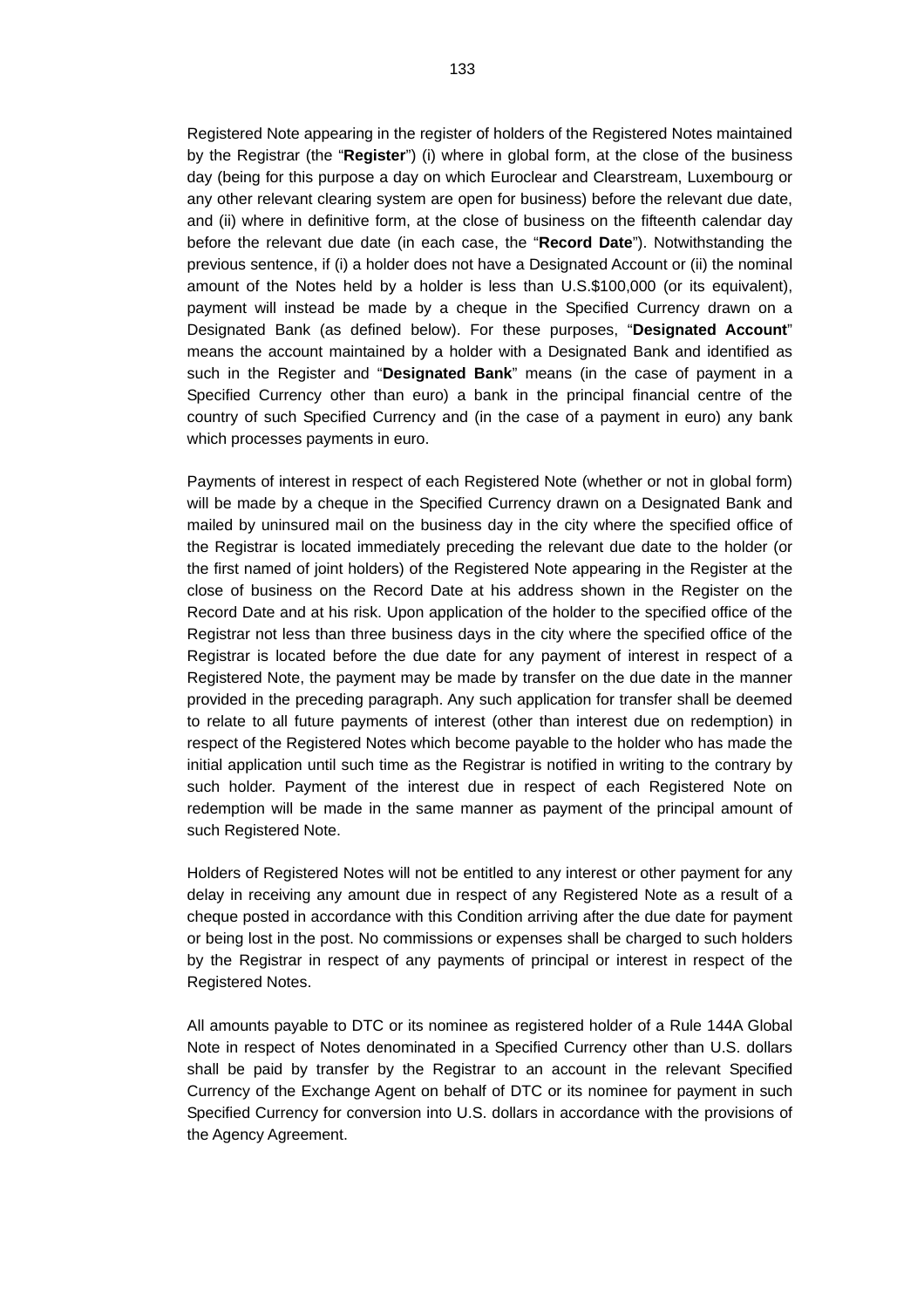None of the Issuer, the Trustee and the Agents will have any responsibility or liability for any aspect of the records relating to, or payments made on account of, beneficial ownership interests in the Registered Global Notes or for maintaining, supervising or reviewing any records relating to such beneficial ownership interests.

# **(e) General provisions applicable to payments**

For so long as the Notes of a Series are listed on the Official List and admitted to trading on the London Stock Exchange's market for listed securities and for so long as the rules of the UK Listing Authority so require, the Issuer shall procure that there is a Paying Agent approved in writing by the Trustee in the City of London for the payment of principal and interest, if any, on the Notes.

The holder of a Global Note shall be the only person entitled to receive payments in respect of Notes represented by such Global Note and the Issuer will be discharged by payment to, or to the order of, the holder of such Global Note in respect of each amount so paid. Each of the persons shown in the records of DTC, Euroclear or Clearstream, Luxembourg as the beneficial holder of a particular nominal amount of Notes represented by such Global Note must look solely to DTC, Euroclear or Clearstream, Luxembourg, as the case may be, for his share of each payment so made by the Issuer to, or to the order of, the holder of such Global Note.

Notwithstanding the foregoing provisions of this Condition, if any amount of principal and/or interest in respect of Bearer Notes is payable in U.S. dollars, such U.S. dollar payments of principal and/or interest in respect of such Notes will be made at the specified office of a Paying Agent in the United States if:

- (i) the Issuer has appointed Paying Agents with specified offices outside the United States with the reasonable expectation that such Paying Agents would be able to make payment in U.S. dollars at such specified offices outside the United States of the full amount of principal and interest on the Bearer Notes in the manner provided above when due;
- (ii) payment of the full amount of such principal and interest at all such specified offices outside the United States is illegal or effectively precluded by exchange controls or other similar restrictions on the full payment or receipt of principal and interest in U.S. dollars; and
- (iii) such payment is then permitted under United States law without involving, in the opinion of the Issuer, adverse tax consequences to the Issuer.

# **(f) Payment Days**

If the date for payment of any amount in respect of any Note or Coupon is not a Payment Day, the holder thereof shall not be entitled to payment until the next following Payment Day and shall not be entitled to any further payment in respect of such delay. "**Payment Day**" means any day which (subject to Condition 8):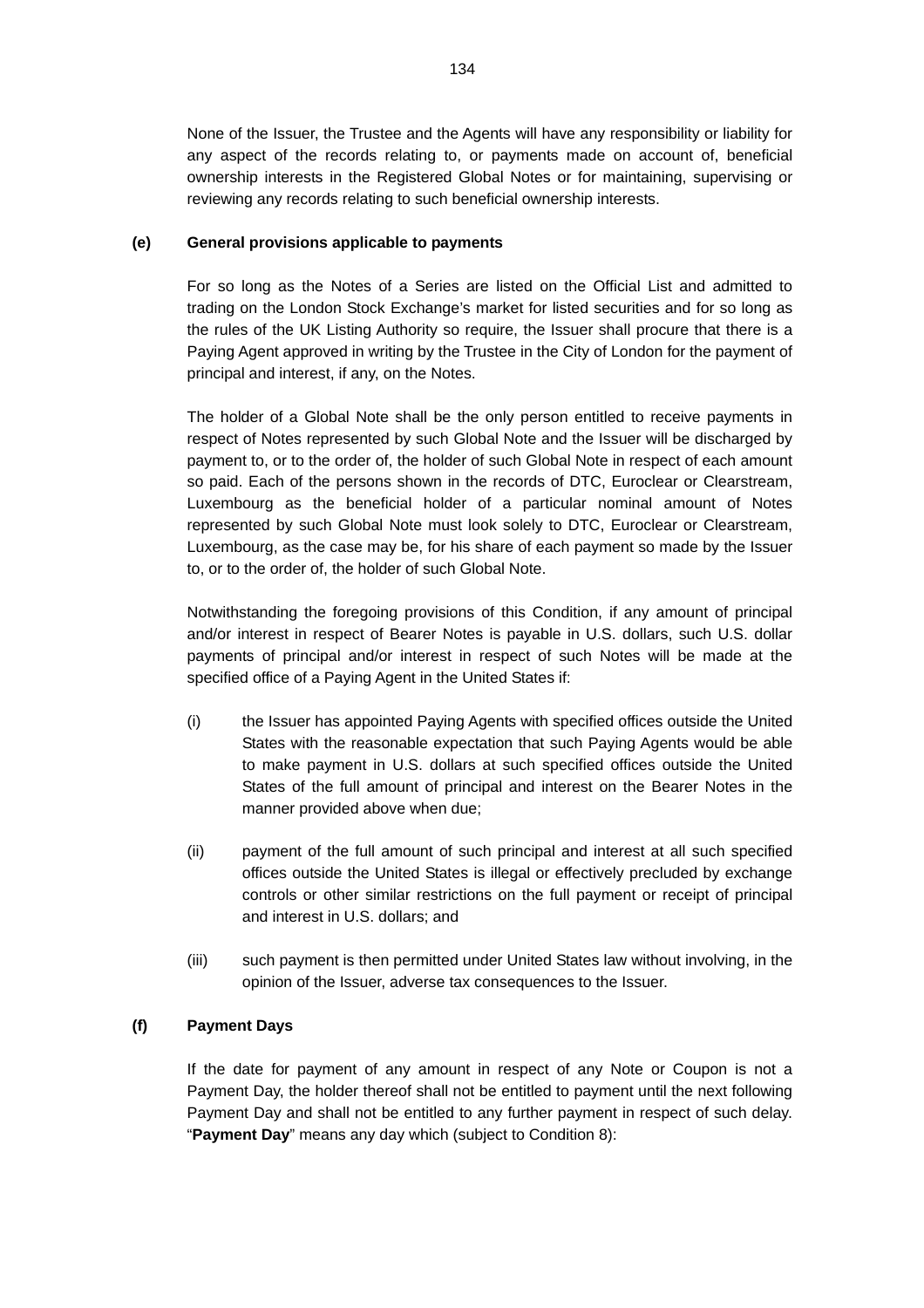- (i) in respect of Notes in definitive form only, is a day on which commercial banks and foreign exchange markets settle payments and are open for general business (including dealing in foreign exchange and foreign currency deposits) in the relevant place of presentation; or
- (ii) in the case of any payment in respect of a Rule 144A Global Note denominated in a Specified Currency other than U.S. dollars and registered in the name of DTC or its nominee and in respect of which an accountholder of DTC (with an interest in such Rule 144A Global Note) has elected to receive any part of such payment in U.S. dollars, a day on which commercial banks are not authorised or required by law or regulation to be closed in New York City; and
- (iii) is a Business Day as defined in Condition 4(e).

## **(g) Interpretation of principal and interest**

Any reference in these Terms and Conditions to principal in respect of the Notes shall be deemed to include, as applicable:

- (i) any additional amounts which may be payable with respect to principal under Condition 7;
- (ii) the Final Redemption Amount of the Notes;
- (iii) the Early Redemption Amount of the Notes;
- (iv) the Optional Redemption Amount(s) (if any) of the Notes;
- (v) in relation to Zero Coupon/Discount Notes, the Amortised Face Amount (as defined in Condition 6(e)); and
- (vi) any premium and any other amounts which may be payable by the Issuer under or in respect of the Notes.

Any reference in these Terms and Conditions to interest in respect of the Notes shall be deemed to include, as applicable, any additional amounts which may be payable with respect to interest under Condition 7.

## 6. **Redemption and Purchase**

#### **(a) Redemption at maturity**

Unless previously redeemed or purchased and cancelled as specified below or in the applicable Final Terms, each Note will be redeemed by the Issuer at its Final Redemption Amount specified in the applicable Final Terms in the relevant Specified Currency on the Maturity Date.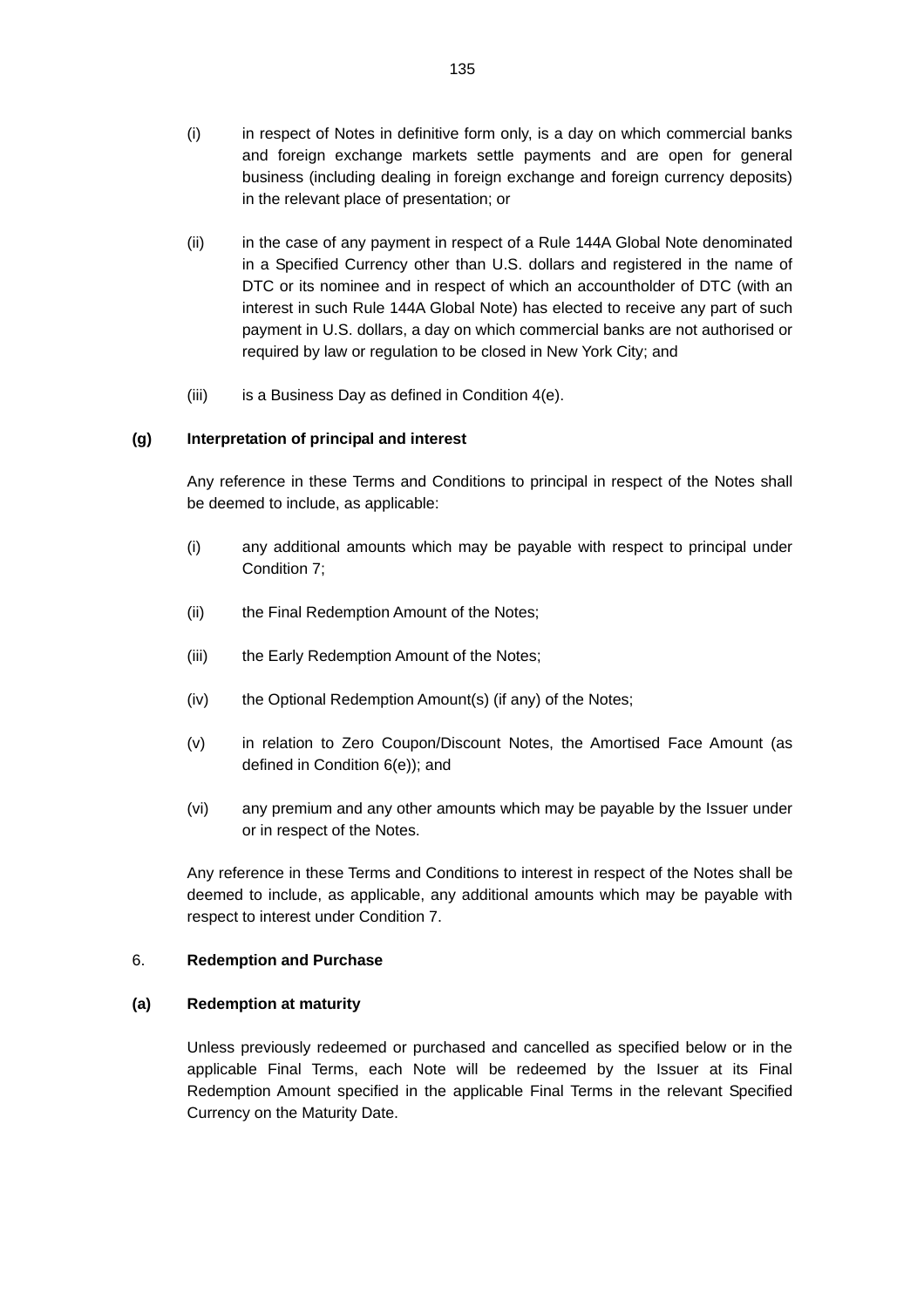#### **(b) Redemption for tax reasons**

If, as a result of a Tax Law Change:

- (i) on the occasion of the next payment due under the Notes the Issuer will or would be required to pay additional amounts on the Notes under Condition 7; or
- (ii) the Issuer will not or would not be entitled to claim a deduction in respect of any payments (other than the repayment of the principal amount of the Notes) in computing its taxation liabilities or the amount of the deduction would be materially reduced,

(each such event a "**Tax Event**") then the Issuer may, provided that in the case of each Tax Event, the consequences of the Tax Event cannot be avoided by the Issuer taking reasonable measures available to it, having given not less than 30 nor more than 60 days' notice to the Trustee, the Principal Paying Agent and, in accordance with Condition 13, the Noteholders (which notice shall be irrevocable), redeem all, but not some only, of the Notes at any time (if this Note is neither a Floating Rate Note nor a Variable Interest Note) or on the next Interest Payment Date (in the case of Floating Rate Notes or Variable Interest Notes). Upon the expiry of such notice the Issuer shall be bound to redeem the Notes accordingly.

Prior to the publication of any notice of redemption pursuant to this Condition 6(b), the Issuer shall deliver to the Trustee a certificate signed by two duly authorised signatories of the Issuer stating that the relevant requirement or circumstance referred to in this Condition 6(b) applies and the consequences of the relevant Tax Event cannot be avoided by the Issuer taking reasonable measures available to it. Such certificate shall, in the absence of manifest error, be treated and accepted by the Issuer, the Trustee, the Noteholders and all other interested parties as correct, conclusive and sufficient evidence thereof and the Trustee is entitled to rely on such certificate without liability to any person.

In these Conditions, "**Tax Law Change**" means a change in, or amendment to, the laws or regulations of the United Kingdom or the taxing jurisdiction of any territory in which the Issuer is incorporated or resident for tax purposes, or any political subdivision or authority therein or thereof having the power to tax, including any treaty to which the UK is a party, or any change in the application of such laws by a decision of any court or tribunal, that provides for a position with respect to such laws or regulations that differs from the previously generally accepted position in relation to similar transactions (in respect of securities similar to the relevant Notes) or which differs from any specific written confirmation given by a tax authority in respect of the relevant Notes, which change or amendment becomes effective or, in the case of a change in law, if such change is enacted by a UK Act of Parliament or by Statutory Instrument, on or after the Issue Date of the first Tranche of Notes of the relevant Series.

Notes redeemed pursuant to this Condition 6(b) will be redeemed at their Early Redemption Amount determined pursuant to Condition 6(e) below.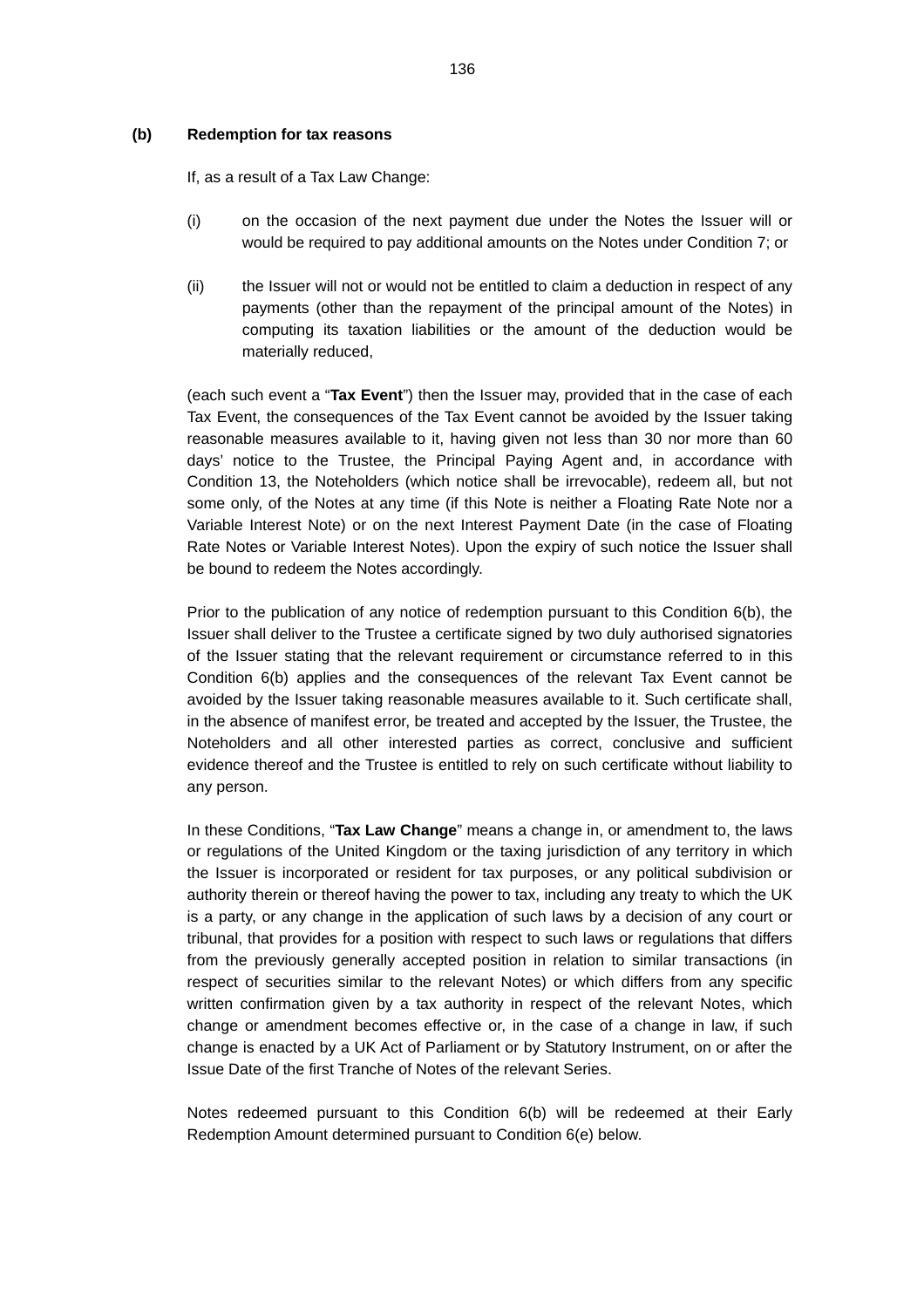### **(c) Redemption at the option of the Issuer (Issuer Call)**

If the Issuer Call is specified as being applicable in the applicable Final Terms, the Issuer may, having given not less than the minimum period nor more than the maximum period of notice specified in the applicable Final Terms to the Trustee, the Principal Paying Agent, the Noteholders, and in the case of a redemption of Registered Notes, the Registrar, (which notice shall be irrevocable and shall specify the date fixed for redemption) redeem all or (if so specified in the applicable Final Terms) some only of the Notes then outstanding on any Optional Redemption Date and at the Optional Redemption Amount(s) specified in, or determined in the manner specified in, the applicable Final Terms together, if appropriate, with interest accrued to (but excluding) the relevant Optional Redemption Date. Any such redemption must be of a nominal amount not less than the Minimum Redemption Amount and not more than the Maximum Redemption Amount (if any). In the case of a partial redemption of Notes, the Notes to be redeemed ("**Redeemed Notes**") will be selected individually by lot, in the case of Redeemed Notes represented by definitive Notes, and in accordance with the rules of DTC and/or Euroclear and/or Clearstream, Luxembourg, (to be reflected in the records of Euroclear and Clearstream, Luxembourg as either a pool factor or a reduction in nominal amount, at their discretion) in the case of Redeemed Notes represented by a Global Note, not more than 30 days prior to the date fixed for redemption (such date of selection being hereinafter called the "**Selection Date**"). In the case of Redeemed Notes represented by definitive Notes, a list of the serial numbers of such Redeemed Notes will be published in accordance with Condition 13 not less than the minimum period specified in the applicable Final Terms prior to the date fixed for redemption. No exchange of the relevant Global Note will be permitted during the period from (and including) the Selection Date to (and including) the date fixed for redemption pursuant to this paragraph (c) and notice to that effect shall be given by the Issuer to the Noteholders in accordance with Condition 13 at least five days prior to the Selection Date.

#### **(d) Redemption at the option of the Noteholders (Investor Put)**

If Investor Put is specified as being applicable in the applicable Final Terms, upon the holder of any Note giving to the Issuer in accordance with Condition 13 not less than the minimum period nor more than the maximum period of notice specified in the applicable Final Terms specified in the applicable Final Terms (which notice shall be irrevocable) the Issuer will, upon the expiry of such notice, redeem in whole (but not, in the case of a Bearer Note in definitive form, in part), such Note on the Optional Redemption Date and at the Optional Redemption Amount together, if appropriate, with interest accrued to (but excluding) the Optional Redemption Date. Registered Notes may be redeemed under this Condition 6(d) in any multiple of their lowest Specified Denomination.

If this Note is in definitive form, to exercise the right to require redemption of this Note, the holder of this Note must deliver such Note at the specified office of any Paying Agent (in the case of Bearer Notes) or the Registrar (in the case of Registered Notes) at any time during normal business hours of such Paying Agent or, as the case may be, the Registrar falling within the notice period, accompanied by a duly completed and signed notice of exercise in the form (for the time being current) obtainable from any specified office of any Paying Agent or, as the case may be, the Registrar (a "**Put**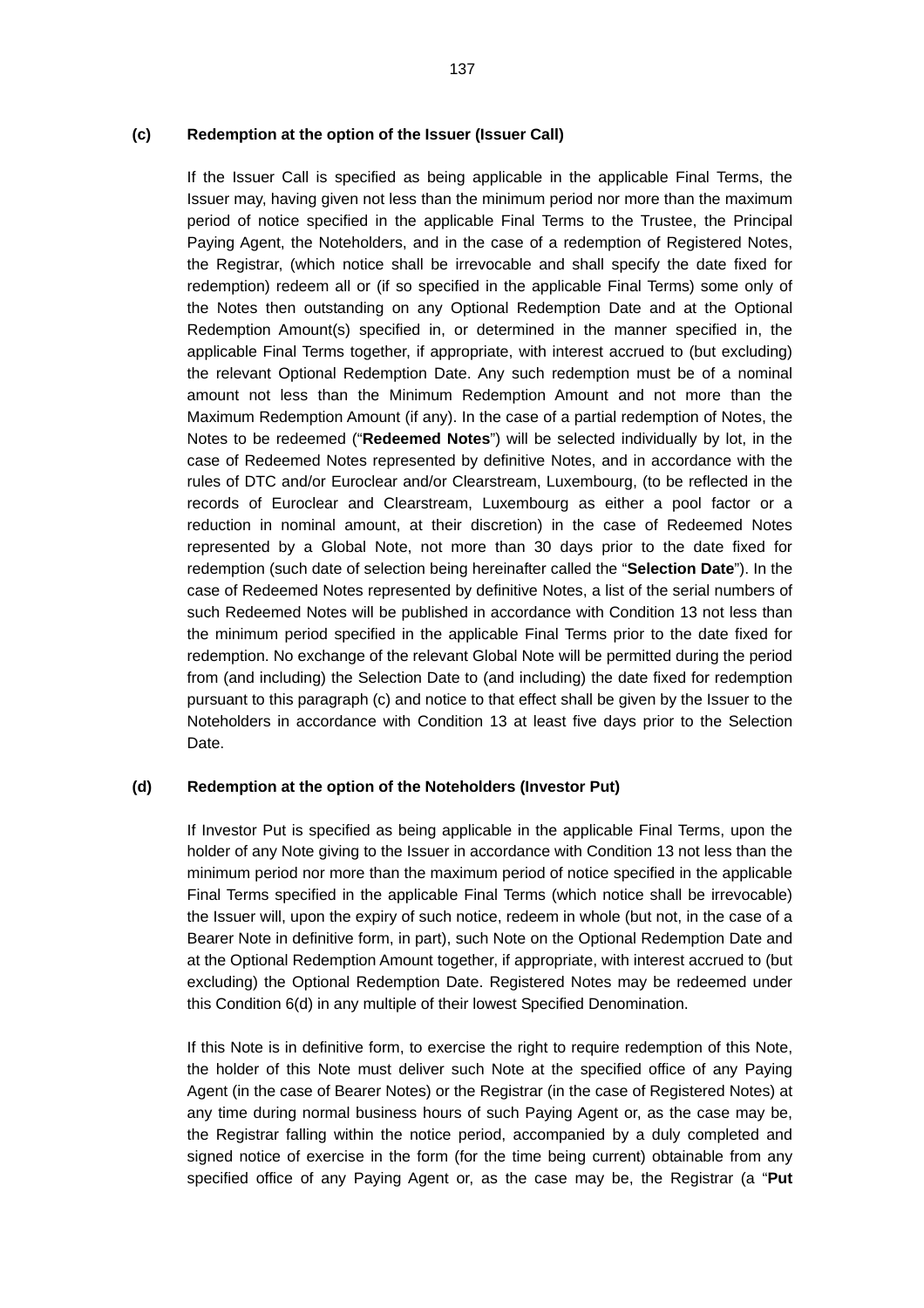**Notice**") and in which the holder must specify a bank account (or, if payment is required to be made by cheque, an address) to which payment is to be made under this Condition and, in the case of Registered Notes, the nominal amount thereof to be redeemed and, if less than the full nominal amount of the Registered Notes so surrendered is to be redeemed, an address to which a new Registered Note in respect of the balance of such Registered Notes is to be sent subject to and in accordance with the provisions of Condition 2(b). Holders of Notes represented by a Global Note or in definitive form and held through DTC, Euroclear and/or Clearstream, Luxembourg must exercise the right to require redemption of their Notes by giving notice (including all information required in the applicable Put Notice) through DTC, Euroclear or Clearstream, Luxembourg, as the case may be (which notice may be in electronic form) in accordance with their standard procedures.

# **(e) Early Redemption Amounts**

For the purpose of Condition 6(b) above and Condition 9, each Note will be redeemed at its Early Redemption Amount calculated as follows:

- (i) in the case of a Note other than a Zero Coupon/Discount Note and a Variable Interest Note at the outstanding nominal amount together with interest accrued to (but excluding) the date fixed for redemption; or
- (ii) in the case of a Zero Coupon/Discount Note, at an amount (the "**Amortised Face Amount**") equal to the nominal amount of the Note multiplied by the sum of:
	- (A) the Issue Price; and
	- (B) the product of the Issue Price and the Stated Yield compounded annually from (and including) the Issue Date of the first Tranche of the Notes to (but excluding) the date fixed for redemption or (as the case may be) the date upon which such Note becomes due and payable on the basis of the Day Count Fraction specified in the applicable Final Terms;
- (iii) in the case of a Variable Interest Note, at an amount determined by the Calculation Agent or the Determination Agent (as applicable) that would on the due date for redemption have the effect of preserving for the holder of the Note the economic equivalent of the obligation of the Issuer to make the payment of the:
	- (A) Final Redemption Amount on the Maturity Date; and
	- (B) an amount or amounts representing the interest that is due as at the date of redemption.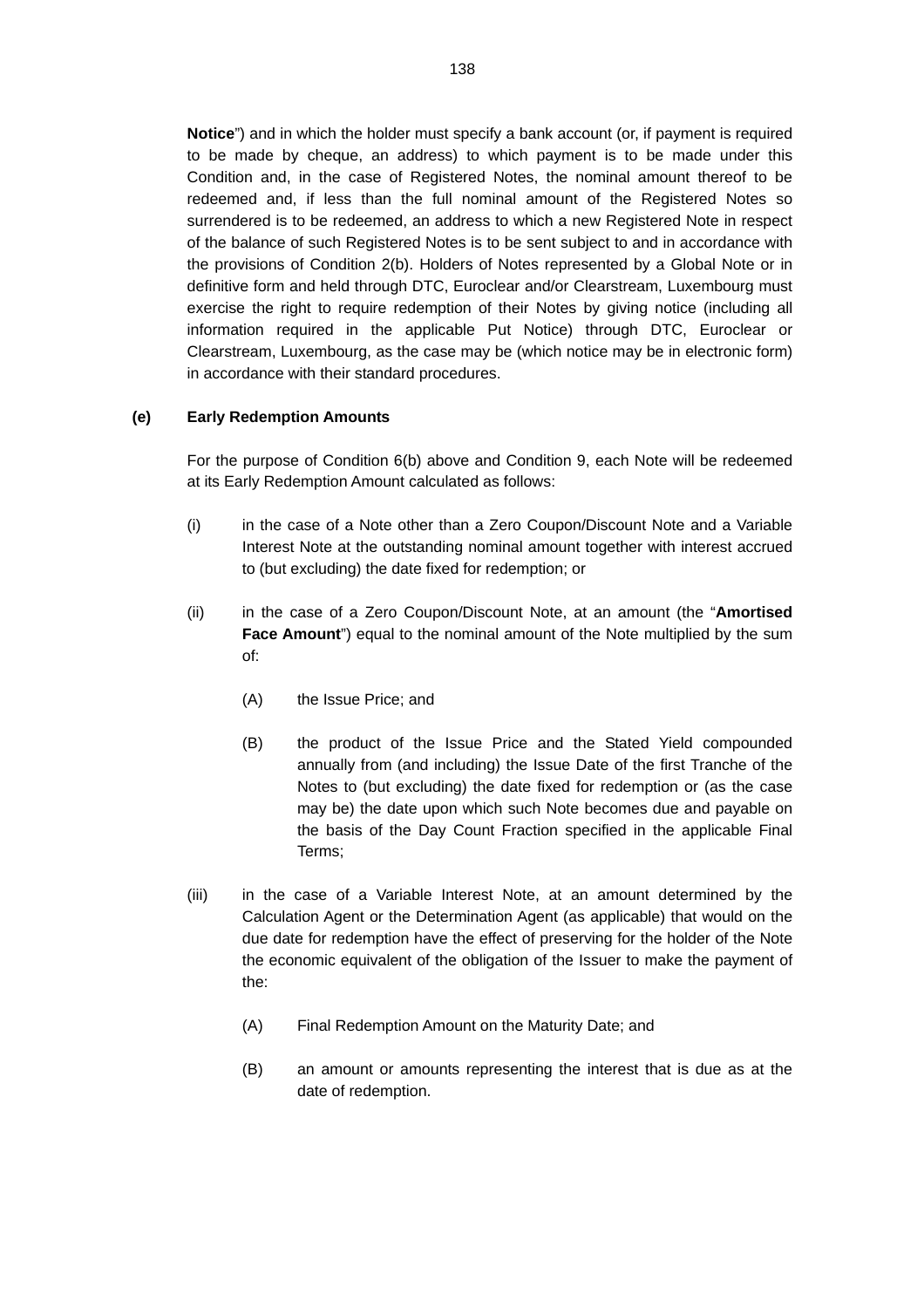# **(f) Purchases**

The Issuer or any Subsidiary of the Issuer may at any time purchase Notes (provided that, in the case of definitive Bearer Notes, all unmatured Coupons and Talons appertaining thereto are purchased therewith) at any price in the open market or otherwise. Such Notes may be held, reissued, resold or, at the option of the Issuer, surrendered to any Paying Agent and/or the Registrar.

# **(g) Cancellation**

All Notes which are redeemed will forthwith be cancelled (together with all unmatured Coupons and Talons attached thereto or surrendered therewith at the time of redemption). All Notes so cancelled and Notes purchased and cancelled pursuant to paragraph (f) above (together with all unmatured Coupons and Talons cancelled therewith) shall be forwarded to the Principal Paying Agent and cannot be reissued or resold.

# **(h) Late payment**

If any amount payable in respect of any Note is improperly withheld or refused upon its becoming due and repayable or is paid after its due date or on or after accelerated maturity following an Event of Default (as defined in Condition 9), the amount due and repayable in respect of such Note (the "**Late Payment**") shall itself accrue interest (both before and after any judgment or other order of a court of competent jurisdiction) from (and including) the date on which such payment was improperly withheld or refused or, as the case may be, became due, to (but excluding) the Late Payment Date in accordance with the following provisions:

- (i) in the case of a Note other than a Zero Coupon/Discount Note or a Variable Interest Note, at the rate determined in accordance with Condition 4(a) or 4(b), as the case may be;
- (ii) in the case of a Zero Coupon/Discount Note, at a rate equal to the Stated Yield; and
- (iii) in the case of a Variable Interest Note, at a rate calculated by the Calculation Agent so as to reasonably compensate the holder of the Note for the cost of funding the delay in receiving the Late Payment,

in each case on the basis of the Day Count Fraction specified in the applicable Final Terms or, if none is specified, on a 30/360 basis.

For the purpose of this paragraph (h) the "**Late Payment Date**" shall mean the earlier of:

(A) the date which the Trustee determines to be the date on which, upon further presentation of the relevant Note, payment of the full amount (including interest as aforesaid) in the relevant currency in respect of such Note is to be made; and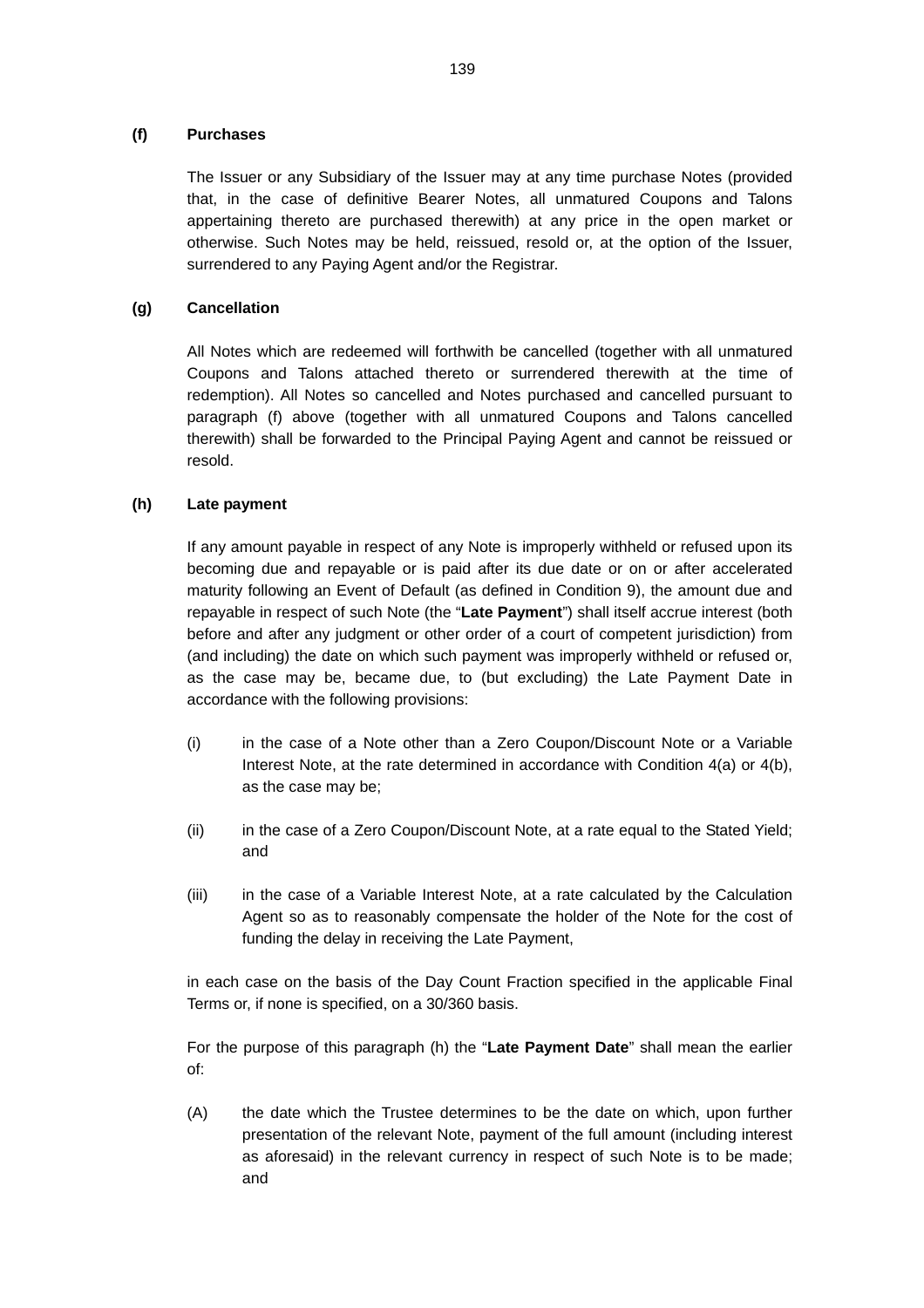(B) the seventh day after notice is given to the relevant Noteholder(s) (whether individually or in accordance with Condition 13) that the full amount (including interest as aforesaid) in the relevant currency in respect of such Note is available for payment,

provided that in the case of both (A) and (B), upon further presentation thereof being duly made, such payment is made.

## 7. **Taxation**

All payments of principal and interest in respect of the Notes and Coupons by the Issuer will be made without withholding of or deduction for, or on account of, any present or future taxes, duties, assessments or governmental charges of whatsoever nature imposed or levied by or on behalf of the United Kingdom or the taxing jurisdiction of any territory in which the Issuer is incorporated or resident for taxation purposes, or any political subdivision of either of the same or by any authority therein or thereof having power to tax, unless the withholding or deduction of such taxes, duties, assessments or governmental charges is required by law. In that event the Issuer will pay such additional amounts as may be necessary in order that the net amounts receivable by the holders after such withholding or deduction shall equal the respective amounts of principal, and interest, if applicable, which would have been receivable in respect of the Notes or Coupons, as the case may be, in the absence of any requirement to make such withholding or deduction, except that no such additional amounts shall be payable in relation to any payment with respect to any Note or Coupon:

- (i) presented for payment by, or by a third party on behalf of, a holder who (a) would be able to avoid such withholding or deduction by satisfying any statutory requirements or by making a declaration of non-residence or other similar claim for exemption to the relevant tax authority but fails to do so, or (b) is liable to such taxes, duties, assessments or governmental charges in respect of such Note or Coupon by reason of his having some connection with the abovementioned taxing jurisdiction of the Issuer other than the mere holding of such Note or Coupon; or
- (ii) where such Note or Coupon is presented for payment in the jurisdiction in which the Issuer is incorporated or resident for tax purposes or in the United Kingdom; or
- (iii) presented for payment more than 30 days after the Relevant Date except to the extent that the holder thereof would have been entitled to such additional amounts on presenting the same for payment on the last day of such period of 30 days, assuming that day had been a Payment Day if that day was not in fact a Payment Day.

The "**Relevant Date**" means the date on which the payment in respect of the Note or Coupon first becomes due and payable but, if the full amount of the moneys payable on such date has not been received by the Principal Paying Agent or the Trustee on or prior to such date, the "**Relevant Date**" means the date on which such moneys shall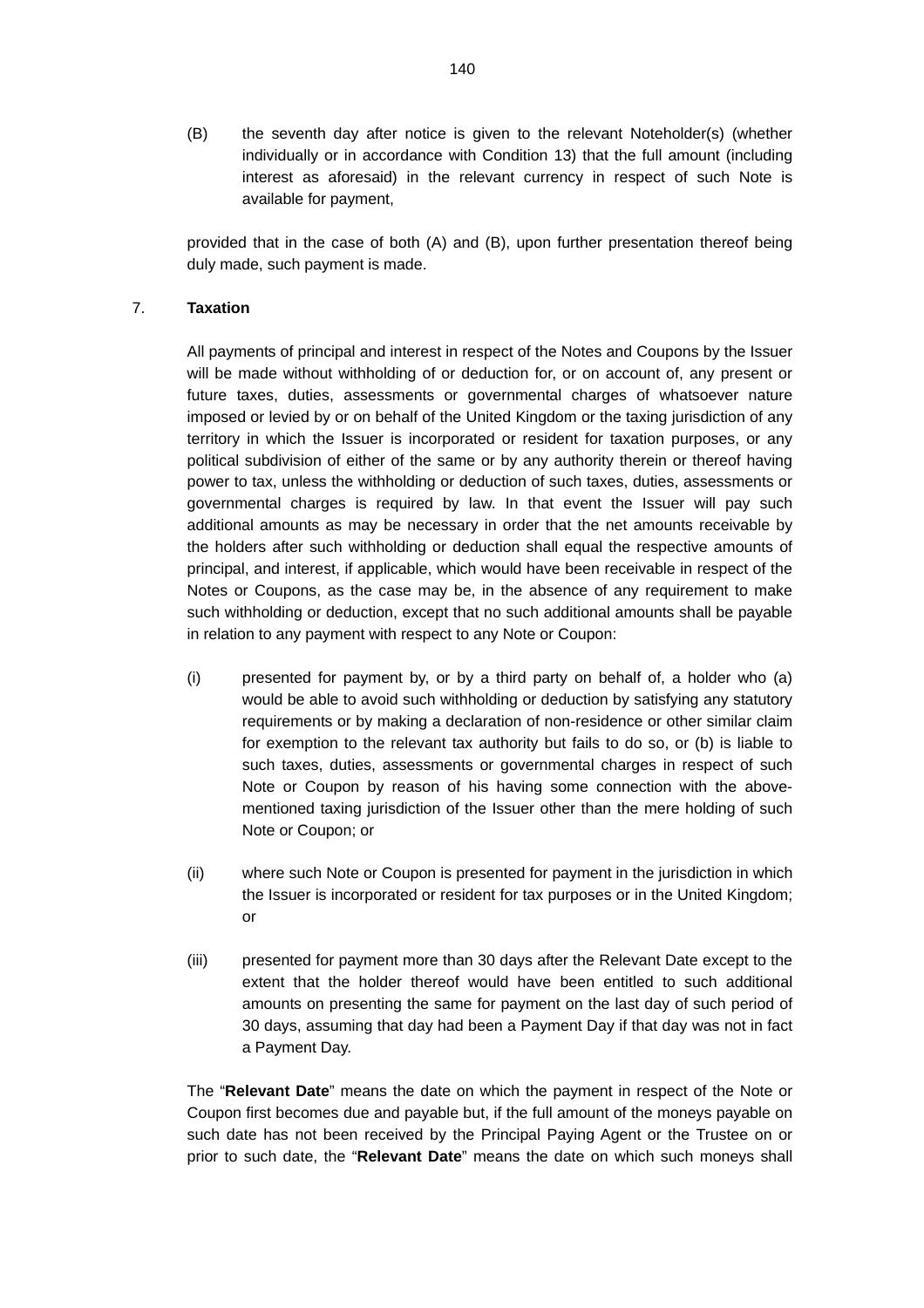have been so received and notice to that effect shall have been given to the Noteholders in accordance with Condition 13.

All payments in respect of the Notes will be made subject to any withholding or deduction required pursuant to an agreement described in Section 1471(b) of the Code or otherwise imposed pursuant to Sections 1471 through 1474 of the Code, any regulations or agreements thereunder, official interpretations thereof, or any law implementing a governmental approach thereto, and the Issuer shall not be required to pay any additional amounts under this Condition on account of any such deduction or withholding described in this paragraph.

#### 8. **Prescription**

The Notes and, if applicable, the Coupons (which for this purpose shall not include Talons) will become void unless claims in respect of principal and/or interest are made within a period of 10 years in the case of principal and five years in the case of interest from the Relevant Date (as defined in Condition 7) relating hereto. The Issuer shall be discharged from its obligation to pay principal on a Registered Note to the extent that the relevant Registered Note certificate has not been surrendered to the Registrar by, or a cheque which has been duly despatched in the Specified Currency remains uncashed at, the end of the period of 10 years from the Relevant Date in respect of such payment. The Issuer shall be discharged from its obligation to pay interest on a Registered Note to the extent that a cheque which has been duly despatched in the Specified Currency remains uncashed at the end of the period of five years from the Relevant Date in respect of such payment. There shall not be included in any Coupon sheet issued on exchange of a Talon any Coupon the claim for payment in respect of which would be void pursuant to this Condition or Condition 5(b) or any Talon which would be void pursuant to Condition 5(b).

# 9. **Events of Default and Enforcement**

The Trustee at its discretion may, and if so requested in writing by the holders of at least one- quarter in nominal amount of the Notes then outstanding or if so directed by an Extraordinary Resolution of the Noteholders shall (subject in each case to being indemnified to its satisfaction), give notice to the Issuer that the Notes are, and they shall accordingly thereby become, immediately due and repayable each at their Early Redemption Amount (determined pursuant to Condition 6(e)) together with accrued interest as provided in Condition 6(h), in any of the following events ("**Events of Default**"):

(i) if default is made for a period of 14 days or more in the payment of any principal or interest due in respect of the Notes or any of them, provided that it shall not be such a default to refuse or withhold any such payment in order to comply with any fiscal or other law or regulation or with the order of any court of competent jurisdiction. Where there is doubt as to the validity or applicability of any such law, regulation or order, it shall not be such a default to refuse or withhold any such payment in accordance with advice given at any time during the said period of 14 days by independent legal advisers acceptable to the Trustee; or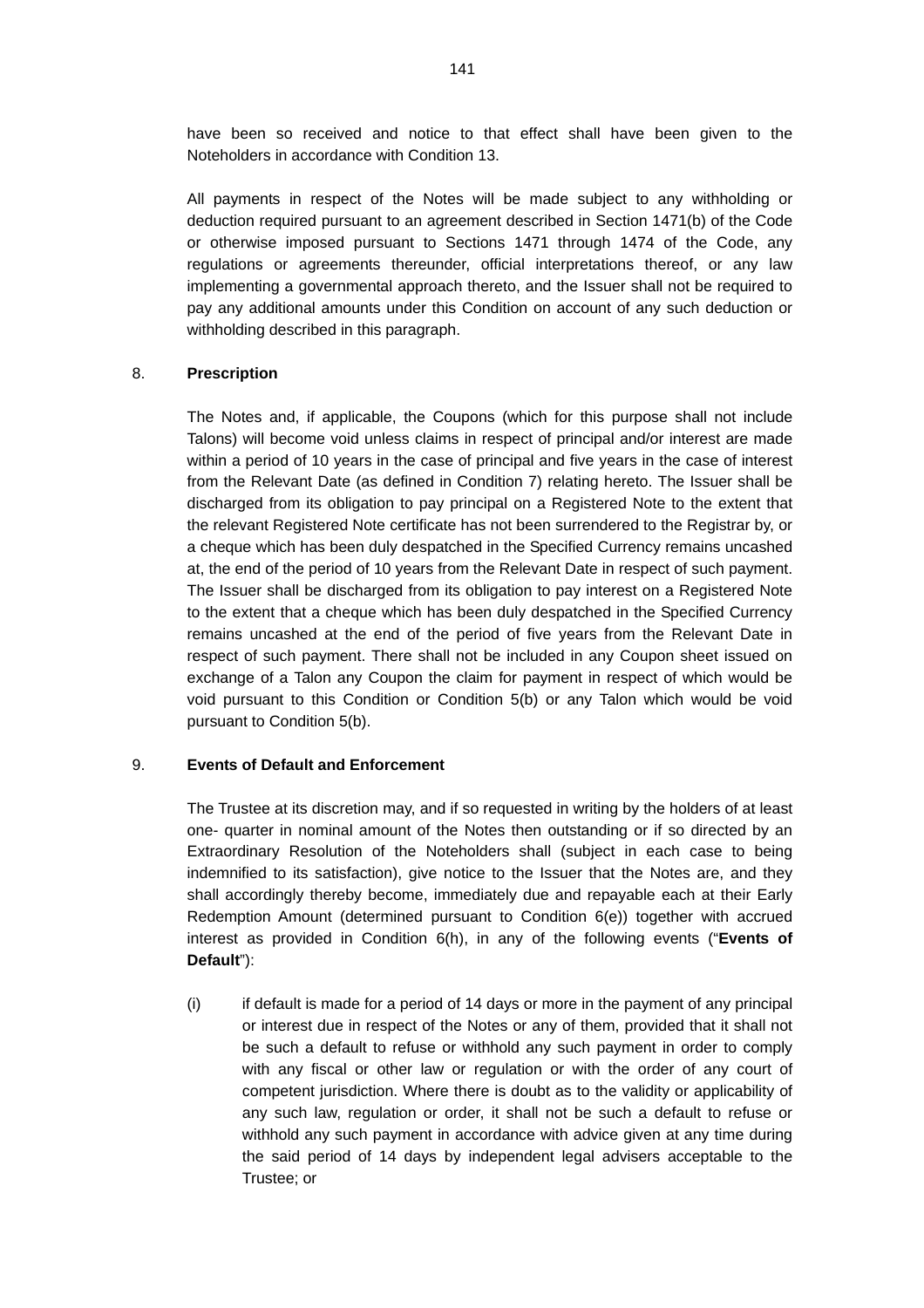- (ii) if the Issuer fails to perform or observe any of its other obligations under the Notes or the Trust Deed and (except where the Trustee considers such failure to be incapable of remedy when no such continuation or notice as is hereinafter referred to will be required) such failure continues for the period of 30 days (or such longer period as the Trustee may permit) next following the service by the Trustee on the Issuer of notice requiring the same to be remedied; or
- (iii) if an effective resolution is passed or an order is made for the winding up or dissolution of the Issuer (except for the purposes of a reconstruction or amalgamation the terms of which have previously been approved in writing by the Trustee or by an Extraordinary Resolution of the Noteholders),

provided that, in the case of an Event of Default described in paragraph (ii) above, the Trustee shall have certified to the Issuer that such Event of Default is, in its opinion, materially prejudicial to the interests of the Noteholders.

## 10. **Replacement of Notes, Coupons and Talons**

Should any Note or, if applicable, Coupon or Talon be lost, stolen, mutilated, defaced or destroyed it may be replaced, in the case of Bearer Notes or Coupons, at the specified office of the Principal Paying Agent or, in the case of Registered Notes, at the specified office of the Registrar (or in any case such other place of which notice shall have been given to the Noteholders in accordance with Condition 13) upon payment in any such case by the claimant of the expenses incurred in connection therewith and on such terms as to evidence and indemnity as the Issuer may reasonably require. Mutilated or defaced Notes or, if applicable, Coupons or Talons must be surrendered before replacements will be issued.

# 11. **Agents**

The names of the initial Agents and their initial specified offices are set out below. If any additional Paying Agent(s) are appointed in connection with any Series, the names of such Paying Agent(s) will be specified in Part B of the applicable Final Terms.

The Issuer is entitled, subject to the prior written approval of the Trustee, to vary or terminate the appointment of any Agent and/or approve any change in the specified office through which any Agent acts and/or, subject to prior consultation with the Trustee, appoint additional or other Agents, provided that:

- (a) there will at all times be a Principal Paying Agent and a Registrar;
- (b) so long as the Notes are listed on any stock exchange or admitted to listing by any other relevant authority, there will at all times be a Paying Agent (in the case of Bearer Notes) and a Transfer Agent (in the case of Registered Note) with a specified office in such place as may be required by the rules and regulations of the relevant stock exchange or other relevant authority;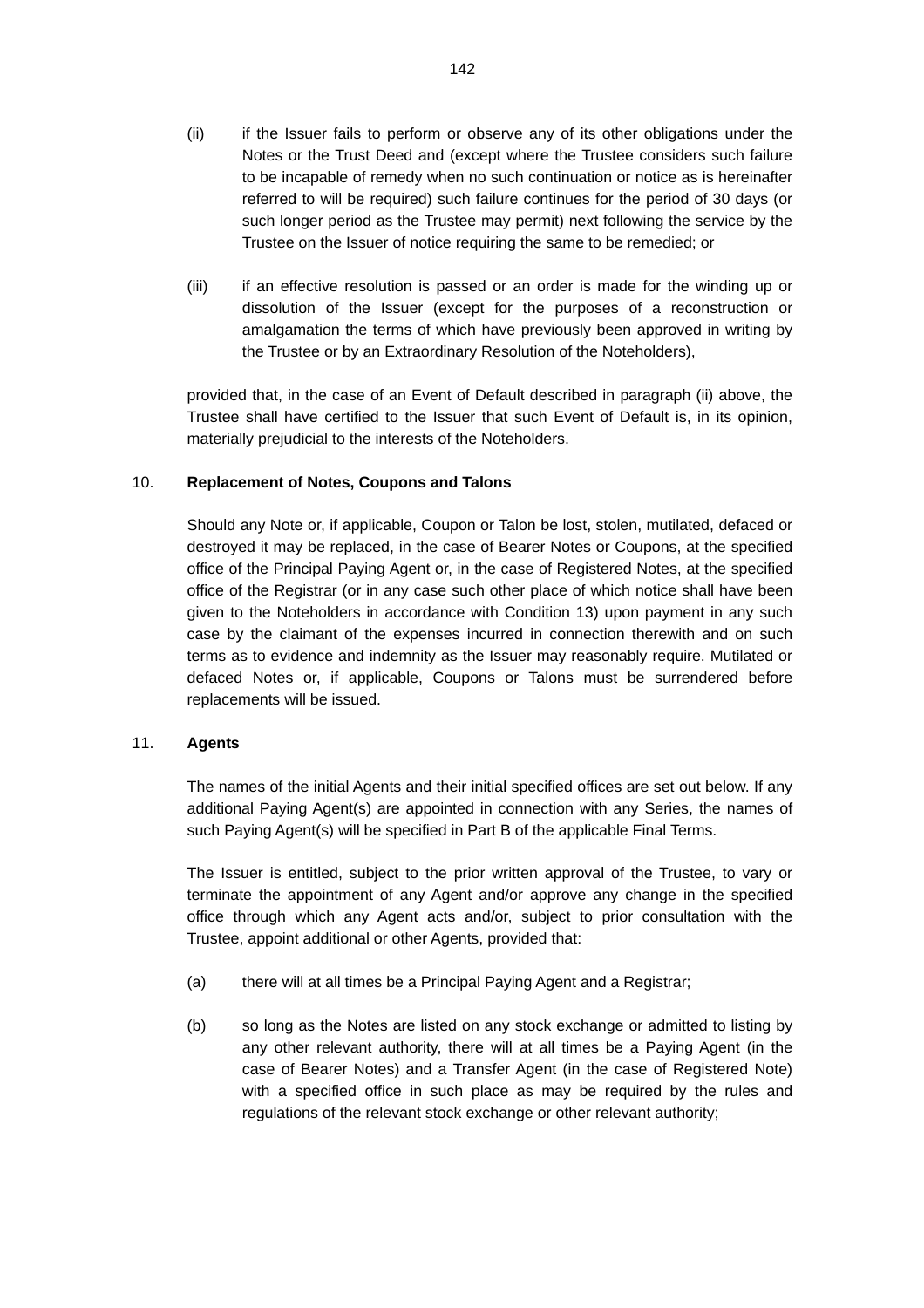- (c) there will at all times be a Paying Agent with a specified office in a city approved by the Trustee in continental Europe other than any such jurisdiction in which the Issuer is incorporated or resident for tax purposes; and
- (d) so long as any of the Rule 144A Global Notes payable in a Specified Currency other than U.S. dollars are held through DTC or its nominee, there will at all times be an Exchange Agent with a specified office in London.

In addition, the Issuer shall forthwith appoint a Paying Agent having a specified office in New York City in the circumstances described in Condition 5(e). Notice of any variation, termination, appointment or change relating to the Notes in Agents will be given to the Noteholders promptly by the Issuer in accordance with Condition 13.

In acting under the Agency Agreement, the Agents act solely as agents or, as the case may be, registrars of the Issuer and, in certain circumstances, of the Trustee and do not assume any obligation to, or relationship of agency or trust with, any Noteholders or Couponholders. The Agency Agreement contains provisions permitting any entity into which any Agent is merged or converted or with which it is consolidated or to which it transfers all or substantially all of its assets to become the successor agent.

## 12. **Exchange of Talons**

On and after the Interest Payment Date on which the final Coupon comprised in any Coupon sheet matures, the Talon (if any) forming part of such Coupon sheet may be surrendered at the specified office of the Principal Paying Agent or any other Paying Agent in exchange for a further Coupon sheet including (if such further Coupon sheet does not include Coupons to (and including) the final date for the payment of interest due in respect of the Note to which it appertains) a further Talon, subject to the provisions of Condition 8.

#### 13. **Notices**

All notices regarding the Bearer Notes will be deemed to be validly given if published in one leading English language daily newspaper of general circulation in London. It is expected that such publication will be made in the Financial Times in London. The Issuer shall also ensure that notices are duly published in a manner which complies with the rules and regulations of any stock exchange or any other relevant authority on which the Bearer Notes are for the time being listed or by which they have been admitted to listing. Any such notice will be deemed to have been given on the date of the first publication. If publication as provided above is not practicable, notice will be given in such other manner, and will be deemed to have been given on such date, as the Trustee shall approve.

All notices regarding the Registered Notes will be deemed to be validly given if sent by first class mail or (if posted to an address overseas) by airmail to the holders (or the first named of joint holders) at their respective addresses recorded in the Register and will be deemed to have been given on the fourth day after mailing and, in addition, for so long as any Registered Notes are listed on a stock exchange or admitted to listing by any other relevant authority and the rules of that stock exchange or other relevant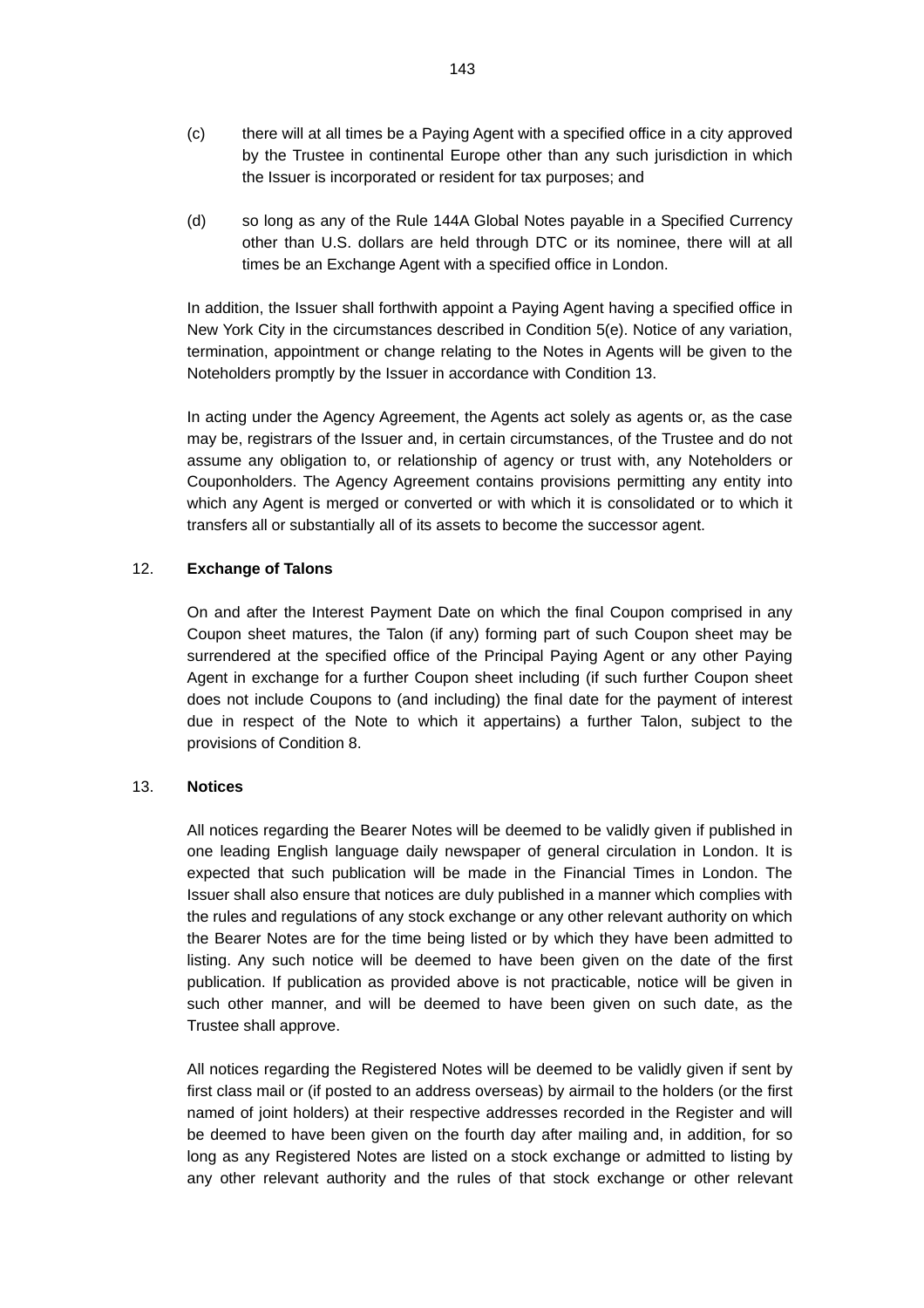authority so require, the relevant notice will be published in a daily newspaper of general circulation in the place or places required by the rules of that stock exchange or other relevant authority. Any such notice will be deemed to have been given on the date of such publication. If the giving of notice as provided above is not practicable, notice will be given in such other manner, and will be deemed to have been given on such date, as the Trustee shall approve.

Until such time as any definitive Notes are issued, notice may be given (so long as any Global Notes representing the Notes are held in their entirety on behalf of DTC, Euroclear and/or Clearstream, Luxembourg (and so long as the rules of any stock exchange on which the Notes are listed, or the rules of any other relevant authority by which the Notes have been admitted to listing, permit)) by delivery of the relevant notice to DTC, Euroclear and/or Clearstream, Luxembourg (instead of by way of publication or mailing) for communication by them to the holders of the Notes provided that, in addition, for so long as any Notes are listed on a stock exchange or admitted to listing by any other relevant authority and the rules of that stock exchange or other relevant authority so require, such notice will be published in a daily newspaper of general circulation in a place or places required by the rules of that stock exchange or other relevant authority. Any such notice shall be deemed to have been given to the holders of the Notes the day after the day on which the said notice was given to DTC, Euroclear and/or Clearstream, Luxembourg, as the case may be.

Notices to be given by any Noteholder shall be in writing and given by lodging the same, together (in the case of any Note in definitive form) with the relative Note or Notes, with the Principal Paying Agent (in the case of Bearer Notes) or the Registrar (in the case of Registered Notes). Whilst any of the Notes are represented by a Global Note, such notice may be given by any holder of a Note to the Principal Paying Agent or the Registrar through DTC, Euroclear and/or Clearstream, Luxembourg, as the case may be, in such manner as the Principal Paying Agent, the Registrar and DTC, Euroclear and/or Clearstream, Luxembourg, as the case may be, may approve for this purpose.

# 14. **Meetings of Noteholders, Modification, Waiver, Determination and Substitution**

The Trust Deed contains provisions for convening meetings of the Noteholders to consider any matter affecting their interests, including the sanctioning by Extraordinary Resolution of a modification of any of the provisions of these Terms and Conditions, the Notes, the Coupons or any of the provisions of the Trust Deed. Such a meeting may be convened by the Issuer or the Trustee and shall be convened by the Issuer at the request of Noteholders holding not less than ten per cent. in nominal amount of the Notes for the time being outstanding. The quorum at any such meeting for passing an Extraordinary Resolution is one or more persons holding or representing a clear majority in nominal amount of the Notes for the time being outstanding, or at any adjourned such meeting one or more persons being or representing Noteholders whatever the nominal amount of the Notes so held or represented, except that at any meeting the business of which includes the modification of certain provisions of these Terms and Conditions, the Notes, the Coupons or the Trust Deed, the quorum shall be one or more persons holding or representing not less than two-thirds, or at any adjourned such meeting one or more persons holding or representing not less than onethird, in nominal amount of the Notes for the time being outstanding. An Extraordinary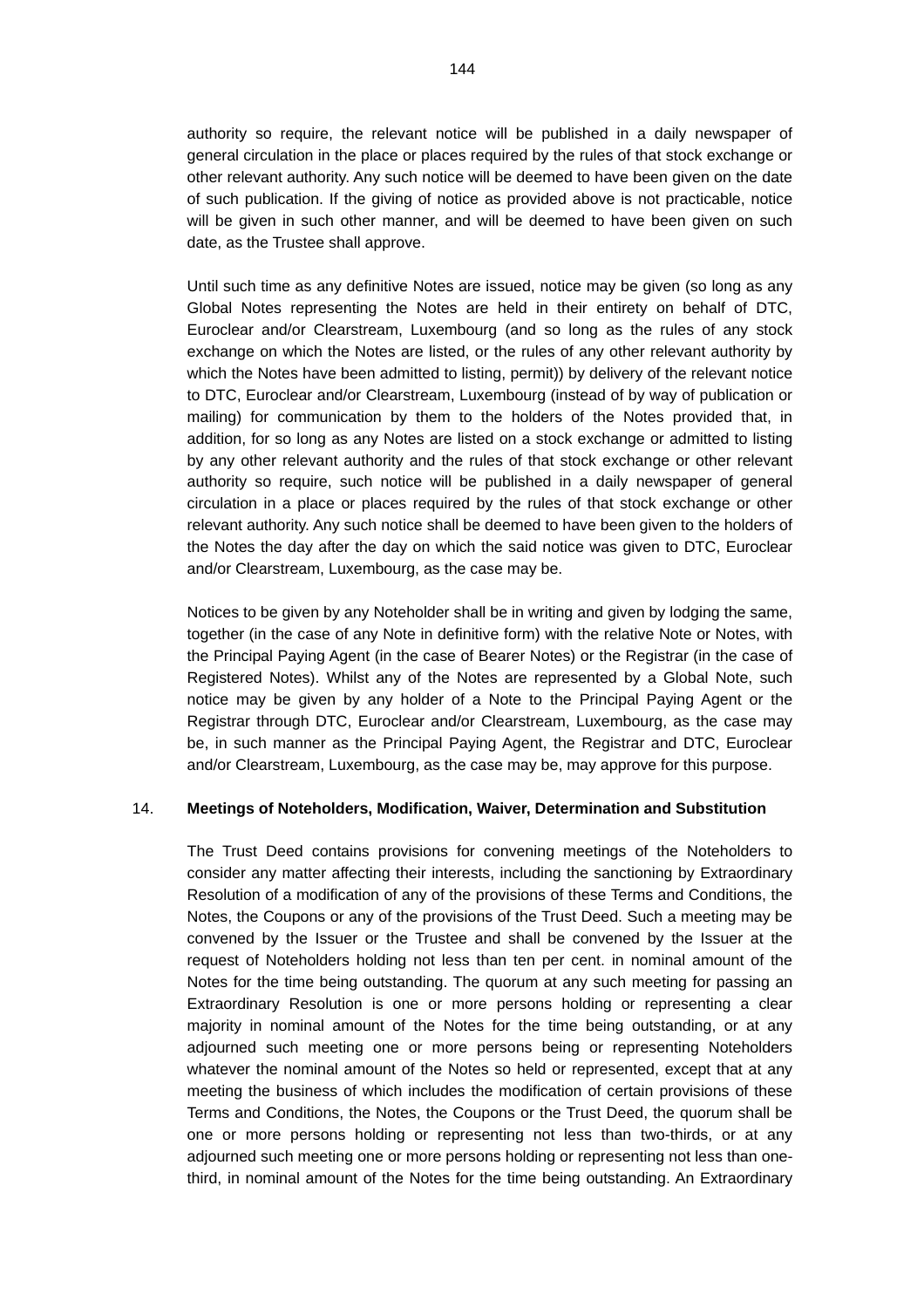Resolution passed at any meeting of the Noteholders shall be binding on all the Noteholders, whether or not they are present at the meeting, and on all Couponholders.

The Trustee may agree, without the consent of the Noteholders or Couponholders, to:

- (a) any modification of, or any waiver or authorisation of any breach or proposed breach of, any of the provisions of these Terms and Conditions, the Notes, the Coupons or the Trust Deed or, in the case of modification, the Agency Agreement which, in the opinion of the Trustee, is not materially prejudicial to the interests of the Noteholders; or
- (b) any modification of any of the provisions of these Terms and Conditions, the Notes, the Coupons or the Trust Deed which is of a formal, minor or technical nature or is made to correct a manifest error or to comply with mandatory provisions of applicable law.

The Issuer and the Principal Paying Agent may agree, without the consent of the Trustee, the Noteholders or Couponholders, to any modification of any of the provisions of any applicable Final Terms which is of a formal, minor or technical nature or is made to correct a manifest error.

The Trustee may also determine, without the consent of the Noteholders or the Couponholders, that any Event of Default or Potential Event of Default (as defined in the Trust Deed) shall not be treated as such if the Trustee is satisfied that so to do will not be materially prejudicial to the interests of the Noteholders.

Subject as provided in the Trust Deed, the Trustee, if it is satisfied that so to do would not be materially prejudicial to the interests of the Noteholders, may agree, without the consent of the Noteholders or Couponholders, to the substitution of any other person or persons incorporated in any country in the world in place of the Issuer as principal debtor under the Trust Deed, the Notes and, if applicable, the Coupons, provided that the obligations of such substitute as principal debtor under the Trust Deed, the Notes and, if applicable, Coupons shall be guaranteed by the Issuer or any successor company of the Issuer in such form as the Trustee may require. The Trustee may also agree without the consent of the Noteholders or Couponholders to the addition of another company as an issuer of Notes under the Programme and the Trust Deed. Any such addition shall be subject to the relevant provisions of the Trust Deed and to such amendment thereof and such other conditions as the Trustee may require.

In connection with the exercise by it of any of its trusts, powers, authorities or discretions (including, but without limitation, any modification, waiver, authorisation, determination or substitution), the Trustee shall have regard to the general interests of the Noteholders as a class but shall not have regard to any interests arising from circumstances particular to individual Noteholders or Couponholders (whatever their number) and, in particular, but without limitation, shall not have regard to the consequences (including any tax consequences) of such exercise for individual Noteholders or Couponholders (whatever their number) resulting from their being for any purpose domiciled or resident in, or otherwise connected with, or subject to the jurisdiction of, any particular territory and the Trustee shall not be entitled to require, nor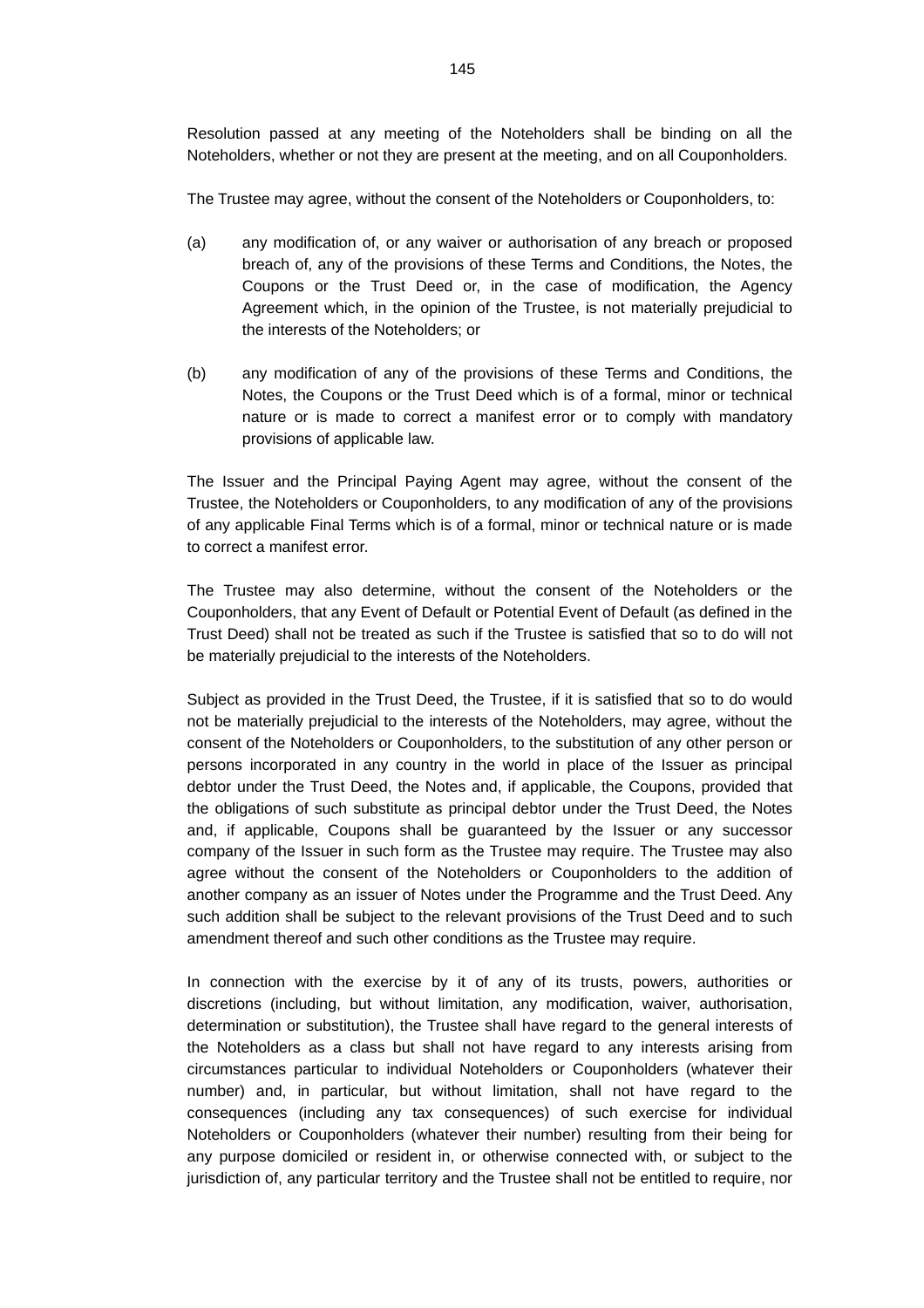shall any Noteholder or Couponholder be entitled to claim, from the Issuer or any other person any indemnification or payment in respect of any tax consequence of any such exercise upon individual Noteholders or Couponholders except, in the case of the Issuer, to the extent provided for in Condition 7 and/or any undertaking given in addition to, or in substitution for, Condition 7 pursuant to the Trust Deed.

Any such modification, waiver, authorisation, determination, substitution or addition as aforesaid shall be binding on the Noteholders the Couponholders and, unless the Trustee agrees otherwise, any such modification or substitution shall be notified to the Noteholders in accordance with Condition 13 as soon as practicable thereafter.

## 15. **Further Issues**

The Issuer shall be at liberty from time to time without the consent of the Noteholders or the Couponholders to create and issue further notes having terms and conditions the same as the Notes or the same in all respects save for the issue price and date of issue thereof and the amount and date of the first payment of interest thereon and so as to be consolidated and form a single series with the outstanding Notes; provided, however, that if such further notes are not issued as part of the same "issue" or in a "qualified reopening" for U.S. federal income tax purposes, the further notes will have a separate Common Code, ISIN and (where applicable) CUSIP and CINS from such numbers assigned to the previously issued Notes. The Trust Deed contains provisions for convening a single meeting of the Noteholders and the holders of notes of other Series in certain circumstances where the Trustee so decides.

### 16. **Enforcement**

At any time after the Notes or any of them shall have become immediately due and repayable and have not been repaid, the Trustee may, at its discretion and without further notice, institute such proceedings against the Issuer as it may think fit to enforce repayment thereof together with accrued interest, if any, and to enforce the provisions of the Trust Deed, but it shall not be bound to institute any such proceedings unless (a) it shall have been so directed by an Extraordinary Resolution of the Noteholders or so requested in writing by the holders of at least one-quarter of the nominal amount of the Notes then outstanding and (b) it shall have been indemnified and/or secured and/or prefunded to its satisfaction. No Noteholder or Couponholder shall be entitled to proceed against the Issuer unless the Trustee, having become bound so to proceed, fails to do so within a reasonable time and such failure is continuing.

The Trust Deed contains provisions for the indemnification of the Trustee and for its relief from responsibility, including provisions relieving it from taking action unless indemnified and/or secured and/or pre-funded to its satisfaction.

A person who is not a Noteholder has no right by virtue of the Contracts (Rights of Third Parties) Act 1999 to enforce any term of the Notes, but this does not affect any right or remedy which exists or is available apart from that Act.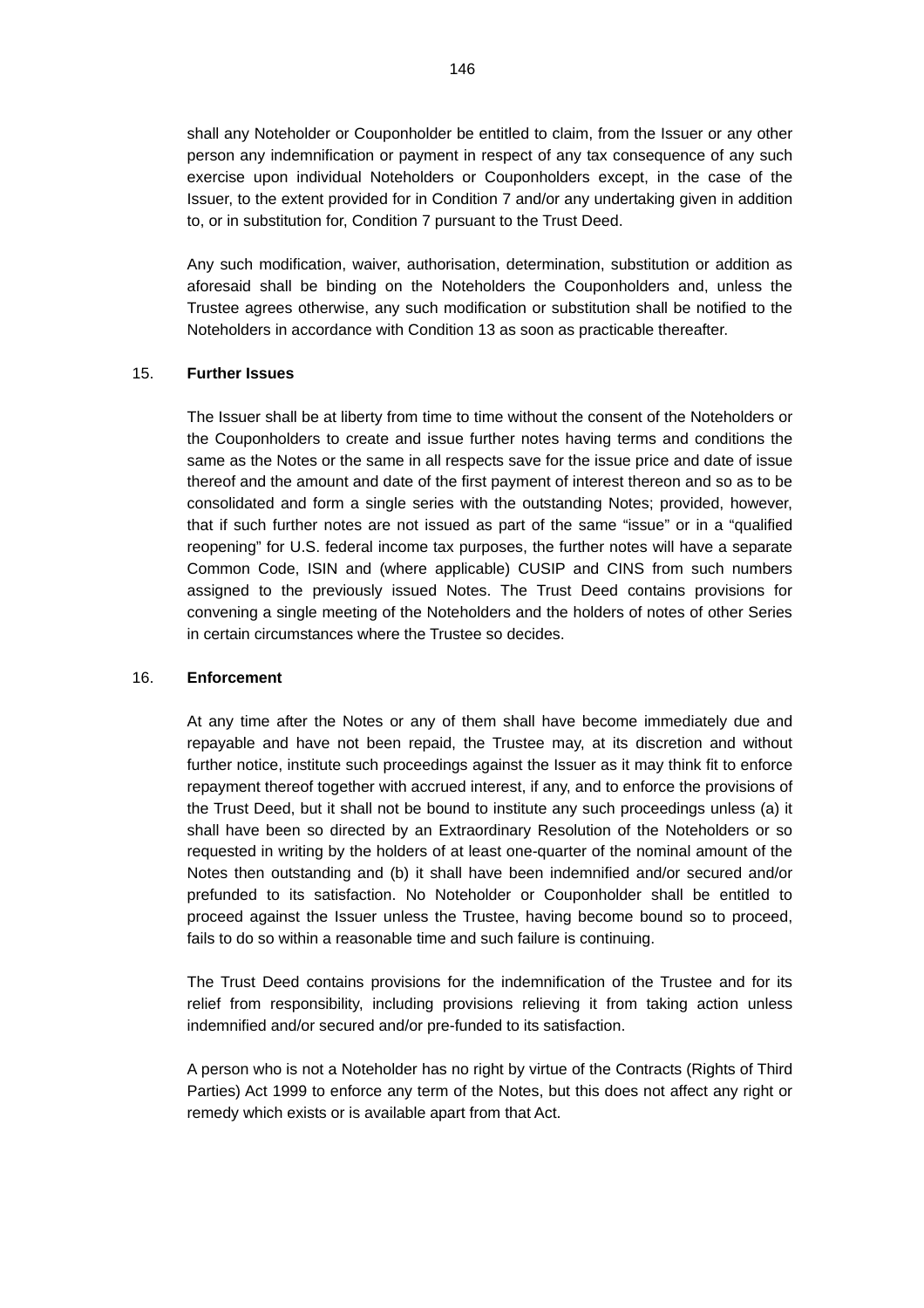# 17. **Governing Law**

The Trust Deed, the Agency Agreement, the Notes and the Coupons, and any noncontractual obligations arising out of, or in connection with, the Trust Deed, the Agency Agreement, the Notes and/or the Coupons, are governed by, and shall be construed in accordance with, English law.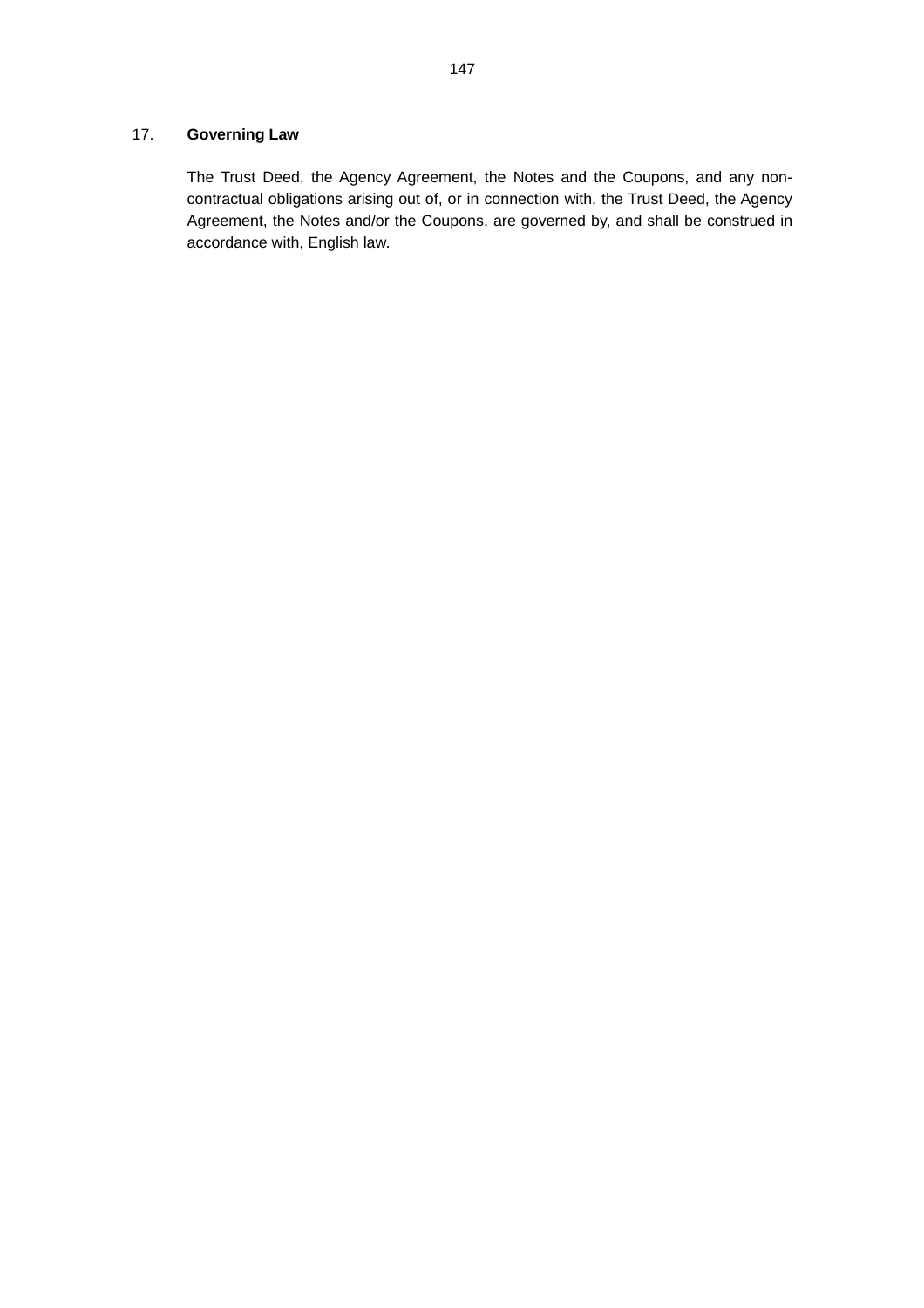The net proceeds from each issue of Notes will be used to fund the business of the Group.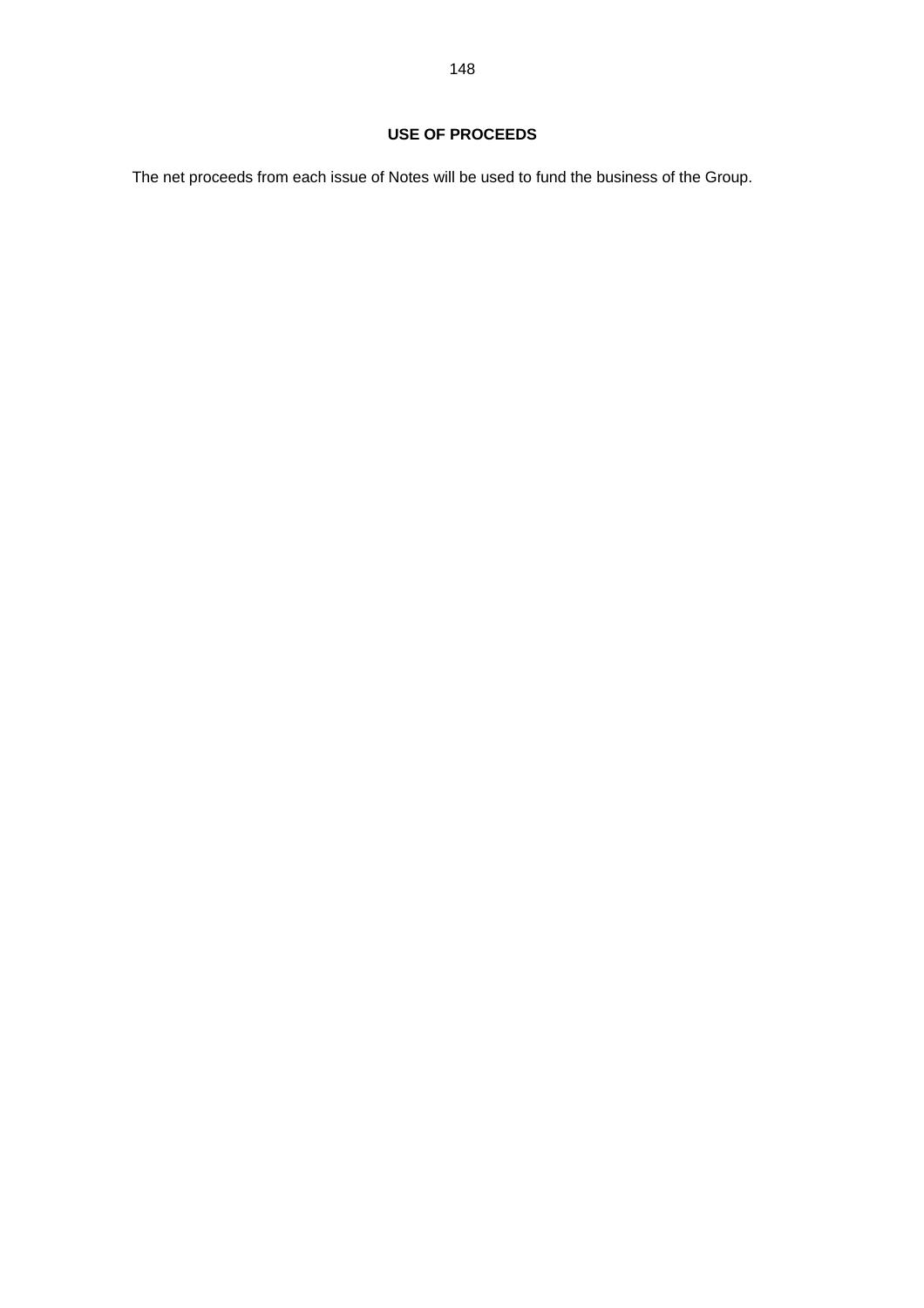## **DESCRIPTION OF SANTANDER UK PLC AND THE GROUP**

## **Background**

Santander UK plc was formed as a building society in 1944 and is now a public limited liability company incorporated and registered in England and Wales under the Companies Act 1985. It was incorporated on 12 September 1988 with registered number 2294747.

The principal executive office and registered office of Santander UK plc is at 2 Triton Square, Regent's Place, London, NW1 3AN. The telephone number of Santander UK is +44 (0) 870 607 6000.

As at the date of this Prospectus, Santander UK plc is a wholly owned subsidiary of Santander UK Group Holdings Limited, which is a subsidiary of Banco Santander, S.A. Banco Santander, S.A. and its subsidiary Santusa Holding, S.L together hold the entire issued share capital of Santander UK Group Holdings Limited.

## **Corporate Purpose**

Santander UK's purpose is to help people and businesses prosper.

## **Business and Support Divisions**

Santander UK, headed by Nathan Bostock, Chief Executive Officer, operates four business divisions as follows:

## **Retail Banking**

Retail Banking offers a wide range of products and financial services to individuals and small businesses (with less than two directors, owners or partners), through a network of branches and ATMs, as well as through telephone, digital, mobile and intermediary channels. Retail Banking also includes Santander Consumer Finance, predominantly a vehicle finance business. Santander UK's main products are residential mortgage loans, savings and current accounts, credit cards (excluding the co-branded cards business) and personal loans as well as insurance policies.

## **Commercial Banking**

Commercial Banking offers a wide range of products and financial services to customers through a network of regional Corporate Business Centres ("**CBCs**") and through telephony and digital channels. The management of Santander UK's customers is organised according to the annual turnover (£250,000 to £50m for SMEs, and £50m to £500m for mid corporates), enabling Santander UK to offer a differentiated service to SMEs and mid corporate customers. Commercial Banking products and services includes loans, bank accounts, deposits, treasury services, invoice discounting, cash transmission, trade finance and asset finance. Commercial Banking also includes specialist commercial real estate and Social Housing lending businesses.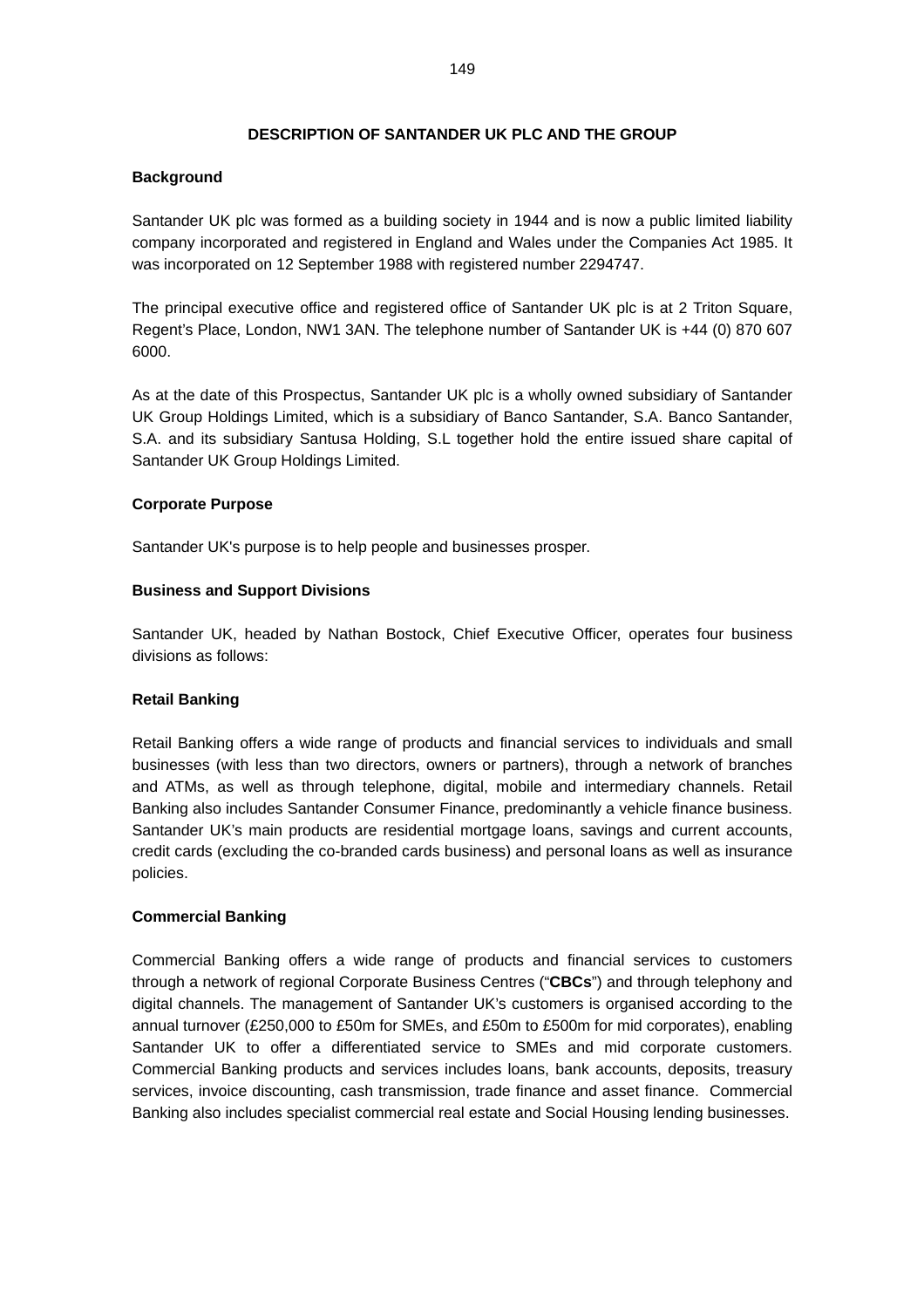## *Global Corporate Banking*

Global Corporate Banking (formerly known as Corporate & Institutional Banking) services corporate clients and financial institutions that, because of their size, complexity or sophistication, require specially-tailored services or value-added wholesale products. It offers risk management and other value-added financial services to large corporates with a turnover above £500m per annum, and financial institutions, as well as to the rest of Santander UK's businesses. The main businesses areas include: working capital management (trade and export finance and cash management), financing (Debt Capital Markets, and corporate and specialised lending) and risk management (foreign exchange, rates and liability management). As part of a rebrand across the Banco Santander group, Corporate & Institutional Banking (the UK segment of Santander Global Corporate Banking) has been branded as Global Corporate Banking, to reflect the build out of a corporate client franchise, and the refinement of the customer centred strategy.

## **Corporate Centre**

Corporate Centre predominately consists of the non-core corporate and treasury legacy portfolios. Corporate Centre is also responsible for managing capital and funding, balance sheet composition and structure and strategic liquidity risk. The non-core corporate and treasury legacy portfolios include aviation, shipping, infrastructure, commercial mortgages, Social Housing loans and structured credit assets, all of which are being run-down and/or managed for value. In addition, the co-brand credit cards business sold in 2013 was managed in Corporate Centre prior to its sale and presented as discontinued operations.

The following table sets forth the directors of Santander UK plc.

| Position                                                 | Name                    | Other principal activities                                                                                                                                                                                                |
|----------------------------------------------------------|-------------------------|---------------------------------------------------------------------------------------------------------------------------------------------------------------------------------------------------------------------------|
| Chairman                                                 | Baroness Shriti Vadera  | Chair Santander UK Group Holdings plc<br>Non-Executive Director BHP Billiton plc<br>Non-Executive Director AstraZeneca plc                                                                                                |
| Deputy Chairman and<br>Non-Executive Director            | Juan Rodríguez Inciarte | Non-Executive Director Santander UK<br>Group Holdings plc<br>Executive Director Banco Santander SA<br>Director Santander Consumer Finance SA<br>Director Vista Capital de Expansion SA<br>Chairman Saarema Inversiones SA |
| Executive Director and<br><b>Chief Executive Officer</b> | Nathan Bostock          | Chief Executive Officer Santander UK<br>Group Holdings plc<br>Director Santander Fintech Limited Member<br>of the PRA Practitioner Panel Member of<br>the Financial Services Trade and<br>Investment Board (FSTIB)        |
| Banco Santander<br>nominated Non-                        | Ana Botín               | Non-Executive Director Santander UK<br>Group Holdings plc                                                                                                                                                                 |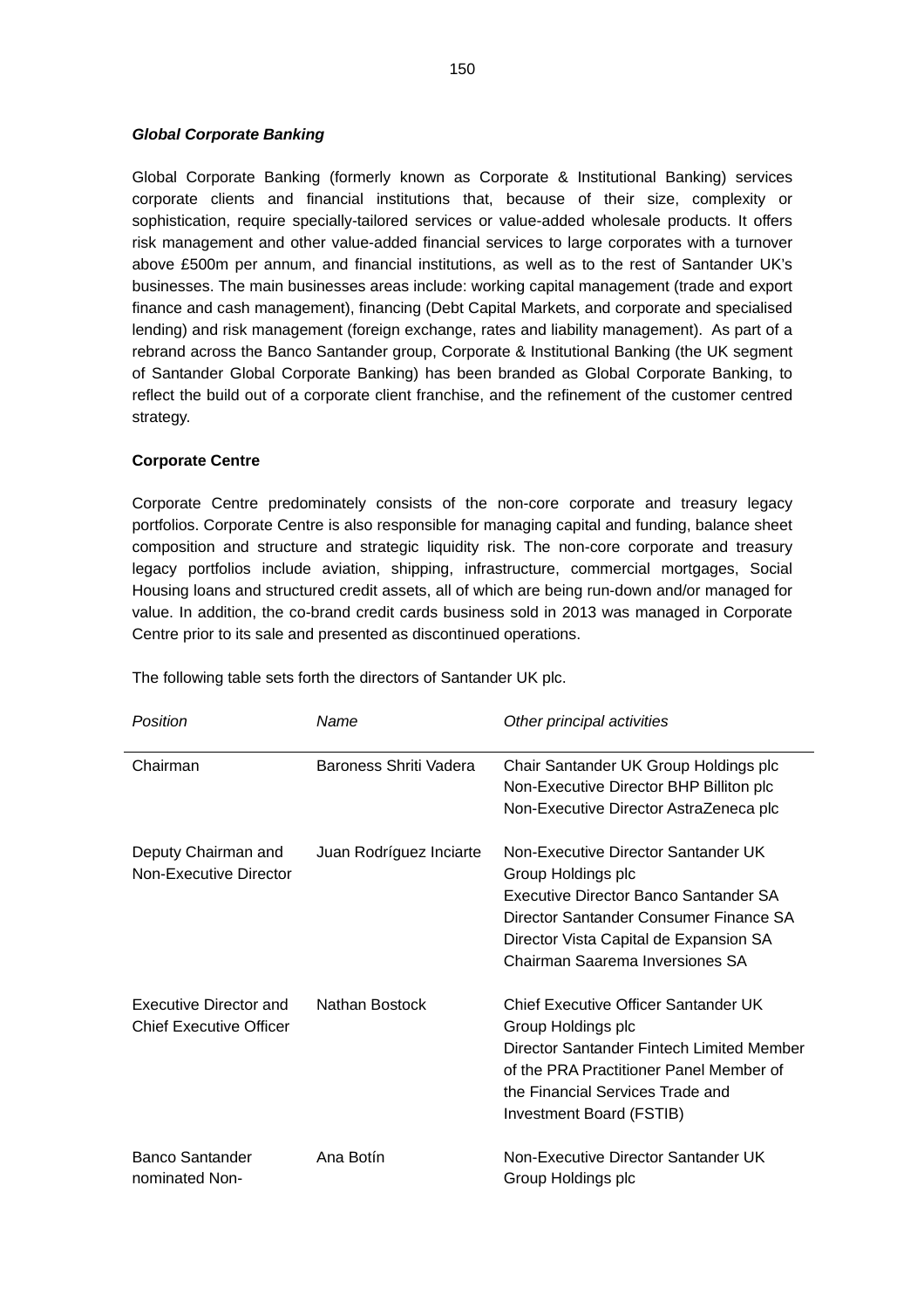| Position                                                             | Name                        | Other principal activities                                                                                                                                                                                                                                                                                                                                                                                                     |
|----------------------------------------------------------------------|-----------------------------|--------------------------------------------------------------------------------------------------------------------------------------------------------------------------------------------------------------------------------------------------------------------------------------------------------------------------------------------------------------------------------------------------------------------------------|
| <b>Executive Director</b>                                            |                             | Executive Chair Banco Santander SA<br>Non-Executive Director The Coca-Cola<br>Company<br>Founder and Vice-Chair Empresa y<br><b>Crecimiento Foundation</b><br>Member of the UK Prime Minister's<br><b>Business Advisory Board</b><br>Member of the MIT's CEO Advisory Board<br>Vice-Chair World Business Council for<br>Sustainable Development                                                                                |
| <b>Banco Santander</b><br>nominated<br>Non-Executive Director        | <b>Bruce Carnegie-Brown</b> | Non-Executive<br>Santander<br>UK.<br>Director<br>Group Holdings plc<br>Vice Chair and Lead Independent Director<br><b>Banco Santander SA</b><br>Chair Moneysupermarket.com<br>Director Historic Royal Palaces<br>Director Shakespeare's Globe Trust                                                                                                                                                                            |
| Independent<br>Non-Executive Director                                | Alain Dromer                | Independent Non-Executive Director<br>Santander UK Group Holdings plc<br>Director Moody's Investors Service Ltd<br>Director Moody's Investor Service EMEA<br>Ltd<br>Independent Member the Board of Moody's<br>Deutschland GmbH<br>Independent Member the Board of Moody's<br><b>France SAS</b><br>Non-Executive Director Majid Al Futtaim<br><b>Trust LLC</b><br>Non-Executive Director Henderson<br>European Focus Trust plc |
| <b>Banco Santander</b><br>nominated<br><b>Non-Executive Director</b> | Peter Jackson               | Non-Executive Director of Santander UK<br>Group Holdings plc<br>Non-Executive Director of Paddy Power<br>Betfair plc<br>Banco Santander S.A. - Head of Innovation                                                                                                                                                                                                                                                              |
| <b>Banco Santander</b><br>nominated<br><b>Non-Executive Director</b> | <b>Manuel Soto</b>          | Non-Executive<br>UK<br><b>Director</b><br>Santander<br>Group Holdings plc<br>Director Cartera Industrial REA SA<br>Member of advisory board Grupo Barceló<br>Member of advisory board Befesa Medio<br>Ambiente SA                                                                                                                                                                                                              |
| Independent<br>Non-Executive Director                                | Scott Wheway                | Independent Non-Executive Director<br>Santander UK Group Holdings plc<br>Independent Non-Executive Director Aviva<br>plc<br>Chairman Aviva Insurance Limited                                                                                                                                                                                                                                                                   |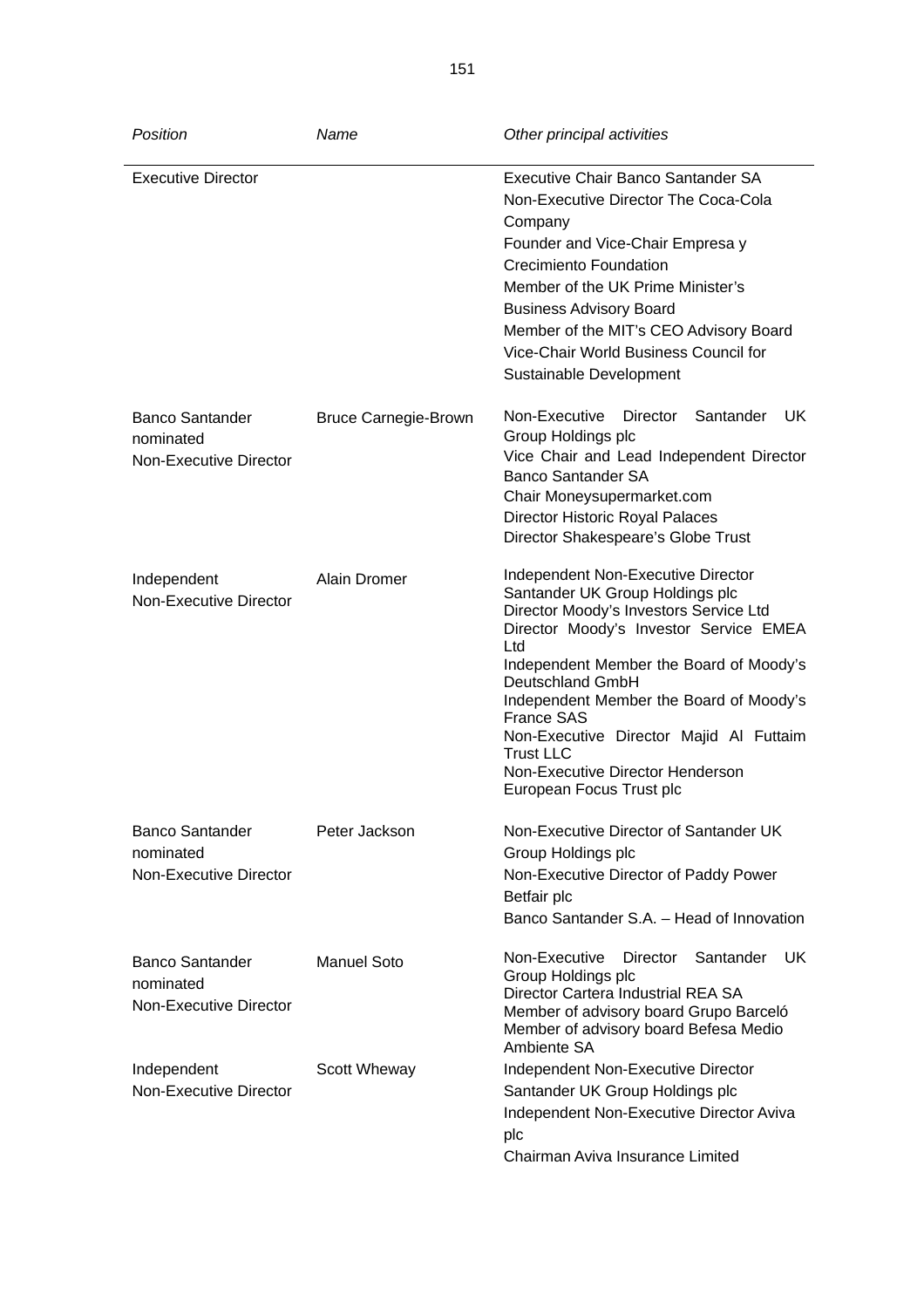| Position                                      | Name             | Other principal activities                                                                                                                                                                                                                                                                                                                                                                   |
|-----------------------------------------------|------------------|----------------------------------------------------------------------------------------------------------------------------------------------------------------------------------------------------------------------------------------------------------------------------------------------------------------------------------------------------------------------------------------------|
| Independent<br><b>Non-Executive Director</b>  | Chris Jones      | Independent Non-Executive Director<br>Santander UK Group Holdings plc<br>Non-Executive Director Redburn (Europe)<br>Ltd<br>Chairman of the Advisory Board of the<br><b>Association of Corporate Treasurers</b><br><b>Investment Trustee Civil Service</b><br><b>Benevolent Fund</b>                                                                                                          |
| Independent<br><b>Non-Executive Director</b>  | Ed Giera         | Independent Non-Executive Director<br>Santander UK Group Holdings plc<br>Non-Executive Director ICBC Standard<br><b>Bank Plc</b><br><b>Non-Executive Director Real Estate</b><br>Finance Fund managed by GAM<br>International Management Limited<br>Non-Executive Director Pension Insurance<br><b>Corporation Group Limited</b>                                                             |
| Independent<br>Non-Executive Director         | Annemarie Durbin | Independent Non-Executive Director<br>Santander UK Group Holdings plc<br>Non-Executive Director WH Smith PLC<br>Member of the Listing Advisory Panel                                                                                                                                                                                                                                         |
| Independent Non-<br><b>Executive Director</b> | Genevieve Shore  | Independent Non-Executive Director<br>Santander UK Group Holdings plc<br>Non-Executive Director<br>Moneysupermarket.com Group plc<br>Non-Executive Director Scottish Television<br>(STV) Group plc<br>Non-Executive Director Next Fifteen<br>Communications Group plc.<br>Member of the Parliamentary Digital<br><b>Advisory Board</b><br>Member of the Advisory Board for LEGO<br>Education |
| Non-Board Executive                           | Antonio Roman    | <b>Director Abbey National Treasury Services</b><br>plc<br>Management Board Member Abbey<br><b>Covered Bonds LLP</b><br>Member of the British Bankers<br>Association's Financial and Risk Policy<br>Committee                                                                                                                                                                                |

The business address of each of the directors is 2 Triton Square, Regent's Place, London NW1 3AN with telephone number +44 (0)870 607 6000.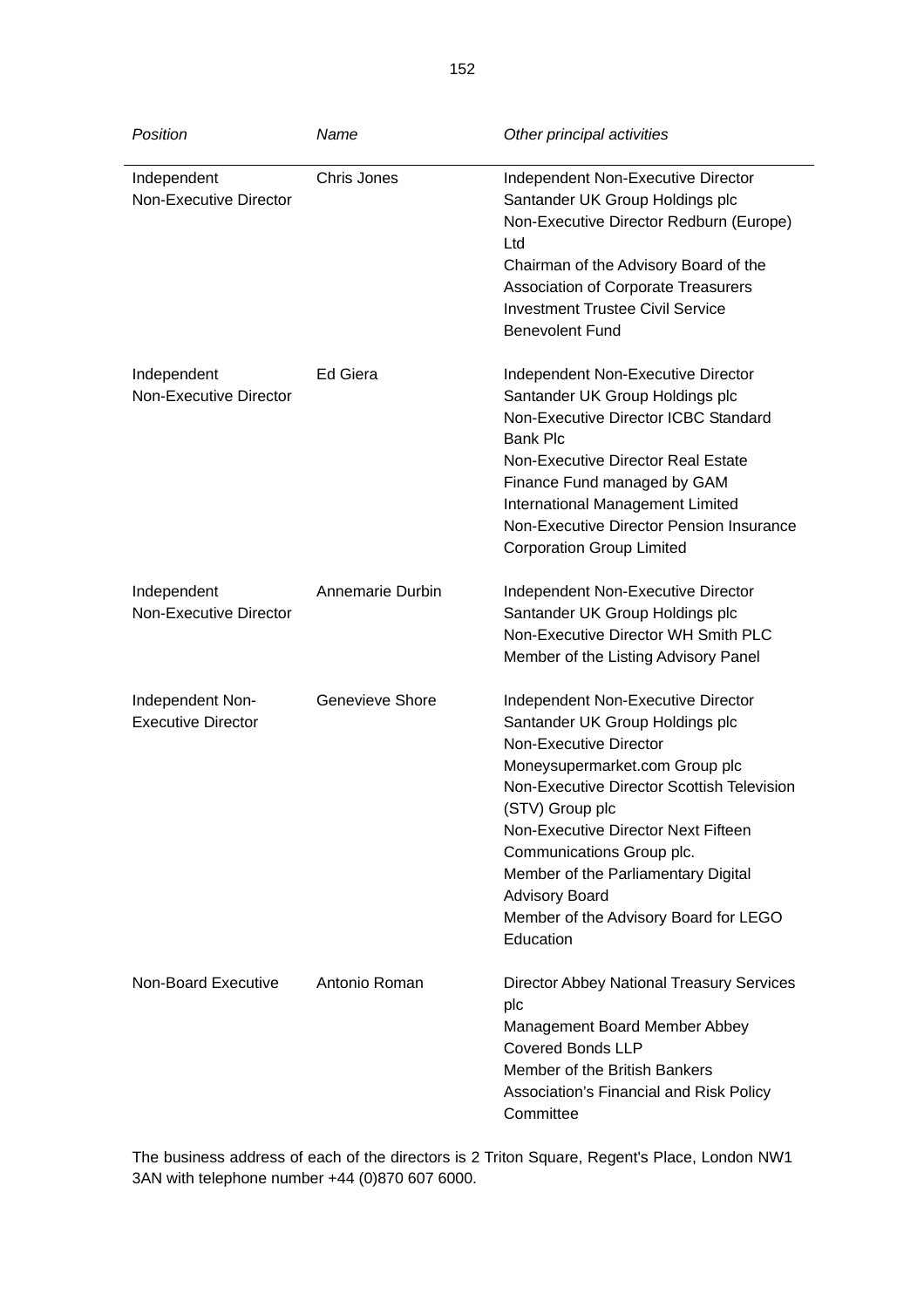## **Conflicts of Interest**

There are no potential conflicts of interest between the duties to the Issuer of the persons listed under "Directors of Santander UK plc" above and their private interests and/or other duties.

## **Credit Ratings**

As at the date of this Prospectus, the long-term obligations of the Issuer are rated A by S&P, A1 by Moody's and A by Fitch, and the short-term obligations of the Issuer are rated A-1 by S&P, P-1 by Moody's and F1 by Fitch.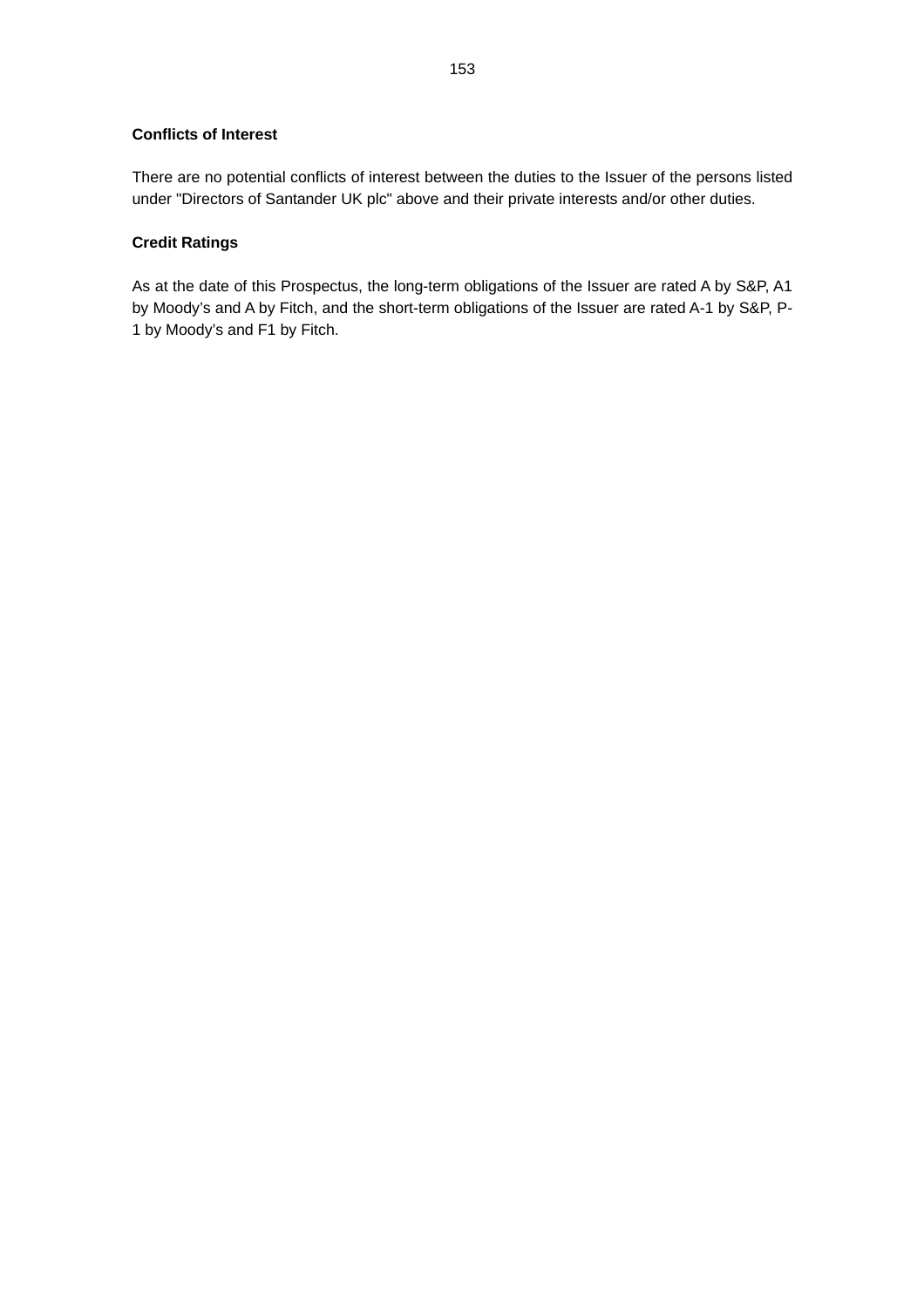*The information set out below is subject to any change in or reinterpretation of the rules, regulations and procedures of DTC, Euroclear or Clearstream, Luxembourg (together, the "Clearing Systems") currently in effect. The information in this section concerning the Clearing Systems has been obtained from sources that the Issuer believes to be reliable. Investors wishing to use the facilities of any of the Clearing Systems are advised to confirm the continued*  applicability of the rules, regulations and procedures of the relevant Clearing System. None of *the Issuer, the Trustee, the Dealers and the Agents will have any responsibility or liability for any aspect of the records relating to, or payments made on account of, beneficial ownership interests in the Notes held through the facilities of any Clearing System or for maintaining, supervising or reviewing any records or payments relating to such beneficial ownership interests.* 

### **Book-entry Systems**

#### DTC

DTC has advised the Issuer that it is a limited purpose trust company organised under the New York Banking Law, a "banking organisation" within the meaning of the New York Banking Law, a member of the Federal Reserve System a "clearing corporation" within the meaning of the New York Uniform Commercial Code and a "clearing agency" registered pursuant to Section 17A of the Exchange Act. DTC holds and provides asset servicing for securities that its participants ("**Participants**") deposit with DTC. DTC also facilitates the post trade settlement among Participants of sales and other securities transactions in deposited securities through electronic computerised book-entry changes between Participants' accounts, thereby eliminating the need for physical movement of securities certificates. Direct participants include both U.S. and non-U.S. securities brokers and dealers, banks, trust companies, clearing corporations and certain other organisations ("**Direct Participants**"). DTC is a wholly-owned subsidiary of the Depositary Trust & Clearing Corporation ("**DTCC**"). DTCC, in turn, is owned by a number of Direct Participants and Members of the National Securities Clearing Corporation, Government Securities Clearing Corporation, MBS Clearing Corporation and Emerging Markets Clearing Corporation (NSCC, GSCC, MBSCC and EMCC, also subsidiaries of DTCC), as well as by the New York Stock Exchange, Inc., the American Stock Exchange, Inc. and the National Association of Securities Dealers, Inc.. Access to the DTC System is also available to others such as securities brokers and dealers, banks and trust companies that clear through or maintain a custodial relationship with a Direct Participant, either directly or indirectly ("**Indirect Participants**"). DTC has Standard & Poor's highest rating: AAA. The DTC Rules applicable to its Direct or Indirect Participants are on file with the Securities and Exchange Commission. More information about DTC can be found at www.dtcc.com.

Under the rules, regulations and procedures creating and affecting DTC and its operations (the "**Rules**"), DTC makes book-entry transfers of Registered Notes among Direct Participants on whose behalf it acts with respect to Notes accepted into DTC's book-entry settlement system ("**DTC Notes**") as described below and receives and transmits distributions of principal and interest on DTC Notes. The Rules are on file with the United States Securities and Exchange Commission. Direct Participants and Indirect Participants with which beneficial owners of DTC Notes ("**Beneficial Owners**") have accounts with respect to the DTC Notes are required to make book-entry transfers and receive and transmit such payments on behalf of their respective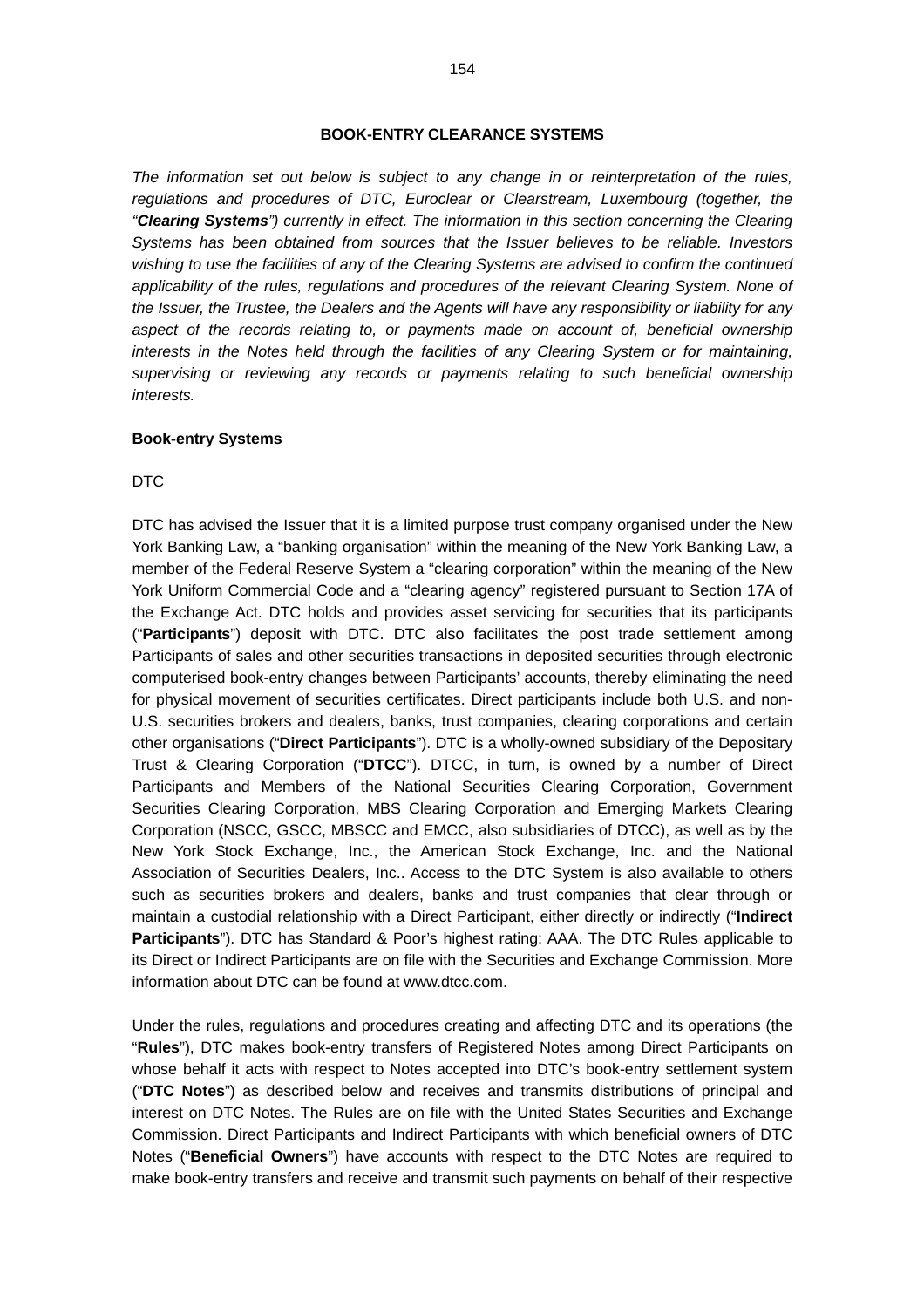Owners. Accordingly, although Beneficial Owners who hold DTC Notes through Direct Participants or Indirect Participants will not possess Registered Notes, the Rules, by virtue of the requirements described above, provide a mechanism by which Direct Participants can receive payments and transfer their interest with respect to the DTC Notes.

Purchases of DTC Notes under the DTC System must be made by or through Direct Participants, which will receive a credit for the DTC Notes on DTC's records. The ownership interest of each actual purchaser of each DTC Note is in turn to be recorded on the Direct and Indirect Participant's records. Beneficial Owners will not receive written confirmation from DTC of their purchase, but Beneficial Owners are expected to receive written confirmations providing details of the transaction, as well as periodic statements of their holdings, from the Direct or Indirect Participant through which the Beneficial Owner entered into the transaction. Transfers of ownership interests in the DTC Notes are to be accomplished by entries made on the books of Participants acting on behalf of Beneficial Owners. Beneficial Owners will not receive certificates representing their ownership interests in DTC Notes, except in the event that use of the bookentry system for the DTC Notes is discontinued.

To facilitate subsequent transfers, all DTC Notes deposited by Participants with DTC are registered in the name of DTC's partnership nominee, Cede & Co. or such other nominee as may be requested by an authorised representative of DTC. The deposit of DTC Notes with DTC and their registration in the name of Cede & Co. or such other nominee effect no change in beneficial ownership. DTC has no knowledge of the actual Beneficial Owners of the DTC Notes; DTC's records reflect only the identity of the Direct Participants to whose accounts such DTC Notes are credited, which may or may not be the Beneficial Owners. The Direct and Indirect Participants will remain responsible for keeping an account of their holdings of DTC Notes on behalf of their customers.

Delivery of notices and other communications by DTC to Direct Participants, by Direct Participants to Indirect Participants, and by Direct Participants and Indirect Participants to Beneficial Owners will be governed by arrangements among them, subject to any statutory or regulatory requirements as may be in effect from time to time.

Redemption notices shall be sent to DTC. If less than all of the DTC Notes of a Series are being redeemed, DTC's practice is to determine by lot the amount of the interest of each Direct Participant in such Series to be redeemed.

Neither DTC nor Cede & Co. nor such other nominee will consent or vote with respect to DTC Notes. Under its usual procedures, DTC will mail an Omnibus Proxy to the Issuer as soon as possible after the record date. The Omnibus Proxy assigns Cede & Co.'s consenting or voting rights to those Direct Participants to whose accounts the DTC Notes are credited on the record date (identified in a listing attached to the Omnibus Proxy).

Principal and interest payments on the DTC Notes will be made to Cede & Co., or such other nominee as may be requested by an authorised representative of DTC. DTC's practice is to credit Direct Participants' accounts on the due date for payment in accordance with their respective holdings shown on DTC's records unless DTC has reason to believe that it will not receive payment on the due date. Payments by Participants to Beneficial Owners will be governed by standing instructions and customary practices, as is the case with securities held for the accounts of customers in bearer form or registered in "street name", and will be the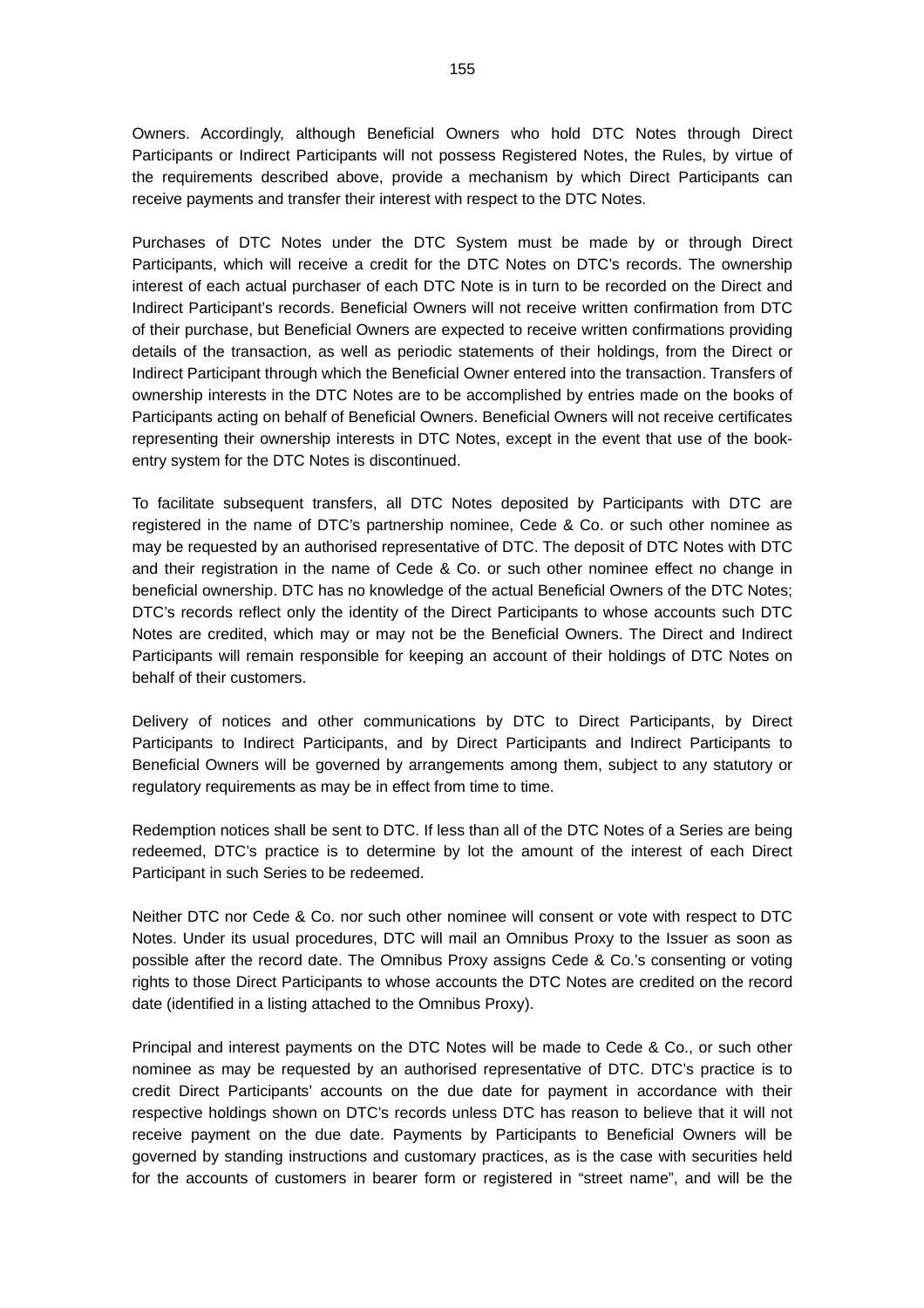responsibility of such Direct or Indirect Participant and not of DTC or its nominee or the Issuer, subject to any statutory or regulatory requirements as may be in effect from time to time. Payment of principal and interest to Cede & Co., or such other nominee as may be requested by an authorised representative of DTC is the responsibility of the Issuer, disbursement of such payments to Direct Participants is the responsibility of DTC, and disbursement of such payments to the Beneficial Owners is the responsibility of Direct and Indirect Participants. The Issuer does not accept any responsibility or liability for any such payments to be made by DTC or by Direct or Indirect Participants.

## *Euroclear and Clearstream, Luxembourg*

Euroclear and Clearstream, Luxembourg each hold securities for their customers and facilitate the clearance and settlement of securities transactions by electronic book-entry transfer between their respective account holders. Euroclear and Clearstream, Luxembourg provide various services including safekeeping, administration, clearance and settlement of internationally traded securities and securities lending and borrowing. Euroclear and Clearstream, Luxembourg also deal with domestic securities markets in several countries through established depository and custodial relationships. Euroclear and Clearstream, Luxembourg have established an electronic bridge between their two systems across which their respective participants may settle trades with each other.

Euroclear and Clearstream, Luxembourg customers are world-wide financial institutions, including underwriters, securities brokers and dealers, banks, trust companies and clearing corporations. Indirect access to Euroclear and Clearstream, Luxembourg is available to other institutions that clear through or maintain a custodial relationship with an account holder of either system.

## **Book-entry Ownership of and Payments in respect of DTC Notes**

The Issuer will apply to DTC in order to have each Tranche of Notes represented by Rule 144A Global Notes accepted in its book-entry settlement system. Upon the issue of any Rule 144A Global Notes, DTC or its custodian will credit, on its internal book-entry system, the respective nominal amounts of the individual beneficial interests represented by such Rule 144A Global Notes to the accounts of DTC Participants. Such accounts initially will be designated by or on behalf of the relevant Dealer. Ownership of beneficial interests in a Rule 144A Global Note will be held through Direct Participants or Indirect Participants of DTC, including the respective depositaries of Euroclear and Clearstream, Luxembourg. Ownership of beneficial interests in a Rule 144A Global Note will be shown on, and the transfer of such ownership will be effected only through, records maintained by DTC or its nominee (with respect to the interests of Direct Participants) and the records of Direct Participants (with respect to interests of Indirect Participants).

Payments in U.S. dollars of principal and interest in respect of a Rule 144A Global Note registered in the name of DTC's nominee will be made to the order of such nominee as the registered holder of such Note. In the case of any payment in a currency other than U.S. dollars, payment will be made by the Issuer to the Exchange Agent on behalf of DTC's nominee and the Exchange Agent will (in accordance with instructions received by it) remit all or a portion of such payment for credit directly to the beneficial holders of interests in the Rule 144A Notes in the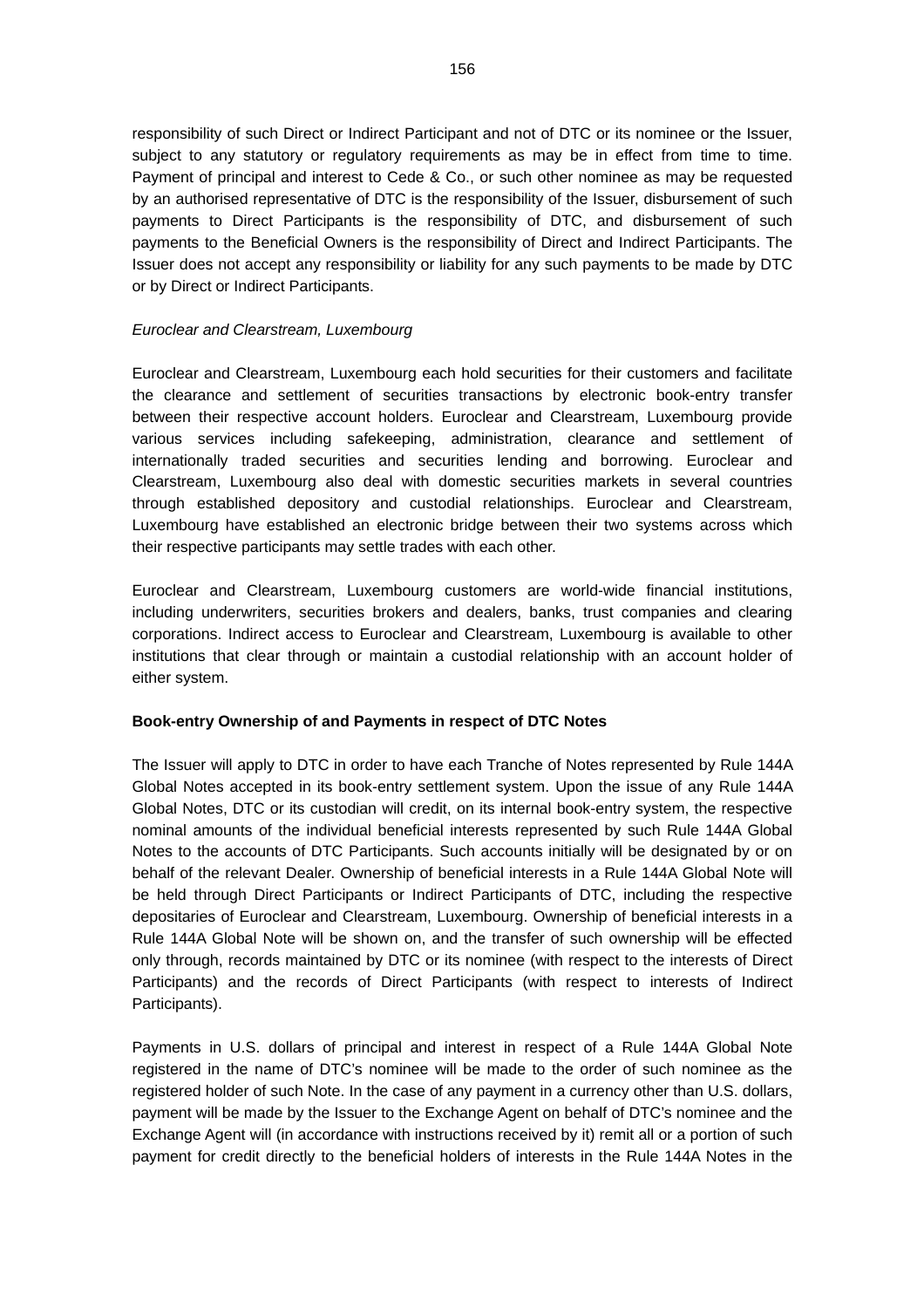currency in which such payment was made and/or cause all or a portion of such payment to be converted into U.S. dollars and credited to the applicable Participants' account.

### **Transfers of Notes Represented by Registered Global Notes**

Transfers of any interests in Notes represented by a Registered Global Note within DTC, Euroclear and Clearstream, Luxembourg will be effected in accordance with the customary rules and operating procedures of the relevant clearing system. The laws in some States within the United States require that certain persons take physical delivery of securities in definitive form. Similarly, because DTC can only act on behalf of Direct Participants in the DTC system who in turn act on behalf of Indirect Participants, the ability of a person having an interest in Notes represented by a Rule 144A Global Note to pledge such Notes to persons or entities that do not participate in the DTC system or to otherwise take action in respect of such Notes may depend upon the ability to exchange such Notes for Notes in definitive form. The ability of any holder of Notes represented by a Rule 144A Global Note to resell, pledge or otherwise transfer such Notes may be impaired if the proposed transferee of such Notes is not eligible to hold such Notes through a Direct or Indirect Participant in the DTC system.

Subject to compliance with the transfer restrictions applicable to the Registered Notes described under "Subscription and Sale and Transfer and Selling Restrictions", cross-market transfers between DTC, on the one hand, and directly or indirectly through Euroclear or Clearstream, Luxembourg accountholders, on the other, will be effected by the relevant clearing system in accordance with its rules and through action taken by the Registrar, the Principal Paying Agent and any custodian ("**Custodian**") with whom the relevant Registered Global Notes have been deposited.

On or after the Issue Date for any Series, transfers of Notes of such Series between accountholders in Euroclear and Clearstream, Luxembourg and transfers of Notes of such Series between participants in DTC will generally have a settlement date three business days after the trade date (T+3). The customary arrangements for delivery versus payment will apply to such transfers.

Cross-market transfers between accountholders in Euroclear or Clearstream, Luxembourg and DTC Participants will need to have an agreed settlement date between the parties to such transfer. Because there is no direct link between DTC, on the one hand, and Euroclear and Clearstream, Luxembourg, on the other, transfers of interests in the relevant Registered Global Notes will be effected through the Registrar, the Principal Paying Agent and the Custodian receiving instructions (and where appropriate certification) from the transferor and arranging for delivery of the interests being transferred to the credit of the designated account for the transferee. In the case of cross- market transfers, settlement between Euroclear or Clearstream, Luxembourg accountholders and DTC participants cannot be made on a delivery versus payment basis. The securities will be delivered on a delivery free of payment basis and arrangements for payment must be made separately.

DTC, Euroclear and Clearstream, Luxembourg have each published rules and operating procedures designed to facilitate transfers of beneficial interests in Registered Global Notes among participants and accountholders of DTC, Euroclear and Clearstream, Luxembourg. However, they are under no obligation to perform or continue to perform such procedures, and such procedures may be discontinued or changed at any time. None of the Issuer, the Trustee,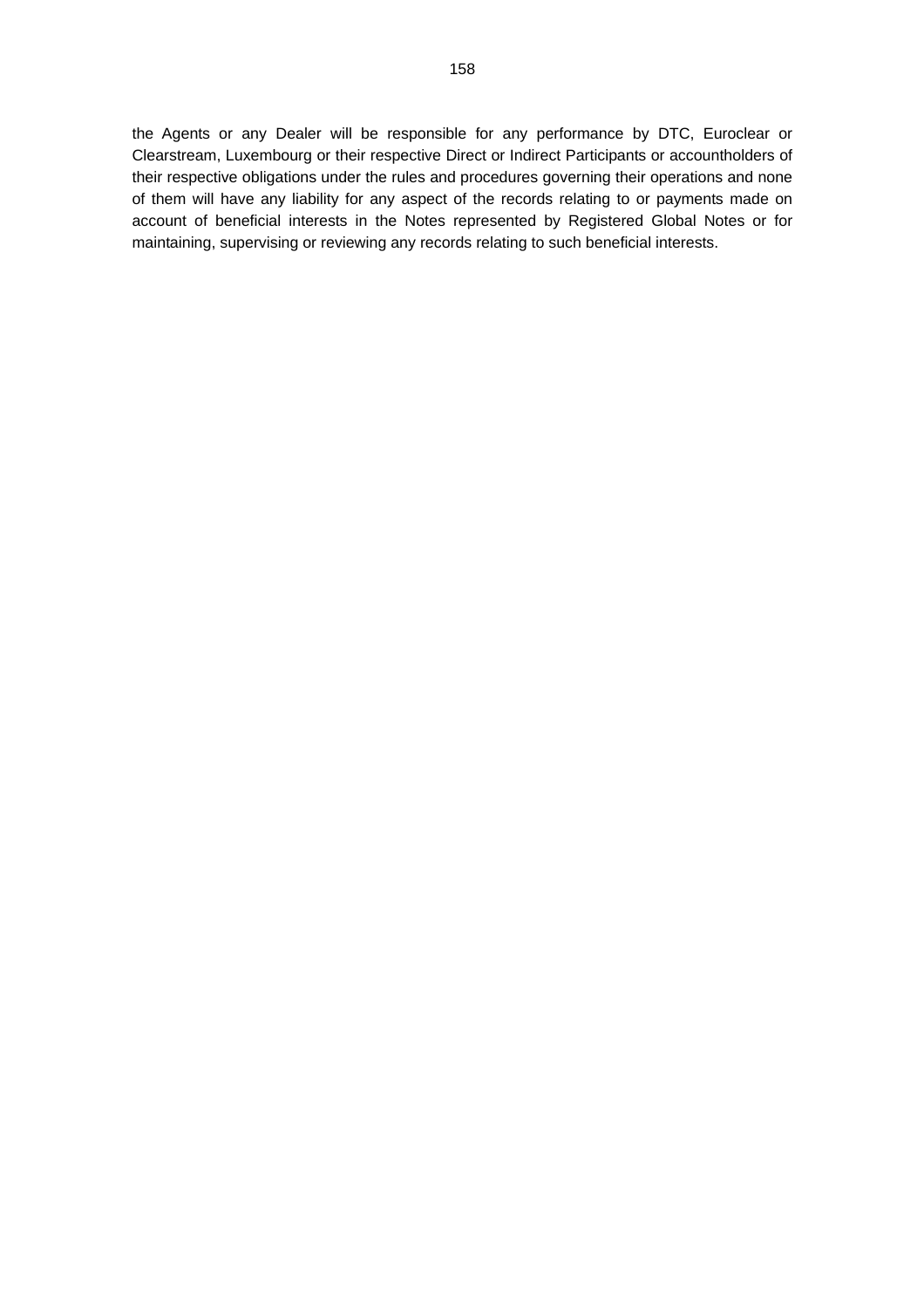#### **TAXATION**

*The comments below are of a general nature and are based on the Issuer's understanding of current tax law and HM Revenue & Customs' published practice as at the date of this Prospectus. They relate only to the position of persons who are the absolute beneficial owners of the Notes and may not apply to certain classes of Noteholders (such as dealers in securities) to whom special rules may apply. They are not exhaustive. They relate only to the deduction from interest on the Notes for or on account of tax in the United Kingdom (and do not deal with any other United Kingdom tax implications of acquiring, holding or disposing of the Notes) to certain directives of the Council of the European Union and to certain aspects of U.S. federal income tax. The United Kingdom tax treatment of Noteholders depends on their individual circumstances and may be subject to change in the future. Prospective noteholders who may be unsure of their tax position or who may be subject to tax in a jurisdiction other than the United Kingdom or the United States or who are resident in, but not domiciled in, the United Kingdom for tax purposes, should seek their own professional advice.* 

### **UK Taxation**

- 1. The Issuer, provided that it continues to be a bank for the purposes of Section 991 of the Income Tax Act 2007 ("**ITA 2007**") and provided that the interest on the Notes which it issues is paid in the ordinary course of its business within the meaning of Section 878 of ITA 2007, is entitled to make payments of interest on such Notes without withholding or deduction for or on account of United Kingdom income tax.
- 2. Payments of interest on Notes issued by the Issuer (whether or not paragraph 1 above applies) which are "quoted Eurobonds" within the meaning of Section 987 of ITA 2007 may be made without withholding or deduction for or on account of United Kingdom income tax by the Issuer and any Paying Agents. Notes will constitute "quoted Eurobonds" while they are admitted to trading on a recognised stock exchange and either they are included in the United Kingdom official list (within the meaning of Part 6 of the Financial Services and Markets Act 2000) or they are officially listed, in accordance with provisions corresponding to those generally applicable in European Economic Area states, in a country outside the United Kingdom in which there is a recognised stock exchange (as defined in section 1005 ITA 2007).

In the UK, the UK Listing Authority is a competent authority and the London Stock Exchange is a recognised stock exchange. So long as this remains the case, securities will constitute "quoted Eurobonds", provided they are and continue to be admitted to the Official List by the UK Listing Authority and admitted to trading on the London Stock Exchange's Regulated Market.

3. Interest on the Notes may also be paid without withholding or deduction on account of United Kingdom tax where interest on the Notes is paid by a company and, at the time the payment is made, the Issuer reasonably believes (and any person by or through whom interest on the Notes is paid reasonably believes) that the beneficial owner is within the charge to United Kingdom corporation tax as regards the payment of interest; provided that HM Revenue and Customs ("**HMRC**") has not given a direction that the interest should be paid under deduction of tax.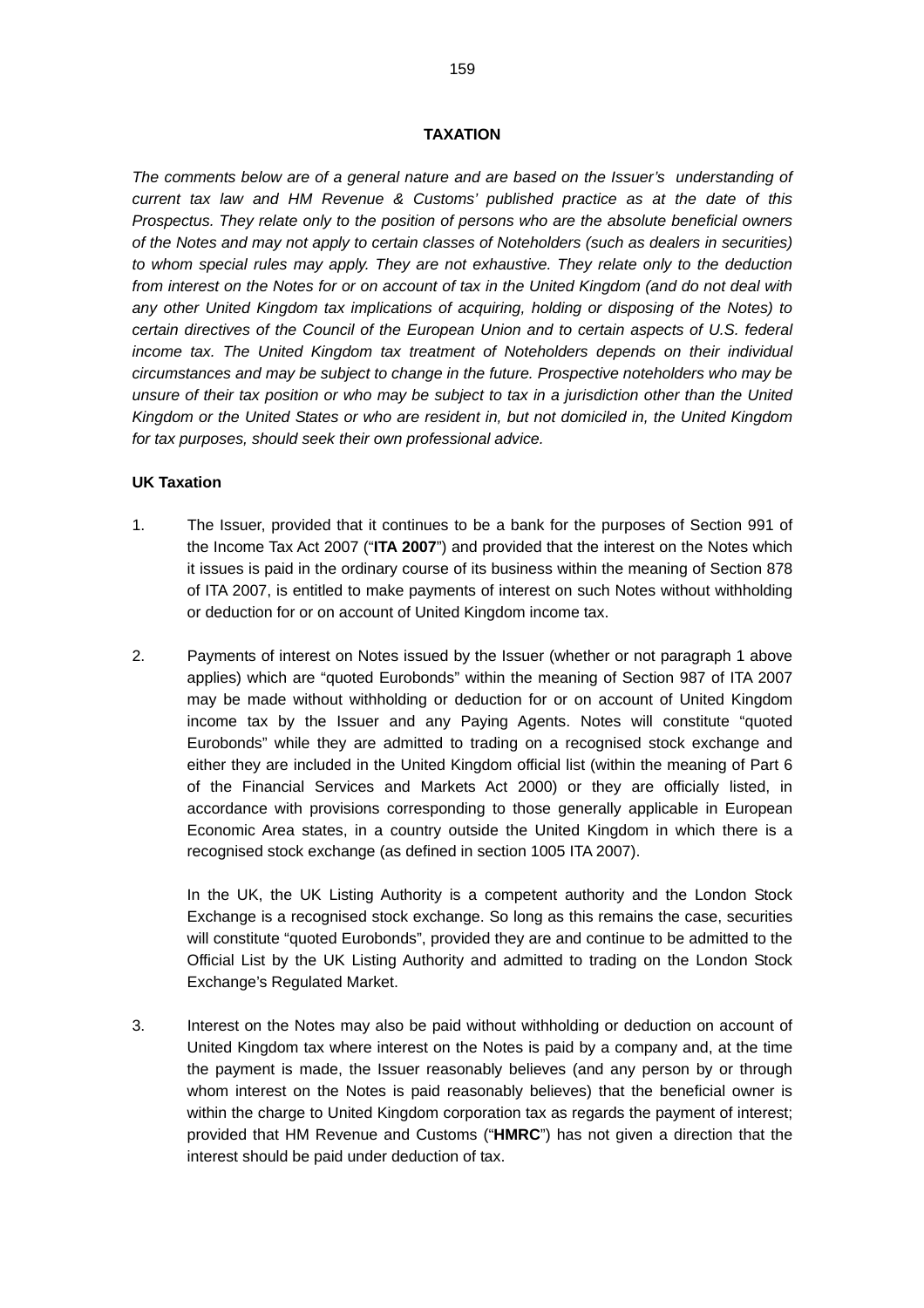4. In other cases tax may, subject to any relief available under any applicable double taxation convention, have to be withheld from payments of interest on the Notes. Where United Kingdom tax is withheld, the rate is the "basic rate" of income tax (currently 20 per cent.).

## **U.S. Taxation**

The following is a summary of certain U.S. federal income tax considerations that may be relevant to a holder of a Note that is a citizen or resident of the United States, a U.S. domestic corporation or otherwise is subject to U.S. federal income tax on a net income basis in respect of the Note (a "**U.S. holder**"). This summary is based on laws, regulations, rulings and decisions now in effect, all of which are subject to change. This summary deals only with U.S. holders that hold Notes as capital assets. It does not address all aspects of U.S. federal income taxation that may be relevant to particular investors, and does not address tax considerations applicable to investors that may be subject to special tax rules, such as banks, tax-exempt entities, insurance companies, dealers in securities or currencies, traders in securities electing to mark to market, persons that will hold Notes as a position in a "straddle" or conversion transaction or as part of a "synthetic security" or other integrated financial transaction, persons that actually or constructively own 10% or more of the Issuer's voting stock, persons that hold Notes through partnerships or other pass-through entities, persons that hold Notes in bearer form or persons that have a "functional currency" other than the U.S. dollar. This summary also does not address the alternative minimum tax or the Medicare tax on net investment income. Moreover, the summary does not address Notes with a term of over 30 years or other special tax considerations.

Investors should consult their own tax advisors in determining the tax consequences to them of holding Notes, including the application to their particular situation of the U.S. federal income tax considerations discussed below, as well as the application of state, local, foreign or other tax laws.

## **Payments of interest**

Payments of "qualified stated interest" (as defined below under "Original issue discount") on a Note will be taxable to a U.S. holder as ordinary interest income at the time that such payments are accrued or are received (in accordance with the U.S. holder's method of tax accounting). If such payments of interest are made with respect to a Note denominated in a currency other than the U.S. dollar (a "**Foreign Currency Note**"), the amount of interest income realized by a U.S. holder that uses the cash method of tax accounting will be the U.S. dollar value of the foreign currency payment based on the exchange rate in effect on the date of receipt regardless of whether the payment in fact is converted into U.S. dollars. A U.S. holder that uses the accrual method of accounting for tax purposes will accrue interest income on the Note in the relevant foreign currency and translate the amount accrued into U.S. dollars based on the average exchange rate in effect during the interest accrual period (or portion thereof within the U.S. holder's taxable year), or, at the accrual basis U.S. holder's election, at the spot rate of exchange on the last day of the accrual period (or the last day of the taxable year within such accrual period if the accrual period spans more than one taxable year), or at the spot rate of exchange on the date of receipt, if such date is within five business days of the last day of the accrual period. A U.S. holder that makes such election must apply it consistently to all debt instruments from year to year and cannot change the election without the consent of the U.S.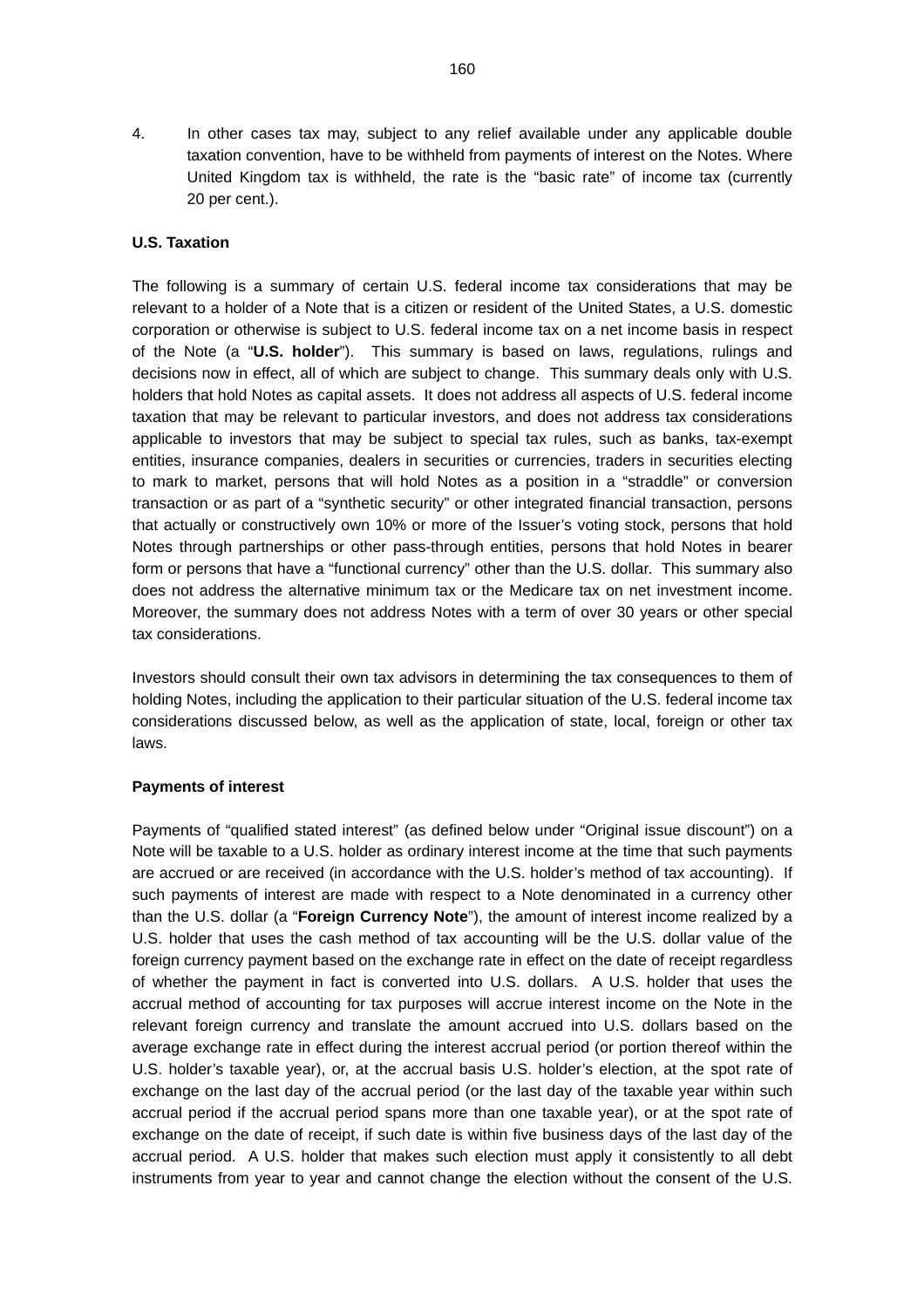Internal Revenue Service (the "**IRS**"). A U.S. holder that uses the accrual method of accounting for tax purposes will recognize foreign currency gain or loss, as the case may be, on the receipt of an interest payment made with respect to a Foreign Currency Note if the exchange rate in effect on the date the payment is received differs from the rate applicable to a previous accrual of that interest income. This foreign currency gain or loss will be treated as ordinary income or loss but generally will not be treated as an adjustment to interest income received on the Note.

### **Purchase, sale and retirement of Notes**

A U.S. holder's tax basis in a Note generally will equal the cost of such Note to such U.S. holder, increased by any amount includible in income by the U.S. holder as original issue discount or market discount and reduced by any amortized premium (each as described below) and any payments other than payments of qualified stated interest made on such Note. In the case of a Foreign Currency Note, the cost of such Note to a U.S. holder will be the U.S. dollar value of the foreign currency purchase price on the date of purchase. In the case of a Foreign Currency Note that is traded on an established securities market, a cash basis U.S. holder (and, if it so elects, an accrual basis U.S. holder) will determine the U.S. dollar value of such Note by translating the amount paid at the spot rate of exchange on the settlement date of the purchase. The amount of any subsequent adjustments to a U.S. holder's tax basis in a Note in respect of original issue discount, market discount, and premium denominated in a foreign currency will be determined in the manner described under "Original issue discount" and "Premium and market discount" below. The conversion of U.S. dollars to the relevant foreign currency and the immediate use of the foreign currency to purchase such a Note generally will not result in taxable gain or loss for a U.S. holder.

Upon the sale, exchange or retirement of a Note, a U.S. holder generally will recognize gain or loss equal to the difference between the amount realized on the sale, exchange or retirement (less any accrued qualified stated interest, which will be taxable as such) and the U.S. holder's tax basis in such Note. If a U.S. holder receives a currency other than the U.S. dollar in respect of the sale, exchange or retirement of a Note, the amount realized will be the U.S. dollar value of the foreign currency received calculated at the exchange rate in effect on the date the Note is sold, exchanged or retired. In the case of a Foreign Currency Note that is traded on an established securities market, a cash basis U.S. holder (and, if it so elects, an accrual basis U.S. holder) will determine the U.S. dollar value of the amount realized by translating such amount at the spot rate on the settlement date of the sale. The election available to accrual basis U.S. holders in respect of the purchase and sale of Foreign Currency Notes that are traded on an established securities market, discussed above, must be applied consistently to all debt instruments from year to year and cannot be changed without the consent of the IRS.

Except as discussed below with respect to market discount, Short-Term Notes (as defined below) and foreign currency gain or loss, gain or loss recognized by a U.S. holder generally will be long-term capital gain or loss if the U.S. holder has held the Note for more than one year at the time of disposition. Long-term capital gains recognized by an individual holder generally are subject to tax at a lower rate than short-term capital gains or ordinary income. The ability of U.S. holders to offset capital losses against ordinary income is limited.

Gain or loss recognized by a U.S. holder on the sale, exchange or retirement of a Foreign Currency Note generally will be treated as ordinary income or loss to the extent that the gain or loss is attributable to changes in exchange rates during the period in which the U.S. holder held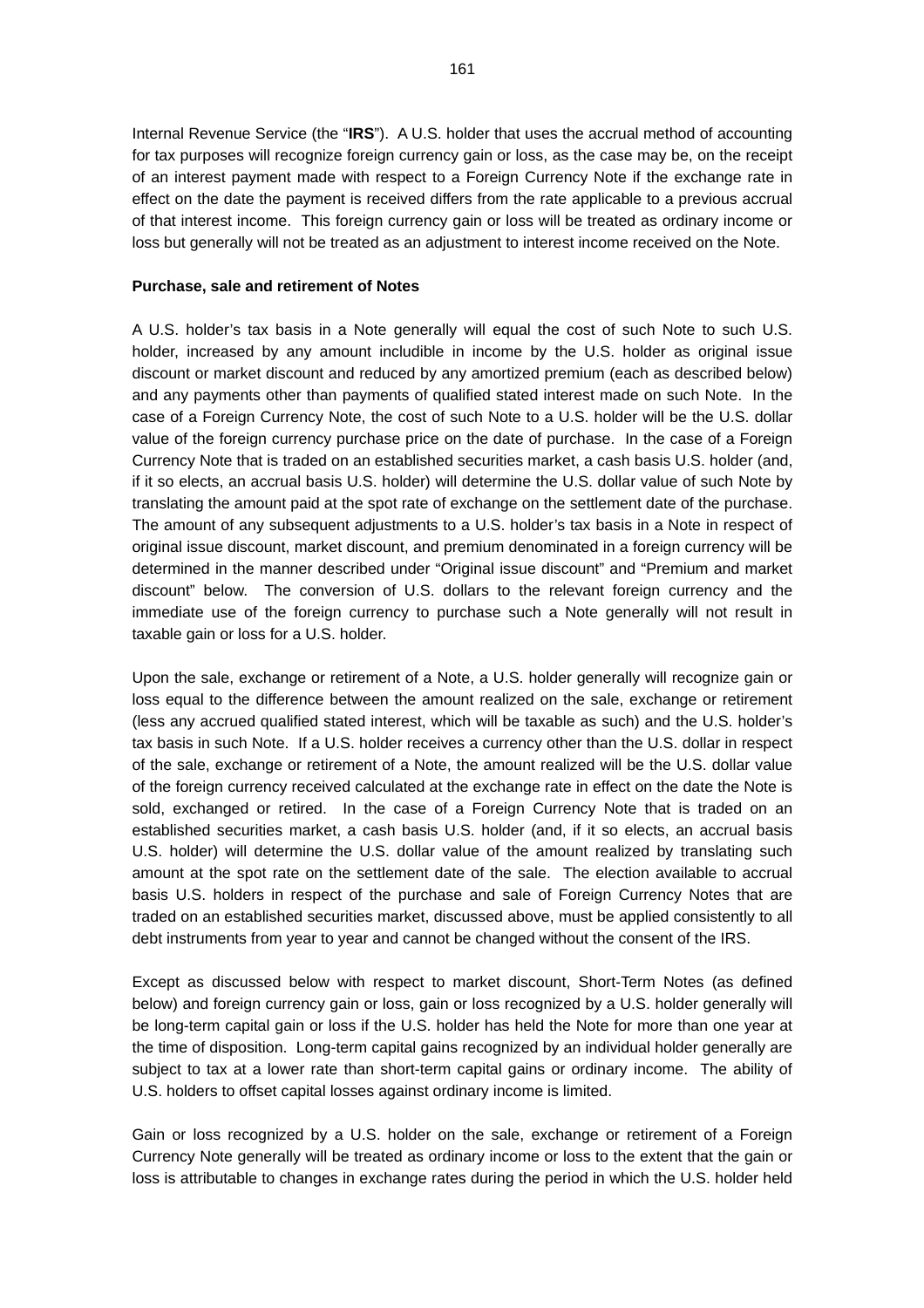such Note. This foreign currency gain or loss will not be treated as an adjustment to interest income received on the Notes.

#### **Write-down by the relevant UK resolution authority on the exercise of a UK bail-in power**

As discussed above in the risk factor entitled "*Bail-in and write down powers under the Banking Act and the BRRD may adversely affect the Group's business and the value of securities it may issue*," the relevant UK resolution authority may take certain actions in respect of the Notes, including the write-down and cancellation of some or all of the principal and/or accrued interest on the Notes. No statutory, judicial or administrative authority directly addresses the U.S. federal income tax treatment of such a write-down, including whether a U.S. holder would be entitled to a deduction for loss at the time it occurs. U.S. holders may, for example, be required to wait to take a deduction until there is an actual or deemed sale, exchange or other taxable disposition of the remaining Notes for which recognition of losses is permitted under the under the U.S. Internal Revenue Code of 1986, as amended (the "**Code**"). U.S. holders of Notes should consult their own tax advisers regarding the tax consequences to them of a write-down of their Notes by the relevant UK resolution authority.

### **Original issue discount**

If the Issuer issues Notes at a discount from their stated redemption price at maturity, and the discount is equal to more than the product of one-fourth of one per cent. (0.25%) of the stated redemption price at maturity of the Notes multiplied by the number of full years to their maturity, the Notes will be "Original Issue Discount Notes." The difference between the issue price and the stated redemption price at maturity of the Notes will be the "original issue discount." The "issue price" of the Notes will be the first price at which a substantial amount of the Notes are sold to the public (that is, excluding sales of Notes to underwriters, placement agents, wholesalers or similar persons). The "stated redemption price at maturity" will include all payments under the Notes other than payments of qualified stated interest. The term "qualified stated interest" generally means stated interest that is unconditionally payable in cash or property (other than debt instruments issued by the Issuer) at least annually during the entire term of a Note at a single fixed interest rate or, subject to certain conditions, based on one or more interest indices.

U.S. holders of Original Issue Discount Notes generally will be subject to the special tax accounting rules for obligations issued with original issue discount ("**OID**") provided by the Code and certain regulations promulgated thereunder (the "**OID Regulations**"). U.S. holders of Original Issue Discount Notes should be aware that, as described in greater detail below, they generally must include OID in ordinary gross income for U.S. federal income tax purposes as it accrues, in advance of the receipt of cash attributable to that income.

In general, each U.S. holder of an Original Issue Discount Note, whether such holder uses the cash or the accrual method of tax accounting, will be required to include in ordinary gross income the sum of the "daily portions" of OID on the Note for all days during the taxable year that the U.S. holder owns the Note. The daily portions of OID on an Original Issue Discount Note are determined by allocating to each day in any accrual period a ratable portion of the OID allocable to that accrual period. Accrual periods may be any length and may vary in length over the term of an Original Issue Discount Note, provided that no accrual period is longer than one year and each scheduled payment of principal or interest occurs on either the final day or the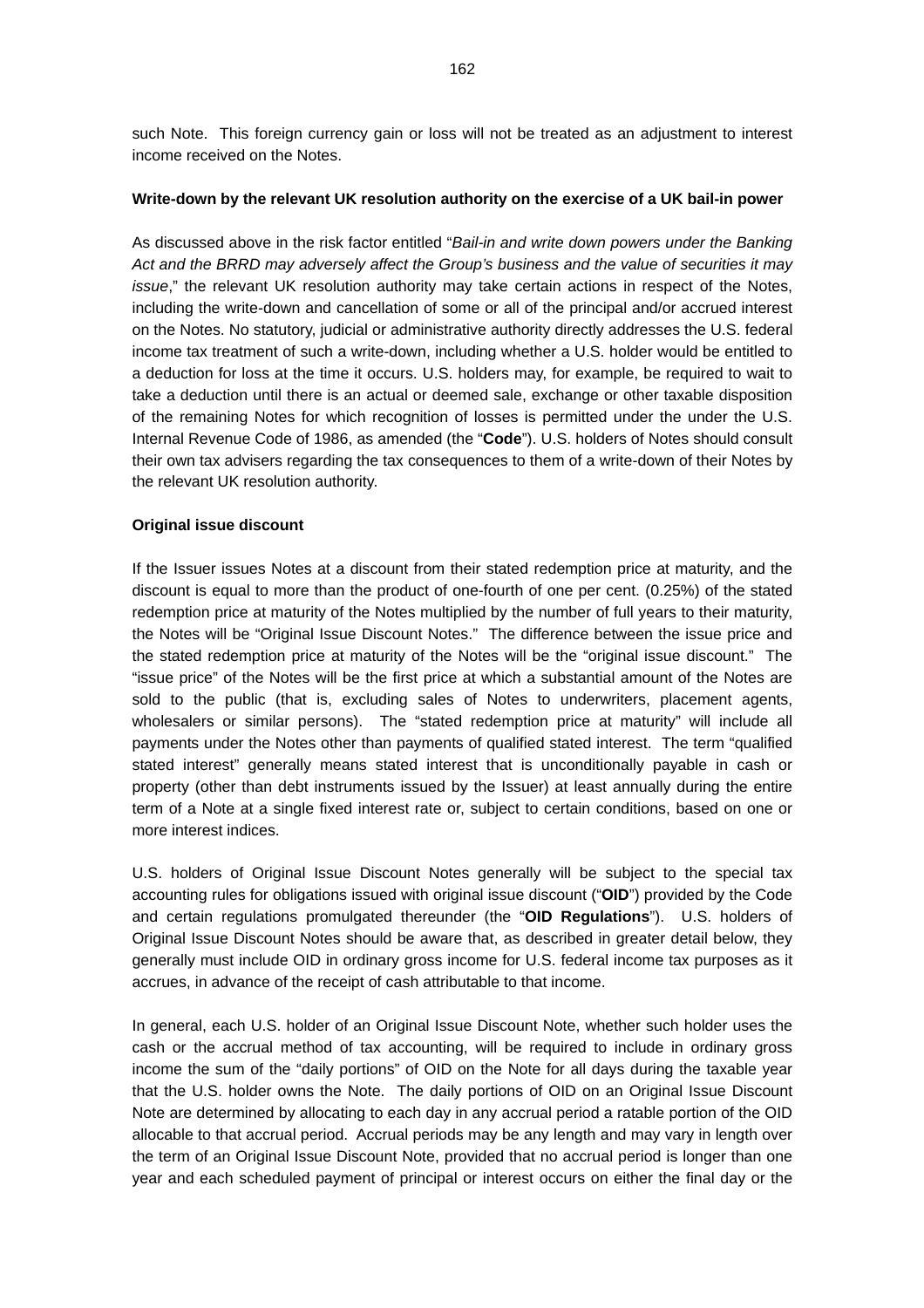first day of an accrual period. In the case of an initial holder, the amount of OID on an Original Issue Discount Note allocable to each accrual period is determined by (a) multiplying the "adjusted issue price" (as defined below) of the Original Issue Discount Note at the beginning of the accrual period by the yield to maturity of such Original Issue Discount Note (appropriately adjusted to reflect the length of the accrual period) and (b) subtracting from that product the amount (if any) of qualified stated interest allocable to that accrual period. The yield to maturity of a Note is the discount rate that causes the present value of all payments on the Note as of its original issue date to equal the issue price of such Note. The "adjusted issue price" of an Original Issue Discount Note at the beginning of any accrual period will generally be the sum of its issue price (generally including accrued interest, if any) and the amount of OID allocable to all prior accrual periods, reduced by the amount of all payments other than payments of qualified stated interest (if any) made with respect to such Note in all prior accrual periods. In the case of an Original Issue Discount Note that is a Floating Rate Note, both the "yield to maturity" and "qualified stated interest" will generally be determined for these purposes as though the Original Issue Discount Note will bear interest in all periods at a fixed rate generally equal to the rate that would be applicable to the interest payments on the Note on its date of issue or, in the case of certain Floating Rate Notes, the rate that reflects the yield that is reasonably expected for the Note. (Additional rules may apply if interest on a Floating Rate Note is based on more than one interest index.) As a result of this "constant yield" method of including OID in income, the amounts includible in income by a U.S. holder in respect of an Original Issue Discount Note denominated in U.S. dollars generally are lesser in the early years and greater in the later years than the amounts that would be includible on a straight-line basis.

A U.S. holder generally may make an irrevocable election to include in its income its entire return on a Note (that is, the excess of all remaining payments to be received on the Note, including payments of qualified stated interest, over the amount paid by such U.S. holder for such Note) under the constant-yield method described above. For Notes purchased at a premium or bearing market discount in the hands of the U.S. holder, the U.S. holder making such election will also be deemed to have made the election (discussed below in "Premium and market discount") to amortize premium or to accrue market discount in income currently on a constant-yield basis.

In the case of an Original Issue Discount Note that is also a Foreign Currency Note, a U.S. holder should determine the U.S. dollar amount includible in income as OID for each accrual period by (a) calculating the amount of OID allocable to each accrual period in the relevant foreign currency using the constant-yield method described above, and (b) translating the amount of the foreign currency so derived at the average exchange rate in effect during that accrual period (or portion thereof within a U.S. holder's taxable year) or, at the U.S. holder's election (as described above under "Payments of interest"), at the spot rate of exchange on the last day of the accrual period (or the last day of the taxable year within such accrual period if the accrual period spans more than one taxable year), or at the spot rate of exchange on the date of receipt, if such date is within five business days of the last day of the accrual period. Because exchange rates may fluctuate, a U.S. holder of an Original Issue Discount Note that is also a Foreign Currency Note may recognize a different amount of OID income in each accrual period than would the holder of an otherwise similar Original Issue Discount Note denominated in U.S. dollars. All payments on an Original Issue Discount Note (other than payments of qualified stated interest) will generally be viewed first as payments of previously accrued OID (to the extent thereof), with payments attributed first to the earliest-accrued OID, and then as payments of principal. Upon the receipt of an amount attributable to OID (whether in connection with a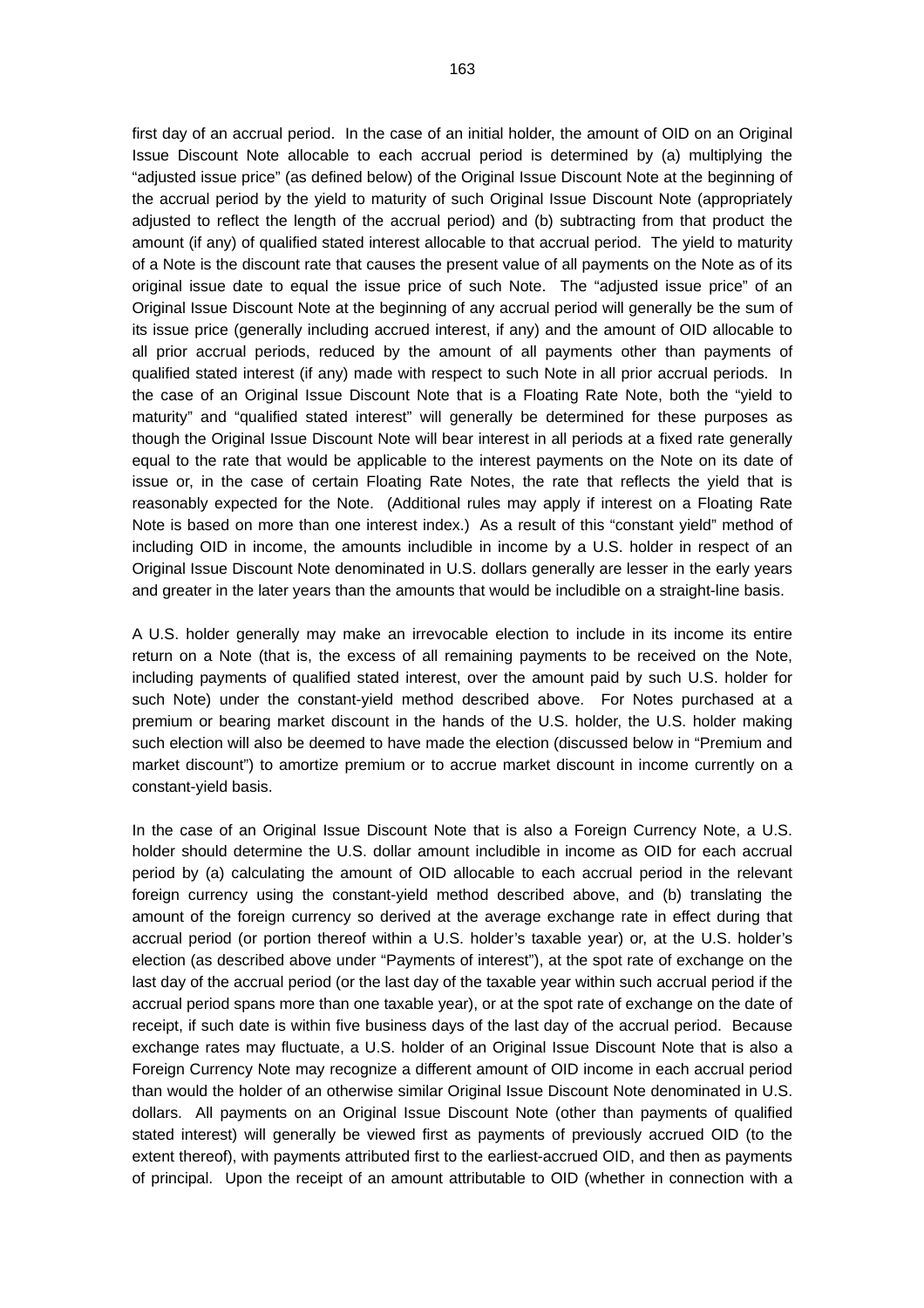payment of an amount that is not qualified stated interest or the sale or retirement of the Original Issue Discount Note), a U.S. holder will recognize ordinary income or loss measured by the difference between the amount received (translated into U.S. dollars at the exchange rate in effect on the date of receipt or on the date of disposition of the Original Issue Discount Note, as the case may be) and the amount accrued (using the exchange rate applicable to such previous accrual).

A subsequent U.S. holder of an Original Issue Discount Note that purchases the Note at a cost less than its remaining redemption amount (as defined below), or an initial U.S. holder that purchases an Original Issue Discount Note at a price other than the Note's issue price, also generally will be required to include in gross income the daily portions of OID, calculated as described above. However, if the U.S. holder acquires the Original Issue Discount Note at a price greater than its adjusted issue price, such U.S. holder is required to reduce its periodic inclusions of OID income to reflect the premium paid over the adjusted issue price. The "remaining redemption amount" for a Note is the total of all future payments to be made on the Note other than payments of qualified stated interest.

Floating Rate Notes generally will be treated as "variable rate debt instruments" under the OID Regulations. Accordingly, the stated interest on a Floating Rate Note generally will be treated as qualified stated interest and such a Note will not have OID solely as a result of the fact that it provides for interest at a variable rate. If a Floating Rate Note does not qualify as a "variable rate debt instrument," such Note will be subject to special rules (the "**Contingent Payment Regulations**") that govern the tax treatment of debt obligations that provide for contingent payments. See "*Notes providing for contingent payments*" and "*Foreign Currency CPDI Notes*" below.

The Issuer will indicate in the applicable Final Terms or Pricing Supplement whether any Notes are issued with OID.

## **Premium and market discount**

A U.S. holder of a Note that purchases the Note at a cost greater than its remaining redemption amount will be considered to have purchased the Note at a premium, and may elect to amortize such premium (as an offset to interest income), using a constant-yield method, over the remaining term of the Note. Such election, once made, generally applies to all bonds held or subsequently acquired by the U.S. holder on or after the first day of the first taxable year to which the election applies and may not be revoked without the consent of the IRS. A U.S. holder that elects to amortize such premium must reduce its tax basis in a Note by the amount of the premium amortized during its holding period. Original Issue Discount Notes purchased at a premium will not be subject to the OID rules described above. In the case of premium in respect of a Foreign Currency Note, a U.S. holder should calculate the amortization of such premium in the specified currency. Amortization deductions attributable to a period reduce interest payments in respect of that period and therefore are translated into U.S. dollars at the exchange rate used by the U.S. holder for such interest payments. Exchange gain or loss will be realized with respect to amortized bond premium on such a Note based on the difference between the exchange rate on the date or dates such premium is recovered through interest payments on the Note and the exchange rate on the date on which the U.S. holder acquired the Note. With respect to a U.S. holder that does not elect to amortize bond premium, the amount of bond premium will be included in the U.S. holder's tax basis when the Note matures or is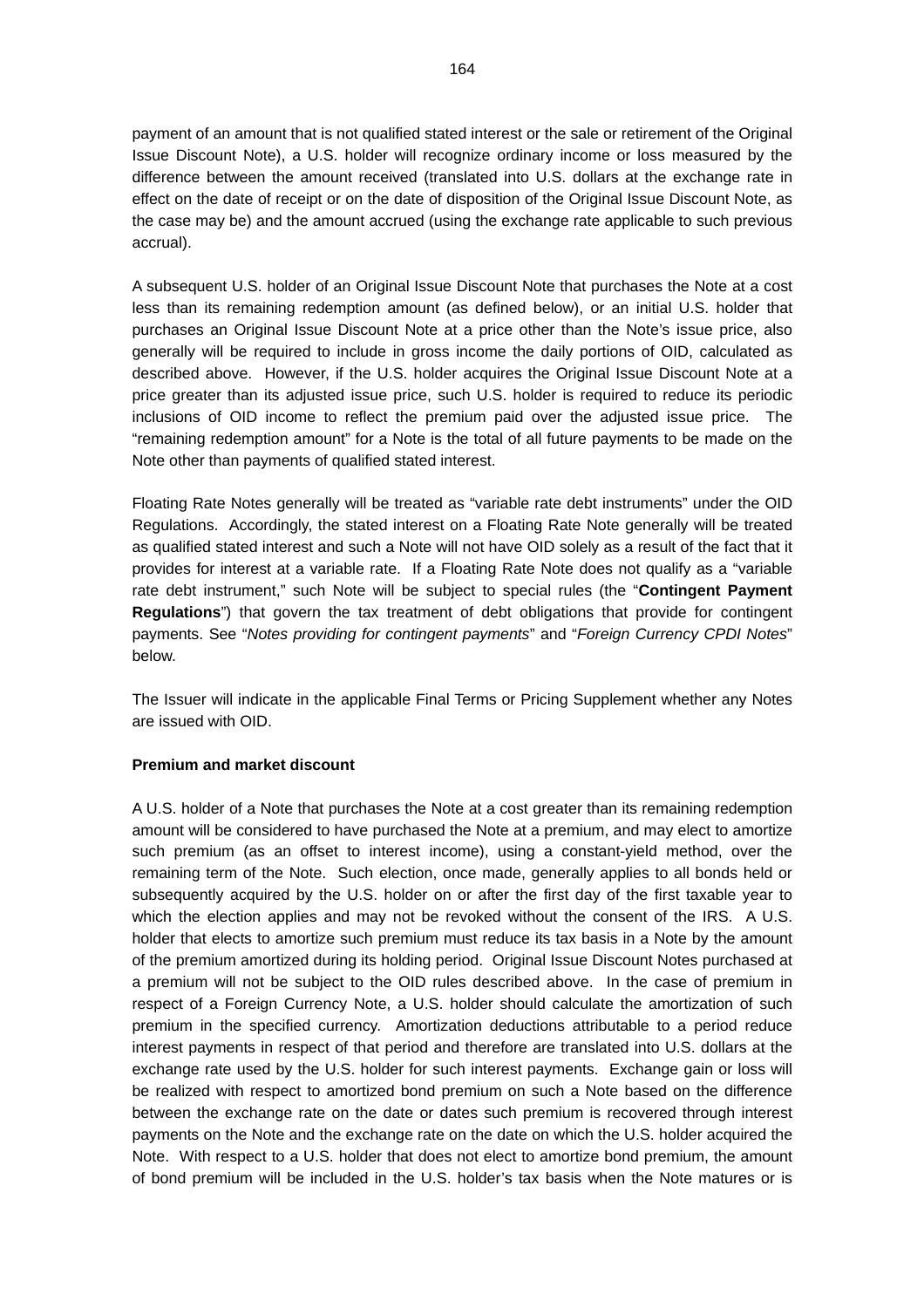disposed of by the U.S. holder. Therefore, a U.S. holder that does not elect to amortize such premium and that holds the Note to maturity generally will be required to treat the premium as capital loss when the Note matures.

If a U.S. holder of a Note purchases the Note at a price that is lower than its remaining redemption amount, or in the case of an Original Issue Discount Note, its adjusted issue price, by at least 0.25% of its remaining redemption amount multiplied by the number of remaining whole years to maturity, the Note will be considered to have "market discount" in the hands of such U.S. holder. In such case, gain realized by the U.S. holder on the disposition of the Note generally will be treated as ordinary income to the extent of the market discount that accrued on the Note while held by such U.S. holder. In addition, the U.S. holder could be required to defer the deduction of a portion of the interest paid on any indebtedness incurred or maintained to purchase or carry the Note. In general terms, market discount on a Note will be treated as accruing ratably over the term of such Note, or, at the election of the holder, under a constantyield method. Market discount on a Foreign Currency Note will be accrued by a U.S. holder in the relevant foreign currency. The amount includible in income by a U.S. holder in respect of such accrued market discount will be the U.S. dollar value of the amount accrued, generally calculated at the exchange rate in effect on the date that the Note is disposed of by the U.S. holder.

A U.S. holder may elect to include market discount in income on a current basis as it accrues (on either a ratable or constant-yield basis), in lieu of treating a portion of any gain realized on a sale of a Note as ordinary income. If a U.S. holder elects to include market discount on a current basis, the interest deduction deferral rule described above will not apply. Any accrued market discount on a Foreign Currency Note that is currently includible in income will be translated into U.S. dollars at the average exchange rate for the accrual period (or portion thereof within the U.S. holder's taxable year). Any such election, if made, applies to all market discount bonds acquired by the taxpayer on or after the first day of the first taxable year to which such election applies and is revocable only with the consent of the IRS.

### **Short-Term Notes**

The rules set forth above will also generally apply to Notes having maturities of not more than one year ("**Short-Term Notes**"), but with certain modifications.

First, the OID Regulations treat none of the interest on a Short-Term Note as qualified stated interest. Thus, all Short-Term Notes will be Original Issue Discount Notes. OID will be treated as accruing on a Short-Term Note ratably, or at the election of a U.S. holder, under a constant yield method.

Second, a U.S. holder of a Short-Term Note that uses the cash method of tax accounting and is not a bank, securities dealer, regulated investment company or common trust fund, and does not identify the Short-Term Note as part of a hedging transaction, will generally not be required to include OID in income on a current basis. Such a U.S. holder may not be allowed to deduct all of the interest paid or accrued on any indebtedness incurred or maintained to purchase or carry such Note until the maturity of the Note or its earlier disposition in a taxable transaction. In addition, such a U.S. holder will be required to treat any gain realized on a sale, exchange or retirement of the Note as ordinary income to the extent such gain does not exceed the OID accrued with respect to the Note during the period the U.S. holder held the Note.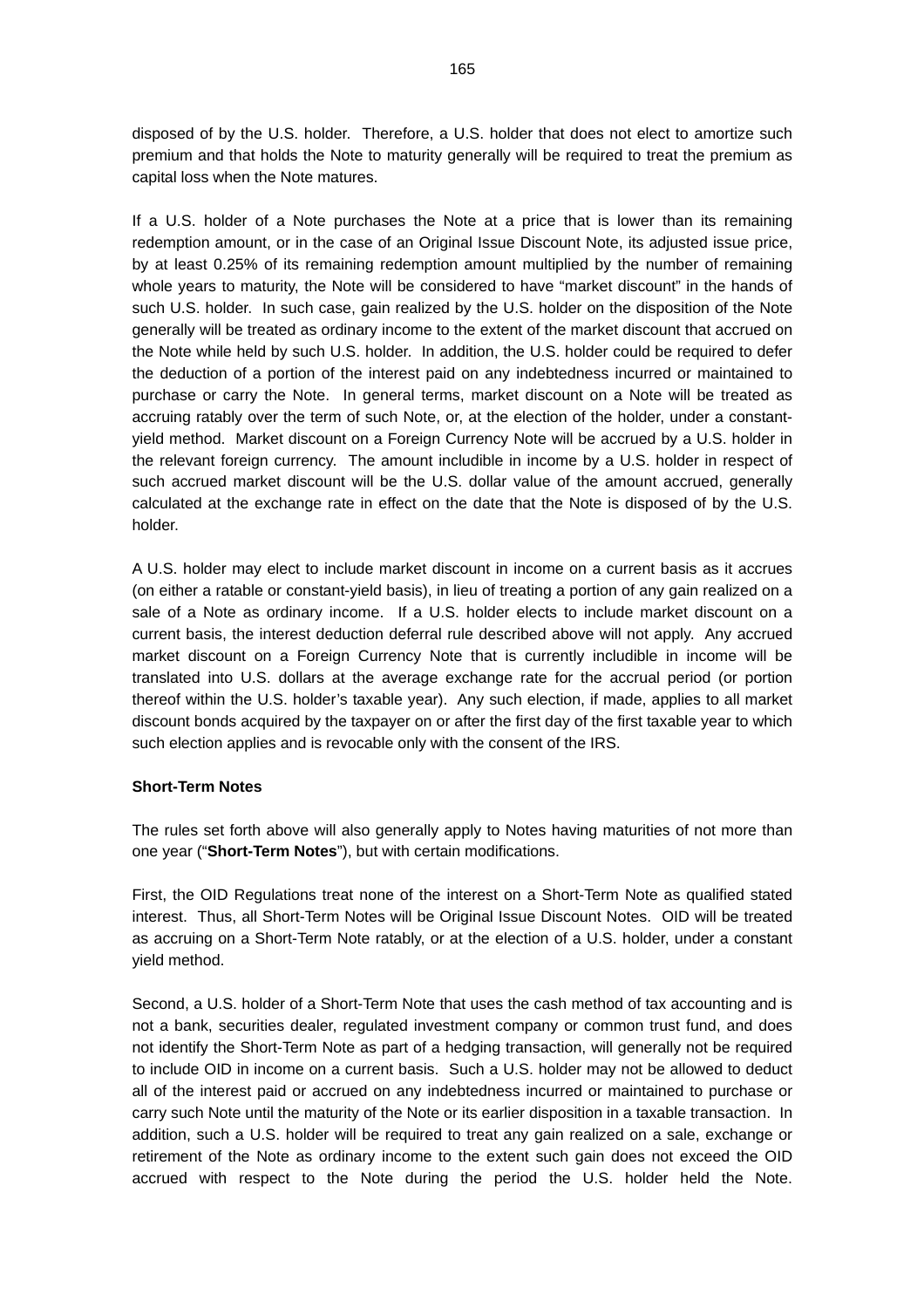Notwithstanding the foregoing, a cash-basis U.S. holder of a Short-Term Note may elect to accrue OID into income on a current basis or to accrue the "acquisition discount" on the Note under the rules described below. If the U.S. holder elects to accrue OID or acquisition discount, the limitation on the deductibility of interest described above will not apply.

A U.S. holder using the accrual method of tax accounting and certain cash-basis U.S. holders (including banks, securities dealers, regulated investment companies and common trust funds) generally will be required to include original issue discount on a Short-Term Note in income on a current basis. Alternatively, a U.S. holder of a Short-Term Note can elect to accrue the "acquisition discount," if any, with respect to the Note on a current basis. If such an election is made, the OID rules will not apply to the Note. Acquisition discount is the excess of the Short-Term Note's stated redemption price at maturity (that is, all amounts payable on the Short-Term Note) over the purchase price. Acquisition discount will be treated as accruing ratably or, at the election of the U.S. holder, under a constant-yield method based on daily compounding.

Finally, the market discount rules will not apply to a Short-Term Note.

## **Notes providing for contingent payments**

Convertible Interest Basis Notes, Floating Rate Notes that do not qualify as "variable rate debt instruments", and any other Notes that provide for contingent payments (including pursuant to an Issuer Call option) may (depending on their terms) be treated as contingent payment debt instruments for U.S. federal income tax purposes (any Notes that are contingent payment debt instruments, "**CPDI Notes**"). CPDI Notes will be subject to the OID Regulations and a U.S. holder will be required to accrue income on the CPDI Notes as set forth below, provided that the Note has a term of more than one year and does not provide for payments in a foreign currency or determined by reference to a foreign currency or any debt obligation denominated in a foreign currency. For CPDI Notes denominated in a foreign currency, see below under "*Foreign Currency CPDI Notes*".

At the time the CPDI Notes are issued, the Issuer will be required to determine a "comparable yield" for the CPDI Notes that takes into account the yield at which the Issuer could issue a fixed rate debt instrument with terms similar to those of the CPDI Notes (including the level of subordination, term, timing of payments and general market conditions, but excluding any adjustments for liquidity or the riskiness of the contingencies with respect to the CPDI Notes). The comparable yield may be greater than or less than the stated interest rate, if any, with respect to the CPDI Notes.

Solely for purposes of determining the amount of interest income that a U.S. holder will be required to accrue, the Issuer will be required to construct a "projected payment schedule" in respect of the CPDI Notes representing a series of payments the amount and timing of which would produce a yield to maturity on the CPDI Notes equal to the comparable yield. NEITHER THE COMPARABLE YIELD NOR THE PROJECTED PAYMENT SCHEDULE CONSTITUTES A REPRESENTATION BY THE ISSUER REGARDING THE ACTUAL AMOUNT THAT THE CPDI NOTES WILL PAY. For U.S. federal income tax purposes, a U.S. holder is required to use the comparable yield and the projected payment schedule established by the Issuer in determining interest accruals and adjustments in respect of a CPDI Note, unless such U.S. holder timely discloses and justifies the use of other accruals and adjustments to the IRS.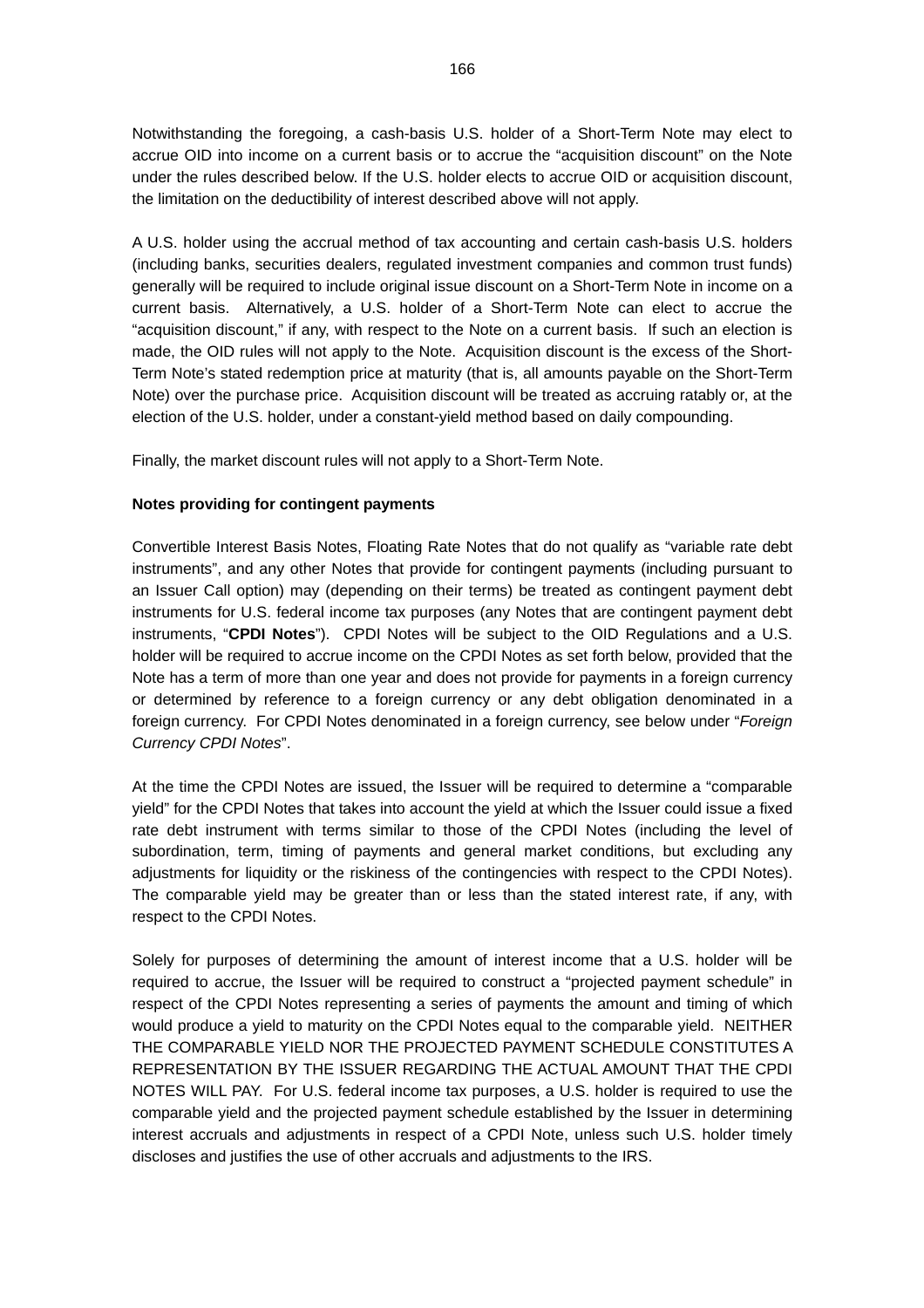Based on the comparable yield and the issue price of the CPDI Notes, a U.S. holder of a CPDI Note (regardless of accounting method) will be required to accrue as OID the sum of the daily portions of interest on the CPDI Note for each day in the taxable year on which the holder held the CPDI Note, adjusted upward or downward to reflect the difference, if any, between the actual and the projected amount of any contingent payments on the CPDI Note (as set forth below). The daily portions of interest in respect of a CPDI Note are determined by allocating to each day in an accrual period the taxable portion of interest on the CPDI Note that accrues in the accrual period. The amount of interest on a CPDI Note that accrues in an accrual period is the product of the comparable yield on the CPDI Note (adjusted to reflect the length of the accrual period) and the adjusted issue price of a CPDI Note. The adjusted issue price of a CPDI Note at the beginning of the first accrual period will equal its issue price and for any accrual period thereafter will be (x) the sum of the issue price of such CPDI Note and any interest previously accrued thereon by a holder (disregarding any positive or negative adjustments) minus (y) the amount of any projected payments on the CPDI Note for previous accrual periods.

A U.S. holder will be required to recognize interest income equal to the amount of any positive adjustment (*i.e.*, the excess of actual payments over projected payments) in respect of a CPDI Note for a taxable year. A negative adjustment (*i.e.*, the excess of projected payments over actual payments) in respect of a CPDI Note for a taxable year (i) will first reduce the amount of interest in respect of the CPDI Note that a U.S. holder would otherwise be required to include in income in the taxable year and (ii) to the extent that the negative adjustment exceeds the amount described in (i), will give rise to an ordinary loss, up to the amount by which the holder's total interest inclusions on the debt instrument in prior taxable years exceed the total amount of the holder's net negative adjustments treated as ordinary loss on the debt instrument in prior taxable years. A net negative adjustment is not subject to the two percent floor limitation imposed on miscellaneous deductions under section 67 of the Code. Any negative adjustment in excess of the amounts described above in (i) and (ii) will be carried forward to offset future interest income in respect of the CPDI Note or to reduce the amount realized on a sale, exchange or retirement of the CPDI Note.

If a U.S. holder purchases a CPDI Note for an amount that differs from its adjusted issue price, the general rules discussed above under "*Premium and market discount*" will not apply. Instead, the U.S. holder must reasonably determine the extent to which the difference between the price the holder paid for the CPDI Note and its adjusted issue price is attributable to a change in expectations as to the projected contingent payments, a change in interest rates, or both, and make certain adjustments. U.S. holders should consult their tax advisors regarding these adjustments.

Upon a sale, exchange or retirement of a CPDI Note (including a repurchase or redemption of the CPDI Note at the option of the Issuer or the holder), a U.S. holder generally will recognize taxable gain or loss equal to the difference between the amount realized on the sale, exchange or retirement and such holder's tax basis in the CPDI Note. A U.S. holder's tax basis in a CPDI Note will equal the cost thereof, increased by the amount of interest income previously accrued by the holder in respect of the CPDI Note (disregarding any positive or negative adjustment) and decreased by the amount of all prior projected payments in respect of the CPDI Note. A U.S. holder generally will treat any gain as interest income, and any loss as ordinary loss to the extent of the excess of previous interest inclusions over the total negative adjustments previously taken into account as ordinary losses, and the balance as capital loss. If there are no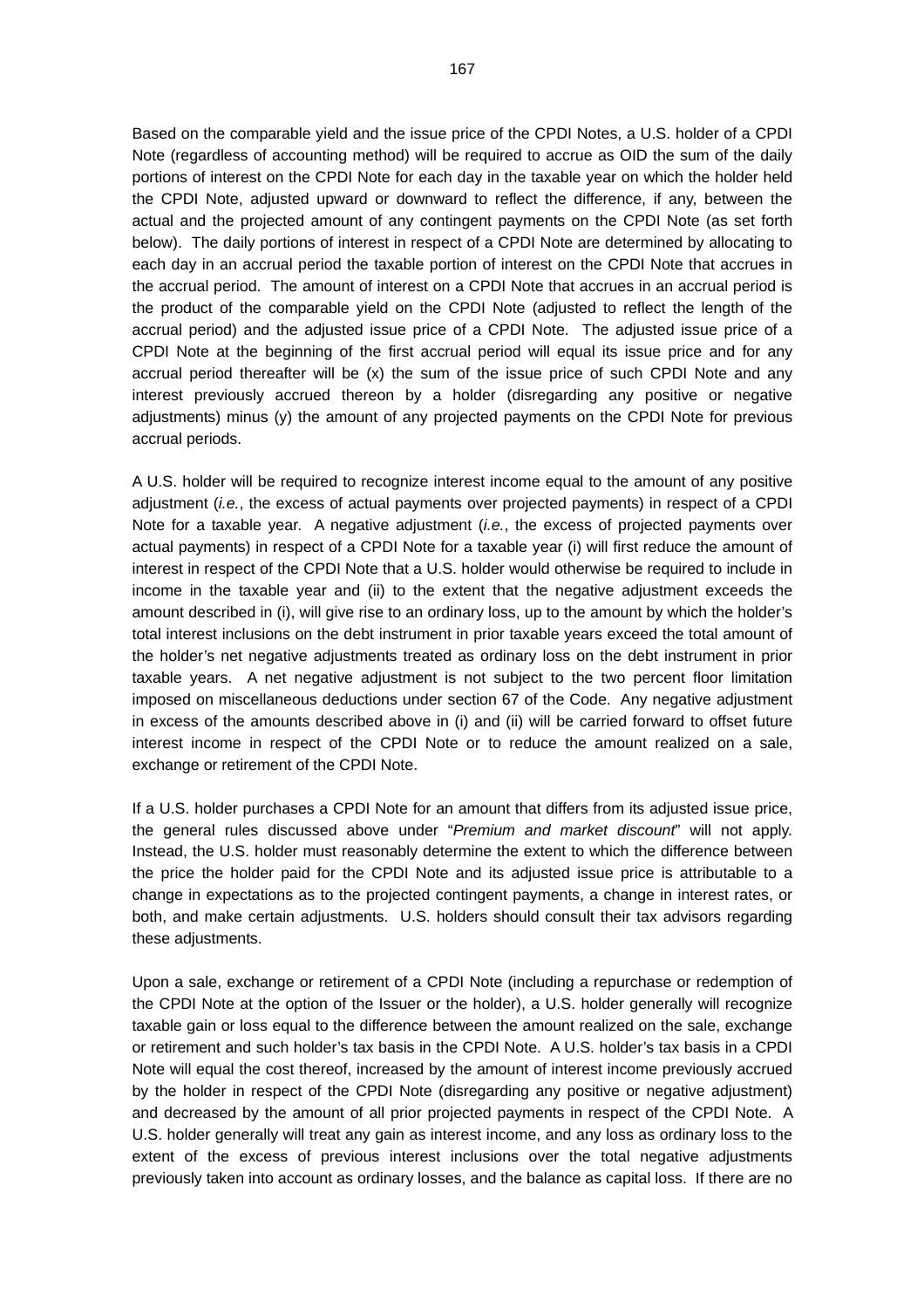remaining contingent payments under the projected payment schedule at the time of the sale, exchange or retirement of the CPDI Note, any gain or loss recognized by the holder generally will be capital gain or loss.

The tax consequences to a U.S. holder of a Short-Term Note that provides for contingent payments are not clear. Under the special rules applicable to Short-Term Notes, a U.S. holder using an accrual method of accounting generally is required to accrue OID with respect to a Note, as described above. However, the rules applicable to Short-Term Notes do not address how to accrue income with respect to a future contingent payment. Moreover, the Contingent Payment Regulations that require U.S. holders to accrue interest income regardless of their method of accounting do not apply to Short-Term Notes. Taxpayers using an accrual method of accounting generally are not required to include amounts in income until all the events have occurred that fix the right to receive the income and the amount of the income can be determined with reasonable accuracy. Accordingly, although no assurances can be provided in this regard, it appears that in the case of contingent payment Short-Term Notes, a U.S. holder using the accrual method of accounting should not be required to include amounts in income prior to the date on which the amount of such payment becomes fixed, while a U.S. holder using the cash method of accounting generally should include such amounts in income at the time that such payment is received.

The Issuer will indicate in the applicable Final Terms or Pricing Supplement whether any Convertible Interest Basis Notes, Floating Rate Notes or any other Notes that provide for contingent payments are CPDI Notes. If the Final Terms or Pricing Supplement indicate that any Notes are CPDI Notes, please contact Nigel Smith (Senior Functional Specialist) at Santander UK Plc, 2 Triton Square, Regent's Place, London, NW1 3AN (Direct Tel: +44 (0)800 389 7000) to obtain the comparable yield and projected payment schedule for the Notes.

## **Foreign Currency CPDI Notes**

Special rules apply to debt instruments held by U.S. persons that would be subject to the CPDI rules but for the fact that payments are denominated in, or determined by reference to, a currency other than the U.S. dollar (such notes, "**Foreign Currency CPDI Notes**"). The general method applicable under the Contingent Payment Regulations is applied, with the calculations (including the determination of the comparable yield) performed in the currency in which the instrument is denominated. The amount of interest accrued for each period then generally is translated into U.S. dollars at the average exchange rate for the period. Positive adjustments generally are translated at the spot rate on the last day of the relevant period. Negative adjustments are translated either at the rate used to translate the interest income that the adjustment offsets or the spot rate on the date that the instrument was issued or acquired.

Foreign currency gain or loss (that is, gain or loss attributable to fluctuations in the value of the foreign currency) will not be recognized with respect to a net positive or negative adjustment. Foreign currency gain or loss with respect to accrued interest will be (a) the amount of interest paid, translated into U.S. dollars at the spot rate on the date of payment, minus (2) the amount of interest paid, translated into U.S. dollars at the spot rate on the date the interest was accrued. Foreign currency gain or loss with respect to payments of principal will equal (1) the amount of principal paid, translated into U.S. dollars at the spot rate on the date of payment, minus (2) the amount of principal paid, translated into U.S. dollars at the spot rate on the date the Note was issued (or, if later, acquired). Complex ordering rules apply to determine whether a particular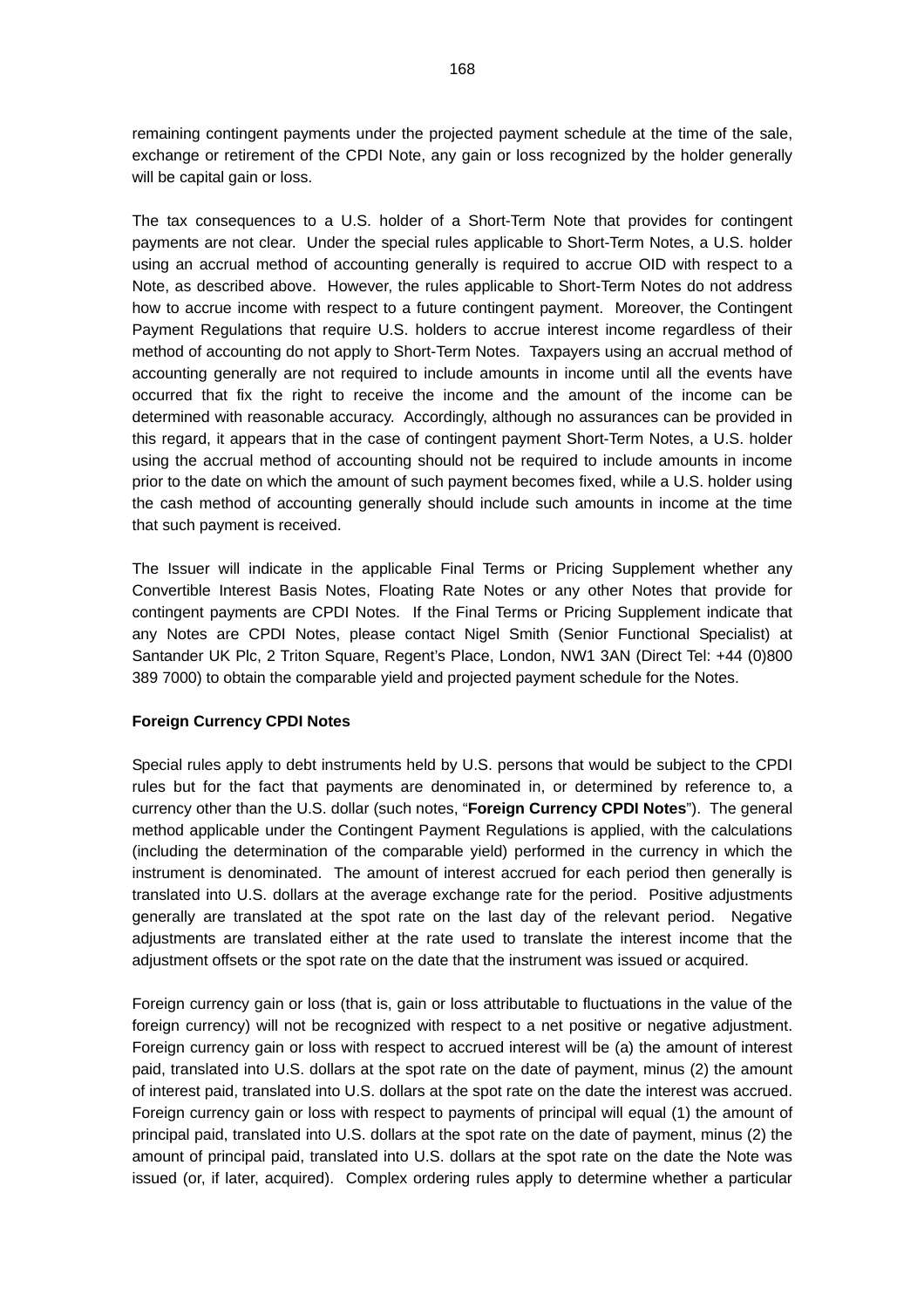payment with respect to a Foreign Currency CPDI Note represents interest or principal. U.S. holders should consult their tax advisors regarding the application of these rules.

## **Foreign Account Tax Compliance Act**

As a result of Sections 1471 through 1474 of the Code and related Treasury regulations (collectively, "**FATCA**") and related intergovernmental agreements, investors in the Notes may be required to provide information and tax documentation regarding their tax identities as well as that of their direct and indirect owners. It is also possible that payments on Notes issued or materially modified on or after 1 January, 2019 may be subject to a withholding tax of 30%. The Issuer will not pay additional amounts on account of any withholding tax imposed by FATCA.

Pursuant to the U.S.-UK IGA (as defined above) and applicable UK regulations implementing the U.S.-UK IGA, the Issuer may be required to comply with certain reporting requirements. Investors in the Notes may therefore be required to provide information and tax documentation regarding their identities as well as that of their direct and indirect owners and this information may be reported to the Commissioners for Her Majesty's Revenue & Customs, and ultimately to the IRS. Assuming the Issuer complies with any applicable reporting requirements pursuant to the U.S.-UK IGA, the Issuer should not be subject to withholding tax under FATCA on payments it receives.

FATCA is particularly complex. Each prospective investor should consult its own tax adviser to obtain a more detailed explanation of FATCA and to learn how this legislation might affect such investor in its particular circumstances.

## **Information reporting and backup withholding**

Information returns may need to be filed with the IRS with respect to payments made to certain U.S. holders of Notes. In addition, certain U.S. holders may be subject to backup withholding tax in respect of such payments if they do not provide their taxpayer identification numbers and certify that they are not subject to backup withholding or otherwise establish an exception from backup withholding. Persons holding Notes who are not U.S. holders may be required to comply with applicable certification procedures to establish that they are not U.S. holders in order to avoid the application of such information reporting requirements and backup withholding tax. Any amounts withheld under the backup withholding rules will be allowed as a credit against a U.S. holder's U.S. federal income tax liability, if any, or as a refund, provided the required information is timely furnished to the IRS.

## **Foreign financial asset reporting**

Certain U.S. holders that own "specified foreign financial assets" with an aggregate value in excess of U.S.\$50,000 are generally required to file an information statement along with their tax returns, currently on Form 8938, with respect to such assets. "Specified foreign financial assets" include any financial accounts held at a non-U.S. financial institution, as well as securities issued by a non-U.S. issuer (which would include the Notes) that are not held in accounts maintained by financial institutions. The understatement of income attributable to "specified foreign financial assets" in excess of U.S.\$5,000 extends the statute of limitations with respect to the tax return to 6 years after the return was filed. U.S. holders who fail to report the required information could be subject to substantial penalties. Persons considering the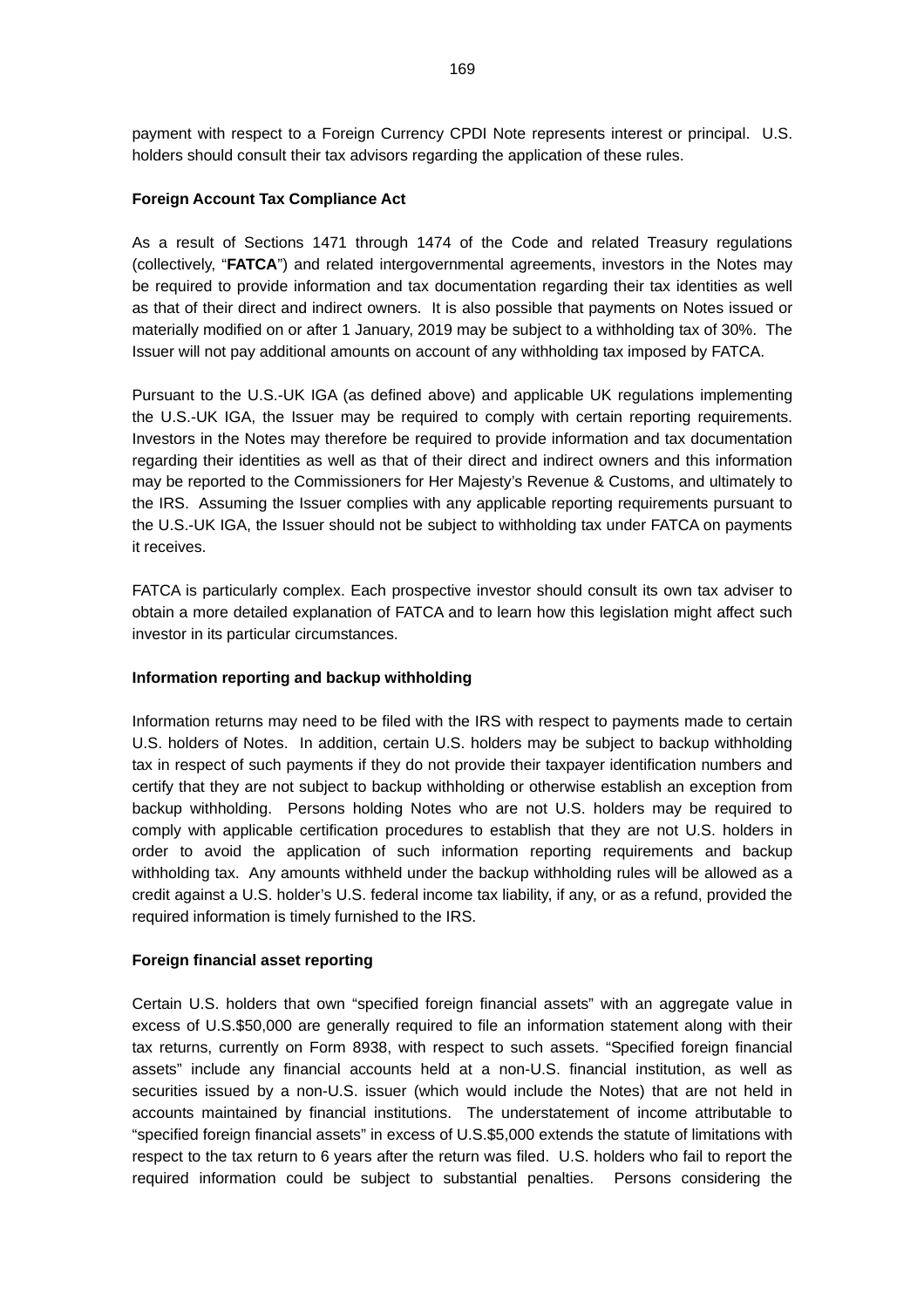purchase of Notes are encouraged to consult with their own tax advisors regarding the possible application of these rules to their investment in the Notes, including the application of the rules to their particular circumstances.

## **Reportable transactions**

A U.S. taxpayer that participates in a "reportable transaction" is required to disclose its participation to the IRS. Under the relevant rules, a U.S. holder may be required to treat a foreign currency exchange loss from Foreign Currency Notes as a reportable transaction if this loss exceeds the relevant threshold in the regulations (U.S.\$50,000 in a single taxable year, if the U.S. holder is an individual or trust, or higher amounts for other non-individual U.S. holders), and to disclose its investment by filing Form 8886 with the IRS. A penalty in the amount of U.S.\$10,000 in the case of a natural person and U.S.\$50,000 in all other cases is generally imposed on any taxpayer that fails to timely file an information return with the IRS with respect to a transaction resulting in a loss that is treated as a reportable transaction. Prospective purchasers are urged to consult their tax advisors regarding the application of these rules.

**PROSPECTIVE NOTEHOLDERS WHO ARE IN ANY DOUBT AS TO THEIR TAX POSITION OR WHO MAY BE SUBJECT TO TAX IN A JURISDICTION OTHER THAN THE UNITED KINGDOM OR THE UNITED STATES SHOULD SEEK INDEPENDENT PROFESSIONAL ADVICE.**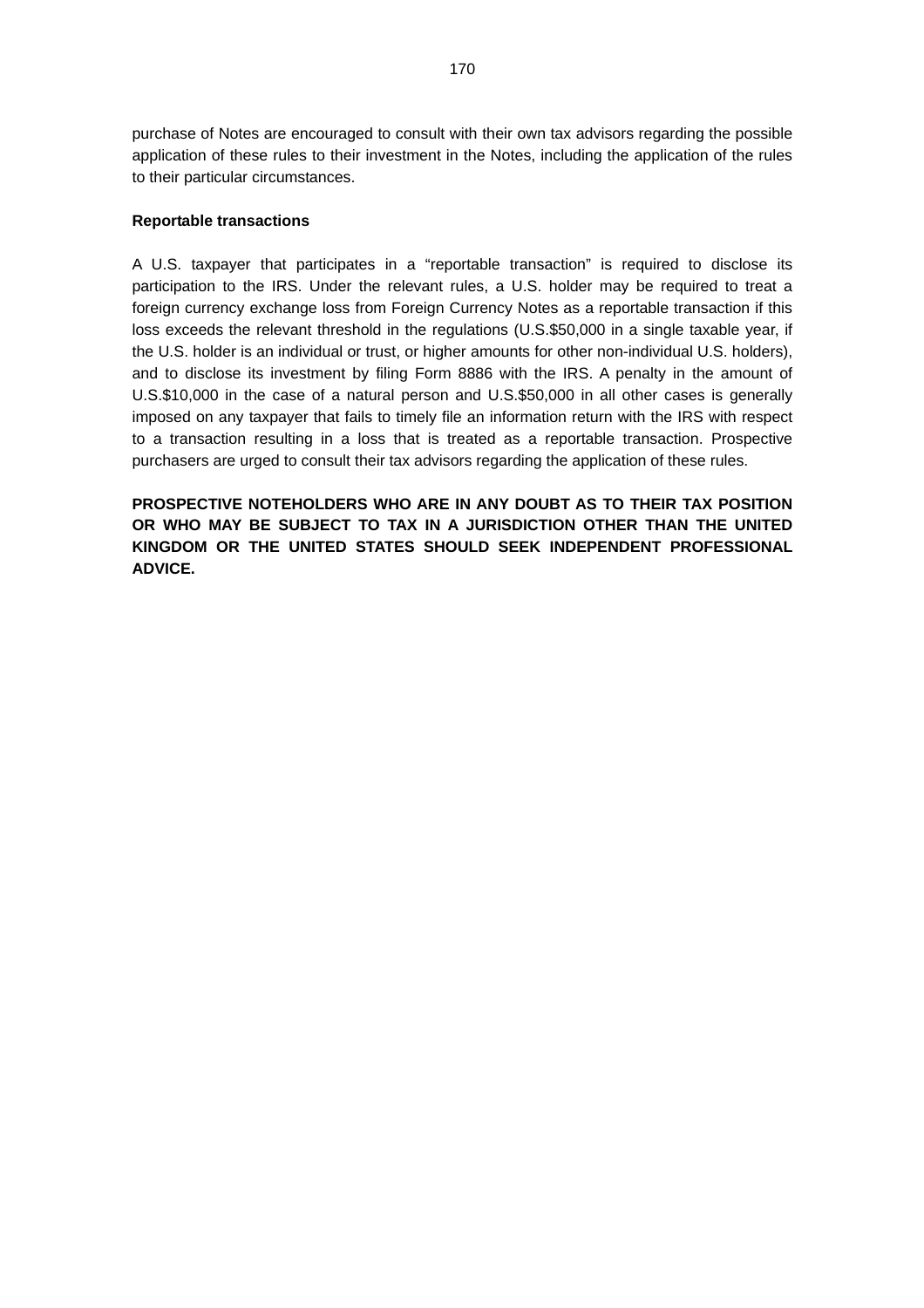## **SUBSCRIPTION AND SALE AND TRANSFER AND SELLING RESTRICTIONS**

The Dealers have in a programme agreement (such programme agreement as modified and/or supplemented and/or restated from time to time, the "**Programme Agreement**") dated 1 June, 2016 agreed with the Issuer a basis upon which the Issuer may from time to time agree to issue Notes. Any such agreement will extend to those matters stated under "Form of the Notes" and "Terms and Conditions of the Notes". In the Programme Agreement, the Issuer has agreed to reimburse the Dealers for certain of their expenses in connection with the issue of Notes under the Programme and to indemnify the Dealers against certain liabilities incurred by them in connection therewith.

In connection with the issue of any Tranche of Notes, one or more relevant Dealers acting as Stabilisation Manager(s) (or persons acting on behalf of any Stabilisation Manager(s)) may overallot Notes or effect transactions with a view to supporting the market price of the Notes at a level higher than that which might otherwise prevail. However, there is no assurance that the Stabilisation Manager(s) (or persons acting on behalf of a Stabilisation Manager) will undertake stabilisation action. Any stabilisation action may begin on or after the date on which adequate public disclosure of the terms of the offer of the relevant Tranche of Notes is made and, if begun, may be ended at any time, but it must end no later than the earlier of 30 days after the issue date of the relevant Tranche of Notes and 60 days after the date of the allotment of the relevant Tranche of Notes. Any stabilisation action or over-allotment must be conducted by the relevant Stabilisation Manager(s) (or person(s) acting on behalf of any Stabilisation Manager(s)) in accordance with all applicable laws and rules.

### **Selling Restrictions**

#### *United States*

Each Dealer has acknowledged, and each further Dealer appointed under the Programme Agreement will be required to acknowledge, that the Notes have not been and will not be registered under the Securities Act or the securities laws of any state of the United States or other relevant jurisdiction within the United States, and may not be offered or sold within the United States or to, or for the account or benefit of, U.S. persons except in accordance with Regulation S under the Securities Act or pursuant to an exemption from or in a transaction not subject to, the registration requirements of the Securities Act. Terms used in the preceding sentence have the meanings given to them by Regulation S under the Securities Act.

Notes in bearer form are subject to U.S. tax law requirements and may not be offered, sold or delivered within the United States or its possessions or to U.S. persons, except in certain transactions permitted by U.S. tax regulations. Terms used in the preceding sentence have the meanings given to them by the United States Internal Revenue Code of 1986 and regulations thereunder. The applicable Final Terms (or, in the case of Exempt Notes, the applicable Pricing Supplement) will identify whether TEFRA C rules or TEFRA D rules apply or whether TEFRA is not applicable.

Each Dealer has agreed, and each further Dealer appointed under the Programme Agreement will be required to agree, that except as permitted by the Programme Agreement, it has not offered, sold or delivered Notes and it will not offer, sell or deliver Notes (i) as part of their distribution at any time or (ii) otherwise until 40 days after the completion of the distribution of all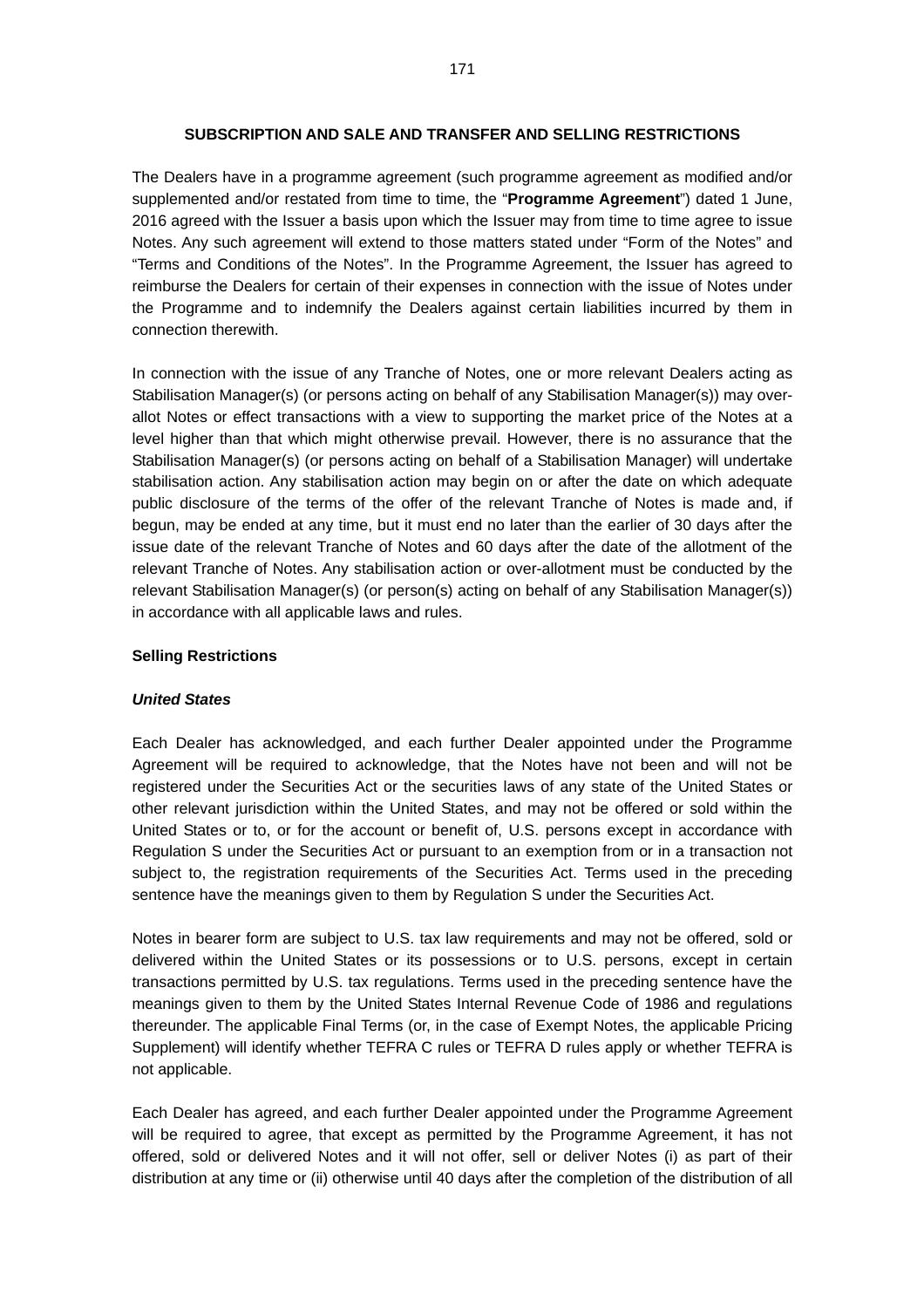Notes of the relevant Tranche, within the United States or to, or for the account or benefit of U.S. persons and only in accordance with Rule 903 of Regulation S or, if applicable, Rule 144A under the Securities Act and it will have sent to each distributor, dealer or person receiving a selling concession, fee or other remuneration that purchases Notes from it or through it during the distribution compliance period a confirmation or notice setting forth the restrictions on offers and sales of the Notes within the United States or to or for the account or benefit of U.S. persons.

The Notes are being offered and sold only (a) outside the United States to persons other than U.S. persons ("foreign purchasers", which term includes dealers or other professional fiduciaries in the United States acting on a discretionary basis for foreign beneficial owners, other than an estate or trust) in reliance upon Regulation S and (b) to a limited number of QIBs in compliance with Rule 144A.

Terms used in this section of "Selling Restrictions" have the meanings given to them by Regulation S.

In addition, until 40 days after the completion of the distribution of all Notes comprising any Tranche, any offer or sale of Notes within the United States by any dealer (whether or not participating in the offering) may violate the registration requirements of the Securities Act unless made pursuant to Rule 144A or another exemption from the registration requirements of the Securities Act.

Each purchaser of Notes will be deemed to have represented and agreed as follows:

- (1) It is purchasing the Notes for its own account or an account with respect to which it exercises sole investment discretion and that it and any such account is either (A) a QIB and is aware that the sale to it is being made in reliance on Rule 144A, or (B) a foreign purchaser that is outside the United States (or a foreign purchaser that is a dealer or other fiduciary as referred to above).
- (2) It acknowledges that the Notes have not been registered under the Securities Act or any other applicable U.S. State securities laws and may not be offered or sold within the United States or to, or for the account or benefit of, U.S. persons except as set forth below.
- (3) It agrees that the Issuer has no obligation to register the Notes under the Securities Act.
- (4) It will not resell or otherwise transfer any Notes except (A) in accordance with Rule 144A to a person whom the seller reasonably believes is a QIB purchasing for its own account or for the account of a QIB, (B) outside the United States in compliance with Rule 903 or Rule 904 of Regulation S under the Securities Act, (C) pursuant to the exemption from registration provided by Rule 144 under the Securities Act (if available) or (D) pursuant to an effective registration statement under the Securities Act in each case, in accordance with all applicable U.S. State securities laws.
- (5) It will give to each person to whom it transfers Notes notice of any restrictions on transfer of those Notes.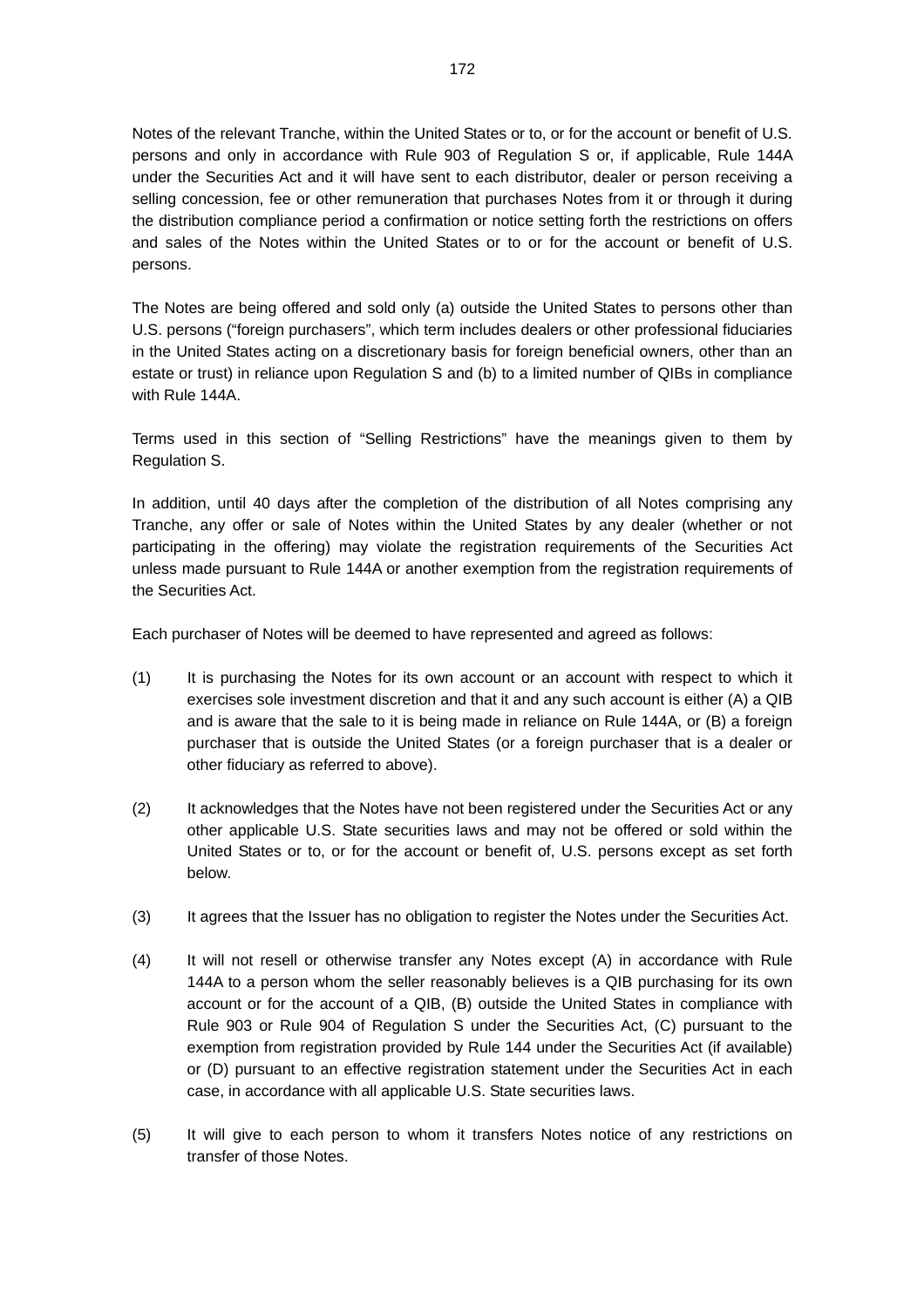- (6) It acknowledges that transfers by the holder of, or of a beneficial interest in, a Rule 144A Note to a transferee taking delivery of such interest through a Regulation S Notes; or, prior to the expiry of the Distribution Compliance Period, transfers by the holder of, or of a beneficial interest in, a Regulation S Note to a transferee taking delivery of such interest through a Rule 144A Note are conditioned on the requirement that the transferor provide the Registrar and the Transfer Agent with a written certification (the form of which certification can be obtained from the Trustee) as to compliance with the transfer restrictions referred to above.
- (7) It understands that the Notes will bear the legends in the forms set out below.
- (8) It acknowledges that the Issuer and others will rely upon the truth and accuracy of the foregoing acknowledgements, representations and agreements and agrees that if any of such acknowledgements, representations or agreements made by it are no longer accurate, it shall promptly notify the Issuer; and if it is acquiring any Notes as a fiduciary or agent for one or more accounts it represents that it has sole investment discretion with respect to each such account and that it has full power to make the foregoing acknowledgements, representations and agreements on behalf of each such account.

Each Rule 144A Note will bear a legend to the following effect:

"THE NOTES REPRESENTED BY THIS [GLOBAL][DEFINITIVE] NOTE HAVE NOT BEEN, AND WILL NOT BE, REGISTERED UNDER THE U.S. SECURITIES ACT OF 1933, AS AMENDED (THE "SECURITIES ACT"), OR WITH ANY SECURITIES REGULATORY AUTHORITY OF ANY STATE OR OTHER JURISDICTION OF THE UNITED STATES, AND, MAY BE TRANSFERRED ONLY PURSUANT TO THE EXEMPTION FROM THE REGISTRATION REQUIREMENTS OF SUCH ACT AS SET FORTH BELOW.

[THE HOLDER HEREOF - include for Rule 144A Global Notes][THE REGISTERED OWNER HEREOF - include for definitive notes], BY PURCHASING OR OTHERWISE ACQUIRING THE NOTES IN RESPECT OF WHICH THIS [GLOBAL][DEFINITIVE] NOTE IS ISSUED [(OR ANY BENEFICIAL INTEREST OR PARTICIPATION HEREIN) ON ITS OWN BEHALF AND ON BEHALF OF ANY ACCOUNT FOR WHICH IT IS PURCHASING THIS GLOBAL NOTE OR ANY BENEFICIAL INTEREST OR PARTICIPATION HEREIN - include for Rule 144A Global Notes], (1) REPRESENTS FOR THE BENEFIT OF THE ISSUER AND FOR ANY AGENT OR SELLER WITH RESPECT TO SUCH NOTES THAT IT IS THE SOLE BENEFICIAL OWNER OF THE NOTES REPRESENTED HEREBY OR IS PURCHASING SUCH NOTES FOR ONE OR MORE ACCOUNTS MAINTAINED BY IT OR OVER WHICH IT EXERCISES SOLE INVESTMENT DISCRETION AND THAT EITHER (A) IT AND ANY SUCH ACCOUNT ARE NOT U.S. PERSONS (AS DEFINED IN REGULATION S OF THE SECURITIES ACT) AND ARE NOT PURCHASING SUCH NOTES FOR THE ACCOUNT OR BENEFIT OF A U.S. PERSON, OR (B) IT AND ANY SUCH ACCOUNT ARE (OR ARE HOLDING SUCH NOTES FOR THE BENEFIT OF) QUALIFIED INSTITUTIONAL BUYERS ("QIBS") AS DEFINED IN RULE 144A UNDER THE SECURITIES ACT ("RULE 144A"), (2) ACKNOWLEDGES THAT SUCH NOTES HAVE NOT BEEN, AND WILL NOT BE, REGISTERED UNDER THE SECURITIES ACT AND MAY NOT BE OFFERED, SOLD, RESOLD OR DELIVERED IN THE UNITED STATES EXCEPT PURSUANT TO AN EXEMPTION FROM THE SECURITIES ACT IN ACCORDANCE WITH THE TERMS HEREOF, (3) AGREES TO NOTIFY ANY SUBSEQUENT TRANSFEREE OF THE TRANSFER RESTRICTIONS SET OUT HEREIN AND THAT IT WILL BE A CONDITION TO SUCH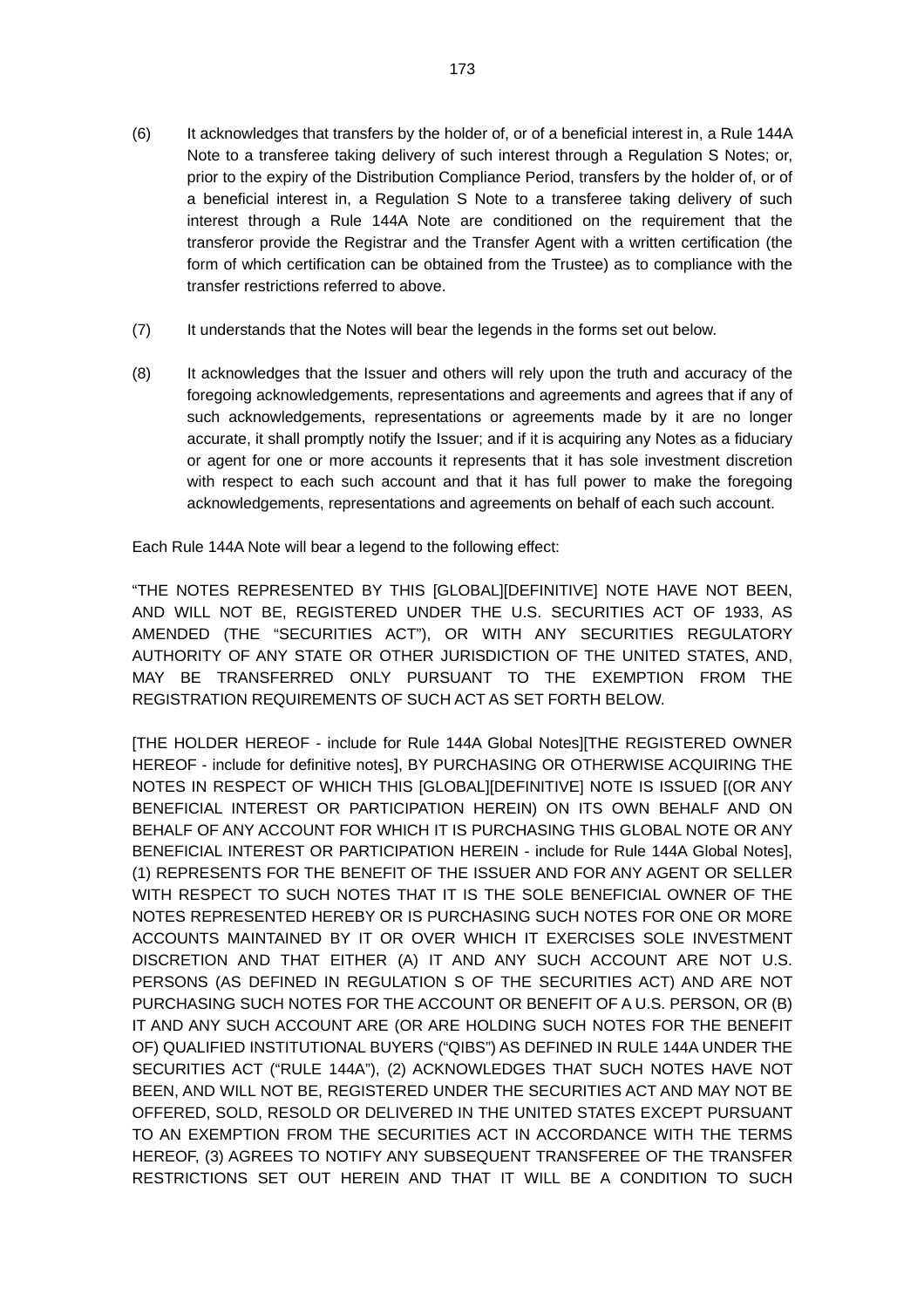TRANSFER THAT THE TRANSFEREE WILL BE DEEMED TO MAKE THE REPRESENTATIONS SET OUT HEREIN, AND (4) AGREES, FOR THE BENEFIT OF THE ISSUER, THAT SUCH NOTES MAY ONLY BE OFFERED, SOLD, RESOLD, PLEDGED OR OTHERWISE TRANSFERRED OR DELIVERED (A) TO A NON-U.S. PERSON IN AN OFFSHORE TRANSACTION IN ACCORDANCE WITH THE PROVISIONS OF REGULATION S UNDER THE SECURITIES ACT, OR (B) TO A PERSON WHO THE SELLER REASONABLY BELIEVES TO BE A QIB IN A TRANSACTION MEETING THE REQUIREMENTS OF RULE 144A OR ANOTHER EXEMPTION FROM REGISTRATION UNDER THE SECURITIES ACT; PROVIDED THAT, IN THE CASE OF A TRANSFER PURSUANT TO CLAUSE (A), A TRANSFEROR OF THE NOTES WILL BE REQUIRED [(1)] TO EXECUTE AND DELIVER TO THE ISSUER AND THE REGISTRAR AND THE TRANSFER AGENT A TRANSFER CERTIFICATE (THE FORM OF WHICH IS ATTACHED TO THE AGENCY AGREEMENT AND CAN BE OBTAINED FROM THE REGISTRAR AND THE TRANSFER AGENT), [AND (2) TO EXCHANGE THE PORTION OF THIS GLOBAL NOTE TO BE SO TRANSFERRED FOR AN INTEREST IN A REGULATION S GLOBAL NOTE OR A DEFINITIVE NOTE TO BE REGISTERED IN THE NAME OF THE TRANSFEREE - include for Rule 144A Global Notes].

PROSPECTIVE PURCHASERS ARE HEREBY NOTIFIED THAT THE SELLERS OF THE NOTES MAY BE RELYING ON THE EXEMPTION FROM THE PROVISIONS OF SECTION 5 OF THE SECURITIES ACT PROVIDED BY RULE 144A.

EACH HOLDER OF THIS [GLOBAL][DEFINITIVE] NOTE [OR AN INTEREST HEREIN - include for Rule 144A Global Notes] AGREES THAT IT WILL DELIVER TO EACH PERSON TO WHOM THIS NOTE [OR AN INTEREST HEREIN - include for Rule 144A Global Notes] IS TRANSFERRED A NOTICE SUBSTANTIALLY TO THE EFFECT OF THIS LEGEND.

FOR THE PURPOSES HEREOF, "OFFSHORE TRANSACTION" AND "U.S. PERSON" SHALL HAVE THE MEANINGS GIVEN TO THEM IN RULE 902 OF REGULATION S UNDER THE SECURITIES ACT."

Each Regulation S Note will bear a legend to the following effect:

"THE NOTES REPRESENTED BY THIS [GLOBAL][DEFINITIVE] NOTE HAVE NOT BEEN, AND WILL NOT BE, REGISTERED UNDER THE U.S. SECURITIES ACT OF 1933, AS AMENDED (THE "SECURITIES ACT"), OR WITH ANY SECURITIES REGULATORY AUTHORITY OF ANY STATE OR OTHER JURISDICTION OF THE UNITED STATES. [THE OFFER, SALE, PLEDGE OR TRANSFER OF THE NOTES REPRESENTED BY THIS GLOBAL NOTE IS SUBJECT TO CERTAIN CONDITIONS AND RESTRICTIONS. - include for Regulation S Global Notes] [BY PURCHASING OR OTHERWISE ACQUIRING THE NOTES REPRESENTED BY THIS GLOBAL NOTE, THE HOLDER - include for Regulation S Global Notes][THE OWNER HEREOF, BY PURCHASING THE NOTES IN RESPECT OFWHICH THIS DEFINITIVE NOTE IS ISSUED, - include for definitive notes] AGREES FOR THE BENEFIT OF THE ISSUER THAT, IF IT SHOULD DECIDE TO DISPOSE OF THE NOTES REPRESENTED BY THIS NOTE PRIOR TO THE DATE WHICH IS 40 DAYS AFTER THE COMPLETION OF THE DISTRIBUTION OF THE NOTES REPRESENTED BY THIS [GLOBAL][DEFINITIVE] NOTE, THE NOTES REPRESENTED BY THIS [GLOBAL][DEFINITIVE] NOTE MAY BE OFFERED, RESOLD, PLEDGED OR OTHERWISE TRANSFERRED OR DELIVERED ONLY IN COMPLIANCE WITH THE SECURITIES ACT AND ONLY (A) TO PERSONS WHOM THE SELLER REASONABLY BELIEVES TO BE QUALIFIED INSTITUTIONAL BUYERS ("QIBS"),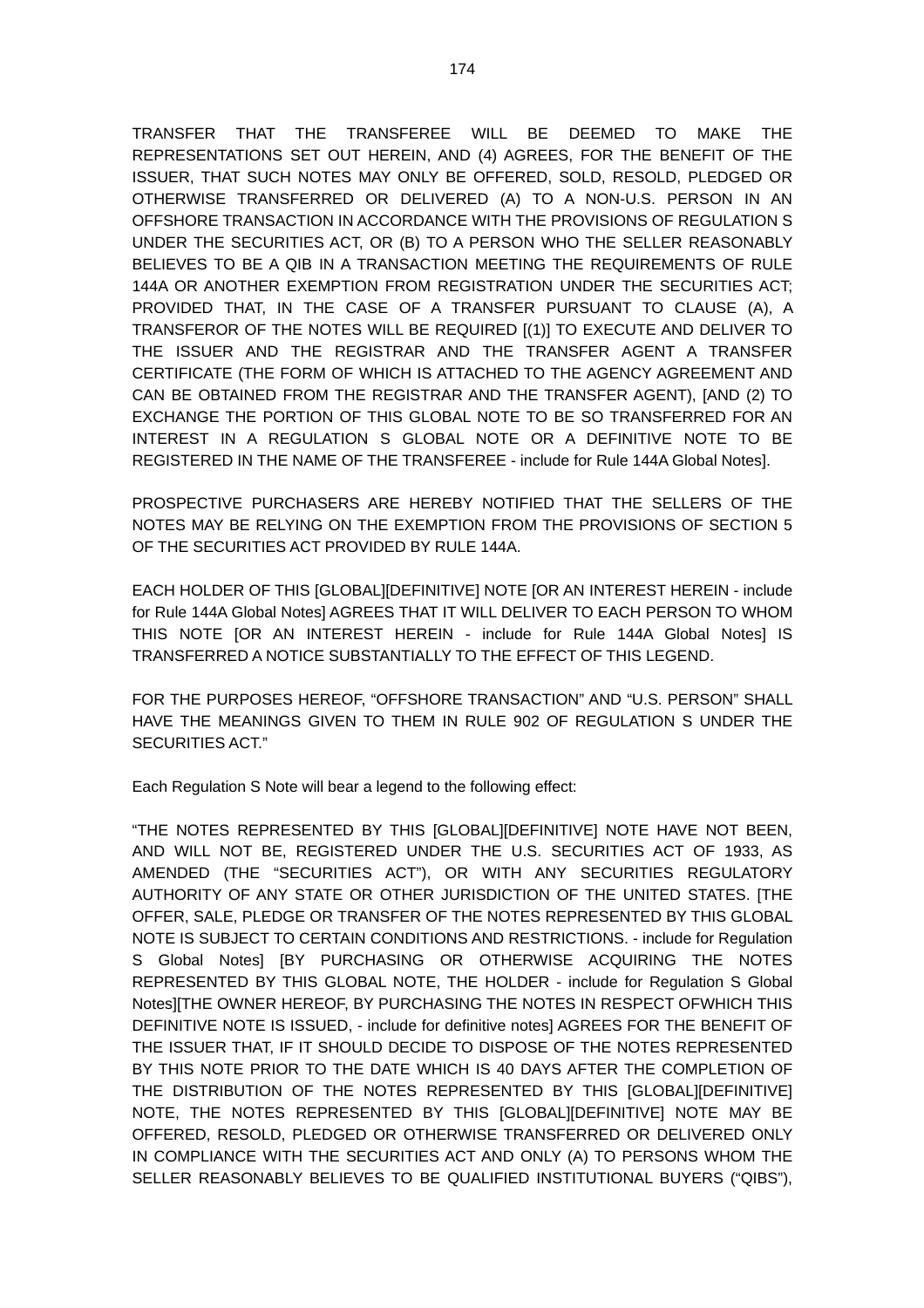AS DEFINED IN RULE 144A ("RULE 144A") UNDER THE SECURITIES ACT IN A TRANSACTION MEETING THE REQUIREMENTS OF RULE 144A OR ANOTHER EXEMPTION FROM REGISTRATION UNDER THE SECURITIES ACT, OR (B) OTHERWISE TO NON-U.S. PERSONS IN AN OFFSHORE TRANSACTION IN ACCORDANCE WITH REGULATION S UNDER THE SECURITIES ACT; PROVIDED THAT, IN THE CASE OF A TRANSFER PURSUANT TO CLAUSE (A), A TRANSFEROR OF THE NOTES WILL BE REQUIRED [(1)] TO EXECUTE AND DELIVER TO THE ISSUER AND THE REGISTRAR AND THE TRANSFER AGENT A TRANSFER CERTIFICATE (THE FORM OF WHICH IS ATTACHED TO THE AGENCY AGREEMENT AND CAN BE OBTAINED FROM THE REGISTRAR AND THE TRANSFER AGENT), [AND (2) TO EXCHANGE THE PORTION OF THIS GLOBAL NOTE TO BE SO TRANSFERRED FOR AN INTEREST IN A RULE 144A GLOBAL NOTE OR A DEFINITIVE NOTE TO BE REGISTERED IN THE NAME OF THE TRANSFEREE - include for Regulation S Global Notes].

EACH HOLDER OF THIS NOTE OR AN INTEREST HEREIN AGREES THAT IT WILL DELIVER TO EACH PERSON TO WHOM THIS NOTE OR AN INTEREST HEREIN IS TRANSFERRED A NOTICE SUBSTANTIALLY TO THE EFFECT OF THIS LEGEND.

FOR THE PURPOSES HEREOF, "OFFSHORE TRANSACTION" AND "U.S. PERSON" HAVE THE MEANINGS GIVEN TO THEM BY RULE 902 OF REGULATION S UNDER THE SECURITIES ACT."

In the case of a Registered Global Note registered in the name of Cede & Co. as nominee (or another nominee) of The Depository Trust Company, the following paragraph shall also appear in the legend:

"UNLESS THIS GLOBAL NOTE IS PRESENTED BY AN AUTHORISED REPRESENTATIVE OF THE DEPOSITORY TRUST COMPANY, A NEW YORK CORPORATION ("DTC"), TO THE ISSUER OR ITS AGENT FOR REGISTRATION OF TRANSFER, EXCHANGE OR PAYMENT, AND ANY REGISTERED NOTE ISSUED IN THE NAME OF CEDE & CO. OR IN SUCH OTHER NAME AS IS REQUIRED BY AN AUTHORISED REPRESENTATIVE OF DTC (AND ANY PAYMENT IS MADE TO CEDE & CO. OR TO SUCH OTHER ENTITY AS IS REQUIRED BY ANY AUTHORISED REPRESENTATIVE OF DTC), ANY TRANSFER, PLEDGE OR OTHER USE HEREOF FOR VALUE OR OTHERWISE BY OR TO ANY PERSON IS WRONGFUL IN AS MUCH AS THE REGISTERED OWNER HEREOF, CEDE & CO., HAS AN INTEREST HEREIN."

### *Public Offer Selling Restriction under the Prospectus Directive*

In relation to each Member State of the European Economic Area which has implemented the Prospectus Directive (each, a "**Relevant Member State**"), each Dealer has represented and agreed, and each further Dealer appointed under the Programme will be required to represent and agree, that with effect from and including the date on which the Prospectus Directive is implemented in that Relevant Member State (the "**Relevant Implementation Date**") it has not made and will not make an offer of Notes which are the subject of the offering contemplated by this prospectus as completed by the Final Terms (or, in the case of Exempt Notes, the Pricing Supplement) in relation thereto to the public in that Relevant Member State, except that it may, with effect from and including the Relevant Implementation Date, make an offer of such Notes to the public in that Relevant Member State: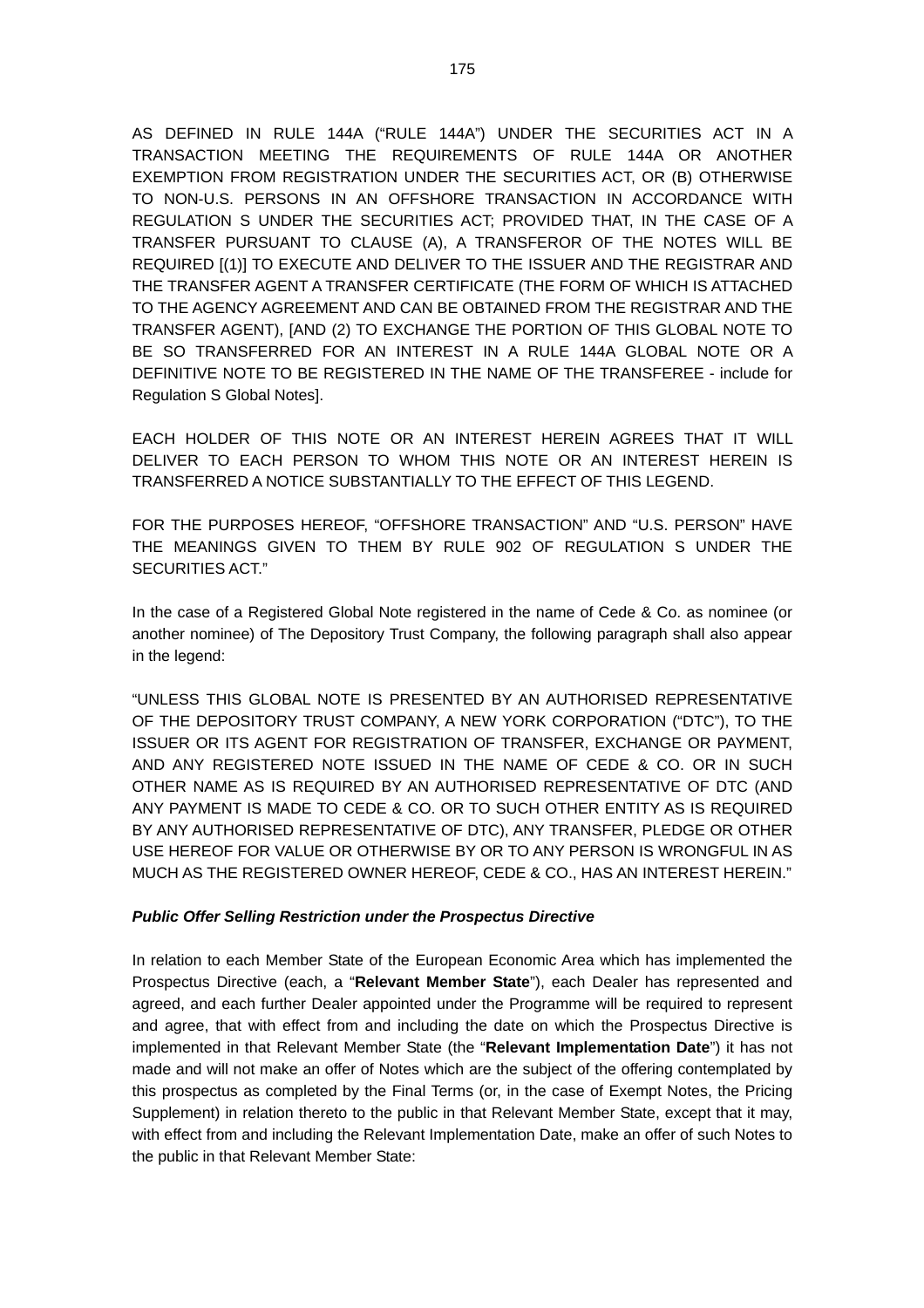- (a) at any time to any legal entity which is a qualified investor as defined in the Prospectus Directive;
- (b) at any time to fewer than 150 natural or legal persons (other than qualified investors as defined in the Prospectus Directive) subject to obtaining the prior consent of the relevant Dealer or Dealers nominated by the Issuer for any such offer; or
- (c) at any time in any other circumstances falling within Article 3(2) of the Prospectus Directive,

provided that no such offer of Notes referred to in (a) to (c) above shall require the Issuer or any Dealer to publish a prospectus pursuant to Article 3 of the Prospectus Directive or supplement a prospectus pursuant to Article 16 of the Prospectus Directive.

For the purposes of this provision:

- the expression an "**offer of Notes to the public**" in relation to any Notes in any Relevant Member State means the communication in any form and by any means of sufficient information on the terms of the offer and the Notes to be offered so as to enable an investor to decide to purchase or subscribe the Notes, as the same may be varied in that Member State by any measure implementing the Prospectus Directive in that Member State; and
- the expression "**Prospectus Directive**" means Directive 2003/71/EC (as amended, including by Directive 2010/73/EU) and includes any relevant implementing measure in the Relevant Member State.

## *United Kingdom*

Each Dealer has represented and agreed, and each further Dealer appointed under the Programme will be required to represent and agree, that:

- (a) it has only communicated or caused to be communicated and will only communicate or cause to be communicated an invitation or inducement to engage in investment activity (within the meaning of Section 21 of the FSMA) received by it in connection with the issue or sale of any Notes in circumstances in which Section 21(1) of the FSMA does not apply to the Issuer; and
- (b) it has complied and will comply with all applicable provisions of the FSMA with respect to anything done by it in relation to any Notes in, from or otherwise involving the United Kingdom.

## *Australia*

No prospectus or other disclosure document (as defined in the Corporations Act 2001 of the Commonwealth of Australia) in relation to the Programme or the Notes has been, or will be, lodged with the Australian Securities and Investments Commission ("**ASIC**"). Each Dealer has represented and agreed, and each further Dealer appointed under the Programme will be required to represent and agree, that (unless the applicable Final Terms (or, in the case of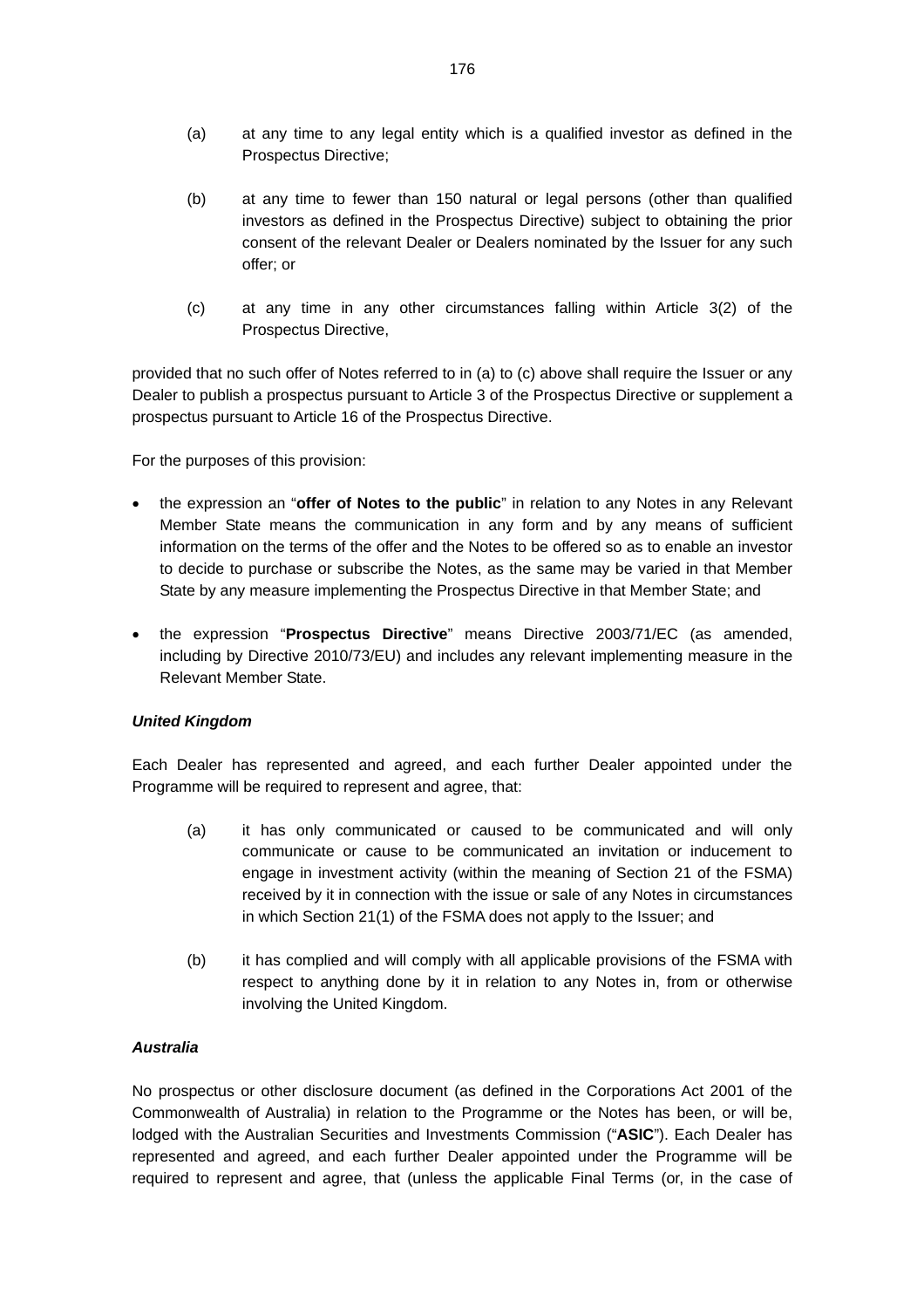Exempt Notes, the applicable Pricing Supplement) or another supplement to this Prospectus otherwise provides) it:

- (a) has not made or invited, and will not make or invite, an offer of the Notes for issue or sale in the Commonwealth of Australia (including an offer or invitation which is received by a person in the Commonwealth of Australia); and
- (b) has not distributed or published, and will not distribute or publish, this Prospectus or any other offering material or advertisement relating to any Notes in the Commonwealth of Australia,

unless:

- (i) the aggregate consideration payable by each offeree is at least A\$500,000 (or its equivalent in an alternative currency, in either case disregarding moneys lent by the offeror or its associates);
- (ii) the offer or invitation does not require disclosure to investors under Parts 6D.2 or 7.9 of the Corporations Act 2001 of the Commonwealth of Australia;
- (iii) the offer or invitation does not constitute an offer to a "retail client" as defined for the purposes of section 761G of the Corporations Act 2001 of the Commonwealth of Australia;
- (iv) such action complies with all applicable laws, regulations and directives; and
- (v) such action does not require any document to be lodged with ASIC or any other regulatory authority.

### *Japan*

The Notes have not been and will not be registered under the Financial Instruments and Exchange Act of Japan (Act No. 25 of 1948, as amended; the "**FIEA**") and each Dealer has represented and agreed, and each further Dealer appointed under the Programme will be required to represent and agree, that it will not offer or sell any Notes, directly or indirectly, in Japan or to, or for the benefit of, any resident of Japan (as defined under Item 5, Paragraph 1, Article 6 of the Foreign Exchange and Foreign Trade Act (Act No. 228 of 1949, as amended)), or to others for re- offering or resale, directly or indirectly, in Japan or to, or for the benefit of, a resident of Japan except pursuant to an exemption from the registration requirements of and otherwise in compliance with the FIEA and any other applicable laws, regulations and ministerial guidelines of Japan.

### *Hong Kong*

Each Dealer has represented and agreed that:

1. it has not offered or sold and will not offer or sell in Hong Kong, by means of any document, any Notes (except for Notes which are a "structured product" as defined in the Securities and Futures Ordinance (Cap. 571) of Hong Kong) other than (i) to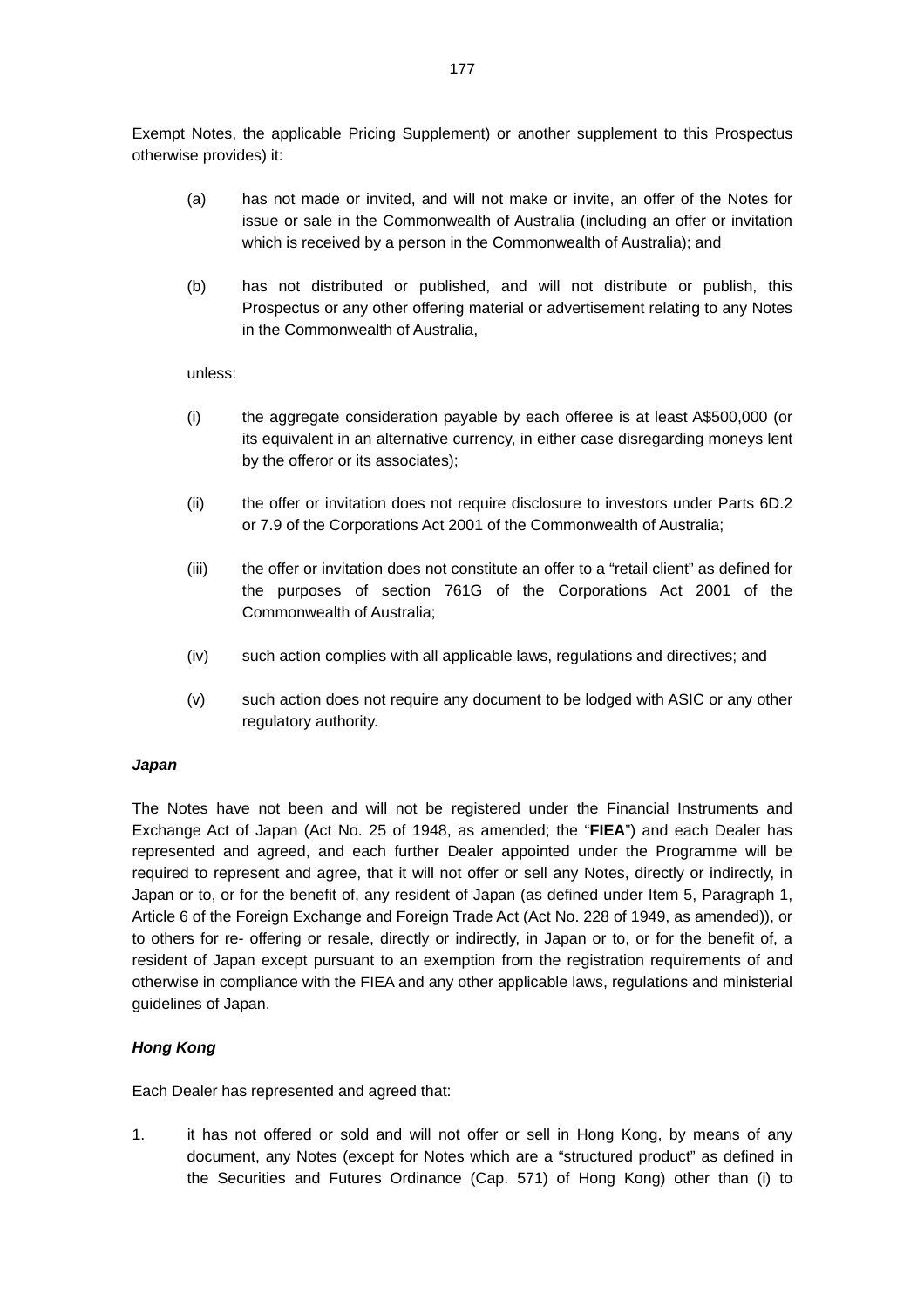"professional investors" as defined in the Securities and Futures Ordinance (Cap. 571) of Hong Kong and any rules made under that Ordinance; or (ii) in other circumstances which do not result in the document being a "prospectus" as defined in the Companies Ordinance (Cap. 32) of Hong Kong or which do not constitute an offer to the public within the meaning that Ordinance; and

2. it has not issued or had in its possession for the purposes of issue, and will not issue or have in its possession for the purposes of issue, whether in Hong Kong or elsewhere, any advertisement, invitation or document relating to the Notes, which is directed at, or the contents of which are likely to be accessed or read by, the public of Hong Kong (except if permitted to do so under the securities laws of Hong Kong) other than with respect to Notes which are or are intended to be disposed of only to persons outside Hong Kong or only to "professional investors" as defined in the Securities and Futures Ordinance and any rules made under that Ordinance.

## *Singapore*

This Prospectus has not been registered as a prospectus with the Monetary Authority of Singapore and Notes will be offered pursuant to exemptions under the Securities and Futures Act, Chapter 289 of Singapore (the "**Securities and Futures Act**"). Accordingly, the Notes may not be offered or sold, or be made the subject of an invitation for subscription or purchase nor may this Prospectus or any other document or material in connection with the offer or sale or invitation for subscription or purchase of any Notes be circulated or distributed, whether directly or indirectly, to any person in Singapore other than (i) to an institutional investor pursuant to Section 274 of the Securities and Futures Act, (ii) to a relevant person or any person pursuant to Section 275(1), and in accordance with the conditions specified in Section 275, of the Securities and Futures Act or (iii) otherwise pursuant to, and in accordance with the conditions of, any other applicable provision of the Securities and Futures Act.

Each of the following persons specified in Section 275 of the Securities and Futures Act which has subscribed or purchased Notes, namely a person who is:

- (a) a corporation (which is not an accredited investor (as defined in Section 4A of the Securities and Futures Act)) the sole business of which is to hold investments and the entire share capital of which is owned by one or more individuals, each of whom is an accredited investor; or
- (b) a trust (where the trustee is not an accredited investor) whose sole purpose is to hold investments and each beneficiary of the trust is an individual who is an accredited investor,

should note that shares, debentures and units of shares and debentures of that corporation or the beneficiaries' rights and interest in that trust shall not be transferred for six months after that corporation or trust has acquired the Notes under Section 275 of the Securities and Futures Act except:

(1) to an institutional investor under Section 274 of the Securities and Futures Act respectively or to a relevant person or any person pursuant to Section 275(1)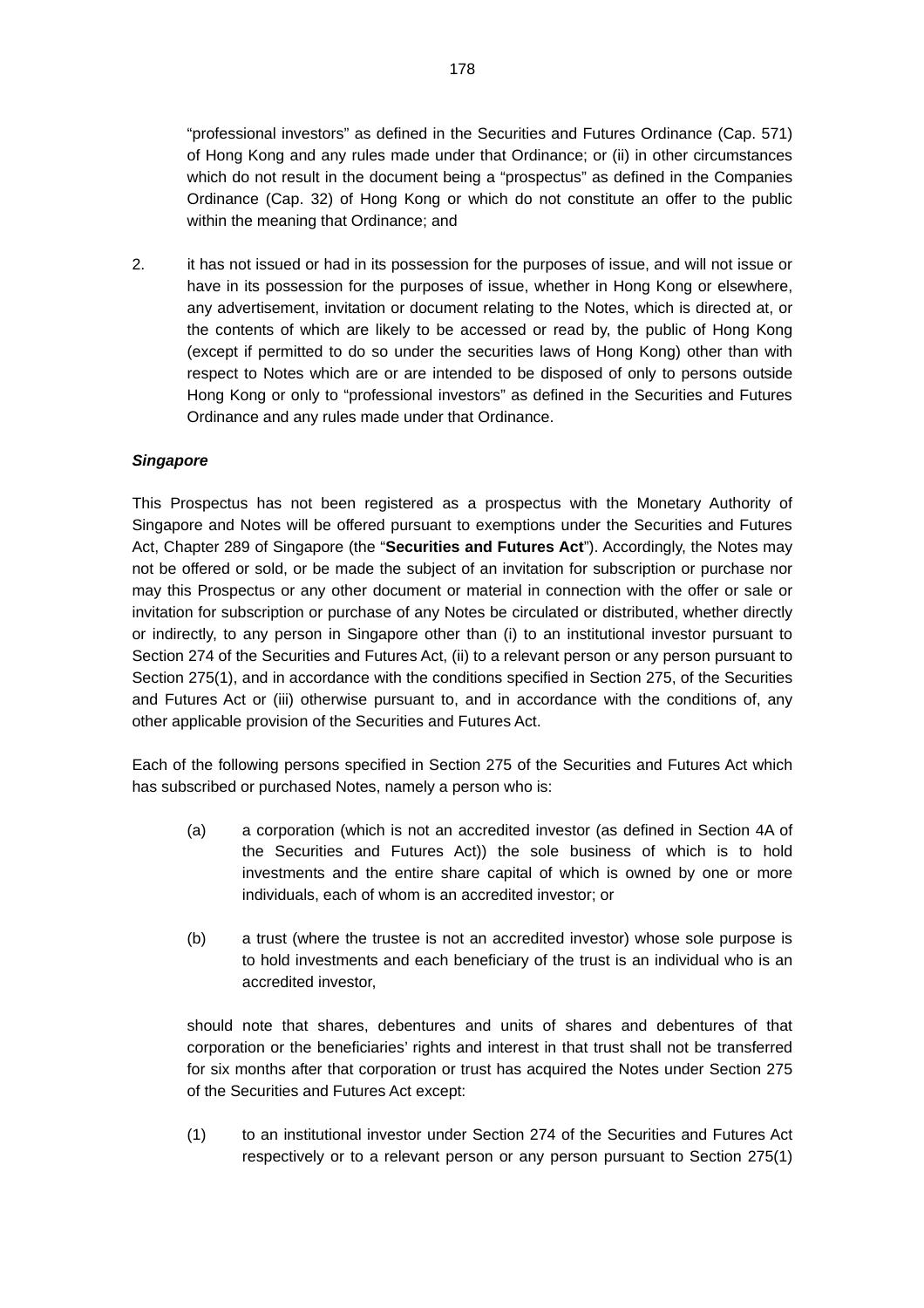and Section 275(1A) of the Securities and Futures Act and in accordance with the conditions specified in Section 275 of the Securities and Futures Act;

- (2) where no consideration is or will be given for the transfer;
- (3) where the transfer is by operation of law; or
- (4) pursuant to Section 276(7) of the Securities and Futures Act.

### *Canada*

Each Dealer has represented and agreed, and each further Dealer appointed under the Programme will be required to represent and agree, that:

- (a) the sale and delivery of any Notes to any purchaser who is a resident of Canada or otherwise subject to the laws of Canada or who is purchasing for a principal who is a resident of Canada or otherwise subject to the laws of Canada (each such purchaser or principal a "**Canadian Purchaser**") by such Dealer shall be made so as to be exempt from the prospectus filing requirements in Canada, and exempt from or in compliance with the dealer registration requirements, of all applicable securities laws and regulations of Canada, rulings and orders made thereunder and rules, instruments and policy statements issued and adopted by the relevant securities regulator or regulatory authority in Canada, including those applicable in each of the provinces and territories of Canada (the "**Canadian Securities Laws**");
- (b) where required under applicable Canadian Securities Laws:
	- (i) it is appropriately registered under the applicable Canadian Securities Laws in each province and territory to sell and deliver the Notes to each Canadian Purchaser that is a resident of, or otherwise subject to the Canadian Securities Laws of, such province or territory, and to whom it sells or delivers any Notes;
	- (ii) such sale and delivery will be made through an affiliate of it that is so registered if the affiliate is registered in a category that permits such sale and has agreed to make such sale and delivery in compliance with the representations, warranties and agreements set out herein; or
	- (iii) any sale and delivery of Notes in Canada will be made by a Dealer that is permitted to rely on the "international dealer exemption" contained in section 8.18 of NI 31-103 - Registration Requirements, Exemptions and Ongoing Registrant Obligations ("**NI 31-103**"), has complied with all requirements of that exemption and has provided notice to such investor, as required by NI 31-103, provided that a statement to such effect in any Canadian Offering Memorandum delivered to such Canadian Purchaser by the Dealer shall constitute such notice;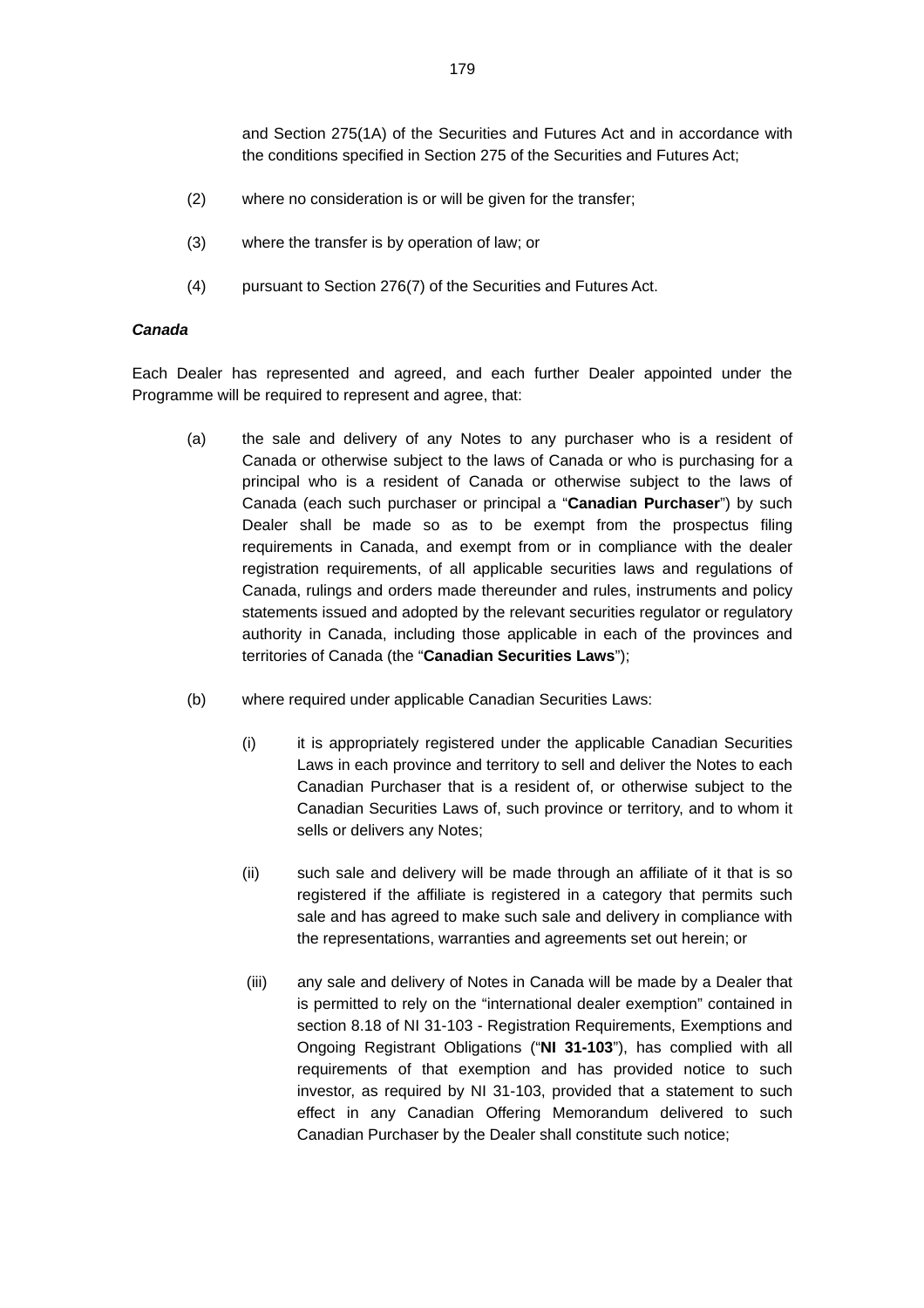- (c) it will comply with all relevant Canadian Securities Laws concerning any resale of the Notes by it and will prepare, execute, deliver and file all documentation required by the applicable Canadian Securities Laws to permit each resale by it of Notes to a Canadian Purchaser;
- (d) it will ensure that each Canadian Purchaser purchasing from it: (i) has represented to it that such Canadian Purchaser is a resident in, and subject to the Canadian Securities Laws of, a province or territory of Canada, or is a corporation, partnership, or other entity, resident and created in or organised under the laws of Canada or any province or territory thereof; (ii) has represented to it that (a) such Canadian Purchaser is an "accredited investor" as defined in section 73.3(1) of the Securities Act (Ontario) or 1.1 of National Instrument 45-106-Prospectus Exemptions ("**NI 45-106**") and which categories set forth in the relevant definition of "accredited investor" in NI 45-106 correctly describe such Canadian Purchaser and that it is not a person created or used solely to purchase or hold the Notes as an accredited investor as described in Section 2.3(5) of NI 45-106, and (b) where the sale and delivery of the Notes will be made by a Dealer that is permitted to rely on the "international dealer exemption", that such Canadian Purchaser is a "permitted client" as defined in section 1.1 of NI 31-103 and which categories set forth in the definition of permitted client in NI 31-103 correctly describe such Canadian Purchaser; and (iii) consents to disclosure of all required information about the purchase to the relevant Canadian securities regulatory authorities;
- (e) the offer and sale of the Notes by the Dealer was not made through or accompanied by any advertisement of the Notes, including, without limitation, in printed media of general and regular paid circulation, radio, television, or telecommunications, including electronic display or any other form of advertising or as part of a general solicitation in Canada by the Dealer;
- (f) it has not provided and will not provide to any Canadian Purchaser any document or other material that would constitute an offering memorandum, other than (i) pursuant to, and in compliance with an exemption from additional disclosure requirements under applicable Canadian Securities Laws or (ii) any Canadian Offering Memorandum prepared in connection with the issue of the relevant Notes to be prepared by the Issuer, in form and content satisfactory to the Dealer, acting reasonably, and provided to the Dealer (the "**Canadian Offering Memorandum**"));
- (g) it will ensure that each Canadian Purchaser purchasing from it is advised that no securities commission, stock exchange or other similar regulatory authority in Canada has reviewed or in any way passed upon the Canadian Offering Memorandum or the merits of the Notes described therein, nor has any such securities commission, stock exchange or other similar regulatory authority in Canada made any recommendation or endorsement with respect to the Notes, provided that a statement to such effect in any Canadian Offering Memorandum delivered to such Canadian Purchaser by the Dealer shall constitute such disclosure;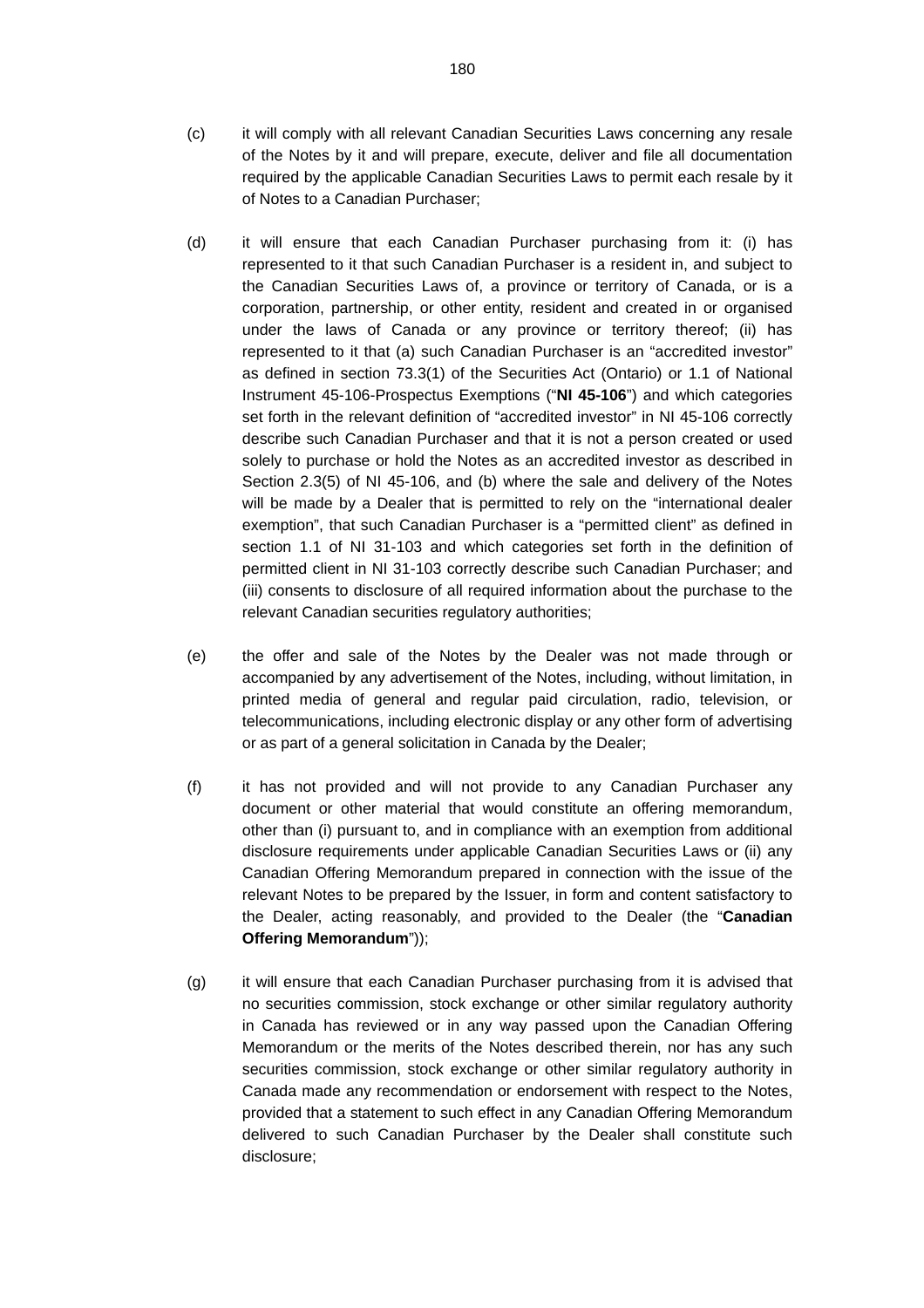- (h) it has not made and it will not make any written or oral representations to any Canadian Purchaser (i) that it or any person will resell or repurchase the Notes purchased by such Canadian Purchaser; (ii) that the Notes will be freely tradeable by the Canadian Purchaser without any restrictions or hold periods; (iii) that any person will refund the purchase price of the Notes; or (iv) as to the future price or value of the Notes; and
- (i) it will inform each Canadian Purchaser purchasing from it (i) that the Issuer is not a "reporting issuer" (as defined under applicable Canadian Securities Laws) and is not, and may never be, a reporting issuer in any province or territory of Canada and there currently is no public market in Canada for any of the Notes, and one may never develop; (ii) that the Notes will be subject to resale restrictions under applicable Canadian Securities Laws; and (iii) such Canadian Purchaser's name and other specified information will be disclosed to the relevant Canadian securities regulators or regulatory authorities and may become available to the public in accordance with applicable laws, provided that a statement to such effect in any Canadian Offering Memorandum delivered to such Canadian Purchaser by the Dealer shall constitute such disclosure.

#### *Poland*

No permit has been obtained from the Polish Financial Supervisory Authority ("**Polish FSA**") in relation to the issue of the Notes nor has the issue of the Notes been notified to the Polish FSA in accordance with applicable procedures. Accordingly, the Notes may not be offered in the Republic of Poland ("**Poland**") as defined in the Polish Act on Public Offerings, the Conditions Governing the Introduction of Financial Instruments to Organised Trading System and Public Companies dated 29 July, 2005 (as amended) as a communication made in any form and by any mean, directed at 150 or more people or at an unnamed addressee ("**Public Offering**"). Each Dealer has confirmed that it is aware that no such permit has been obtained nor such notification made and has represented that it has not offered, sold or delivered and will not offer, sell or deliver the Notes in Poland in the manner defined as Public Offering as part of their initial distribution or otherwise to residents of Poland or on the territory of Poland. Each Dealer has acknowledged that the acquisition and holding of the Notes by residents of Poland may be subject to restrictions imposed by Polish law (including foreign exchange regulations) and that the offers and sales of the Notes to Polish residents or within Poland in secondary trading may also be subject to restrictions.

#### *United Arab Emirates (excluding the Dubai International Financial Centre)*

Each Dealer has represented and agreed, and each further Dealer appointed under the Programme will be required to represent and agree, that the Notes to be issued under the Programme have not been and will not be offered, sold or publicly promoted or advertised by it in the United Arab Emirates other than in compliance with any laws applicable in the United Arab Emirates governing the issue, offering and sale of securities.

## *The Dubai International Financial Centre*

Each Dealer has represented and agreed, and each further Dealer appointed under the Programme will be required to represent and agree, that it has not offered and will not offer the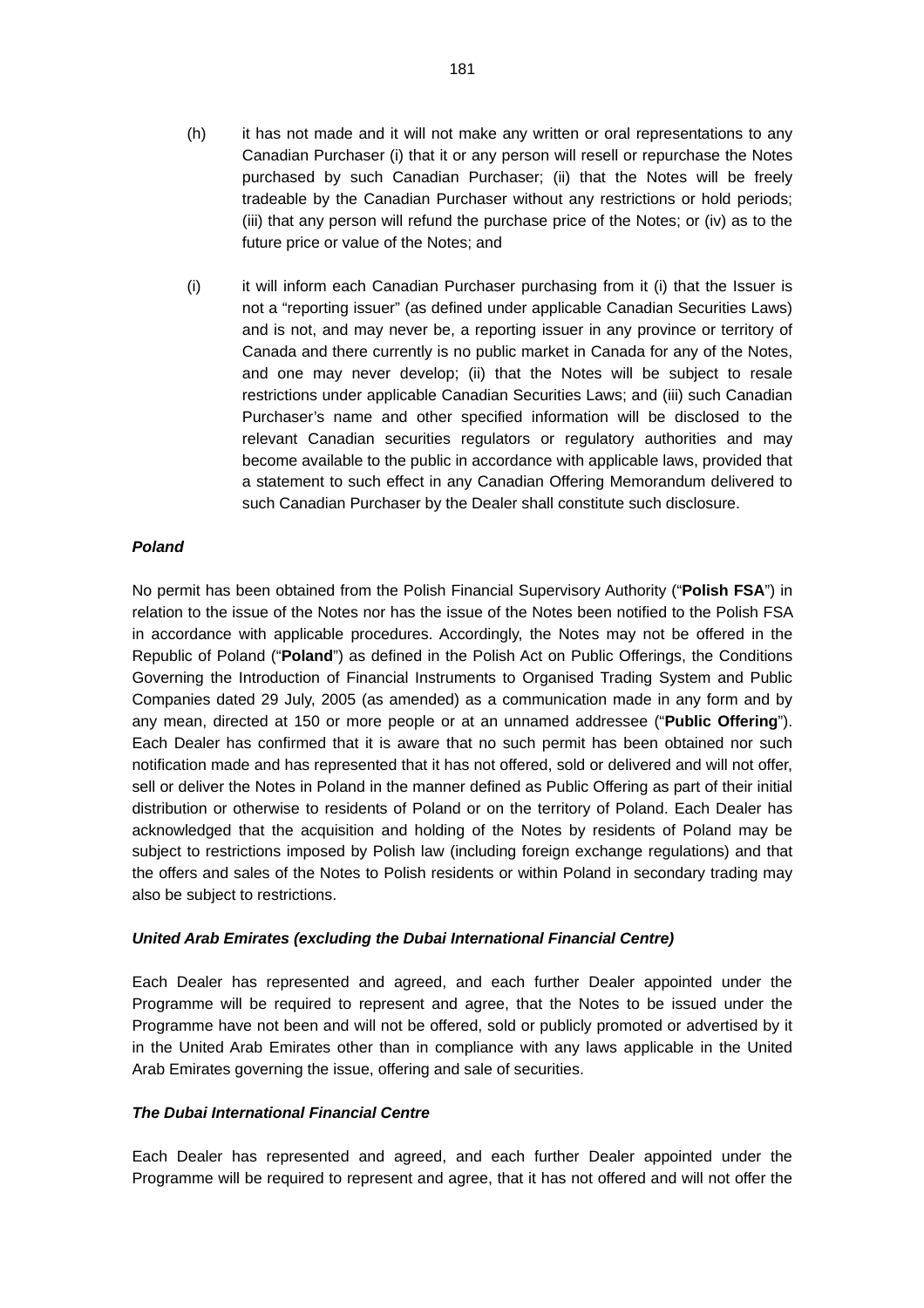Notes to be issued under the Programme to any person in the Dubai International Financial Centre unless such offer is:

- (a) an Exempt Offer in accordance with the Markets Rules (MKT) Module of the Dubai Financial Services Authority (the "**DFSA**"); and
- (b) made only to persons who meet the Professional Client criteria set out in Rule 2.3.2 of the DFSA Conduct of Business Module.

#### *Indonesia*

The Notes have not been offered or sold and will not be offered or sold in Indonesia or to Indonesian nationals, corporations or to Indonesian citizens, wherever they are domiciled or to Indonesian residents, including by way of invitation, offering or advertisement, and neither the Prospectus nor any other offering materials relating to the Notes have been distributed, or will be distributed, in Indonesia or to Indonesian nationals, corporations or residents in a manner which constitutes a public offering of the Notes under the laws or regulations of the Republic of Indonesia.

#### *Malaysia*

The Notes may not be offered, sold, transferred or otherwise disposed directly or indirectly, nor may any document or other material in connection therewith be distributed, other than to a person to whom an offer or invitation to subscribe or purchase the Notes and to whom the Notes are issued would fall within:

- (a) Schedule 6 or Section 229(1)(b) and Schedule 7 or Section 230(1)(b) of The Capital Market and Services Act 2007 ("**CMSA**"); read together with
- (b) Schedule 8 or Section 257(3) of the CMSA,

as may be amended and/or varied from time to time and subject to any amendments to the applicable laws from time to time.

#### *General*

Each Dealer has severally agreed, and each further Dealer appointed under the Programme will be required to agree, with the Issuer that it will observe all applicable laws and regulations in any jurisdiction in which it may offer, sell or deliver Notes and that it will not, directly or indirectly, offer, sell or deliver Notes or distribute or publish this document, any prospectus, circular, advertisement or other offering material (including, without limitation, any supplement to this document) in relation to the Notes in or from any country of jurisdiction except under circumstances that will to be the best of its knowledge and belief result in compliance with any applicable laws and regulations, and all offers, sales and deliveries of Notes by it will be made on the foregoing terms.

The restrictions on offerings may be modified by the agreement of the Issuer and the Dealers following a change in a relevant law, regulation or directive.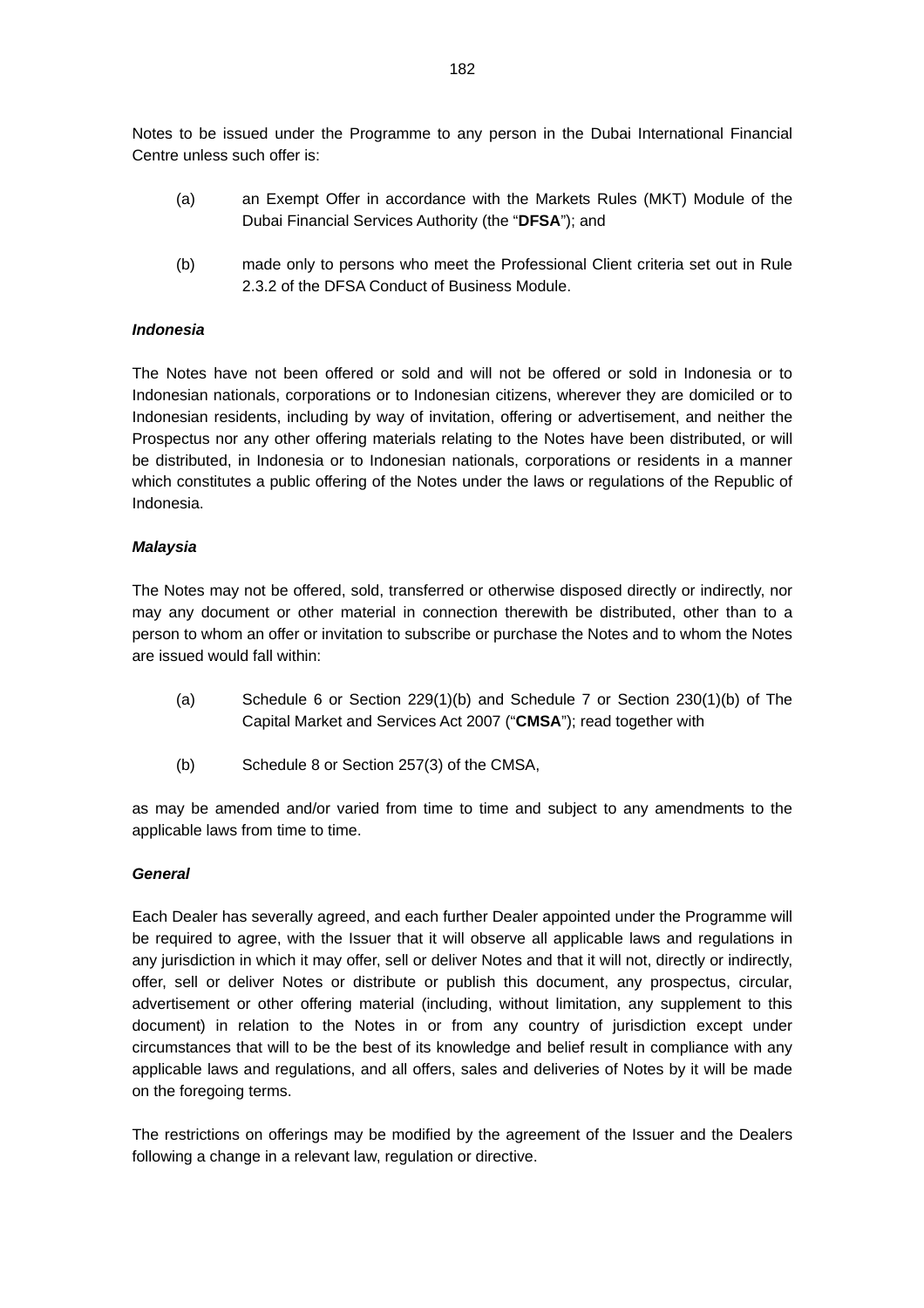# **GENERAL INFORMATION**

# **1. Incorporation**

Santander UK plc was incorporated in England and Wales on 12 September, 1988 with registered number 2294747.

# **2. Authorisation**

The establishment of the Programme and the issue of Notes under the Programme was duly confirmed and authorised by resolutions of the Board of Directors of Santander UK plc dated 23 June, 2015 and 29 March, 2016. Pursuant to such resolutions, authority was delegated to the Chief Executive Officer or any two directors of Santander UK plc to sub-delegate authority to authorise the establishment of the Programme and the issue of Notes. Pursuant to such delegated authority, two directors of Santander UK plc sub-delegated their authority under an approval and authorisation dated 25 April, 2016. The establishment of the Programme and the issue of Notes was duly confirmed and authorised by a funding approval and authorisation of Santander UK plc dated 25 April, 2016.

# **3. Listing of Notes on the Official List**

The listing of Notes on the Official List will be expressed as a percentage of their nominal amount (excluding accrued interest). It is expected that each Tranche of Notes which is to be admitted to listing on the Official List and to trading on the London Stock Exchange's Regulated Market will be admitted separately as and when issued, subject only to the issue of a Global Note or Notes initially representing the Notes of such Tranche. The acceptance of the Programme on the Official List in respect of Notes is expected to be granted on or around 7 June, 2016.

## **4. Documents Available**

So long as Notes are capable of being issued under the Programme, copies of the following documents will, when published, be available for inspection during usual business hours on any weekday (Saturdays and public holidays excepted) at the registered office of the Issuer and at the specified offices of the Paying Agents (and items (i), (iv) and (v) will be available for collection free of charge):

- (i) the articles of association of the Issuer;
- (ii) the consolidated and non-consolidated audited financial statements of the Issuer in respect of the financial years ended 31 December, 2014 and 31 December, 2015;
- (iii) the Programme Agreement, the Agency Agreement and the Trust Deed (which contains the forms of Global Notes, Notes in definitive form, Coupons and Talons);
- (iv) this Prospectus;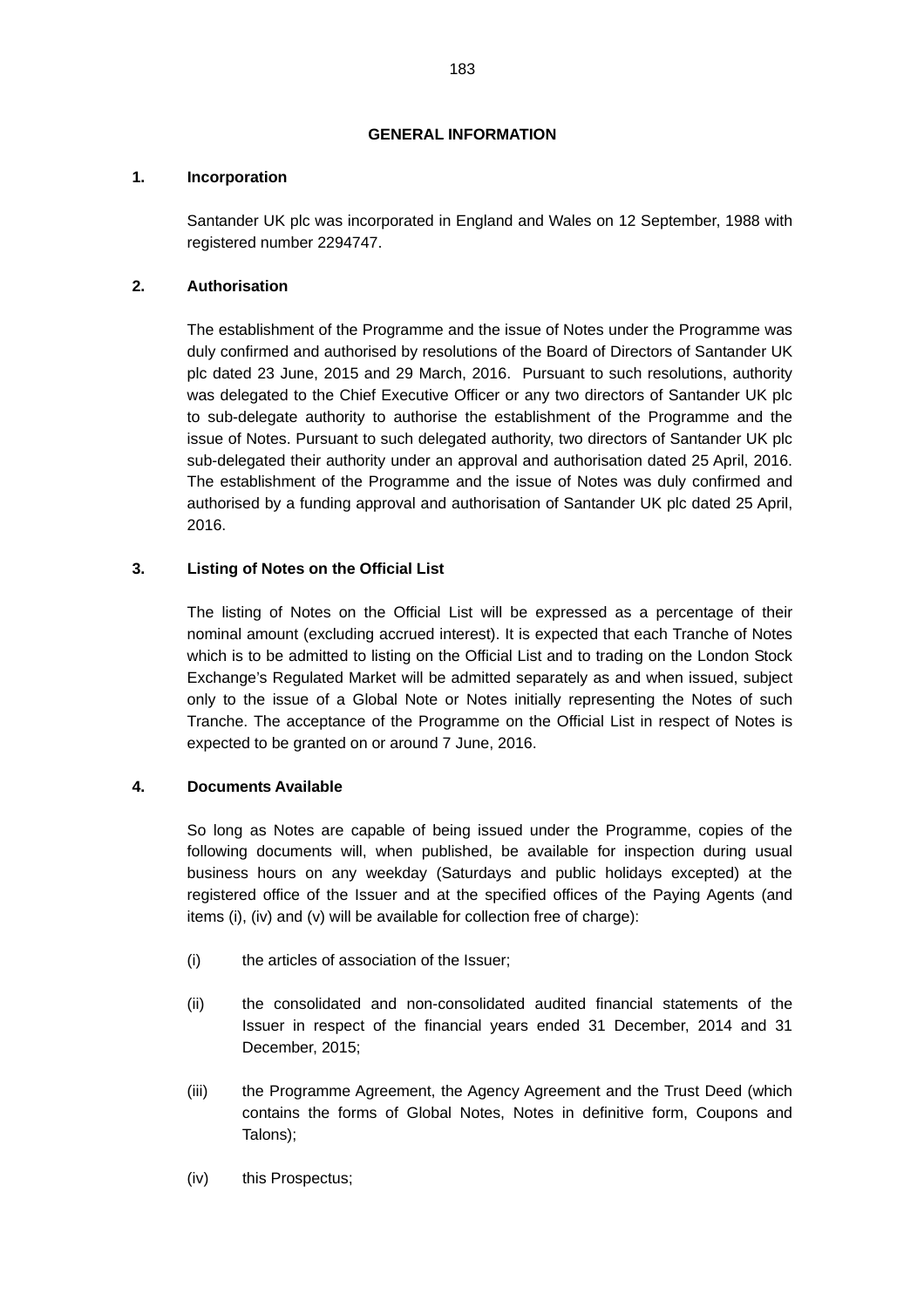- (v) any future information memoranda, offering circulars, prospectuses and supplements to this Prospectus and any other documents incorporated herein or therein by reference; and
- (vi) Final Terms and Pricing Supplements (save that Final Terms and Pricing Supplements relating to a Note will only be available for inspection by a holder of such Note and such holder must produce evidence satisfactory to the Issuer and the Paying Agent as to its holding of Notes and identity).

# **5. Clearing Systems**

The Notes in bearer and registered form have been accepted for clearance through Euroclear and Clearstream, Luxembourg. The appropriate Common Code and ISIN for each Tranche of Bearer Notes allocated by Euroclear and Clearstream, Luxembourg will be specified in the applicable Final Terms (or, in the case of Exempt Notes, the applicable Pricing Supplement). In addition, the Issuer may make an application for any Notes in registered form to be accepted for trading in book-entry form by DTC. The CUSIP and/or CINS numbers for each Tranche of Registered Notes, together with the relevant ISIN and Common Code, will be specified in the applicable Final Terms (or, in the case of Exempt Notes, the applicable Pricing Supplement). If the Notes are to clear through an additional or alternative clearing system the appropriate information will be specified in the applicable Final Terms (or, in the case of Exempt Notes, the applicable Pricing Supplement).

The address of Euroclear is 3 Boulevard du Roi Albert II, B.1210 Brussels, Belgium and the address of Clearstream, Luxembourg is Avenue J. F. Kennedy, L-1855 Luxembourg.

The address of DTC is 55 Water Street, 25th Floor, New York, NY 10041-0099, United States of America.

#### **6. Significant or Material Change**

There has been no significant change in the financial or trading position of the Issuer and its subsidiaries since 31 December, 2015, being the date of its last published consolidated annual financial statements.

There has been no material adverse change in the financial position or prospects of the Issuer and its subsidiaries since 31 December, 2015, being the date of its last published consolidated annual financial statements.

#### **7. Litigation**

There are no governmental, legal or arbitration proceedings (including any such proceedings which are pending or threatened of which the Issuer is aware) which may have or had, in the 12 months prior to the date hereof, a significant effect on the financial position or profitability of the Santander UK Group or the Issuer and its subsidiaries.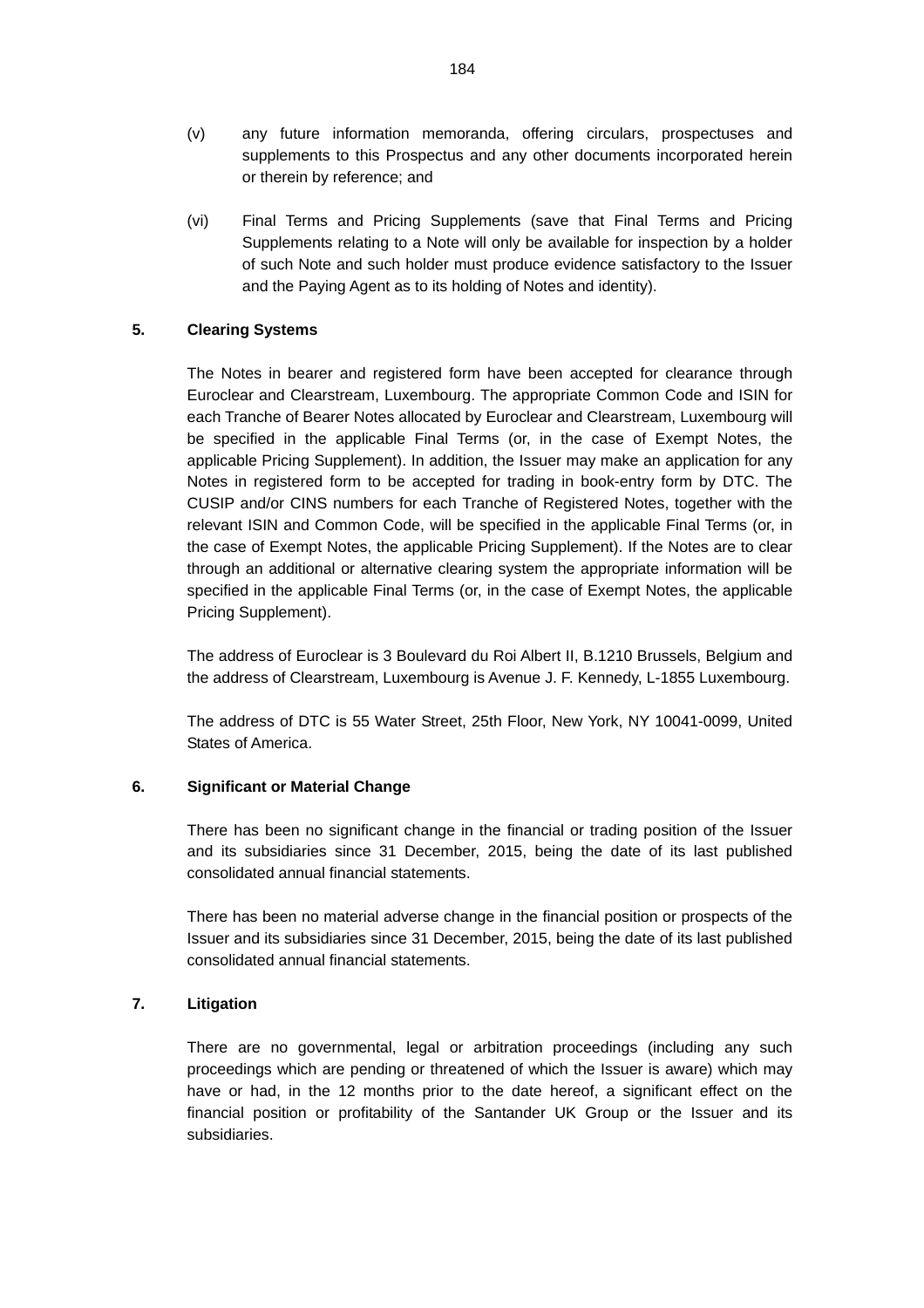## **8. Auditors**

The consolidated annual financial statements of the Issuer and the Group for the years ended 31 December, 2015 and 31 December, 2014 herein included or incorporated by reference were audited by Deloitte LLP, Chartered Accountants and Registered Auditors, as stated in the report appearing therein, in accordance with International Standards on Auditing (UK and Ireland) and have been reported on without qualification. On 31 March 2016 Deloitte LLP stepped down from their office of auditor, and have been replaced by PricewaterhouseCoopers LLP of 1 Embankment Place, London WC2N 6RH. PricewaterhouseCoopers LLP are members of the Institute of Chartered Accountants in England and Wales. The auditors of the Issuer and the Group have no material interest in the Issuer or the Group.

The Trust Deed will provide that the Trustee may rely on any certificate or report of the auditors or any other expert as sufficient evidence of the facts stated therein in accordance with the provisions of the Trust Deed whether or not called for by or addressed to the Trustee and whether or not any such certificate or report or engagement letter or other document entered into by the Trustee and the auditors or any other expert in connection therewith contains a monetary or other limit on the liability of the auditors or such other expert. However, the Trustee will have no recourse to the auditors in respect of such certificates or reports unless the auditors have agreed to address such certificates or reports to the Trustee.

# **9. Legend for Bearer Notes, Coupons and Talons in respect of certain limitations under United States income tax laws**

Bearer Notes and the relevant Coupons or Talons will bear a legend to the effect that any U.S. person holding the same will be subject to limitations under the United States income tax laws, including those under Sections 165(j) and 1287(a) of the United States Internal Revenue Code of 1986, as amended.

## **10. Programme Ratings**

As at the date of this Prospectus, the Programme has been rated (i) (P)A1 (long-term) and (P)P-1 (short-term) by Moody's, (ii) A (senior unsecured notes with a maturity of one year or more), A-1 (senior unsecured notes with a maturity of less than one year) by S&P and (iii) A (long-term senior unsecured) and F1 (short-term senior unsecured) by Fitch.

## **11. Contracts (Rights of Third Parties) Act 1999**

The Contracts (Rights of Third Parties) Act 1999 (the "**Act"**) provides, *inter alia*, that persons who are not parties to a contract governed by the laws of England and Wales may be given enforceable rights under such contract. This Programme expressly excludes the application of the Act to any issue of Notes under the Programme.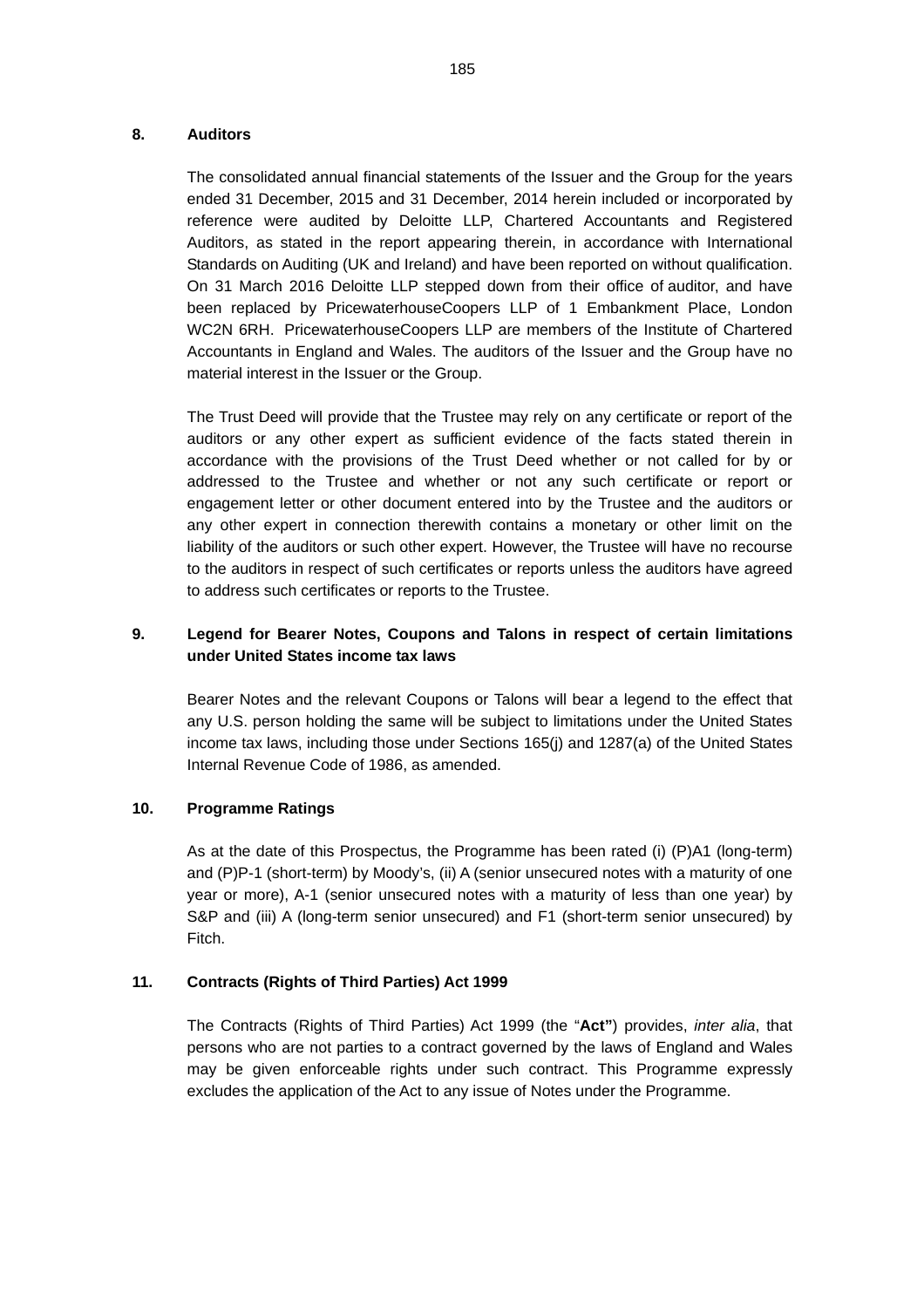# **12. Post Issuance Information**

The Issuer does not intend to provide any post-issuance information in relation to any issue of Notes.

# **13. Indicative Yield for Fixed Rate Notes**

In relation to any Tranche of Fixed Rate Notes, an indication of the yield in respect of such Notes will be specified in the applicable Final Terms (or, in the case of Exempt Notes, the applicable Pricing Supplement). The yield is calculated at the Issue Date of the Notes on the basis of the relevant Issue Price. The yield indicated will be calculated as the yield to maturity as at the Issue Date of the Notes and will not be an indication of future yield.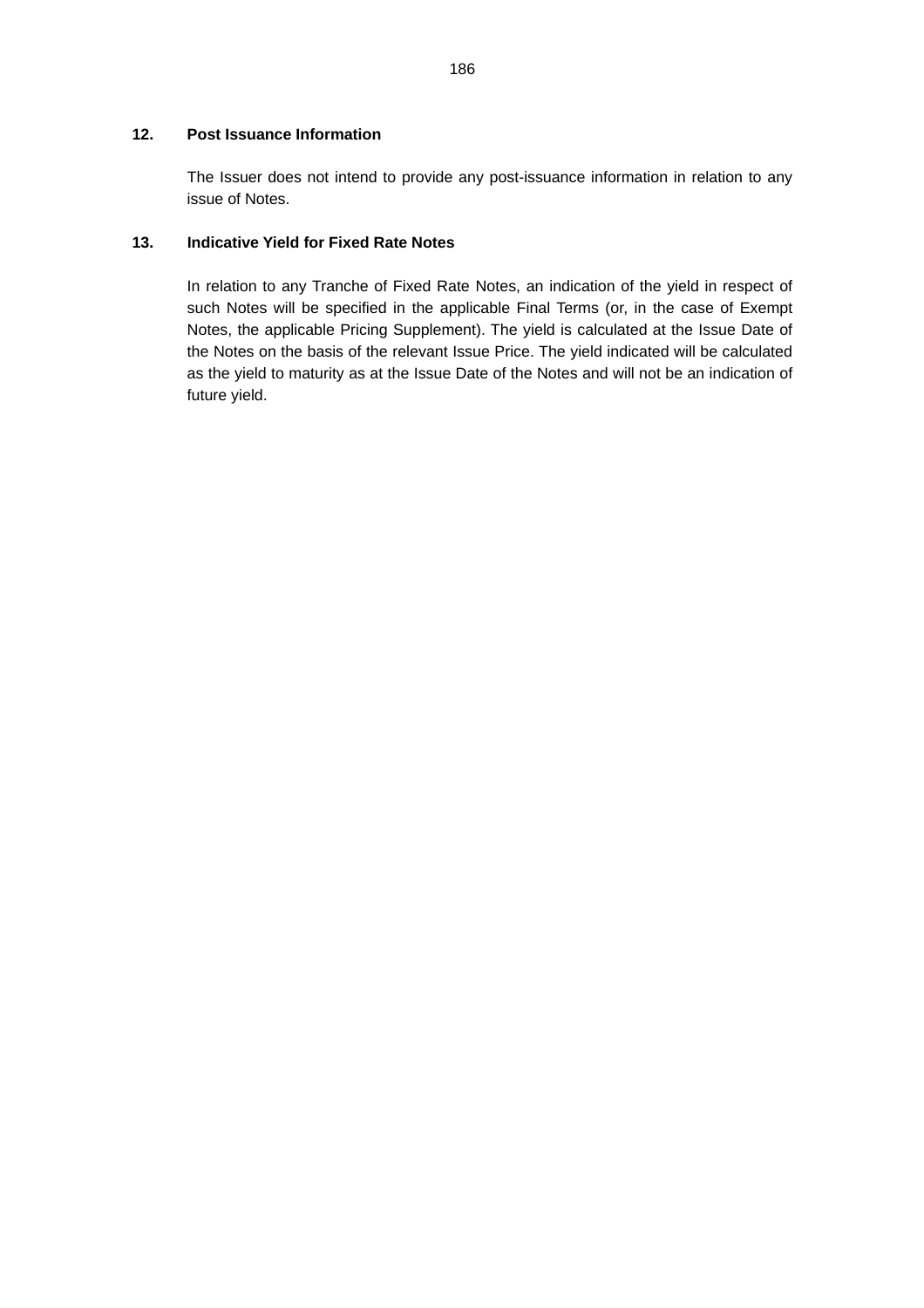**REGISTERED OFFICE OF THE ISSUER** 

2 Triton Square Regent's Place London NW1 3AN

#### **THE TRUSTEE**

**The Law Debenture Trust Corporation p.l.c.**  Fifth Floor 100 Wood Street London EC2V 7EX

### **PRINCIPAL PAYING AGENT, TRANSFER AGENT AND EXCHANGE AGENT**

**Citibank, N.A., London Branch**  13th Floor, Citigroup Centre Canada Square London E14 5LB

#### **REGISTRAR**

**Citigroup Global Markets Deutschland AG**  Reuterweg 16, 60323 Frankfurt

## **PAYING AND TRANSFER AGENT**

**The Bank of New York Mellon (Luxembourg) S.A.** 

Vertigo Building - Polaris 2-4 rue Eugene Ruppert L-2453 Luxembourg

### **LEGAL ADVISERS**

*To the Issuer as to English law*

*To the Issuer as to United States law*

**Slaughter and May**  One Bunhill Row London EC1Y 8YY

*To the Dealers as to English and United States law*

> **Allen & Overy LLP** One Bishops Square London E1 6AD

**Cleary Gottlieb Steen & Hamilton LLP**

City Place House 55 Basinghall Street London EC2V 5EH

*To the Trustee as to English law*

**Linklaters LLP** One Silk Street London EC2Y 8HQ